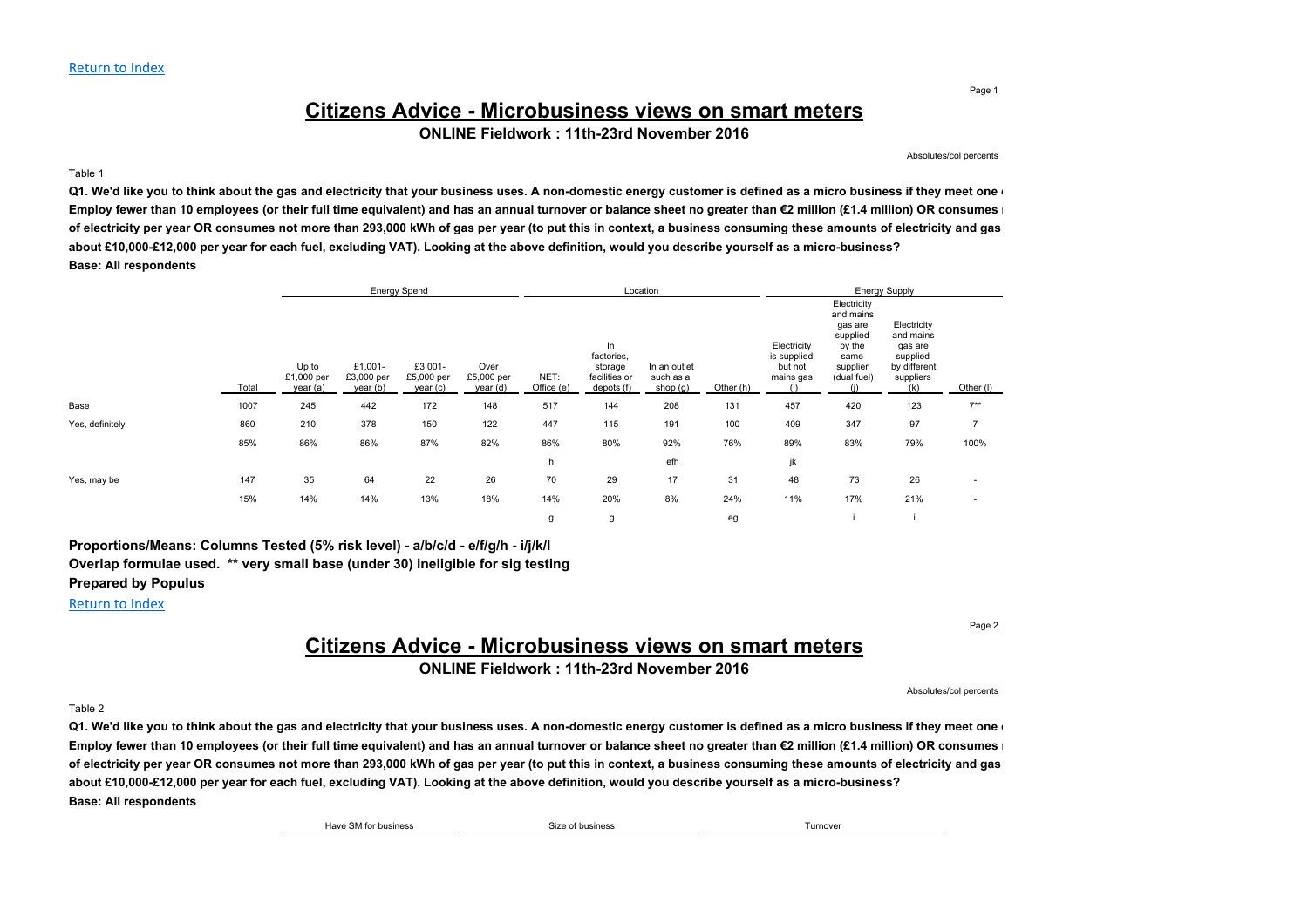|                 | Total | Yes (a) | No(b) | All those<br>who do not<br>own smart<br>meter (c) | $0 - you$ are<br>a sole<br>trader/ just<br>you (d) | $1-4(e)$ | $5-9(f)$ | 10 or more<br>(g) | Under<br>£50 $K(h)$ | £50 to less<br>than £250k<br>(i) | £250k to<br>less than<br>£1 $m(i)$ | $£1m+(k)$ |
|-----------------|-------|---------|-------|---------------------------------------------------|----------------------------------------------------|----------|----------|-------------------|---------------------|----------------------------------|------------------------------------|-----------|
| Base            | 1007  | 171     | 355   | 836                                               | $82*$                                              | 360      | 324      | 236               | 133                 | 323                              | 321                                | 155       |
| Yes, definitely | 860   | 156     | 310   | 704                                               | 69                                                 | 328      | 289      | 172               | 114                 | 288                              | 279                                | 119       |
|                 | 85%   | 91%     | 87%   | 84%                                               | 84%                                                | 91%      | 89%      | 73%               | 86%                 | 89%                              | 87%                                | 77%       |
|                 |       | с       | с     |                                                   | g                                                  | g        | g        |                   |                     | k                                | k                                  |           |
| Yes, may be     | 147   | 15      | 45    | 132                                               | 13                                                 | 32       | 35       | 64                | 19                  | 35                               | 42                                 | 36        |
|                 | 15%   | 9%      | 13%   | 16%                                               | 16%                                                | 9%       | 11%      | 27%               | 14%                 | 11%                              | 13%                                | 23%       |
|                 |       |         |       | ab                                                |                                                    |          |          | def               |                     |                                  |                                    |           |

**Proportions/Means: Columns Tested (5% risk level) - a/b/c - d/e/f/g - h/i/j/k Overlap formulae used. \* small base Prepared by Populus**

Return to Index

# **Citizens Advice - Microbusiness views on smart meters**

## **ONLINE Fieldwork : 11th-23rd November 2016**

Absolutes/col percents

Page 3

#### Table 3

**Q2. There are two different contracts for your non-domestic gas/electricity that you may be on. You may be on a domestic contract (i.e. where your business energy use is billed as part of your home/domestic supply contract) or non-domestic (where you have a specific non-domestic supply contract for your business). Can we check the type of contract you have for paying your gas/electricity? Base: All respondents**

|              |       |                                 | <b>Energy Spend</b>               |                                   |                                |                    | Location                                                   |                                       |           |                                                    | <b>Energy Supply</b>                                                                         |                                                                              |           |  |
|--------------|-------|---------------------------------|-----------------------------------|-----------------------------------|--------------------------------|--------------------|------------------------------------------------------------|---------------------------------------|-----------|----------------------------------------------------|----------------------------------------------------------------------------------------------|------------------------------------------------------------------------------|-----------|--|
|              | Total | Up to<br>£1,000 per<br>year (a) | £1,001-<br>£3,000 per<br>year (b) | £3,001-<br>£5,000 per<br>year (c) | Over<br>£5,000 per<br>year (d) | NET:<br>Office (e) | In<br>factories,<br>storage<br>facilities or<br>depots (f) | In an outlet<br>such as a<br>shop (g) | Other (h) | Electricity<br>is supplied<br>but not<br>mains gas | Electricity<br>and mains<br>gas are<br>supplied<br>by the<br>same<br>supplier<br>(dual fuel) | Electricity<br>and mains<br>gas are<br>supplied<br>by different<br>suppliers | Other (I) |  |
| Base         | 1007  | 245                             | 442                               | 172                               | 148                            | 517                | 144                                                        | 208                                   | 131       | 457                                                | 420                                                                                          | 123                                                                          | $7***$    |  |
| Non-domestic | 1007  | 245                             | 442                               | 172                               | 148                            | 517                | 144                                                        | 208                                   | 131       | 457                                                | 420                                                                                          | 123                                                                          |           |  |
|              | 100%  | 100%                            | 100%                              | 100%                              | 100%                           | 100%               | 100%                                                       | 100%                                  | 100%      | 100%                                               | 100%                                                                                         | 100%                                                                         | 100%      |  |

**Proportions/Means: Columns Tested (5% risk level) - a/b/c/d - e/f/g/h - i/j/k/l Overlap formulae used. \*\* very small base (under 30) ineligible for sig testing**

**Prepared by Populus**

Return to Index

**Citizens Advice - Microbusiness views on smart meters**

**ONLINE Fieldwork : 11th-23rd November 2016**

Page 4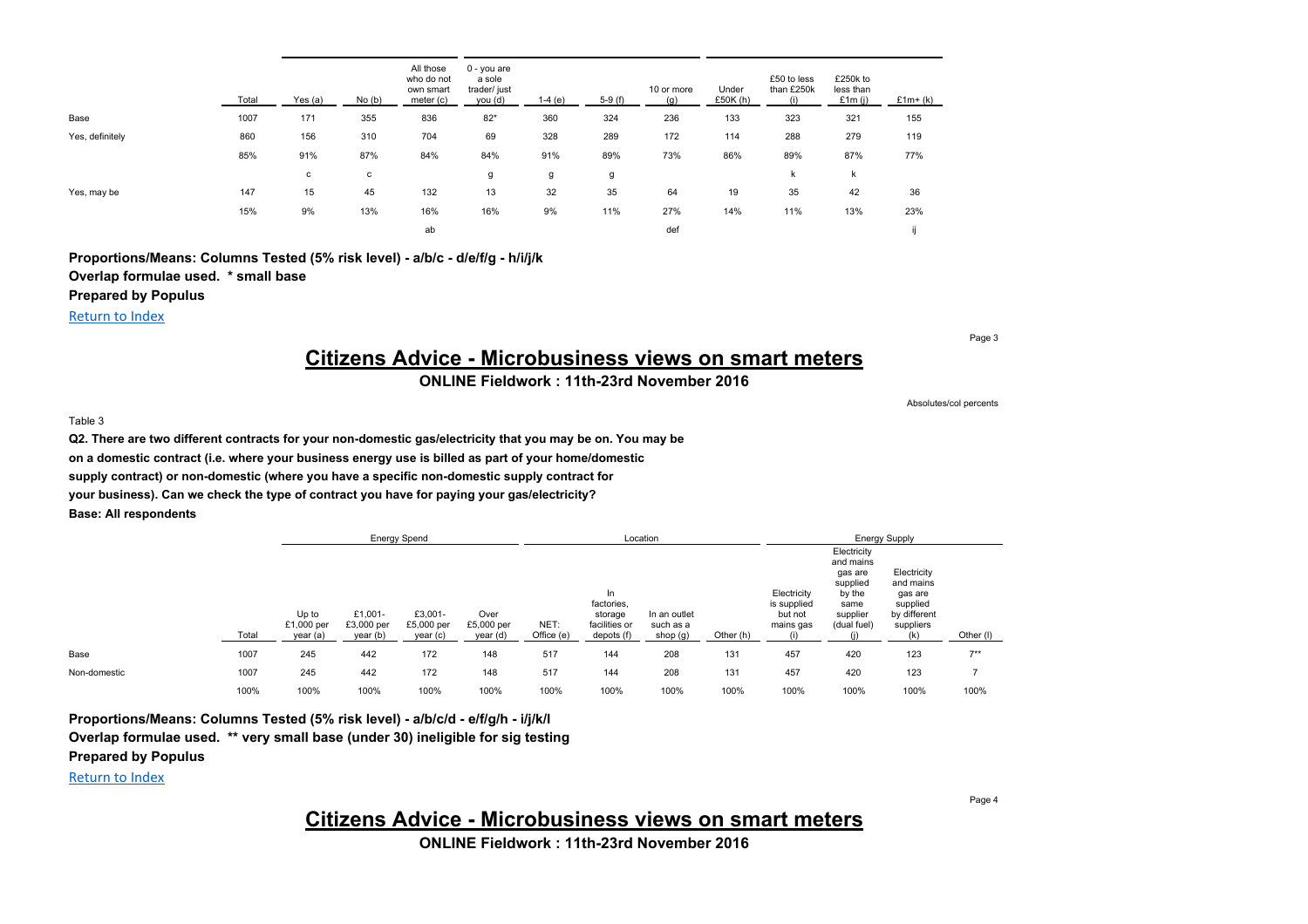#### Table 4

**Q2. There are two different contracts for your non-domestic gas/electricity that you may be on. You may be on a domestic contract (i.e. where your business energy use is billed as part of your home/domestic supply contract) or non-domestic (where you have a specific non-domestic supply contract for your business). Can we check the type of contract you have for paying your gas/electricity? Base: All respondents**

|              |       |         | Have SM for business |                                                     |                                                    |         | Size of business |            | Turnover         |                           |                                 |           |
|--------------|-------|---------|----------------------|-----------------------------------------------------|----------------------------------------------------|---------|------------------|------------|------------------|---------------------------|---------------------------------|-----------|
|              | Total | Yes (a) | No(b)                | All those<br>who do not<br>own smart<br>meter $(c)$ | $0 - you are$<br>a sole<br>trader/ just<br>you (d) | 1-4 (e) | $5-9(f)$         | 10 or more | Under<br>£50K(h) | £50 to less<br>than £250k | £250k to<br>less than<br>£1m(i) | $£1m+(k)$ |
| Base         | 1007  | 171     | 355                  | 836                                                 | $82*$                                              | 360     | 324              | 236        | 133              | 323                       | 321                             | 155       |
| Non-domestic | 1007  | 171     | 355                  | 836                                                 | 82                                                 | 360     | 324              | 236        | 133              | 323                       | 321                             | 155       |
|              | 100%  | 100%    | 100%                 | 100%                                                | 100%                                               | 100%    | 100%             | 100%       | 100%             | 100%                      | 100%                            | 100%      |

**Proportions/Means: Columns Tested (5% risk level) - a/b/c - d/e/f/g - h/i/j/k Overlap formulae used. \* small base**

**Prepared by Populus**

Return to Index

Page 5

# **Citizens Advice - Microbusiness views on smart meters**

**ONLINE Fieldwork : 11th-23rd November 2016**

#### Table 5

**Q3. Do you have decision making responsibilities for each of the following at your business?**

#### **Summary**

**Base: All respondents**

|                                                                                    |                                          | Q3. Summary        |                                                      |
|------------------------------------------------------------------------------------|------------------------------------------|--------------------|------------------------------------------------------|
|                                                                                    | Energy (i.<br>e. gas and<br>electricity) | Telecoms<br>and IT | Office<br>services (i.<br>e. postage,<br>stationery) |
| Base                                                                               | 1007                                     | 1007               | 1007                                                 |
| Yes, I am the person with sole or<br>ultimate responsibility for such<br>decisions | 623                                      | 593                | 608                                                  |
| Yes, I am one of a group of people<br>who makes such decisions                     | 62%<br>301                               | 59%<br>305         | 60%<br>282                                           |
|                                                                                    | 30%                                      | 30%                | 28%                                                  |
| Yes, I have influence on such<br>decisions                                         | 83                                       | 84                 | 77                                                   |
|                                                                                    | 8%                                       | 8%                 | 8%                                                   |
| No, I am not involved at all in<br>decisions about these services                  |                                          | 25                 | 40                                                   |
|                                                                                    |                                          | 2%                 | 4%                                                   |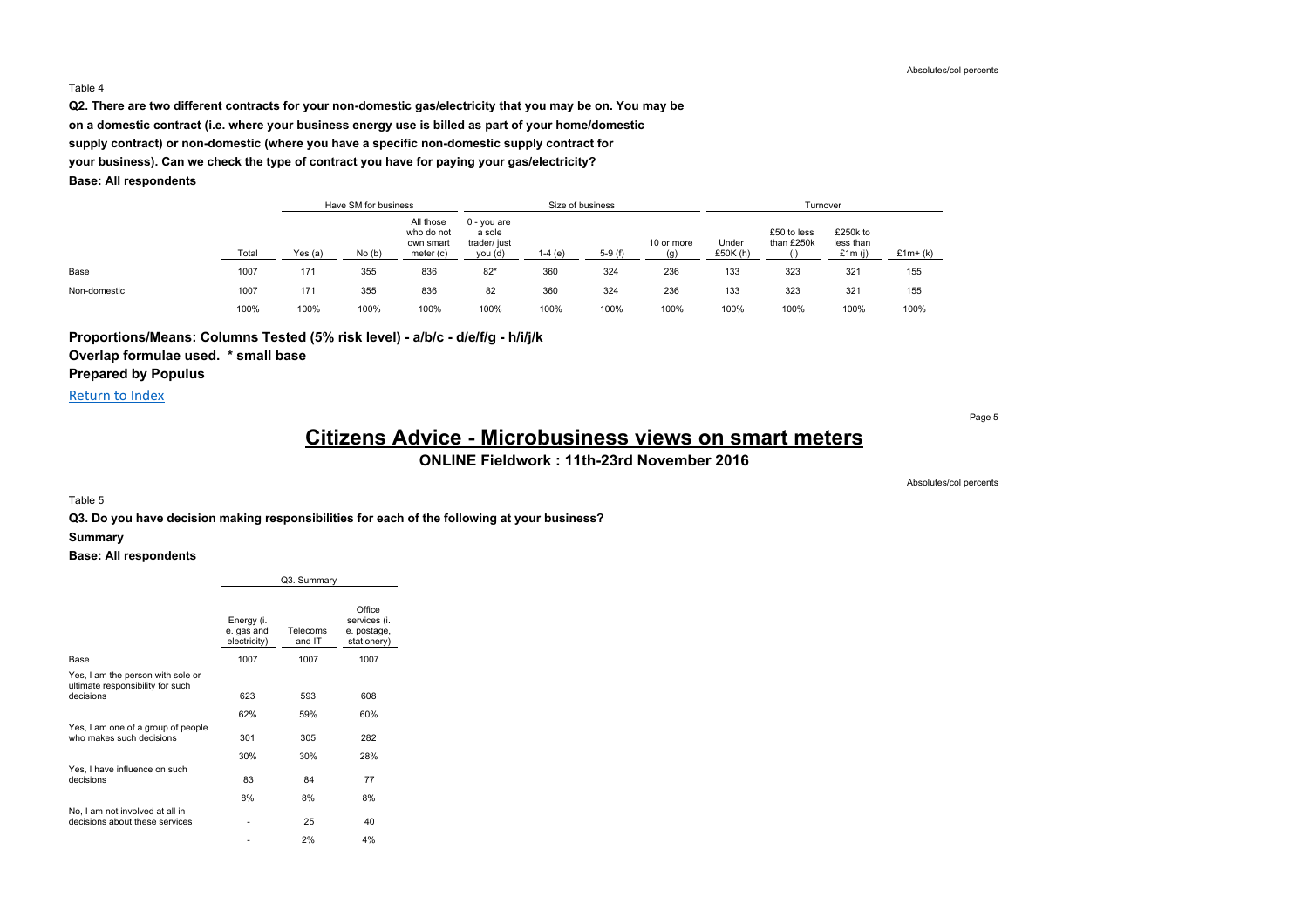### **Prepared by Populus**

Return to Index

## **Citizens Advice - Microbusiness views on smart meters ONLINE Fieldwork : 11th-23rd November 2016**

Table 6

#### **Q3. Do you have decision making responsibilities for each of the following at your business?**

**Energy (i.e. gas and electricity)**

**Base: All respondents**

|                                                                                    |            |                                 | <b>Energy Spend</b>               |                                   |                                |                    | Location                                                   |                                       |           |                                                           | Energy Supply                                                                                |                                                                                     |                       |  |
|------------------------------------------------------------------------------------|------------|---------------------------------|-----------------------------------|-----------------------------------|--------------------------------|--------------------|------------------------------------------------------------|---------------------------------------|-----------|-----------------------------------------------------------|----------------------------------------------------------------------------------------------|-------------------------------------------------------------------------------------|-----------------------|--|
|                                                                                    | Total      | Up to<br>£1,000 per<br>year (a) | £1,001-<br>£3,000 per<br>year (b) | £3,001-<br>£5,000 per<br>year (c) | Over<br>£5,000 per<br>year (d) | NET:<br>Office (e) | In<br>factories,<br>storage<br>facilities or<br>depots (f) | In an outlet<br>such as a<br>shop (g) | Other (h) | Electricity<br>is supplied<br>but not<br>mains gas<br>(i) | Electricity<br>and mains<br>gas are<br>supplied<br>by the<br>same<br>supplier<br>(dual fuel) | Electricity<br>and mains<br>gas are<br>supplied<br>by different<br>suppliers<br>(k) | Other (I)             |  |
| Base                                                                               | 1007       | 245                             | 442                               | 172                               | 148                            | 517                | 144                                                        | 208                                   | 131       | 457                                                       | 420                                                                                          | 123                                                                                 | $7**$                 |  |
| Yes, I am the person with sole or<br>ultimate responsibility for such<br>decisions | 623<br>62% | 172<br>70%                      | 265<br>60%                        | 97<br>56%                         | 89<br>60%                      | 308<br>60%         | 85<br>59%                                                  | 142<br>68%                            | 83<br>63% | 284<br>62%                                                | 265<br>63%                                                                                   | 69<br>56%                                                                           | 5<br>71%              |  |
|                                                                                    |            | bcd                             |                                   |                                   |                                |                    |                                                            | e                                     |           |                                                           |                                                                                              |                                                                                     |                       |  |
| Yes, I am one of a group of people<br>who makes such decisions                     | 301<br>30% | 59<br>24%                       | 139<br>31%                        | 56<br>33%                         | 47<br>32%                      | 161<br>31%         | 46<br>32%                                                  | 52<br>25%                             | 40<br>31% | 132<br>29%                                                | 128<br>30%                                                                                   | 39<br>32%                                                                           | $\overline{2}$<br>29% |  |
|                                                                                    |            |                                 | a                                 |                                   |                                |                    |                                                            |                                       |           |                                                           |                                                                                              |                                                                                     |                       |  |
| Yes, I have influence on such<br>decisions                                         | 83<br>8%   | 14<br>6%                        | 38<br>9%                          | 19<br>11%                         | 12<br>8%                       | 48<br>9%           | 13<br>9%                                                   | 14<br>7%                              | 8<br>6%   | 41<br>9%                                                  | 27<br>6%                                                                                     | 15<br>12%                                                                           |                       |  |
|                                                                                    |            |                                 |                                   | a                                 |                                |                    |                                                            |                                       |           |                                                           |                                                                                              |                                                                                     |                       |  |
| No, I am not involved at all in<br>decisions about these services                  |            |                                 |                                   |                                   |                                |                    |                                                            |                                       |           |                                                           |                                                                                              |                                                                                     |                       |  |
|                                                                                    | ٠          |                                 |                                   |                                   |                                |                    |                                                            |                                       |           |                                                           |                                                                                              |                                                                                     |                       |  |

# **Proportions/Means: Columns Tested (5% risk level) - a/b/c/d - e/f/g/h - i/j/k/l**

**Overlap formulae used. \*\* very small base (under 30) ineligible for sig testing**

**Prepared by Populus**

Return to Index

Page 7

# **Citizens Advice - Microbusiness views on smart meters**

**ONLINE Fieldwork : 11th-23rd November 2016**

Absolutes/col percents

Table 7

**Q3. Do you have decision making responsibilities for each of the following at your business? Energy (i.e. gas and electricity)**

Page 6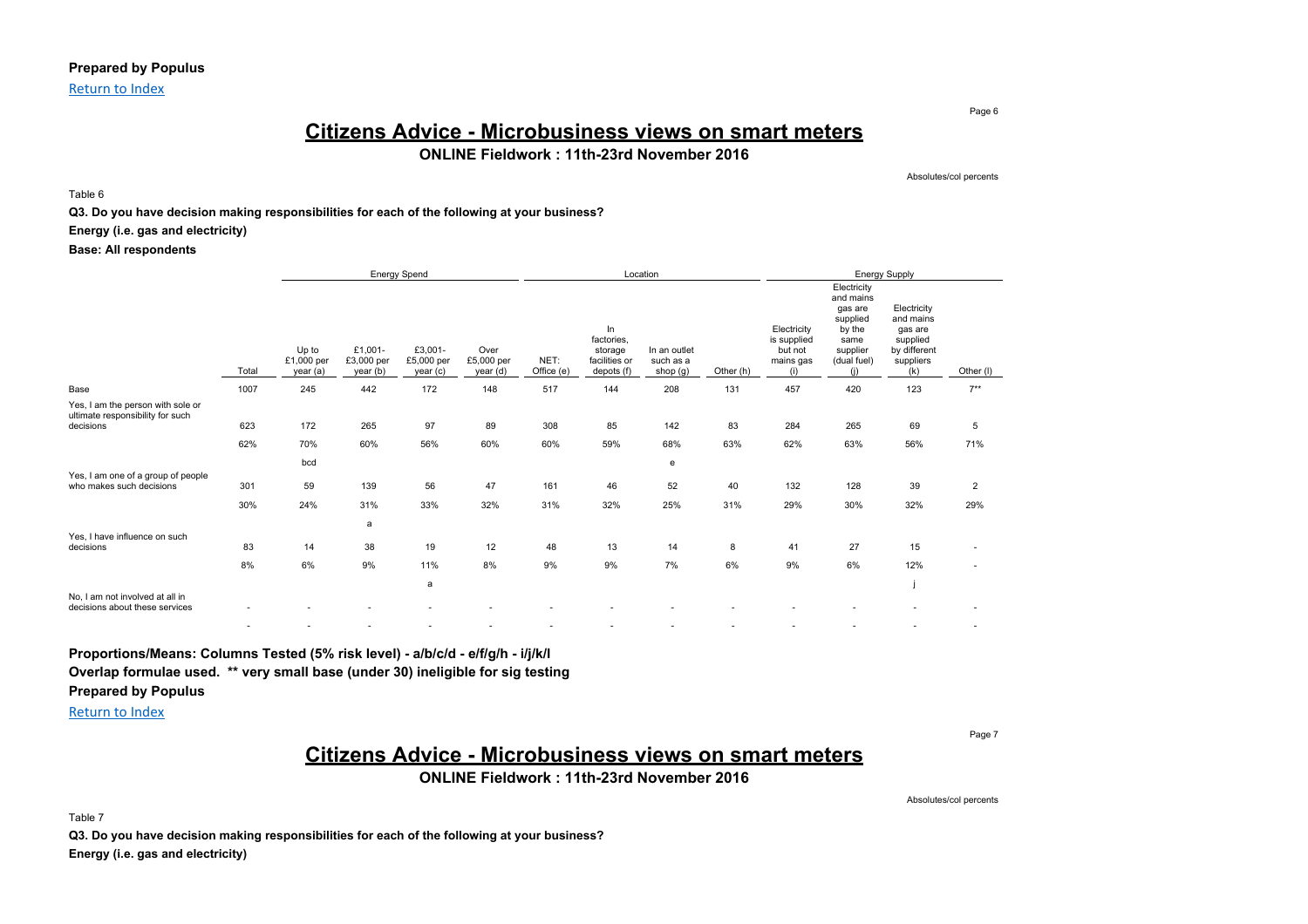#### **Base: All respondents**

|                                                                                    |       | Have SM for business |       |                                                     |                                                  |           | Size of business |                   | Turnover            |                                  |                                    |           |
|------------------------------------------------------------------------------------|-------|----------------------|-------|-----------------------------------------------------|--------------------------------------------------|-----------|------------------|-------------------|---------------------|----------------------------------|------------------------------------|-----------|
|                                                                                    | Total | Yes (a)              | No(b) | All those<br>who do not<br>own smart<br>meter $(c)$ | 0 - you are<br>a sole<br>trader/ just<br>you (d) | 1-4 $(e)$ | $5-9(f)$         | 10 or more<br>(g) | Under<br>£50 $K(h)$ | £50 to less<br>than £250k<br>(i) | £250k to<br>less than<br>£1 $m(j)$ | $£1m+(k)$ |
| Base                                                                               | 1007  | 171                  | 355   | 836                                                 | $82*$                                            | 360       | 324              | 236               | 133                 | 323                              | 321                                | 155       |
| Yes, I am the person with sole or<br>ultimate responsibility for such<br>decisions | 623   | 127                  | 219   | 496                                                 | 73                                               | 241       | 179              | 127               | 97                  | 217                              | 194                                | 80        |
|                                                                                    | 62%   | 74%                  | 62%   | 59%                                                 | 89%                                              | 67%       | 55%              | 54%               | 73%                 | 67%                              | 60%                                | 52%       |
| Yes, I am one of a group of people                                                 |       | bc                   |       |                                                     | efg                                              | fg        |                  |                   | jk                  | k                                |                                    |           |
| who makes such decisions                                                           | 301   | 37                   | 104   | 264                                                 | 8                                                | 96        | 114              | 81                | 27                  | 82                               | 110                                | 49        |
|                                                                                    | 30%   | 22%                  | 29%   | 32%                                                 | 10%                                              | 27%       | 35%              | 34%               | 20%                 | 25%                              | 34%                                | 32%       |
| Yes, I have influence on such                                                      |       |                      |       | a                                                   |                                                  | d         | de               | de                |                     |                                  | hi                                 | h         |
| decisions                                                                          | 83    | $\overline{7}$       | 32    | 76                                                  | $\mathbf{1}$                                     | 23        | 31               | 28                | 9                   | 24                               | 17                                 | 26        |
|                                                                                    | 8%    | 4%                   | 9%    | 9%                                                  | 1%                                               | 6%        | 10%              | 12%               | 7%                  | 7%                               | 5%                                 | 17%       |
| No, I am not involved at all in                                                    |       |                      | a     | a                                                   |                                                  |           | d                | de                |                     |                                  |                                    | hij       |
| decisions about these services                                                     |       |                      |       |                                                     | ٠                                                |           |                  |                   |                     |                                  |                                    |           |
|                                                                                    |       |                      |       |                                                     | ٠                                                |           |                  |                   |                     | ٠                                |                                    |           |

**Proportions/Means: Columns Tested (5% risk level) - a/b/c - d/e/f/g - h/i/j/k**

**Overlap formulae used. \* small base**

**Prepared by Populus**

Return to Index

### Page 8

# **Citizens Advice - Microbusiness views on smart meters**

## **ONLINE Fieldwork : 11th-23rd November 2016**

Absolutes/col percents

Table 8

**Q3. Do you have decision making responsibilities for each of the following at your business?**

**Telecoms and IT**

|                                                                                    |       | <b>Energy Spend</b>             |                                   |                                   | Location                       |                    |                                                             |                                       | <b>Energy Supply</b> |                                                           |                                                                                              |                                                                                     |           |
|------------------------------------------------------------------------------------|-------|---------------------------------|-----------------------------------|-----------------------------------|--------------------------------|--------------------|-------------------------------------------------------------|---------------------------------------|----------------------|-----------------------------------------------------------|----------------------------------------------------------------------------------------------|-------------------------------------------------------------------------------------|-----------|
|                                                                                    | Total | Up to<br>£1,000 per<br>year (a) | £1,001-<br>£3,000 per<br>year (b) | £3,001-<br>£5,000 per<br>year (c) | Over<br>£5,000 per<br>year (d) | NET:<br>Office (e) | In.<br>factories.<br>storage<br>facilities or<br>depots (f) | In an outlet<br>such as a<br>shop (g) | Other (h)            | Electricity<br>is supplied<br>but not<br>mains gas<br>(1) | Electricity<br>and mains<br>gas are<br>supplied<br>by the<br>same<br>supplier<br>(dual fuel) | Electricity<br>and mains<br>gas are<br>supplied<br>by different<br>suppliers<br>(k) | Other (I) |
| Base                                                                               | 1007  | 245                             | 442                               | 172                               | 148                            | 517                | 144                                                         | 208                                   | 131                  | 457                                                       | 420                                                                                          | 123                                                                                 | $7**$     |
| Yes, I am the person with sole or<br>ultimate responsibility for such<br>decisions | 593   | 159                             | 260                               | 95                                | 79                             | 290                | 81                                                          | 135                                   | 82<br>63%            | 270<br>59%                                                | 256<br>61%                                                                                   | 62                                                                                  | 5<br>71%  |
|                                                                                    | 59%   | 65%                             | 59%                               | 55%                               | 53%                            | 56%                | 56%                                                         | 65%                                   |                      |                                                           |                                                                                              | 50%                                                                                 |           |
|                                                                                    |       | cd                              |                                   |                                   |                                |                    |                                                             | e                                     |                      | k                                                         |                                                                                              |                                                                                     |           |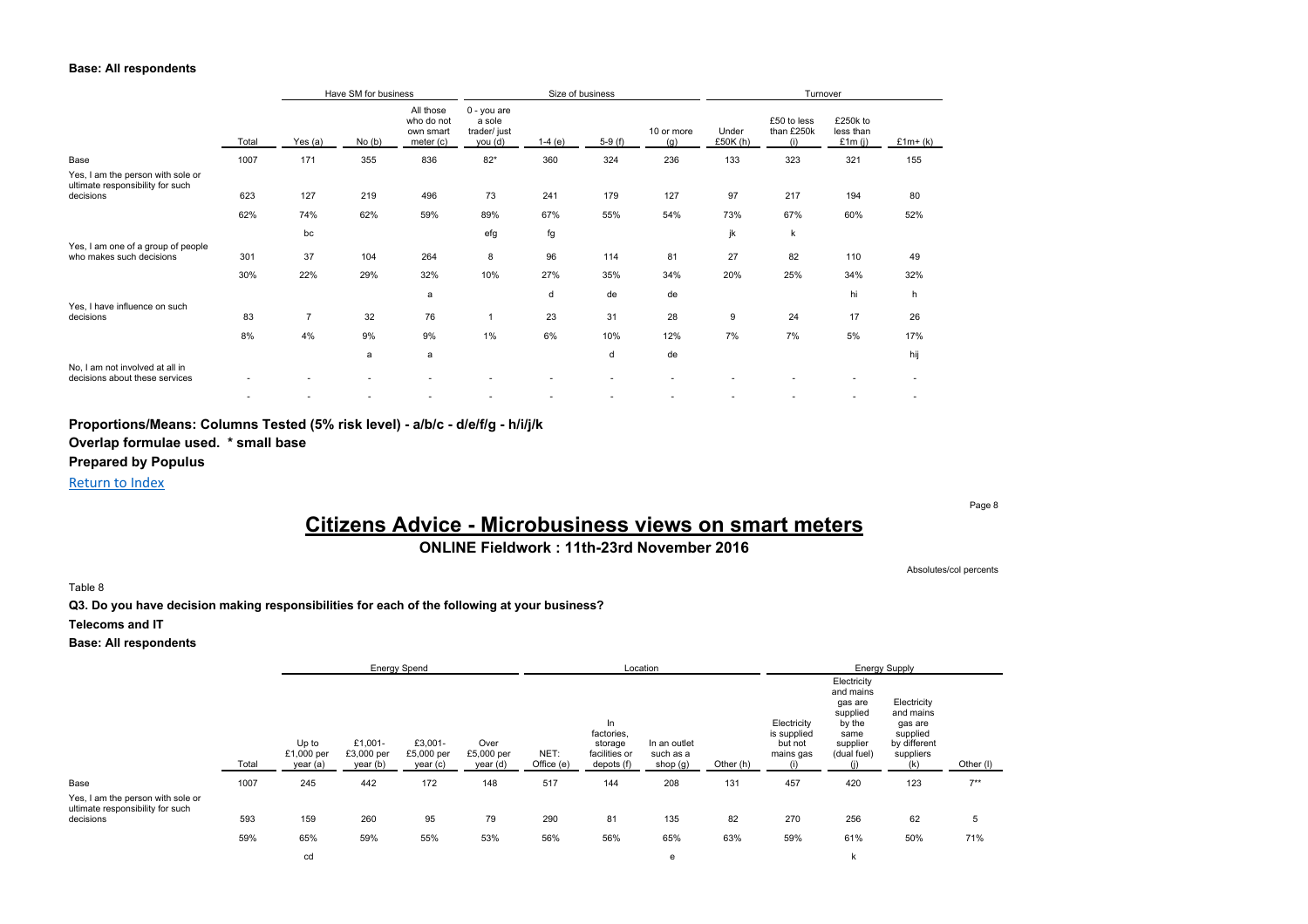| Yes, I am one of a group of people |     |     |     |     |     |     |     |     |     |     |     |     |                          |
|------------------------------------|-----|-----|-----|-----|-----|-----|-----|-----|-----|-----|-----|-----|--------------------------|
| who makes such decisions           | 305 | 62  | 135 | 52  | 56  | 169 | 45  | 54  | 35  | 139 | 123 | 41  | 2                        |
|                                    | 30% | 25% | 31% | 30% | 38% | 33% | 31% | 26% | 27% | 30% | 29% | 33% | 29%                      |
|                                    |     |     |     |     | a   |     |     |     |     |     |     |     |                          |
| Yes, I have influence on such      |     |     |     |     |     |     |     |     |     |     |     |     |                          |
| decisions                          | 84  | 14  | 39  | 21  | 10  | 48  | 14  | 13  | 9   | 35  | 32  | 17  |                          |
|                                    | 8%  | 6%  | 9%  | 12% | 7%  | 9%  | 10% | 6%  | 7%  | 8%  | 8%  | 14% | $\overline{\phantom{a}}$ |
|                                    |     |     |     | a   |     |     |     |     |     |     |     |     |                          |
| No, I am not involved at all in    |     |     |     |     |     |     |     |     |     |     |     |     |                          |
| decisions about these services     | 25  | 10  | 8   | 4   | 3   | 10  | 4   | 6   | 5   | 13  | 9   | 3   |                          |
|                                    | 2%  | 4%  | 2%  | 2%  | 2%  | 2%  | 3%  | 3%  | 4%  | 3%  | 2%  | 2%  |                          |

Return to Index

# **Citizens Advice - Microbusiness views on smart meters**

**ONLINE Fieldwork : 11th-23rd November 2016**

Table 9

**Q3. Do you have decision making responsibilities for each of the following at your business?**

#### **Telecoms and IT**

#### **Base: All respondents**

|                                                                                    |       | Have SM for business<br>Size of business |       |                                                   |                                                   |          |          |                   | Turnover          |                                  |                                    |            |  |
|------------------------------------------------------------------------------------|-------|------------------------------------------|-------|---------------------------------------------------|---------------------------------------------------|----------|----------|-------------------|-------------------|----------------------------------|------------------------------------|------------|--|
|                                                                                    | Total | Yes (a)                                  | No(b) | All those<br>who do not<br>own smart<br>meter (c) | $0 - you are$<br>a sole<br>trader/just<br>you (d) | $1-4(e)$ | $5-9(f)$ | 10 or more<br>(g) | Under<br>£50K (h) | £50 to less<br>than £250k<br>(i) | £250k to<br>less than<br>£1 $m(i)$ | £1 $m+(k)$ |  |
| Base                                                                               | 1007  | 171                                      | 355   | 836                                               | $82*$                                             | 360      | 324      | 236               | 133               | 323                              | 321                                | 155        |  |
| Yes, I am the person with sole or<br>ultimate responsibility for such<br>decisions | 593   | 116                                      | 212   | 477                                               | 73                                                | 229      | 174      | 114               | 95                | 213                              | 181                                | 74         |  |
|                                                                                    | 59%   | 68%                                      | 60%   | 57%                                               | 89%                                               | 64%      | 54%      | 48%               | 71%               | 66%                              | 56%                                | 48%        |  |
|                                                                                    |       |                                          |       |                                                   |                                                   |          |          |                   |                   |                                  |                                    |            |  |
| Yes, I am one of a group of people                                                 |       | c                                        |       |                                                   | efg                                               | fg       |          |                   | jk                | jk                               |                                    |            |  |
| who makes such decisions                                                           | 305   | 43                                       | 104   | 262                                               | 6                                                 | 97       | 111      | 89                | 22                | 82                               | 117                                | 53         |  |
|                                                                                    | 30%   | 25%                                      | 29%   | 31%                                               | 7%                                                | 27%      | 34%      | 38%               | 17%               | 25%                              | 36%                                | 34%        |  |
|                                                                                    |       |                                          |       |                                                   |                                                   | d        | de       | de                |                   | h                                | hi                                 | hi         |  |
| Yes, I have influence on such<br>decisions                                         | 84    | 8                                        | 34    | 76                                                | $\overline{2}$                                    | 25       | 27       | 30                | 8                 | 20                               | 21                                 | 23         |  |
|                                                                                    | 8%    | 5%                                       | 10%   | 9%                                                | 2%                                                | 7%       | 8%       | 13%               | 6%                | 6%                               | 7%                                 | 15%        |  |
|                                                                                    |       |                                          |       |                                                   |                                                   |          |          |                   |                   |                                  |                                    |            |  |
| No. I am not involved at all in                                                    |       |                                          |       |                                                   |                                                   |          |          | de                |                   |                                  |                                    | hij        |  |
| decisions about these services                                                     | 25    | 4                                        | 5     | 21                                                | 1                                                 | 9        | 12       | 3                 | 8                 | 8                                | $\overline{2}$                     | 5          |  |
|                                                                                    | 2%    | 2%                                       | 1%    | 3%                                                | 1%                                                | 3%       | 4%       | 1%                | 6%                | 2%                               | 1%                                 | 3%         |  |
|                                                                                    |       |                                          |       |                                                   |                                                   |          |          |                   |                   |                                  |                                    |            |  |

**Proportions/Means: Columns Tested (5% risk level) - a/b/c - d/e/f/g - h/i/j/k Overlap formulae used. \* small base**

Page 9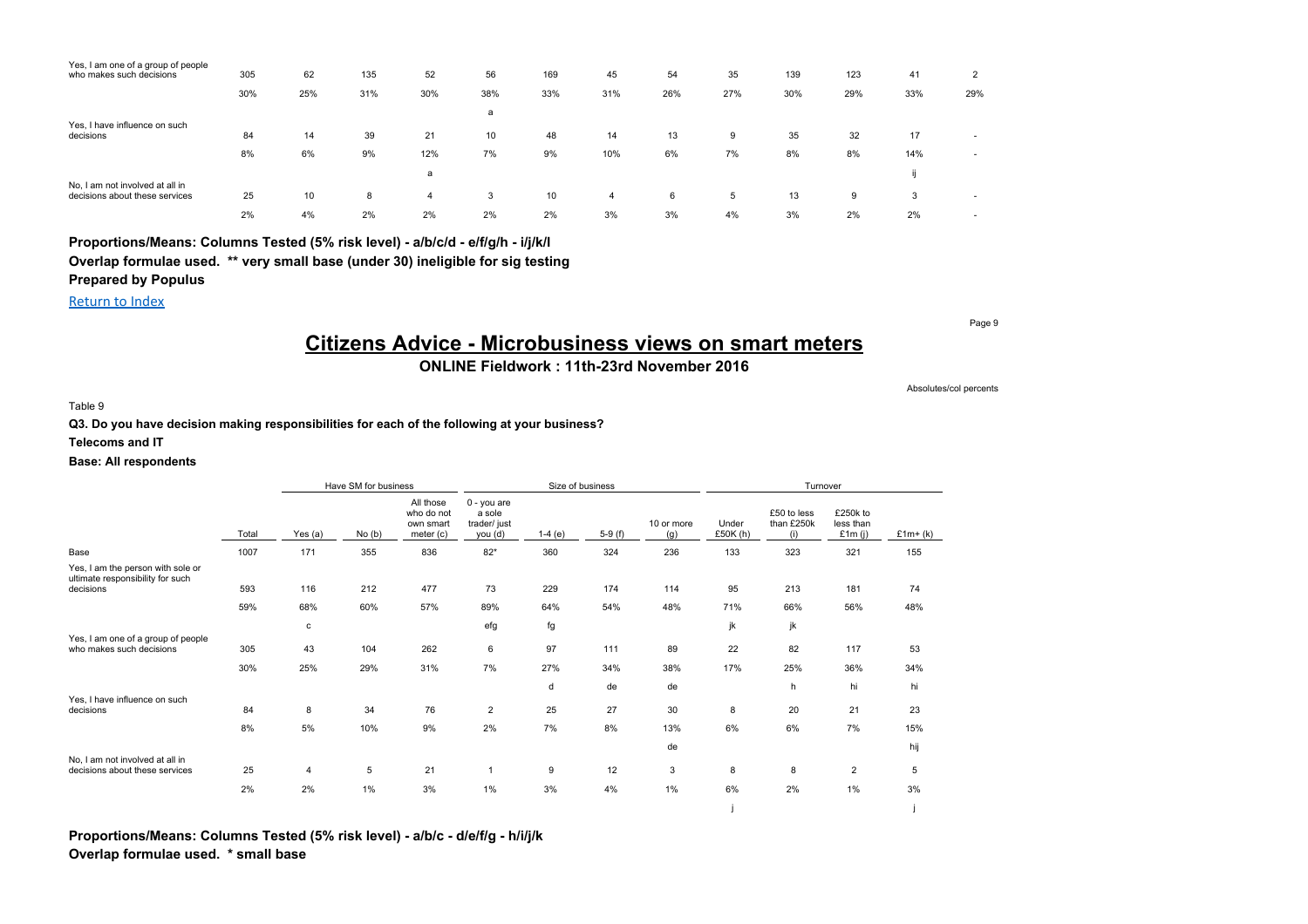### **Prepared by Populus**

Return to Index

## **Citizens Advice - Microbusiness views on smart meters ONLINE Fieldwork : 11th-23rd November 2016**

Table 10

**Q3. Do you have decision making responsibilities for each of the following at your business?**

#### **Office services (i.e. postage, stationery)**

**Base: All respondents**

|                                                                                    |            |                                 | Energy Spend                      |                                  |                                |                    | Location                                                   |                                       |                      |                                                           | Energy Supply                                                                                       |                                                                                     |                       |  |
|------------------------------------------------------------------------------------|------------|---------------------------------|-----------------------------------|----------------------------------|--------------------------------|--------------------|------------------------------------------------------------|---------------------------------------|----------------------|-----------------------------------------------------------|-----------------------------------------------------------------------------------------------------|-------------------------------------------------------------------------------------|-----------------------|--|
|                                                                                    | Total      | Up to<br>£1,000 per<br>year (a) | £1,001-<br>£3,000 per<br>year (b) | £3,001-<br>£5,000 per<br>year(c) | Over<br>£5,000 per<br>year (d) | NET:<br>Office (e) | In<br>factories.<br>storage<br>facilities or<br>depots (f) | In an outlet<br>such as a<br>shop (g) | Other (h)            | Electricity<br>is supplied<br>but not<br>mains gas<br>(i) | Electricity<br>and mains<br>gas are<br>supplied<br>by the<br>same<br>supplier<br>(dual fuel)<br>(i) | Electricity<br>and mains<br>gas are<br>supplied<br>by different<br>suppliers<br>(k) | Other (I)             |  |
| Base                                                                               | 1007       | 245                             | 442                               | 172                              | 148                            | 517                | 144                                                        | 208                                   | 131                  | 457                                                       | 420                                                                                                 | 123                                                                                 | $7***$                |  |
| Yes, I am the person with sole or<br>ultimate responsibility for such<br>decisions | 608<br>60% | 173<br>71%                      | 261<br>59%                        | 96<br>56%                        | 78<br>53%                      | 294<br>57%         | 86<br>60%                                                  | 137<br>66%                            | 87<br>66%            | 280<br>61%                                                | 258<br>61%                                                                                          | 65<br>53%                                                                           | 5<br>71%              |  |
|                                                                                    |            | bcd                             |                                   |                                  |                                |                    |                                                            | e                                     | e                    |                                                           |                                                                                                     |                                                                                     |                       |  |
| Yes, I am one of a group of people<br>who makes such decisions                     | 282<br>28% | 50<br>20%                       | 129<br>29%                        | 52<br>30%                        | 51<br>34%                      | 153<br>30%         | 43<br>30%                                                  | 53<br>25%                             | 31<br>24%            | 129<br>28%                                                | 114<br>27%                                                                                          | 38<br>31%                                                                           | $\mathbf{1}$<br>14%   |  |
|                                                                                    |            |                                 | a                                 | a                                | a                              |                    |                                                            |                                       |                      |                                                           |                                                                                                     |                                                                                     |                       |  |
| Yes, I have influence on such<br>decisions                                         | 77<br>8%   | 12<br>5%                        | 39<br>9%                          | 15<br>9%                         | 11<br>7%                       | 50<br>10%          | 10<br>7%                                                   | 10<br>5%                              | $\overline{7}$<br>5% | 31<br>7%                                                  | 29<br>7%                                                                                            | 16<br>13%                                                                           | $\overline{1}$<br>14% |  |
|                                                                                    |            |                                 |                                   |                                  |                                | g                  |                                                            |                                       |                      |                                                           |                                                                                                     | ij                                                                                  |                       |  |
| No. I am not involved at all in<br>decisions about these services                  | 40<br>4%   | 10<br>4%                        | 13<br>3%                          | 9<br>5%                          | 8<br>5%                        | 20<br>4%           | 5<br>3%                                                    | 8<br>4%                               | 6<br>5%              | 17<br>4%                                                  | 19                                                                                                  | $\overline{4}$<br>3%                                                                |                       |  |
|                                                                                    |            |                                 |                                   |                                  |                                |                    |                                                            |                                       |                      |                                                           | 5%                                                                                                  |                                                                                     |                       |  |

### **Proportions/Means: Columns Tested (5% risk level) - a/b/c/d - e/f/g/h - i/j/k/l**

**Overlap formulae used. \*\* very small base (under 30) ineligible for sig testing**

**Prepared by Populus**

Return to Index

Page 11

# **Citizens Advice - Microbusiness views on smart meters**

**ONLINE Fieldwork : 11th-23rd November 2016**

Absolutes/col percents

Table 11

**Q3. Do you have decision making responsibilities for each of the following at your business? Office services (i.e. postage, stationery)**

Page 10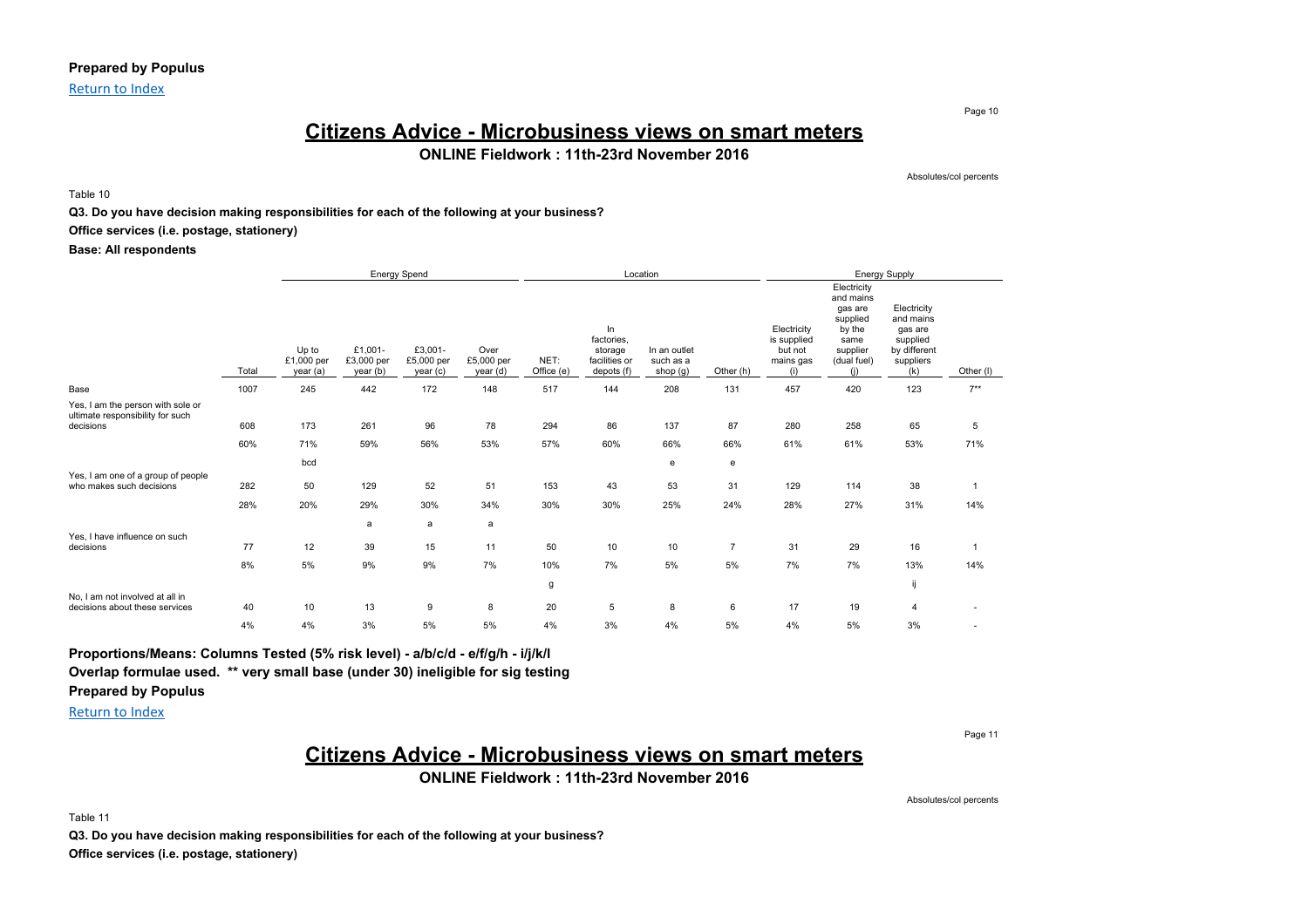#### **Base: All respondents**

|                                                                       |       |           | Have SM for business |                                                   | Size of business                                |          |          |                   |                     | Turnover                         |                                    |           |
|-----------------------------------------------------------------------|-------|-----------|----------------------|---------------------------------------------------|-------------------------------------------------|----------|----------|-------------------|---------------------|----------------------------------|------------------------------------|-----------|
|                                                                       | Total | Yes $(a)$ | No(b)                | All those<br>who do not<br>own smart<br>meter (c) | 0 - you are<br>a sole<br>trader/just<br>you (d) | $1-4(e)$ | $5-9(f)$ | 10 or more<br>(g) | Under<br>£50 $K(h)$ | £50 to less<br>than £250k<br>(i) | £250k to<br>less than<br>£1m $(i)$ | $£1m+(k)$ |
| Base                                                                  | 1007  | 171       | 355                  | 836                                               | $82*$                                           | 360      | 324      | 236               | 133                 | 323                              | 321                                | 155       |
| Yes, I am the person with sole or<br>ultimate responsibility for such |       |           |                      |                                                   |                                                 |          |          |                   |                     |                                  |                                    |           |
| decisions                                                             | 608   | 111       | 210                  | 497                                               | 75                                              | 241      | 178      | 111               | 98                  | 219                              | 185                                | 72        |
|                                                                       | 60%   | 65%       | 59%                  | 59%                                               | 91%                                             | 67%      | 55%      | 47%               | 74%                 | 68%                              | 58%                                | 46%       |
|                                                                       |       |           |                      |                                                   | efg                                             | fg       |          |                   | jk                  | jk                               | $\sf k$                            |           |
| Yes, I am one of a group of people<br>who makes such decisions        | 282   | 41        | 101                  | 241                                               | $\overline{4}$                                  | 84       | 107      | 85                | 20                  | 71                               | 107                                | 54        |
|                                                                       | 28%   | 24%       | 28%                  | 29%                                               | 5%                                              | 23%      | 33%      | 36%               | 15%                 | 22%                              | 33%                                | 35%       |
|                                                                       |       |           |                      |                                                   |                                                 | d        | de       | de                |                     |                                  | hi                                 | hi        |
| Yes, I have influence on such<br>decisions                            | 77    | 10        | 34                   | 67                                                | $\mathbf{1}$                                    | 20       | 27       | 29                | 8                   | 21                               | 21                                 | 19        |
|                                                                       | 8%    | 6%        | 10%                  | 8%                                                | 1%                                              | 6%       | 8%       | 12%               | 6%                  | 7%                               | 7%                                 | 12%       |
|                                                                       |       |           |                      |                                                   |                                                 |          | d        | de                |                     |                                  |                                    | ij        |
| No, I am not involved at all in<br>decisions about these services     | 40    | 9         | 10                   | 31                                                | $\overline{c}$                                  | 15       | 12       | 11                | $\overline{7}$      | 12                               | 8                                  | 10        |
|                                                                       | 4%    | 5%        | 3%                   | 4%                                                | 2%                                              | 4%       | 4%       | 5%                | 5%                  | 4%                               | 2%                                 | 6%        |
|                                                                       |       |           |                      |                                                   |                                                 |          |          |                   |                     |                                  |                                    |           |

### **Proportions/Means: Columns Tested (5% risk level) - a/b/c - d/e/f/g - h/i/j/k**

**Overlap formulae used. \* small base**

**Prepared by Populus**

Return to Index

Page 12

# **Citizens Advice - Microbusiness views on smart meters**

**ONLINE Fieldwork : 11th-23rd November 2016**

Absolutes/col percents

#### Table 12

Q3a. Approximately how much do you spend on energy for your business each year, that is electricity and mains gas (if you have it)? OR Please can you indicate 1 **Base: All respondents**

|                        |       |                                 | <b>Energy Spend</b>               |                                   |                                |                    |                                                            | Location                              |           |                                                    |                                                                                              | <b>Energy Supply</b>                                                                |           |
|------------------------|-------|---------------------------------|-----------------------------------|-----------------------------------|--------------------------------|--------------------|------------------------------------------------------------|---------------------------------------|-----------|----------------------------------------------------|----------------------------------------------------------------------------------------------|-------------------------------------------------------------------------------------|-----------|
|                        | Total | Up to<br>£1,000 per<br>year (a) | £1,001-<br>£3,000 per<br>year (b) | £3,001-<br>£5,000 per<br>year (c) | Over<br>£5,000 per<br>year (d) | NET:<br>Office (e) | In<br>factories,<br>storage<br>facilities or<br>depots (f) | In an outlet<br>such as a<br>shop (g) | Other (h) | Electricity<br>is supplied<br>but not<br>mains gas | Electricity<br>and mains<br>gas are<br>supplied<br>by the<br>same<br>supplier<br>(dual fuel) | Electricity<br>and mains<br>gas are<br>supplied<br>by different<br>suppliers<br>(k) | Other (I) |
| Base                   | 1007  | 245                             | 442                               | 172                               | 148                            | 517                | 144                                                        | 208                                   | 131       | 457                                                | 420                                                                                          | 123                                                                                 | $7***$    |
| Up to £1,000 per year  | 245   | 245                             | ٠                                 | ۰                                 | $\sim$                         | 114                | 21                                                         | 59                                    | 51        | 158                                                | 63                                                                                           | 21                                                                                  | 3         |
|                        | 24%   | 100%                            | $\overline{\phantom{a}}$          | ۰                                 | $\sim$                         | 22%                | 15%                                                        | 28%                                   | 39%       | 35%                                                | 15%                                                                                          | 17%                                                                                 | 43%       |
|                        |       | bcd                             |                                   |                                   |                                |                    |                                                            |                                       | efg       | jk                                                 |                                                                                              |                                                                                     |           |
| £1,001-£2,000 per year | 280   | $\overline{\phantom{a}}$        | 280                               | ۰                                 |                                | 158                | 34                                                         | 51                                    | 35        | 126                                                | 129                                                                                          | 22                                                                                  | 3         |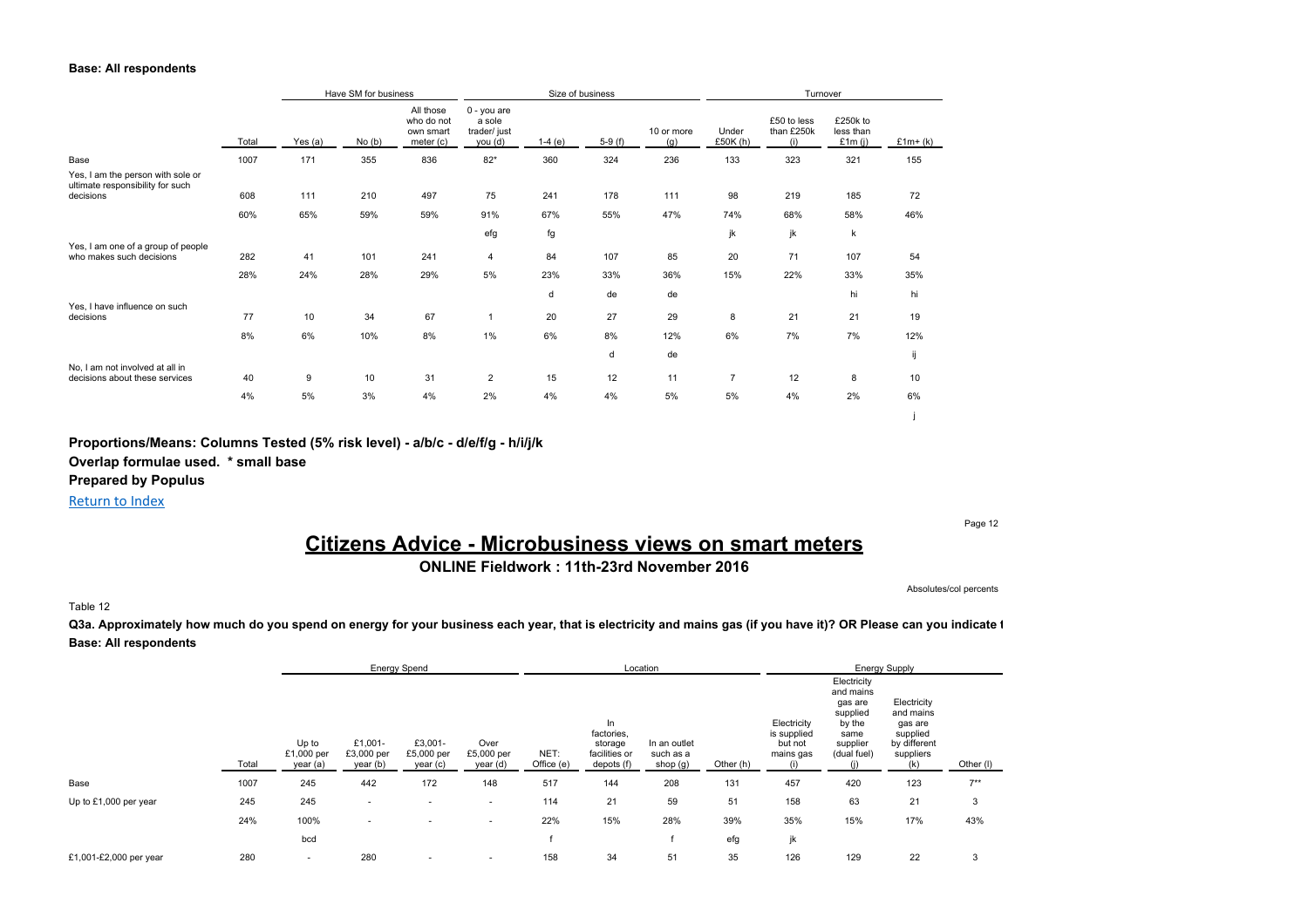|                          | 28% | $\sim$ | 63%                      | ٠                        | ٠      | 31% | 24% | 25% | 27%            | 28% | 31% | 18% | 43%          |
|--------------------------|-----|--------|--------------------------|--------------------------|--------|-----|-----|-----|----------------|-----|-----|-----|--------------|
|                          |     |        | acd                      |                          |        |     |     |     |                | k   | k   |     |              |
| £2,001-£3,000 per year   | 162 | $\sim$ | 162                      | $\sim$                   | $\sim$ | 87  | 27  | 31  | 15             | 61  | 68  | 33  |              |
|                          | 16% | $\sim$ | 37%                      | $\sim$                   | $\sim$ | 17% | 19% | 15% | 11%            | 13% | 16% | 27% |              |
|                          |     |        | acd                      |                          |        |     |     |     |                |     |     | ij  |              |
| £3,001-£4,000 per year   | 101 |        | ۰.                       | 101                      | ٠      | 59  | 13  | 19  | 10             | 29  | 60  | 12  |              |
|                          | 10% | $\sim$ | $\sim$                   | 59%                      | $\sim$ | 11% | 9%  | 9%  | 8%             | 6%  | 14% | 10% |              |
|                          |     |        |                          | abd                      |        |     |     |     |                |     |     |     |              |
| £4,001-£5,000 per year   | 71  | $\sim$ | $\sim$                   | 71                       | $\sim$ | 35  | 8   | 21  | $\overline{7}$ | 32  | 29  | 10  |              |
|                          | 7%  | $\sim$ | $\sim$                   | 41%                      | $\sim$ | 7%  | 6%  | 10% | $5\%$          | 7%  | 7%  | 8%  |              |
|                          |     |        |                          | abd                      |        |     |     |     |                |     |     |     |              |
| £5,001-£10,000 per year  | 96  | $\sim$ | $\overline{\phantom{a}}$ | $\overline{\phantom{a}}$ | 96     | 41  | 27  | 17  | 9              | 35  | 43  | 17  | $\mathbf{1}$ |
|                          | 10% | ÷      |                          | $\sim$                   | 65%    | 8%  | 19% | 8%  | 7%             | 8%  | 10% | 14% | 14%          |
|                          |     |        |                          |                          | abc    |     | egh |     |                |     |     |     |              |
| £10,001-£20,000 per year | 52  |        |                          | $\sim$                   | 52     | 23  | 14  | 10  | 4              | 16  | 28  | 8   |              |
|                          | 5%  |        |                          | $\sim$                   | 35%    | 4%  | 10% | 5%  | 3%             | 4%  | 7%  | 7%  |              |
|                          |     |        |                          |                          | abc    |     | eh  |     |                |     |     |     |              |

Return to Index

Page 13

Absolutes/col percents

# **Citizens Advice - Microbusiness views on smart meters**

**ONLINE Fieldwork : 11th-23rd November 2016**

#### Table 13

Q3a. Approximately how much do you spend on energy for your business each year, that is electricity and mains gas (if you have it)? OR Please can you indicate 1 **Base: All respondents**

|                        |       |           | Have SM for business |                                                   | Size of business                                 |          |          |                   |                     | Turnover                         |                                    |             |
|------------------------|-------|-----------|----------------------|---------------------------------------------------|--------------------------------------------------|----------|----------|-------------------|---------------------|----------------------------------|------------------------------------|-------------|
|                        | Total | Yes $(a)$ | No(b)                | All those<br>who do not<br>own smart<br>meter (c) | 0 - you are<br>a sole<br>trader/ just<br>you (d) | $1-4(e)$ | $5-9(f)$ | 10 or more<br>(g) | Under<br>£50 $K(h)$ | £50 to less<br>than £250k<br>(i) | £250k to<br>less than<br>£1 $m(i)$ | £ $1m+ (k)$ |
| Base                   | 1007  | 171       | 355                  | 836                                               | $82*$                                            | 360      | 324      | 236               | 133                 | 323                              | 321                                | 155         |
| Up to £1,000 per year  | 245   | 35        | 95                   | 210                                               | 49                                               | 127      | 45       | 20                | 78                  | 99                               | 39                                 | 12          |
|                        | 24%   | 20%       | 27%                  | 25%                                               | 60%                                              | 35%      | 14%      | 8%                | 59%                 | 31%                              | 12%                                | 8%          |
|                        |       |           |                      |                                                   | efg                                              | fg       | g        |                   | ijk                 | jk                               |                                    |             |
| £1,001-£2,000 per year | 280   | 46        | 105                  | 234                                               | 20                                               | 117      | 109      | 34                | 34                  | 102                              | 91                                 | 40          |
|                        | 28%   | 27%       | 30%                  | 28%                                               | 24%                                              | 33%      | 34%      | 14%               | 26%                 | 32%                              | 28%                                | 26%         |
|                        |       |           |                      |                                                   | g                                                | g        | g        |                   |                     |                                  |                                    |             |
| £2,001-£3,000 per year | 162   | 29        | 52                   | 133                                               | 11                                               | 45       | 60       | 46                | 11                  | 43                               | 65                                 | 22          |
|                        | 16%   | 17%       | 15%                  | 16%                                               | 13%                                              | 13%      | 19%      | 19%               | 8%                  | 13%                              | 20%                                | 14%         |
|                        |       |           |                      |                                                   |                                                  |          | е        | е                 |                     |                                  | hi                                 |             |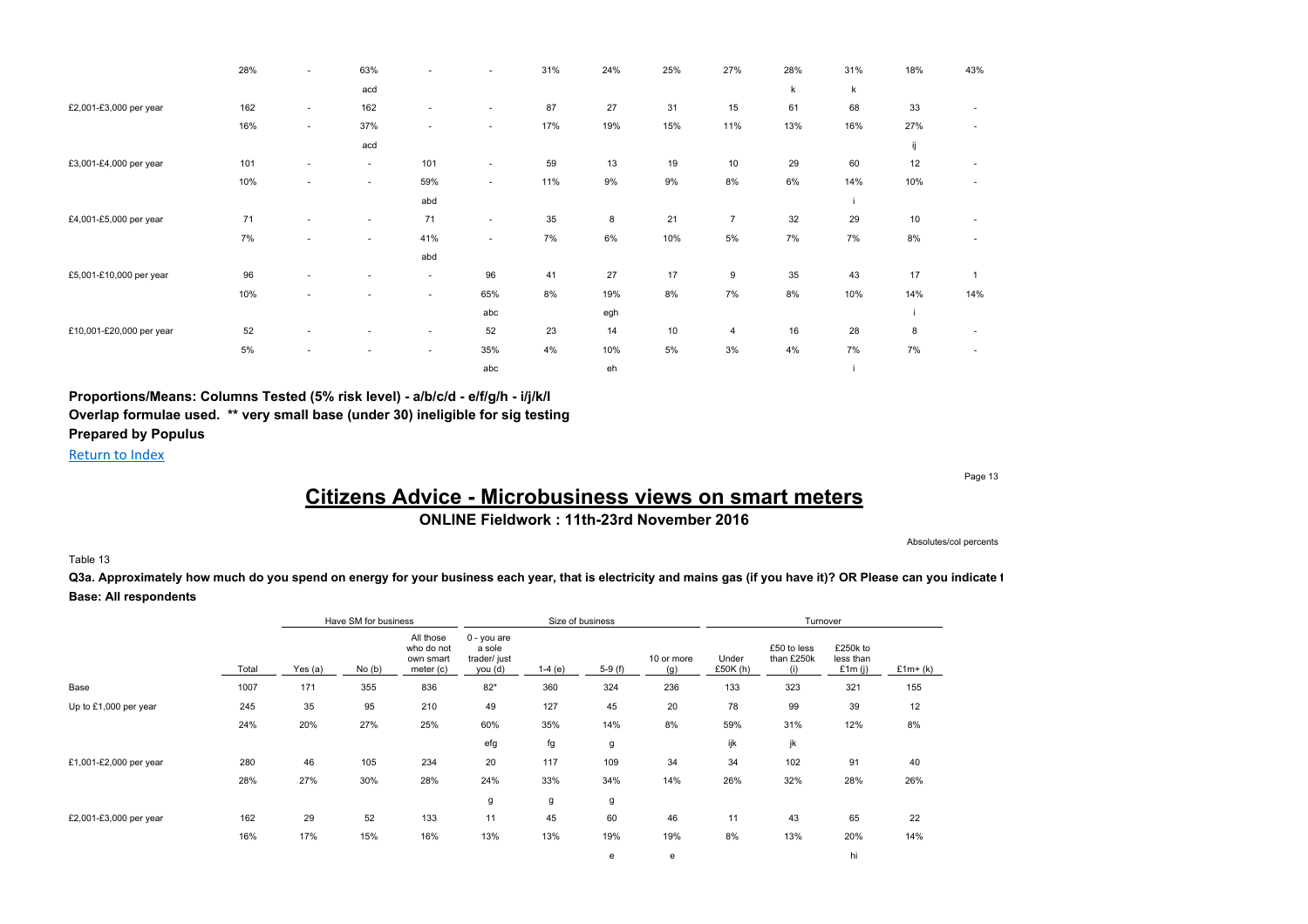| £3,001-£4,000 per year   | 101 | 15  | 33 | 86  | ٠                        | 24 | 44  | 33  | 2              | 29 | 48  | 14  |
|--------------------------|-----|-----|----|-----|--------------------------|----|-----|-----|----------------|----|-----|-----|
|                          | 10% | 9%  | 9% | 10% | $\sim$                   | 7% | 14% | 14% | 2%             | 9% | 15% | 9%  |
|                          |     |     |    |     |                          | d  | de  | de  |                | h  | hi  | h   |
| £4,001-£5,000 per year   | 71  | 17  | 27 | 54  | $\overline{\phantom{a}}$ | 17 | 27  | 27  | 3              | 21 | 19  | 24  |
|                          | 7%  | 10% | 8% | 6%  | $\overline{\phantom{a}}$ | 5% | 8%  | 11% | 2%             | 7% | 6%  | 15% |
|                          |     |     |    |     |                          | d  | d   | de  |                |    |     | hij |
| £5,001-£10,000 per year  | 96  | 19  | 29 | 77  |                          | 23 | 26  | 45  | 3              | 21 | 38  | 25  |
|                          | 10% | 11% | 8% | 9%  | 1%                       | 6% | 8%  | 19% | 2%             | 7% | 12% | 16% |
|                          |     |     |    |     |                          |    | d   | def |                |    | hi  | hi  |
| £10,001-£20,000 per year | 52  | 10  | 14 | 42  |                          | 7  | 13  | 31  | $\overline{2}$ | 8  | 21  | 18  |
|                          | 5%  | 6%  | 4% | 5%  | $1\%$                    | 2% | 4%  | 13% | 2%             | 2% | 7%  | 12% |
|                          |     |     |    |     |                          |    |     | def |                |    | hi  | hi  |

**Proportions/Means: Columns Tested (5% risk level) - a/b/c - d/e/f/g - h/i/j/k**

**Overlap formulae used. \* small base**

**Prepared by Populus**

Return to Index

Page 14

# **Citizens Advice - Microbusiness views on smart meters**

## **ONLINE Fieldwork : 11th-23rd November 2016**

Absolutes/col percents

Table 14

**Q4. Where is your business primarily based?**

|                                               |       |                                 | Energy Spend                      |                                   |                                |                    |                                                            | Location                              |                          |                                                           |                                                                                                     | Energy Supply                                                                       |                          |
|-----------------------------------------------|-------|---------------------------------|-----------------------------------|-----------------------------------|--------------------------------|--------------------|------------------------------------------------------------|---------------------------------------|--------------------------|-----------------------------------------------------------|-----------------------------------------------------------------------------------------------------|-------------------------------------------------------------------------------------|--------------------------|
|                                               | Total | Up to<br>£1,000 per<br>year (a) | £1,001-<br>£3,000 per<br>year (b) | £3,001-<br>£5,000 per<br>year (c) | Over<br>£5,000 per<br>year (d) | NET:<br>Office (e) | In<br>factories,<br>storage<br>facilities or<br>depots (f) | In an outlet<br>such as a<br>shop (g) | Other (h)                | Electricity<br>is supplied<br>but not<br>mains gas<br>(i) | Electricity<br>and mains<br>gas are<br>supplied<br>by the<br>same<br>supplier<br>(dual fuel)<br>(i) | Electricity<br>and mains<br>gas are<br>supplied<br>by different<br>suppliers<br>(k) | Other (I)                |
| Base                                          | 1007  | 245                             | 442                               | 172                               | 148                            | 517                | 144                                                        | 208                                   | 131                      | 457                                                       | 420                                                                                                 | 123                                                                                 | $7**$                    |
| In serviced offices                           | 115   | 27                              | 44                                | 29                                | 15                             | 115                | $\sim$                                                     | ٠                                     | $\sim$                   | 45                                                        | 56                                                                                                  | 11                                                                                  | 3                        |
|                                               | 11%   | 11%                             | 10%                               | 17%                               | 10%                            | 22%                | $\overline{\phantom{a}}$                                   | ۰                                     | ٠                        | 10%                                                       | 13%                                                                                                 | 9%                                                                                  | 43%                      |
|                                               |       |                                 |                                   | b                                 |                                | fgh                |                                                            |                                       |                          |                                                           |                                                                                                     |                                                                                     |                          |
| In your own offices (not at home)             | 402   | 87                              | 201                               | 65                                | 49                             | 402                |                                                            |                                       | $\overline{\phantom{a}}$ | 165                                                       | 187                                                                                                 | 47                                                                                  | 3                        |
|                                               | 40%   | 36%                             | 45%                               | 38%                               | 33%                            | 78%                |                                                            |                                       | ٠                        | 36%                                                       | 45%                                                                                                 | 38%                                                                                 | 43%                      |
|                                               |       |                                 | ad                                |                                   |                                | fgh                |                                                            |                                       |                          |                                                           |                                                                                                     |                                                                                     |                          |
| In factories, storage facilities or<br>depots | 144   | 21                              | 61                                | 21                                | 41                             | $\sim$             | 144                                                        | $\overline{\phantom{a}}$              | ٠                        | 71                                                        | 58                                                                                                  | 15                                                                                  | ٠                        |
|                                               | 14%   | 9%                              | 14%                               | 12%                               | 28%                            | $\sim$             | 100%                                                       | ٠                                     | $\overline{\phantom{a}}$ | 16%                                                       | 14%                                                                                                 | 12%                                                                                 | $\overline{\phantom{a}}$ |
|                                               |       |                                 | a                                 |                                   | abc                            |                    | egh                                                        |                                       |                          |                                                           |                                                                                                     |                                                                                     |                          |
| In an outlet such as a shop                   | 208   | 59                              | 82                                | 40                                | 27                             | $\sim$             | $\sim$                                                     | 208                                   | $\overline{\phantom{a}}$ | 114                                                       | 64                                                                                                  | 30                                                                                  |                          |
|                                               | 21%   | 24%                             | 19%                               | 23%                               | 18%                            | $\sim$             |                                                            | 100%                                  | ٠                        | 25%                                                       | 15%                                                                                                 | 24%                                                                                 |                          |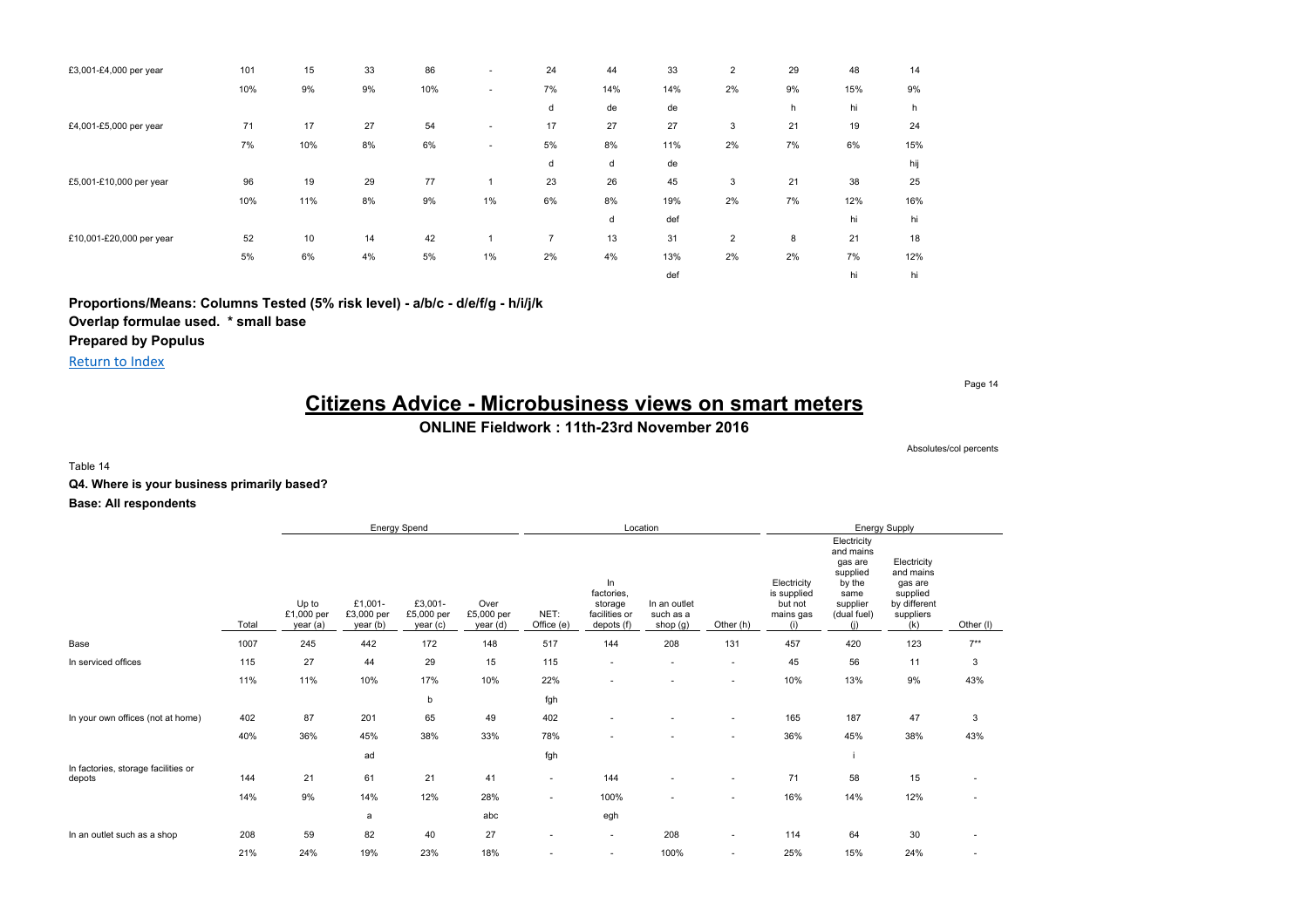|                |                          |                          |                          |                          |                          |                          |                          | efh                      |                          |                          |                          |                          |                          |
|----------------|--------------------------|--------------------------|--------------------------|--------------------------|--------------------------|--------------------------|--------------------------|--------------------------|--------------------------|--------------------------|--------------------------|--------------------------|--------------------------|
| At home/s      | 87                       | 35                       | 37                       | 8                        | 7                        | $\overline{\phantom{a}}$ | $\sim$                   | $\sim$                   | 87                       | 28                       | 45                       | 13                       |                          |
|                | 9%                       | 14%                      | 8%                       | 5%                       | 5%                       | $\overline{\phantom{a}}$ | $\overline{\phantom{a}}$ | $\overline{\phantom{a}}$ | 66%                      | 6%                       | 11%                      | 11%                      | 14%                      |
|                |                          | bcd                      |                          |                          |                          |                          |                          |                          | efg                      |                          |                          |                          |                          |
| Somewhere else | 44                       | 16                       | 13                       | 9                        | 6                        | ۰                        | $\sim$                   | $\overline{\phantom{a}}$ | 44                       | 29                       | 9                        | 6                        | $\overline{\phantom{a}}$ |
|                | 4%                       | 7%                       | 3%                       | 5%                       | 4%                       | $\sim$                   | $\sim$                   | $\overline{\phantom{a}}$ | 34%                      | 6%                       | 2%                       | 5%                       | $\overline{\phantom{a}}$ |
|                |                          | b                        |                          |                          |                          |                          |                          |                          | efg                      |                          |                          |                          |                          |
| Don't know     | . .                      | . .                      | $\overline{\phantom{a}}$ | . .                      | $\overline{\phantom{a}}$ | ۰                        |                          | $\overline{\phantom{a}}$ | $\sim$                   | $\overline{\phantom{a}}$ |                          |                          | $\sim$                   |
|                | $\overline{\phantom{a}}$ | $\overline{\phantom{a}}$ | $\overline{\phantom{a}}$ | $\overline{\phantom{a}}$ | $\sim$                   | $\overline{\phantom{a}}$ | $\sim$                   | $\overline{\phantom{a}}$ | $\overline{\phantom{a}}$ | ۰                        | $\overline{\phantom{a}}$ | $\overline{\phantom{a}}$ | $\overline{\phantom{a}}$ |
| None of these  | $\overline{7}$           | $\sim$                   | $\overline{4}$           | $\sim$                   | 3                        | $\overline{\phantom{a}}$ | $\sim$                   | $\overline{\phantom{a}}$ | $\overline{\phantom{a}}$ | 5                        |                          |                          | $\overline{\phantom{a}}$ |
|                | 1%                       | $\sim$                   | 1%                       | $\sim$                   | 2%                       | $\overline{\phantom{a}}$ | $\overline{\phantom{a}}$ | $\sim$                   | $\overline{\phantom{a}}$ | 1%                       | $\star$                  | 1%                       | $\overline{\phantom{a}}$ |
|                |                          |                          |                          |                          | a                        |                          |                          |                          |                          |                          |                          |                          |                          |

Return to Index

Page 15

# **Citizens Advice - Microbusiness views on smart meters**

## **ONLINE Fieldwork : 11th-23rd November 2016**

Absolutes/col percents

Table 15

## **Q4. Where is your business primarily based?**

|                                               |       |         | Have SM for business |                                                     | Size of business                                 |          |          |                   |                   | Turnover                         |                                  |           |
|-----------------------------------------------|-------|---------|----------------------|-----------------------------------------------------|--------------------------------------------------|----------|----------|-------------------|-------------------|----------------------------------|----------------------------------|-----------|
|                                               | Total | Yes (a) | No(b)                | All those<br>who do not<br>own smart<br>meter $(c)$ | 0 - you are<br>a sole<br>trader/ just<br>you (d) | $1-4(e)$ | $5-9(f)$ | 10 or more<br>(g) | Under<br>£50K (h) | £50 to less<br>than £250k<br>(i) | £250k to<br>less than<br>£1m (i) | $£1m+(k)$ |
| Base                                          | 1007  | 171     | 355                  | 836                                                 | $82*$                                            | 360      | 324      | 236               | 133               | 323                              | 321                              | 155       |
| In serviced offices                           | 115   | 12      | 41                   | 103                                                 | $\overline{\mathbf{c}}$                          | 32       | 38       | 43                | 6                 | 31                               | 45                               | 24        |
|                                               | 11%   | 7%      | 12%                  | 12%                                                 | 2%                                               | 9%       | 12%      | 18%               | 5%                | 10%                              | 14%                              | 15%       |
|                                               |       |         |                      | a                                                   |                                                  | d        | d        | def               |                   |                                  | h                                | h         |
| In your own offices (not at home)             | 402   | 59      | 158                  | 343                                                 | 13                                               | 126      | 156      | 106               | 29                | 115                              | 147                              | 83        |
|                                               | 40%   | 35%     | 45%                  | 41%                                                 | 16%                                              | 35%      | 48%      | 45%               | 22%               | 36%                              | 46%                              | 54%       |
|                                               |       |         | a                    |                                                     |                                                  | d        | de       | de                |                   | h                                | hi                               | hi        |
| In factories, storage facilities or<br>depots | 144   | 22      | 49                   | 122                                                 | 4                                                | 48       | 50       | 40                | $\overline{4}$    | 40                               | 55                               | 35        |
|                                               | 14%   | 13%     | 14%                  | 15%                                                 | 5%                                               | 13%      | 15%      | 17%               | 3%                | 12%                              | 17%                              | 23%       |
|                                               |       |         |                      |                                                     |                                                  | d        | d        | d                 |                   | h                                | h                                | hi        |
| In an outlet such as a shop                   | 208   | 48      | 63                   | 160                                                 | 27                                               | 89       | 55       | 37                | 47                | 81                               | 53                               | 11        |
|                                               | 21%   | 28%     | 18%                  | 19%                                                 | 33%                                              | 25%      | 17%      | 16%               | 35%               | 25%                              | 17%                              | 7%        |
|                                               |       | bc      |                      |                                                     | fg                                               | fg       |          |                   | ijk               | jk                               | k                                |           |
| At home/s                                     | 87    | 18      | 26                   | 69                                                  | 29                                               | 38       | 11       | $\overline{7}$    | 38                | 32                               | 13                               | 1         |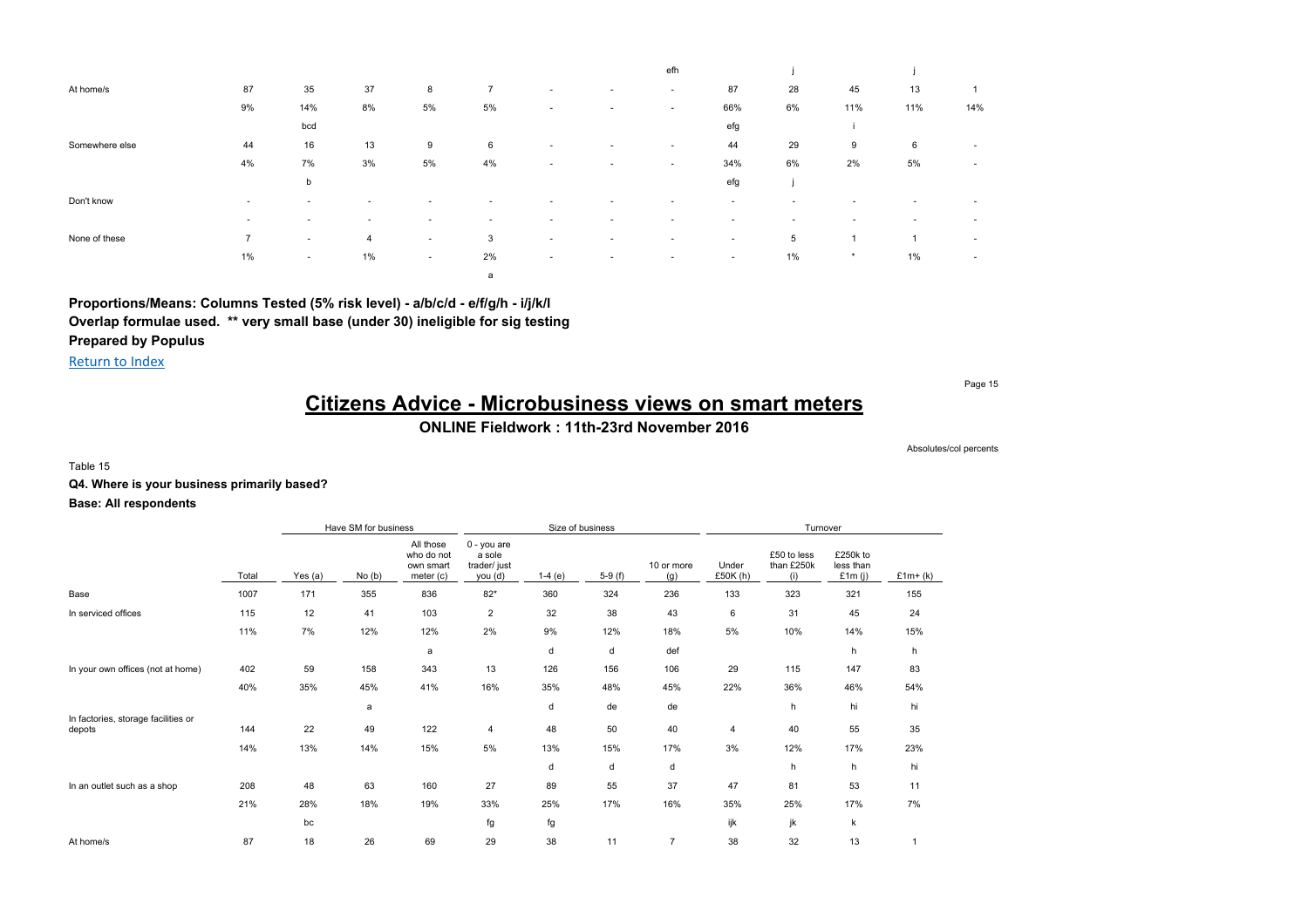|                | 9%             | 11%                      | 7%                       | 8%     | 35%                      | 11%                      | 3%                       | 3%                       | 29%                      | 10%                      | 4%                       | 1%                       |
|----------------|----------------|--------------------------|--------------------------|--------|--------------------------|--------------------------|--------------------------|--------------------------|--------------------------|--------------------------|--------------------------|--------------------------|
|                |                |                          |                          |        | efg                      | fg                       |                          |                          | ijk                      | jk                       | ĸ                        |                          |
| Somewhere else | 44             | 11                       | 13                       | 33     | 7                        | 23                       | 12                       | 2                        | 8                        | 22                       | 6                        | $\overline{\phantom{a}}$ |
|                | 4%             | 6%                       | 4%                       | 4%     | 9%                       | 6%                       | 4%                       | 1%                       | 6%                       | 7%                       | 2%                       | $\overline{\phantom{a}}$ |
|                |                |                          |                          |        | g                        | g                        | g                        |                          | jk                       | jk                       |                          |                          |
| Don't know     | $\sim$         | $\sim$                   | $\sim$                   | $\sim$ | $\sim$                   | ۰                        |                          | $\overline{\phantom{a}}$ | $\overline{\phantom{a}}$ | $\overline{\phantom{a}}$ | $\overline{\phantom{a}}$ | $\sim$                   |
|                | $\sim$         | $\overline{\phantom{a}}$ | $\overline{\phantom{a}}$ | ۰      | $\overline{\phantom{a}}$ | $\overline{\phantom{a}}$ | $\overline{\phantom{a}}$ | $\overline{\phantom{a}}$ |                          | $\overline{\phantom{a}}$ | $\sim$                   | $\sim$                   |
| None of these  | $\overline{7}$ | и                        | 5                        | 6      | $\overline{\phantom{a}}$ | 4                        | $\overline{2}$           |                          |                          | $\overline{2}$           | $\overline{2}$           |                          |
|                | 1%             | $1\%$                    | 1%                       | $1\%$  | $\sim$                   | $1\%$                    | $1\%$                    | $\star$                  | $1\%$                    | 1%                       | $1\%$                    | 1%                       |

**Proportions/Means: Columns Tested (5% risk level) - a/b/c - d/e/f/g - h/i/j/k**

# **Overlap formulae used. \* small base**

## **Prepared by Populus**

Return to Index

# **Citizens Advice - Microbusiness views on smart meters**

**ONLINE Fieldwork : 11th-23rd November 2016**

Table 16

**Q5. Which of the following types of energy supply applies to your business?**

**Base: All respondents**

|                                                                               |                |                                 | Energy Spend                      |                                  |                                |                    |                                                            | Location                              |           |                                                           |                                                                                                     | <b>Energy Supply</b>                                                                |                |
|-------------------------------------------------------------------------------|----------------|---------------------------------|-----------------------------------|----------------------------------|--------------------------------|--------------------|------------------------------------------------------------|---------------------------------------|-----------|-----------------------------------------------------------|-----------------------------------------------------------------------------------------------------|-------------------------------------------------------------------------------------|----------------|
|                                                                               | Total          | Up to<br>£1,000 per<br>year (a) | £1,001-<br>£3,000 per<br>year (b) | £3,001-<br>£5,000 per<br>year(c) | Over<br>£5,000 per<br>year (d) | NET:<br>Office (e) | In<br>factories,<br>storage<br>facilities or<br>depots (f) | In an outlet<br>such as a<br>shop (g) | Other (h) | Electricity<br>is supplied<br>but not<br>mains gas<br>(i) | Electricity<br>and mains<br>gas are<br>supplied<br>by the<br>same<br>supplier<br>(dual fuel)<br>(i) | Electricity<br>and mains<br>gas are<br>supplied<br>by different<br>suppliers<br>(k) | Other (I)      |
| Base                                                                          | 1007           | 245                             | 442                               | 172                              | 148                            | 517                | 144                                                        | 208                                   | 131       | 457                                                       | 420                                                                                                 | 123                                                                                 | $7**$          |
| Electricity is supplied but not mains<br>gas                                  | 457            | 158                             | 187                               | 61                               | 51                             | 210                | 71                                                         | 114                                   | 57        | 457                                                       | $\sim$                                                                                              | $\overline{\phantom{a}}$                                                            | ٠              |
|                                                                               | 45%            | 64%                             | 42%                               | 35%                              | 34%                            | 41%                | 49%                                                        | 55%                                   | 44%       | 100%                                                      | $\overline{\phantom{a}}$                                                                            |                                                                                     |                |
|                                                                               |                | bcd                             |                                   |                                  |                                |                    |                                                            | eh                                    |           | jk                                                        |                                                                                                     |                                                                                     |                |
| Electricity and mains gas are<br>supplied by the same supplier (dual<br>fuel) | 420            | 63                              | 197                               | 89                               | 71                             | 243                | 58                                                         | 64                                    | 54        | ٠                                                         | 420                                                                                                 |                                                                                     |                |
|                                                                               | 42%            | 26%                             | 45%                               | 52%                              | 48%                            | 47%                | 40%                                                        | 31%                                   | 41%       | $\sim$                                                    | 100%                                                                                                | $\sim$                                                                              |                |
| Electricity and mains gas are                                                 |                |                                 | a                                 | a                                | a                              | g                  |                                                            |                                       |           |                                                           | ik                                                                                                  |                                                                                     |                |
| supplied by different suppliers                                               | 123            | 21                              | 55                                | 22                               | 25                             | 58                 | 15                                                         | 30                                    | 19        | $\overline{\phantom{a}}$                                  | $\sim$                                                                                              | 123                                                                                 |                |
|                                                                               | 12%            | 9%                              | 12%                               | 13%                              | 17%                            | 11%                | 10%                                                        | 14%                                   | 15%       |                                                           | $\sim$                                                                                              | 100%                                                                                | ٠              |
|                                                                               |                |                                 |                                   |                                  | a                              |                    |                                                            |                                       |           |                                                           |                                                                                                     | ij                                                                                  |                |
| Other                                                                         | $\overline{7}$ | 3                               | 3                                 | $\sim$                           | $\overline{1}$                 | 6                  |                                                            |                                       |           |                                                           |                                                                                                     | $\overline{\phantom{a}}$                                                            | $\overline{7}$ |
|                                                                               | 1%             | $1\%$                           | 1%                                | ٠                                | 1%                             | 1%                 |                                                            |                                       | 1%        |                                                           |                                                                                                     | $\sim$                                                                              | 100%           |

**Proportions/Means: Columns Tested (5% risk level) - a/b/c/d - e/f/g/h - i/j/k/l**

Page 16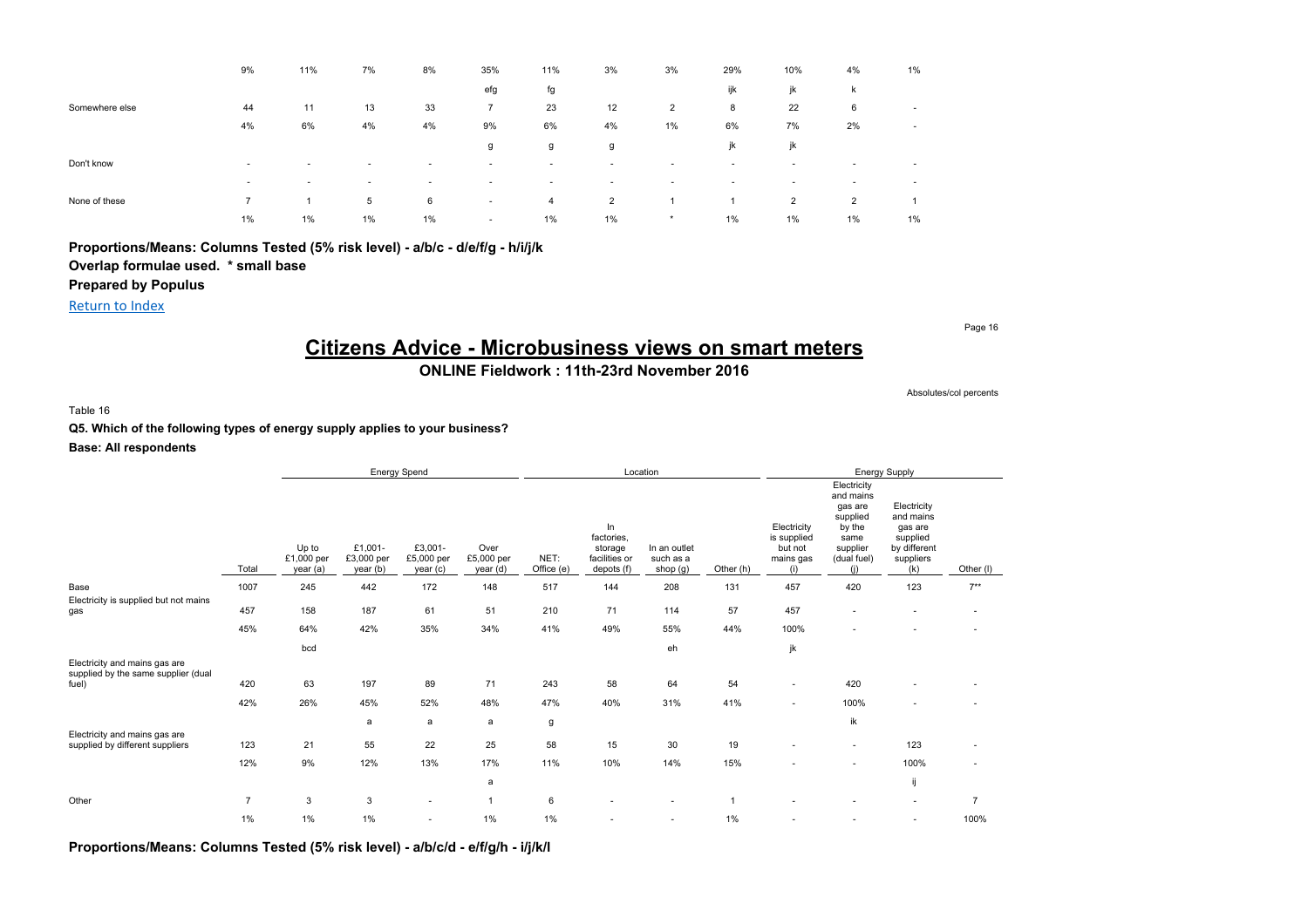Return to Index

Page 17

## **Citizens Advice - Microbusiness views on smart meters**

**ONLINE Fieldwork : 11th-23rd November 2016**

Absolutes/col percents

### Table 17

#### **Q5. Which of the following types of energy supply applies to your business?**

**Base: All respondents**

|                                                                      |                |         | Have SM for business |                                                     |                                                  |          | Size of business |                   |                   | Turnover                         |                                  |           |
|----------------------------------------------------------------------|----------------|---------|----------------------|-----------------------------------------------------|--------------------------------------------------|----------|------------------|-------------------|-------------------|----------------------------------|----------------------------------|-----------|
|                                                                      | Total          | Yes (a) | No(b)                | All those<br>who do not<br>own smart<br>meter $(c)$ | 0 - you are<br>a sole<br>trader/ just<br>you (d) | $1-4(e)$ | $5-9(f)$         | 10 or more<br>(g) | Under<br>£50K (h) | £50 to less<br>than £250k<br>(i) | £250k to<br>less than<br>£1m (i) | $£1m+(k)$ |
| Base                                                                 | 1007           | 171     | 355                  | 836                                                 | $82*$                                            | 360      | 324              | 236               | 133               | 323                              | 321                              | 155       |
| Electricity is supplied but not mains<br>gas                         | 457            | 77      | 167                  | 380                                                 | 48                                               | 202      | 139              | 68                | 73                | 163                              | 126                              | 61        |
|                                                                      | 45%            | 45%     | 47%                  | 45%                                                 | 59%                                              | 56%      | 43%              | 29%               | 55%               | 50%                              | 39%                              | 39%       |
|                                                                      |                |         |                      |                                                     | fg                                               | fg       | g                |                   | jk                | jk                               |                                  |           |
| Electricity and mains gas are<br>supplied by the same supplier (dual |                |         |                      |                                                     |                                                  |          |                  |                   |                   |                                  |                                  |           |
| fuel)                                                                | 420            | 72      | 146                  | 348                                                 | 23                                               | 123      | 145              | 126               | 41                | 118                              | 160                              | 72        |
|                                                                      | 42%            | 42%     | 41%                  | 42%                                                 | 28%                                              | 34%      | 45%              | 53%               | 31%               | 37%                              | 50%                              | 46%       |
| Electricity and mains gas are                                        |                |         |                      |                                                     |                                                  |          | de               | def               |                   |                                  | hi                               | hi        |
| supplied by different suppliers                                      | 123            | 22      | 38                   | 101                                                 | 11                                               | 32       | 38               | 40                | 17                | 42                               | 31                               | 21        |
|                                                                      | 12%            | 13%     | 11%                  | 12%                                                 | 13%                                              | 9%       | 12%              | 17%               | 13%               | 13%                              | 10%                              | 14%       |
|                                                                      |                |         |                      |                                                     |                                                  |          |                  | e                 |                   |                                  |                                  |           |
| Other                                                                | $\overline{7}$ | ٠       | $\overline{4}$       | $\overline{7}$                                      | $\overline{\phantom{a}}$                         | 3        | $\overline{2}$   | $\overline{2}$    | $\overline{2}$    | ۰                                | $\overline{4}$                   |           |
|                                                                      | 1%             | ٠       | 1%                   | 1%                                                  |                                                  | 1%       | 1%               | 1%                | 2%                | ٠                                | 1%                               | 1%        |

**Proportions/Means: Columns Tested (5% risk level) - a/b/c - d/e/f/g - h/i/j/k**

**Overlap formulae used. \* small base**

**Prepared by Populus**

Return to Index

Page 18

# **Citizens Advice - Microbusiness views on smart meters**

**ONLINE Fieldwork : 11th-23rd November 2016**

Absolutes/col percents

i i

Table 18

**Q6. How much trust do you have in your energy supplier to deliver in each of the following areas for your business?**

**Summary**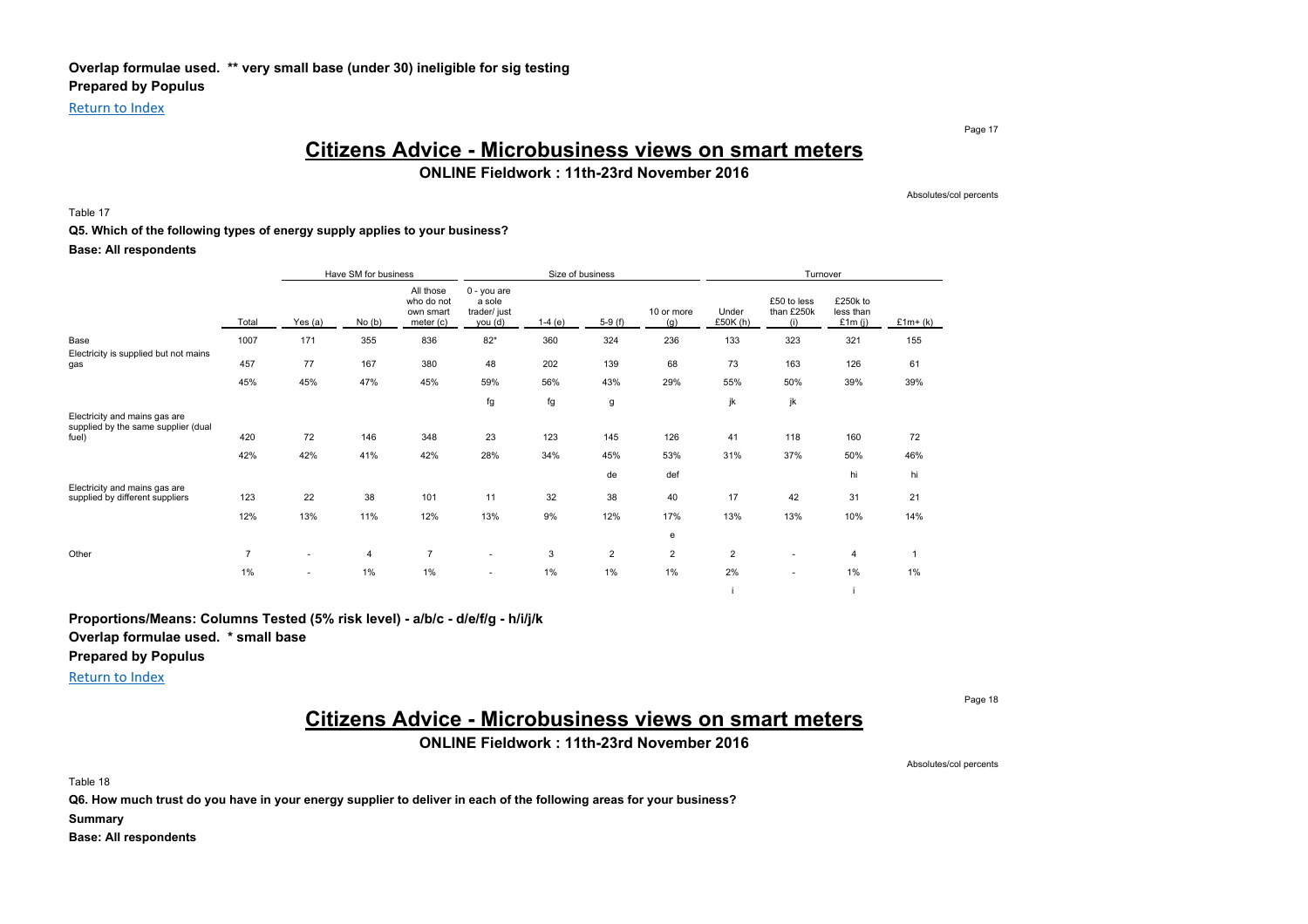|                                           |                                                       |                                                          | Q6. Summary                        |                                                                                               |                                                                   |
|-------------------------------------------|-------------------------------------------------------|----------------------------------------------------------|------------------------------------|-----------------------------------------------------------------------------------------------|-------------------------------------------------------------------|
|                                           | Offering<br>advice on<br>how to use<br>less<br>energy | Offering<br>advice on<br>selecting<br>the best<br>tariff | Ensuring<br>billing is<br>accurate | Maintainin<br>g energy<br>equipment<br>used by<br>my<br>business<br>(e.g.<br>energy<br>meter) | Ensuring a<br>constant<br>energy<br>supply to<br>your<br>business |
| Base                                      | 1007                                                  | 1007                                                     | 1007                               | 1007                                                                                          | 1007                                                              |
| NET: A great deal/fair amount of<br>trust | 543                                                   | 521                                                      | 757                                | 773                                                                                           | 913                                                               |
|                                           | 54%                                                   | 52%                                                      | 75%                                | 77%                                                                                           | 91%                                                               |
| A great deal of trust                     | 106                                                   | 112                                                      | 199                                | 196                                                                                           | 384                                                               |
|                                           | 11%                                                   | 11%                                                      | 20%                                | 19%                                                                                           | 38%                                                               |
| A fair amount of trust                    | 437                                                   | 409                                                      | 558                                | 577                                                                                           | 529                                                               |
|                                           | 43%                                                   | 41%                                                      | 55%                                | 57%                                                                                           | 53%                                                               |
| Not very much trust                       | 327                                                   | 327                                                      | 186                                | 145                                                                                           | 62                                                                |
|                                           | 32%                                                   | 32%                                                      | 18%                                | 14%                                                                                           | 6%                                                                |
| No trust at all                           | 73                                                    | 123                                                      | 46                                 | 36                                                                                            | 17                                                                |
|                                           | 7%                                                    | 12%                                                      | 5%                                 | 4%                                                                                            | 2%                                                                |
| Don't know                                | 64                                                    | 36                                                       | 18                                 | 53                                                                                            | 15                                                                |
|                                           | 6%                                                    | 4%                                                       | 2%                                 | 5%                                                                                            | 1%                                                                |

### **Prepared by Populus**

Return to Index

Page 19

Absolutes/col percents

# **Citizens Advice - Microbusiness views on smart meters**

**ONLINE Fieldwork : 11th-23rd November 2016**

Table 19

**Q6. How much trust do you have in your energy supplier to deliver in each of the following areas for your business?**

**NET: A great deal/fair amount of trust - Summary**

|                                                 |       |                                 |                                   | <b>Energy Spend</b>              |                                |                    |                                                             | Location                              |           |                                                           |                                                                                              | <b>Energy Supply</b>                                                                |           |
|-------------------------------------------------|-------|---------------------------------|-----------------------------------|----------------------------------|--------------------------------|--------------------|-------------------------------------------------------------|---------------------------------------|-----------|-----------------------------------------------------------|----------------------------------------------------------------------------------------------|-------------------------------------------------------------------------------------|-----------|
|                                                 | Total | Up to<br>£1,000 per<br>year (a) | £1,001-<br>£3,000 per<br>year (b) | £3,001-<br>£5,000 per<br>year(c) | Over<br>£5,000 per<br>year (d) | NET:<br>Office (e) | In.<br>factories,<br>storage<br>facilities or<br>depots (f) | In an outlet<br>such as a<br>shop (g) | Other (h) | Electricity<br>is supplied<br>but not<br>mains gas<br>(i) | Electricity<br>and mains<br>gas are<br>supplied<br>by the<br>same<br>supplier<br>(dual fuel) | Electricity<br>and mains<br>gas are<br>supplied<br>by different<br>suppliers<br>(k) | Other (I) |
| Base                                            | 1007  | 245                             | 442                               | 172                              | 148                            | 517                | 144                                                         | 208                                   | 131       | 457                                                       | 420                                                                                          | 123                                                                                 | $7***$    |
| Offering advice on how to use less              |       |                                 |                                   |                                  |                                |                    |                                                             |                                       |           |                                                           |                                                                                              |                                                                                     |           |
| energy                                          | 543   | 129                             | 240                               | 90                               | 84                             | 260                | 81                                                          | 118                                   | 81        | 229                                                       | 260                                                                                          | 51                                                                                  | 3         |
|                                                 | 54%   | 53%                             | 54%                               | 52%                              | 57%                            | 50%                | 56%                                                         | 57%                                   | 62%       | 50%                                                       | 62%                                                                                          | 41%                                                                                 | 43%       |
|                                                 |       |                                 |                                   |                                  |                                |                    |                                                             |                                       | е         |                                                           | ik                                                                                           |                                                                                     |           |
| Offering advice on selecting the best<br>tariff | 521   | 133                             | 213                               | 90                               | 85                             | 254                | 81                                                          | 114                                   | 71        | 223                                                       | 245                                                                                          | 49                                                                                  | 4         |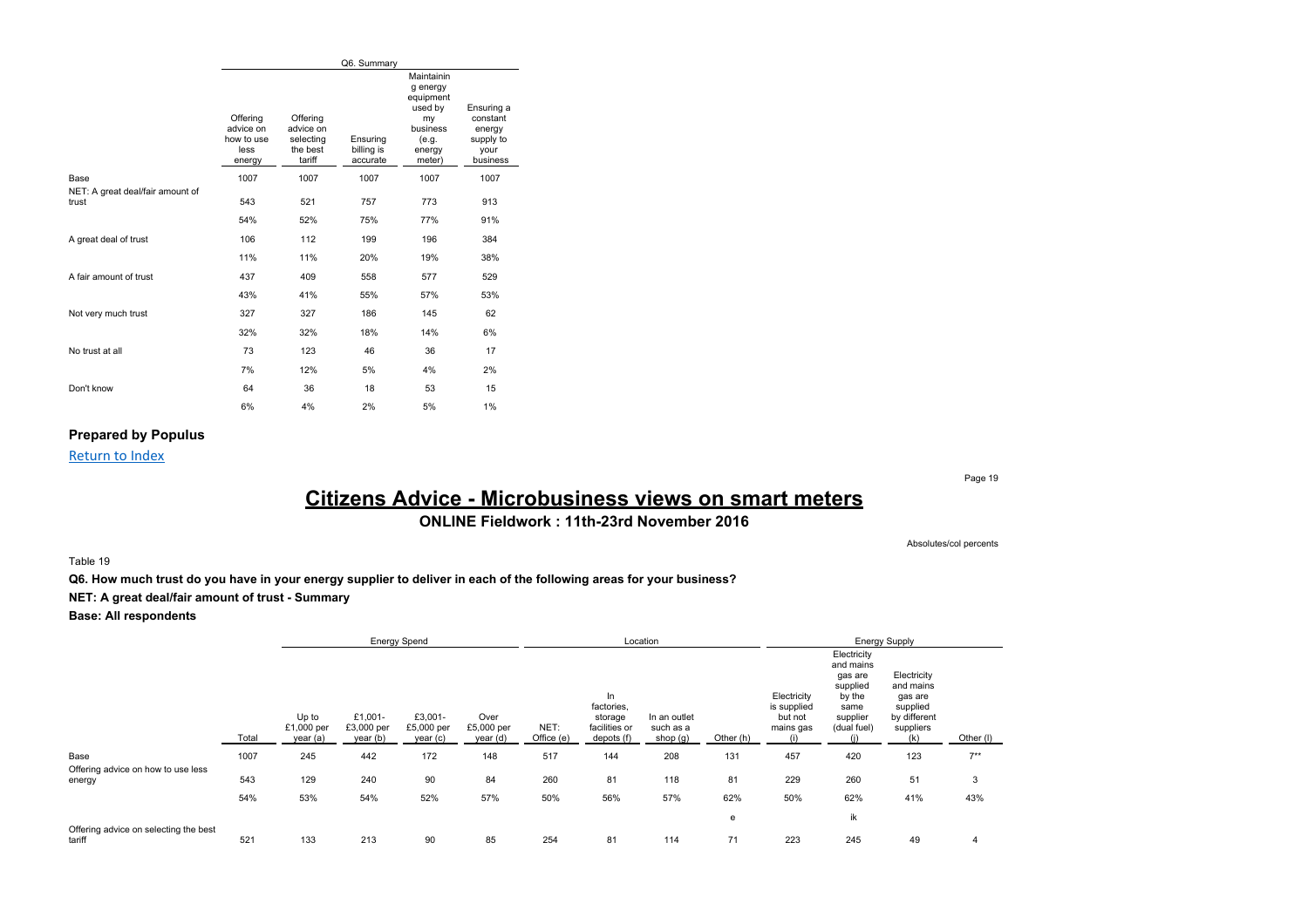|                                    | 52% | 54% | 48% | 52% | 57% | 49% | 56% | 55% | 54% | 49% | 58% | 40% | 57%  |
|------------------------------------|-----|-----|-----|-----|-----|-----|-----|-----|-----|-----|-----|-----|------|
|                                    |     |     |     |     |     |     |     |     |     |     | ik  |     |      |
| Ensuring billing is accurate       | 757 | 181 | 331 | 131 | 114 | 388 | 107 | 161 | 96  | 343 | 330 | 79  | 5    |
|                                    | 75% | 74% | 75% | 76% | 77% | 75% | 74% | 77% | 73% | 75% | 79% | 64% | 71%  |
|                                    |     |     |     |     |     |     |     |     |     | k   | k   |     |      |
| Maintaining energy equipment used  |     |     |     |     |     |     |     |     |     |     |     |     |      |
| by my business (e.g. energy meter) | 773 | 187 | 328 | 141 | 117 | 404 | 104 | 162 | 99  | 341 | 344 | 83  | 5    |
|                                    | 77% | 76% | 74% | 82% | 79% | 78% | 72% | 78% | 76% | 75% | 82% | 67% | 71%  |
|                                    |     |     |     | b   |     |     |     |     |     |     | ik  |     |      |
| Ensuring a constant energy supply  |     |     |     |     |     |     |     |     |     |     |     |     |      |
| to your business                   | 913 | 221 | 399 | 157 | 136 | 471 | 127 | 192 | 117 | 421 | 377 | 108 |      |
|                                    | 91% | 90% | 90% | 91% | 92% | 91% | 88% | 92% | 89% | 92% | 90% | 88% | 100% |

Return to Index

Page 20

# **Citizens Advice - Microbusiness views on smart meters**

## **ONLINE Fieldwork : 11th-23rd November 2016**

Table 20

Absolutes/col percents

i i

### **Q6. How much trust do you have in your energy supplier to deliver in each of the following areas for your business?**

**NET: A great deal/fair amount of trust - Summary**

|                                                       |       |           | Have SM for business |                                                     |                                                  |          | Size of business |                   |                   | Turnover                         |                                  |           |
|-------------------------------------------------------|-------|-----------|----------------------|-----------------------------------------------------|--------------------------------------------------|----------|------------------|-------------------|-------------------|----------------------------------|----------------------------------|-----------|
|                                                       | Total | Yes $(a)$ | No(b)                | All those<br>who do not<br>own smart<br>meter $(c)$ | 0 - you are<br>a sole<br>trader/ just<br>you (d) | $1-4(e)$ | $5-9(f)$         | 10 or more<br>(g) | Under<br>£50K (h) | £50 to less<br>than £250k<br>(i) | £250k to<br>less than<br>£1m (i) | $£1m+(k)$ |
| Base                                                  | 1007  | 171       | 355                  | 836                                                 | $82*$                                            | 360      | 324              | 236               | 133               | 323                              | 321                              | 155       |
| Offering advice on how to use less<br>energy          | 543   | 103       | 200                  | 440                                                 | 45                                               | 187      | 176              | 131               | 79                | 170                              | 178                              | 83        |
|                                                       | 54%   | 60%       | 56%                  | 53%                                                 | 55%                                              | 52%      | 54%              | 56%               | 59%               | 53%                              | 55%                              | 54%       |
| Offering advice on selecting the best<br>tariff       | 521   | 99        | 184                  | 422                                                 | 40                                               | 174      | 179              | 124               | 75                | 157                              | 171                              | 78        |
|                                                       | 52%   | 58%       | 52%                  | 50%                                                 | 49%                                              | 48%      | 55%              | 53%               | 56%               | 49%                              | 53%                              | 50%       |
| Ensuring billing is accurate                          | 757   | 136       | 269                  | 621                                                 | 64                                               | 251      | 262              | 176               | 102               | 226                              | 253                              | 118       |
|                                                       | 75%   | 80%       | 76%                  | 74%                                                 | 78%                                              | 70%      | 81%              | 75%               | 77%               | 70%                              | 79%                              | 76%       |
| Maintaining energy equipment used                     |       |           |                      |                                                     |                                                  |          | e                |                   |                   |                                  |                                  |           |
| by my business (e.g. energy meter)                    | 773   | 138       | 279                  | 635                                                 | 63                                               | 262      | 251              | 193               | 105               | 241                              | 248                              | 124       |
|                                                       | 77%   | 81%       | 79%                  | 76%                                                 | 77%                                              | 73%      | 77%              | 82%               | 79%               | 75%                              | 77%                              | 80%       |
|                                                       |       |           |                      |                                                     |                                                  |          |                  | е                 |                   |                                  |                                  |           |
| Ensuring a constant energy supply<br>to your business | 913   | 159       | 322                  | 754                                                 | 73                                               | 322      | 301              | 213               | 126               | 281                              | 292                              | 146       |
|                                                       | 91%   | 93%       | 91%                  | 90%                                                 | 89%                                              | 89%      | 93%              | 90%               | 95%               | 87%                              | 91%                              | 94%       |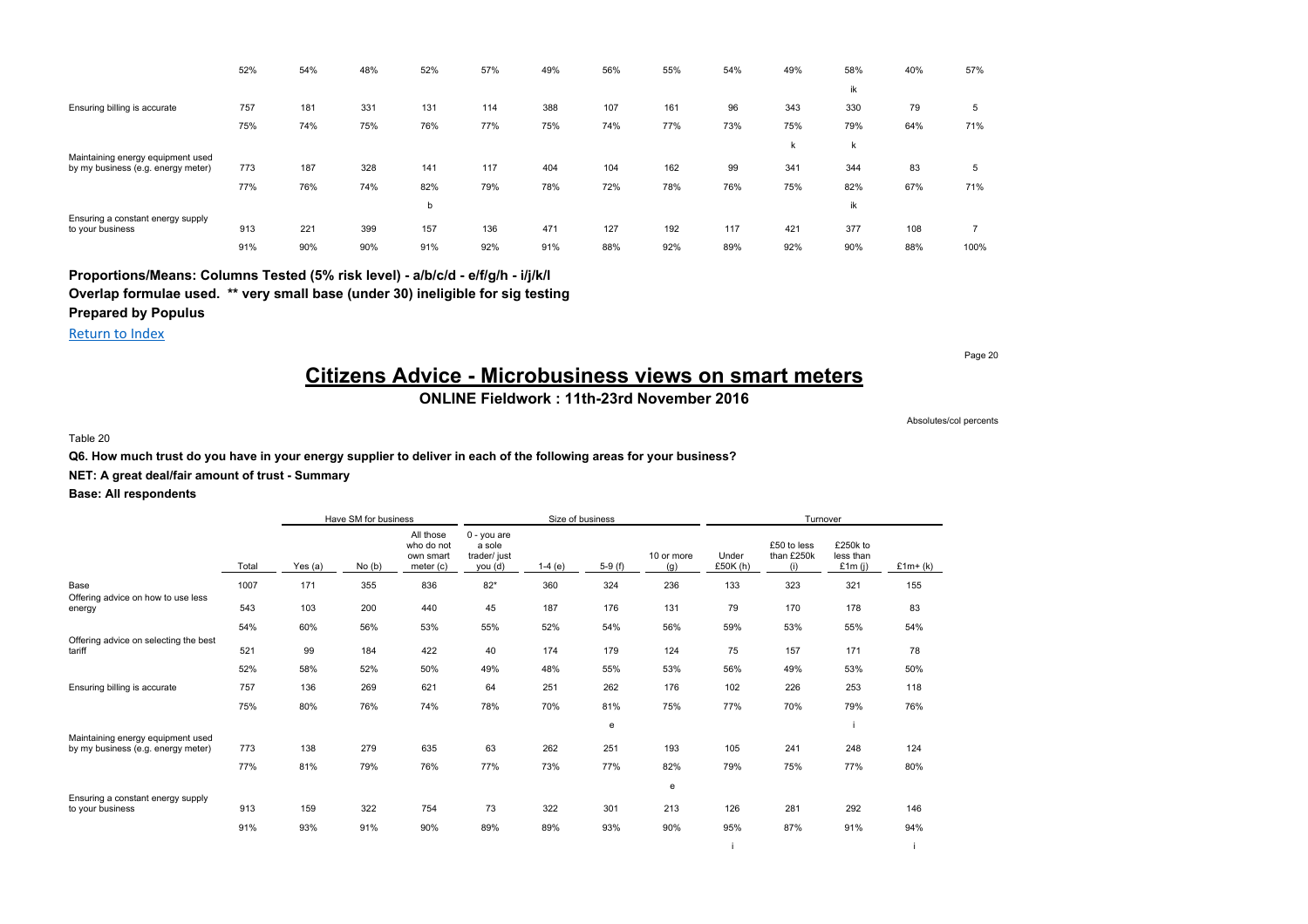Page 21

# **Citizens Advice - Microbusiness views on smart meters**

**ONLINE Fieldwork : 11th-23rd November 2016**

Table 21

Absolutes/col percents

**Q6. How much trust do you have in your energy supplier to deliver in each of the following areas for your business?**

## **Offering advice on how to use less energy**

### **Base: All respondents**

|                                           |       |                                 |                                   | <b>Energy Spend</b>               |                                |                    |                                                            | Location                              |                |                                                           |                                                                                                     | <b>Energy Supply</b>                                                                |                |
|-------------------------------------------|-------|---------------------------------|-----------------------------------|-----------------------------------|--------------------------------|--------------------|------------------------------------------------------------|---------------------------------------|----------------|-----------------------------------------------------------|-----------------------------------------------------------------------------------------------------|-------------------------------------------------------------------------------------|----------------|
|                                           | Total | Up to<br>£1,000 per<br>year (a) | £1,001-<br>£3,000 per<br>year (b) | £3,001-<br>£5,000 per<br>year (c) | Over<br>£5,000 per<br>year (d) | NET:<br>Office (e) | In<br>factories,<br>storage<br>facilities or<br>depots (f) | In an outlet<br>such as a<br>shop (g) | Other (h)      | Electricity<br>is supplied<br>but not<br>mains gas<br>(i) | Electricity<br>and mains<br>gas are<br>supplied<br>by the<br>same<br>supplier<br>(dual fuel)<br>(i) | Electricity<br>and mains<br>gas are<br>supplied<br>by different<br>suppliers<br>(k) | Other (I)      |
| Base                                      | 1007  | 245                             | 442                               | 172                               | 148                            | 517                | 144                                                        | 208                                   | 131            | 457                                                       | 420                                                                                                 | 123                                                                                 | $7***$         |
| NET: A great deal/fair amount of<br>trust | 543   | 129                             | 240                               | 90                                | 84                             | 260                | 81                                                         | 118                                   | 81             | 229                                                       | 260                                                                                                 | 51                                                                                  | $\mathbf{3}$   |
|                                           | 54%   | 53%                             | 54%                               | 52%                               | 57%                            | 50%                | 56%                                                        | 57%                                   | 62%            | 50%                                                       | 62%                                                                                                 | 41%                                                                                 | 43%            |
|                                           |       |                                 |                                   |                                   |                                |                    |                                                            |                                       | e              |                                                           | ik                                                                                                  |                                                                                     |                |
| A great deal of trust                     | 106   | 31                              | 41                                | 18                                | 16                             | 49                 | 16                                                         | 23                                    | 18             | 42                                                        | 56                                                                                                  | 6                                                                                   | $\overline{2}$ |
|                                           | 11%   | 13%                             | 9%                                | 10%                               | 11%                            | 9%                 | 11%                                                        | 11%                                   | 14%            | 9%                                                        | 13%                                                                                                 | 5%                                                                                  | 29%            |
|                                           |       |                                 |                                   |                                   |                                |                    |                                                            |                                       |                |                                                           | k                                                                                                   |                                                                                     |                |
| A fair amount of trust                    | 437   | 98                              | 199                               | 72                                | 68                             | 211                | 65                                                         | 95                                    | 63             | 187                                                       | 204                                                                                                 | 45                                                                                  | $\mathbf{1}$   |
|                                           | 43%   | 40%                             | 45%                               | 42%                               | 46%                            | 41%                | 45%                                                        | 46%                                   | 48%            | 41%                                                       | 49%                                                                                                 | 37%                                                                                 | 14%            |
|                                           |       |                                 |                                   |                                   |                                |                    |                                                            |                                       |                |                                                           | ik                                                                                                  |                                                                                     |                |
| Not very much trust                       | 327   | 73                              | 146                               | 62                                | 46                             | 187                | 46                                                         | 60                                    | 31             | 159                                                       | 116                                                                                                 | 50                                                                                  | $\overline{2}$ |
|                                           | 32%   | 30%                             | 33%                               | 36%                               | 31%                            | 36%                | 32%                                                        | 29%                                   | 24%            | 35%                                                       | 28%                                                                                                 | 41%                                                                                 | 29%            |
|                                           |       |                                 |                                   |                                   |                                | h                  |                                                            |                                       |                |                                                           |                                                                                                     |                                                                                     |                |
| No trust at all                           | 73    | 19                              | 33                                | 13                                | 8                              | 40                 | 13                                                         | 13                                    | $\overline{7}$ | 38                                                        | 22                                                                                                  | 13                                                                                  | ä,             |
|                                           | 7%    | 8%                              | 7%                                | 8%                                | 5%                             | 8%                 | 9%                                                         | 6%                                    | 5%             | 8%                                                        | 5%                                                                                                  | 11%                                                                                 |                |
|                                           |       |                                 |                                   |                                   |                                |                    |                                                            |                                       |                |                                                           |                                                                                                     |                                                                                     |                |
| Don't know                                | 64    | 24                              | 23                                | $\overline{7}$                    | 10                             | 30                 | $\overline{4}$                                             | 17                                    | 12             | 31                                                        | 22                                                                                                  | 9                                                                                   | $\overline{2}$ |
|                                           | 6%    | 10%                             | 5%                                | 4%                                | 7%                             | 6%                 | 3%                                                         | 8%                                    | 9%             | 7%                                                        | 5%                                                                                                  | 7%                                                                                  | 29%            |
|                                           |       | bc                              |                                   |                                   |                                |                    |                                                            | $\epsilon$                            | f              |                                                           |                                                                                                     |                                                                                     |                |

**Proportions/Means: Columns Tested (5% risk level) - a/b/c/d - e/f/g/h - i/j/k/l Overlap formulae used. \*\* very small base (under 30) ineligible for sig testing Prepared by Populus**

Return to Index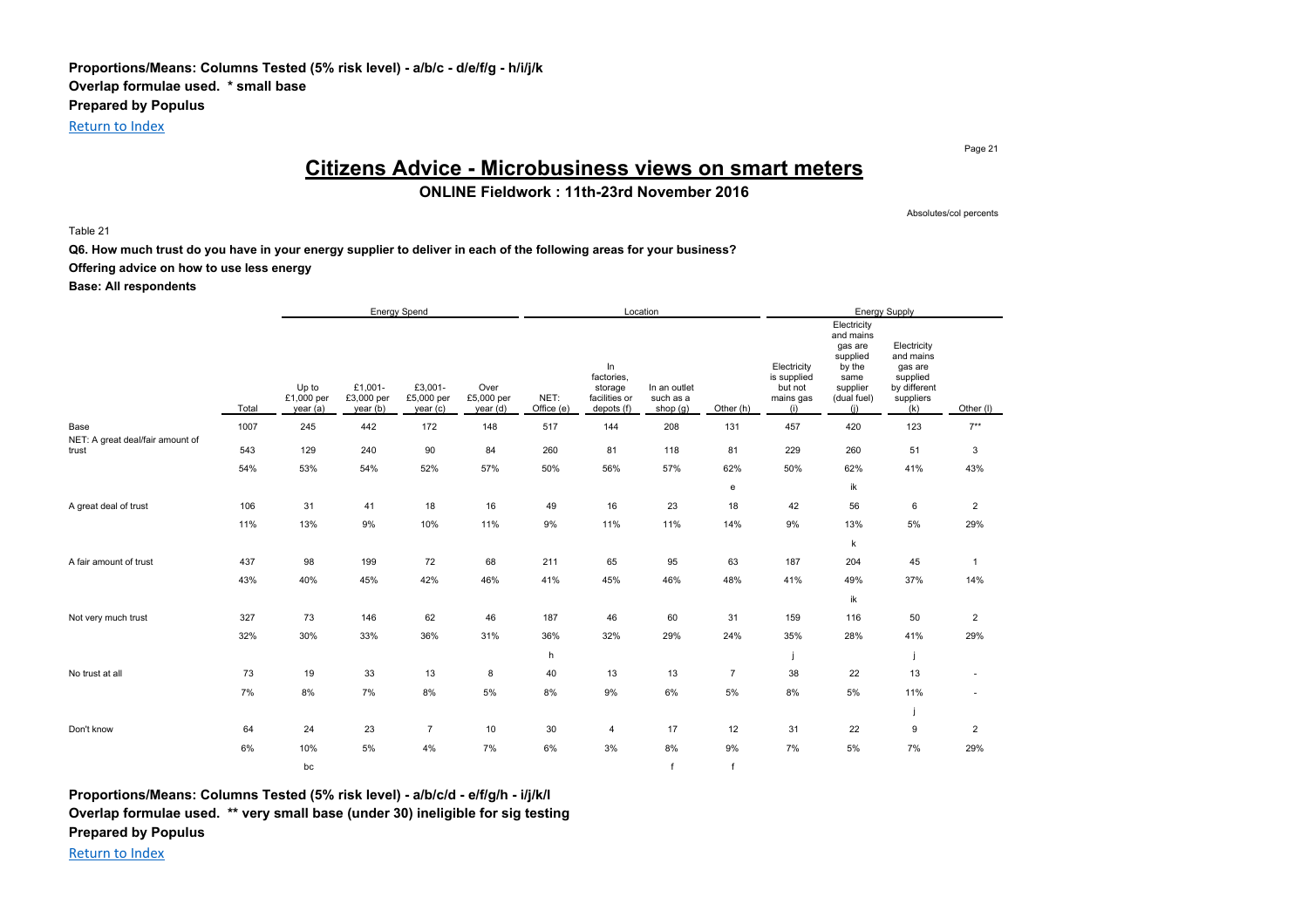## **Citizens Advice - Microbusiness views on smart meters**

### **ONLINE Fieldwork : 11th-23rd November 2016**

Absolutes/col percents

Table 22

#### **Q6. How much trust do you have in your energy supplier to deliver in each of the following areas for your business?**

### **Offering advice on how to use less energy**

### **Base: All respondents**

|                                           |       |                | Have SM for business |                                                   |                                                    |          | Size of business |                   |                     | Turnover                         |                                 |           |
|-------------------------------------------|-------|----------------|----------------------|---------------------------------------------------|----------------------------------------------------|----------|------------------|-------------------|---------------------|----------------------------------|---------------------------------|-----------|
|                                           | Total | Yes (a)        | No(b)                | All those<br>who do not<br>own smart<br>meter (c) | $0 - you are$<br>a sole<br>trader/ just<br>you (d) | $1-4(e)$ | $5-9(f)$         | 10 or more<br>(g) | Under<br>£50 $K(h)$ | £50 to less<br>than £250k<br>(i) | £250k to<br>less than<br>£1m(i) | $£1m+(k)$ |
| Base                                      | 1007  | 171            | 355                  | 836                                               | $82*$                                              | 360      | 324              | 236               | 133                 | 323                              | 321                             | 155       |
| NET: A great deal/fair amount of<br>trust | 543   | 103            | 200                  | 440                                               | 45                                                 | 187      | 176              | 131               | 79                  | 170                              | 178                             | 83        |
|                                           | 54%   | 60%            | 56%                  | 53%                                               | 55%                                                | 52%      | 54%              | 56%               | 59%                 | 53%                              | 55%                             | 54%       |
| A great deal of trust                     | 106   | 33             | 35                   | 73                                                | 16                                                 | 37       | 31               | 20                | 19                  | 31                               | 32                              | 17        |
|                                           | 11%   | 19%            | 10%                  | 9%                                                | 20%                                                | 10%      | 10%              | 8%                | 14%                 | 10%                              | 10%                             | 11%       |
|                                           |       | bc             |                      |                                                   | efg                                                |          |                  |                   |                     |                                  |                                 |           |
| A fair amount of trust                    | 437   | 70             | 165                  | 367                                               | 29                                                 | 150      | 145              | 111               | 60                  | 139                              | 146                             | 66        |
|                                           | 43%   | 41%            | 46%                  | 44%                                               | 35%                                                | 42%      | 45%              | 47%               | 45%                 | 43%                              | 45%                             | 43%       |
| Not very much trust                       | 327   | 51             | 109                  | 276                                               | 24                                                 | 114      | 108              | 81                | 33                  | 94                               | 111                             | 53        |
|                                           | 32%   | 30%            | 31%                  | 33%                                               | 29%                                                | 32%      | 33%              | 34%               | 25%                 | 29%                              | 35%                             | 34%       |
|                                           |       |                |                      |                                                   |                                                    |          |                  |                   |                     |                                  | h                               |           |
| No trust at all                           | 73    | 10             | 27                   | 63                                                | 4                                                  | 28       | 24               | 16                | 6                   | 29                               | 20                              | 15        |
|                                           | 7%    | 6%             | 8%                   | 8%                                                | 5%                                                 | 8%       | 7%               | 7%                | 5%                  | 9%                               | 6%                              | 10%       |
| Don't know                                | 64    | $\overline{7}$ | 19                   | 57                                                | 9                                                  | 31       | 16               | 8                 | 15                  | 30                               | 12                              | 4         |
|                                           | 6%    | 4%             | 5%                   | 7%                                                | 11%                                                | 9%       | 5%               | 3%                | 11%                 | 9%                               | 4%                              | 3%        |
|                                           |       |                |                      |                                                   | fg                                                 | g        |                  |                   | ik                  | jk                               |                                 |           |

**Proportions/Means: Columns Tested (5% risk level) - a/b/c - d/e/f/g - h/i/j/k**

**Overlap formulae used. \* small base**

**Prepared by Populus**

Return to Index

Page 23

# **Citizens Advice - Microbusiness views on smart meters**

### **ONLINE Fieldwork : 11th-23rd November 2016**

Absolutes/col percents

Table 23

**Q6. How much trust do you have in your energy supplier to deliver in each of the following areas for your business?**

**Offering advice on selecting the best tariff**

**Base: All respondents**

Energy Spend **Energy Spend** Energy Supply **Energy Supply Energy Supply Energy Supply** 

Page 22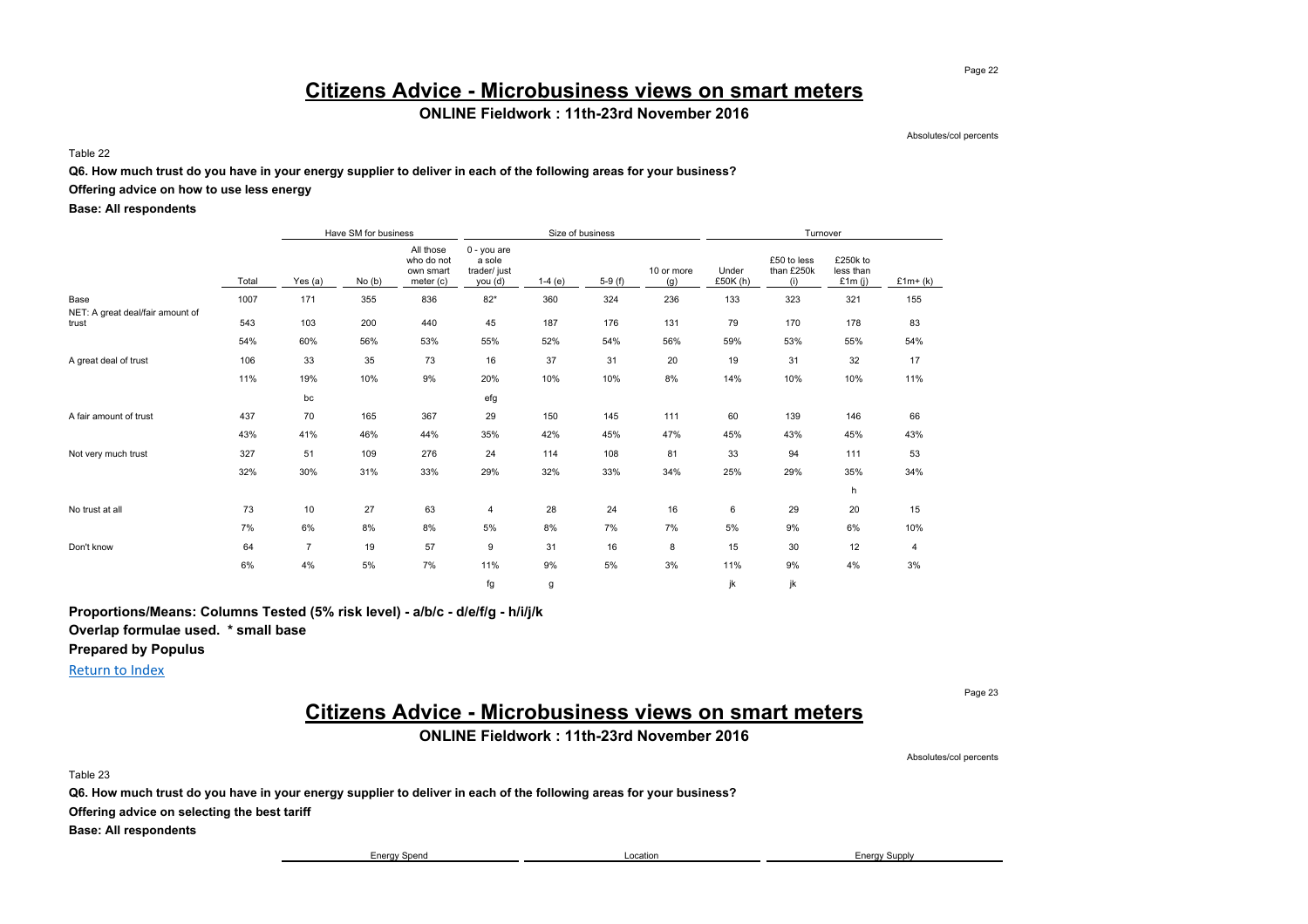|                                           | Total | Up to<br>£1,000 per<br>year (a) | £1,001-<br>£3,000 per<br>year(b) | £3,001-<br>£5,000 per<br>year(c) | Over<br>£5,000 per<br>year (d) | NET:<br>Office (e) | In<br>factories,<br>storage<br>facilities or<br>depots (f) | In an outlet<br>such as a<br>shop $(g)$ | Other (h)      | Electricity<br>is supplied<br>but not<br>mains gas<br>(i) | Electricity<br>and mains<br>gas are<br>supplied<br>by the<br>same<br>supplier<br>(dual fuel)<br>(i) | Electricity<br>and mains<br>gas are<br>supplied<br>by different<br>suppliers<br>(k) | Other (I)      |
|-------------------------------------------|-------|---------------------------------|----------------------------------|----------------------------------|--------------------------------|--------------------|------------------------------------------------------------|-----------------------------------------|----------------|-----------------------------------------------------------|-----------------------------------------------------------------------------------------------------|-------------------------------------------------------------------------------------|----------------|
| Base                                      | 1007  | 245                             | 442                              | 172                              | 148                            | 517                | 144                                                        | 208                                     | 131            | 457                                                       | 420                                                                                                 | 123                                                                                 | $7**$          |
| NET: A great deal/fair amount of<br>trust | 521   | 133                             | 213                              | 90                               | 85                             | 254                | 81                                                         | 114                                     | 71             | 223                                                       | 245                                                                                                 | 49                                                                                  | 4              |
|                                           | 52%   | 54%                             | 48%                              | 52%                              | 57%                            | 49%                | 56%                                                        | 55%                                     | 54%            | 49%                                                       | 58%                                                                                                 | 40%                                                                                 | 57%            |
|                                           |       |                                 |                                  |                                  |                                |                    |                                                            |                                         |                |                                                           | ik                                                                                                  |                                                                                     |                |
| A great deal of trust                     | 112   | 32                              | 39                               | 23                               | 18                             | 50                 | 21                                                         | 19                                      | 22             | 40                                                        | 58                                                                                                  | 10                                                                                  | $\overline{4}$ |
|                                           | 11%   | 13%                             | 9%                               | 13%                              | 12%                            | 10%                | 15%                                                        | 9%                                      | 17%            | 9%                                                        | 14%                                                                                                 | 8%                                                                                  | 57%            |
|                                           |       |                                 |                                  |                                  |                                |                    |                                                            |                                         | eg             |                                                           |                                                                                                     |                                                                                     |                |
| A fair amount of trust                    | 409   | 101                             | 174                              | 67                               | 67                             | 204                | 60                                                         | 95                                      | 49             | 183                                                       | 187                                                                                                 | 39                                                                                  |                |
|                                           | 41%   | 41%                             | 39%                              | 39%                              | 45%                            | 39%                | 42%                                                        | 46%                                     | 37%            | 40%                                                       | 45%                                                                                                 | 32%                                                                                 |                |
|                                           |       |                                 |                                  |                                  |                                |                    |                                                            |                                         |                |                                                           | k                                                                                                   |                                                                                     |                |
| Not very much trust                       | 327   | 70                              | 160                              | 52                               | 45                             | 189                | 42                                                         | 51                                      | 40             | 155                                                       | 127                                                                                                 | 43                                                                                  | $\overline{2}$ |
|                                           | 32%   | 29%                             | 36%                              | 30%                              | 30%                            | 37%                | 29%                                                        | 25%                                     | 31%            | 34%                                                       | 30%                                                                                                 | 35%                                                                                 | 29%            |
|                                           |       |                                 | a                                |                                  |                                | g                  |                                                            |                                         |                |                                                           |                                                                                                     |                                                                                     |                |
| No trust at all                           | 123   | 29                              | 56                               | 25                               | 13                             | 61                 | 18                                                         | 31                                      | 13             | 61                                                        | 37                                                                                                  | 25                                                                                  |                |
|                                           | 12%   | 12%                             | 13%                              | 15%                              | 9%                             | 12%                | 13%                                                        | 15%                                     | 10%            | 13%                                                       | 9%                                                                                                  | 20%                                                                                 |                |
|                                           |       |                                 |                                  |                                  |                                |                    |                                                            |                                         |                |                                                           |                                                                                                     |                                                                                     |                |
| Don't know                                | 36    | 13                              | 13                               | 5                                | 5                              | 13                 | 3                                                          | 12                                      | $\overline{7}$ | 18                                                        | 11                                                                                                  | 6                                                                                   | $\overline{1}$ |
|                                           | 4%    | 5%                              | 3%                               | 3%                               | 3%                             | 3%                 | 2%                                                         | 6%                                      | 5%             | 4%                                                        | 3%                                                                                                  | 5%                                                                                  | 14%            |
|                                           |       |                                 |                                  |                                  |                                |                    |                                                            | e                                       |                |                                                           |                                                                                                     |                                                                                     |                |

Return to Index

## **Citizens Advice - Microbusiness views on smart meters ONLINE Fieldwork : 11th-23rd November 2016**

Absolutes/col percents

Page 24

Table 24

**Q6. How much trust do you have in your energy supplier to deliver in each of the following areas for your business? Offering advice on selecting the best tariff**

|      |       |         | Have SM for business |                                                   |                                                  | Size of business |          |                   |                   |                                  | Turnover                           |           |
|------|-------|---------|----------------------|---------------------------------------------------|--------------------------------------------------|------------------|----------|-------------------|-------------------|----------------------------------|------------------------------------|-----------|
|      | Total | Yes (a) | No(b)                | All those<br>who do not<br>own smart<br>meter (c) | 0 - you are<br>a sole<br>trader/ just<br>you (d) | .-4 (e`          | $5-9(f)$ | 10 or more<br>(n) | Under<br>£50K (h) | £50 to less<br>than £250k<br>(i) | £250k to<br>less than<br>£1 $m(i)$ | $£1m+(k)$ |
| Base | 1007  | 171     | 355                  | 836                                               | $82*$                                            | 360              | 324      | 236               | 133               | 323                              | 321                                | 155       |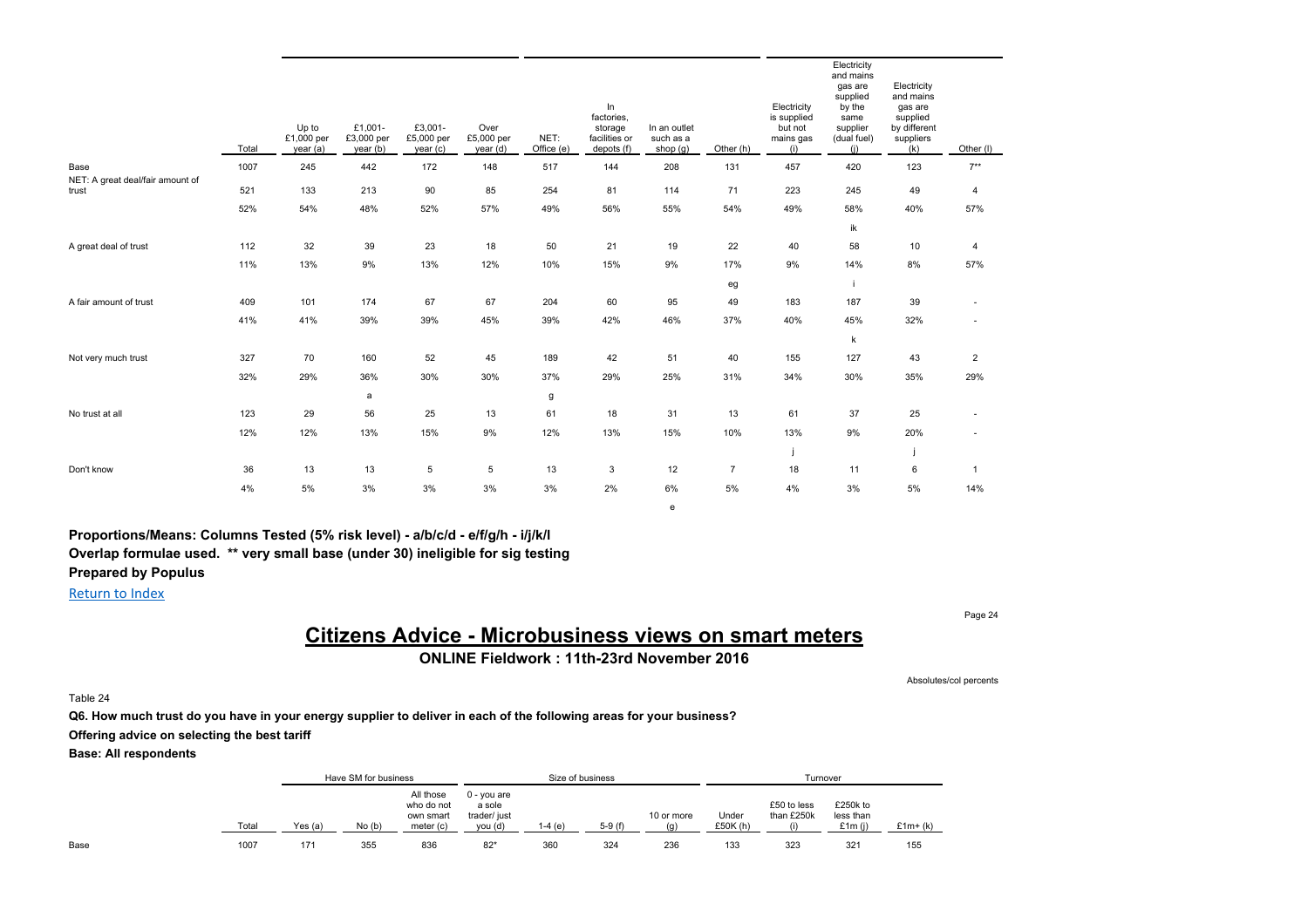| NET: A great deal/fair amount of |     |              |     |     |     |     |     |     |     |     |     |                |
|----------------------------------|-----|--------------|-----|-----|-----|-----|-----|-----|-----|-----|-----|----------------|
| trust                            | 521 | 99           | 184 | 422 | 40  | 174 | 179 | 124 | 75  | 157 | 171 | 78             |
|                                  | 52% | 58%          | 52% | 50% | 49% | 48% | 55% | 53% | 56% | 49% | 53% | 50%            |
| A great deal of trust            | 112 | 30           | 34  | 82  | 11  | 41  | 30  | 28  | 18  | 36  | 33  | 17             |
|                                  | 11% | 18%          | 10% | 10% | 13% | 11% | 9%  | 12% | 14% | 11% | 10% | 11%            |
|                                  |     | bc           |     |     |     |     |     |     |     |     |     |                |
| A fair amount of trust           | 409 | 69           | 150 | 340 | 29  | 133 | 149 | 96  | 57  | 121 | 138 | 61             |
|                                  | 41% | 40%          | 42% | 41% | 35% | 37% | 46% | 41% | 43% | 37% | 43% | 39%            |
|                                  |     |              |     |     |     |     | e   |     |     |     |     |                |
| Not very much trust              | 327 | 52           | 115 | 275 | 27  | 122 | 99  | 79  | 37  | 102 | 110 | 53             |
|                                  | 32% | 30%          | 32% | 33% | 33% | 34% | 31% | 33% | 28% | 32% | 34% | 34%            |
| No trust at all                  | 123 | 17           | 47  | 106 | 12  | 44  | 38  | 28  | 14  | 46  | 32  | 22             |
|                                  | 12% | 10%          | 13% | 13% | 15% | 12% | 12% | 12% | 11% | 14% | 10% | 14%            |
| Don't know                       | 36  | $\mathbf{3}$ | 9   | 33  | 3   | 20  | 8   | 5   | 7   | 18  | 8   | $\overline{2}$ |
|                                  | 4%  | 2%           | 3%  | 4%  | 4%  | 6%  | 2%  | 2%  | 5%  | 6%  | 2%  | 1%             |
|                                  |     |              |     |     |     | fg  |     |     |     | jk  |     |                |

**Proportions/Means: Columns Tested (5% risk level) - a/b/c - d/e/f/g - h/i/j/k Overlap formulae used. \* small base Prepared by Populus**

Return to Index

Page 25

# **Citizens Advice - Microbusiness views on smart meters**

**ONLINE Fieldwork : 11th-23rd November 2016**

Absolutes/col percents

Table 25

**Q6. How much trust do you have in your energy supplier to deliver in each of the following areas for your business?**

**Ensuring billing is accurate**

|                                           |       |                                 |                                   | <b>Energy Spend</b>               |                                |                    |                                                            | Location                              |           |                                                           |                                                                                              | <b>Energy Supply</b>                                                                |                |
|-------------------------------------------|-------|---------------------------------|-----------------------------------|-----------------------------------|--------------------------------|--------------------|------------------------------------------------------------|---------------------------------------|-----------|-----------------------------------------------------------|----------------------------------------------------------------------------------------------|-------------------------------------------------------------------------------------|----------------|
|                                           | Total | Up to<br>£1,000 per<br>year (a) | £1,001-<br>£3,000 per<br>year (b) | £3,001-<br>£5,000 per<br>year (c) | Over<br>£5,000 per<br>year (d) | NET:<br>Office (e) | In<br>factories,<br>storage<br>facilities or<br>depots (f) | In an outlet<br>such as a<br>shop (g) | Other (h) | Electricity<br>is supplied<br>but not<br>mains gas<br>(i) | Electricity<br>and mains<br>gas are<br>supplied<br>by the<br>same<br>supplier<br>(dual fuel) | Electricity<br>and mains<br>gas are<br>supplied<br>by different<br>suppliers<br>(k) | Other (I)      |
| Base                                      | 1007  | 245                             | 442                               | 172                               | 148                            | 517                | 144                                                        | 208                                   | 131       | 457                                                       | 420                                                                                          | 123                                                                                 | $7***$         |
| NET: A great deal/fair amount of<br>trust | 757   | 181                             | 331                               | 131                               | 114                            | 388                | 107                                                        | 161                                   | 96        | 343                                                       | 330                                                                                          | 79                                                                                  | 5              |
|                                           | 75%   | 74%                             | 75%                               | 76%                               | 77%                            | 75%                | 74%                                                        | 77%                                   | 73%       | 75%                                                       | 79%                                                                                          | 64%                                                                                 | 71%            |
|                                           |       |                                 |                                   |                                   |                                |                    |                                                            |                                       |           | k                                                         | $\mathsf k$                                                                                  |                                                                                     |                |
| A great deal of trust                     | 199   | 58                              | 76                                | 36                                | 29                             | 97                 | 33                                                         | 40                                    | 28        | 87                                                        | 102                                                                                          | 8                                                                                   | $\overline{2}$ |
|                                           | 20%   | 24%                             | 17%                               | 21%                               | 20%                            | 19%                | 23%                                                        | 19%                                   | 21%       | 19%                                                       | 24%                                                                                          | 7%                                                                                  | 29%            |
|                                           |       | b                               |                                   |                                   |                                |                    |                                                            |                                       |           | k                                                         | k                                                                                            |                                                                                     |                |
| A fair amount of trust                    | 558   | 123                             | 255                               | 95                                | 85                             | 291                | 74                                                         | 121                                   | 68        | 256                                                       | 228                                                                                          | 71                                                                                  | 3              |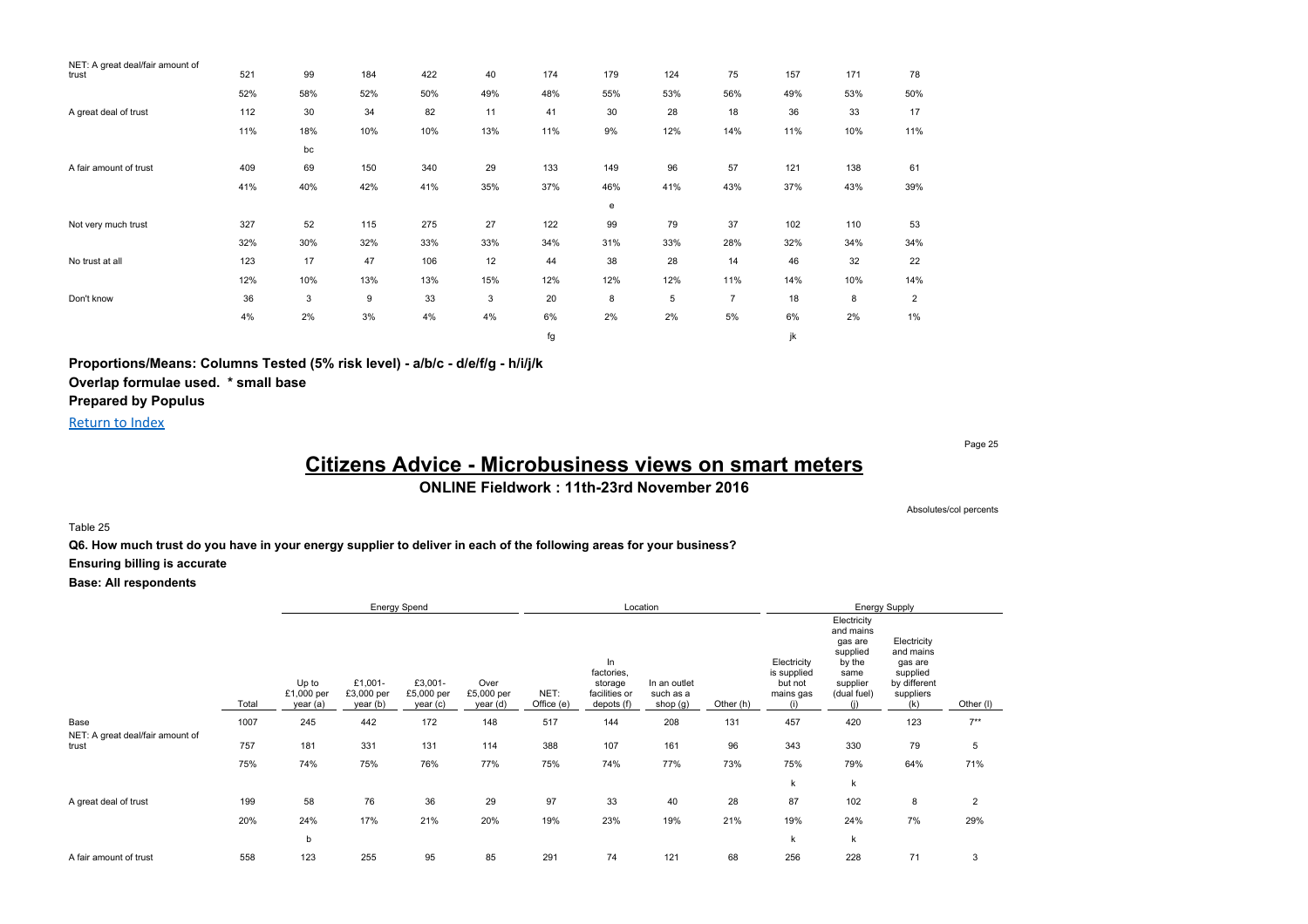|                     | 55% | 50% | 58% | 55% | 57%                      | 56% | 51% | 58% | 52% | 56% | 54%   | 58% | 43%                      |
|---------------------|-----|-----|-----|-----|--------------------------|-----|-----|-----|-----|-----|-------|-----|--------------------------|
| Not very much trust | 186 | 42  | 85  | 32  | 27                       | 101 | 26  | 32  | 25  | 84  | 68    | 33  |                          |
|                     | 18% | 17% | 19% | 19% | 18%                      | 20% | 18% | 15% | 19% | 18% | 16%   | 27% | 14%                      |
|                     |     |     |     |     |                          |     |     |     |     |     |       |     |                          |
| No trust at all     | 46  | 14  | 19  | 6   |                          | 22  | 9   | 9   | 6   | 21  | 16    | 9   | $\overline{\phantom{a}}$ |
|                     | 5%  | 6%  | 4%  | 3%  | 5%                       | 4%  | 6%  | 4%  | 5%  | 5%  | 4%    | 7%  | $\overline{\phantom{a}}$ |
| Don't know          | 18  | 8   |     | 3   | $\overline{\phantom{a}}$ | 6   | 2   | 6   | 4   | 9   | 6     | 2   |                          |
|                     | 2%  | 3%  | 2%  | 2%  | $\overline{\phantom{a}}$ | 1%  | 1%  | 3%  | 3%  | 2%  | $1\%$ | 2%  | 14%                      |
|                     |     | d   |     |     |                          |     |     |     |     |     |       |     |                          |

Return to Index

# **Citizens Advice - Microbusiness views on smart meters**

**ONLINE Fieldwork : 11th-23rd November 2016**

Table 26

**Q6. How much trust do you have in your energy supplier to deliver in each of the following areas for your business?**

### **Ensuring billing is accurate**

### **Base: All respondents**

|                                  |       |                | Have SM for business |                                                   |                                                  | Size of business |                |                   |                   | Turnover                         |                                    |           |
|----------------------------------|-------|----------------|----------------------|---------------------------------------------------|--------------------------------------------------|------------------|----------------|-------------------|-------------------|----------------------------------|------------------------------------|-----------|
|                                  | Total | Yes (a)        | No(b)                | All those<br>who do not<br>own smart<br>meter (c) | 0 - you are<br>a sole<br>trader/ just<br>you (d) | $1-4(e)$         | $5-9(f)$       | 10 or more<br>(g) | Under<br>£50K (h) | £50 to less<br>than £250k<br>(i) | £250k to<br>less than<br>£1 $m(i)$ | $£1m+(k)$ |
| Base                             | 1007  | 171            | 355                  | 836                                               | $82*$                                            | 360              | 324            | 236               | 133               | 323                              | 321                                | 155       |
| NET: A great deal/fair amount of | 757   | 136            | 269                  | 621                                               | 64                                               | 251              | 262            | 176               | 102               | 226                              | 253                                | 118       |
| trust                            |       |                |                      |                                                   |                                                  |                  |                |                   |                   |                                  |                                    |           |
|                                  | 75%   | 80%            | 76%                  | 74%                                               | 78%                                              | 70%              | 81%            | 75%               | 77%               | 70%                              | 79%                                | 76%       |
|                                  |       |                |                      |                                                   |                                                  |                  | e              |                   |                   |                                  |                                    |           |
| A great deal of trust            | 199   | 54             | 73                   | 145                                               | 21                                               | 74               | 61             | 41                | 31                | 60                               | 65                                 | 31        |
|                                  | 20%   | 32%            | 21%                  | 17%                                               | 26%                                              | 21%              | 19%            | 17%               | 23%               | 19%                              | 20%                                | 20%       |
|                                  |       | bc             | c                    |                                                   |                                                  |                  |                |                   |                   |                                  |                                    |           |
| A fair amount of trust           | 558   | 82             | 196                  | 476                                               | 43                                               | 177              | 201            | 135               | 71                | 166                              | 188                                | 87        |
|                                  | 55%   | 48%            | 55%                  | 57%                                               | 52%                                              | 49%              | 62%            | 57%               | 53%               | 51%                              | 59%                                | 56%       |
|                                  |       |                |                      | a                                                 |                                                  |                  | e              |                   |                   |                                  |                                    |           |
| Not very much trust              | 186   | 26             | 67                   | 160                                               | 11                                               | 78               | 48             | 49                | 19                | 68                               | 52                                 | 31        |
|                                  | 18%   | 15%            | 19%                  | 19%                                               | 13%                                              | 22%              | 15%            | 21%               | 14%               | 21%                              | 16%                                | 20%       |
|                                  |       |                |                      |                                                   |                                                  | f                |                |                   |                   |                                  |                                    |           |
| No trust at all                  | 46    | 8              | 16                   | 38                                                | 6                                                | 19               | 12             | 8                 | $\boldsymbol{9}$  | 18                               | 12                                 | 6         |
|                                  | 5%    | 5%             | 5%                   | 5%                                                | 7%                                               | 5%               | 4%             | 3%                | 7%                | 6%                               | 4%                                 | 4%        |
| Don't know                       | 18    | $\overline{1}$ | 3                    | 17                                                | $\overline{1}$                                   | 12               | $\overline{2}$ | 3                 | 3                 | 11                               | 4                                  |           |

Page 26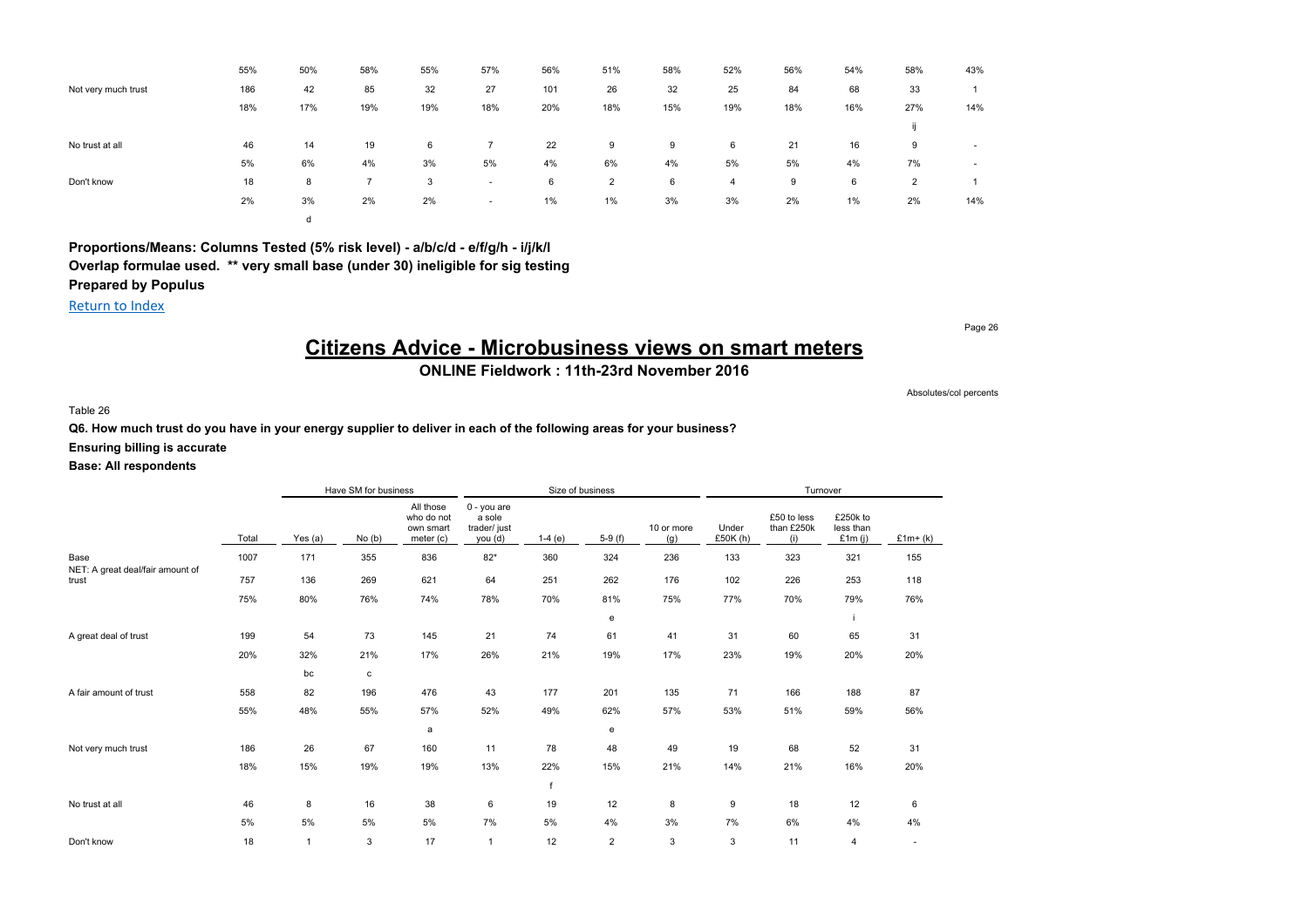

b f k

**Proportions/Means: Columns Tested (5% risk level) - a/b/c - d/e/f/g - h/i/j/k Overlap formulae used. \* small base Prepared by Populus**

Return to Index

Page 27

# **Citizens Advice - Microbusiness views on smart meters**

## **ONLINE Fieldwork : 11th-23rd November 2016**

Absolutes/col percents

Table 27

**Q6. How much trust do you have in your energy supplier to deliver in each of the following areas for your business?**

**Maintaining energy equipment used by my business (e.g. energy meter)**

**Base: All respondents**

|                                          |       | <b>Energy Spend</b>             |                                   |                                  |                                |                    |                                                            | Location                              |           |                                                           |                                                                                                     | <b>Energy Supply</b>                                                                |              |
|------------------------------------------|-------|---------------------------------|-----------------------------------|----------------------------------|--------------------------------|--------------------|------------------------------------------------------------|---------------------------------------|-----------|-----------------------------------------------------------|-----------------------------------------------------------------------------------------------------|-------------------------------------------------------------------------------------|--------------|
|                                          | Total | Up to<br>£1,000 per<br>year (a) | £1,001-<br>£3,000 per<br>year (b) | £3,001-<br>£5,000 per<br>year(c) | Over<br>£5,000 per<br>year (d) | NET:<br>Office (e) | In<br>factories,<br>storage<br>facilities or<br>depots (f) | In an outlet<br>such as a<br>shop (g) | Other (h) | Electricity<br>is supplied<br>but not<br>mains gas<br>(i) | Electricity<br>and mains<br>gas are<br>supplied<br>by the<br>same<br>supplier<br>(dual fuel)<br>(i) | Electricity<br>and mains<br>gas are<br>supplied<br>by different<br>suppliers<br>(k) | Other (I)    |
| Base<br>NET: A great deal/fair amount of | 1007  | 245                             | 442                               | 172                              | 148                            | 517                | 144                                                        | 208                                   | 131       | 457                                                       | 420                                                                                                 | 123                                                                                 | $7**$        |
| trust                                    | 773   | 187                             | 328                               | 141                              | 117                            | 404                | 104                                                        | 162                                   | 99        | 341                                                       | 344                                                                                                 | 83                                                                                  | 5            |
|                                          | 77%   | 76%                             | 74%                               | 82%                              | 79%                            | 78%                | 72%                                                        | 78%                                   | 76%       | 75%                                                       | 82%                                                                                                 | 67%                                                                                 | 71%          |
|                                          |       |                                 |                                   | b                                |                                |                    |                                                            |                                       |           |                                                           | ik                                                                                                  |                                                                                     |              |
| A great deal of trust                    | 196   | 50                              | 76                                | 40                               | 30                             | 95                 | 32                                                         | 39                                    | 29        | 76                                                        | 107                                                                                                 | 12                                                                                  | $\mathbf{1}$ |
|                                          | 19%   | 20%                             | 17%                               | 23%                              | 20%                            | 18%                | 22%                                                        | 19%                                   | 22%       | 17%                                                       | 25%                                                                                                 | 10%                                                                                 | 14%          |
|                                          |       |                                 |                                   |                                  |                                |                    |                                                            |                                       |           |                                                           | ik                                                                                                  |                                                                                     |              |
| A fair amount of trust                   | 577   | 137                             | 252                               | 101                              | 87                             | 309                | 72                                                         | 123                                   | 70        | 265                                                       | 237                                                                                                 | 71                                                                                  | 4            |
|                                          | 57%   | 56%                             | 57%                               | 59%                              | 59%                            | 60%                | 50%                                                        | 59%                                   | 53%       | 58%                                                       | 56%                                                                                                 | 58%                                                                                 | 57%          |
|                                          |       |                                 |                                   |                                  |                                | f                  |                                                            |                                       |           |                                                           |                                                                                                     |                                                                                     |              |
| Not very much trust                      | 145   | 33                              | 74                                | 18                               | 20                             | 77                 | 23                                                         | 27                                    | 16        | 68                                                        | 45                                                                                                  | 31                                                                                  | $\mathbf{1}$ |
|                                          | 14%   | 13%                             | 17%                               | 10%                              | 14%                            | 15%                | 16%                                                        | 13%                                   | 12%       | 15%                                                       | 11%                                                                                                 | 25%                                                                                 | 14%          |
|                                          |       |                                 |                                   |                                  |                                |                    |                                                            |                                       |           |                                                           |                                                                                                     | ij                                                                                  |              |
| No trust at all                          | 36    | 8                               | 19                                | 6                                | 3                              | 14                 | 11                                                         | 4                                     | 6         | 18                                                        | 12                                                                                                  | 6                                                                                   | ٠            |
|                                          | 4%    | 3%                              | $4\%$                             | 3%                               | 2%                             | 3%                 | 8%                                                         | 2%                                    | 5%        | $4\%$                                                     | 3%                                                                                                  | $5\%$                                                                               |              |
|                                          |       |                                 |                                   |                                  |                                |                    | eg                                                         |                                       |           |                                                           |                                                                                                     |                                                                                     |              |
| Don't know                               | 53    | 17                              | 21                                | $\overline{7}$                   | 8                              | 22                 | 6                                                          | 15                                    | 10        | 30                                                        | 19                                                                                                  | 3                                                                                   | $\mathbf{1}$ |
|                                          | 5%    | 7%                              | 5%                                | 4%                               | 5%                             | 4%                 | 4%                                                         | 7%                                    | 8%        | 7%                                                        | 5%                                                                                                  | 2%                                                                                  | 14%          |

**Proportions/Means: Columns Tested (5% risk level) - a/b/c/d - e/f/g/h - i/j/k/l**

**Overlap formulae used. \*\* very small base (under 30) ineligible for sig testing**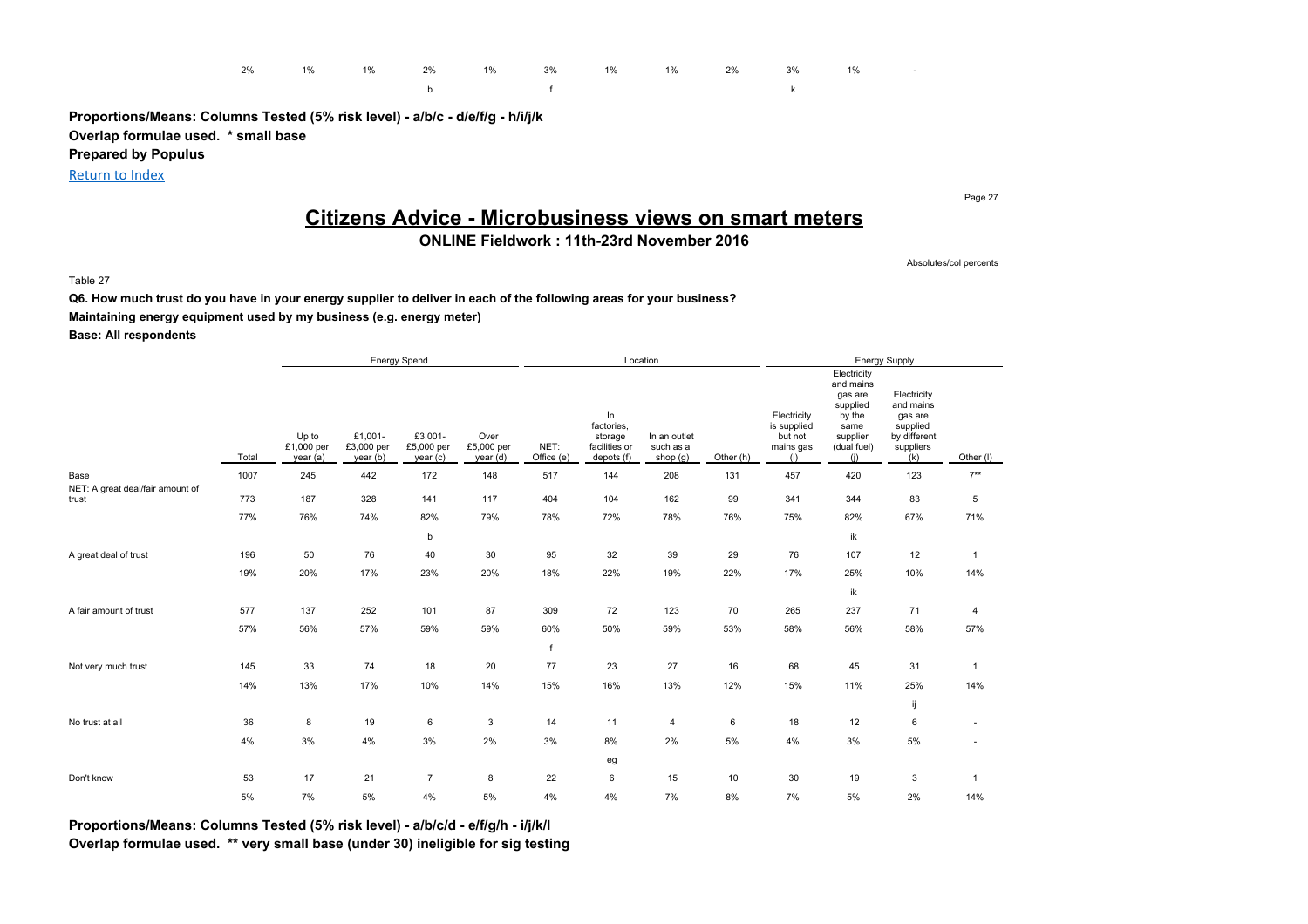Return to Index

## **Citizens Advice - Microbusiness views on smart meters ONLINE Fieldwork : 11th-23rd November 2016**

Table 28

Absolutes/col percents

Page 28

#### **Q6. How much trust do you have in your energy supplier to deliver in each of the following areas for your business?**

### **Maintaining energy equipment used by my business (e.g. energy meter)**

**Base: All respondents**

|                                          |       | Have SM for business |       |                                                   |                                                    |          | Size of business |                   |                   | Turnover                         |                                    |           |
|------------------------------------------|-------|----------------------|-------|---------------------------------------------------|----------------------------------------------------|----------|------------------|-------------------|-------------------|----------------------------------|------------------------------------|-----------|
|                                          | Total | Yes $(a)$            | No(b) | All those<br>who do not<br>own smart<br>meter (c) | $0 - you are$<br>a sole<br>trader/ just<br>you (d) | $1-4(e)$ | $5-9(f)$         | 10 or more<br>(g) | Under<br>£50K (h) | £50 to less<br>than £250k<br>(i) | £250k to<br>less than<br>£1 $m(i)$ | $£1m+(k)$ |
| Base<br>NET: A great deal/fair amount of | 1007  | 171                  | 355   | 836                                               | $82*$                                              | 360      | 324              | 236               | 133               | 323                              | 321                                | 155       |
| trust                                    | 773   | 138                  | 279   | 635                                               | 63                                                 | 262      | 251              | 193               | 105               | 241                              | 248                                | 124       |
|                                          | 77%   | 81%                  | 79%   | 76%                                               | 77%                                                | 73%      | 77%              | 82%               | 79%               | 75%                              | 77%                                | 80%       |
|                                          |       |                      |       |                                                   |                                                    |          |                  | e                 |                   |                                  |                                    |           |
| A great deal of trust                    | 196   | 49                   | 71    | 147                                               | 18                                                 | 68       | 66               | 42                | 26                | 61                               | 65                                 | 33        |
|                                          | 19%   | 29%                  | 20%   | 18%                                               | 22%                                                | 19%      | 20%              | 18%               | 20%               | 19%                              | 20%                                | 21%       |
|                                          |       | bc                   |       |                                                   |                                                    |          |                  |                   |                   |                                  |                                    |           |
| A fair amount of trust                   | 577   | 89                   | 208   | 488                                               | 45                                                 | 194      | 185              | 151               | 79                | 180                              | 183                                | 91        |
|                                          | 57%   | 52%                  | 59%   | 58%                                               | 55%                                                | 54%      | 57%              | 64%               | 59%               | 56%                              | 57%                                | 59%       |
|                                          |       |                      |       |                                                   |                                                    |          |                  | e                 |                   |                                  |                                    |           |
| Not very much trust                      | 145   | 22                   | 53    | 123                                               | 10                                                 | 58       | 47               | 29                | 11                | 49                               | 47                                 | 23        |
|                                          | 14%   | 13%                  | 15%   | 15%                                               | 12%                                                | 16%      | 15%              | 12%               | 8%                | 15%                              | 15%                                | 15%       |
|                                          |       |                      |       |                                                   |                                                    |          |                  |                   |                   | h                                |                                    |           |
| No trust at all                          | 36    | 6                    | 14    | 30                                                | $\mathbf{1}$                                       | 19       | 11               | 5                 | 5                 | 15                               | 10                                 | 3         |
|                                          | 4%    | 4%                   | 4%    | 4%                                                | 1%                                                 | 5%       | 3%               | 2%                | 4%                | 5%                               | 3%                                 | 2%        |
| Don't know                               | 53    | 5                    | 9     | 48                                                | 8                                                  | 21       | 15               | 9                 | 12                | 18                               | 16                                 | 5         |
|                                          | $5\%$ | 3%                   | 3%    | 6%                                                | 10%                                                | 6%       | 5%               | 4%                | 9%                | 6%                               | 5%                                 | 3%        |
|                                          |       |                      |       | b                                                 | g                                                  |          |                  |                   | k                 |                                  |                                    |           |

**Proportions/Means: Columns Tested (5% risk level) - a/b/c - d/e/f/g - h/i/j/k**

**Overlap formulae used. \* small base**

## **Prepared by Populus**

Return to Index

Page 29

# **Citizens Advice - Microbusiness views on smart meters**

**ONLINE Fieldwork : 11th-23rd November 2016**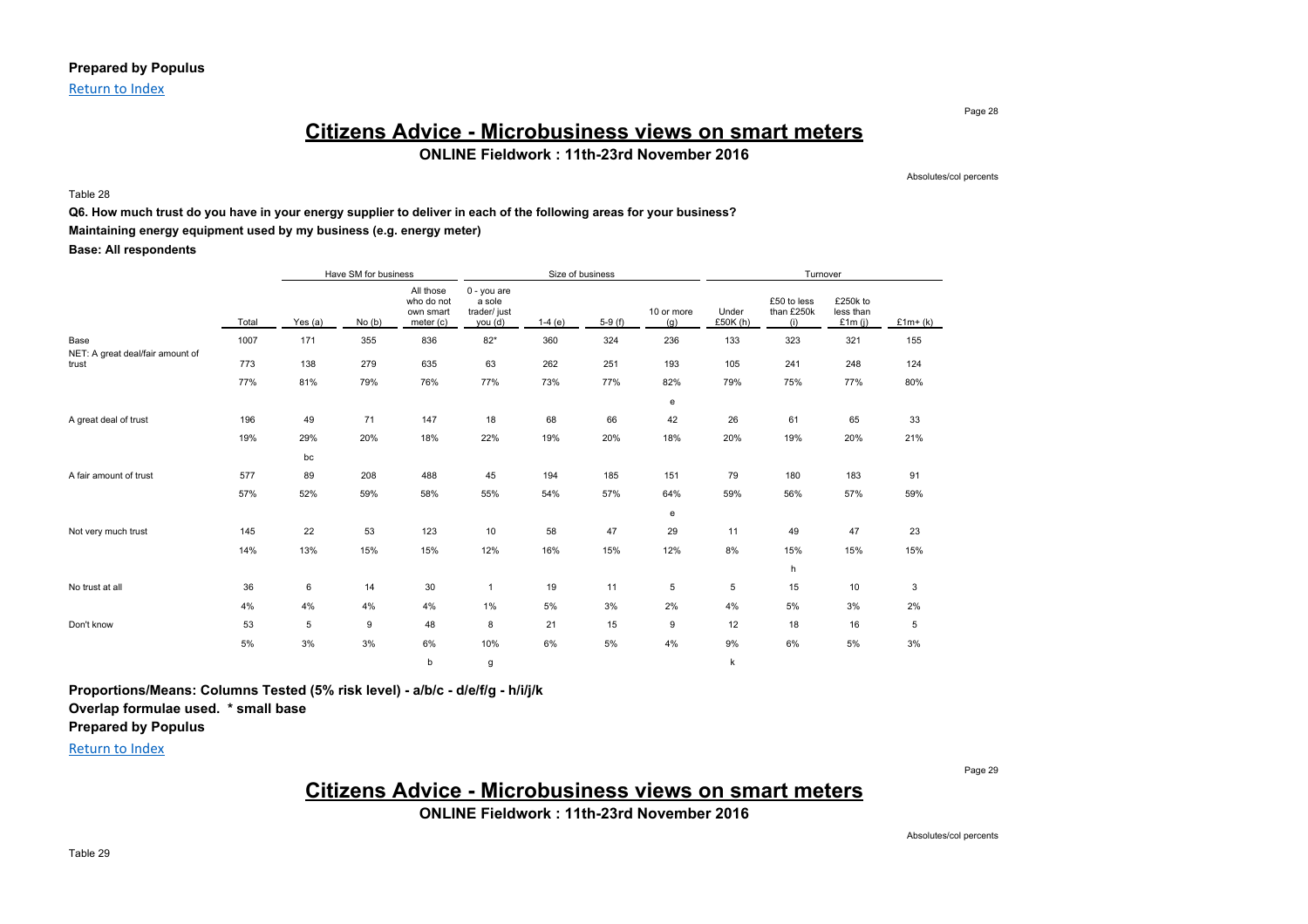#### **Q6. How much trust do you have in your energy supplier to deliver in each of the following areas for your business?**

### **Ensuring a constant energy supply to your business**

**Base: All respondents**

|                                           |       |                                 |                                  | <b>Energy Spend</b>              |                                |                    |                                                            | Location                                |                |                                                           |                                                                                                     | Energy Supply                                                                       |                |
|-------------------------------------------|-------|---------------------------------|----------------------------------|----------------------------------|--------------------------------|--------------------|------------------------------------------------------------|-----------------------------------------|----------------|-----------------------------------------------------------|-----------------------------------------------------------------------------------------------------|-------------------------------------------------------------------------------------|----------------|
|                                           | Total | Up to<br>£1,000 per<br>year (a) | £1.001-<br>£3,000 per<br>year(b) | £3,001-<br>£5,000 per<br>year(c) | Over<br>£5,000 per<br>year (d) | NET:<br>Office (e) | In<br>factories,<br>storage<br>facilities or<br>depots (f) | In an outlet<br>such as a<br>shop $(g)$ | Other (h)      | Electricity<br>is supplied<br>but not<br>mains gas<br>(i) | Electricity<br>and mains<br>gas are<br>supplied<br>by the<br>same<br>supplier<br>(dual fuel)<br>(i) | Electricity<br>and mains<br>gas are<br>supplied<br>by different<br>suppliers<br>(k) | Other (I)      |
| Base                                      | 1007  | 245                             | 442                              | 172                              | 148                            | 517                | 144                                                        | 208                                     | 131            | 457                                                       | 420                                                                                                 | 123                                                                                 | $7***$         |
| NET: A great deal/fair amount of<br>trust | 913   | 221                             | 399                              | 157                              | 136                            | 471                | 127                                                        | 192                                     | 117            | 421                                                       | 377                                                                                                 | 108                                                                                 | $\overline{7}$ |
|                                           | 91%   | 90%                             | 90%                              | 91%                              | 92%                            | 91%                | 88%                                                        | 92%                                     | 89%            | 92%                                                       | 90%                                                                                                 | 88%                                                                                 | 100%           |
| A great deal of trust                     | 384   | 101                             | 148                              | 69                               | 66                             | 194                | 60                                                         | 79                                      | 50             | 175                                                       | 174                                                                                                 | 32                                                                                  | 3              |
|                                           | 38%   | 41%                             | 33%                              | 40%                              | 45%                            | 38%                | 42%                                                        | 38%                                     | 38%            | 38%                                                       | 41%                                                                                                 | 26%                                                                                 | 43%            |
|                                           |       | b                               |                                  |                                  | b                              |                    |                                                            |                                         |                | k                                                         | k                                                                                                   |                                                                                     |                |
| A fair amount of trust                    | 529   | 120                             | 251                              | 88                               | 70                             | 277                | 67                                                         | 113                                     | 67             | 246                                                       | 203                                                                                                 | 76                                                                                  | $\overline{4}$ |
|                                           | 53%   | 49%                             | 57%                              | 51%                              | 47%                            | 54%                | 47%                                                        | 54%                                     | 51%            | 54%                                                       | 48%                                                                                                 | 62%                                                                                 | 57%            |
|                                           |       |                                 | ad                               |                                  |                                |                    |                                                            |                                         |                |                                                           |                                                                                                     |                                                                                     |                |
| Not very much trust                       | 62    | 15                              | 30                               | 8                                | 9                              | 34                 | 12                                                         | $\overline{7}$                          | 8              | 25                                                        | 28                                                                                                  | 9                                                                                   |                |
|                                           | 6%    | 6%                              | 7%                               | 5%                               | 6%                             | 7%                 | 8%                                                         | 3%                                      | 6%             | 5%                                                        | 7%                                                                                                  | 7%                                                                                  |                |
|                                           |       |                                 |                                  |                                  |                                |                    | g                                                          |                                         |                |                                                           |                                                                                                     |                                                                                     |                |
| No trust at all                           | 17    | 5                               | 9                                | $\overline{2}$                   | $\mathbf{1}$                   | 6                  | 3                                                          | 4                                       | 4              | $\overline{7}$                                            | 6                                                                                                   | 4                                                                                   |                |
|                                           | 2%    | 2%                              | 2%                               | $1\%$                            | 1%                             | $1\%$              | 2%                                                         | 2%                                      | 3%             | 2%                                                        | $1\%$                                                                                               | $3\%$                                                                               |                |
| Don't know                                | 15    | $\overline{4}$                  | $\overline{4}$                   | 5                                | $\overline{2}$                 | 6                  | $\overline{c}$                                             | 5                                       | $\overline{2}$ | 4                                                         | 9                                                                                                   | $\overline{2}$                                                                      |                |
|                                           | 1%    | 2%                              | $1\%$                            | 3%                               | 1%                             | 1%                 | 1%                                                         | 2%                                      | 2%             | 1%                                                        | 2%                                                                                                  | 2%                                                                                  |                |

**Proportions/Means: Columns Tested (5% risk level) - a/b/c/d - e/f/g/h - i/j/k/l Overlap formulae used. \*\* very small base (under 30) ineligible for sig testing Prepared by Populus**

Return to Index

# **Citizens Advice - Microbusiness views on smart meters**

**ONLINE Fieldwork : 11th-23rd November 2016**

Table 30

**Q6. How much trust do you have in your energy supplier to deliver in each of the following areas for your business?**

**Ensuring a constant energy supply to your business**

**Base: All respondents**

|       |         | Have SM for business |                                                   |                                                  |         | Size of business |                   |                  |                           | Turnover                        |            |
|-------|---------|----------------------|---------------------------------------------------|--------------------------------------------------|---------|------------------|-------------------|------------------|---------------------------|---------------------------------|------------|
| Total | Yes (a) | No(b)                | All those<br>who do not<br>own smart<br>meter (c) | 0 - vou are<br>a sole<br>trader/ just<br>vou (d) | l-4 (e) | $5-9(f)$         | 10 or more<br>(a) | Under<br>£50K(h) | £50 to less<br>than £250k | £250k to<br>less than<br>£1m(i) | $£1m+$ (k) |

Page 30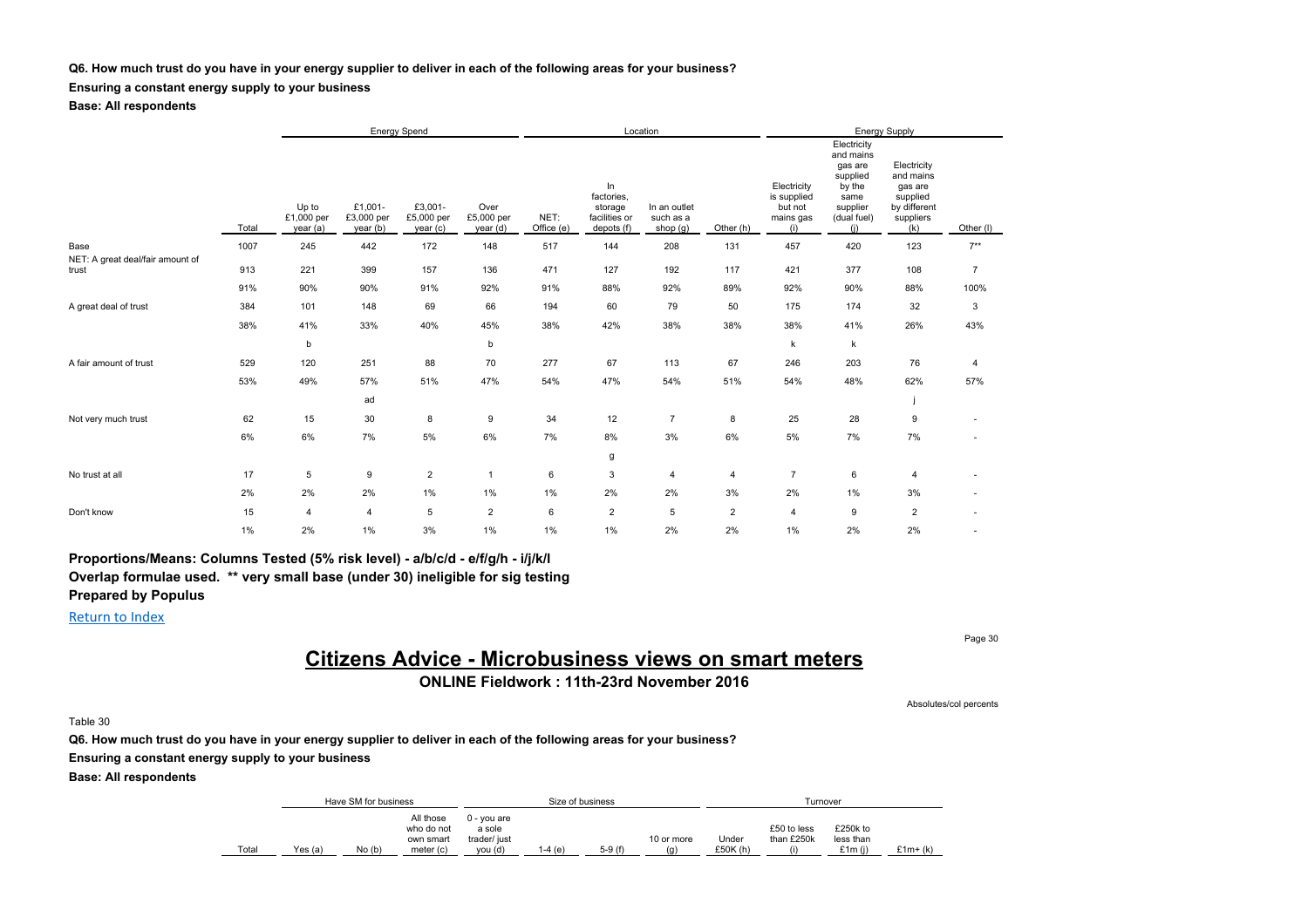| Base                                      | 1007  | 171            | 355            | 836 | $82*$          | 360            | 324            | 236 | 133            | 323            | 321            | 155            |
|-------------------------------------------|-------|----------------|----------------|-----|----------------|----------------|----------------|-----|----------------|----------------|----------------|----------------|
| NET: A great deal/fair amount of<br>trust | 913   | 159            | 322            | 754 | 73             | 322            | 301            | 213 | 126            | 281            | 292            | 146            |
|                                           | 91%   | 93%            | 91%            | 90% | 89%            | 89%            | 93%            | 90% | 95%            | 87%            | 91%            | 94%            |
|                                           |       |                |                |     |                |                |                |     |                |                |                |                |
| A great deal of trust                     | 384   | 85             | 135            | 299 | 37             | 139            | 123            | 83  | 55             | 119            | 127            | 54             |
|                                           | 38%   | 50%            | 38%            | 36% | 45%            | 39%            | 38%            | 35% | 41%            | 37%            | 40%            | 35%            |
|                                           |       | bc             |                |     |                |                |                |     |                |                |                |                |
| A fair amount of trust                    | 529   | 74             | 187            | 455 | 36             | 183            | 178            | 130 | 71             | 162            | 165            | 92             |
|                                           | 53%   | 43%            | 53%            | 54% | 44%            | 51%            | 55%            | 55% | 53%            | 50%            | 51%            | 59%            |
|                                           |       |                | a              | a   |                |                |                |     |                |                |                |                |
| Not very much trust                       | 62    | 9              | 21             | 53  | 6              | 24             | 15             | 16  | $\overline{2}$ | 26             | 24             | 6              |
|                                           | 6%    | 5%             | 6%             | 6%  | 7%             | 7%             | $5\%$          | 7%  | 2%             | 8%             | 7%             | 4%             |
|                                           |       |                |                |     |                |                |                |     |                | h              | h              |                |
| No trust at all                           | 17    | -1             | 10             | 16  | $\overline{2}$ | 10             | $\overline{2}$ | 3   | 5              | $\overline{7}$ | 3              | $\mathbf{1}$   |
|                                           | 2%    | $1\%$          | 3%             | 2%  | 2%             | 3%             | $1\%$          | 1%  | 4%             | 2%             | $1\%$          | $1\%$          |
|                                           |       |                |                |     |                | $\mathbf{f}$   |                |     |                |                |                |                |
| Don't know                                | 15    | $\overline{2}$ | $\overline{2}$ | 13  | $\overline{1}$ | $\overline{4}$ | 6              | 4   | ٠              | 9              | $\overline{2}$ | $\overline{2}$ |
|                                           | $1\%$ | $1\%$          | $1\%$          | 2%  | $1\%$          | 1%             | 2%             | 2%  | $\sim$         | 3%             | $1\%$          | 1%             |
|                                           |       |                |                | b   |                |                |                |     |                |                |                |                |

**Proportions/Means: Columns Tested (5% risk level) - a/b/c - d/e/f/g - h/i/j/k**

**Overlap formulae used. \* small base**

**Prepared by Populus**

Return to Index

Page 31

## **Citizens Advice - Microbusiness views on smart meters ONLINE Fieldwork : 11th-23rd November 2016**

Absolutes/col percents

#### Table 31

Q7. Which, if any, of the following information sources do you use when making decisions about energy for your business e.g. tariffs, energy efficiency upgrades, **Base: All respondents**

|                              |       |                                 | <b>Energy Spend</b>               |                                   |                                |                    | Location                                                   |                                       |           |                                                    |                                                                                              | <b>Energy Supply</b>                                                                |                |
|------------------------------|-------|---------------------------------|-----------------------------------|-----------------------------------|--------------------------------|--------------------|------------------------------------------------------------|---------------------------------------|-----------|----------------------------------------------------|----------------------------------------------------------------------------------------------|-------------------------------------------------------------------------------------|----------------|
|                              | Total | Up to<br>£1,000 per<br>year (a) | £1,001-<br>£3,000 per<br>year (b) | £3,001-<br>£5,000 per<br>year (c) | Over<br>£5,000 per<br>year (d) | NET:<br>Office (e) | In<br>factories,<br>storage<br>facilities or<br>depots (f) | In an outlet<br>such as a<br>shop (g) | Other (h) | Electricity<br>is supplied<br>but not<br>mains gas | Electricity<br>and mains<br>gas are<br>supplied<br>by the<br>same<br>supplier<br>(dual fuel) | Electricity<br>and mains<br>gas are<br>supplied<br>by different<br>suppliers<br>(k) | Other (I)      |
| Base                         | 1007  | 245                             | 442                               | 172                               | 148                            | 517                | 144                                                        | 208                                   | 131       | 457                                                | 420                                                                                          | 123                                                                                 | $7***$         |
| Price comparison websites    | 524   | 115                             | 251                               | 87                                | 71                             | 276                | 70                                                         | 107                                   | 66        | 241                                                | 226                                                                                          | 55                                                                                  | $\overline{2}$ |
|                              | 52%   | 47%                             | 57%                               | 51%                               | 48%                            | 53%                | 49%                                                        | 51%                                   | 50%       | 53%                                                | 54%                                                                                          | 45%                                                                                 | 29%            |
|                              |       |                                 | a                                 |                                   |                                |                    |                                                            |                                       |           |                                                    |                                                                                              |                                                                                     |                |
| My current energy supplier/s | 400   | 102                             | 164                               | 69                                | 65                             | 205                | 62                                                         | 81                                    | 52        | 189                                                | 169                                                                                          | 41                                                                                  |                |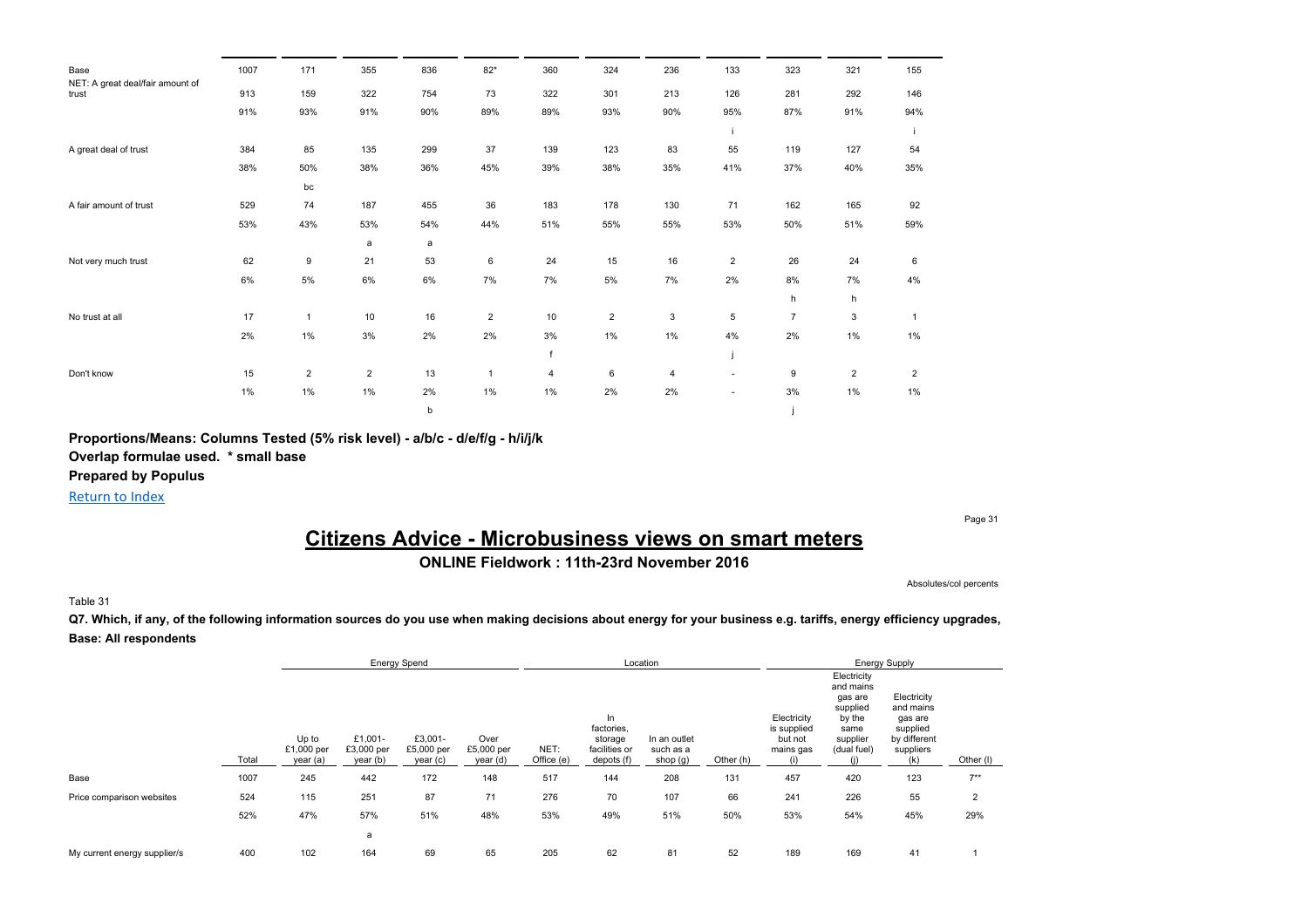|                                                                       | 40% | 42% | 37% | 40% | 44% | 40% | 43% | 39%            | 40%            | 41% | 40% | 33% | 14%                      |
|-----------------------------------------------------------------------|-----|-----|-----|-----|-----|-----|-----|----------------|----------------|-----|-----|-----|--------------------------|
| Money saving expert (Martin Lewis)                                    | 268 | 60  | 126 | 51  | 31  | 133 | 40  | 55             | 39             | 109 | 120 | 35  | $\overline{4}$           |
|                                                                       | 27% | 24% | 29% | 30% | 21% | 26% | 28% | 26%            | 30%            | 24% | 29% | 28% | 57%                      |
| My energy broker/other intermediary                                   | 189 | 31  | 79  | 32  | 47  | 90  | 25  | 49             | 22             | 80  | 69  | 39  | $\overline{1}$           |
|                                                                       | 19% | 13% | 18% | 19% | 32% | 17% | 17% | 24%            | 17%            | 18% | 16% | 32% | 14%                      |
|                                                                       |     |     |     |     | abc |     |     |                |                |     |     | ij  |                          |
| Colleagues and business associates                                    | 186 | 37  | 88  | 34  | 27  | 107 | 24  | 36             | 18             | 73  | 88  | 25  |                          |
|                                                                       | 18% | 15% | 20% | 20% | 18% | 21% | 17% | 17%            | 14%            | 16% | 21% | 20% | $\overline{\phantom{a}}$ |
| Consumer advisory organizations (e.                                   |     |     |     |     |     |     |     |                |                |     |     |     |                          |
| g. Which? Energy Saving Trust etc.)                                   | 168 | 35  | 79  | 31  | 23  | 91  | 24  | 32             | 19             | 68  | 76  | 23  | $\overline{1}$           |
|                                                                       | 17% | 14% | 18% | 18% | 16% | 18% | 17% | 15%            | 15%            | 15% | 18% | 19% | 14%                      |
| Friends and family                                                    | 130 | 39  | 52  | 25  | 14  | 68  | 15  | 27             | 20             | 53  | 64  | 13  | $\overline{\phantom{a}}$ |
|                                                                       | 13% | 16% | 12% | 15% | 9%  | 13% | 10% | 13%            | 15%            | 12% | 15% | 11% | $\mathbf{r}$             |
| Online business networks & forums<br>(e.g. LinkedIn)                  | 110 | 17  | 42  | 28  | 23  | 70  | 14  | 19             | $\overline{7}$ | 44  | 52  | 13  | $\overline{1}$           |
|                                                                       | 11% | 7%  | 10% | 16% | 16% | 14% | 10% | 9%             | 5%             | 10% | 12% | 11% | 14%                      |
|                                                                       |     |     |     | ab  | ab  | h   |     |                |                |     |     |     |                          |
| Business/trade magazines or<br>publications                           | 88  | 14  | 38  | 12  | 24  | 40  | 14  | 25             | 8              | 39  | 40  | 9   |                          |
|                                                                       | 9%  | 6%  | 9%  | 7%  | 16% | 8%  | 10% | 12%            | 6%             | 9%  | 10% | 7%  |                          |
|                                                                       |     |     |     |     | abc |     |     |                |                |     |     |     |                          |
| Central or local government or Local<br><b>Enterprise Partnership</b> | 30  | 4   | 8   | 6   | 12  | 15  | 7   | $\overline{4}$ | 3              | 9   | 16  | 5   |                          |
|                                                                       | 3%  | 2%  | 2%  | 3%  | 8%  | 3%  | 5%  | 2%             | 2%             | 2%  | 4%  | 4%  |                          |
|                                                                       |     |     |     |     | ab  |     |     |                |                |     |     |     |                          |

Return to Index

Page 32

# **Citizens Advice - Microbusiness views on smart meters**

**ONLINE Fieldwork : 11th-23rd November 2016**

Absolutes/col percents

Table 31

Q7. Which, if any, of the following information sources do you use when making decisions about energy for your business e.g. tariffs, energy efficiency upgrades, **Base: All respondents**

|      |       |                                 |                                   | <b>Energy Spend</b>              |                                |                    |                                                             | Location                              |           |                                                    |                                                                                              | <b>Energy Supply</b>                                                               |           |  |
|------|-------|---------------------------------|-----------------------------------|----------------------------------|--------------------------------|--------------------|-------------------------------------------------------------|---------------------------------------|-----------|----------------------------------------------------|----------------------------------------------------------------------------------------------|------------------------------------------------------------------------------------|-----------|--|
|      | Total | Up to<br>£1,000 per<br>year (a) | £1,001-<br>£3,000 per<br>year (b) | £3,001-<br>£5,000 per<br>year(c) | Over<br>£5,000 per<br>year (d) | NET:<br>Office (e) | In.<br>factories,<br>storage<br>facilities or<br>depots (f) | In an outlet<br>such as a<br>shop (g) | Other (h) | Electricity<br>is supplied<br>but not<br>mains gas | Electricity<br>and mains<br>gas are<br>supplied<br>by the<br>same<br>supplier<br>(dual fuel) | Electricity<br>and mains<br>gas are<br>supplied<br>by different<br>suppliers<br>ルト | Other (I) |  |
| Base | 1007  | 245                             | 442                               | 172                              | 148                            | 517                | 144                                                         | 208                                   | 131       | 457                                                | 420                                                                                          | 123                                                                                | $7**$     |  |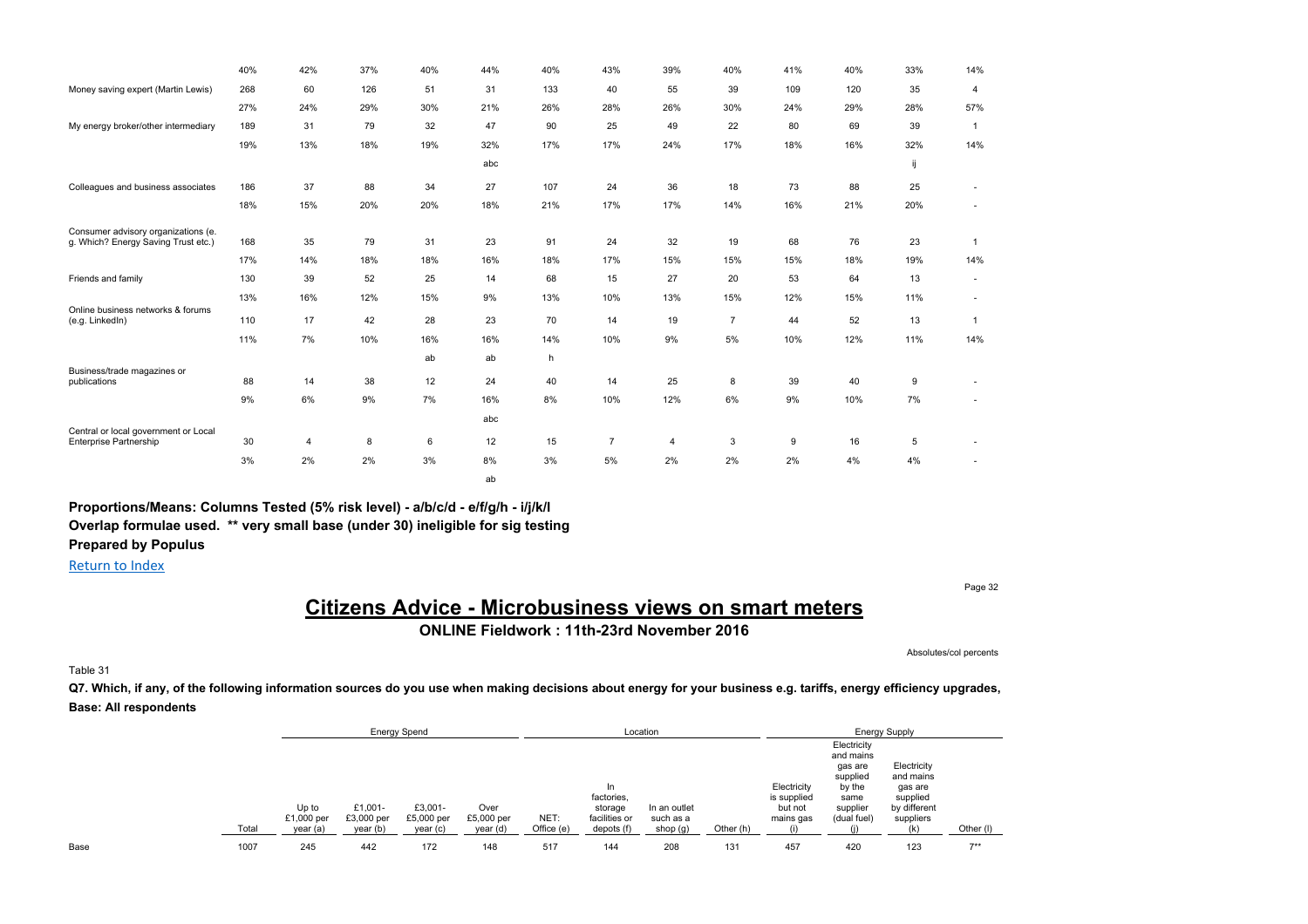| <b>Citizens Advice</b> | 21 | 5  | 6  | 5              | 5  | 13 |       | 4  | 3     | 6     | 14 |                | $\sim$         |
|------------------------|----|----|----|----------------|----|----|-------|----|-------|-------|----|----------------|----------------|
|                        | 2% | 2% | 1% | 3%             | 3% | 3% | $1\%$ | 2% | 2%    | $1\%$ | 3% | 1%             | $\sim$         |
|                        |    |    |    |                |    |    |       |    |       |       |    |                |                |
| Other                  | 25 | 9  | 11 | $\overline{2}$ | 3  | 15 | 6     | 3  |       | 14    |    | $\overline{2}$ | $\overline{2}$ |
|                        | 2% | 4% | 2% | 1%             | 2% | 3% | 4%    | 1% | $1\%$ | 3%    | 2% | 2%             | 29%            |
| None of these          | 46 | 18 | 19 | 5              | 4  | 23 | 4     | 9  | 10    | 20    | 17 | 8              |                |
|                        | 5% | 7% | 4% | 3%             | 3% | 4% | 3%    | 4% | 8%    | 4%    | 4% | 7%             | 14%            |

Return to Index

Page 33

# **Citizens Advice - Microbusiness views on smart meters**

**ONLINE Fieldwork : 11th-23rd November 2016**

Absolutes/col percents

Table 32

Q7. Which, if any, of the following information sources do you use when making decisions about energy for your business e.g. tariffs, energy efficiency upgrades, **Base: All respondents**

|                                     |       | Have SM for business |       |                                                   | Size of business                                 |          |          |                   | Turnover          |                                  |                                    |           |
|-------------------------------------|-------|----------------------|-------|---------------------------------------------------|--------------------------------------------------|----------|----------|-------------------|-------------------|----------------------------------|------------------------------------|-----------|
|                                     | Total | Yes $(a)$            | No(b) | All those<br>who do not<br>own smart<br>meter (c) | 0 - you are<br>a sole<br>trader/ just<br>you (d) | $1-4(e)$ | $5-9(f)$ | 10 or more<br>(g) | Under<br>£50K (h) | £50 to less<br>than £250k<br>(i) | £250k to<br>less than<br>£1 $m(i)$ | $£1m+(k)$ |
| Base                                | 1007  | 171                  | 355   | 836                                               | $82*$                                            | 360      | 324      | 236               | 133               | 323                              | 321                                | 155       |
| Price comparison websites           | 524   | 91                   | 190   | 433                                               | 39                                               | 189      | 167      | 128               | 58                | 169                              | 183                                | 75        |
|                                     | 52%   | 53%                  | 54%   | 52%                                               | 48%                                              | 53%      | 52%      | 54%               | 44%               | 52%                              | 57%                                | 48%       |
|                                     |       |                      |       |                                                   |                                                  |          |          |                   |                   |                                  | h                                  |           |
| My current energy supplier/s        | 400   | 76                   | 147   | 324                                               | 27                                               | 139      | 134      | 99                | 51                | 111                              | 131                                | 77        |
|                                     | 40%   | 44%                  | 41%   | 39%                                               | 33%                                              | 39%      | 41%      | 42%               | 38%               | 34%                              | 41%                                | 50%       |
|                                     |       |                      |       |                                                   |                                                  |          |          |                   |                   |                                  |                                    |           |
| Money saving expert (Martin Lewis)  | 268   | 41                   | 113   | 227                                               | 24                                               | 111      | 69       | 63                | 42                | 81                               | 77                                 | 37        |
|                                     | 27%   | 24%                  | 32%   | 27%                                               | 29%                                              | 31%      | 21%      | 27%               | 32%               | 25%                              | 24%                                | 24%       |
|                                     |       |                      | с     |                                                   |                                                  | f        |          |                   |                   |                                  |                                    |           |
| My energy broker/other intermediary | 189   | 40                   | 66    | 149                                               | 14                                               | 57       | 61       | 57                | 24                | 61                               | 62                                 | 31        |
|                                     | 19%   | 23%                  | 19%   | 18%                                               | 17%                                              | 16%      | 19%      | 24%               | 18%               | 19%                              | 19%                                | 20%       |
|                                     |       |                      |       |                                                   |                                                  |          |          | e                 |                   |                                  |                                    |           |
| Colleagues and business associates  | 186   | 27                   | 59    | 159                                               | 8                                                | 57       | 70       | 51                | 21                | 48                               | 68                                 | 31        |
|                                     | 18%   | 16%                  | 17%   | 19%                                               | 10%                                              | 16%      | 22%      | 22%               | 16%               | 15%                              | 21%                                | 20%       |
|                                     |       |                      |       |                                                   |                                                  |          | d        | d                 |                   |                                  |                                    |           |
| Consumer advisory organizations (e. |       |                      |       |                                                   |                                                  |          |          |                   |                   |                                  |                                    |           |
| g. Which? Energy Saving Trust etc.) | 168   | 32                   | 61    | 136                                               | 9                                                | 59       | 62       | 38                | 24                | 49                               | 51                                 | 21        |
|                                     | 17%   | 19%                  | 17%   | 16%                                               | 11%                                              | 16%      | 19%      | 16%               | 18%               | 15%                              | 16%                                | 14%       |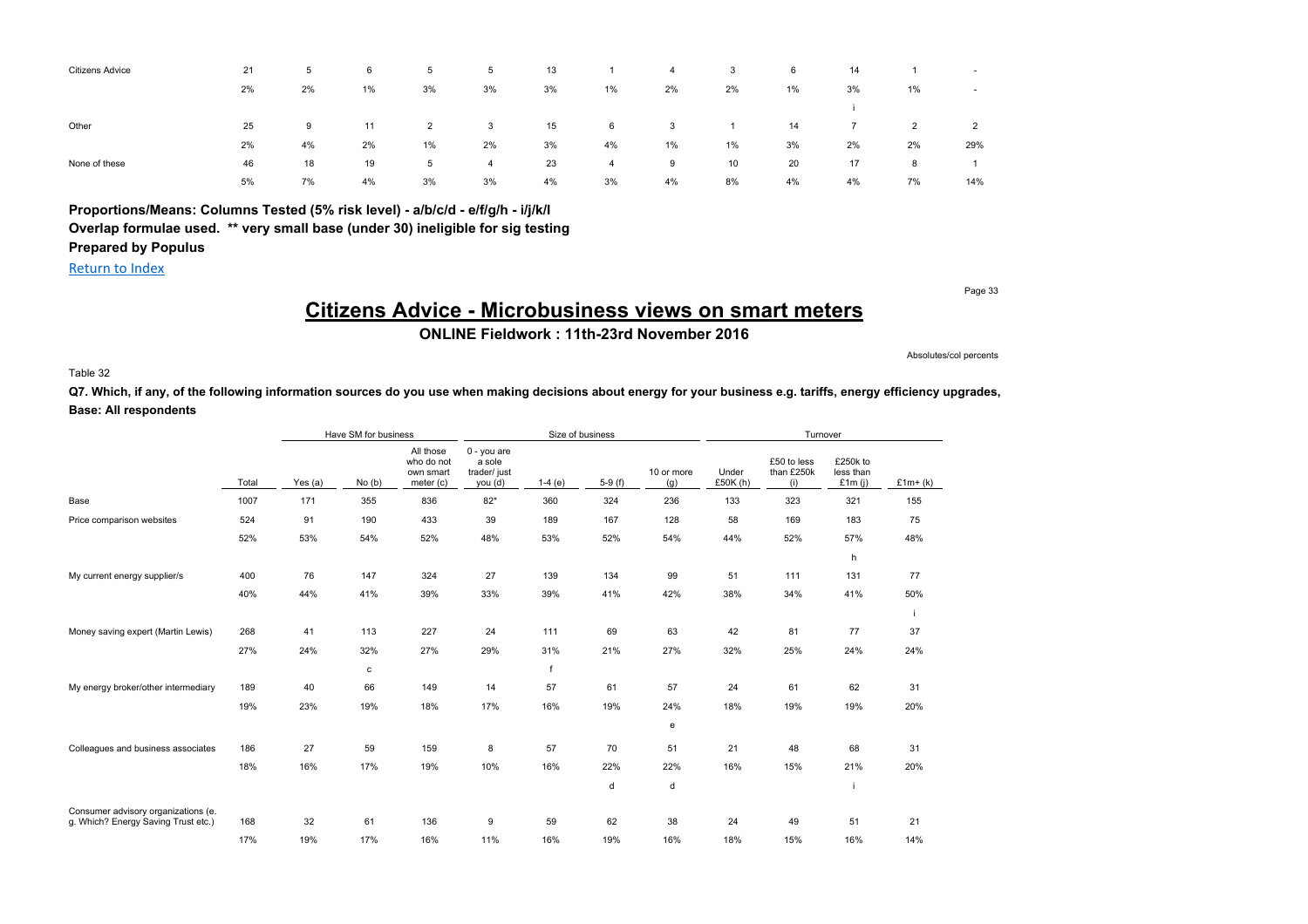| Friends and family                                   | 130 | 17             | 41             | 113 | 12             | 48             | 40  | 30             | 26             | 47             | 31             | 15             |
|------------------------------------------------------|-----|----------------|----------------|-----|----------------|----------------|-----|----------------|----------------|----------------|----------------|----------------|
|                                                      | 13% | 10%            | 12%            | 14% | 15%            | 13%            | 12% | 13%            | 20%            | 15%            | 10%            | 10%            |
|                                                      |     |                |                |     |                |                |     |                | jk             |                |                |                |
| Online business networks & forums<br>(e.g. LinkedIn) | 110 | 18             | 41             | 92  | 5              | 34             | 34  | 37             | 10             | 31             | 37             | 25             |
|                                                      | 11% | 11%            | 12%            | 11% | 6%             | 9%             | 10% | 16%            | 8%             | 10%            | 12%            | 16%            |
|                                                      |     |                |                |     |                |                |     | de             |                |                |                | hi             |
| Business/trade magazines or<br>publications          | 88  | 21             | 26             | 67  | 4              | 30             | 24  | 30             | 9              | 26             | 33             | 18             |
|                                                      | 9%  | 12%            | 7%             | 8%  | 5%             | 8%             | 7%  | 13%            | 7%             | 8%             | 10%            | 12%            |
|                                                      |     |                |                |     |                |                |     |                |                |                |                |                |
| Central or local government or Local                 |     |                |                |     |                |                |     | df             |                |                |                |                |
| Enterprise Partnership                               | 30  | 4              | 6              | 26  | $\mathbf{1}$   | $\overline{7}$ | 9   | 12             | $\overline{2}$ | 8              | 12             | 5              |
|                                                      | 3%  | 2%             | 2%             | 3%  | 1%             | 2%             | 3%  | 5%             | 2%             | 2%             | 4%             | 3%             |
|                                                      |     |                |                | b   |                |                |     | е              |                |                |                |                |
| <b>Citizens Advice</b>                               | 21  | $\overline{7}$ | $\overline{2}$ | 14  | ٠              | 8              | 6   | 6              | 3              | $\overline{7}$ | 6              | 3              |
|                                                      | 2%  | 4%             | $1\%$          | 2%  | ۰.             | 2%             | 2%  | 3%             | 2%             | 2%             | 2%             | 2%             |
|                                                      |     | bc             |                | b   |                |                |     |                |                |                |                |                |
| Other                                                | 25  | $\overline{7}$ | 9              | 18  | $\overline{2}$ | 5              | 11  | $\overline{7}$ | $\overline{2}$ | $\overline{7}$ | $\overline{7}$ | $\overline{7}$ |
|                                                      | 2%  | 4%             | 3%             | 2%  | 2%             | 1%             | 3%  | 3%             | 2%             | 2%             | 2%             | 5%             |

**Proportions/Means: Columns Tested (5% risk level) - a/b/c - d/e/f/g - h/i/j/k**

**Overlap formulae used. \* small base**

**Prepared by Populus**

Return to Index

## Page 34

# **Citizens Advice - Microbusiness views on smart meters**

## **ONLINE Fieldwork : 11th-23rd November 2016**

Absolutes/col percents

### Table 32

Q7. Which, if any, of the following information sources do you use when making decisions about energy for your business e.g. tariffs, energy efficiency upgrades, **Base: All respondents**

|               |       |           | Have SM for business |                                                   |                                                    |          | Size of business |                   |                     | Turnover                         |                                    |           |
|---------------|-------|-----------|----------------------|---------------------------------------------------|----------------------------------------------------|----------|------------------|-------------------|---------------------|----------------------------------|------------------------------------|-----------|
|               | Total | Yes $(a)$ | No(b)                | All those<br>who do not<br>own smart<br>meter (c) | $0 - you are$<br>a sole<br>trader/ just<br>you (d) | $1-4(e)$ | $5-9(f)$         | 10 or more<br>(a) | Under<br>£50 $K(h)$ | £50 to less<br>than £250k<br>(i) | £250k to<br>less than<br>£1 $m(i)$ | $£1m+(k)$ |
| Base          | 1007  | 171       | 355                  | 836                                               | $82*$                                              | 360      | 324              | 236               | 133                 | 323                              | 321                                | 155       |
| None of these | 46    | 6         | 11                   | 40                                                | 10                                                 | 20       | 11               | 4                 | 10                  | 22                               | 10                                 | 4         |
|               | 5%    | 4%        | 3%                   | 5%                                                | 12%                                                | 6%       | 3%               | 2%                | 8%                  | 7%                               | 3%                                 | 3%        |
|               |       |           |                      | b                                                 | efg                                                | g        |                  |                   |                     |                                  |                                    |           |

**Proportions/Means: Columns Tested (5% risk level) - a/b/c - d/e/f/g - h/i/j/k Overlap formulae used. \* small base**

**Prepared by Populus**

Return to Index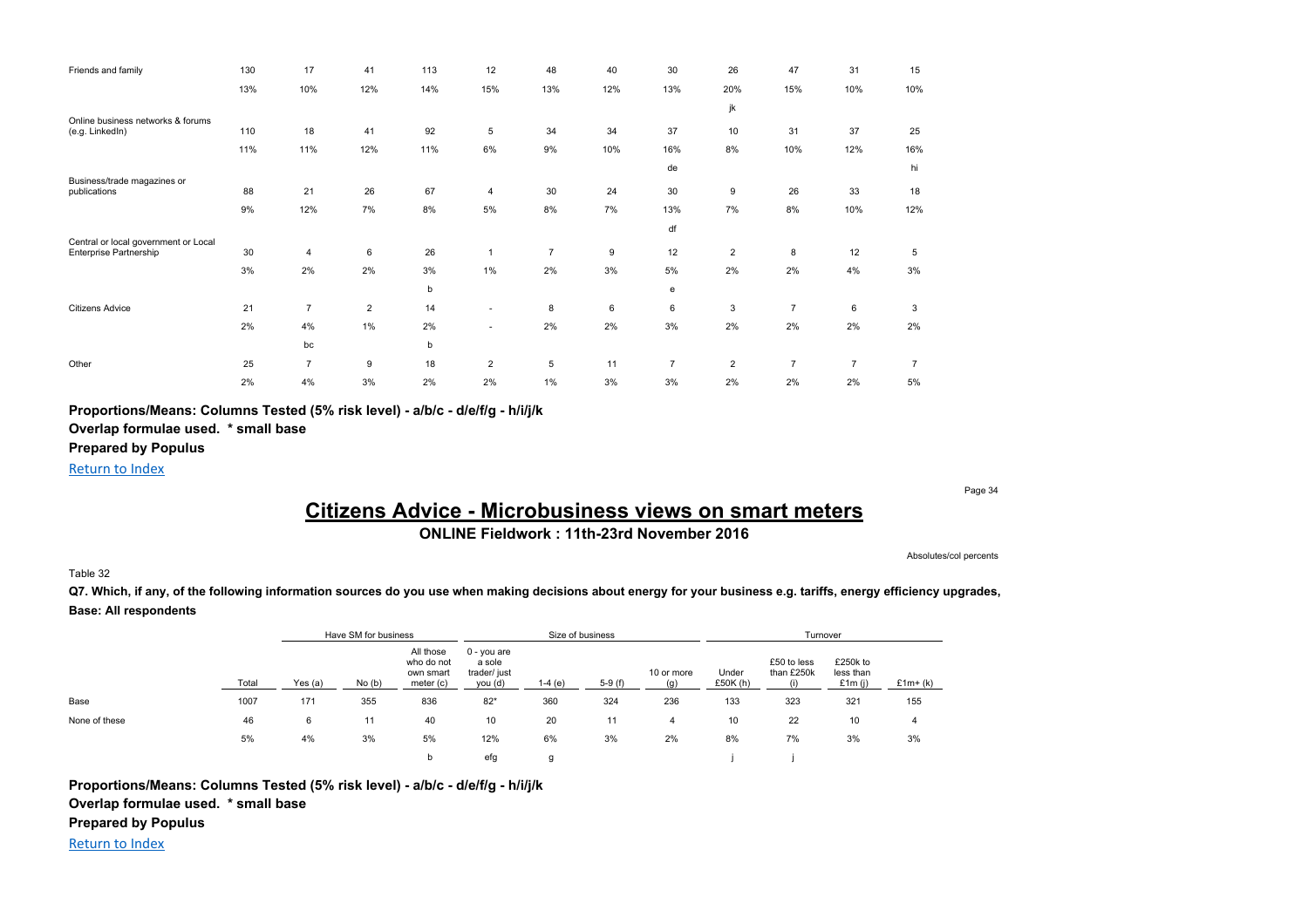# **Citizens Advice - Microbusiness views on smart meters**

## **ONLINE Fieldwork : 11th-23rd November 2016**

Absolutes/col percents

Table 33

**Q8. For each of the statements below, when thinking about your business, please indicate the extent to which you agree or disagree.**

#### **Summary**

**Base: All respondents**

|                                |                                                                                      |                                                                                        |                                                           | Q8. Summary                                                                            |                                                                                                                                          |                                                                  |                                                                                           |
|--------------------------------|--------------------------------------------------------------------------------------|----------------------------------------------------------------------------------------|-----------------------------------------------------------|----------------------------------------------------------------------------------------|------------------------------------------------------------------------------------------------------------------------------------------|------------------------------------------------------------------|-------------------------------------------------------------------------------------------|
|                                | I have<br>taken<br>steps to<br>reduce the<br>cost of<br>energy for<br>my<br>business | I don't<br>have time<br>to think<br>about how<br>much<br>energy my<br>business<br>uses | Energy is<br>vital to the<br>running of<br>my<br>business | It's<br>important<br>for my<br>business<br>to do its bit<br>for the<br>environme<br>nt | I'm<br>confident<br>in making<br>decisions<br>about<br>energy for<br>my<br>business<br>(e.g. what<br>tariff or<br>supplier to<br>choose) | I don't<br>know what<br>energy<br>tariff my<br>business is<br>on | I don't<br>know how<br>much I<br>currently<br>pay per<br>month for<br>business'<br>energy |
| Base                           | 1007                                                                                 | 1007                                                                                   | 1007                                                      | 1007                                                                                   | 1007                                                                                                                                     | 1007                                                             | 1007                                                                                      |
| NET: Agree                     | 718                                                                                  | 321                                                                                    | 856                                                       | 664                                                                                    | 764                                                                                                                                      | 282                                                              | 199                                                                                       |
|                                | 71%                                                                                  | 32%                                                                                    | 85%                                                       | 66%                                                                                    | 76%                                                                                                                                      | 28%                                                              | 20%                                                                                       |
| Strongly agree<br>$(+2)$       | 293                                                                                  | 62                                                                                     | 637                                                       | 250                                                                                    | 333                                                                                                                                      | 79                                                               | 47                                                                                        |
|                                | 29%                                                                                  | 6%                                                                                     | 63%                                                       | 25%                                                                                    | 33%                                                                                                                                      | 8%                                                               | 5%                                                                                        |
| Slightly agree<br>$(+1)$       | 425                                                                                  | 259                                                                                    | 219                                                       | 414                                                                                    | 431                                                                                                                                      | 203                                                              | 152                                                                                       |
|                                | 42%                                                                                  | 26%                                                                                    | 22%                                                       | 41%                                                                                    | 43%                                                                                                                                      | 20%                                                              | 15%                                                                                       |
| Neither agree nor (0) disagree | 179                                                                                  | 237                                                                                    | 93                                                        | 241                                                                                    | 158                                                                                                                                      | 179                                                              | 142                                                                                       |
|                                | 18%                                                                                  | 24%                                                                                    | 9%                                                        | 24%                                                                                    | 16%                                                                                                                                      | 18%                                                              | 14%                                                                                       |
| Slightly disagree (-1)         | 71                                                                                   | 223                                                                                    | 35                                                        | 49                                                                                     | 62                                                                                                                                       | 218                                                              | 250                                                                                       |
|                                | 7%                                                                                   | 22%                                                                                    | 3%                                                        | 5%                                                                                     | 6%                                                                                                                                       | 22%                                                              | 25%                                                                                       |
| Strongly disagree (-2)         | 35                                                                                   | 221                                                                                    | 20                                                        | 44                                                                                     | 21                                                                                                                                       | 318                                                              | 409                                                                                       |
|                                | 3%                                                                                   | 22%                                                                                    | 2%                                                        | 4%                                                                                     | 2%                                                                                                                                       | 32%                                                              | 41%                                                                                       |
| NET: Disagree                  | 106                                                                                  | 444                                                                                    | 55                                                        | 93                                                                                     | 83                                                                                                                                       | 536                                                              | 659                                                                                       |
|                                | 11%                                                                                  | 44%                                                                                    | 5%                                                        | 9%                                                                                     | 8%                                                                                                                                       | 53%                                                              | 65%                                                                                       |
| Don't know                     | 4                                                                                    | 5                                                                                      | 3                                                         | 9                                                                                      | $\overline{\mathbf{c}}$                                                                                                                  | 10                                                               | $\overline{7}$                                                                            |
|                                | $\star$                                                                              | $\star$                                                                                | $\star$                                                   | 1%                                                                                     | $\star$                                                                                                                                  | 1%                                                               | 1%                                                                                        |
| Mean                           | 0.87                                                                                 | $-0.28$                                                                                | 1.41                                                      | 0.78                                                                                   | 0.99                                                                                                                                     | -0.49                                                            | $-0.82$                                                                                   |
| Standard deviation             | 1.03                                                                                 | 1.24                                                                                   | 0.94                                                      | 1.02                                                                                   | 0.96                                                                                                                                     | 1.33                                                             | 1.25                                                                                      |
| Standard error                 | 0.03                                                                                 | 0.04                                                                                   | 0.03                                                      | 0.03                                                                                   | 0.03                                                                                                                                     | 0.04                                                             | 0.04                                                                                      |

### **Prepared by Populus**

Return to Index

# **Citizens Advice - Microbusiness views on smart meters**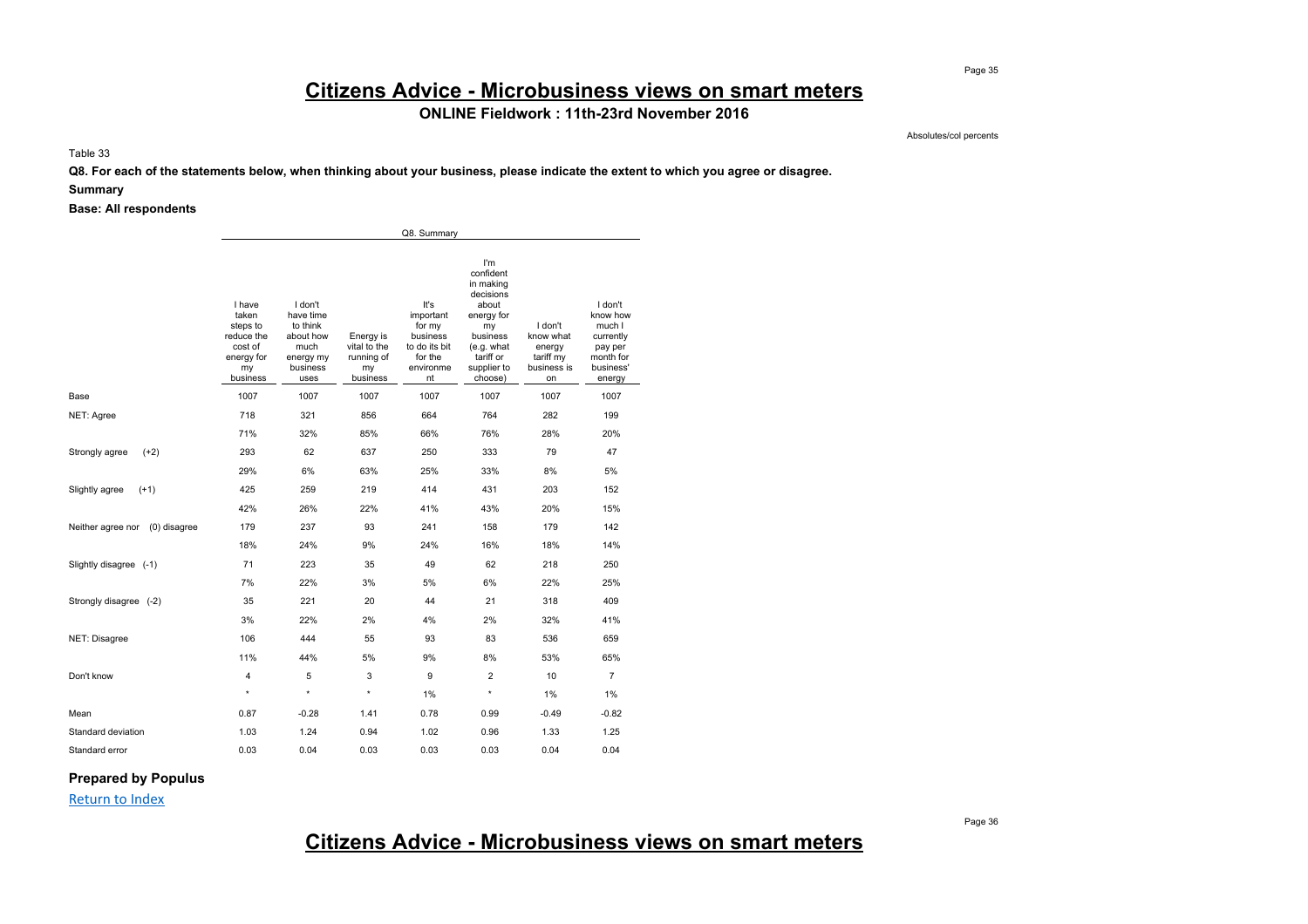### **ONLINE Fieldwork : 11th-23rd November 2016**

Absolutes/col percents

#### Table 34

### **Q8. For each of the statements below, when thinking about your business, please indicate the extent to which you agree or disagree.**

#### **NET: Agree - Summary**

**Base: All respondents**

|                                                                          |       | <b>Energy Spend</b>             |                                   |                                  |                                |                    |                                                            | Location                                |           | <b>Energy Supply</b>                                      |                                                                                                     |                                                                                     |              |  |
|--------------------------------------------------------------------------|-------|---------------------------------|-----------------------------------|----------------------------------|--------------------------------|--------------------|------------------------------------------------------------|-----------------------------------------|-----------|-----------------------------------------------------------|-----------------------------------------------------------------------------------------------------|-------------------------------------------------------------------------------------|--------------|--|
|                                                                          | Total | Up to<br>£1,000 per<br>year (a) | £1,001-<br>£3,000 per<br>year (b) | £3,001-<br>£5,000 per<br>year(c) | Over<br>£5,000 per<br>year (d) | NET:<br>Office (e) | In<br>factories,<br>storage<br>facilities or<br>depots (f) | In an outlet<br>such as a<br>shop $(g)$ | Other (h) | Electricity<br>is supplied<br>but not<br>mains gas<br>(i) | Electricity<br>and mains<br>gas are<br>supplied<br>by the<br>same<br>supplier<br>(dual fuel)<br>(i) | Electricity<br>and mains<br>gas are<br>supplied<br>by different<br>suppliers<br>(k) | Other (I)    |  |
| Base                                                                     | 1007  | 245                             | 442                               | 172                              | 148                            | 517                | 144                                                        | 208                                     | 131       | 457                                                       | 420                                                                                                 | 123                                                                                 | $7**$        |  |
| I have taken steps to reduce the cost                                    |       |                                 |                                   |                                  |                                |                    |                                                            |                                         |           |                                                           |                                                                                                     |                                                                                     |              |  |
| of energy for my business                                                | 718   | 169                             | 305                               | 129                              | 115                            | 364                | 106                                                        | 153                                     | 90        | 315                                                       | 307                                                                                                 | 92                                                                                  | 4            |  |
|                                                                          | 71%   | 69%                             | 69%                               | 75%                              | 78%                            | 70%                | 74%                                                        | 74%                                     | 69%       | 69%                                                       | 73%                                                                                                 | 75%                                                                                 | 57%          |  |
|                                                                          |       |                                 |                                   |                                  | b                              |                    |                                                            |                                         |           |                                                           |                                                                                                     |                                                                                     |              |  |
| I don't have time to think about how<br>much energy my business uses     | 321   | 78                              | 144                               | 51                               | 48                             | 194                | 45                                                         | 50                                      | 30        | 137                                                       | 144                                                                                                 | 39                                                                                  | $\mathbf{1}$ |  |
|                                                                          | 32%   | 32%                             | 33%                               | 30%                              | 32%                            | 38%                | 31%                                                        | 24%                                     | 23%       | 30%                                                       | 34%                                                                                                 | 32%                                                                                 | 14%          |  |
|                                                                          |       |                                 |                                   |                                  |                                | gh                 |                                                            |                                         |           |                                                           |                                                                                                     |                                                                                     |              |  |
| Energy is vital to the running of my<br>business                         | 856   | 194                             | 368                               | 156                              | 138                            | 441                | 124                                                        | 180                                     | 104       | 398                                                       | 349                                                                                                 | 104                                                                                 | 5            |  |
|                                                                          |       |                                 |                                   |                                  |                                |                    |                                                            |                                         |           |                                                           |                                                                                                     |                                                                                     |              |  |
|                                                                          | 85%   | 79%                             | 83%                               | 91%                              | 93%                            | 85%                | 86%                                                        | 87%                                     | 79%       | 87%                                                       | 83%                                                                                                 | 85%                                                                                 | 71%          |  |
|                                                                          |       |                                 |                                   | ab                               | ab                             |                    |                                                            |                                         |           |                                                           |                                                                                                     |                                                                                     |              |  |
| It's important for my business to do<br>its bit for the environment      | 664   | 157                             | 287                               | 116                              | 104                            | 333                | 103                                                        | 140                                     | 84        | 308                                                       | 275                                                                                                 | 78                                                                                  | 3            |  |
|                                                                          | 66%   | 64%                             | 65%                               | 67%                              | 70%                            | 64%                | 72%                                                        | 67%                                     | 64%       | 67%                                                       | 65%                                                                                                 | 63%                                                                                 | 43%          |  |
| I'm confident in making decisions                                        |       |                                 |                                   |                                  |                                |                    |                                                            |                                         |           |                                                           |                                                                                                     |                                                                                     |              |  |
| about energy for my business (e.g.<br>what tariff or supplier to choose) | 764   | 184                             | 337                               | 127                              | 116                            | 383                | 121                                                        | 167                                     | 88        | 353                                                       | 325                                                                                                 | 81                                                                                  | 5            |  |
|                                                                          | 76%   | 75%                             | 76%                               | 74%                              | 78%                            | 74%                | 84%                                                        | 80%                                     | 67%       | 77%                                                       | 77%                                                                                                 | 66%                                                                                 | 71%          |  |
|                                                                          |       |                                 |                                   |                                  |                                |                    | eh                                                         | h                                       |           | k                                                         | k                                                                                                   |                                                                                     |              |  |
| I don't know what energy tariff my<br>business is on                     | 282   | 70                              | 119                               | 55                               | 38                             | 151                | 39                                                         | 54                                      | 37        | 131                                                       | 113                                                                                                 | 37                                                                                  | $\mathbf{1}$ |  |
|                                                                          |       |                                 |                                   |                                  |                                |                    |                                                            |                                         |           |                                                           |                                                                                                     |                                                                                     |              |  |
| I don't know how much I currently                                        | 28%   | 29%                             | 27%                               | 32%                              | 26%                            | 29%                | 27%                                                        | 26%                                     | 28%       | 29%                                                       | 27%                                                                                                 | 30%                                                                                 | 14%          |  |
| pay per month for business' energy                                       | 199   | 45                              | 89                                | 38                               | 27                             | 122                | 29                                                         | 24                                      | 23        | 80                                                        | 97                                                                                                  | 21                                                                                  | $\mathbf{1}$ |  |
|                                                                          | 20%   | 18%                             | 20%                               | 22%                              | 18%                            | 24%                | 20%                                                        | 12%                                     | 18%       | 18%                                                       | 23%                                                                                                 | 17%                                                                                 | 14%          |  |
|                                                                          |       |                                 |                                   |                                  |                                | g                  | g                                                          |                                         |           |                                                           |                                                                                                     |                                                                                     |              |  |

**Proportions/Means: Columns Tested (5% risk level) - a/b/c/d - e/f/g/h - i/j/k/l**

**Overlap formulae used. \*\* very small base (under 30) ineligible for sig testing**

**Prepared by Populus**

Return to Index

**Citizens Advice - Microbusiness views on smart meters**

Page 37

**ONLINE Fieldwork : 11th-23rd November 2016**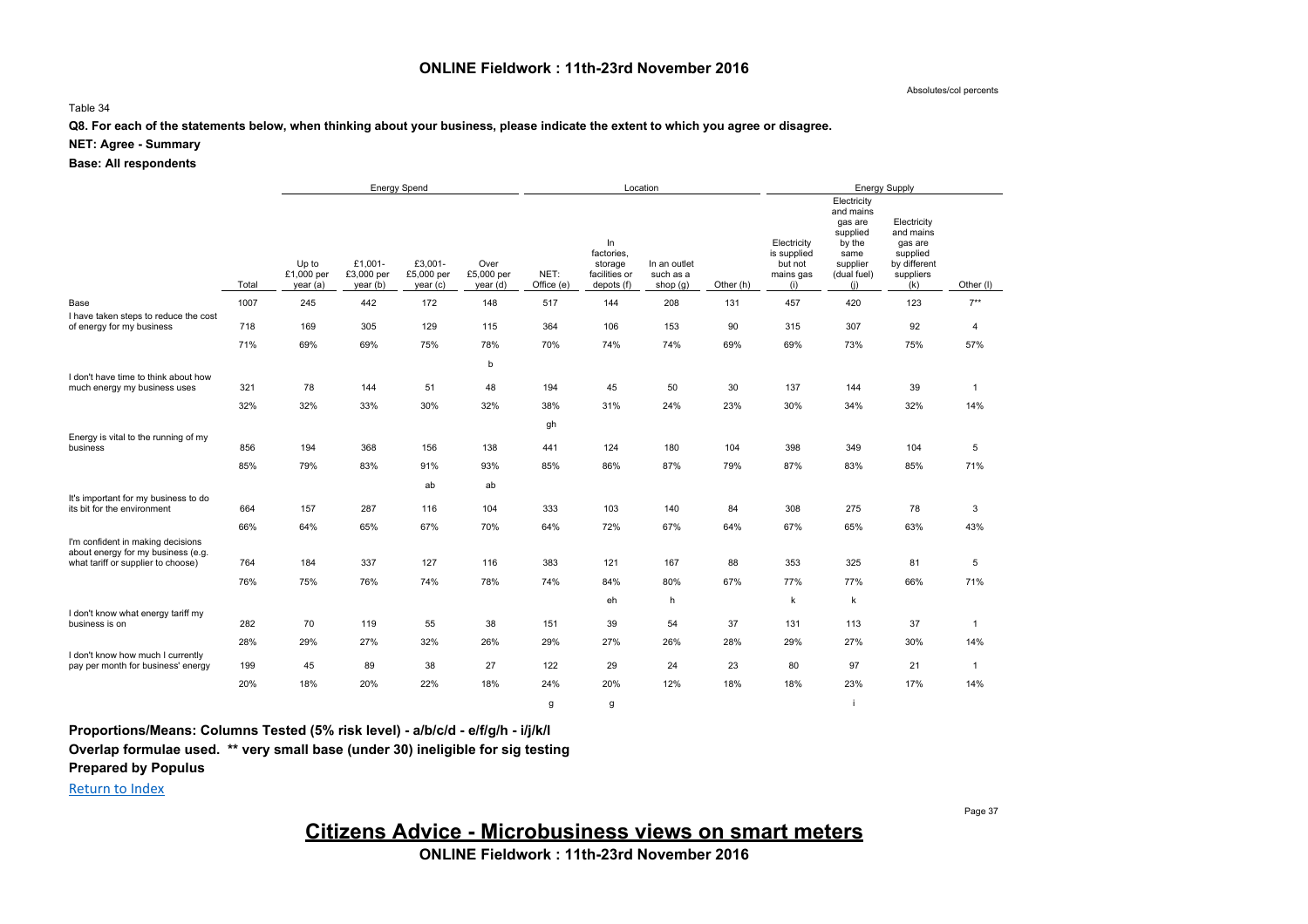#### Table 35

**Q8. For each of the statements below, when thinking about your business, please indicate the extent to which you agree or disagree.**

### **NET: Agree - Summary**

### **Base: All respondents**

|                                                                         |       |           | Have SM for business |                                                   |                                                    | Size of business<br>Turnover |          |                   |                  |                                  |                                    |           |
|-------------------------------------------------------------------------|-------|-----------|----------------------|---------------------------------------------------|----------------------------------------------------|------------------------------|----------|-------------------|------------------|----------------------------------|------------------------------------|-----------|
|                                                                         | Total | Yes $(a)$ | No(b)                | All those<br>who do not<br>own smart<br>meter (c) | $0 - you are$<br>a sole<br>trader/ just<br>you (d) | $1-4(e)$                     | $5-9(f)$ | 10 or more<br>(g) | Under<br>£50K(h) | £50 to less<br>than £250k<br>(i) | £250k to<br>less than<br>£1m $(i)$ | $£1m+(k)$ |
| Base                                                                    | 1007  | 171       | 355                  | 836                                               | $82*$                                              | 360                          | 324      | 236               | 133              | 323                              | 321                                | 155       |
| I have taken steps to reduce the cost<br>of energy for my business      | 718   | 133       | 268                  | 585                                               | 51                                                 | 262                          | 233      | 169               | 91               | 243                              | 221                                | 107       |
|                                                                         | 71%   | 78%       | 75%                  | 70%                                               | 62%                                                | 73%                          | 72%      | 72%               | 68%              | 75%                              | 69%                                | 69%       |
| I don't have time to think about how                                    |       | c         | c                    |                                                   |                                                    |                              |          |                   |                  |                                  |                                    |           |
| much energy my business uses                                            | 321   | 36        | 96                   | 285                                               | 23                                                 | 113                          | 101      | 82                | 45               | 92                               | 107                                | 59        |
|                                                                         | 32%   | 21%       | 27%                  | 34%                                               | 28%                                                | 31%                          | 31%      | 35%               | 34%              | 28%                              | 33%                                | 38%       |
|                                                                         |       |           |                      | ab                                                |                                                    |                              |          |                   |                  |                                  |                                    |           |
| Energy is vital to the running of my<br>business                        | 856   | 144       | 305                  | 712                                               | 68                                                 | 304                          | 275      | 205               | 107              | 275                              | 275                                | 132       |
|                                                                         | 85%   | 84%       | 86%                  | 85%                                               | 83%                                                | 84%                          | 85%      | 87%               | 80%              | 85%                              | 86%                                | 85%       |
| It's important for my business to do<br>its bit for the environment     | 664   | 113       | 229                  | 551                                               | 48                                                 | 232                          | 223      | 157               | 90               | 200                              | 219                                | 101       |
|                                                                         | 66%   | 66%       | 65%                  | 66%                                               | 59%                                                | 64%                          | 69%      | 67%               | 68%              | 62%                              | 68%                                | 65%       |
| I'm confident in making decisions<br>about energy for my business (e.g. |       |           |                      |                                                   |                                                    |                              |          |                   |                  |                                  |                                    |           |
| what tariff or supplier to choose)                                      | 764   | 133       | 287                  | 631                                               | 59                                                 | 272                          | 258      | 171               | 93               | 243                              | 249                                | 118       |
|                                                                         | 76%   | 78%       | 81%                  | 75%                                               | 72%                                                | 76%                          | 80%      | 72%               | 70%              | 75%                              | 78%                                | 76%       |
|                                                                         |       |           | c                    |                                                   |                                                    |                              | g        |                   |                  |                                  |                                    |           |
| I don't know what energy tariff my<br>business is on                    | 282   | 32        | 89                   | 250                                               | 25                                                 | 103                          | 93       | 59                | 44               | 88                               | 83                                 | 51        |
|                                                                         | 28%   | 19%       | 25%                  | 30%                                               | 30%                                                | 29%                          | 29%      | 25%               | 33%              | 27%                              | 26%                                | 33%       |
|                                                                         |       |           |                      | ab                                                |                                                    |                              |          |                   |                  |                                  |                                    |           |
| I don't know how much I currently<br>pay per month for business' energy | 199   | 22        | 53                   | 177                                               | 11                                                 | 68                           | 70       | 47                | 22               | 63                               | 62                                 | 38        |
|                                                                         | 20%   | 13%       | 15%                  | 21%                                               | 13%                                                | 19%                          | 22%      | 20%               | 17%              | 20%                              | 19%                                | 25%       |
|                                                                         |       |           |                      | ab                                                |                                                    |                              |          |                   |                  |                                  |                                    |           |

**Proportions/Means: Columns Tested (5% risk level) - a/b/c - d/e/f/g - h/i/j/k**

**Overlap formulae used. \* small base**

**Prepared by Populus**

Return to Index

Page 38

# **Citizens Advice - Microbusiness views on smart meters**

**ONLINE Fieldwork : 11th-23rd November 2016**

Absolutes/col percents

Table 36

**Q8. For each of the statements below, when thinking about your business, please indicate the extent to which you agree or disagree.**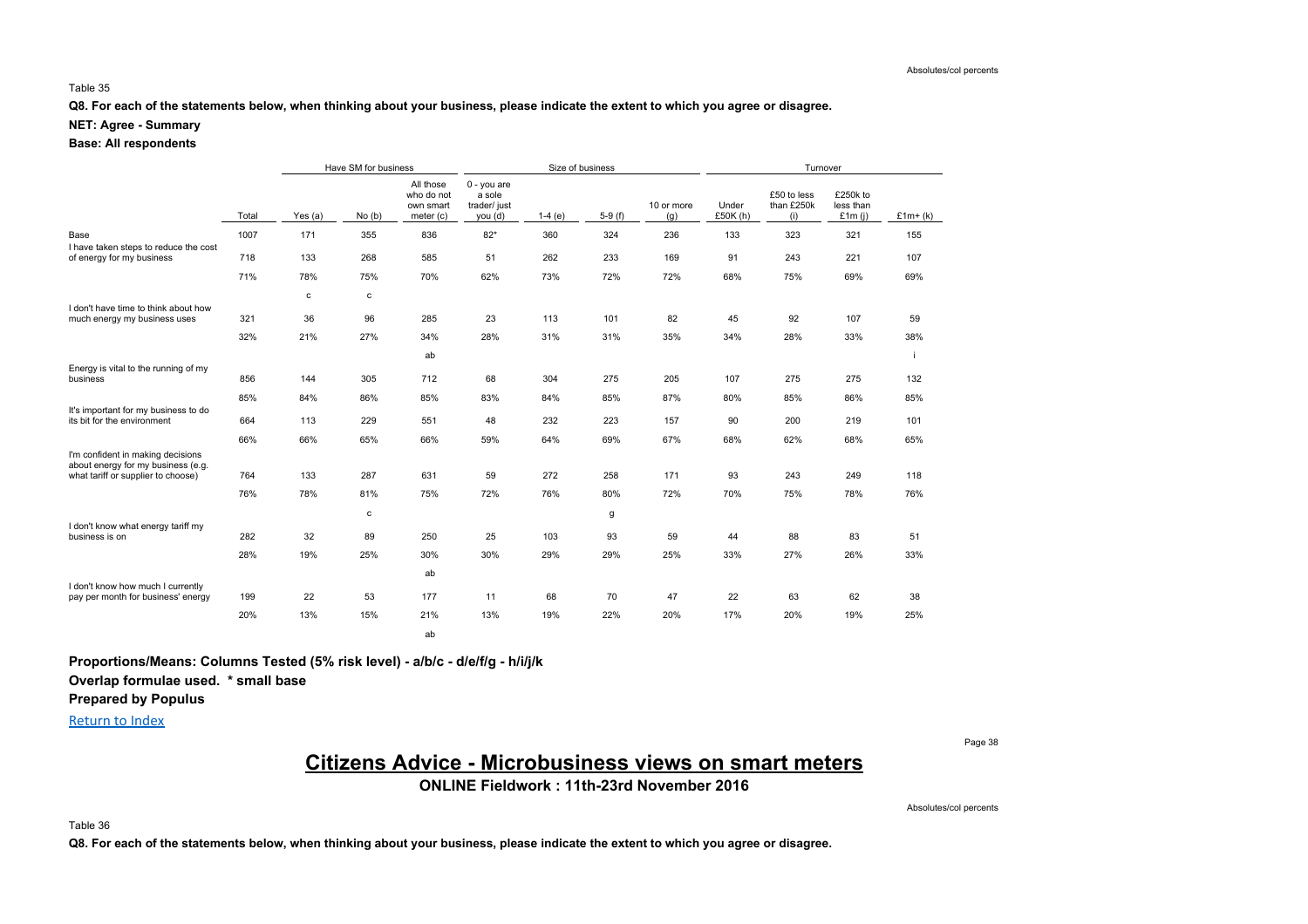### **I have taken steps to reduce the cost of energy for my business**

**Base: All respondents**

|                                   |         | <b>Energy Spend</b>             |                                   |                                   |                                |                    | Location                                                   |                                         | <b>Energy Supply</b>     |                                                           |                                                                                                     |                                                                                     |                          |
|-----------------------------------|---------|---------------------------------|-----------------------------------|-----------------------------------|--------------------------------|--------------------|------------------------------------------------------------|-----------------------------------------|--------------------------|-----------------------------------------------------------|-----------------------------------------------------------------------------------------------------|-------------------------------------------------------------------------------------|--------------------------|
|                                   | Total   | Up to<br>£1,000 per<br>year (a) | £1,001-<br>£3,000 per<br>year (b) | £3,001-<br>£5,000 per<br>year (c) | Over<br>£5,000 per<br>year (d) | NET:<br>Office (e) | In<br>factories,<br>storage<br>facilities or<br>depots (f) | In an outlet<br>such as a<br>shop $(g)$ | Other (h)                | Electricity<br>is supplied<br>but not<br>mains gas<br>(i) | Electricity<br>and mains<br>gas are<br>supplied<br>by the<br>same<br>supplier<br>(dual fuel)<br>(i) | Electricity<br>and mains<br>gas are<br>supplied<br>by different<br>suppliers<br>(k) | Other (I)                |
| Base                              | 1007    | 245                             | 442                               | 172                               | 148                            | 517                | 144                                                        | 208                                     | 131                      | 457                                                       | 420                                                                                                 | 123                                                                                 | $7^{**}$                 |
| NET: Agree                        | 718     | 169                             | 305                               | 129                               | 115                            | 364                | 106                                                        | 153                                     | 90                       | 315                                                       | 307                                                                                                 | 92                                                                                  | 4                        |
|                                   | 71%     | 69%                             | 69%                               | 75%                               | 78%                            | 70%                | 74%                                                        | 74%                                     | 69%                      | 69%                                                       | 73%                                                                                                 | 75%                                                                                 | 57%                      |
|                                   |         |                                 |                                   |                                   | b                              |                    |                                                            |                                         |                          |                                                           |                                                                                                     |                                                                                     |                          |
| $(+2)$<br>Strongly agree          | 293     | 69                              | 119                               | 44                                | 61                             | 131                | 49                                                         | 70                                      | 42                       | 137                                                       | 119                                                                                                 | 35                                                                                  | $\overline{c}$           |
|                                   | 29%     | 28%                             | 27%                               | 26%                               | 41%                            | 25%                | 34%                                                        | 34%                                     | 32%                      | 30%                                                       | 28%                                                                                                 | 28%                                                                                 | 29%                      |
|                                   |         |                                 |                                   |                                   | abc                            |                    | $\mathsf{e}% _{\mathsf{H}}\left( \mathsf{e}\right)$        | e                                       |                          |                                                           |                                                                                                     |                                                                                     |                          |
| $(+1)$<br>Slightly agree          | 425     | 100                             | 186                               | 85                                | 54                             | 233                | 57                                                         | 83                                      | 48                       | 178                                                       | 188                                                                                                 | 57                                                                                  | $\overline{2}$           |
|                                   | 42%     | 41%                             | 42%                               | 49%                               | 36%                            | 45%                | 40%                                                        | 40%                                     | 37%                      | 39%                                                       | 45%                                                                                                 | 46%                                                                                 | 29%                      |
|                                   |         |                                 |                                   | d                                 |                                |                    |                                                            |                                         |                          |                                                           |                                                                                                     |                                                                                     |                          |
| (0) disagree<br>Neither agree nor | 179     | 47                              | 86                                | 30                                | 16                             | 92                 | 23                                                         | 36                                      | 27                       | 86                                                        | 72                                                                                                  | 19                                                                                  | $\overline{2}$           |
|                                   | 18%     | 19%                             | 19%                               | 17%                               | 11%                            | 18%                | 16%                                                        | 17%                                     | 21%                      | 19%                                                       | 17%                                                                                                 | 15%                                                                                 | 29%                      |
|                                   |         | $\sf d$                         | d                                 |                                   |                                |                    |                                                            |                                         |                          |                                                           |                                                                                                     |                                                                                     |                          |
| Slightly disagree (-1)            | 71      | 17                              | 31                                | 12                                | 11                             | 39                 | 11                                                         | 11                                      | 10                       | 34                                                        | 26                                                                                                  | 10                                                                                  | $\mathbf{1}$             |
|                                   | 7%      | 7%                              | 7%                                | 7%                                | 7%                             | 8%                 | 8%                                                         | 5%                                      | 8%                       | 7%                                                        | 6%                                                                                                  | $8\%$                                                                               | 14%                      |
| Strongly disagree (-2)            | 35      | 11                              | 17                                | $\mathbf{1}$                      | 6                              | 19                 | 4                                                          | $\overline{7}$                          | 4                        | 21                                                        | 12                                                                                                  | $\overline{2}$                                                                      | $\overline{\phantom{a}}$ |
|                                   | 3%      | 4%                              | $4\%$                             | $1\%$                             | 4%                             | 4%                 | 3%                                                         | 3%                                      | 3%                       | 5%                                                        | 3%                                                                                                  | $2\%$                                                                               | $\overline{\phantom{a}}$ |
|                                   |         | $\mathtt{c}$                    | $\mathbf{c}$                      |                                   | $\mathbf c$                    |                    |                                                            |                                         |                          |                                                           |                                                                                                     |                                                                                     |                          |
| NET: Disagree                     | 106     | 28                              | 48                                | 13                                | 17                             | 58                 | 15                                                         | 18                                      | 14                       | 55                                                        | 38                                                                                                  | 12                                                                                  | $\mathbf{1}$             |
|                                   | 11%     | 11%                             | 11%                               | 8%                                | 11%                            | 11%                | 10%                                                        | 9%                                      | 11%                      | 12%                                                       | 9%                                                                                                  | 10%                                                                                 | 14%                      |
| Don't know                        | 4       | $\mathbf{1}$                    | 3                                 | ٠                                 | $\sim$                         | 3                  | $\overline{\phantom{a}}$                                   | $\overline{1}$                          | $\overline{\phantom{a}}$ | 1                                                         | 3                                                                                                   | $\overline{\phantom{a}}$                                                            | $\overline{\phantom{a}}$ |
|                                   | $\star$ | $\star$                         | 1%                                | ٠                                 | $\sim$                         | 1%                 | $\sim$                                                     | $\star$                                 | $\sim$                   | $\star$                                                   | 1%                                                                                                  | $\overline{\phantom{a}}$                                                            | $\overline{\phantom{a}}$ |
| Mean                              | 0.87    | 0.82                            | 0.82                              | 0.92                              | 1.03                           | 0.81               | 0.94                                                       | 0.96                                    | 0.87                     | 0.82                                                      | 0.9                                                                                                 | 0.92                                                                                | 0.71                     |
|                                   |         |                                 |                                   |                                   | b                              |                    |                                                            |                                         |                          |                                                           |                                                                                                     |                                                                                     |                          |
| Standard deviation                | 1.03    | 1.06                            | 1.03                              | 0.87                              | 1.09                           | 1.02               | 1.03                                                       | 1.02                                    | 1.05                     | 1.08                                                      | 0.98                                                                                                | 0.95                                                                                | 1.11                     |
| Standard error                    | 0.03    | 0.07                            | 0.05                              | 0.07                              | 0.09                           | 0.04               | 0.09                                                       | 0.07                                    | 0.09                     | 0.05                                                      | 0.05                                                                                                | 0.09                                                                                | 0.42                     |

**Proportions/Means: Columns Tested (5% risk level) - a/b/c/d - e/f/g/h - i/j/k/l**

**Overlap formulae used. \*\* very small base (under 30) ineligible for sig testing**

**Prepared by Populus**

Return to Index

**Citizens Advice - Microbusiness views on smart meters**

**ONLINE Fieldwork : 11th-23rd November 2016**

Page 39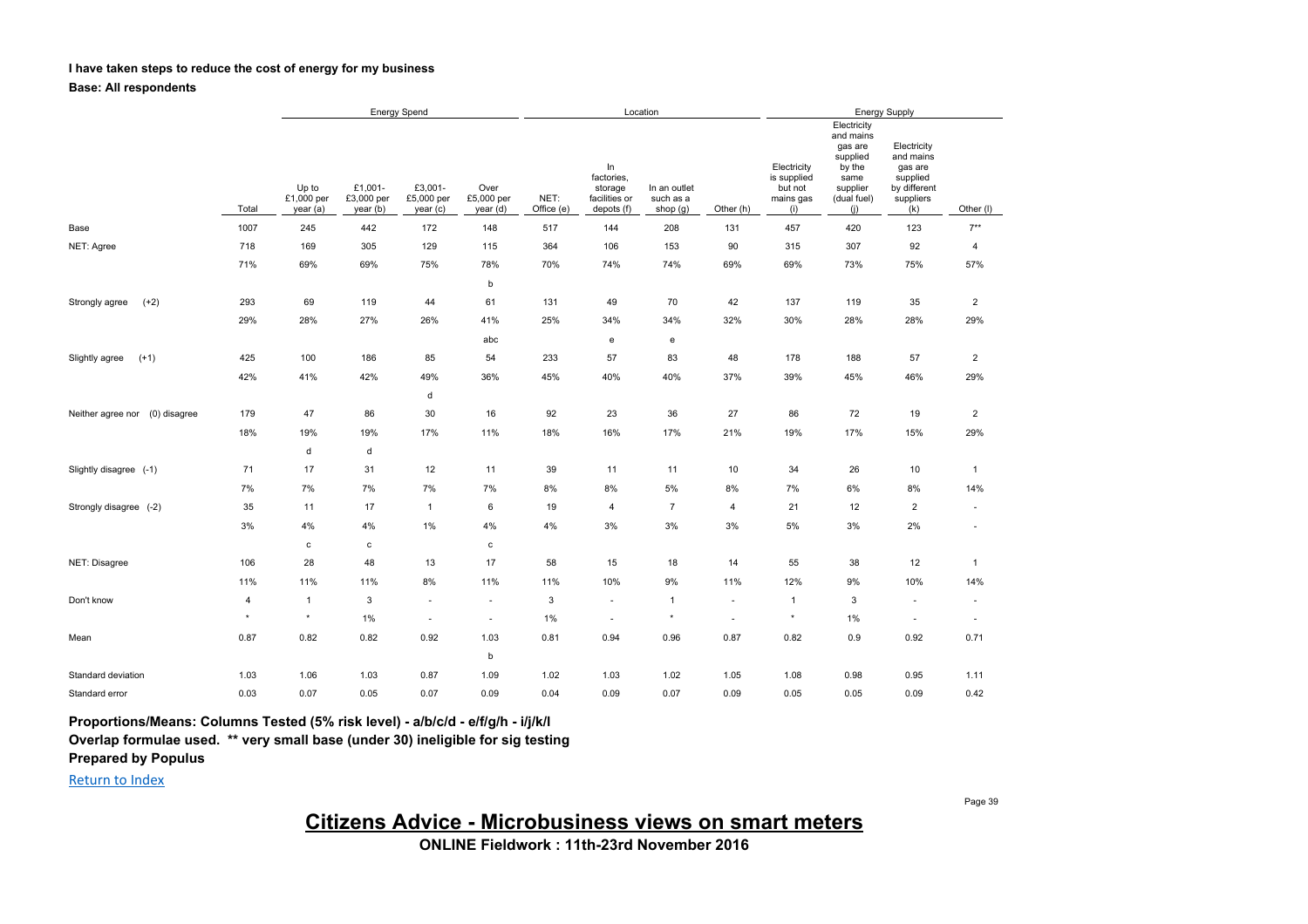#### Table 37

**Q8. For each of the statements below, when thinking about your business, please indicate the extent to which you agree or disagree.**

## **I have taken steps to reduce the cost of energy for my business**

### **Base: All respondents**

|                                   |         |                          | Have SM for business |                                                   |                                                 | Size of business |              |                   |                          |                                  |                                    |                          |
|-----------------------------------|---------|--------------------------|----------------------|---------------------------------------------------|-------------------------------------------------|------------------|--------------|-------------------|--------------------------|----------------------------------|------------------------------------|--------------------------|
|                                   | Total   | Yes (a)                  | No(b)                | All those<br>who do not<br>own smart<br>meter (c) | 0 - you are<br>a sole<br>trader/just<br>you (d) | $1-4(e)$         | $5-9(f)$     | 10 or more<br>(g) | Under<br>£50K (h)        | £50 to less<br>than £250k<br>(i) | £250k to<br>less than<br>£1 $m(i)$ | $£1m+(k)$                |
| Base                              | 1007    | 171                      | 355                  | 836                                               | $82*$                                           | 360              | 324          | 236               | 133                      | 323                              | 321                                | 155                      |
| NET: Agree                        | 718     | 133                      | 268                  | 585                                               | 51                                              | 262              | 233          | 169               | 91                       | 243                              | 221                                | 107                      |
|                                   | 71%     | 78%                      | 75%                  | 70%                                               | 62%                                             | 73%              | 72%          | 72%               | 68%                      | 75%                              | 69%                                | 69%                      |
|                                   |         | $\mathtt{C}$             | с                    |                                                   |                                                 |                  |              |                   |                          |                                  |                                    |                          |
| $(+2)$<br>Strongly agree          | 293     | 71                       | 103                  | 222                                               | 22                                              | 102              | 99           | 67                | 40                       | 97                               | 88                                 | 46                       |
|                                   | 29%     | 42%                      | 29%                  | 27%                                               | 27%                                             | 28%              | 31%          | 28%               | 30%                      | 30%                              | 27%                                | 30%                      |
|                                   |         | bc                       |                      |                                                   |                                                 |                  |              |                   |                          |                                  |                                    |                          |
| $(+1)$<br>Slightly agree          | 425     | 62                       | 165                  | 363                                               | 29                                              | 160              | 134          | 102               | 51                       | 146                              | 133                                | 61                       |
|                                   | 42%     | 36%                      | 46%                  | 43%                                               | 35%                                             | 44%              | 41%          | 43%               | 38%                      | 45%                              | 41%                                | 39%                      |
|                                   |         |                          | a                    |                                                   |                                                 |                  |              |                   |                          |                                  |                                    |                          |
| (0) disagree<br>Neither agree nor | 179     | 24                       | 56                   | 155                                               | 21                                              | 65               | 52           | 40                | 27                       | 50                               | 55                                 | 31                       |
|                                   | 18%     | 14%                      | 16%                  | 19%                                               | 26%                                             | 18%              | 16%          | 17%               | 20%                      | 15%                              | 17%                                | 20%                      |
|                                   |         |                          |                      |                                                   | f                                               |                  |              |                   |                          |                                  |                                    |                          |
| Slightly disagree (-1)            | 71      | 8                        | 14                   | 63                                                | $\overline{7}$                                  | 20               | 25           | 19                | $\overline{7}$           | 22                               | 28                                 | 11                       |
|                                   | 7%      | 5%                       | 4%                   | 8%                                                | 9%                                              | 6%               | 8%           | 8%                | 5%                       | 7%                               | 9%                                 | 7%                       |
|                                   |         |                          |                      | b                                                 |                                                 |                  |              |                   |                          |                                  |                                    |                          |
| Strongly disagree (-2)            | 35      | 6                        | 17                   | 29                                                | 3                                               | 12               | 13           | 6                 | 8                        | 7                                | 14                                 | 6                        |
|                                   | 3%      | 4%                       | $5\%$                | $3\%$                                             | 4%                                              | 3%               | 4%           | $3\%$             | $6\%$                    | 2%                               | $4\%$                              | 4%                       |
|                                   |         |                          |                      |                                                   |                                                 |                  |              |                   | i.                       |                                  |                                    |                          |
| NET: Disagree                     | 106     | 14                       | 31                   | 92                                                | 10                                              | 32               | 38           | 25                | 15                       | 29                               | 42                                 | 17                       |
|                                   | 11%     | 8%                       | 9%                   | 11%                                               | 12%                                             | 9%               | 12%          | 11%               | 11%                      | 9%                               | 13%                                | 11%                      |
| Don't know                        | 4       | ÷,                       | $\sim$               | $\overline{4}$                                    | $\sim$                                          | $\mathbf{1}$     | $\mathbf{1}$ | $\overline{2}$    | $\overline{\phantom{a}}$ | $\mathbf{1}$                     | 3                                  | $\overline{\phantom{a}}$ |
|                                   | $\star$ | $\overline{\phantom{a}}$ | ٠                    | $\star$                                           |                                                 | $\star$          | $\star$      | $1\%$             | $\overline{\phantom{a}}$ | $\star$                          | $1\%$                              | $\sim$                   |
| Mean                              | 0.87    | 1.08                     | 0.91                 | 0.82                                              | 0.73                                            | 0.89             | 0.87         | 0.88              | 0.81                     | 0.94                             | 0.8                                | 0.84                     |
|                                   |         | $\mathtt{C}$             | с                    |                                                   |                                                 |                  |              |                   |                          |                                  |                                    |                          |
| Standard deviation                | 1.03    | 1.03                     | 1.02                 | 1.02                                              | 1.07                                            | 0.99             | 1.06         | $\mathbf{1}$      | 1.11                     | 0.96                             | 1.08                               | 1.05                     |
| Standard error                    | 0.03    | 0.08                     | 0.05                 | 0.04                                              | 0.12                                            | 0.05             | 0.06         | 0.07              | 0.1                      | 0.05                             | 0.06                               | 0.08                     |

**Proportions/Means: Columns Tested (5% risk level) - a/b/c - d/e/f/g - h/i/j/k**

**Overlap formulae used. \* small base**

**Prepared by Populus**

Return to Index

# **Citizens Advice - Microbusiness views on smart meters**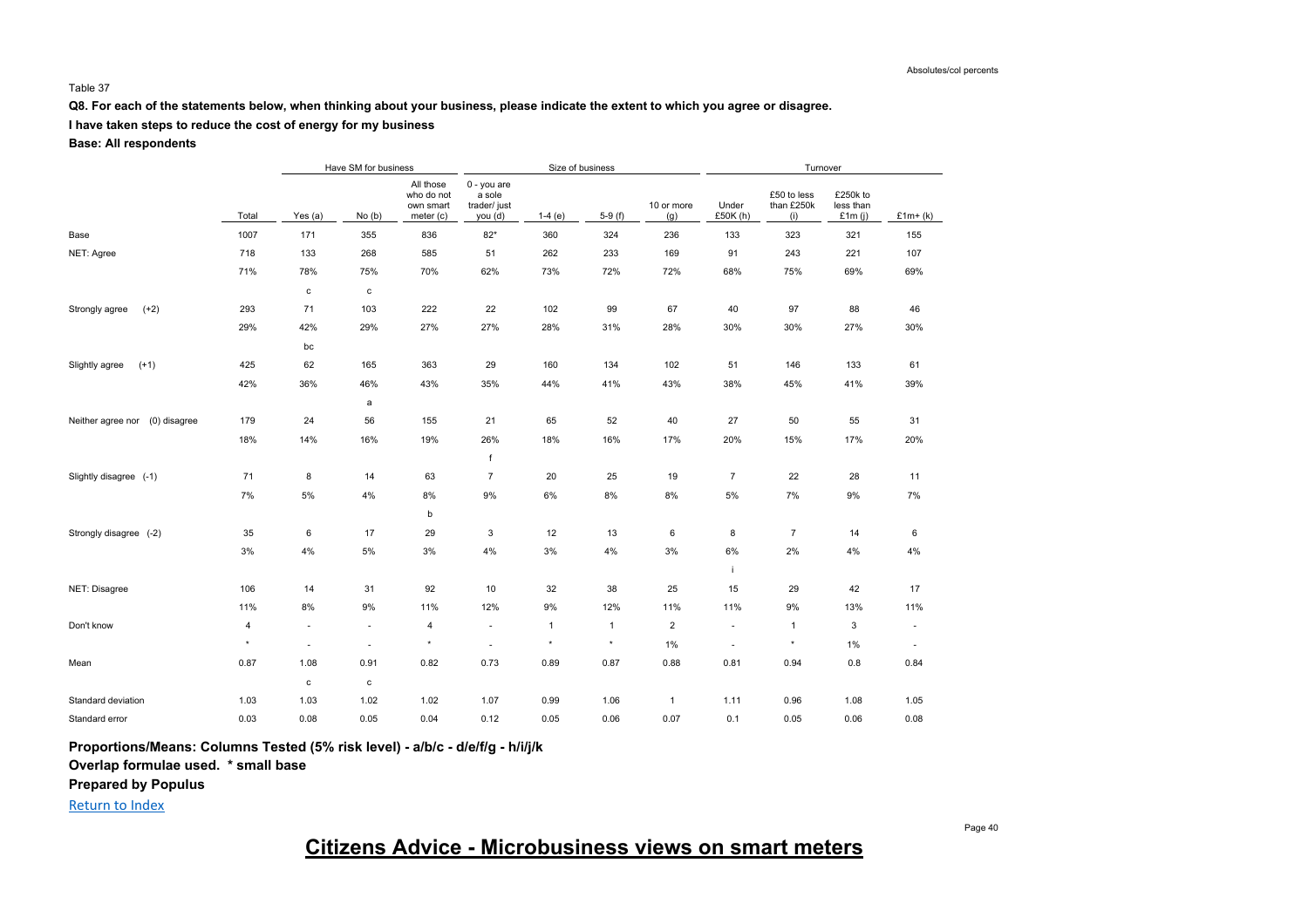## **ONLINE Fieldwork : 11th-23rd November 2016**

Absolutes/col percents

#### Table 38

## **Q8. For each of the statements below, when thinking about your business, please indicate the extent to which you agree or disagree.**

**I don't have time to think about how much energy my business uses**

**Base: All respondents**

|                                   |             | Energy Spend                    |                                   |                                   |                                |                    |                                                            | Location                              |                         | <b>Energy Supply</b>                                      |                                                                                                     |                                                                                     |                         |  |
|-----------------------------------|-------------|---------------------------------|-----------------------------------|-----------------------------------|--------------------------------|--------------------|------------------------------------------------------------|---------------------------------------|-------------------------|-----------------------------------------------------------|-----------------------------------------------------------------------------------------------------|-------------------------------------------------------------------------------------|-------------------------|--|
|                                   | Total       | Up to<br>£1,000 per<br>year (a) | £1,001-<br>£3,000 per<br>year (b) | £3,001-<br>£5,000 per<br>year (c) | Over<br>£5,000 per<br>year (d) | NET:<br>Office (e) | ln<br>factories,<br>storage<br>facilities or<br>depots (f) | In an outlet<br>such as a<br>shop (g) | Other (h)               | Electricity<br>is supplied<br>but not<br>mains gas<br>(i) | Electricity<br>and mains<br>gas are<br>supplied<br>by the<br>same<br>supplier<br>(dual fuel)<br>(i) | Electricity<br>and mains<br>gas are<br>supplied<br>by different<br>suppliers<br>(k) | Other (I)               |  |
| Base                              | 1007        | 245                             | 442                               | 172                               | 148                            | 517                | 144                                                        | 208                                   | 131                     | 457                                                       | 420                                                                                                 | 123                                                                                 | $7**$                   |  |
| NET: Agree                        | 321         | 78                              | 144                               | 51                                | 48                             | 194                | 45                                                         | 50                                    | 30                      | 137                                                       | 144                                                                                                 | 39                                                                                  | $\mathbf{1}$            |  |
|                                   | 32%         | 32%                             | 33%                               | 30%                               | 32%                            | 38%                | 31%                                                        | 24%                                   | 23%                     | 30%                                                       | 34%                                                                                                 | 32%                                                                                 | 14%                     |  |
|                                   |             |                                 |                                   |                                   |                                | gh                 |                                                            |                                       |                         |                                                           |                                                                                                     |                                                                                     |                         |  |
| Strongly agree<br>$(+2)$          | 62          | 18                              | 23                                | $\overline{7}$                    | 14                             | 39                 | 8                                                          | $\overline{7}$                        | $\overline{7}$          | 22                                                        | 29                                                                                                  | 10                                                                                  | $\mathbf{1}$            |  |
|                                   | 6%          | 7%                              | 5%                                | 4%                                | $9\%$                          | 8%                 | 6%                                                         | 3%                                    | 5%                      | $5\%$                                                     | 7%                                                                                                  | $8\%$                                                                               | 14%                     |  |
|                                   |             |                                 |                                   |                                   |                                | g                  |                                                            |                                       |                         |                                                           |                                                                                                     |                                                                                     |                         |  |
| $(+1)$<br>Slightly agree          | 259         | 60                              | 121                               | 44                                | 34                             | 155                | 37                                                         | 43                                    | 23                      | 115                                                       | 115                                                                                                 | 29                                                                                  | $\sim$                  |  |
|                                   | 26%         | 24%                             | 27%                               | 26%                               | 23%                            | 30%                | 26%                                                        | 21%                                   | 18%                     | 25%                                                       | 27%                                                                                                 | 24%                                                                                 | $\sim$                  |  |
|                                   |             |                                 |                                   |                                   |                                | gh                 |                                                            |                                       |                         |                                                           |                                                                                                     |                                                                                     |                         |  |
| Neither agree nor<br>(0) disagree | 237         | 61                              | 100                               | 48                                | 28                             | 115                | 29                                                         | 50                                    | 42                      | 108                                                       | 99                                                                                                  | 28                                                                                  | $\overline{\mathbf{c}}$ |  |
|                                   | 24%         | 25%                             | 23%                               | 28%                               | 19%                            | 22%                | 20%                                                        | 24%                                   | 32%                     | 24%                                                       | 24%                                                                                                 | 23%                                                                                 | 29%                     |  |
|                                   |             |                                 |                                   |                                   |                                |                    |                                                            |                                       | ef                      |                                                           |                                                                                                     |                                                                                     |                         |  |
| Slightly disagree (-1)            | 223         | 56                              | 96                                | 37                                | 34                             | 116                | 32                                                         | 45                                    | 29                      | 99                                                        | 93                                                                                                  | 29                                                                                  | $\overline{2}$          |  |
|                                   | 22%         | 23%                             | 22%                               | 22%                               | 23%                            | 22%                | 22%                                                        | 22%                                   | 22%                     | 22%                                                       | 22%                                                                                                 | 24%                                                                                 | 29%                     |  |
| Strongly disagree (-2)            | 221         | 47                              | 100                               | 36                                | 38                             | 91                 | 38                                                         | 61                                    | 28                      | 111                                                       | 82                                                                                                  | 26                                                                                  | $\overline{2}$          |  |
|                                   | 22%         | 19%                             | 23%                               | 21%                               | 26%                            | 18%                | 26%                                                        | 29%                                   | 21%                     | 24%                                                       | 20%                                                                                                 | 21%                                                                                 | 29%                     |  |
|                                   |             |                                 |                                   |                                   |                                |                    | $\mathbf{e}% _{t}\left( t\right)$                          | ${\bf e}$                             |                         |                                                           |                                                                                                     |                                                                                     |                         |  |
| NET: Disagree                     | 444         | 103                             | 196                               | 73                                | 72                             | 207                | 70                                                         | 106                                   | 57                      | 210                                                       | 175                                                                                                 | 55                                                                                  | 4                       |  |
|                                   | 44%         | 42%                             | 44%                               | 42%                               | 49%                            | 40%                | 49%                                                        | 51%                                   | 44%                     | 46%                                                       | 42%                                                                                                 | 45%                                                                                 | 57%                     |  |
|                                   |             |                                 |                                   |                                   |                                |                    |                                                            | ${\bf e}$                             |                         |                                                           |                                                                                                     |                                                                                     |                         |  |
| Don't know                        | $\,$ 5 $\,$ | 3                               | $\overline{\mathbf{c}}$           | ×.                                | ÷.                             | $\overline{1}$     | $\sim$                                                     | $\overline{2}$                        | $\overline{\mathbf{c}}$ | $\sqrt{2}$                                                | $\overline{2}$                                                                                      | $\overline{1}$                                                                      | $\sim$                  |  |
|                                   | $\star$     | 1%                              | $\star$                           |                                   |                                | $\star$            |                                                            | 1%                                    | 2%                      | $\star$                                                   | $\star$                                                                                             | $1\%$                                                                               | $\sim$                  |  |
|                                   |             |                                 |                                   |                                   |                                |                    |                                                            |                                       | e                       |                                                           |                                                                                                     |                                                                                     |                         |  |
| Mean                              | $-0.28$     | $-0.22$                         | $-0.29$                           | $-0.3$                            | $-0.32$                        | $-0.13$ fgh        | $-0.38$                                                    | $-0.53$                               | $-0.37$                 | $-0.36$                                                   | $-0.2$                                                                                              | $-0.26$                                                                             | $-0.57$                 |  |
| Standard deviation                | 1.24        | 1.23                            | 1.24                              | 1.18                              | 1.33                           | 1.23               | 1.27                                                       | 1.21                                  | 1.17                    | 1.23                                                      | 1.23                                                                                                | 1.26                                                                                | 1.4                     |  |
| Standard error                    | 0.04        | 0.08                            | 0.06                              | 0.09                              | 0.11                           | 0.05               | 0.11                                                       | 0.08                                  | 0.1                     | 0.06                                                      | 0.06                                                                                                | 0.11                                                                                | 0.53                    |  |

**Proportions/Means: Columns Tested (5% risk level) - a/b/c/d - e/f/g/h - i/j/k/l Overlap formulae used. \*\* very small base (under 30) ineligible for sig testing**

**Prepared by Populus**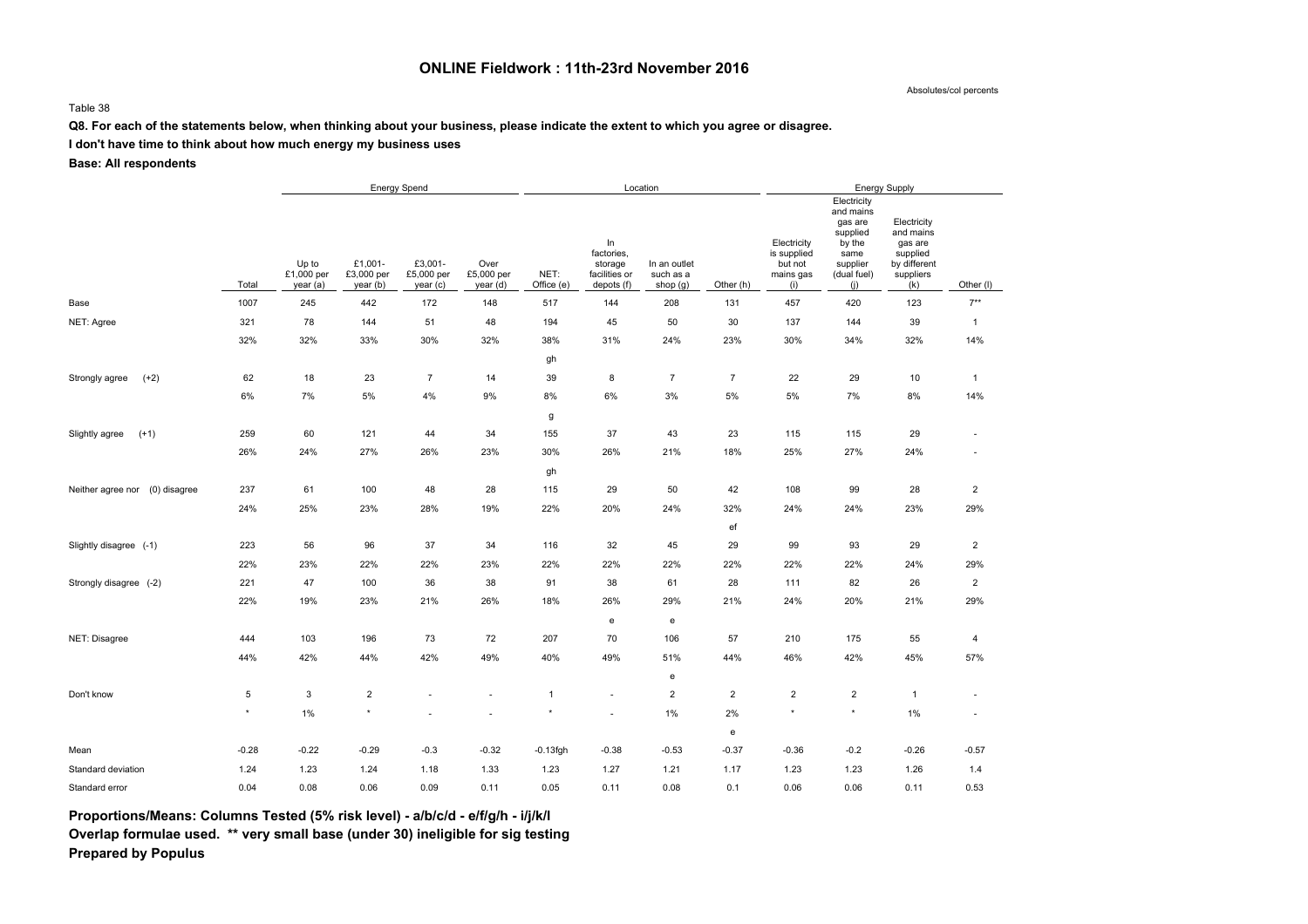#### Page 41

# **Citizens Advice - Microbusiness views on smart meters**

**ONLINE Fieldwork : 11th-23rd November 2016**

Absolutes/col percents

Table 39

### **Q8. For each of the statements below, when thinking about your business, please indicate the extent to which you agree or disagree.**

### **I don't have time to think about how much energy my business uses**

**Base: All respondents**

|                                   |         |                | Have SM for business    |                                                   |                                                  | Size of business |                         |                   |                   |                                  |                                    |                          |
|-----------------------------------|---------|----------------|-------------------------|---------------------------------------------------|--------------------------------------------------|------------------|-------------------------|-------------------|-------------------|----------------------------------|------------------------------------|--------------------------|
|                                   | Total   | Yes (a)        | No(b)                   | All those<br>who do not<br>own smart<br>meter (c) | 0 - you are<br>a sole<br>trader/ just<br>you (d) | $1-4(e)$         | $5-9(f)$                | 10 or more<br>(g) | Under<br>£50K (h) | £50 to less<br>than £250k<br>(i) | £250k to<br>less than<br>£1 $m(i)$ | $£1m+(k)$                |
| Base                              | 1007    | 171            | 355                     | 836                                               | $82*$                                            | 360              | 324                     | 236               | 133               | 323                              | 321                                | 155                      |
| NET: Agree                        | 321     | 36             | 96                      | 285                                               | 23                                               | 113              | 101                     | 82                | 45                | 92                               | 107                                | 59                       |
|                                   | 32%     | 21%            | 27%                     | 34%                                               | 28%                                              | 31%              | 31%                     | 35%               | 34%               | 28%                              | 33%                                | 38%                      |
|                                   |         |                |                         | ab                                                |                                                  |                  |                         |                   |                   |                                  |                                    |                          |
| Strongly agree<br>$(+2)$          | 62      | $\overline{7}$ | 22                      | 55                                                | 8                                                | 14               | 22                      | 17                | 8                 | 23                               | 14                                 | 14                       |
|                                   | 6%      | 4%             | 6%                      | 7%                                                | 10%                                              | 4%               | 7%                      | 7%                | 6%                | 7%                               | 4%                                 | $9\%$                    |
|                                   |         |                |                         |                                                   | e                                                |                  |                         |                   |                   |                                  |                                    |                          |
| $(+1)$<br>Slightly agree          | 259     | 29             | 74                      | 230                                               | 15                                               | 99               | 79                      | 65                | 37                | 69                               | 93                                 | 45                       |
|                                   | 26%     | 17%            | 21%                     | 28%                                               | 18%                                              | 28%              | 24%                     | 28%               | 28%               | 21%                              | 29%                                | 29%                      |
|                                   |         |                |                         | ab                                                |                                                  |                  |                         |                   |                   |                                  | j.                                 |                          |
| (0) disagree<br>Neither agree nor | 237     | 37             | 83                      | 200                                               | 27                                               | 76               | 86                      | 46                | 28                | 87                               | 79                                 | 30                       |
|                                   | 24%     | 22%            | 23%                     | 24%                                               | 33%                                              | 21%              | 27%                     | 19%               | 21%               | 27%                              | 25%                                | 19%                      |
|                                   |         |                |                         |                                                   | eg                                               |                  |                         |                   |                   |                                  |                                    |                          |
| Slightly disagree (-1)            | 223     | 43             | 85                      | 180                                               | 14                                               | 86               | 68                      | 55                | 23                | 73                               | 69                                 | 38                       |
|                                   | 22%     | 25%            | 24%                     | 22%                                               | 17%                                              | 24%              | 21%                     | 23%               | 17%               | 23%                              | 21%                                | 25%                      |
| Strongly disagree (-2)            | 221     | 55             | 89                      | 166                                               | 17                                               | 84               | 67                      | 52                | 35                | 70                               | 65                                 | 28                       |
|                                   | 22%     | 32%            | 25%                     | 20%                                               | 21%                                              | 23%              | 21%                     | 22%               | 26%               | 22%                              | 20%                                | 18%                      |
|                                   |         | $\mathbf c$    | $\mathtt{c}$            |                                                   |                                                  |                  |                         |                   |                   |                                  |                                    |                          |
| NET: Disagree                     | 444     | 98             | 174                     | 346                                               | 31                                               | 170              | 135                     | 107               | 58                | 143                              | 134                                | 66                       |
|                                   | 44%     | 57%            | 49%                     | 41%                                               | 38%                                              | 47%              | 42%                     | 45%               | 44%               | 44%                              | 42%                                | 43%                      |
|                                   |         | $\mathbf c$    | $\mathbf{c}$            |                                                   |                                                  |                  |                         |                   |                   |                                  |                                    |                          |
| Don't know                        | 5       | $\sim$         | $\overline{\mathbf{c}}$ | 5                                                 | $\mathbf{1}$                                     | $\mathbf{1}$     | $\overline{\mathbf{c}}$ | $\mathbf{1}$      | $\sqrt{2}$        | $\mathbf{1}$                     | $\mathbf{1}$                       | ä,                       |
|                                   | $\star$ | $\sim$         | 1%                      | 1%                                                | $1\%$                                            | $\star$          | 1%                      | $\star$           | 2%                | $\star$                          | $\star$                            | $\overline{\phantom{a}}$ |
| Mean                              | $-0.28$ | $-0.64$        |                         |                                                   | $-0.21$                                          | $-0.35$          | $-0.25$                 | $-0.26$           | $-0.31$           | $-0.3$                           | $-0.24$                            | $-0.14$                  |
|                                   |         |                | $-0.41a$                | $-0.21ab$                                         |                                                  |                  |                         |                   |                   |                                  |                                    |                          |
| Standard deviation                | 1.24    | 1.21           | 1.24                    | 1.23                                              | 1.25                                             | 1.22             | 1.23                    | 1.28              | 1.3               | 1.23                             | $1.2$                              | 1.27                     |
| Standard error                    | 0.04    | 0.09           | 0.07                    | 0.04                                              | 0.14                                             | 0.06             | 0.07                    | 0.08              | 0.11              | 0.07                             | 0.07                               | 0.1                      |

**Proportions/Means: Columns Tested (5% risk level) - a/b/c - d/e/f/g - h/i/j/k Overlap formulae used. \* small base**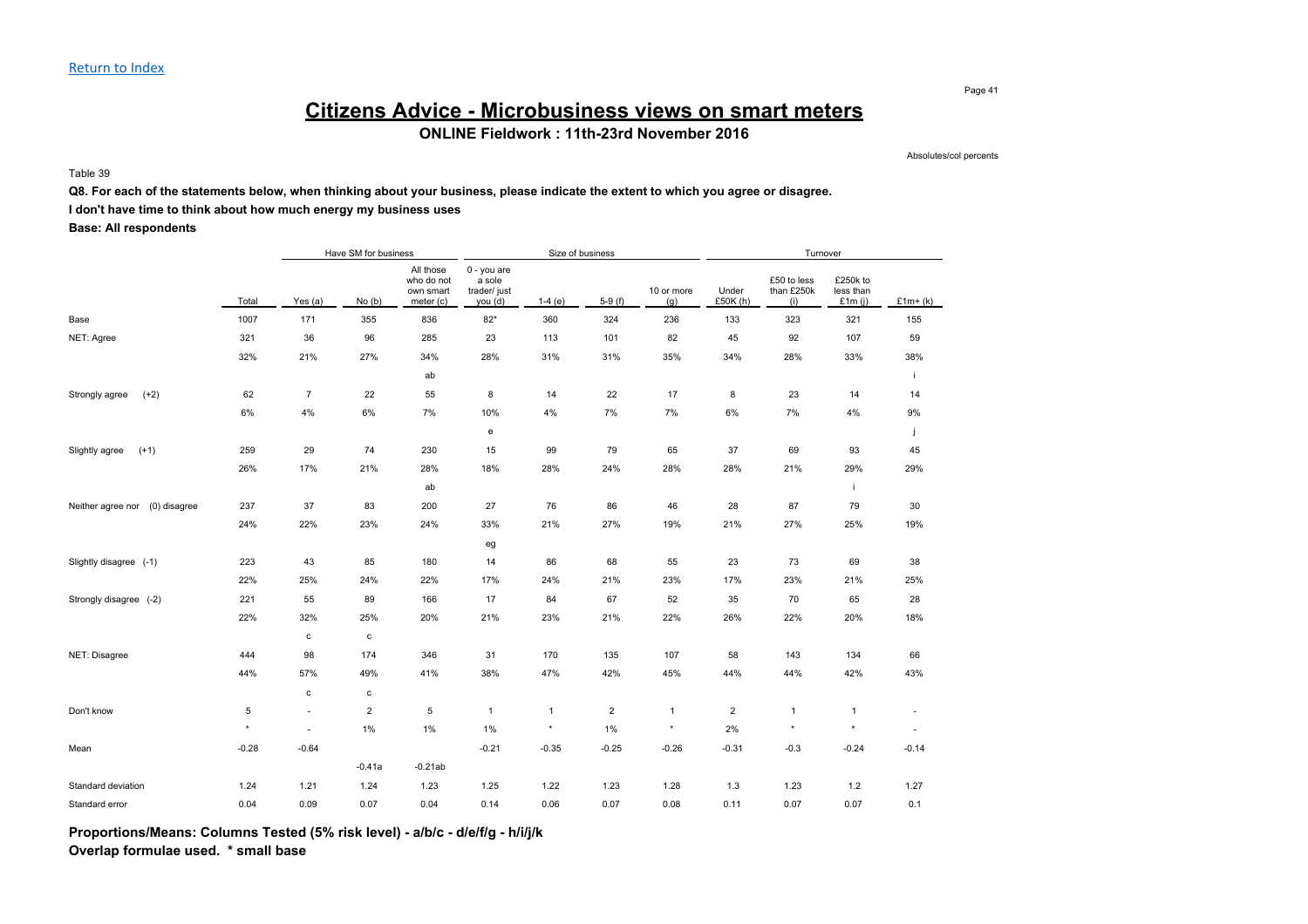### **Prepared by Populus**

Return to Index

## **Citizens Advice - Microbusiness views on smart meters ONLINE Fieldwork : 11th-23rd November 2016**

Absolutes/col percents

Page 42

Table 40

### **Q8. For each of the statements below, when thinking about your business, please indicate the extent to which you agree or disagree.**

### **Energy is vital to the running of my business**

|                                   |         | <b>Energy Spend</b><br>Location |                                   |                                   |                                |                    |                                                            | <b>Energy Supply</b>                  |                          |                                                           |                                                                                                     |                                                                                     |                          |
|-----------------------------------|---------|---------------------------------|-----------------------------------|-----------------------------------|--------------------------------|--------------------|------------------------------------------------------------|---------------------------------------|--------------------------|-----------------------------------------------------------|-----------------------------------------------------------------------------------------------------|-------------------------------------------------------------------------------------|--------------------------|
|                                   | Total   | Up to<br>£1,000 per<br>year (a) | £1,001-<br>£3,000 per<br>year (b) | £3,001-<br>£5,000 per<br>year (c) | Over<br>£5,000 per<br>year (d) | NET:<br>Office (e) | In<br>factories,<br>storage<br>facilities or<br>depots (f) | In an outlet<br>such as a<br>shop (g) | Other (h)                | Electricity<br>is supplied<br>but not<br>mains gas<br>(i) | Electricity<br>and mains<br>gas are<br>supplied<br>by the<br>same<br>supplier<br>(dual fuel)<br>(i) | Electricity<br>and mains<br>gas are<br>supplied<br>by different<br>suppliers<br>(k) | Other (I)                |
| Base                              | 1007    | 245                             | 442                               | 172                               | 148                            | 517                | 144                                                        | 208                                   | 131                      | 457                                                       | 420                                                                                                 | 123                                                                                 | $7**$                    |
| NET: Agree                        | 856     | 194                             | 368                               | 156                               | 138                            | 441                | 124                                                        | 180                                   | 104                      | 398                                                       | 349                                                                                                 | 104                                                                                 | 5                        |
|                                   | 85%     | 79%                             | 83%                               | 91%                               | 93%                            | 85%                | 86%                                                        | 87%                                   | 79%                      | 87%                                                       | 83%                                                                                                 | 85%                                                                                 | 71%                      |
|                                   |         |                                 |                                   | ab                                | ab                             |                    |                                                            |                                       |                          |                                                           |                                                                                                     |                                                                                     |                          |
| $(+2)$<br>Strongly agree          | 637     | 127                             | 283                               | 118                               | 109                            | 313                | 96                                                         | 144                                   | 78                       | 310                                                       | 247                                                                                                 | 78                                                                                  | $\overline{2}$           |
|                                   | 63%     | 52%                             | 64%                               | 69%                               | 74%                            | 61%                | 67%                                                        | 69%                                   | 60%                      | 68%                                                       | 59%                                                                                                 | 63%                                                                                 | 29%                      |
|                                   |         |                                 | a                                 | a                                 | ab                             |                    |                                                            | e                                     |                          | j                                                         |                                                                                                     |                                                                                     |                          |
| $(+1)$<br>Slightly agree          | 219     | 67                              | 85                                | 38                                | 29                             | 128                | 28                                                         | 36                                    | 26                       | 88                                                        | 102                                                                                                 | 26                                                                                  | $\mathbf{3}$             |
|                                   | 22%     | 27%                             | 19%                               | 22%                               | 20%                            | 25%                | 19%                                                        | 17%                                   | 20%                      | 19%                                                       | 24%                                                                                                 | 21%                                                                                 | 43%                      |
|                                   |         | b                               |                                   |                                   |                                | g                  |                                                            |                                       |                          |                                                           |                                                                                                     |                                                                                     |                          |
| Neither agree nor<br>(0) disagree | 93      | 26                              | 50                                | 13                                | $\overline{4}$                 | 48                 | $10$                                                       | 15                                    | 20                       | 34                                                        | 45                                                                                                  | 13                                                                                  | $\overline{1}$           |
|                                   | 9%      | 11%                             | 11%                               | 8%                                | 3%                             | 9%                 | 7%                                                         | 7%                                    | 15%                      | 7%                                                        | 11%                                                                                                 | 11%                                                                                 | 14%                      |
|                                   |         | d                               | d                                 |                                   |                                |                    |                                                            |                                       | efg                      |                                                           |                                                                                                     |                                                                                     |                          |
| Slightly disagree (-1)            | 35      | 17                              | 14                                | ÷,                                | 4                              | 15                 | 6                                                          | 8                                     | 6                        | 15                                                        | 16                                                                                                  | 4                                                                                   | $\sim$                   |
|                                   | 3%      | 7%                              | 3%                                | $\sim$                            | 3%                             | 3%                 | 4%                                                         | 4%                                    | 5%                       | $3\%$                                                     | 4%                                                                                                  | 3%                                                                                  | $\overline{\phantom{a}}$ |
|                                   |         | bc                              | c                                 |                                   | $\mathtt{c}$                   |                    |                                                            |                                       |                          |                                                           |                                                                                                     |                                                                                     |                          |
| Strongly disagree (-2)            | 20      | 8                               | 8                                 | $\overline{2}$                    | $\overline{2}$                 | 13                 | $\mathbf{3}$                                               | 3                                     | $\mathbf{1}$             | 9                                                         | 8                                                                                                   | $\overline{2}$                                                                      | $\overline{1}$           |
|                                   | 2%      | 3%                              | 2%                                | 1%                                | $1\%$                          | 3%                 | 2%                                                         | 1%                                    | 1%                       | 2%                                                        | 2%                                                                                                  | 2%                                                                                  | 14%                      |
| NET: Disagree                     | 55      | 25                              | 22                                | $\overline{2}$                    | 6                              | 28                 | 9                                                          | 11                                    | $\overline{7}$           | 24                                                        | 24                                                                                                  | 6                                                                                   | $\overline{1}$           |
|                                   | $5\%$   | 10%                             | 5%                                | $1\%$                             | 4%                             | 5%                 | 6%                                                         | 5%                                    | 5%                       | $5\%$                                                     | 6%                                                                                                  | 5%                                                                                  | 14%                      |
|                                   |         | bcd                             | c                                 |                                   |                                |                    |                                                            |                                       |                          |                                                           |                                                                                                     |                                                                                     |                          |
| Don't know                        | 3       | $\overline{\phantom{a}}$        | $\overline{2}$                    | $\mathbf{1}$                      |                                | ٠                  | $\overline{1}$                                             | $\overline{\mathbf{c}}$               | $\overline{\phantom{a}}$ | $\mathbf{1}$                                              | $\overline{2}$                                                                                      |                                                                                     | $\sim$                   |
|                                   | $\star$ |                                 | $\star$                           | 1%                                |                                |                    | 1%                                                         | 1%                                    |                          | $\star$                                                   | $\star$                                                                                             |                                                                                     | ٠                        |
|                                   |         |                                 |                                   |                                   |                                |                    |                                                            | e                                     |                          |                                                           |                                                                                                     |                                                                                     |                          |
| Mean                              | 1.41    | 1.18                            | 1.41a                             | 1.58ab                            | 1.61ab                         | 1.38               | 1.45                                                       | 1.5                                   | 1.33                     | 1.48j                                                     | 1.35                                                                                                | 1.41                                                                                | 0.71                     |
| Standard deviation                | 0.94    | 1.08                            | 0.94                              | 0.73                              | 0.79                           | 0.95               | 0.95                                                       | 0.9                                   | 0.95                     | 0.91                                                      | 0.95                                                                                                | 0.92                                                                                | 1.38                     |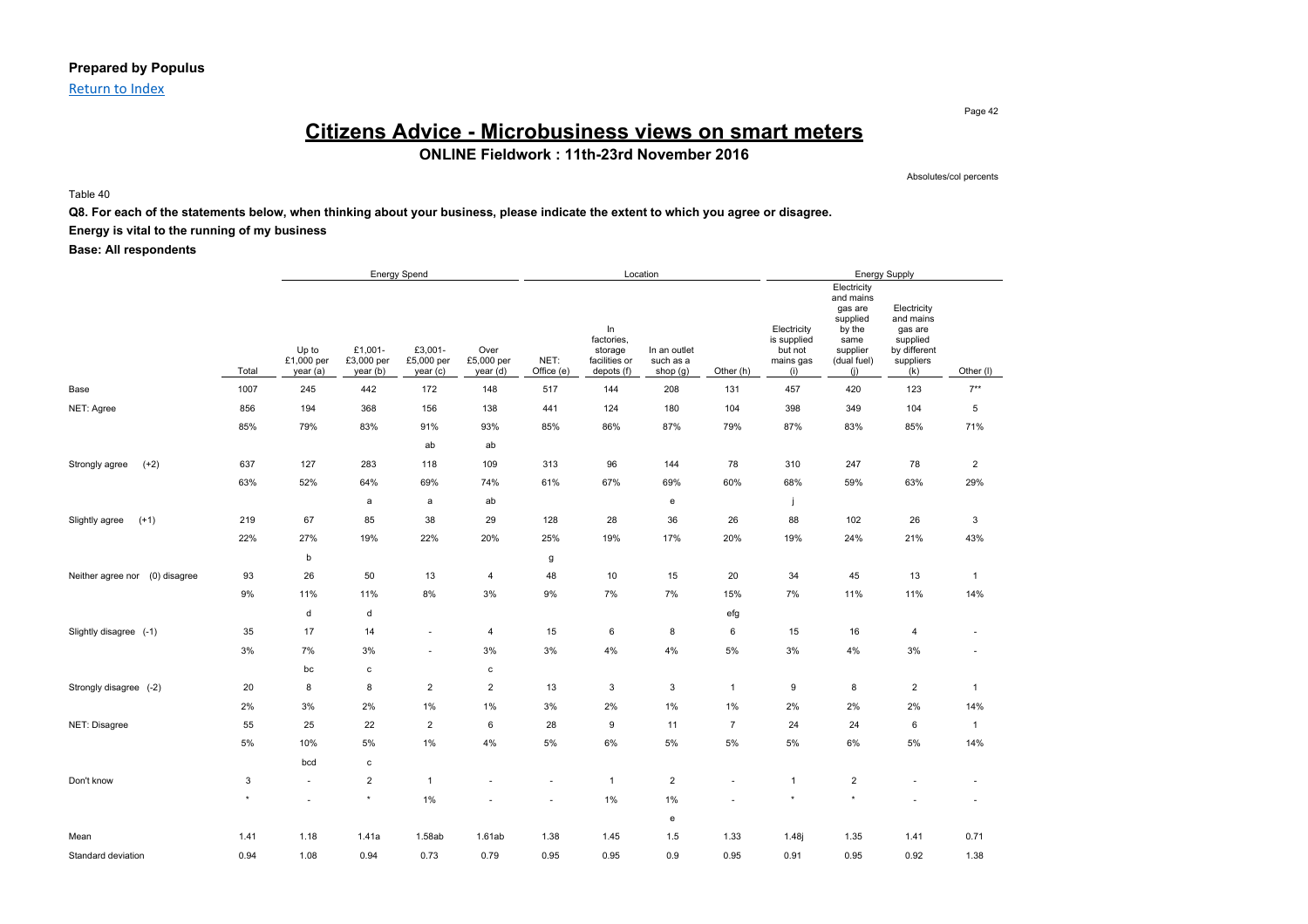| Standard error | 0.03 | .<br><u>.</u> | 0.0< | 0.06 | 0.06 | 0.04 | 0.0 | 0.06 | 0.08 | 0.04 | 0.05 | 0.08 | 0.52 |
|----------------|------|---------------|------|------|------|------|-----|------|------|------|------|------|------|
|                |      |               |      |      |      |      |     |      |      |      |      |      |      |

Return to Index

# **Citizens Advice - Microbusiness views on smart meters**

## **ONLINE Fieldwork : 11th-23rd November 2016**

Table 41

## **Q8. For each of the statements below, when thinking about your business, please indicate the extent to which you agree or disagree. Energy is vital to the running of my business**

### **Base: All respondents**

|                                   |         |         | Have SM for business |                                                   |                                                  | Size of business |                          |                   | Turnover         |                                  |                                    |           |
|-----------------------------------|---------|---------|----------------------|---------------------------------------------------|--------------------------------------------------|------------------|--------------------------|-------------------|------------------|----------------------------------|------------------------------------|-----------|
|                                   | Total   | Yes (a) | No(b)                | All those<br>who do not<br>own smart<br>meter (c) | 0 - you are<br>a sole<br>trader/ just<br>you (d) | $1-4(e)$         | $5-9(f)$                 | 10 or more<br>(g) | Under<br>£50K(h) | £50 to less<br>than £250k<br>(i) | £250k to<br>less than<br>£1 $m(i)$ | $£1m+(k)$ |
| Base                              | 1007    | 171     | 355                  | 836                                               | $82*$                                            | 360              | 324                      | 236               | 133              | 323                              | 321                                | 155       |
| NET: Agree                        | 856     | 144     | 305                  | 712                                               | 68                                               | 304              | 275                      | 205               | 107              | 275                              | 275                                | 132       |
|                                   | 85%     | 84%     | 86%                  | 85%                                               | 83%                                              | 84%              | 85%                      | 87%               | 80%              | 85%                              | 86%                                | 85%       |
| $(+2)$<br>Strongly agree          | 637     | 107     | 239                  | 530                                               | 51                                               | 227              | 208                      | 148               | 79               | 202                              | 204                                | 100       |
|                                   | 63%     | 63%     | 67%                  | 63%                                               | 62%                                              | 63%              | 64%                      | 63%               | 59%              | 63%                              | 64%                                | 65%       |
|                                   |         |         | c                    |                                                   |                                                  |                  |                          |                   |                  |                                  |                                    |           |
| Slightly agree<br>$(+1)$          | 219     | 37      | 66                   | 182                                               | 17                                               | 77               | 67                       | 57                | 28               | 73                               | 71                                 | 32        |
|                                   | 22%     | 22%     | 19%                  | 22%                                               | 21%                                              | 21%              | 21%                      | 24%               | 21%              | 23%                              | 22%                                | 21%       |
| (0) disagree<br>Neither agree nor | 93      | 13      | 30                   | 80                                                | 10                                               | 33               | 34                       | 15                | 13               | 29                               | 27                                 | 17        |
|                                   | $9\%$   | 8%      | 8%                   | 10%                                               | 12%                                              | 9%               | 10%                      | $6\%$             | 10%              | 9%                               | 8%                                 | 11%       |
| Slightly disagree (-1)            | 35      | 10      | 8                    | 25                                                | 3                                                | 16               | $\overline{7}$           | 9                 | 10               | 12                               | 9                                  | 3         |
|                                   | 3%      | 6%      | 2%                   | 3%                                                | 4%                                               | 4%               | 2%                       | 4%                | 8%               | $4\%$                            | 3%                                 | 2%        |
|                                   |         | b       |                      |                                                   |                                                  |                  |                          |                   | jk               |                                  |                                    |           |
| Strongly disagree (-2)            | 20      | 4       | 11                   | 16                                                | $\sim$                                           | $\overline{7}$   | 8                        | 5                 | 3                | 6                                | 8                                  | 3         |
|                                   | 2%      | 2%      | 3%                   | 2%                                                | ٠                                                | 2%               | 2%                       | 2%                | 2%               | 2%                               | 2%                                 | 2%        |
|                                   |         |         | c                    |                                                   |                                                  |                  |                          |                   |                  |                                  |                                    |           |
| NET: Disagree                     | 55      | 14      | 19                   | 41                                                | 3                                                | 23               | 15                       | 14                | 13               | 18                               | 17                                 | 6         |
|                                   | 5%      | 8%      | 5%                   | 5%                                                | 4%                                               | 6%               | 5%                       | 6%                | 10%              | 6%                               | 5%                                 | 4%        |
|                                   |         |         |                      |                                                   |                                                  |                  |                          |                   | k                |                                  |                                    |           |
| Don't know                        | 3       | $\sim$  | $\mathbf{1}$         | 3                                                 | $\overline{1}$                                   | ٠                | $\overline{\phantom{a}}$ | $\overline{2}$    | $\sim$           | $\mathbf{1}$                     | $\overline{c}$                     | ٠         |
|                                   | $\star$ |         | $\star$              | $\star$                                           | 1%                                               |                  | ×.                       | $1\%$             |                  | $\star$                          | 1%                                 | ä,        |
|                                   |         |         |                      |                                                   | ef                                               |                  |                          |                   |                  |                                  |                                    |           |
| Mean                              | 1.41    | 1.36    | 1.45                 | 1.42                                              | 1.43                                             | 1.39             | 1.42                     | 1.43              | 1.28             | 1.41                             | 1.42                               | 1.44      |
| Standard deviation                | 0.94    | 1.01    | 0.96                 | 0.92                                              | 0.85                                             | 0.96             | 0.94                     | 0.93              | 1.06             | 0.93                             | 0.94                               | 0.91      |
| Standard error                    | 0.03    | 0.08    | 0.05                 | 0.03                                              | 0.09                                             | 0.05             | 0.05                     | 0.06              | 0.09             | 0.05                             | 0.05                               | 0.07      |

Page 43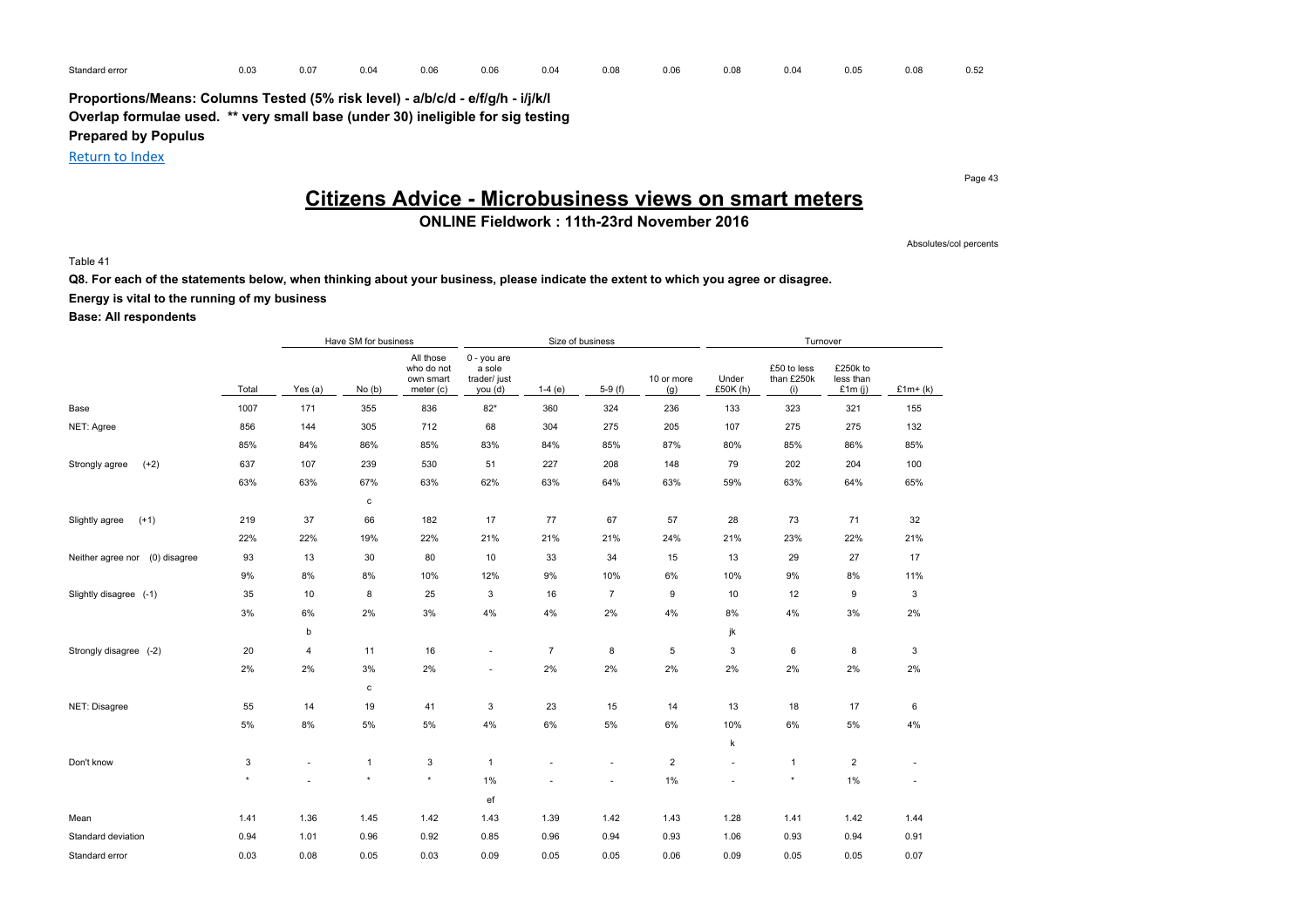### **Proportions/Means: Columns Tested (5% risk level) - a/b/c - d/e/f/g - h/i/j/k Overlap formulae used. \* small base Prepared by Populus** Return to Index

Page 44

Absolutes/col percents

## **Citizens Advice - Microbusiness views on smart meters**

**ONLINE Fieldwork : 11th-23rd November 2016**

Table 42

**Q8. For each of the statements below, when thinking about your business, please indicate the extent to which you agree or disagree. It's important for my business to do its bit for the environment**

|                                   |       |                                 |                                   | <b>Energy Spend</b>               |                                |                    |                                                            | Location                              |                |                                                           |                                                                                                     | <b>Energy Supply</b>                                                                |                          |
|-----------------------------------|-------|---------------------------------|-----------------------------------|-----------------------------------|--------------------------------|--------------------|------------------------------------------------------------|---------------------------------------|----------------|-----------------------------------------------------------|-----------------------------------------------------------------------------------------------------|-------------------------------------------------------------------------------------|--------------------------|
|                                   | Total | Up to<br>£1,000 per<br>year (a) | £1,001-<br>£3,000 per<br>year (b) | £3,001-<br>£5,000 per<br>year (c) | Over<br>£5,000 per<br>year (d) | NET:<br>Office (e) | In<br>factories,<br>storage<br>facilities or<br>depots (f) | In an outlet<br>such as a<br>shop (g) | Other (h)      | Electricity<br>is supplied<br>but not<br>mains gas<br>(i) | Electricity<br>and mains<br>gas are<br>supplied<br>by the<br>same<br>supplier<br>(dual fuel)<br>(i) | Electricity<br>and mains<br>gas are<br>supplied<br>by different<br>suppliers<br>(k) | Other (I)                |
| Base                              | 1007  | 245                             | 442                               | 172                               | 148                            | 517                | 144                                                        | 208                                   | 131            | 457                                                       | 420                                                                                                 | 123                                                                                 | $7**$                    |
| NET: Agree                        | 664   | 157                             | 287                               | 116                               | 104                            | 333                | 103                                                        | 140                                   | 84             | 308                                                       | 275                                                                                                 | 78                                                                                  | 3                        |
|                                   | 66%   | 64%                             | 65%                               | 67%                               | 70%                            | 64%                | 72%                                                        | 67%                                   | 64%            | 67%                                                       | 65%                                                                                                 | 63%                                                                                 | 43%                      |
| $(+2)$<br>Strongly agree          | 250   | 58                              | 105                               | 46                                | 41                             | 117                | 38                                                         | 53                                    | 41             | 118                                                       | 102                                                                                                 | 28                                                                                  | $\overline{c}$           |
|                                   | 25%   | 24%                             | 24%                               | 27%                               | 28%                            | 23%                | 26%                                                        | 25%                                   | 31%            | 26%                                                       | 24%                                                                                                 | 23%                                                                                 | 29%                      |
|                                   |       |                                 |                                   |                                   |                                |                    |                                                            |                                       | e              |                                                           |                                                                                                     |                                                                                     |                          |
| $(+1)$<br>Slightly agree          | 414   | 99                              | 182                               | 70                                | 63                             | 216                | 65                                                         | 87                                    | 43             | 190                                                       | 173                                                                                                 | 50                                                                                  | $\mathbf{1}$             |
|                                   | 41%   | 40%                             | 41%                               | 41%                               | 43%                            | 42%                | 45%                                                        | 42%                                   | 33%            | 42%                                                       | 41%                                                                                                 | 41%                                                                                 | 14%                      |
|                                   |       |                                 |                                   |                                   |                                |                    | h                                                          |                                       |                |                                                           |                                                                                                     |                                                                                     |                          |
| (0) disagree<br>Neither agree nor | 241   | 55                              | 111                               | 42                                | 33                             | 120                | 28                                                         | 52                                    | 38             | 100                                                       | 104                                                                                                 | 36                                                                                  | $\mathbf{1}$             |
|                                   | 24%   | 22%                             | 25%                               | 24%                               | 22%                            | 23%                | 19%                                                        | 25%                                   | 29%            | 22%                                                       | 25%                                                                                                 | 29%                                                                                 | 14%                      |
| Slightly disagree (-1)            | 49    | 18                              | 19                                | $\overline{7}$                    | 5                              | 31                 | $\overline{7}$                                             | $\overline{7}$                        | 4              | 22                                                        | 22                                                                                                  | 3                                                                                   | $\overline{2}$           |
|                                   | 5%    | 7%                              | 4%                                | 4%                                | 3%                             | $6\%$              | 5%                                                         | 3%                                    | 3%             | 5%                                                        | 5%                                                                                                  | 2%                                                                                  | 29%                      |
| Strongly disagree (-2)            | 44    | 12                              | 20                                | 6                                 | 6                              | 26                 | 6                                                          | 8                                     | $\overline{4}$ | 24                                                        | 14                                                                                                  | 5                                                                                   | $\mathbf{1}$             |
|                                   | 4%    | 5%                              | $5\%$                             | 3%                                | 4%                             | $5\%$              | 4%                                                         | 4%                                    | 3%             | 5%                                                        | 3%                                                                                                  | 4%                                                                                  | 14%                      |
| NET: Disagree                     | 93    | 30                              | 39                                | 13                                | 11                             | 57                 | 13                                                         | 15                                    | 8              | 46                                                        | 36                                                                                                  | 8                                                                                   | 3                        |
|                                   | 9%    | 12%                             | $9\%$                             | 8%                                | 7%                             | 11%                | 9%                                                         | 7%                                    | 6%             | 10%                                                       | 9%                                                                                                  | 7%                                                                                  | 43%                      |
| Don't know                        | 9     | 3                               | 5                                 | $\mathbf{1}$                      | ٠                              | $\overline{7}$     | $\sim$                                                     | $\mathbf{1}$                          | $\mathbf{1}$   | 3                                                         | 5                                                                                                   | $\mathbf{1}$                                                                        | $\sim$                   |
|                                   | $1\%$ | 1%                              | $1\%$                             | 1%                                | ٠                              | 1%                 | $\sim$                                                     | $\star$                               | 1%             | 1%                                                        | $1\%$                                                                                               | 1%                                                                                  | $\overline{\phantom{a}}$ |
| Mean                              | 0.78  | 0.71                            | 0.76                              | 0.84                              | 0.86                           | 0.72               | 0.85                                                       | 0.82                                  | 0.87           | 0.78                                                      | 0.79                                                                                                | 0.76                                                                                | 0.14                     |
| Standard deviation                | 1.02  | 1.06                            | 1.01                              | 0.99                              | 0.99                           | 1.04               | 1.01                                                       | 0.98                                  | $\mathbf{1}$   | 1.05                                                      | 0.98                                                                                                | 0.97                                                                                | 1.57                     |
| Standard error                    | 0.03  | 0.07                            | 0.05                              | 0.08                              | 0.08                           | 0.05               | 0.08                                                       | 0.07                                  | 0.09           | 0.05                                                      | 0.05                                                                                                | 0.09                                                                                | 0.59                     |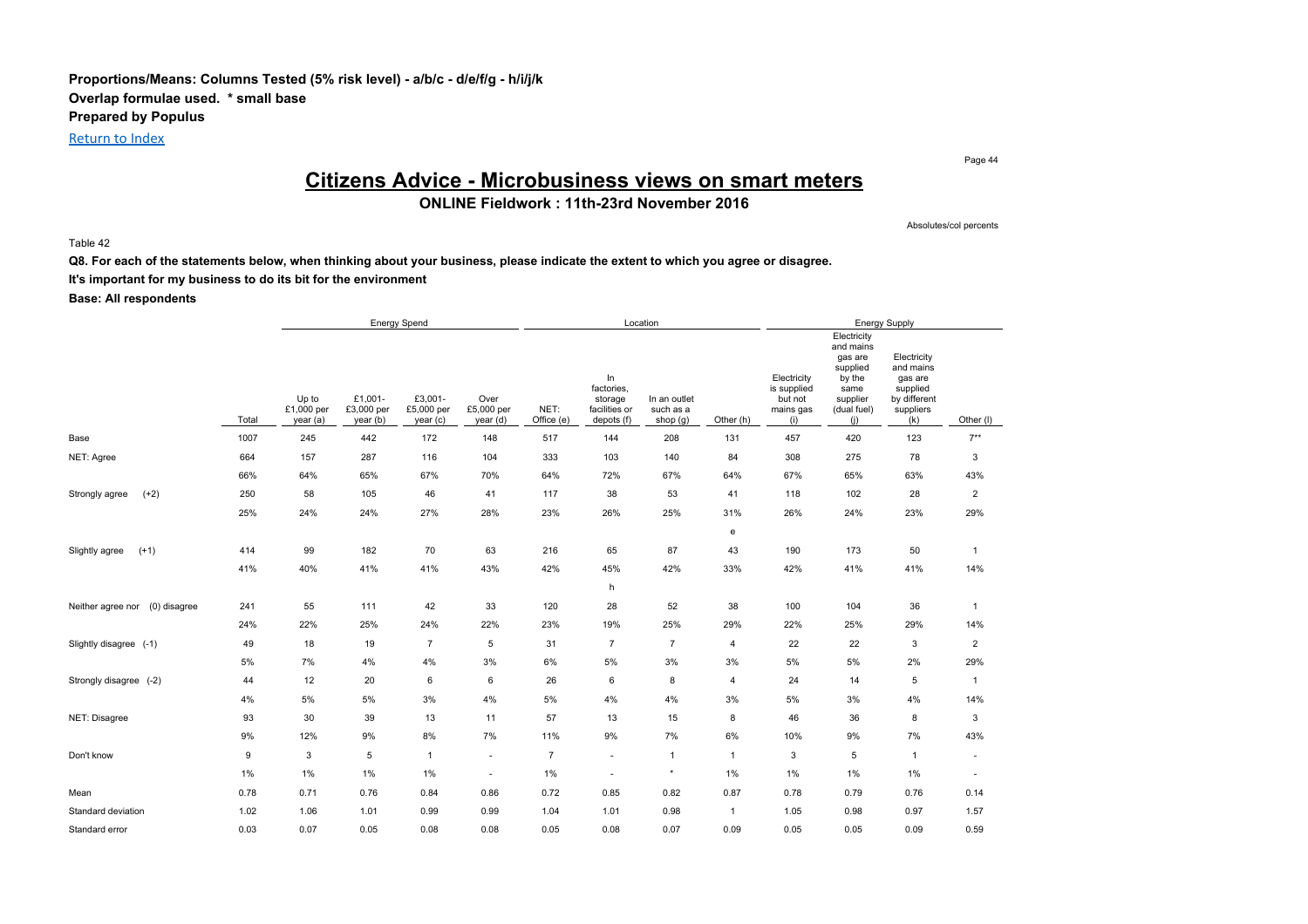### **Proportions/Means: Columns Tested (5% risk level) - a/b/c/d - e/f/g/h - i/j/k/l Overlap formulae used. \*\* very small base (under 30) ineligible for sig testing Prepared by Populus**

Return to Index

Page 45

## **Citizens Advice - Microbusiness views on smart meters**

**ONLINE Fieldwork : 11th-23rd November 2016**

Table 43

Absolutes/col percents

**Q8. For each of the statements below, when thinking about your business, please indicate the extent to which you agree or disagree.**

**It's important for my business to do its bit for the environment**

**Base: All respondents**

|                                   |       |                | Have SM for business |                                                   |                                                  |          | Size of business |                   |                          | Turnover                         |                                    |                |
|-----------------------------------|-------|----------------|----------------------|---------------------------------------------------|--------------------------------------------------|----------|------------------|-------------------|--------------------------|----------------------------------|------------------------------------|----------------|
|                                   | Total | Yes (a)        | No(b)                | All those<br>who do not<br>own smart<br>meter (c) | 0 - you are<br>a sole<br>trader/ just<br>you (d) | $1-4(e)$ | $5-9(f)$         | 10 or more<br>(g) | Under<br>£50K (h)        | £50 to less<br>than £250k<br>(i) | £250k to<br>less than<br>£1 $m(i)$ | $£1m+(k)$      |
| Base                              | 1007  | 171            | 355                  | 836                                               | $82*$                                            | 360      | 324              | 236               | 133                      | 323                              | 321                                | 155            |
| NET: Agree                        | 664   | 113            | 229                  | 551                                               | 48                                               | 232      | 223              | 157               | 90                       | 200                              | 219                                | 101            |
|                                   | 66%   | 66%            | 65%                  | 66%                                               | 59%                                              | 64%      | 69%              | 67%               | 68%                      | 62%                              | 68%                                | 65%            |
| $(+2)$<br>Strongly agree          | 250   | 44             | 81                   | 206                                               | 25                                               | 79       | 93               | 50                | 42                       | 71                               | 75                                 | 35             |
|                                   | 25%   | 26%            | 23%                  | 25%                                               | 30%                                              | 22%      | 29%              | 21%               | 32%                      | 22%                              | 23%                                | 23%            |
|                                   |       |                |                      |                                                   |                                                  |          | eg               |                   | j.                       |                                  |                                    |                |
| Slightly agree<br>$(+1)$          | 414   | 69             | 148                  | 345                                               | 23                                               | 153      | 130              | 107               | 48                       | 129                              | 144                                | 66             |
|                                   | 41%   | 40%            | 42%                  | 41%                                               | 28%                                              | 43%      | 40%              | 45%               | 36%                      | 40%                              | 45%                                | 43%            |
|                                   |       |                |                      |                                                   |                                                  | d        | d                | d                 |                          |                                  |                                    |                |
| Neither agree nor<br>(0) disagree | 241   | 45             | 81                   | 196                                               | 24                                               | 87       | 76               | 53                | 30                       | 89                               | 73                                 | 33             |
|                                   | 24%   | 26%            | 23%                  | 23%                                               | 29%                                              | 24%      | 23%              | 22%               | 23%                      | 28%                              | 23%                                | 21%            |
| Slightly disagree (-1)            | 49    | 4              | 25                   | 45                                                | 5                                                | 18       | 14               | 12                | 9                        | 13                               | 17                                 | 9              |
|                                   | 5%    | 2%             | 7%                   | 5%                                                | 6%                                               | 5%       | 4%               | 5%                | 7%                       | 4%                               | 5%                                 | 6%             |
|                                   |       |                | a                    |                                                   |                                                  |          |                  |                   |                          |                                  |                                    |                |
| Strongly disagree (-2)            | 44    | 8              | 18                   | 36                                                | $\,$ 5 $\,$                                      | 20       | 9                | 10                | $\overline{4}$           | 18                               | 10                                 | 10             |
|                                   | 4%    | 5%             | 5%                   | 4%                                                | 6%                                               | 6%       | 3%               | 4%                | 3%                       | 6%                               | 3%                                 | 6%             |
| NET: Disagree                     | 93    | 12             | 43                   | 81                                                | 10                                               | 38       | 23               | 22                | 13                       | 31                               | 27                                 | 19             |
|                                   | 9%    | 7%             | 12%                  | 10%                                               | 12%                                              | 11%      | 7%               | 9%                | 10%                      | 10%                              | 8%                                 | 12%            |
|                                   |       |                | c                    |                                                   |                                                  |          |                  |                   |                          |                                  |                                    |                |
| Don't know                        | 9     | $\mathbf{1}$   | $\overline{2}$       | 8                                                 | $\overline{\phantom{m}}$                         | 3        | $\overline{2}$   | 4                 | $\overline{\phantom{a}}$ | 3                                | $\overline{2}$                     | $\overline{2}$ |
|                                   | 1%    | $1\%$          | 1%                   | 1%                                                | $\overline{\phantom{a}}$                         | 1%       | 1%               | 2%                | $\overline{\phantom{a}}$ | 1%                               | 1%                                 | 1%             |
| Mean                              | 0.78  | 0.81           | 0.71                 | 0.77                                              | 0.71                                             | 0.71     | 0.88             | 0.75              | 0.86                     | 0.69                             | 0.81                               | 0.7            |
|                                   |       |                |                      |                                                   |                                                  |          | e                |                   |                          |                                  |                                    |                |
| Standard deviation                | 1.02  | $\overline{1}$ | 1.06                 | 1.02                                              | 1.15                                             | 1.04     | 0.97             | 0.99              | 1.04                     | 1.04                             | 0.96                               | 1.09           |
| Standard error                    | 0.03  | 0.08           | 0.06                 | 0.04                                              | 0.13                                             | 0.06     | 0.05             | 0.07              | 0.09                     | 0.06                             | 0.05                               | 0.09           |

**Proportions/Means: Columns Tested (5% risk level) - a/b/c - d/e/f/g - h/i/j/k**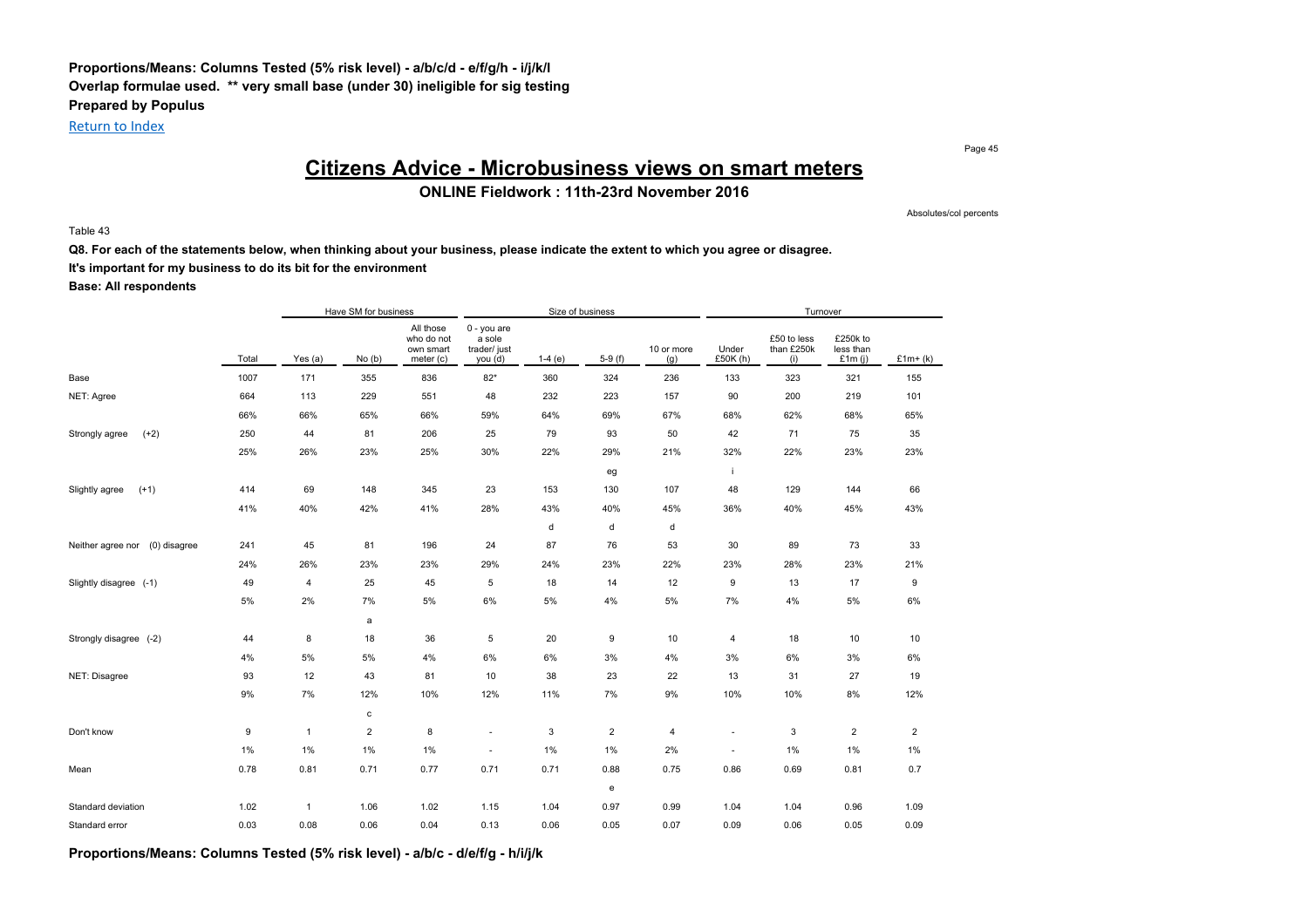Return to Index

Page 46

## **Citizens Advice - Microbusiness views on smart meters**

**ONLINE Fieldwork : 11th-23rd November 2016**

Absolutes/col percents

#### Table 44

**Q8. For each of the statements below, when thinking about your business, please indicate the extent to which you agree or disagree.**

**I'm confident in making decisions about energy for my business (e.g. what tariff or supplier to choose)**

|                                   |                |                                 |                                  | Energy Spend                     |                                |                    |                                                            | Location                                |              |                                                           |                                                                                                     | Energy Supply                                                                       |                |
|-----------------------------------|----------------|---------------------------------|----------------------------------|----------------------------------|--------------------------------|--------------------|------------------------------------------------------------|-----------------------------------------|--------------|-----------------------------------------------------------|-----------------------------------------------------------------------------------------------------|-------------------------------------------------------------------------------------|----------------|
|                                   | Total          | Up to<br>£1,000 per<br>year (a) | £1,001-<br>£3,000 per<br>year(b) | £3,001-<br>£5,000 per<br>year(c) | Over<br>£5,000 per<br>year (d) | NET:<br>Office (e) | In<br>factories,<br>storage<br>facilities or<br>depots (f) | In an outlet<br>such as a<br>shop $(g)$ | Other (h)    | Electricity<br>is supplied<br>but not<br>mains gas<br>(i) | Electricity<br>and mains<br>gas are<br>supplied<br>by the<br>same<br>supplier<br>(dual fuel)<br>(i) | Electricity<br>and mains<br>gas are<br>supplied<br>by different<br>suppliers<br>(k) | Other (I)      |
| Base                              | 1007           | 245                             | 442                              | 172                              | 148                            | 517                | 144                                                        | 208                                     | 131          | 457                                                       | 420                                                                                                 | 123                                                                                 | $7**$          |
| NET: Agree                        | 764            | 184                             | 337                              | 127                              | 116                            | 383                | 121                                                        | 167                                     | 88           | 353                                                       | 325                                                                                                 | 81                                                                                  | 5              |
|                                   | 76%            | 75%                             | 76%                              | 74%                              | 78%                            | 74%                | 84%                                                        | 80%                                     | 67%          | 77%                                                       | 77%                                                                                                 | 66%                                                                                 | 71%            |
|                                   |                |                                 |                                  |                                  |                                |                    | eh                                                         | h                                       |              | k                                                         | $\sf k$                                                                                             |                                                                                     |                |
| $(+2)$<br>Strongly agree          | 333            | 85                              | 149                              | 50                               | 49                             | 151                | 60                                                         | 73                                      | 47           | 170                                                       | 130                                                                                                 | 30                                                                                  | 3              |
|                                   | 33%            | 35%                             | 34%                              | 29%                              | 33%                            | 29%                | 42%                                                        | 35%                                     | 36%          | 37%                                                       | 31%                                                                                                 | 24%                                                                                 | 43%            |
|                                   |                |                                 |                                  |                                  |                                |                    | e                                                          |                                         |              | k                                                         |                                                                                                     |                                                                                     |                |
| $(+1)$<br>Slightly agree          | 431            | 99                              | 188                              | 77                               | 67                             | 232                | 61                                                         | 94                                      | 41           | 183                                                       | 195                                                                                                 | 51                                                                                  | $\overline{2}$ |
|                                   | 43%            | 40%                             | 43%                              | 45%                              | 45%                            | 45%                | 42%                                                        | 45%                                     | 31%          | 40%                                                       | 46%                                                                                                 | 41%                                                                                 | 29%            |
|                                   |                |                                 |                                  |                                  |                                | h                  |                                                            | h                                       |              |                                                           |                                                                                                     |                                                                                     |                |
| Neither agree nor<br>(0) disagree | 158            | 43                              | 72                               | 26                               | 17                             | 83                 | 17                                                         | 28                                      | 28           | 70                                                        | 58                                                                                                  | 29                                                                                  | $\mathbf{1}$   |
|                                   | 16%            | 18%                             | 16%                              | 15%                              | 11%                            | 16%                | 12%                                                        | 13%                                     | 21%          | 15%                                                       | 14%                                                                                                 | 24%                                                                                 | 14%            |
|                                   |                |                                 |                                  |                                  |                                |                    |                                                            |                                         | f            |                                                           |                                                                                                     | ij                                                                                  |                |
| Slightly disagree (-1)            | 62             | 13                              | 21                               | 16                               | 12                             | 38                 | 4                                                          | 9                                       | 11           | 26                                                        | 27                                                                                                  | 9                                                                                   | $\sim$         |
|                                   | $6\%$          | 5%                              | 5%                               | 9%                               | 8%                             | $7\%$              | 3%                                                         | 4%                                      | 8%           | 6%                                                        | 6%                                                                                                  | 7%                                                                                  |                |
|                                   |                |                                 |                                  | b                                |                                | $\mathsf{f}$       |                                                            |                                         | f            |                                                           |                                                                                                     |                                                                                     |                |
| Strongly disagree (-2)            | 21             | $\overline{4}$                  | 11                               | 3                                | 3                              | 13                 | $\overline{2}$                                             | 3                                       | 3            | $\overline{7}$                                            | 9                                                                                                   | 4                                                                                   | $\mathbf{1}$   |
|                                   | 2%             | 2%                              | 2%                               | 2%                               | 2%                             | 3%                 | 1%                                                         | 1%                                      | 2%           | 2%                                                        | 2%                                                                                                  | 3%                                                                                  | 14%            |
| NET: Disagree                     | 83             | 17                              | 32                               | 19                               | 15                             | 51                 | 6                                                          | 12                                      | 14           | 33                                                        | 36                                                                                                  | 13                                                                                  | $\mathbf{1}$   |
|                                   | 8%             | 7%                              | 7%                               | 11%                              | 10%                            | 10%                | 4%                                                         | 6%                                      | 11%          | 7%                                                        | 9%                                                                                                  | 11%                                                                                 | 14%            |
|                                   |                |                                 |                                  |                                  |                                |                    |                                                            |                                         | f            |                                                           |                                                                                                     |                                                                                     |                |
| Don't know                        | $\overline{2}$ | $\mathbf{1}$                    | $\mathbf{1}$                     |                                  |                                |                    |                                                            | $\mathbf{1}$                            | $\mathbf{1}$ | $\mathbf{1}$                                              | $\mathbf{1}$                                                                                        |                                                                                     |                |
|                                   | $\star$        | $\star$                         | $\star$                          |                                  |                                |                    |                                                            | $\star$                                 | $1\%$        | $\star$                                                   |                                                                                                     |                                                                                     |                |
|                                   |                |                                 |                                  |                                  |                                |                    |                                                            |                                         | e            |                                                           |                                                                                                     |                                                                                     |                |
| Mean                              | 0.99           | 1.02                            | $\mathbf{1}$                     | 0.9                              | 0.99                           | 0.91               | 1.20eh                                                     | 1.09e                                   | 0.91         | 1.06k                                                     | 0.98k                                                                                               | 0.76                                                                                | 0.86           |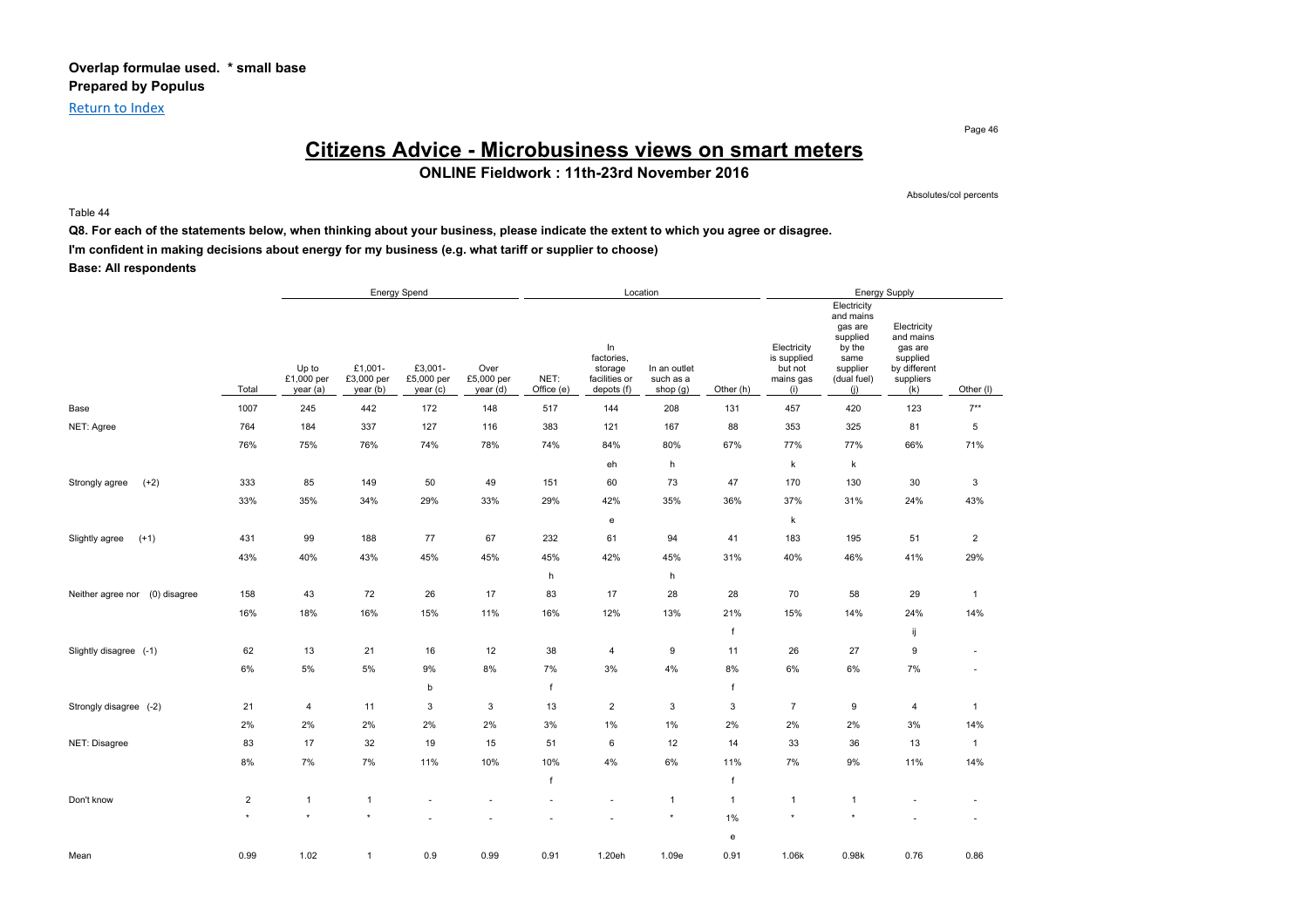| Standard deviation | 0.96 | 0.94 | 0.96 | 0.98 | 0.98 | 0.98 | 0.86 | 0.89 | 1.06 | 0.94 | 0.95 | 1.01 | .46  |
|--------------------|------|------|------|------|------|------|------|------|------|------|------|------|------|
| Standard error     | 0.03 | 0.06 | 0.05 | 0.07 | 0.08 | 0.04 | 0.07 | 0.06 | 0.09 | 0.04 | 0.05 | 0.09 | 0.55 |

**Proportions/Means: Columns Tested (5% risk level) - a/b/c/d - e/f/g/h - i/j/k/l Overlap formulae used. \*\* very small base (under 30) ineligible for sig testing Prepared by Populus**

Return to Index

Page 47

## **Citizens Advice - Microbusiness views on smart meters**

### **ONLINE Fieldwork : 11th-23rd November 2016**

Absolutes/col percents

#### Table 45

**Q8. For each of the statements below, when thinking about your business, please indicate the extent to which you agree or disagree. I'm confident in making decisions about energy for my business (e.g. what tariff or supplier to choose) Base: All respondents**

|                                   |                |              | Have SM for business |                                                   |                                                  | Size of business |          |                   |                  | Turnover                         |                                    |           |
|-----------------------------------|----------------|--------------|----------------------|---------------------------------------------------|--------------------------------------------------|------------------|----------|-------------------|------------------|----------------------------------|------------------------------------|-----------|
|                                   | Total          | Yes (a)      | No(b)                | All those<br>who do not<br>own smart<br>meter (c) | 0 - you are<br>a sole<br>trader/ just<br>you (d) | $1-4(e)$         | $5-9(f)$ | 10 or more<br>(g) | Under<br>£50K(h) | £50 to less<br>than £250k<br>(i) | £250k to<br>less than<br>£1 $m(i)$ | $£1m+(k)$ |
| Base                              | 1007           | 171          | 355                  | 836                                               | $82*$                                            | 360              | 324      | 236               | 133              | 323                              | 321                                | 155       |
| NET: Agree                        | 764            | 133          | 287                  | 631                                               | 59                                               | 272              | 258      | 171               | 93               | 243                              | 249                                | 118       |
|                                   | 76%            | 78%          | 81%                  | 75%                                               | 72%                                              | 76%              | 80%      | 72%               | 70%              | 75%                              | 78%                                | 76%       |
|                                   |                |              | c                    |                                                   |                                                  |                  | g        |                   |                  |                                  |                                    |           |
| $(+2)$<br>Strongly agree          | 333            | 76           | 137                  | 257                                               | 32                                               | 123              | 113      | 63                | 47               | 116                              | 98                                 | 48        |
|                                   | 33%            | 44%          | 39%                  | 31%                                               | 39%                                              | 34%              | 35%      | 27%               | 35%              | 36%                              | 31%                                | 31%       |
|                                   |                | $\mathbf c$  | c                    |                                                   | g                                                |                  | g        |                   |                  |                                  |                                    |           |
| $(+1)$<br>Slightly agree          | 431            | 57           | 150                  | 374                                               | 27                                               | 149              | 145      | 108               | 46               | 127                              | 151                                | 70        |
|                                   | 43%            | 33%          | 42%                  | 45%                                               | 33%                                              | 41%              | 45%      | 46%               | 35%              | 39%                              | 47%                                | 45%       |
|                                   |                |              |                      | a                                                 |                                                  |                  |          | d                 |                  |                                  | hi                                 |           |
| (0) disagree<br>Neither agree nor | 158            | 18           | 48                   | 140                                               | 18                                               | 55               | 49       | 35                | 24               | 53                               | 50                                 | 23        |
|                                   | 16%            | 11%          | 14%                  | 17%                                               | 22%                                              | 15%              | 15%      | 15%               | 18%              | 16%                              | 16%                                | 15%       |
|                                   |                |              |                      | ab                                                |                                                  |                  |          |                   |                  |                                  |                                    |           |
| Slightly disagree (-1)            | 62             | 13           | 13                   | 49                                                | $\overline{2}$                                   | 26               | 9        | 25                | 11               | 23                               | 14                                 | 10        |
|                                   | 6%             | 8%           | 4%                   | 6%                                                | 2%                                               | 7%               | 3%       | 11%               | 8%               | 7%                               | 4%                                 | $6\%$     |
|                                   |                |              |                      | b                                                 |                                                  | f                |          | df                |                  |                                  |                                    |           |
| Strongly disagree (-2)            | 21             | 6            | $\overline{7}$       | 15                                                | 3                                                | 6                | 8        | 4                 | 4                | 4                                | $\overline{7}$                     | 4         |
|                                   | 2%             | 4%           | 2%                   | 2%                                                | 4%                                               | 2%               | 2%       | 2%                | 3%               | 1%                               | 2%                                 | 3%        |
| NET: Disagree                     | 83             | 19           | 20                   | 64                                                | $\,$ 5 $\,$                                      | 32               | 17       | 29                | 15               | 27                               | 21                                 | 14        |
|                                   | 8%             | 11%          | 6%                   | 8%                                                | 6%                                               | 9%               | 5%       | 12%               | 11%              | 8%                               | 7%                                 | 9%        |
|                                   |                | b            |                      |                                                   |                                                  |                  |          | f                 |                  |                                  |                                    |           |
| Don't know                        | $\overline{2}$ | $\mathbf{1}$ | ä,                   | $\mathbf{1}$                                      | ٠                                                | $\mathbf{1}$     | ٠        | $\mathbf{1}$      | $\overline{1}$   |                                  | 1                                  | ٠         |
|                                   | $\star$        | 1%           | ٠                    | $\star$                                           | ÷.                                               | $\star$          | ÷.       | $\star$           | 1%               |                                  | $\star$                            | $\sim$    |
| Mean                              | 0.99           | 1.08         | 1.12                 | 0.97                                              | 1.01                                             | 0.99             | 1.07     | 0.86              | 0.92             | 1.02                             | $\mathbf{1}$                       | 0.95      |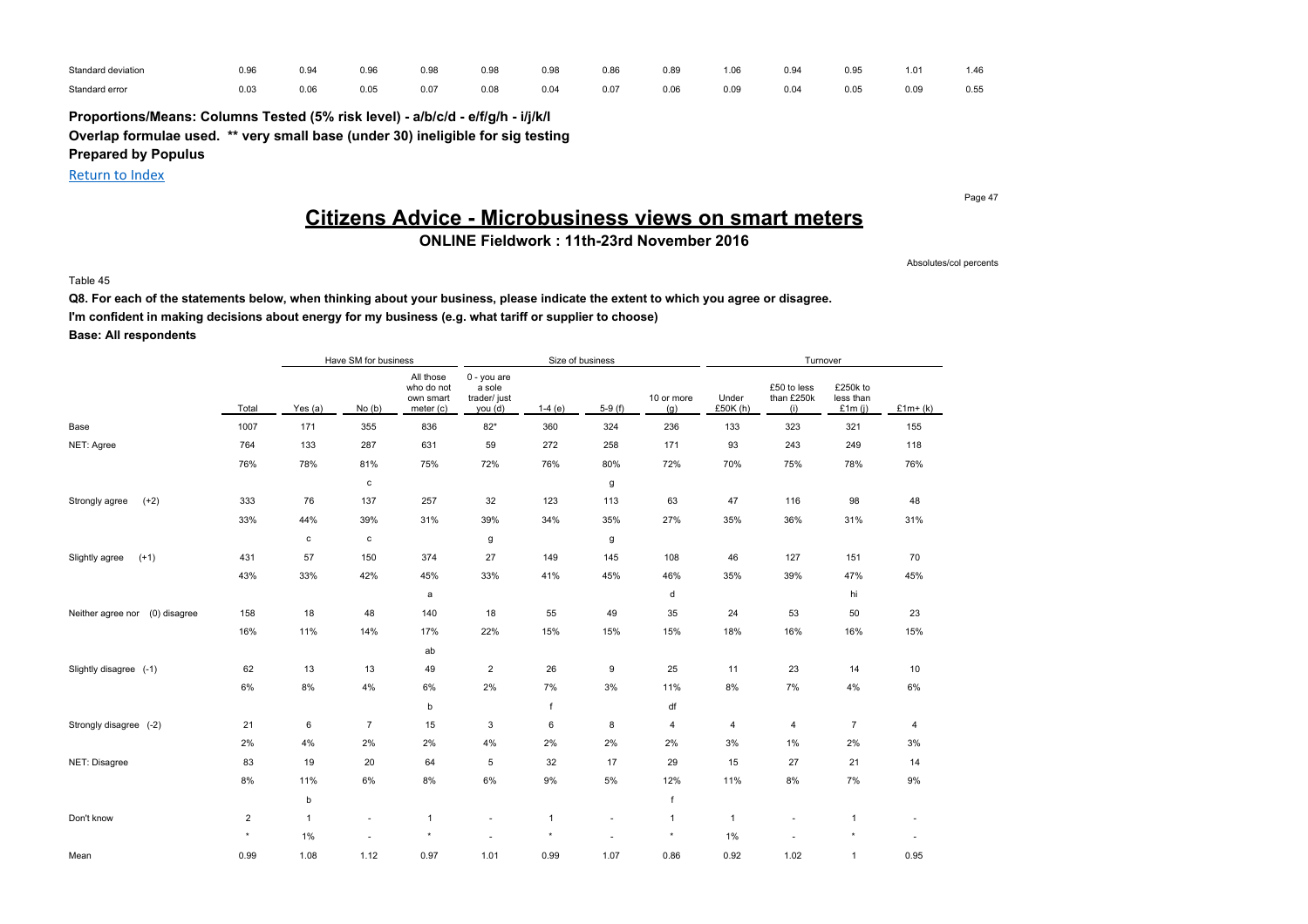| Standard deviation | 0.96<br>$  -$ | 90.1<br>$-$ | $0.9^{\circ}$<br>$\sim$ | 0.93<br>$\sim$ $\sim$ $\sim$ | .02  | 0.97<br>$\sim$               | $0.9^{\circ}$<br>$\sim$ | 0.99<br>$  -$ | 1.07         | 0.96<br>$\sim$ $\sim$ $\sim$ | $0.9^{\circ}$<br>$\sim$ | 0.98 |
|--------------------|---------------|-------------|-------------------------|------------------------------|------|------------------------------|-------------------------|---------------|--------------|------------------------------|-------------------------|------|
| Standard error     | 0.03<br>$  -$ | 0.08        | 0.05                    | 0.03                         | 0.11 | 0.05<br>$\sim$ $\sim$ $\sim$ | 0.05                    | 0.06          | 0.09<br>$ -$ | 0.05                         | 0.05                    | 0.08 |

**Proportions/Means: Columns Tested (5% risk level) - a/b/c - d/e/f/g - h/i/j/k**

**Overlap formulae used. \* small base**

**Prepared by Populus**

Return to Index

Page 48

## **Citizens Advice - Microbusiness views on smart meters**

**ONLINE Fieldwork : 11th-23rd November 2016**

Absolutes/col percents

Table 46

**Q8. For each of the statements below, when thinking about your business, please indicate the extent to which you agree or disagree.**

**I don't know what energy tariff my business is on**

|                                   |       |                                 |                                   | Energy Spend                      |                                |                    |                                                            | Location                              |           |                                                           |                                                                                                     | <b>Energy Supply</b>                                                                |                          |
|-----------------------------------|-------|---------------------------------|-----------------------------------|-----------------------------------|--------------------------------|--------------------|------------------------------------------------------------|---------------------------------------|-----------|-----------------------------------------------------------|-----------------------------------------------------------------------------------------------------|-------------------------------------------------------------------------------------|--------------------------|
|                                   | Total | Up to<br>£1,000 per<br>year (a) | £1,001-<br>£3,000 per<br>year (b) | £3,001-<br>£5,000 per<br>year (c) | Over<br>£5,000 per<br>year (d) | NET:<br>Office (e) | In<br>factories,<br>storage<br>facilities or<br>depots (f) | In an outlet<br>such as a<br>shop (g) | Other (h) | Electricity<br>is supplied<br>but not<br>mains gas<br>(i) | Electricity<br>and mains<br>gas are<br>supplied<br>by the<br>same<br>supplier<br>(dual fuel)<br>(i) | Electricity<br>and mains<br>gas are<br>supplied<br>by different<br>suppliers<br>(k) | Other (I)                |
| Base                              | 1007  | 245                             | 442                               | 172                               | 148                            | 517                | 144                                                        | 208                                   | 131       | 457                                                       | 420                                                                                                 | 123                                                                                 | $7***$                   |
| NET: Agree                        | 282   | 70                              | 119                               | 55                                | 38                             | 151                | 39                                                         | 54                                    | 37        | 131                                                       | 113                                                                                                 | 37                                                                                  | $\mathbf{1}$             |
|                                   | 28%   | 29%                             | 27%                               | 32%                               | 26%                            | 29%                | 27%                                                        | 26%                                   | 28%       | 29%                                                       | 27%                                                                                                 | 30%                                                                                 | 14%                      |
| $(+2)$<br>Strongly agree          | 79    | 22                              | 28                                | 19                                | 10                             | 42                 | 12                                                         | 14                                    | 10        | 37                                                        | 31                                                                                                  | 10                                                                                  | $\mathbf{1}$             |
|                                   | 8%    | $9\%$                           | 6%                                | 11%                               | 7%                             | $8\%$              | 8%                                                         | 7%                                    | 8%        | 8%                                                        | 7%                                                                                                  | 8%                                                                                  | 14%                      |
|                                   |       |                                 |                                   | b                                 |                                |                    |                                                            |                                       |           |                                                           |                                                                                                     |                                                                                     |                          |
| $(+1)$<br>Slightly agree          | 203   | 48                              | 91                                | 36                                | 28                             | 109                | 27                                                         | 40                                    | 27        | 94                                                        | 82                                                                                                  | 27                                                                                  |                          |
|                                   | 20%   | 20%                             | 21%                               | 21%                               | 19%                            | 21%                | 19%                                                        | 19%                                   | 21%       | 21%                                                       | 20%                                                                                                 | 22%                                                                                 |                          |
| (0) disagree<br>Neither agree nor | 179   | 51                              | 83                                | 20                                | 25                             | 100                | 25                                                         | 30                                    | 24        | 78                                                        | 73                                                                                                  | 26                                                                                  | $\overline{2}$           |
|                                   | 18%   | 21%                             | 19%                               | 12%                               | 17%                            | 19%                | 17%                                                        | 14%                                   | 18%       | 17%                                                       | 17%                                                                                                 | 21%                                                                                 | 29%                      |
|                                   |       | $\mathbf c$                     | c                                 |                                   |                                |                    |                                                            |                                       |           |                                                           |                                                                                                     |                                                                                     |                          |
| Slightly disagree (-1)            | 218   | 51                              | 95                                | 42                                | 30                             | 115                | 29                                                         | 41                                    | 28        | 103                                                       | 88                                                                                                  | 27                                                                                  |                          |
|                                   | 22%   | 21%                             | 21%                               | 24%                               | 20%                            | 22%                | 20%                                                        | 20%                                   | 21%       | 23%                                                       | 21%                                                                                                 | 22%                                                                                 |                          |
| Strongly disagree (-2)            | 318   | 71                              | 141                               | 54                                | 52                             | 148                | 50                                                         | 80                                    | 39        | 143                                                       | 139                                                                                                 | 32                                                                                  | 4                        |
|                                   | 32%   | 29%                             | 32%                               | 31%                               | 35%                            | 29%                | 35%                                                        | 38%                                   | 30%       | 31%                                                       | 33%                                                                                                 | 26%                                                                                 | 57%                      |
|                                   |       |                                 |                                   |                                   |                                |                    |                                                            | e                                     |           |                                                           |                                                                                                     |                                                                                     |                          |
| NET: Disagree                     | 536   | 122                             | 236                               | 96                                | 82                             | 263                | 79                                                         | 121                                   | 67        | 246                                                       | 227                                                                                                 | 59                                                                                  | 4                        |
|                                   | 53%   | 50%                             | 53%                               | 56%                               | 55%                            | 51%                | 55%                                                        | 58%                                   | 51%       | 54%                                                       | 54%                                                                                                 | 48%                                                                                 | 57%                      |
| Don't know                        | 10    | $\overline{2}$                  | 4                                 | $\mathbf{1}$                      | 3                              | 3                  | $\mathbf{1}$                                               | 3                                     | 3         | $\overline{2}$                                            | $\overline{7}$                                                                                      | $\mathbf{1}$                                                                        | ٠                        |
|                                   | 1%    | 1%                              | 1%                                | $1\%$                             | 2%                             | 1%                 | $1\%$                                                      | $1\%$                                 | 2%        | $\star$                                                   | 2%                                                                                                  | 1%                                                                                  | $\overline{\phantom{a}}$ |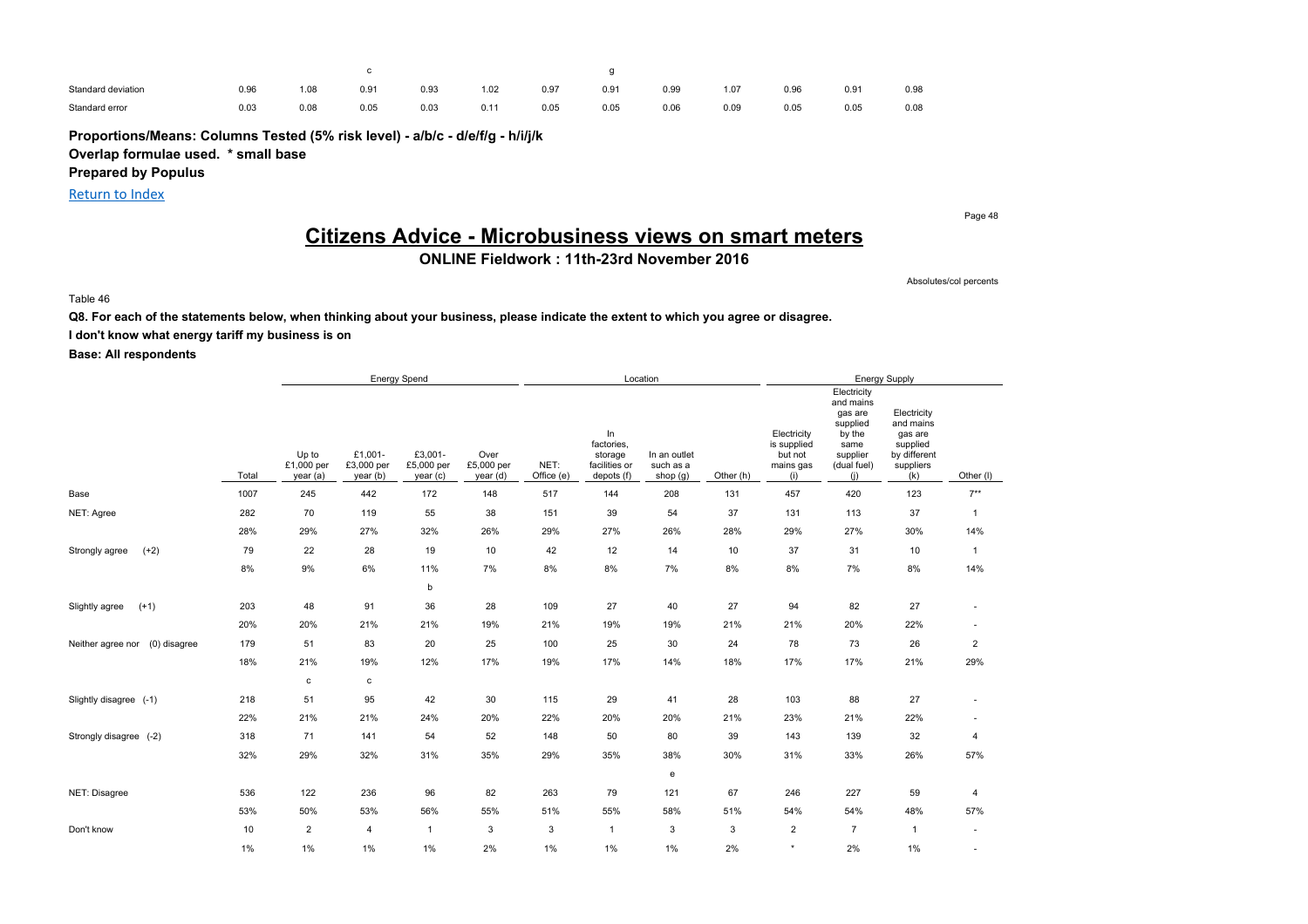| Mean               | $-0.49$ | $-0.42$ | $-0.53$    | $-0.44$ | $-0.59$ |          | $-0.55$ | $-0.65$ | $-0.46$ | $-0.49$ | $-0.54$ | $-0.36$ | $-0.86$ |
|--------------------|---------|---------|------------|---------|---------|----------|---------|---------|---------|---------|---------|---------|---------|
|                    |         |         |            |         |         | $-0.42q$ |         |         |         |         |         |         |         |
| Standard deviation | 1.33    | 1.33    | 12<br>ن. ا | 1.41    | 1.33    | 1.32     | 1.36    | 1.35    | 1.33    | 1.34    | 1.33    | 1.31    | 1.57    |
| Standard error     | 0.04    | 0.09    | 0.06       | 0.11    | 0.11    | 0.06     | 0.1     | 0.09    | 0.12    | 0.06    | 0.07    | 0.12    | 0.59    |

**Proportions/Means: Columns Tested (5% risk level) - a/b/c/d - e/f/g/h - i/j/k/l Overlap formulae used. \*\* very small base (under 30) ineligible for sig testing**

**Prepared by Populus**

Return to Index

Page 49

## **Citizens Advice - Microbusiness views on smart meters**

**ONLINE Fieldwork : 11th-23rd November 2016**

Absolutes/col percents

Table 47

**Q8. For each of the statements below, when thinking about your business, please indicate the extent to which you agree or disagree.**

**I don't know what energy tariff my business is on**

|                                   |       |              | Have SM for business |                                                   |                                                  | Size of business |                |                   |                   | Turnover                         |                                    |              |
|-----------------------------------|-------|--------------|----------------------|---------------------------------------------------|--------------------------------------------------|------------------|----------------|-------------------|-------------------|----------------------------------|------------------------------------|--------------|
|                                   | Total | Yes (a)      | No(b)                | All those<br>who do not<br>own smart<br>meter (c) | 0 - you are<br>a sole<br>trader/ just<br>you (d) | $1-4(e)$         | $5-9(f)$       | 10 or more<br>(g) | Under<br>£50K (h) | £50 to less<br>than £250k<br>(i) | £250k to<br>less than<br>£1 $m(i)$ | $£1m+(k)$    |
| Base                              | 1007  | 171          | 355                  | 836                                               | $82*$                                            | 360              | 324            | 236               | 133               | 323                              | 321                                | 155          |
| NET: Agree                        | 282   | 32           | 89                   | 250                                               | 25                                               | 103              | 93             | 59                | 44                | 88                               | 83                                 | 51           |
|                                   | 28%   | 19%          | 25%                  | 30%                                               | 30%                                              | 29%              | 29%            | 25%               | 33%               | 27%                              | 26%                                | 33%          |
|                                   |       |              |                      | ab                                                |                                                  |                  |                |                   |                   |                                  |                                    |              |
| $(+2)$<br>Strongly agree          | 79    | 10           | 20                   | 69                                                | 11                                               | 26               | 24             | 17                | 14                | 27                               | 18                                 | 15           |
|                                   | 8%    | 6%           | 6%                   | 8%                                                | 13%                                              | 7%               | 7%             | 7%                | 11%               | 8%                               | 6%                                 | 10%          |
|                                   |       |              |                      | b                                                 |                                                  |                  |                |                   |                   |                                  |                                    |              |
| $(+1)$<br>Slightly agree          | 203   | 22           | 69                   | 181                                               | 14                                               | 77               | 69             | 42                | 30                | 61                               | 65                                 | 36           |
|                                   | 20%   | 13%          | 19%                  | 22%                                               | 17%                                              | 21%              | 21%            | 18%               | 23%               | 19%                              | 20%                                | 23%          |
|                                   |       |              |                      | a                                                 |                                                  |                  |                |                   |                   |                                  |                                    |              |
| (0) disagree<br>Neither agree nor | 179   | 33           | 56                   | 146                                               | 16                                               | 59               | 54             | 49                | 23                | 57                               | 58                                 | 27           |
|                                   | 18%   | 19%          | 16%                  | 17%                                               | 20%                                              | 16%              | 17%            | 21%               | 17%               | 18%                              | 18%                                | 17%          |
| Slightly disagree (-1)            | 218   | 38           | 79                   | 180                                               | 20                                               | 73               | 78             | 47                | 26                | 69                               | 73                                 | 28           |
|                                   | 22%   | 22%          | 22%                  | 22%                                               | 24%                                              | 20%              | 24%            | 20%               | 20%               | 21%                              | 23%                                | 18%          |
| Strongly disagree (-2)            | 318   | 67           | 130                  | 251                                               | 21                                               | 121              | 97             | 77                | 39                | 106                              | 102                                | 48           |
|                                   | 32%   | 39%          | 37%                  | 30%                                               | 26%                                              | 34%              | 30%            | 33%               | 29%               | 33%                              | 32%                                | 31%          |
|                                   |       | $\mathbf c$  | c                    |                                                   |                                                  |                  |                |                   |                   |                                  |                                    |              |
| NET: Disagree                     | 536   | 105          | 209                  | 431                                               | 41                                               | 194              | 175            | 124               | 65                | 175                              | 175                                | 76           |
|                                   | 53%   | 61%          | 59%                  | 52%                                               | 50%                                              | 54%              | 54%            | 53%               | 49%               | 54%                              | 55%                                | 49%          |
|                                   |       | $\mathbf c$  | $\mathbf c$          |                                                   |                                                  |                  |                |                   |                   |                                  |                                    |              |
| Don't know                        | 10    | $\mathbf{1}$ | $\mathbf{1}$         | 9                                                 | $\overline{\phantom{a}}$                         | $\overline{4}$   | $\overline{2}$ | 4                 | $\mathbf{1}$      | 3                                | 5                                  | $\mathbf{1}$ |
|                                   | $1\%$ | 1%           | $\star$              | 1%                                                | ٠                                                | 1%               | 1%             | 2%                | 1%                | 1%                               | 2%                                 | $1\%$        |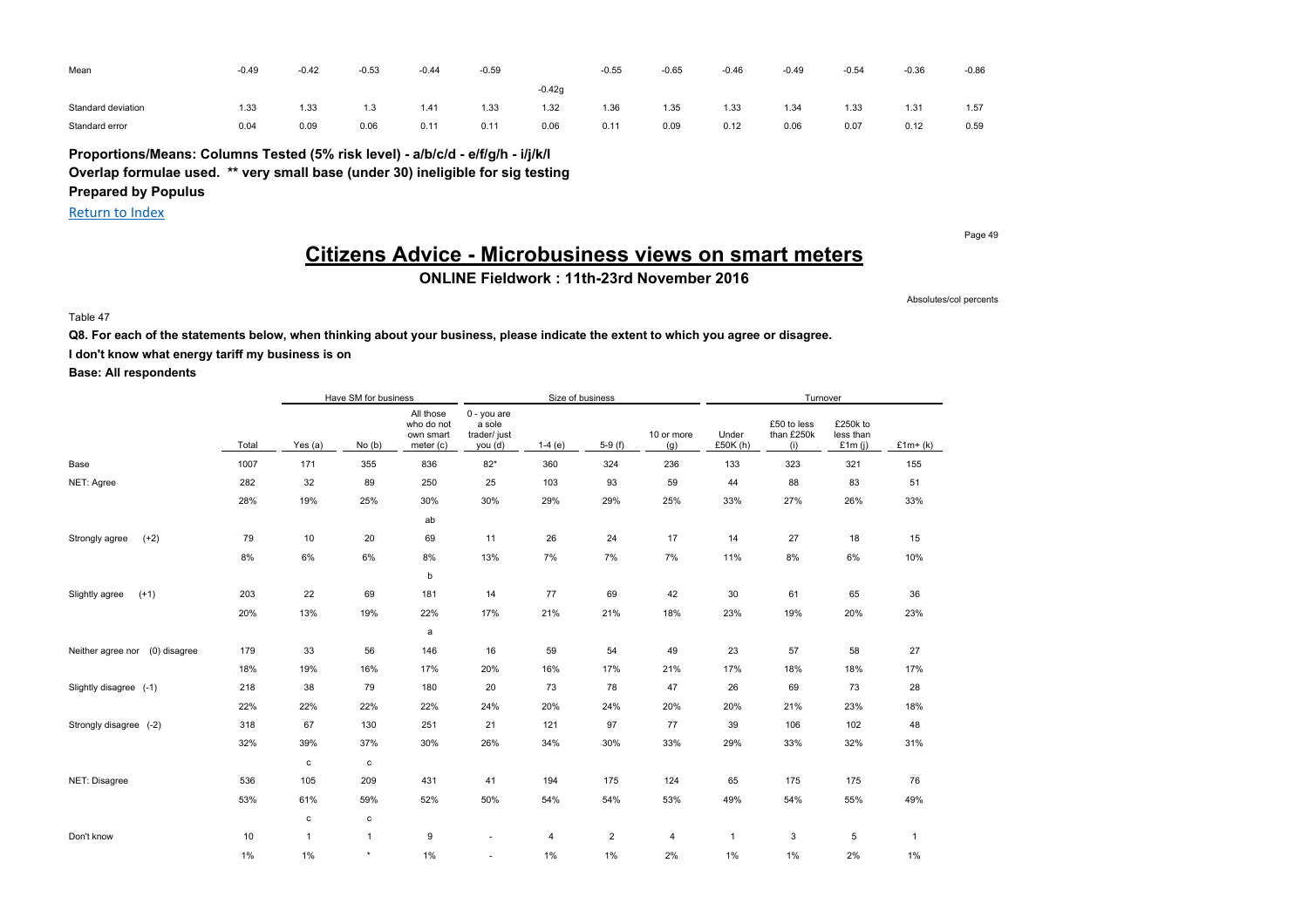| Mean               | $-0.49$ | -0.76 | $-0.65$ | $-0.44ab$ | $-0.32$    | $-0.52$ | $-0.48$ | $-0.54$ | $-0.35$ | $-0.52$ | $-0.56$ | $-0.38$ |
|--------------------|---------|-------|---------|-----------|------------|---------|---------|---------|---------|---------|---------|---------|
| Standard deviation | 1.33    | 1.26  | 1.3     | 1.34      | <b>.38</b> | 1.34    | 1.32    | 1.31    | 1.39    | 1.34    | 1.28    | 1.39    |
| Standard error     | 0.04    | 0.1   | 0.07    | 0.05      | 0.15       | 0.07    | 0.07    | 0.09    | 0.12    | 0.08    | 0.07    | 0.11    |

**Proportions/Means: Columns Tested (5% risk level) - a/b/c - d/e/f/g - h/i/j/k**

**Overlap formulae used. \* small base**

**Prepared by Populus**

Return to Index

Page 50

## **Citizens Advice - Microbusiness views on smart meters**

**ONLINE Fieldwork : 11th-23rd November 2016**

Absolutes/col percents

Table 48

**Q8. For each of the statements below, when thinking about your business, please indicate the extent to which you agree or disagree.**

**I don't know how much I currently pay per month for business' energy**

|                                   |       |                                 |                                   | <b>Energy Spend</b>              |                                |                    |                                                            | Location                              |           |                                                           |                                                                                                     | Energy Supply                                                                       |                          |
|-----------------------------------|-------|---------------------------------|-----------------------------------|----------------------------------|--------------------------------|--------------------|------------------------------------------------------------|---------------------------------------|-----------|-----------------------------------------------------------|-----------------------------------------------------------------------------------------------------|-------------------------------------------------------------------------------------|--------------------------|
|                                   | Total | Up to<br>£1,000 per<br>year (a) | £1,001-<br>£3,000 per<br>year (b) | £3,001-<br>£5,000 per<br>year(c) | Over<br>£5,000 per<br>year (d) | NET:<br>Office (e) | In<br>factories,<br>storage<br>facilities or<br>depots (f) | In an outlet<br>such as a<br>shop (g) | Other (h) | Electricity<br>is supplied<br>but not<br>mains gas<br>(i) | Electricity<br>and mains<br>gas are<br>supplied<br>by the<br>same<br>supplier<br>(dual fuel)<br>(i) | Electricity<br>and mains<br>gas are<br>supplied<br>by different<br>suppliers<br>(k) | Other (I)                |
| Base                              | 1007  | 245                             | 442                               | 172                              | 148                            | 517                | 144                                                        | 208                                   | 131       | 457                                                       | 420                                                                                                 | 123                                                                                 | $7**$                    |
| NET: Agree                        | 199   | 45                              | 89                                | 38                               | 27                             | 122                | 29                                                         | 24                                    | 23        | 80                                                        | 97                                                                                                  | 21                                                                                  | $\mathbf{1}$             |
|                                   | 20%   | 18%                             | 20%                               | 22%                              | 18%                            | 24%                | 20%                                                        | 12%                                   | 18%       | 18%                                                       | 23%                                                                                                 | 17%                                                                                 | 14%                      |
|                                   |       |                                 |                                   |                                  |                                | g                  | g                                                          |                                       |           |                                                           | -i                                                                                                  |                                                                                     |                          |
| $(+2)$<br>Strongly agree          | 47    | 9                               | 22                                | $\overline{7}$                   | 9                              | 32                 | 6                                                          | 3                                     | 6         | 19                                                        | 21                                                                                                  | 6                                                                                   | $\mathbf{1}$             |
|                                   | 5%    | 4%                              | $5\%$                             | 4%                               | 6%                             | $6\%$              | 4%                                                         | $1\%$                                 | 5%        | $4\%$                                                     | 5%                                                                                                  | $5\%$                                                                               | 14%                      |
|                                   |       |                                 |                                   |                                  |                                | g                  |                                                            |                                       |           |                                                           |                                                                                                     |                                                                                     |                          |
| $(+1)$<br>Slightly agree          | 152   | 36                              | 67                                | 31                               | 18                             | 90                 | 23                                                         | 21                                    | 17        | 61                                                        | 76                                                                                                  | 15                                                                                  | $\overline{\phantom{a}}$ |
|                                   | 15%   | 15%                             | 15%                               | 18%                              | 12%                            | 17%                | 16%                                                        | 10%                                   | 13%       | 13%                                                       | 18%                                                                                                 | 12%                                                                                 |                          |
|                                   |       |                                 |                                   |                                  |                                | g                  |                                                            |                                       |           |                                                           |                                                                                                     |                                                                                     |                          |
| (0) disagree<br>Neither agree nor | 142   | 36                              | 64                                | 25                               | 17                             | 73                 | 19                                                         | 25                                    | 24        | 63                                                        | 50                                                                                                  | 27                                                                                  | $\overline{\mathbf{c}}$  |
|                                   | 14%   | 15%                             | 14%                               | 15%                              | 11%                            | 14%                | 13%                                                        | 12%                                   | 18%       | 14%                                                       | 12%                                                                                                 | 22%                                                                                 | 29%                      |
|                                   |       |                                 |                                   |                                  |                                |                    |                                                            |                                       |           |                                                           |                                                                                                     | ij                                                                                  |                          |
| Slightly disagree (-1)            | 250   | 62                              | 113                               | 38                               | 37                             | 134                | 31                                                         | 52                                    | 31        | 119                                                       | 104                                                                                                 | 27                                                                                  | $\overline{\phantom{a}}$ |
|                                   | 25%   | 25%                             | 26%                               | 22%                              | 25%                            | 26%                | 22%                                                        | 25%                                   | 24%       | 26%                                                       | 25%                                                                                                 | 22%                                                                                 |                          |
| Strongly disagree (-2)            | 409   | 99                              | 174                               | 69                               | 67                             | 185                | 64                                                         | 106                                   | 51        | 194                                                       | 163                                                                                                 | 48                                                                                  | 4                        |
|                                   | 41%   | 40%                             | 39%                               | 40%                              | 45%                            | 36%                | 44%                                                        | 51%                                   | 39%       | 42%                                                       | 39%                                                                                                 | 39%                                                                                 | 57%                      |
|                                   |       |                                 |                                   |                                  |                                |                    |                                                            | eh                                    |           |                                                           |                                                                                                     |                                                                                     |                          |
| NET: Disagree                     | 659   | 161                             | 287                               | 107                              | 104                            | 319                | 95                                                         | 158                                   | 82        | 313                                                       | 267                                                                                                 | 75                                                                                  | 4                        |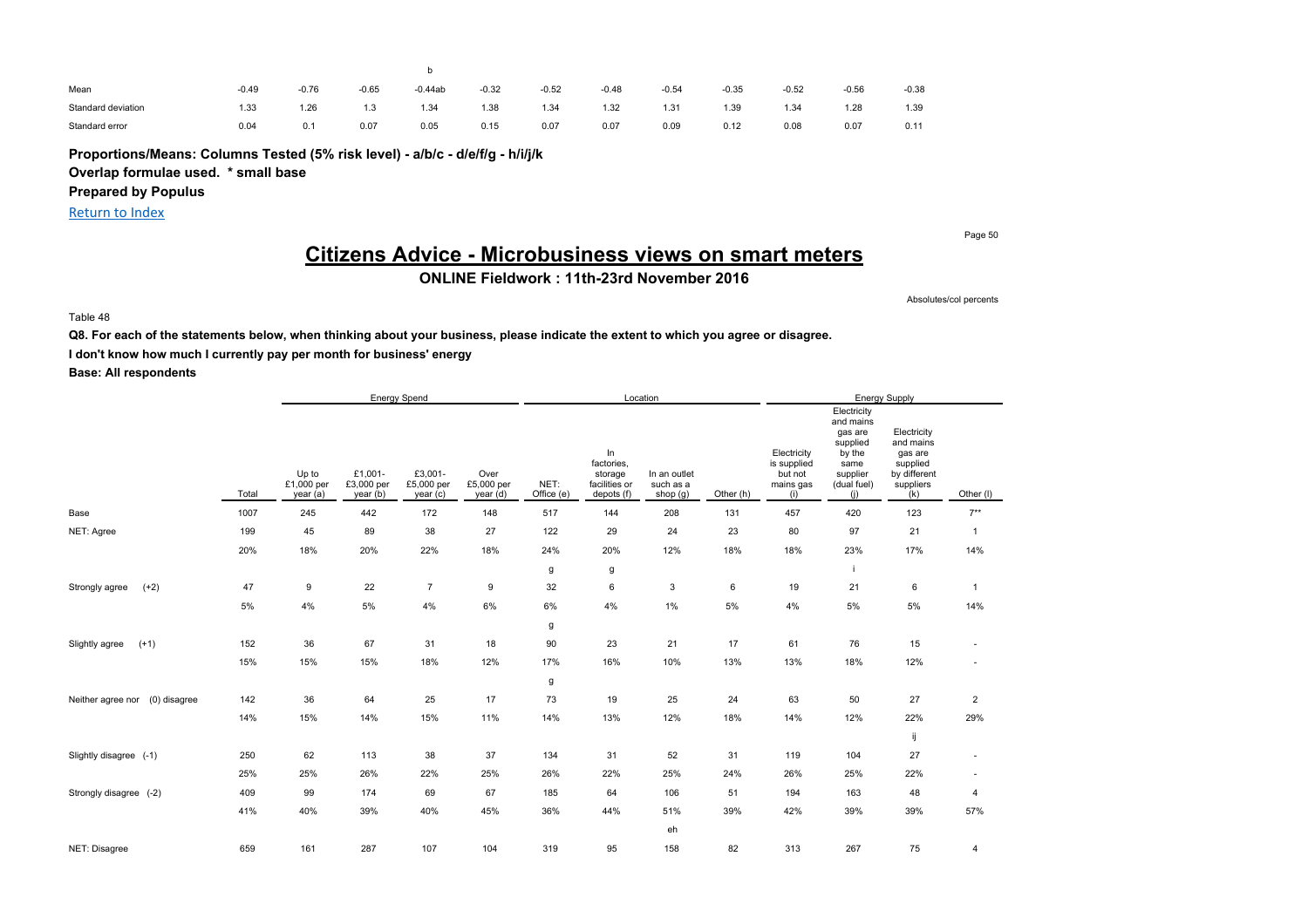|                    | 65%     | 66%     | 65%            | 62%            | 70%                      | 62%      | 66%      | 76%     | 63%      | 68%     | 64%     | 61%     | 57%                      |
|--------------------|---------|---------|----------------|----------------|--------------------------|----------|----------|---------|----------|---------|---------|---------|--------------------------|
|                    |         |         |                |                |                          |          |          | efh     |          |         |         |         |                          |
| Don't know         |         | 3       | $\overline{2}$ | $\overline{2}$ | $\overline{\phantom{a}}$ | 3        |          |         | 2        |         | 6       | $\sim$  | $\overline{\phantom{a}}$ |
|                    | 1%      | $1\%$   | $\star$        | 1%             | $\overline{\phantom{a}}$ | 1%       | 1%       | $\star$ | 2%       | $\star$ | 1%      |         | $\sim$                   |
|                    |         |         |                |                |                          |          |          |         |          |         |         |         |                          |
| Mean               | $-0.82$ | $-0.85$ | $-0.8$         | $-0.77$        | $-0.91$                  | $-0.68g$ | $-0.87g$ | $-1.14$ | $-0.81g$ | $-0.89$ | $-0.75$ | $-0.78$ | $-0.86$                  |
| Standard deviation | 1.25    | 1.21    | 1.25           | 1.27           | 1.27                     | 1.29     | 1.26     | 1.07    | 1.23     | 1.21    | 1.28    | 1.22    | 1.57                     |
| Standard error     | 0.04    | 0.08    | 0.06           | 0.1            | 0.1                      | 0.06     | 0.11     | 0.07    | 0.11     | 0.06    | 0.06    | 0.11    | 0.59                     |

### **Proportions/Means: Columns Tested (5% risk level) - a/b/c/d - e/f/g/h - i/j/k/l Overlap formulae used. \*\* very small base (under 30) ineligible for sig testing Prepared by Populus**

#### Return to Index

Page 51

## **Citizens Advice - Microbusiness views on smart meters**

**ONLINE Fieldwork : 11th-23rd November 2016**

#### Table 49

**Q8. For each of the statements below, when thinking about your business, please indicate the extent to which you agree or disagree.**

**I don't know how much I currently pay per month for business' energy**

**Base: All respondents**

|                                   |       |         | Have SM for business |                                                     |                                                    | Size of business |          |                   |                   | Turnover                         |                                    |           |
|-----------------------------------|-------|---------|----------------------|-----------------------------------------------------|----------------------------------------------------|------------------|----------|-------------------|-------------------|----------------------------------|------------------------------------|-----------|
|                                   | Total | Yes (a) | No(b)                | All those<br>who do not<br>own smart<br>meter $(c)$ | $0 - you are$<br>a sole<br>trader/ just<br>you (d) | $1-4(e)$         | $5-9(f)$ | 10 or more<br>(g) | Under<br>£50K (h) | £50 to less<br>than £250k<br>(i) | £250k to<br>less than<br>£1 $m(i)$ | $£1m+(k)$ |
| Base                              | 1007  | 171     | 355                  | 836                                                 | $82*$                                              | 360              | 324      | 236               | 133               | 323                              | 321                                | 155       |
| NET: Agree                        | 199   | 22      | 53                   | 177                                                 | 11                                                 | 68               | 70       | 47                | 22                | 63                               | 62                                 | 38        |
|                                   | 20%   | 13%     | 15%                  | 21%                                                 | 13%                                                | 19%              | 22%      | 20%               | 17%               | 20%                              | 19%                                | 25%       |
|                                   |       |         |                      | ab                                                  |                                                    |                  |          |                   |                   |                                  |                                    |           |
| $(+2)$<br>Strongly agree          | 47    | 6       | 12                   | 41                                                  | 5                                                  | 13               | 16       | 12                | 3                 | 20                               | 12                                 | 10        |
|                                   | 5%    | 4%      | 3%                   | 5%                                                  | 6%                                                 | 4%               | 5%       | 5%                | 2%                | 6%                               | 4%                                 | 6%        |
| $(+1)$<br>Slightly agree          | 152   | 16      | 41                   | 136                                                 | 6                                                  | 55               | 54       | 35                | 19                | 43                               | 50                                 | 28        |
|                                   | 15%   | 9%      | 12%                  | 16%                                                 | 7%                                                 | 15%              | 17%      | 15%               | 14%               | 13%                              | 16%                                | 18%       |
|                                   |       |         |                      | ab                                                  |                                                    |                  | d        |                   |                   |                                  |                                    |           |
| (0) disagree<br>Neither agree nor | 142   | 21      | 46                   | 121                                                 | 12                                                 | 41               | 43       | 45                | 20                | 41                               | 49                                 | 28        |
|                                   | 14%   | 12%     | 13%                  | 14%                                                 | 15%                                                | 11%              | 13%      | 19%               | 15%               | 13%                              | 15%                                | 18%       |
|                                   |       |         |                      |                                                     |                                                    |                  |          | e                 |                   |                                  |                                    |           |
| Slightly disagree (-1)            | 250   | 35      | 85                   | 215                                                 | 24                                                 | 90               | 79       | 57                | 32                | 81                               | 80                                 | 34        |
|                                   | 25%   | 20%     | 24%                  | 26%                                                 | 29%                                                | 25%              | 24%      | 24%               | 24%               | 25%                              | 25%                                | 22%       |
| Strongly disagree (-2)            | 409   | 92      | 170                  | 317                                                 | 34                                                 | 160              | 128      | 86                | 57                | 136                              | 127                                | 55        |
|                                   | 41%   | 54%     | 48%                  | 38%                                                 | 41%                                                | 44%              | 40%      | 36%               | 43%               | 42%                              | 40%                                | 35%       |
|                                   |       | c       | с                    |                                                     |                                                    |                  |          |                   |                   |                                  |                                    |           |
| NET: Disagree                     | 659   | 127     | 255                  | 532                                                 | 58                                                 | 250              | 207      | 143               | 89                | 217                              | 207                                | 89        |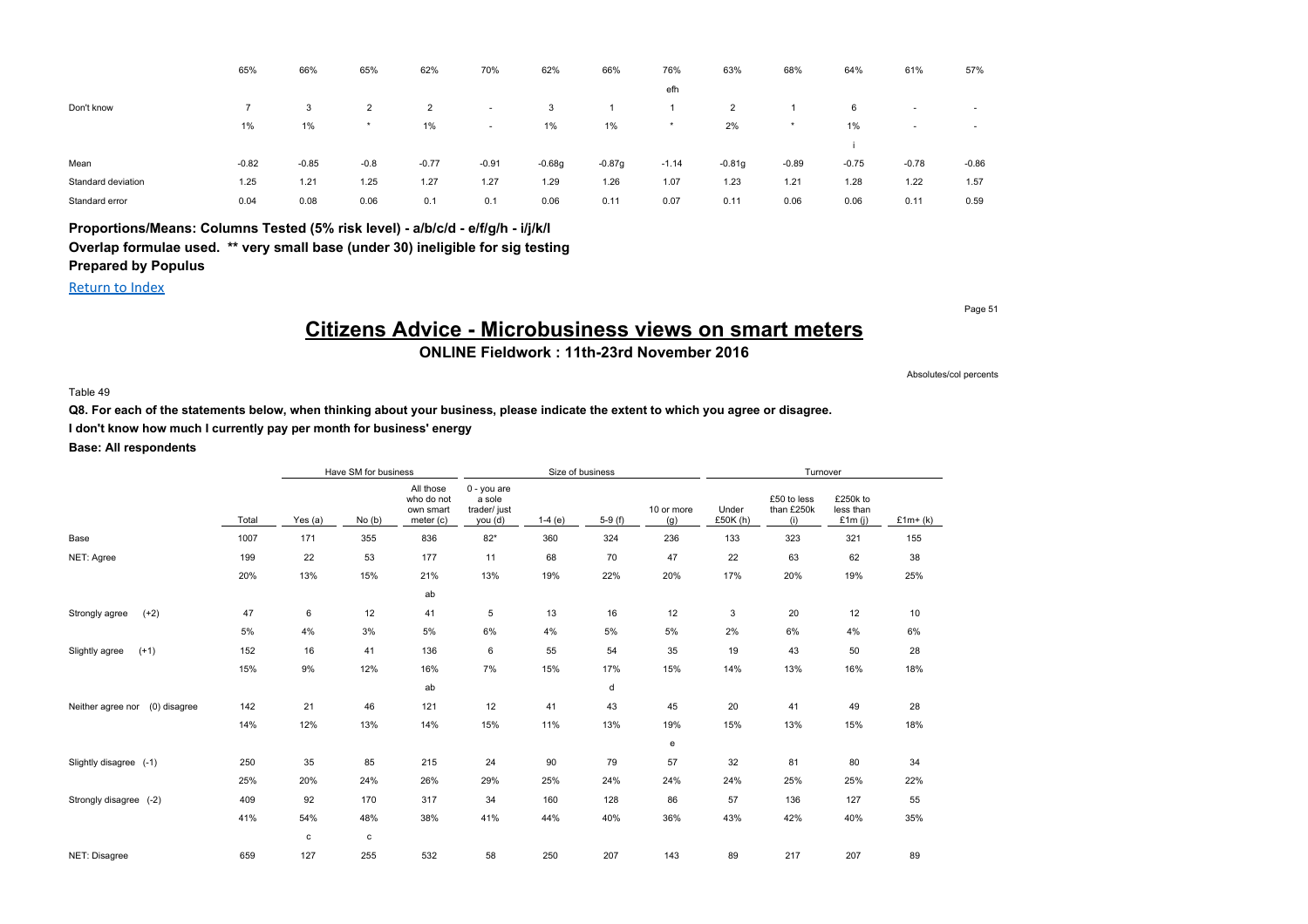|                    | 65%     | 74%     | 72%     | 64%       | 71%     | 69%     | 64%            | 61%     | 67%            | 67%     | 64%     | 57%      |
|--------------------|---------|---------|---------|-----------|---------|---------|----------------|---------|----------------|---------|---------|----------|
|                    |         | с       | с       |           |         | g       |                |         |                | k       |         |          |
| Don't know         |         |         |         | 6         |         |         | $\overline{4}$ |         | $\overline{2}$ | 2       | 3       | $\sim$   |
|                    | $1\%$   | 1%      | $\star$ | 1%        | 1%      | $\star$ | 1%             | $\star$ | 2%             | $1\%$   | 1%      | $\sim$   |
| Mean               | $-0.82$ | $-1.12$ | $-1.02$ |           | $-0.94$ | $-0.92$ | $-0.78$        | $-0.72$ | $-0.92$        | $-0.84$ | $-0.82$ |          |
|                    |         |         |         | $-0.76ab$ |         |         |                |         |                |         |         | $-0.62h$ |
| Standard deviation | 1.25    | 1.16    | 1.18    | 1.25      | 1.2     | 1.22    | 1.27           | 1.24    | 1.17           | 1.28    | 1.22    | 1.31     |
| Standard error     | 0.04    | 0.09    | 0.06    | 0.04      | 0.13    | 0.06    | 0.07           | 0.08    | 0.1            | 0.07    | 0.07    | 0.1      |

### **Proportions/Means: Columns Tested (5% risk level) - a/b/c - d/e/f/g - h/i/j/k**

### **Overlap formulae used. \* small base**

### **Prepared by Populus**

Return to Index

Page 52

Absolutes/col percents

## **Citizens Advice - Microbusiness views on smart meters**

**ONLINE Fieldwork : 11th-23rd November 2016**

Table 50

**Q9. Which of the following activities, if any, have you done to try and reduce your business' energy costs in the last 6 months? Base: All respondents who have taken steps to reduce the cost of energy for their business**

|                                                                                                               |            |                                 |                                   | Energy Spend                      |                                |                    |                                                            | Location                              |           |                                                           |                                                                                                     | Energy Supply                                                                       |                       |
|---------------------------------------------------------------------------------------------------------------|------------|---------------------------------|-----------------------------------|-----------------------------------|--------------------------------|--------------------|------------------------------------------------------------|---------------------------------------|-----------|-----------------------------------------------------------|-----------------------------------------------------------------------------------------------------|-------------------------------------------------------------------------------------|-----------------------|
|                                                                                                               | Total      | Up to<br>£1,000 per<br>year (a) | £1.001-<br>£3,000 per<br>year (b) | £3.001-<br>£5,000 per<br>year (c) | Over<br>£5,000 per<br>year (d) | NET:<br>Office (e) | ln<br>factories,<br>storage<br>facilities or<br>depots (f) | In an outlet<br>such as a<br>shop (g) | Other (h) | Electricity<br>is supplied<br>but not<br>mains gas<br>(i) | Electricity<br>and mains<br>gas are<br>supplied<br>by the<br>same<br>supplier<br>(dual fuel)<br>(i) | Electricity<br>and mains<br>gas are<br>supplied<br>by different<br>suppliers<br>(k) | Other (I)             |
| Base                                                                                                          | 897        | 216                             | 391                               | 159                               | 131                            | 456                | 129                                                        | 189                                   | 117       | 401                                                       | 379                                                                                                 | 111                                                                                 | $6***$                |
| Personally tried not to use too much<br>energy (i.e. turning off lights, not<br>overfilling the kettle, etc.) | 526<br>59% | 122<br>56%                      | 235<br>60%                        | 90<br>57%                         | 79<br>60%                      | 254<br>56%         | 73<br>57%                                                  | 127<br>67%<br>e                       | 67<br>57% | 247<br>62%                                                | 205<br>54%                                                                                          | 70<br>63%                                                                           | $\overline{4}$<br>67% |
| Fitted energy efficient lighting                                                                              | 447        | 93                              | 197                               | 83                                | 74                             | 216                | 59                                                         | 104                                   | 63        | 187                                                       | 200                                                                                                 | 57                                                                                  | 3                     |
|                                                                                                               | 50%        | 43%                             | 50%                               | 52%                               | 56%                            | 47%                | 46%                                                        | 55%                                   | 54%       | 47%                                                       | 53%                                                                                                 | 51%                                                                                 | 50%                   |
|                                                                                                               |            |                                 |                                   |                                   | a                              |                    |                                                            |                                       |           |                                                           |                                                                                                     |                                                                                     |                       |
| Encouraged employees to use less<br>energy                                                                    | 428        | 73                              | 198                               | 81                                | 76                             | 233                | 74                                                         | 79                                    | 38        | 186                                                       | 187                                                                                                 | 51                                                                                  | 4                     |
|                                                                                                               | 48%        | 34%                             | 51%                               | 51%                               | 58%                            | 51%                | 57%                                                        | 42%                                   | 32%       | 46%                                                       | 49%                                                                                                 | 46%                                                                                 | 67%                   |
|                                                                                                               |            |                                 | a                                 | a                                 | a                              | gh                 | gh                                                         |                                       |           |                                                           |                                                                                                     |                                                                                     |                       |
| Monitored more closely how much<br>energy my business uses                                                    | 293        | 61                              | 119                               | 57                                | 56                             | 140                | 49                                                         | 69                                    | 35        | 124                                                       | 128                                                                                                 | 39                                                                                  | $\overline{2}$        |
|                                                                                                               | 33%        | 28%                             | 30%                               | 36%                               | 43%                            | 31%                | 38%                                                        | 37%                                   | 30%       | 31%                                                       | 34%                                                                                                 | 35%                                                                                 | 33%                   |
|                                                                                                               |            |                                 |                                   |                                   | ab                             |                    |                                                            |                                       |           |                                                           |                                                                                                     |                                                                                     |                       |
| Purchased an energy efficient<br>appliance/ equipment                                                         | 227        | 39                              | 107                               | 45                                | 36                             | 115                | 31                                                         | 40                                    | 39        | 92                                                        | 108                                                                                                 | 25                                                                                  | $\overline{2}$        |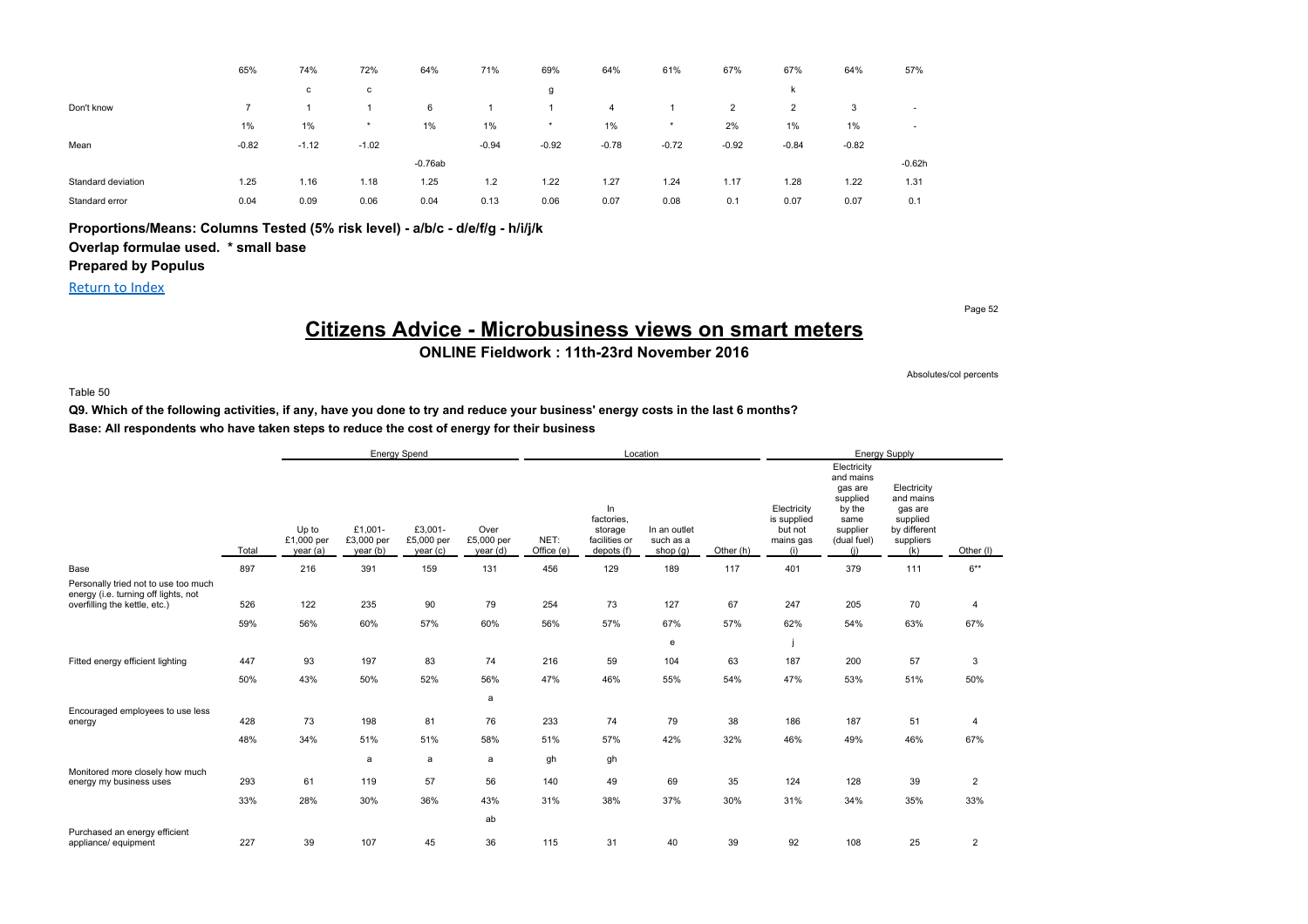|                                                            | 25% | 18% | 27% | 28% | 27%            | 25%            | 24%            | 21% | 33% | 23% | 28%            | 23%            | 33%                      |
|------------------------------------------------------------|-----|-----|-----|-----|----------------|----------------|----------------|-----|-----|-----|----------------|----------------|--------------------------|
|                                                            |     |     | a   | a   | a              |                |                |     | g   |     |                |                |                          |
| Changed the time at which<br>appliances/ equipment is used | 158 | 31  | 74  | 25  | 28             | 80             | 15             | 34  | 27  | 61  | 68             | 28             |                          |
|                                                            | 18% | 14% | 19% | 16% | 21%            | 18%            | 12%            | 18% | 23% | 15% | 18%            | 25%            | 17%                      |
|                                                            |     |     |     |     |                |                |                |     |     |     |                |                |                          |
| Sought advice on how to save<br>energy                     | 127 | 20  | 58  | 26  | 23             | 69             | 16             | 25  | 16  | 37  | 76             | 14             |                          |
|                                                            | 14% | 9%  | 15% | 16% | 18%            | 15%            | 12%            | 13% | 14% | 9%  | 20%            | 13%            | ٠                        |
|                                                            |     |     |     | a   | a              |                |                |     |     |     |                |                |                          |
| Tasked a member of staff to help<br>lower energy use       | 99  | 13  | 45  | 21  | 20             | 52             | 15             | 21  | 10  | 33  | 54             | 12             |                          |
|                                                            | 11% | 6%  | 12% | 13% | 15%            | 11%            | 12%            | 11% | 9%  | 8%  | 14%            | 11%            | $\overline{\phantom{a}}$ |
|                                                            |     |     | a   | a   | a              |                |                |     |     |     |                |                |                          |
| Had a smart thermostat installed (e.<br>g. NEST or HIVE)   | 68  | 10  | 31  | 15  | 12             | 45             | 5              | 13  | 5   | 14  | 47             | $\overline{7}$ |                          |
|                                                            | 8%  | 5%  | 8%  | 9%  | 9%             | 10%            | 4%             | 7%  | 4%  | 3%  | 12%            | 6%             |                          |
|                                                            |     |     |     |     |                |                |                |     |     |     |                |                |                          |
| Other                                                      | 17  | 6   | 6   | 3   | $\overline{2}$ | $\overline{7}$ | $\overline{4}$ | 3   | 3   | 12  | $\overline{4}$ |                |                          |
|                                                            | 2%  | 3%  | 2%  | 2%  | 2%             | 2%             | 3%             | 2%  | 3%  | 3%  | 1%             | 1%             |                          |

**Proportions/Means: Columns Tested (5% risk level) - a/b/c/d - e/f/g/h - i/j/k/l Overlap formulae used. \*\* very small base (under 30) ineligible for sig testing Prepared by Populus**

Return to Index

Page 53

## **Citizens Advice - Microbusiness views on smart meters**

**ONLINE Fieldwork : 11th-23rd November 2016**

Absolutes/col percents

#### Table 50

**Q9. Which of the following activities, if any, have you done to try and reduce your business' energy costs in the last 6 months? Base: All respondents who have taken steps to reduce the cost of energy for their business**

|               |       |                                 |                                   | <b>Energy Spend</b>               |                                |                    |                                                            | Location                              |           |                                                           |                                                                                              | <b>Energy Supply</b>                                                                |                |
|---------------|-------|---------------------------------|-----------------------------------|-----------------------------------|--------------------------------|--------------------|------------------------------------------------------------|---------------------------------------|-----------|-----------------------------------------------------------|----------------------------------------------------------------------------------------------|-------------------------------------------------------------------------------------|----------------|
|               | Total | Up to<br>£1,000 per<br>year (a) | £1,001-<br>£3,000 per<br>year (b) | £3,001-<br>£5,000 per<br>year (c) | Over<br>£5,000 per<br>year (d) | NET:<br>Office (e) | In<br>factories,<br>storage<br>facilities or<br>depots (f) | In an outlet<br>such as a<br>shop (g) | Other (h) | Electricity<br>is supplied<br>but not<br>mains gas<br>(i) | Electricity<br>and mains<br>gas are<br>supplied<br>by the<br>same<br>supplier<br>(dual fuel) | Electricity<br>and mains<br>gas are<br>supplied<br>by different<br>suppliers<br>(k) | Other (I)      |
| Base          | 897   | 216                             | 391                               | 159                               | 131                            | 456                | 129                                                        | 189                                   | 117       | 401                                                       | 379                                                                                          | 111                                                                                 | $6***$         |
| None of these | 80    | 29                              | 32                                | 12                                |                                | 42                 | 9                                                          | 12                                    | 17        | 40                                                        | 28                                                                                           | 10                                                                                  | $\overline{2}$ |
|               | 9%    | 13%                             | 8%                                | 8%                                | 5%                             | 9%                 | 7%                                                         | 6%                                    | 15%       | 10%                                                       | 7%                                                                                           | 9%                                                                                  | 33%            |
|               |       | bd                              |                                   |                                   |                                |                    |                                                            |                                       | g         |                                                           |                                                                                              |                                                                                     |                |

**Proportions/Means: Columns Tested (5% risk level) - a/b/c/d - e/f/g/h - i/j/k/l Overlap formulae used. \*\* very small base (under 30) ineligible for sig testing**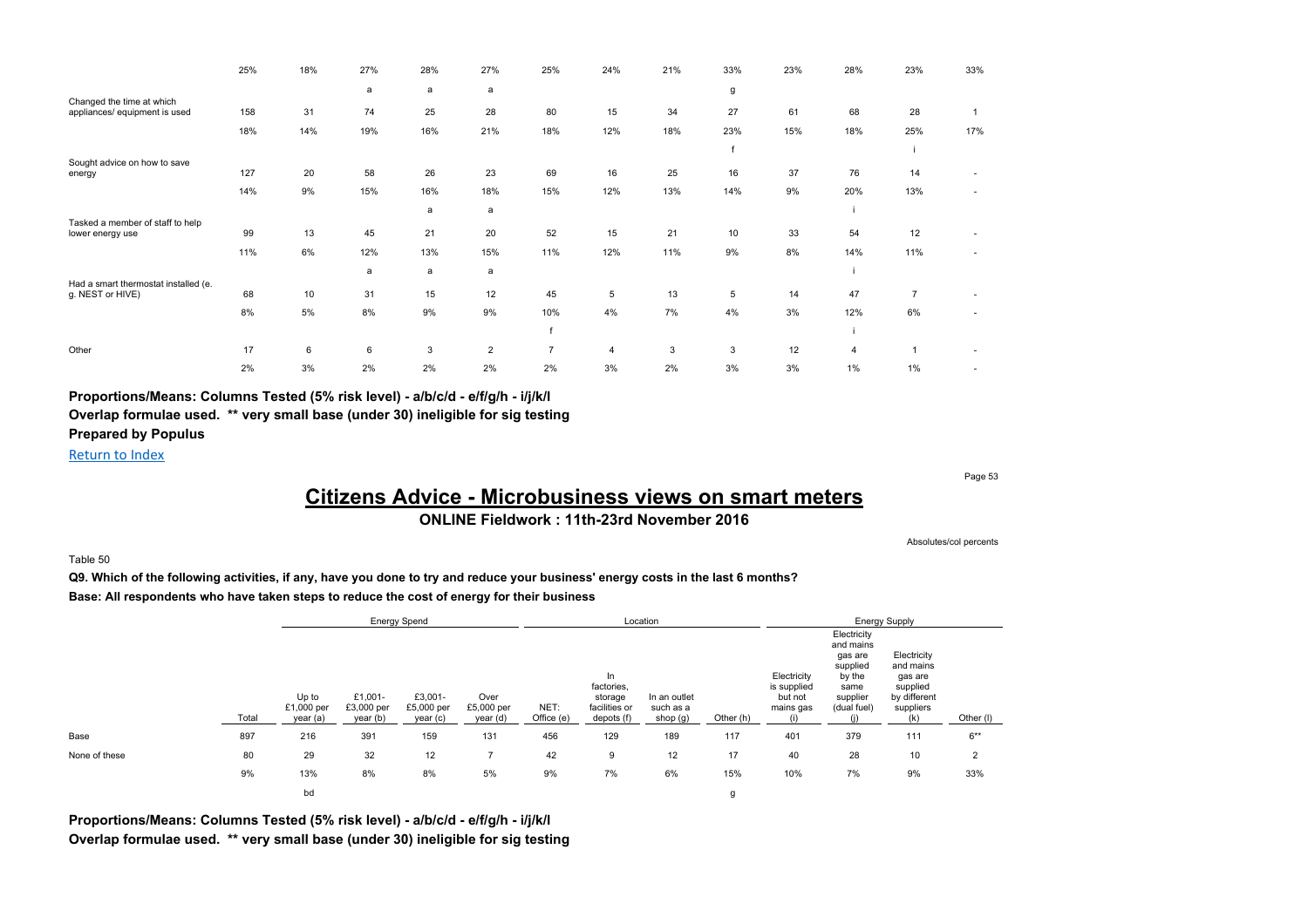Return to Index

## **Citizens Advice - Microbusiness views on smart meters ONLINE Fieldwork : 11th-23rd November 2016**

Table 51

#### **Q9. Which of the following activities, if any, have you done to try and reduce your business' energy costs in the last 6 months? Base: All respondents who have taken steps to reduce the cost of energy for their business**

|                                                                              |       |             | Have SM for business |                                                     |                                                  | Size of business |          |                   |                  | Turnover                         |                                    |           |
|------------------------------------------------------------------------------|-------|-------------|----------------------|-----------------------------------------------------|--------------------------------------------------|------------------|----------|-------------------|------------------|----------------------------------|------------------------------------|-----------|
|                                                                              | Total | Yes (a)     | No(b)                | All those<br>who do not<br>own smart<br>meter $(c)$ | 0 - you are<br>a sole<br>trader/ just<br>you (d) | $1-4(e)$         | $5-9(f)$ | 10 or more<br>(g) | Under<br>£50K(h) | £50 to less<br>than £250k<br>(i) | £250k to<br>less than<br>£1 $m(i)$ | $£1m+(k)$ |
| Base                                                                         | 897   | 157         | 324                  | 740                                                 | $72*$                                            | 327              | 285      | 209               | 118              | 293                              | 276                                | 138       |
| Personally tried not to use too much<br>energy (i.e. turning off lights, not |       |             |                      |                                                     |                                                  |                  |          |                   |                  |                                  |                                    |           |
| overfilling the kettle, etc.)                                                | 526   | 85          | 216                  | 441                                                 | 41                                               | 209              | 158      | 117               | 72               | 179                              | 151                                | 79        |
|                                                                              | 59%   | 54%         | 67%                  | 60%                                                 | 57%                                              | 64%              | 55%      | 56%               | 61%              | 61%                              | 55%                                | 57%       |
|                                                                              |       |             | ac                   |                                                     |                                                  | f                |          |                   |                  |                                  |                                    |           |
| Fitted energy efficient lighting                                             | 447   | 90          | 165                  | 357                                                 | 32                                               | 163              | 134      | 117               | 55               | 138                              | 145                                | 73        |
|                                                                              | 50%   | 57%         | 51%                  | 48%                                                 | 44%                                              | 50%              | 47%      | 56%               | 47%              | 47%                              | 53%                                | 53%       |
|                                                                              |       | $\mathbf c$ |                      |                                                     |                                                  |                  |          | f                 |                  |                                  |                                    |           |
| Encouraged employees to use less<br>energy                                   | 428   | 73          | 176                  | 355                                                 | 8                                                | 151              | 152      | 116               | 30               | 127                              | 157                                | 77        |
|                                                                              | 48%   | 46%         | 54%                  | 48%                                                 | 11%                                              | 46%              | 53%      | 56%               | 25%              | 43%                              | 57%                                | 56%       |
|                                                                              |       |             | $\mathbf c$          |                                                     |                                                  | d                | d        | de                |                  | h                                | hi                                 | hi        |
| Monitored more closely how much<br>energy my business uses                   | 293   | 56          | 121                  | 237                                                 | 22                                               | 113              | 88       | 69                | 39               | 101                              | 93                                 | 39        |
|                                                                              | 33%   | 36%         | 37%                  | 32%                                                 | 31%                                              | 35%              | 31%      | 33%               | 33%              | 34%                              | 34%                                | 28%       |
|                                                                              |       |             | $\mathbf c$          |                                                     |                                                  |                  |          |                   |                  |                                  |                                    |           |
| Purchased an energy efficient                                                |       |             |                      |                                                     |                                                  |                  |          |                   |                  |                                  |                                    |           |
| appliance/ equipment                                                         | 227   | 45          | 89                   | 182                                                 | 16                                               | 76               | 79       | 55                | 32               | 72                               | 68                                 | 40        |
|                                                                              | 25%   | 29%         | 27%                  | 25%                                                 | 22%                                              | 23%              | 28%      | 26%               | 27%              | 25%                              | 25%                                | 29%       |
| Changed the time at which<br>appliances/ equipment is used                   | 158   | 31          | 48                   | 127                                                 | 12                                               | 68               | 44       | 34                | 28               | 50                               | 50                                 | 18        |
|                                                                              | 18%   | 20%         | 15%                  | 17%                                                 | 17%                                              | 21%              | 15%      | 16%               | 24%              | 17%                              | 18%                                | 13%       |
|                                                                              |       |             |                      |                                                     |                                                  |                  |          |                   | k                |                                  |                                    |           |
| Sought advice on how to save<br>energy                                       | 127   | 21          | 42                   | 106                                                 | 5                                                | 38               | 43       | 40                | 10               | 46                               | 37                                 | 21        |
|                                                                              | 14%   | 13%         | 13%                  | 14%                                                 | 7%                                               | 12%              | 15%      | 19%               | 8%               | 16%                              | 13%                                | 15%       |
|                                                                              |       |             |                      |                                                     |                                                  |                  |          | de                |                  |                                  |                                    |           |
| Tasked a member of staff to help                                             |       |             |                      |                                                     |                                                  |                  |          |                   |                  |                                  |                                    |           |
| lower energy use                                                             | 99    | 18          | 37                   | 81                                                  | 3                                                | 24               | 39       | 33                | 9                | 30                               | 33                                 | 20        |
|                                                                              | 11%   | 11%         | 11%                  | 11%                                                 | 4%                                               | 7%               | 14%      | 16%               | 8%               | 10%                              | 12%                                | 14%       |
| Had a smart thermostat installed (e.                                         |       |             |                      |                                                     |                                                  |                  | de       | de                |                  |                                  |                                    |           |
| g. NEST or HIVE)                                                             | 68    | 25          | 20                   | 43                                                  | 3                                                | 18               | 25       | 21                | 8                | 18                               | 21                                 | 13        |
|                                                                              | 8%    | 16%         | 6%                   | 6%                                                  | 4%                                               | 6%               | 9%       | 10%               | 7%               | 6%                               | 8%                                 | 9%        |
|                                                                              |       | bc          |                      |                                                     |                                                  |                  |          | e                 |                  |                                  |                                    |           |

Page 54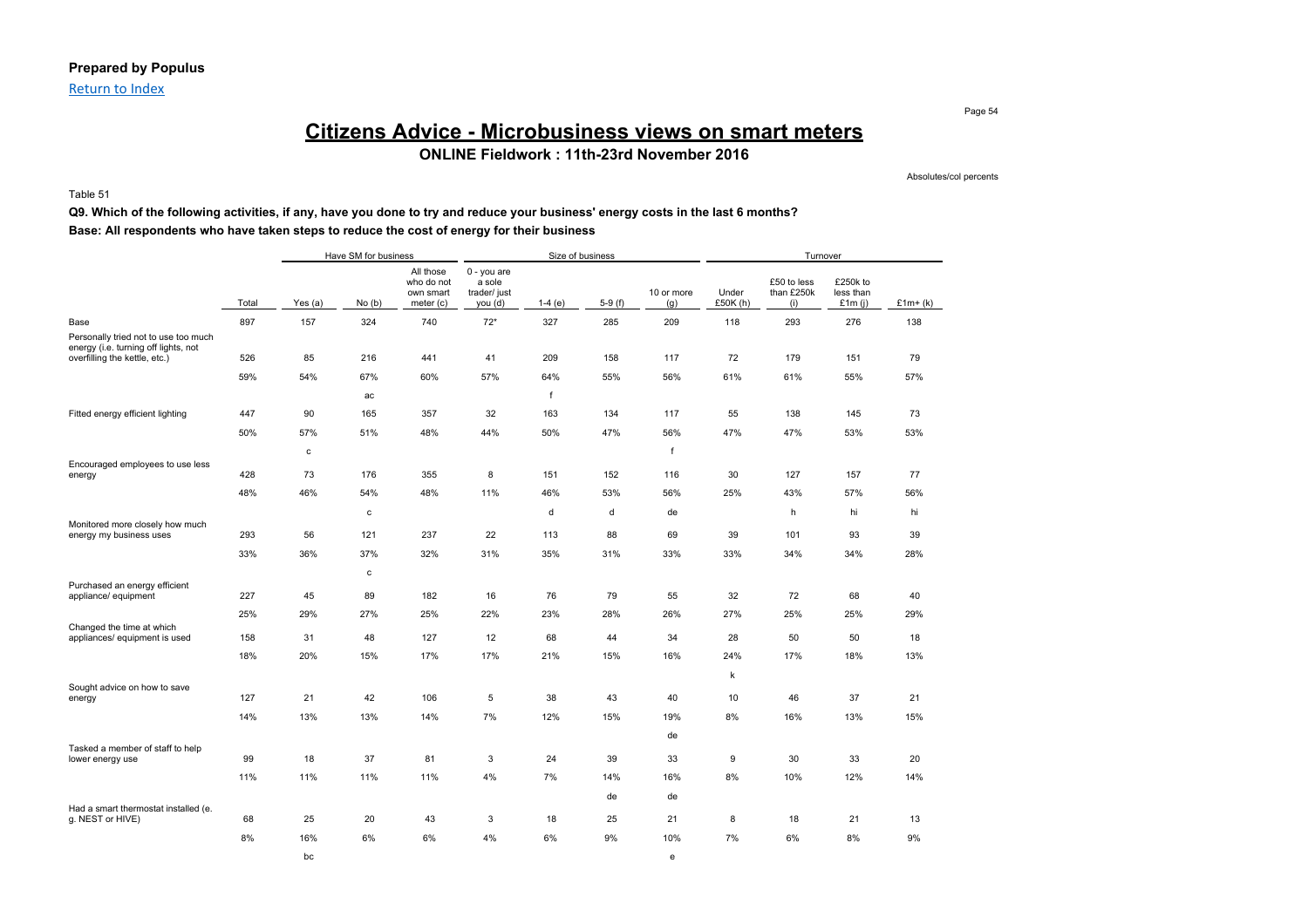| Other         | 17 | 2  | 9  | 15 | $\overline{1}$ | 8   | $5^{\circ}$ | $\overline{\mathbf{3}}$ | 6   | 5   | $\overline{4}$ | $\overline{2}$ |
|---------------|----|----|----|----|----------------|-----|-------------|-------------------------|-----|-----|----------------|----------------|
|               | 2% | 1% | 3% | 2% | 1%             | 2%  | 2%          | 1%                      | 5%  | 2%  | $1\%$          | 1%             |
|               |    |    |    |    |                |     |             |                         |     |     |                |                |
| None of these | 80 | 12 | 20 | 68 | 8              | 36  | 26          | 9                       | 15  | 28  | 24             | $\overline{7}$ |
|               | 9% | 8% | 6% | 9% | 11%            | 11% | 9%          | 4%                      | 13% | 10% | 9%             | 5%             |
|               |    |    |    | b  | g              | g   | g           |                         | k   |     |                |                |

**Proportions/Means: Columns Tested (5% risk level) - a/b/c - d/e/f/g - h/i/j/k**

**Overlap formulae used. \* small base**

**Prepared by Populus**

Return to Index

Page 55

### **Citizens Advice - Microbusiness views on smart meters ONLINE Fieldwork : 11th-23rd November 2016**

Absolutes/col percents

Table 52

**Q9. Which of the following activities, if any, have you done to try and reduce your business' energy costs in the last 6 months? Base: All respondents who have taken steps to reduce the cost of energy for their business (Top 2 Box)**

|                                                                              |       |                                |                                   | <b>Energy Spend</b>               |                                |                    |                                                            | Location                                |           |                                                           |                                                                                                     | Energy Supply                                                                       |                |
|------------------------------------------------------------------------------|-------|--------------------------------|-----------------------------------|-----------------------------------|--------------------------------|--------------------|------------------------------------------------------------|-----------------------------------------|-----------|-----------------------------------------------------------|-----------------------------------------------------------------------------------------------------|-------------------------------------------------------------------------------------|----------------|
|                                                                              | Total | Up to<br>£1,000 per<br>year(a) | £1,001-<br>£3,000 per<br>year (b) | £3,001-<br>£5,000 per<br>year (c) | Over<br>£5,000 per<br>year (d) | NET:<br>Office (e) | In<br>factories,<br>storage<br>facilities or<br>depots (f) | In an outlet<br>such as a<br>shop $(g)$ | Other (h) | Electricity<br>is supplied<br>but not<br>mains gas<br>(i) | Electricity<br>and mains<br>gas are<br>supplied<br>by the<br>same<br>supplier<br>(dual fuel)<br>(i) | Electricity<br>and mains<br>gas are<br>supplied<br>by different<br>suppliers<br>(k) | Other (I)      |
| Base                                                                         | 718   | 169                            | 305                               | 129                               | 115                            | 364                | 106                                                        | 153                                     | $90*$     | 315                                                       | 307                                                                                                 | $92*$                                                                               | $4**$          |
| Personally tried not to use too much<br>energy (i.e. turning off lights, not |       |                                |                                   |                                   |                                |                    |                                                            |                                         |           |                                                           |                                                                                                     |                                                                                     |                |
| overfilling the kettle, etc.)                                                | 451   | 102                            | 197                               | 78                                | 74                             | 221                | 63                                                         | 107                                     | 55        | 211                                                       | 176                                                                                                 | 61                                                                                  | 3              |
|                                                                              | 63%   | 60%                            | 65%                               | 60%                               | 64%                            | 61%                | 59%                                                        | 70%                                     | 61%       | 67%                                                       | 57%                                                                                                 | 66%                                                                                 | 75%            |
|                                                                              |       |                                |                                   |                                   |                                |                    |                                                            | ${\bf e}$                               |           |                                                           |                                                                                                     |                                                                                     |                |
| Fitted energy efficient lighting                                             | 390   | 78                             | 171                               | 76                                | 65                             | 192                | 52                                                         | 88                                      | 54        | 157                                                       | 178                                                                                                 | 53                                                                                  | $\overline{c}$ |
|                                                                              | 54%   | 46%                            | 56%                               | 59%                               | 57%                            | 53%                | 49%                                                        | 58%                                     | 60%       | 50%                                                       | 58%                                                                                                 | 58%                                                                                 | 50%            |
|                                                                              |       |                                | a                                 | a                                 |                                |                    |                                                            |                                         |           |                                                           |                                                                                                     |                                                                                     |                |
| Encouraged employees to use less<br>energy                                   | 369   | 60                             | 167                               | 71                                | 71                             | 204                | 63                                                         | 67                                      | 32        | 156                                                       | 165                                                                                                 | 45                                                                                  | 3              |
|                                                                              | 51%   | 36%                            | 55%                               | 55%                               | 62%                            | 56%                | 59%                                                        | 44%                                     | 36%       | 50%                                                       | 54%                                                                                                 | 49%                                                                                 | 75%            |
|                                                                              |       |                                | a                                 | a                                 | a                              | gh                 | gh                                                         |                                         |           |                                                           |                                                                                                     |                                                                                     |                |
| Monitored more closely how much<br>energy my business uses                   | 266   | 58                             | 107                               | 51                                | 50                             | 126                | 43                                                         | 65                                      | 32        | 113                                                       | 113                                                                                                 | 38                                                                                  | $\overline{2}$ |
|                                                                              | 37%   | 34%                            | 35%                               | 40%                               | 43%                            | 35%                | 41%                                                        | 42%                                     | 36%       | 36%                                                       | 37%                                                                                                 | 41%                                                                                 | 50%            |
| Purchased an energy efficient<br>appliance/ equipment                        | 197   | 32                             | 89                                | 42                                | 34                             | 98                 | 28                                                         | 37                                      | 32        | 76                                                        | 95                                                                                                  | 25                                                                                  | $\mathbf{1}$   |
|                                                                              | 27%   | 19%                            | 29%                               | 33%                               | 30%                            | 27%                | 26%                                                        | 24%                                     | 36%       | 24%                                                       | 31%                                                                                                 | 27%                                                                                 | 25%            |
|                                                                              |       |                                | a                                 | a                                 | a                              |                    |                                                            |                                         |           |                                                           |                                                                                                     |                                                                                     |                |
| Changed the time at which<br>appliances/ equipment is used                   | 143   | 26                             | 67                                | 23                                | 27                             | 76                 | 12                                                         | 29                                      | 24        | 56                                                        | 59                                                                                                  | 27                                                                                  | $\mathbf{1}$   |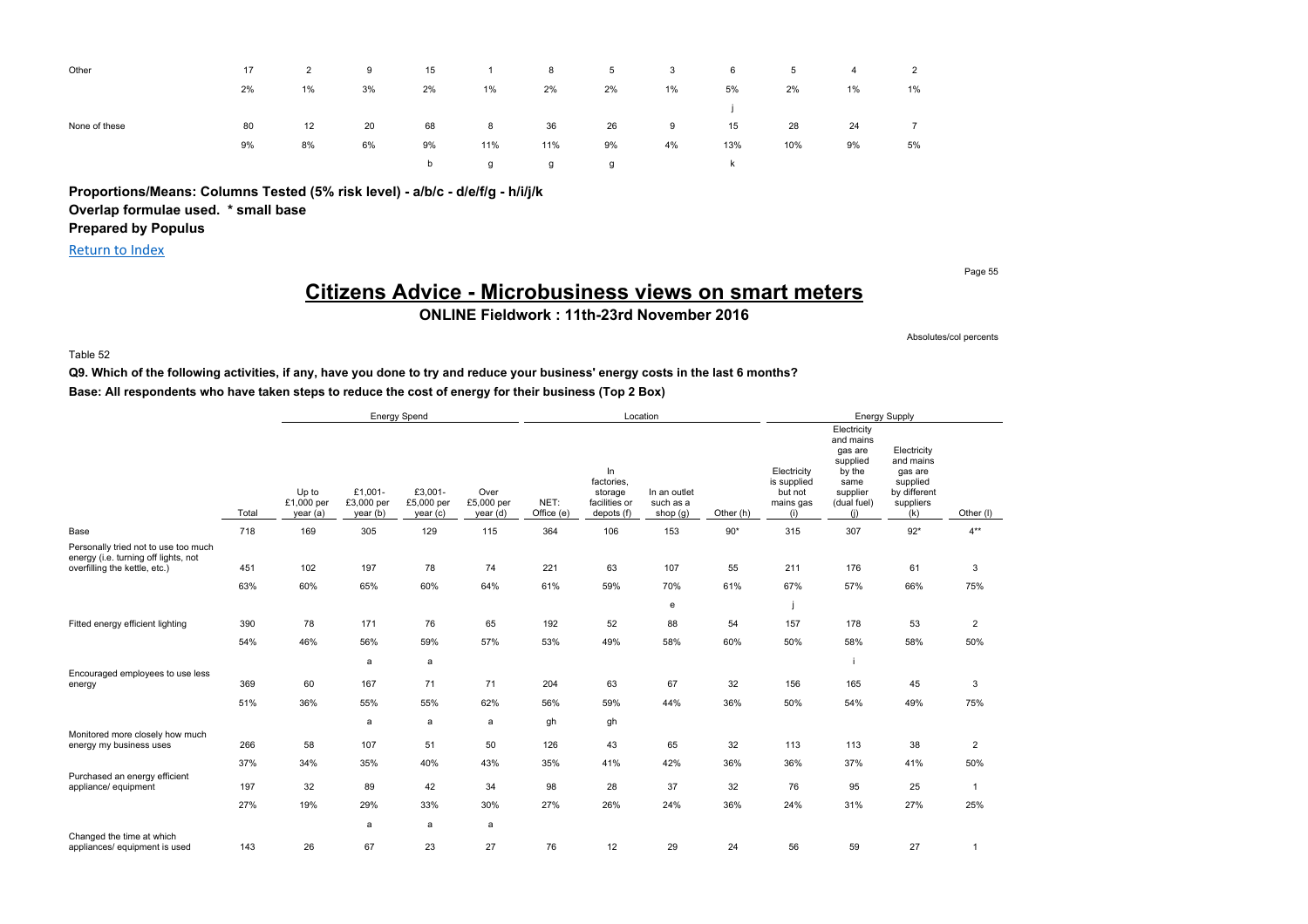|                                                      | 20% | 15% | 22% | 18% | 23% | 21% | 11% | 19% | 27% | 18% | 19% | 29% | 25%                      |
|------------------------------------------------------|-----|-----|-----|-----|-----|-----|-----|-----|-----|-----|-----|-----|--------------------------|
|                                                      |     |     |     |     |     |     |     |     |     |     |     |     |                          |
| Sought advice on how to save<br>energy               | 110 | 17  | 50  | 22  | 21  | 59  | 13  | 24  | 13  | 32  | 66  | 12  | $\overline{\phantom{a}}$ |
|                                                      | 15% | 10% | 16% | 17% | 18% | 16% | 12% | 16% | 14% | 10% | 21% | 13% |                          |
|                                                      |     |     |     |     | a   |     |     |     |     |     |     |     |                          |
| Tasked a member of staff to help<br>lower energy use | 89  | 11  | 41  | 20  | 17  | 47  | 14  | 19  | 8   | 30  | 48  | 11  | $\overline{\phantom{a}}$ |
|                                                      | 12% | 7%  | 13% | 16% | 15% | 13% | 13% | 12% | 9%  | 10% | 16% | 12% | $\overline{\phantom{a}}$ |
| Had a smart thermostat installed (e.                 |     |     | a   | a   | a   |     |     |     |     |     |     |     |                          |
| g. NEST or HIVE)                                     | 59  | 8   | 26  | 14  | 11  | 41  | 4   | 10  | 4   | 9   | 44  | 6   |                          |
|                                                      | 8%  | 5%  | 9%  | 11% | 10% | 11% | 4%  | 7%  | 4%  | 3%  | 14% | 7%  | $\overline{\phantom{a}}$ |
|                                                      |     |     |     | a   |     |     |     |     |     |     | ik  |     |                          |

**Proportions/Means: Columns Tested (5% risk level) - a/b/c/d - e/f/g/h - i/j/k/l**

**Overlap formulae used. \* small base; \*\* very small base (under 30) ineligible for sig testing**

**Prepared by Populus**

Return to Index

Page 56

## **Citizens Advice - Microbusiness views on smart meters**

### **ONLINE Fieldwork : 11th-23rd November 2016**

e

Absolutes/col percents

Table 52

**Q9. Which of the following activities, if any, have you done to try and reduce your business' energy costs in the last 6 months? Base: All respondents who have taken steps to reduce the cost of energy for their business (Top 2 Box)**

|               |       |                                 |                                   | <b>Energy Spend</b>               |                                |                    |                                                            | Location                              |           |                                                           |                                                                                              | <b>Energy Supply</b>                                                                |           |
|---------------|-------|---------------------------------|-----------------------------------|-----------------------------------|--------------------------------|--------------------|------------------------------------------------------------|---------------------------------------|-----------|-----------------------------------------------------------|----------------------------------------------------------------------------------------------|-------------------------------------------------------------------------------------|-----------|
|               | Total | Up to<br>£1,000 per<br>year (a) | £1,001-<br>£3,000 per<br>year (b) | £3,001-<br>£5,000 per<br>year (c) | Over<br>£5,000 per<br>year (d) | NET:<br>Office (e) | In<br>factories,<br>storage<br>facilities or<br>depots (f) | In an outlet<br>such as a<br>shop (g) | Other (h) | Electricity<br>is supplied<br>but not<br>mains gas<br>(i) | Electricity<br>and mains<br>gas are<br>supplied<br>by the<br>same<br>supplier<br>(dual fuel) | Electricity<br>and mains<br>gas are<br>supplied<br>by different<br>suppliers<br>(k) | Other (I) |
| Base          | 718   | 169                             | 305                               | 129                               | 115                            | 364                | 106                                                        | 153                                   | $90*$     | 315                                                       | 307                                                                                          | $92*$                                                                               | $4***$    |
| Other         | 17    | 6                               | 6                                 | 3                                 | $\overline{2}$                 | $\overline{ }$     | $\overline{4}$                                             | 3                                     | 3         | 12                                                        | $\overline{4}$                                                                               |                                                                                     | $\sim$    |
|               | 2%    | 4%                              | 2%                                | 2%                                | 2%                             | 2%                 | 4%                                                         | 2%                                    | 3%        | 4%                                                        | 1%                                                                                           | 1%                                                                                  |           |
|               |       |                                 |                                   |                                   |                                |                    |                                                            |                                       |           |                                                           |                                                                                              |                                                                                     |           |
| None of these | 41    | 15                              | 15                                |                                   | $\overline{4}$                 | 19                 | 5                                                          | 7                                     | 10        | 18                                                        | 17                                                                                           | 5                                                                                   |           |
|               | 6%    | 9%                              | 5%                                | 5%                                | 3%                             | 5%                 | 5%                                                         | 5%                                    | 11%       | 6%                                                        | 6%                                                                                           | 5%                                                                                  | 25%       |

**Proportions/Means: Columns Tested (5% risk level) - a/b/c/d - e/f/g/h - i/j/k/l Overlap formulae used. \* small base; \*\* very small base (under 30) ineligible for sig testing Prepared by Populus**

Return to Index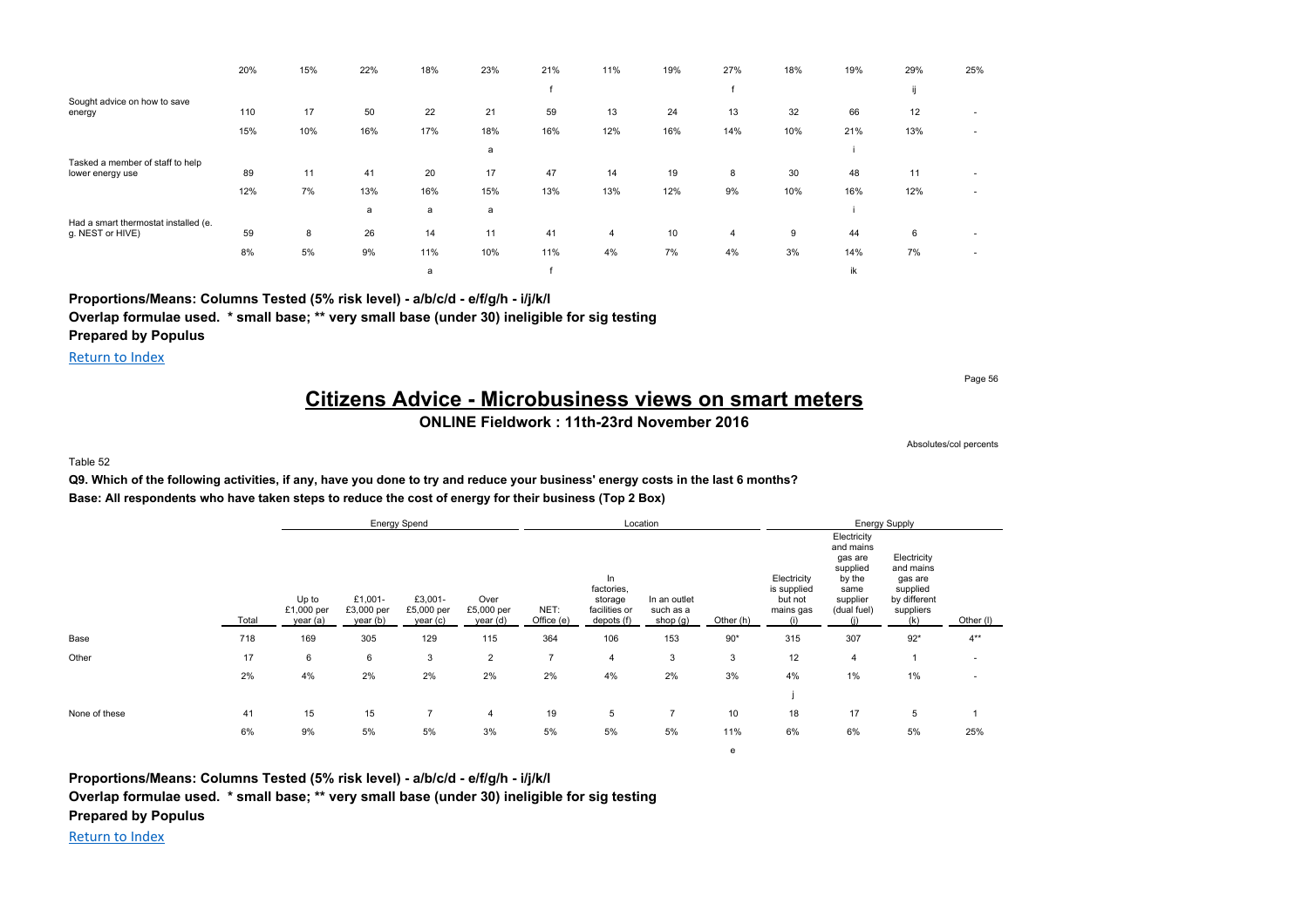# **Citizens Advice - Microbusiness views on smart meters**

### **ONLINE Fieldwork : 11th-23rd November 2016**

Absolutes/col percents

#### Table 53

### **Q9. Which of the following activities, if any, have you done to try and reduce your business' energy costs in the last 6 months? Base: All respondents who have taken steps to reduce the cost of energy for their business (Top 2 Box)**

|                                                                              |       |                | Have SM for business |                                                   |                                                  | Size of business |          |                   |                   | Turnover                         |                                 |                |
|------------------------------------------------------------------------------|-------|----------------|----------------------|---------------------------------------------------|--------------------------------------------------|------------------|----------|-------------------|-------------------|----------------------------------|---------------------------------|----------------|
|                                                                              | Total | Yes (a)        | No(b)                | All those<br>who do not<br>own smart<br>meter (c) | 0 - you are<br>a sole<br>trader/ just<br>you (d) | $1-4(e)$         | $5-9(f)$ | 10 or more<br>(g) | Under<br>£50K (h) | £50 to less<br>than £250k<br>(i) | £250k to<br>less than<br>£1m(i) | $£1m+(k)$      |
| Base                                                                         | 718   | 133            | 268                  | 585                                               | $51*$                                            | 262              | 233      | 169               | $91*$             | 243                              | 221                             | 107            |
| Personally tried not to use too much<br>energy (i.e. turning off lights, not |       |                |                      |                                                   |                                                  |                  |          |                   |                   |                                  |                                 |                |
| overfilling the kettle, etc.)                                                | 451   | 74             | 189                  | 377                                               | 30                                               | 181              | 138      | 101               | 58                | 160                              | 130                             | 66             |
|                                                                              | 63%   | 56%            | 71%                  | 64%                                               | 59%                                              | 69%              | 59%      | 60%               | 64%               | 66%                              | 59%                             | 62%            |
|                                                                              |       |                | ac                   |                                                   |                                                  | fg               |          |                   |                   |                                  |                                 |                |
| Fitted energy efficient lighting                                             | 390   | 79             | 149                  | 311                                               | 26                                               | 138              | 119      | 106               | 46                | 124                              | 125                             | 66             |
|                                                                              | 54%   | 59%            | 56%                  | 53%                                               | 51%                                              | 53%              | 51%      | 63%               | 51%               | 51%                              | 57%                             | 62%            |
|                                                                              |       |                |                      |                                                   |                                                  |                  |          | ef                |                   |                                  |                                 |                |
| Encouraged employees to use less<br>energy                                   | 369   | 64             | 154                  | 305                                               | 5                                                | 127              | 133      | 103               | 25                | 109                              | 135                             | 66             |
|                                                                              | 51%   | 48%            | 57%                  | 52%                                               | 10%                                              | 48%              | 57%      | 61%               | 27%               | 45%                              | 61%                             | 62%            |
|                                                                              |       |                | с                    |                                                   |                                                  | d                | d        | de                |                   | h                                | hi                              | hi             |
| Monitored more closely how much<br>energy my business uses                   | 266   | 52             | 113                  | 214                                               | 20                                               | 99               | 81       | 65                | 35                | 93                               | 85                              | 36             |
|                                                                              | 37%   | 39%            | 42%                  | 37%                                               | 39%                                              | 38%              | 35%      | 38%               | 38%               | 38%                              | 38%                             | 34%            |
|                                                                              |       |                | с                    |                                                   |                                                  |                  |          |                   |                   |                                  |                                 |                |
| Purchased an energy efficient                                                |       |                |                      |                                                   |                                                  |                  |          |                   |                   |                                  |                                 |                |
| appliance/ equipment                                                         | 197   | 39             | 76                   | 158                                               | 14                                               | 66               | 68       | 48                | 30                | 60                               | 61                              | 34             |
| Changed the time at which                                                    | 27%   | 29%            | 28%                  | 27%                                               | 27%                                              | 25%              | 29%      | 28%               | 33%               | 25%                              | 28%                             | 32%            |
| appliances/ equipment is used                                                | 143   | 28             | 45                   | 115                                               | $\boldsymbol{9}$                                 | 64               | 40       | 30                | 24                | 46                               | 48                              | 16             |
|                                                                              | 20%   | 21%            | 17%                  | 20%                                               | 18%                                              | 24%              | 17%      | 18%               | 26%               | 19%                              | 22%                             | 15%            |
|                                                                              |       |                |                      |                                                   |                                                  | f                |          |                   | k                 |                                  |                                 |                |
| Sought advice on how to save<br>energy                                       | 110   | 19             | 39                   | 91                                                | 3                                                | 34               | 38       | 34                | 8                 | 40                               | 33                              | 17             |
|                                                                              | 15%   | 14%            | 15%                  | 16%                                               | 6%                                               | 13%              | 16%      | 20%               | 9%                | 16%                              | 15%                             | 16%            |
|                                                                              |       |                |                      |                                                   |                                                  |                  |          | de                |                   |                                  |                                 |                |
| Tasked a member of staff to help                                             |       |                |                      |                                                   |                                                  |                  |          |                   |                   |                                  |                                 |                |
| lower energy use                                                             | 89    | 18             | 33                   | 71                                                | 3                                                | 21               | 36       | 29                | 8                 | 29                               | 29                              | 16             |
|                                                                              | 12%   | 14%            | 12%                  | 12%                                               | 6%                                               | 8%               | 15%      | 17%               | 9%                | 12%                              | 13%                             | 15%            |
|                                                                              |       |                |                      |                                                   |                                                  |                  | e        | de                |                   |                                  |                                 |                |
| Had a smart thermostat installed (e.<br>g. NEST or HIVE)                     | 59    | 23             | 17                   | 36                                                | 3                                                | 15               | 21       | 19                | $\overline{7}$    | 15                               | 20                              | 11             |
|                                                                              | 8%    | 17%            | 6%                   | 6%                                                | 6%                                               | 6%               | 9%       | 11%               | 8%                | 6%                               | 9%                              | 10%            |
|                                                                              |       | bc             |                      |                                                   |                                                  |                  |          | e                 |                   |                                  |                                 |                |
| Other                                                                        | 17    | $\overline{2}$ | 9                    | 15                                                | $\mathbf{1}$                                     | 8                | 5        | 3                 | 6                 | 5                                | 4                               | $\overline{2}$ |
|                                                                              | 2%    | 2%             | 3%                   | 3%                                                | 2%                                               | 3%               | 2%       | 2%                | 7%                | 2%                               | 2%                              | 2%             |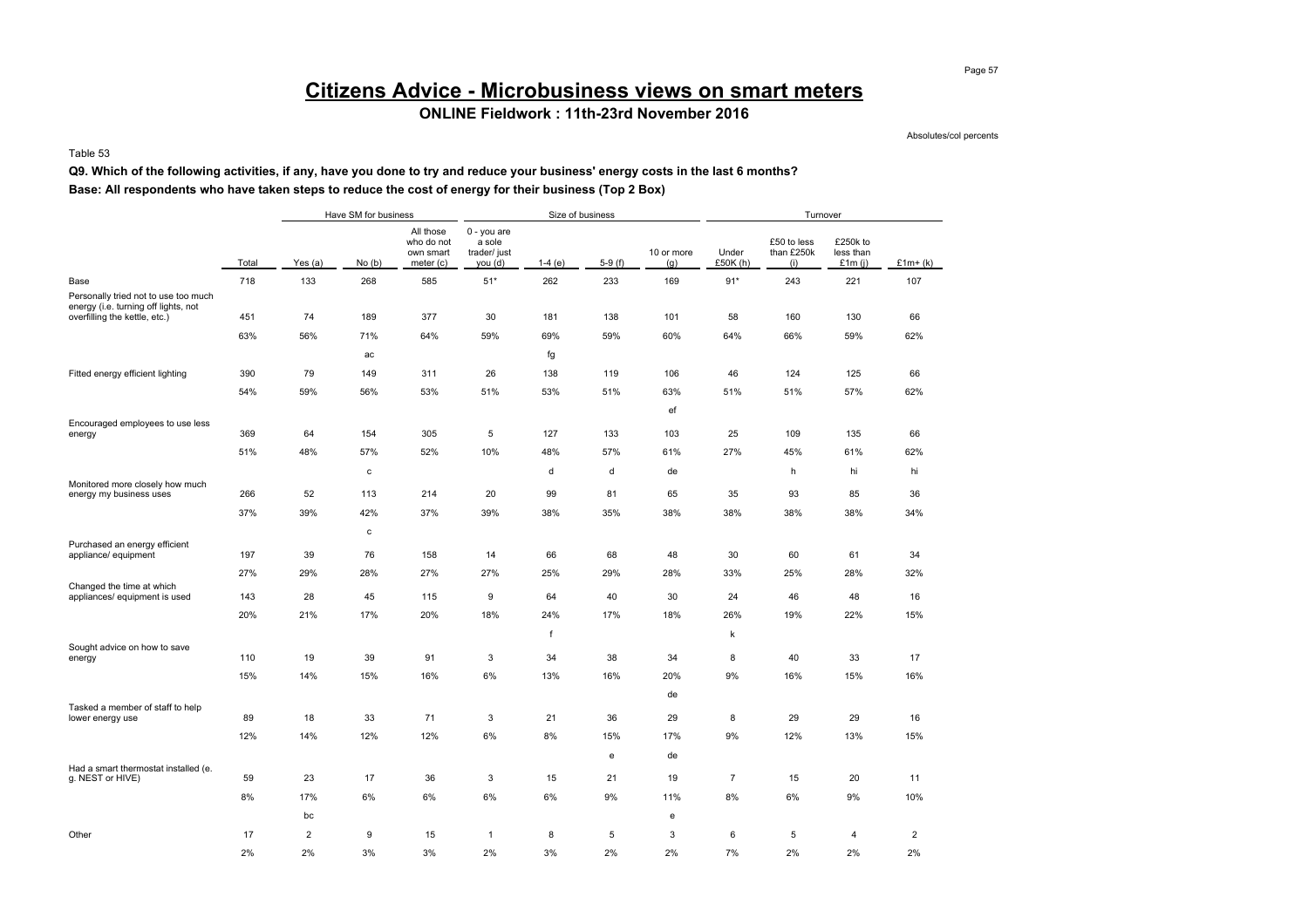| None of these | 41 | 8  | 10 | 33 3 | $5^{\circ}$ | 18 | 13 | $5 - 5$ | 9   | 15 | 10 | $\overline{\mathbf{3}}$ |
|---------------|----|----|----|------|-------------|----|----|---------|-----|----|----|-------------------------|
|               | 6% | 6% | 4% | 6%   | 10%         | 7% | 6% | 3%      | 10% | 6% | 5% | 3%                      |
|               |    |    |    |      |             |    |    |         |     |    |    |                         |

**Proportions/Means: Columns Tested (5% risk level) - a/b/c - d/e/f/g - h/i/j/k Overlap formulae used. \* small base**

**Prepared by Populus**

Return to Index

Page 58

## **Citizens Advice - Microbusiness views on smart meters**

**ONLINE Fieldwork : 11th-23rd November 2016**

Absolutes/col percents

Table 54

### **Q9. Which of the following activities, if any, have you done to try and reduce your business' energy costs in the last 6 months? Base: All respondents**

|                                                                              |       |                                 |                                   | <b>Energy Spend</b>              |                                |                    |                                                            | Location                              |           |                                                           | <b>Energy Supply</b>                                                                                |                                                                                     |                |  |
|------------------------------------------------------------------------------|-------|---------------------------------|-----------------------------------|----------------------------------|--------------------------------|--------------------|------------------------------------------------------------|---------------------------------------|-----------|-----------------------------------------------------------|-----------------------------------------------------------------------------------------------------|-------------------------------------------------------------------------------------|----------------|--|
|                                                                              | Total | Up to<br>£1,000 per<br>year (a) | £1,001-<br>£3,000 per<br>year (b) | £3,001-<br>£5,000 per<br>year(c) | Over<br>£5,000 per<br>year (d) | NET:<br>Office (e) | In<br>factories,<br>storage<br>facilities or<br>depots (f) | In an outlet<br>such as a<br>shop (g) | Other (h) | Electricity<br>is supplied<br>but not<br>mains gas<br>(i) | Electricity<br>and mains<br>gas are<br>supplied<br>by the<br>same<br>supplier<br>(dual fuel)<br>(i) | Electricity<br>and mains<br>gas are<br>supplied<br>by different<br>suppliers<br>(k) | Other (I)      |  |
| Base                                                                         | 1007  | 245                             | 442                               | 172                              | 148                            | 517                | 144                                                        | 208                                   | 131       | 457                                                       | 420                                                                                                 | 123                                                                                 | $7***$         |  |
| Personally tried not to use too much<br>energy (i.e. turning off lights, not | 526   | 122                             | 235                               | 90                               | 79                             | 254                | 73                                                         | 127                                   | 67        | 247                                                       | 205                                                                                                 | 70                                                                                  |                |  |
| overfilling the kettle, etc.)                                                |       |                                 |                                   |                                  |                                |                    |                                                            |                                       |           |                                                           |                                                                                                     |                                                                                     | 4              |  |
|                                                                              | 52%   | 50%                             | 53%                               | 52%                              | 53%                            | 49%                | 51%                                                        | 61%                                   | 51%       | 54%                                                       | 49%                                                                                                 | 57%                                                                                 | 57%            |  |
|                                                                              |       |                                 |                                   |                                  |                                |                    |                                                            | e                                     |           |                                                           |                                                                                                     |                                                                                     |                |  |
| Fitted energy efficient lighting                                             | 447   | 93                              | 197                               | 83                               | 74                             | 216                | 59                                                         | 104                                   | 63        | 187                                                       | 200                                                                                                 | 57                                                                                  | 3              |  |
|                                                                              | 44%   | 38%                             | 45%                               | 48%                              | 50%                            | 42%                | 41%                                                        | 50%                                   | 48%       | 41%                                                       | 48%                                                                                                 | 46%                                                                                 | 43%            |  |
|                                                                              |       |                                 |                                   | a                                | a                              |                    |                                                            | e                                     |           |                                                           |                                                                                                     |                                                                                     |                |  |
| Encouraged employees to use less<br>energy                                   | 428   | 73                              | 198                               | 81                               | 76                             | 233                | 74                                                         | 79                                    | 38        | 186                                                       | 187                                                                                                 | 51                                                                                  | 4              |  |
|                                                                              | 43%   | 30%                             | 45%                               | 47%                              | 51%                            | 45%                | 51%                                                        | 38%                                   | 29%       | 41%                                                       | 45%                                                                                                 | 41%                                                                                 | 57%            |  |
| Monitored more closely how much                                              |       |                                 | a                                 | a                                | a                              | h                  | gh                                                         |                                       |           |                                                           |                                                                                                     |                                                                                     |                |  |
| energy my business uses                                                      | 293   | 61                              | 119                               | 57                               | 56                             | 140                | 49                                                         | 69                                    | 35        | 124                                                       | 128                                                                                                 | 39                                                                                  | $\overline{2}$ |  |
|                                                                              | 29%   | 25%                             | 27%                               | 33%                              | 38%                            | 27%                | 34%                                                        | 33%                                   | 27%       | 27%                                                       | 30%                                                                                                 | 32%                                                                                 | 29%            |  |
|                                                                              |       |                                 |                                   |                                  | ab                             |                    |                                                            |                                       |           |                                                           |                                                                                                     |                                                                                     |                |  |
| Purchased an energy efficient<br>appliance/ equipment                        | 227   | 39                              | 107                               | 45                               | 36                             | 115                | 31                                                         | 40                                    | 39        | 92                                                        | 108                                                                                                 | 25                                                                                  | $\overline{2}$ |  |
|                                                                              | 23%   | 16%                             | 24%                               | 26%                              | 24%                            | 22%                | 22%                                                        | 19%                                   | 30%       | 20%                                                       | 26%                                                                                                 | 20%                                                                                 | 29%            |  |
| Changed the time at which                                                    |       |                                 | a                                 | a                                | a                              |                    |                                                            |                                       | g         |                                                           |                                                                                                     |                                                                                     |                |  |
| appliances/ equipment is used                                                | 158   | 31                              | 74                                | 25                               | 28                             | 80                 | 15                                                         | 34                                    | 27        | 61                                                        | 68                                                                                                  | 28                                                                                  | $\mathbf{1}$   |  |
|                                                                              | 16%   | 13%                             | 17%                               | 15%                              | 19%                            | 15%                | 10%                                                        | 16%                                   | 21%       | 13%                                                       | 16%                                                                                                 | 23%                                                                                 | 14%            |  |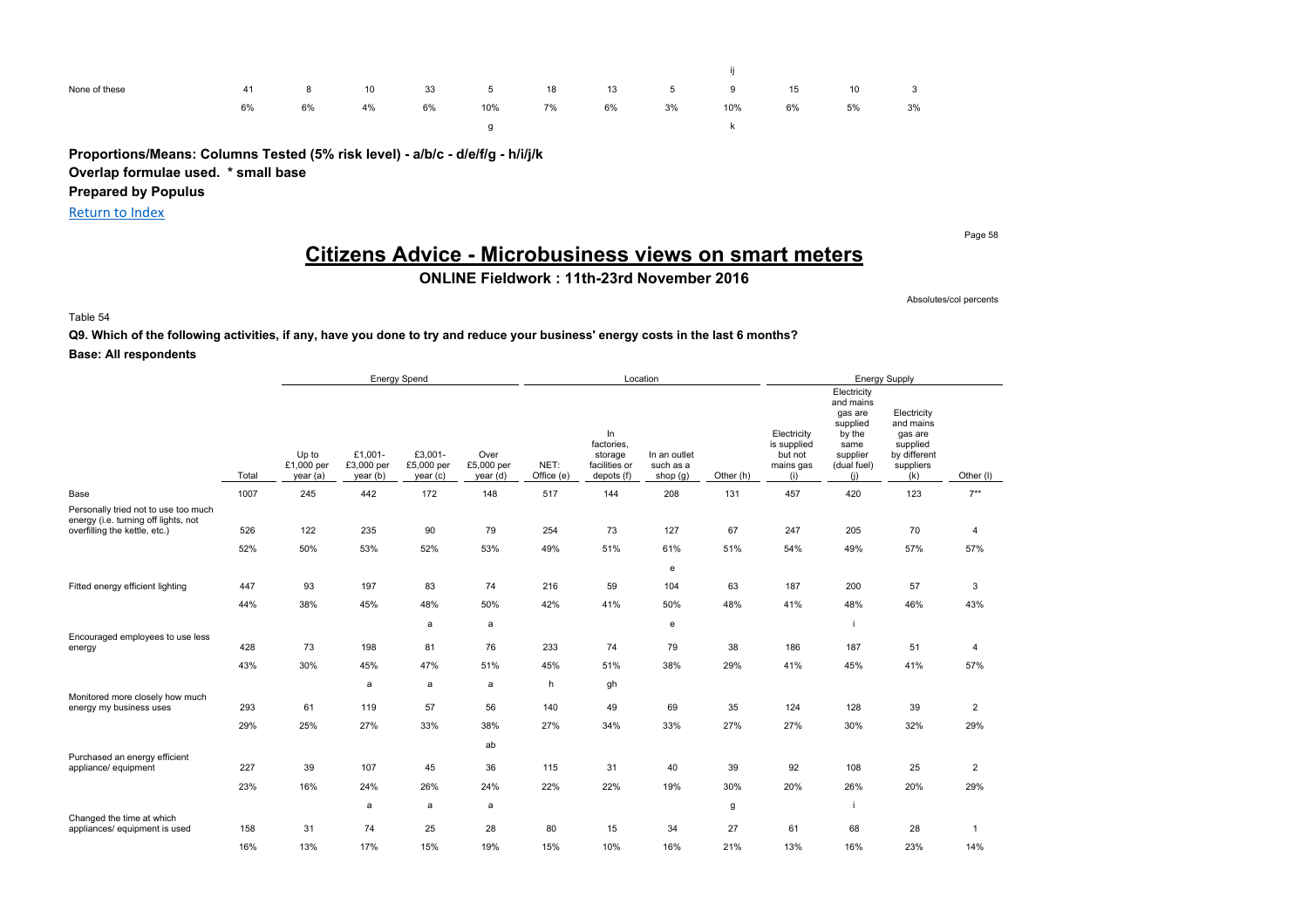| Sought advice on how to save<br>energy | 127 | 20 | 58  | 26  | 23             | 69             | 16  | 25    | 16  | 37 | 76             | 14             | ٠                        |
|----------------------------------------|-----|----|-----|-----|----------------|----------------|-----|-------|-----|----|----------------|----------------|--------------------------|
|                                        | 13% | 8% | 13% | 15% | 16%            | 13%            | 11% | 12%   | 12% | 8% | 18%            | 11%            | ٠                        |
|                                        |     |    |     | a   | a              |                |     |       |     |    |                |                |                          |
| Tasked a member of staff to help       |     |    |     |     |                |                |     |       |     |    |                |                |                          |
| lower energy use                       | 99  | 13 | 45  | 21  | 20             | 52             | 15  | 21    | 10  | 33 | 54             | 12             |                          |
|                                        | 10% | 5% | 10% | 12% | 14%            | 10%            | 10% | 10%   | 8%  | 7% | 13%            | 10%            | ٠                        |
|                                        |     |    | a   | a   | a              |                |     |       |     |    |                |                |                          |
| Had a smart thermostat installed (e.   |     |    |     |     |                |                |     |       |     |    |                |                |                          |
| g. NEST or HIVE)                       | 68  | 10 | 31  | 15  | 12             | 45             | 5   | 13    | 5   | 14 | 47             | $\overline{7}$ | ٠                        |
|                                        | 7%  | 4% | 7%  | 9%  | 8%             | 9%             | 3%  | 6%    | 4%  | 3% | 11%            | 6%             | ٠                        |
|                                        |     |    |     |     |                |                |     |       |     |    |                |                |                          |
| Other                                  | 17  | 6  | 6   | 3   | $\overline{2}$ | $\overline{7}$ | 4   | 3     | 3   | 12 | $\overline{4}$ |                | ٠                        |
|                                        | 2%  | 2% | 1%  | 2%  | 1%             | 1%             | 3%  | $1\%$ | 2%  | 3% | $1\%$          | 1%             | $\overline{\phantom{a}}$ |

**Proportions/Means: Columns Tested (5% risk level) - a/b/c/d - e/f/g/h - i/j/k/l**

**Overlap formulae used. \*\* very small base (under 30) ineligible for sig testing**

**Prepared by Populus**

Return to Index

Page 59

## **Citizens Advice - Microbusiness views on smart meters**

### **ONLINE Fieldwork : 11th-23rd November 2016**

Absolutes/col percents

#### Table 54

**Q9. Which of the following activities, if any, have you done to try and reduce your business' energy costs in the last 6 months? Base: All respondents**

|                                                                                   |       | <b>Energy Spend</b>             |                                   |                                   |                                |                    |                                                             | Location                              |           |                                                    |                                                                                              | <b>Energy Supply</b>                                                                |                |
|-----------------------------------------------------------------------------------|-------|---------------------------------|-----------------------------------|-----------------------------------|--------------------------------|--------------------|-------------------------------------------------------------|---------------------------------------|-----------|----------------------------------------------------|----------------------------------------------------------------------------------------------|-------------------------------------------------------------------------------------|----------------|
|                                                                                   | Total | Up to<br>£1,000 per<br>year (a) | £1,001-<br>£3,000 per<br>year (b) | £3,001-<br>£5,000 per<br>year (c) | Over<br>£5,000 per<br>year (d) | NET:<br>Office (e) | In.<br>factories,<br>storage<br>facilities or<br>depots (f) | In an outlet<br>such as a<br>shop (g) | Other (h) | Electricity<br>is supplied<br>but not<br>mains gas | Electricity<br>and mains<br>gas are<br>supplied<br>by the<br>same<br>supplier<br>(dual fuel) | Electricity<br>and mains<br>gas are<br>supplied<br>by different<br>suppliers<br>(k) | Other (I)      |
| Base                                                                              | 1007  | 245                             | 442                               | 172                               | 148                            | 517                | 144                                                         | 208                                   | 131       | 457                                                | 420                                                                                          | 123                                                                                 | $7***$         |
| None of these                                                                     | 80    | 29                              | 32                                | 12                                | $\overline{7}$                 | 42                 | 9                                                           | 12                                    | 17        | 40                                                 | 28                                                                                           | 10                                                                                  | $\overline{2}$ |
|                                                                                   | 8%    | 12%                             | 7%                                | 7%                                | 5%                             | 8%                 | 6%                                                          | 6%                                    | 13%       | 9%                                                 | 7%                                                                                           | 8%                                                                                  | 29%            |
|                                                                                   |       | bd                              |                                   |                                   |                                |                    |                                                             |                                       | g         |                                                    |                                                                                              |                                                                                     |                |
| All who haven't taken steps to<br>reduce the cost of energy for their<br>business | 110   | 29                              | 51                                | 13                                | 17                             | 61                 | 15                                                          | 19                                    | 14        | 56                                                 | 41                                                                                           | 12                                                                                  |                |
|                                                                                   | 11%   | 12%                             | 12%                               | 8%                                | 11%                            | 12%                | 10%                                                         | 9%                                    | 11%       | 12%                                                | 10%                                                                                          | 10%                                                                                 | 14%            |

**Proportions/Means: Columns Tested (5% risk level) - a/b/c/d - e/f/g/h - i/j/k/l**

**Overlap formulae used. \*\* very small base (under 30) ineligible for sig testing**

**Prepared by Populus**

Return to Index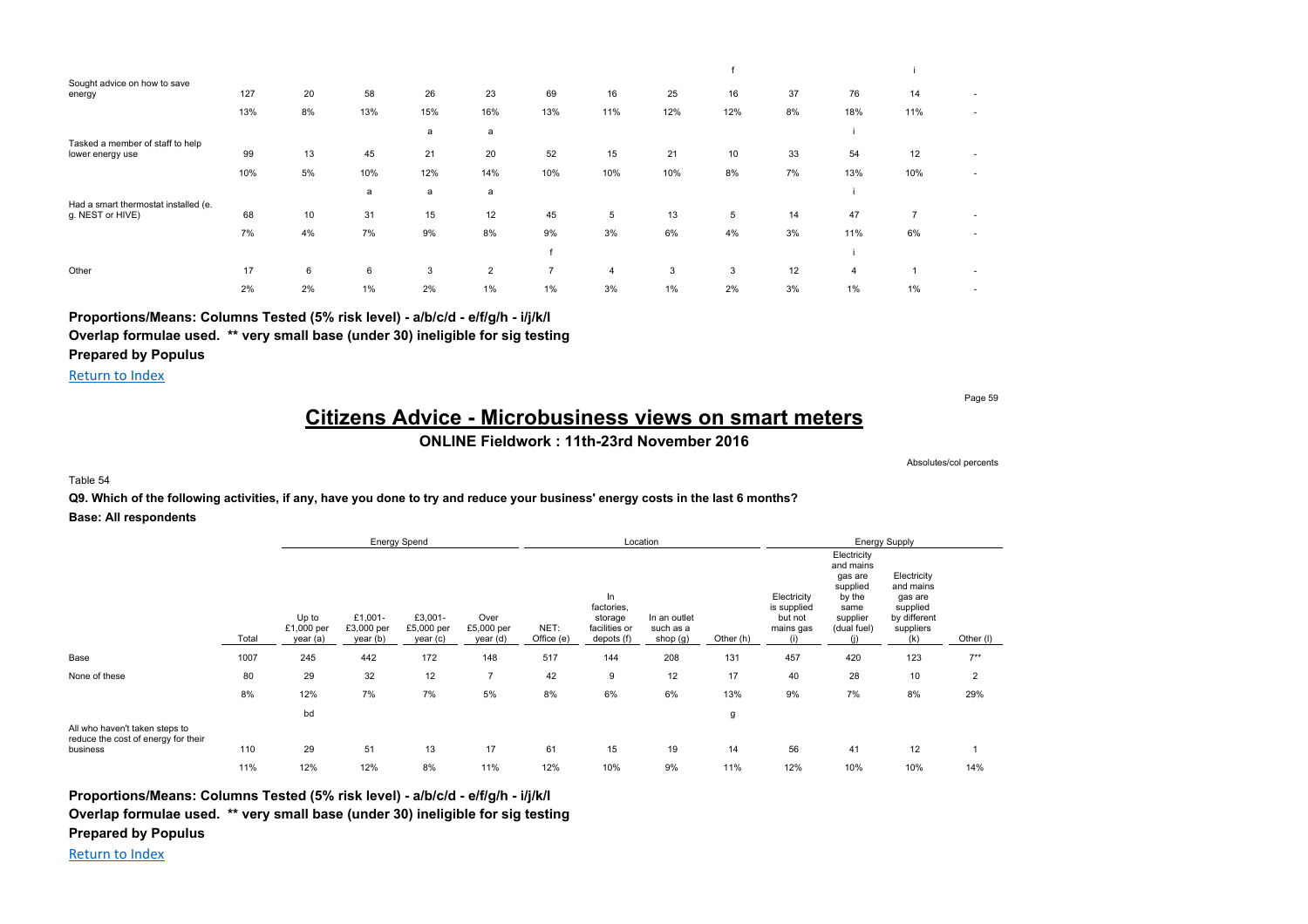# **Citizens Advice - Microbusiness views on smart meters**

## **ONLINE Fieldwork : 11th-23rd November 2016**

Absolutes/col percents

Table 55

### **Q9. Which of the following activities, if any, have you done to try and reduce your business' energy costs in the last 6 months?**

|                                                                              |       |                | Have SM for business |                                                   |                                                  | Size of business |          |                   |                   | Turnover                         |                                    |                |
|------------------------------------------------------------------------------|-------|----------------|----------------------|---------------------------------------------------|--------------------------------------------------|------------------|----------|-------------------|-------------------|----------------------------------|------------------------------------|----------------|
|                                                                              | Total | Yes $(a)$      | No(b)                | All those<br>who do not<br>own smart<br>meter (c) | 0 - you are<br>a sole<br>trader/ just<br>you (d) | $1-4(e)$         | $5-9(f)$ | 10 or more<br>(g) | Under<br>£50K (h) | £50 to less<br>than £250k<br>(i) | £250k to<br>less than<br>£1 $m(i)$ | $£1m+(k)$      |
| Base                                                                         | 1007  | 171            | 355                  | 836                                               | $82*$                                            | 360              | 324      | 236               | 133               | 323                              | 321                                | 155            |
| Personally tried not to use too much<br>energy (i.e. turning off lights, not | 526   | 85             | 216                  | 441                                               | 41                                               | 209              | 158      | 117               | 72                | 179                              | 151                                | 79             |
| overfilling the kettle, etc.)                                                |       |                |                      |                                                   |                                                  |                  |          |                   |                   |                                  |                                    |                |
|                                                                              | 52%   | 50%            | 61%                  | 53%                                               | 50%                                              | 58%              | 49%      | 50%               | 54%               | 55%                              | 47%                                | 51%            |
|                                                                              |       |                | ac                   |                                                   |                                                  | fg               |          |                   |                   | j                                |                                    |                |
| Fitted energy efficient lighting                                             | 447   | 90             | 165                  | 357                                               | 32                                               | 163              | 134      | 117               | 55                | 138                              | 145                                | 73             |
|                                                                              | 44%   | 53%            | 46%                  | 43%                                               | 39%                                              | 45%              | 41%      | 50%               | 41%               | 43%                              | 45%                                | 47%            |
|                                                                              |       | $\mathbf c$    |                      |                                                   |                                                  |                  |          |                   |                   |                                  |                                    |                |
| Encouraged employees to use less<br>energy                                   | 428   | 73             | 176                  | 355                                               | 8                                                | 151              | 152      | 116               | 30                | 127                              | 157                                | 77             |
|                                                                              | 43%   | 43%            | 50%                  | 42%                                               | 10%                                              | 42%              | 47%      | 49%               | 23%               | 39%                              | 49%                                | 50%            |
|                                                                              |       |                | с                    |                                                   |                                                  | d                | d        | d                 |                   | h                                | hi                                 | hi             |
| Monitored more closely how much<br>energy my business uses                   | 293   | 56             | 121                  | 237                                               | 22                                               | 113              | 88       | 69                | 39                | 101                              | 93                                 | 39             |
|                                                                              | 29%   | 33%            | 34%                  | 28%                                               | 27%                                              | 31%              | 27%      | 29%               | 29%               | 31%                              | 29%                                | 25%            |
|                                                                              |       |                | с                    |                                                   |                                                  |                  |          |                   |                   |                                  |                                    |                |
| Purchased an energy efficient                                                |       |                |                      |                                                   |                                                  |                  |          |                   |                   |                                  |                                    |                |
| appliance/ equipment                                                         | 227   | 45             | 89                   | 182                                               | 16                                               | 76               | 79       | 55                | 32                | 72                               | 68                                 | 40             |
| Changed the time at which                                                    | 23%   | 26%            | 25%                  | 22%                                               | 20%                                              | 21%              | 24%      | 23%               | 24%               | 22%                              | 21%                                | 26%            |
| appliances/ equipment is used                                                | 158   | 31             | 48                   | 127                                               | 12                                               | 68               | 44       | 34                | 28                | 50                               | 50                                 | 18             |
|                                                                              | 16%   | 18%            | 14%                  | 15%                                               | 15%                                              | 19%              | 14%      | 14%               | 21%               | 15%                              | 16%                                | 12%            |
|                                                                              |       |                |                      |                                                   |                                                  |                  |          |                   | k                 |                                  |                                    |                |
| Sought advice on how to save<br>energy                                       | 127   | 21             | 42                   | 106                                               | 5                                                | 38               | 43       | 40                | 10                | 46                               | 37                                 | 21             |
|                                                                              | 13%   | 12%            | 12%                  | 13%                                               | 6%                                               | 11%              | 13%      | 17%               | 8%                | 14%                              | 12%                                | 14%            |
|                                                                              |       |                |                      |                                                   |                                                  |                  |          | de                |                   | h                                |                                    |                |
| Tasked a member of staff to help                                             | 99    | 18             | 37                   | 81                                                | 3                                                | 24               | 39       | 33                | 9                 | 30                               | 33                                 | 20             |
| lower energy use                                                             |       |                |                      |                                                   |                                                  |                  |          |                   |                   |                                  |                                    |                |
|                                                                              | 10%   | 11%            | 10%                  | 10%                                               | 4%                                               | 7%               | 12%      | 14%               | 7%                | 9%                               | 10%                                | 13%            |
| Had a smart thermostat installed (e.                                         |       |                |                      |                                                   |                                                  |                  | de       | de                |                   |                                  |                                    |                |
| g. NEST or HIVE)                                                             | 68    | 25             | 20                   | 43                                                | 3                                                | 18               | 25       | 21                | 8                 | 18                               | 21                                 | 13             |
|                                                                              | 7%    | 15%            | 6%                   | 5%                                                | 4%                                               | 5%               | 8%       | 9%                | 6%                | 6%                               | 7%                                 | 8%             |
|                                                                              |       | bc             |                      |                                                   |                                                  |                  |          |                   |                   |                                  |                                    |                |
| Other                                                                        | 17    | $\overline{2}$ | 9                    | 15                                                | $\mathbf{1}$                                     | 8                | 5        | 3                 | 6                 | 5                                | 4                                  | $\overline{2}$ |
|                                                                              | 2%    | 1%             | 3%                   | 2%                                                | 1%                                               | 2%               | 2%       | 1%                | 5%                | 2%                               | 1%                                 | 1%             |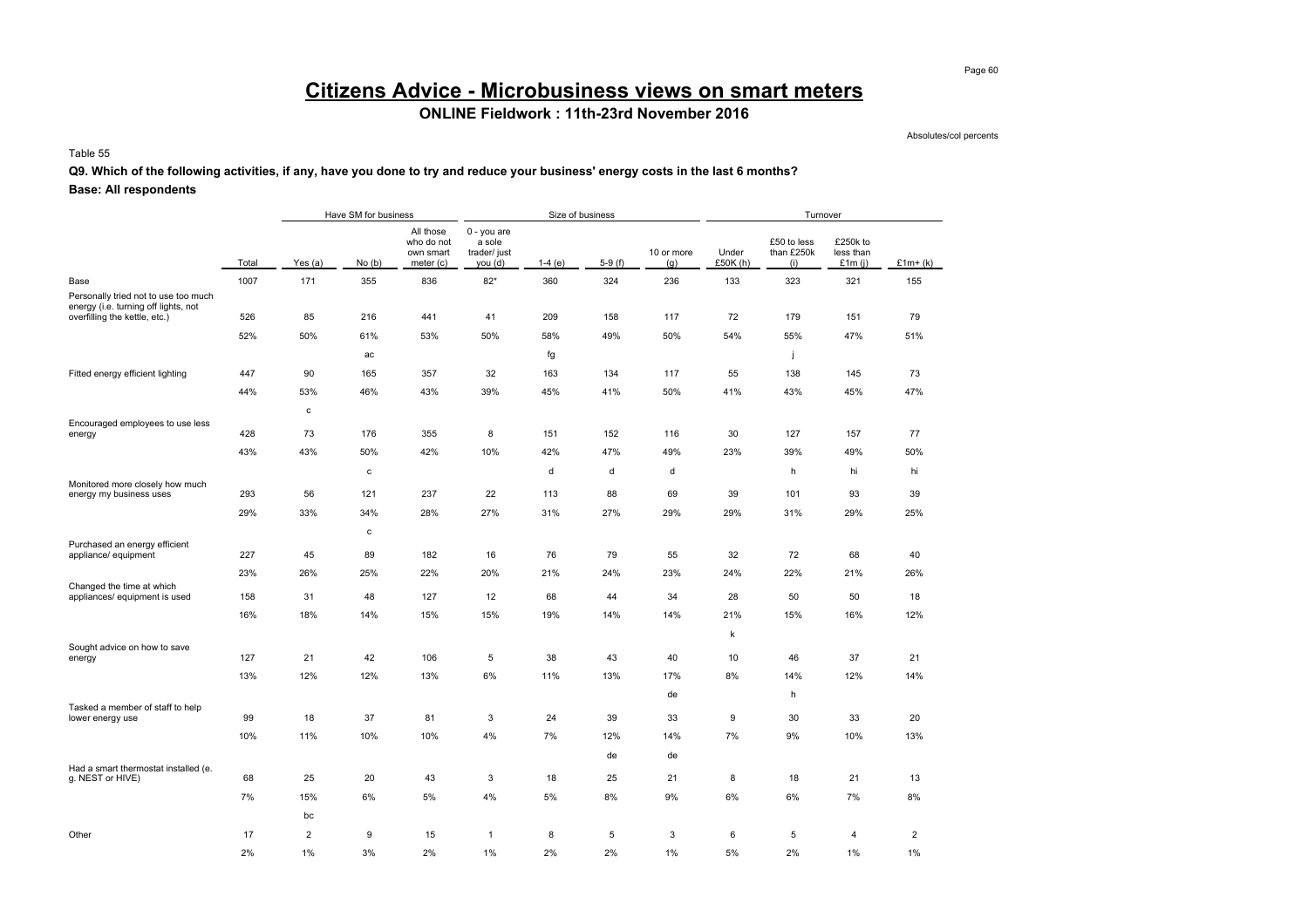| None of these | 80 | 12 | 20 | 68   | $8 -$ | 36                                                   | 26 | 9  | 15  | 28 | 24 | $\overline{7}$ |
|---------------|----|----|----|------|-------|------------------------------------------------------|----|----|-----|----|----|----------------|
|               | 8% | 7% | 6% | 8%   | 10%   | 10%                                                  | 8% | 4% | 11% | 9% | 7% | 5%             |
|               |    |    |    | b in |       | $\mathfrak{g}$ and $\mathfrak{g}$ and $\mathfrak{g}$ |    |    |     |    |    |                |

**Proportions/Means: Columns Tested (5% risk level) - a/b/c - d/e/f/g - h/i/j/k**

**Overlap formulae used. \* small base**

**Prepared by Populus**

Return to Index

Page 61

## **Citizens Advice - Microbusiness views on smart meters**

**ONLINE Fieldwork : 11th-23rd November 2016**

Absolutes/col percents

Table 55

### **Q9. Which of the following activities, if any, have you done to try and reduce your business' energy costs in the last 6 months? Base: All respondents**

|                                                                       |       |         | Have SM for business |                                                   |                                                    |          | Size of business |                   |                     | Turnover                  |                                 |           |
|-----------------------------------------------------------------------|-------|---------|----------------------|---------------------------------------------------|----------------------------------------------------|----------|------------------|-------------------|---------------------|---------------------------|---------------------------------|-----------|
|                                                                       | Total | Yes (a) | No(b)                | All those<br>who do not<br>own smart<br>meter (c) | $0 - you are$<br>a sole<br>trader/ just<br>you (d) | $1-4(e)$ | $5-9(f)$         | 10 or more<br>(q) | Under<br>£50 $K(h)$ | £50 to less<br>than £250k | £250k to<br>less than<br>£1m(i) | $£1m+(k)$ |
| Base                                                                  | 1007  | 171     | 355                  | 836                                               | $82*$                                              | 360      | 324              | 236               | 133                 | 323                       | 321                             | 155       |
| All who haven't taken steps to<br>reduce the cost of energy for their |       |         |                      |                                                   |                                                    |          |                  |                   |                     |                           |                                 |           |
| business                                                              | 110   | 14      | 31                   | 96                                                | 10                                                 | 33       | 39               | 27                | 15                  | 30                        | 45                              | 17        |
|                                                                       | 11%   | 8%      | 9%                   | 11%                                               | 12%                                                | 9%       | 12%              | 11%               | 11%                 | 9%                        | 14%                             | 11%       |
|                                                                       |       |         |                      |                                                   |                                                    |          |                  |                   |                     |                           |                                 |           |

### **Proportions/Means: Columns Tested (5% risk level) - a/b/c - d/e/f/g - h/i/j/k Overlap formulae used. \* small base Prepared by Populus**

Return to Index

Page 62

Absolutes/col percents

## **Citizens Advice - Microbusiness views on smart meters**

**ONLINE Fieldwork : 11th-23rd November 2016**

Table 56

**Q10. Below are a list of reasons which might prevent a business from being able to reduce their energy costs. Which, if any, apply to you and your business? Base: All respondents**

Energy Spend **Energy Supply Energy Supply Energy Supply Energy Supply**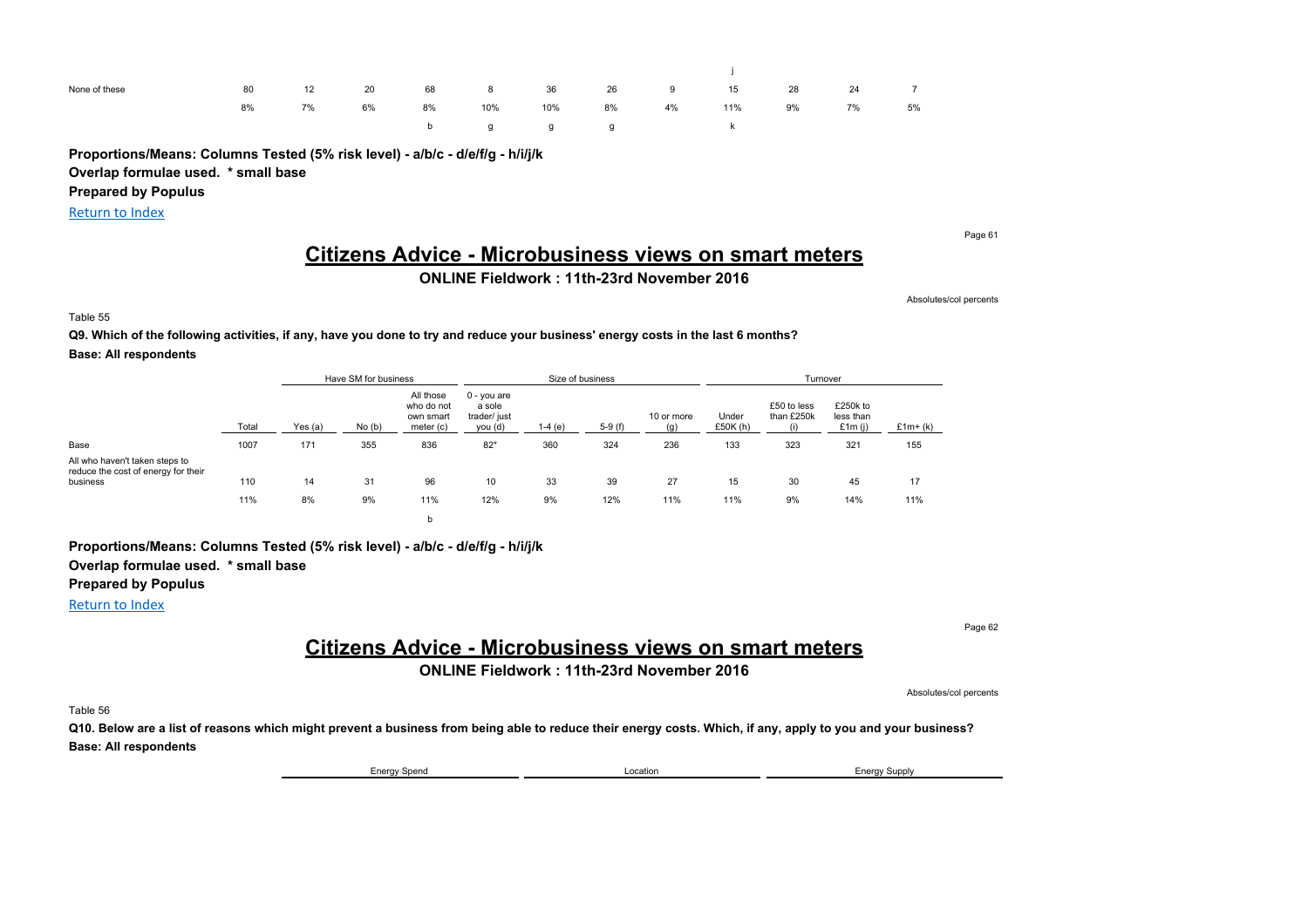|                                                   | Total | Up to<br>£1,000 per<br>year (a) | £1,001-<br>£3,000 per<br>year(b) | £3,001-<br>£5,000 per<br>year(c) | Over<br>£5,000 per<br>year (d) | NET:<br>Office (e) | In<br>factories,<br>storage<br>facilities or<br>depots (f) | In an outlet<br>such as a<br>shop $(g)$ | Other (h)        | Electricity<br>is supplied<br>but not<br>mains gas<br>(i) | Electricity<br>and mains<br>gas are<br>supplied<br>by the<br>same<br>supplier<br>(dual fuel)<br>(i) | Electricity<br>and mains<br>gas are<br>supplied<br>by different<br>suppliers<br>(k) | Other (I)      |
|---------------------------------------------------|-------|---------------------------------|----------------------------------|----------------------------------|--------------------------------|--------------------|------------------------------------------------------------|-----------------------------------------|------------------|-----------------------------------------------------------|-----------------------------------------------------------------------------------------------------|-------------------------------------------------------------------------------------|----------------|
| Base                                              | 1007  | 245                             | 442                              | 172                              | 148                            | 517                | 144                                                        | 208                                     | 131              | 457                                                       | 420                                                                                                 | 123                                                                                 | $7**$          |
| It is difficult to get staff to change the        |       |                                 |                                  |                                  |                                |                    |                                                            |                                         |                  |                                                           |                                                                                                     |                                                                                     |                |
| way they use energy                               | 317   | 45                              | 141                              | 68                               | 63                             | 194                | 46                                                         | 56                                      | 20               | 120                                                       | 150                                                                                                 | 44                                                                                  | 3              |
|                                                   | 31%   | 18%                             | 32%                              | 40%                              | 43%                            | 38%                | 32%                                                        | 27%                                     | 15%              | 26%                                                       | 36%                                                                                                 | 36%                                                                                 | 43%            |
|                                                   |       |                                 | a                                | a                                | ab                             | gh                 | h                                                          | h                                       |                  |                                                           | j.                                                                                                  | j.                                                                                  |                |
| Using energy is too critical to my<br>business    | 269   | 50                              | 113                              | 53                               | 53                             | 123                | 50                                                         | 67                                      | 27               | 123                                                       | 113                                                                                                 | 32                                                                                  | $\overline{1}$ |
|                                                   | 27%   | 20%                             | 26%                              | 31%                              | 36%                            | 24%                | 35%                                                        | 32%                                     | 21%              | 27%                                                       | 27%                                                                                                 | 26%                                                                                 | 14%            |
|                                                   |       |                                 |                                  | a                                | ab                             |                    | eh                                                         | eh                                      |                  |                                                           |                                                                                                     |                                                                                     |                |
| I don't have enough time                          | 209   | 47                              | 92                               | 40                               | 30                             | 136                | 25                                                         | 24                                      | 23               | 88                                                        | 94                                                                                                  | 26                                                                                  | $\overline{1}$ |
|                                                   | 21%   | 19%                             | 21%                              | 23%                              | 20%                            | 26%                | 17%                                                        | 12%                                     | 18%              | 19%                                                       | 22%                                                                                                 | 21%                                                                                 | 14%            |
|                                                   |       |                                 |                                  |                                  |                                | fgh                |                                                            |                                         |                  |                                                           |                                                                                                     |                                                                                     |                |
| I can't afford to invest in energy                |       |                                 |                                  |                                  |                                |                    |                                                            |                                         |                  |                                                           |                                                                                                     |                                                                                     |                |
| saving                                            | 129   | 31                              | 51                               | 25                               | 22                             | 48                 | 20                                                         | 45                                      | 15               | 62                                                        | 48                                                                                                  | 18                                                                                  | $\overline{1}$ |
|                                                   | 13%   | 13%                             | 12%                              | 15%                              | 15%                            | 9%                 | 14%                                                        | 22%                                     | 11%              | 14%                                                       | 11%                                                                                                 | 15%                                                                                 | 14%            |
|                                                   |       |                                 |                                  |                                  |                                |                    |                                                            | eh                                      |                  |                                                           |                                                                                                     |                                                                                     |                |
| I don't know how to go about using<br>less energy | 81    | 19                              | 36                               | 13                               | 13                             | 45                 | 15                                                         | 12                                      | $\boldsymbol{9}$ | 33                                                        | 38                                                                                                  | 10                                                                                  | $\blacksquare$ |
|                                                   | 8%    | 8%                              | 8%                               | 8%                               | 9%                             | 9%                 | 10%                                                        | 6%                                      | 7%               | 7%                                                        | 9%                                                                                                  | 8%                                                                                  | $\blacksquare$ |
| Other                                             | 34    | 14                              | 10                               | 5                                | 5                              | 21                 | 3                                                          | 5                                       | $\overline{4}$   | 21                                                        | 9                                                                                                   | 3                                                                                   | $\overline{1}$ |
|                                                   | 3%    | 6%                              | 2%                               | 3%                               | 3%                             | 4%                 | 2%                                                         | 2%                                      | 3%               | 5%                                                        | 2%                                                                                                  | 2%                                                                                  | 14%            |
|                                                   |       | b                               |                                  |                                  |                                |                    |                                                            |                                         |                  |                                                           |                                                                                                     |                                                                                     |                |
| None of these                                     | 253   | 87                              | 120                              | 27                               | 19                             | 116                | 27                                                         | 57                                      | 51               | 127                                                       | 99                                                                                                  | 25                                                                                  | $\overline{2}$ |
|                                                   | 25%   | 36%                             | 27%                              | 16%                              | 13%                            | 22%                | 19%                                                        | 27%                                     | 39%              | 28%                                                       | 24%                                                                                                 | 20%                                                                                 | 29%            |
|                                                   |       | bcd                             | cd                               |                                  |                                |                    |                                                            |                                         | efg              |                                                           |                                                                                                     |                                                                                     |                |

**Proportions/Means: Columns Tested (5% risk level) - a/b/c/d - e/f/g/h - i/j/k/l Overlap formulae used. \*\* very small base (under 30) ineligible for sig testing Prepared by Populus**

Return to Index

Page 63

## **Citizens Advice - Microbusiness views on smart meters**

**ONLINE Fieldwork : 11th-23rd November 2016**

Absolutes/col percents

Table 57

**Q10. Below are a list of reasons which might prevent a business from being able to reduce their energy costs. Which, if any, apply to you and your business? Base: All respondents**

Have SM for business Turnover Size of business Size of business Turnover Turnover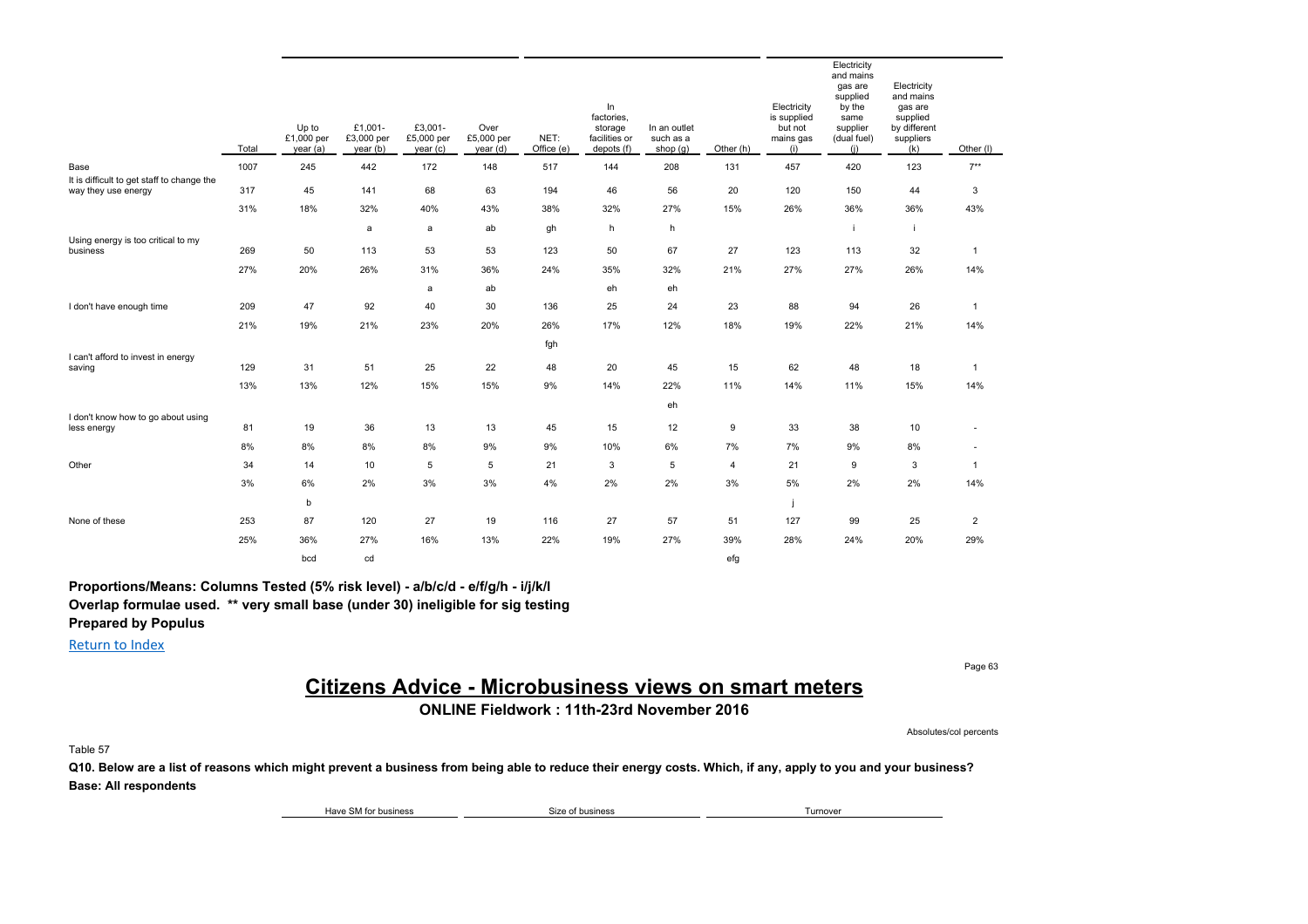|                                                    | Total | Yes (a) | No(b)       | All those<br>who do not<br>own smart<br>meter (c) | 0 - you are<br>a sole<br>trader/ just<br>you (d) | $1-4(e)$ | $5-9(f)$ | 10 or more<br>(g) | Under<br>£50K(h) | £50 to less<br>than £250k<br>(i) | £250k to<br>less than<br>£1 $m(j)$ | $£1m+(k)$ |
|----------------------------------------------------|-------|---------|-------------|---------------------------------------------------|--------------------------------------------------|----------|----------|-------------------|------------------|----------------------------------|------------------------------------|-----------|
| Base<br>It is difficult to get staff to change the | 1007  | 171     | 355         | 836                                               | $82*$                                            | 360      | 324      | 236               | 133              | 323                              | 321                                | 155       |
| way they use energy                                | 317   | 47      | 106         | 270                                               | 9                                                | 75       | 136      | 96                | 28               | 82                               | 127                                | 56        |
|                                                    | 31%   | 27%     | 30%         | 32%                                               | 11%                                              | 21%      | 42%      | 41%               | 21%              | 25%                              | 40%                                | 36%       |
|                                                    |       |         |             |                                                   |                                                  | d        | de       | de                |                  |                                  | hi                                 | hi        |
| Using energy is too critical to my<br>business     | 269   | 53      | 98          | 216                                               | 11                                               | 104      | 94       | 58                | 28               | 92                               | 87                                 | 43        |
|                                                    | 27%   | 31%     | 28%         | 26%                                               | 13%                                              | 29%      | 29%      | 25%               | 21%              | 28%                              | 27%                                | 28%       |
|                                                    |       |         |             |                                                   |                                                  | d        | d        | d                 |                  |                                  |                                    |           |
| I don't have enough time                           | 209   | 28      | 61          | 181                                               | 19                                               | 63       | 69       | 55                | 25               | 61                               | 73                                 | 29        |
|                                                    | 21%   | 16%     | 17%         | 22%                                               | 23%                                              | 18%      | 21%      | 23%               | 19%              | 19%                              | 23%                                | 19%       |
|                                                    |       |         |             | b                                                 |                                                  |          |          |                   |                  |                                  |                                    |           |
| I can't afford to invest in energy<br>saving       | 129   | 19      | 41          | 110                                               | 15                                               | 52       | 32       | 28                | 25               | 39                               | 36                                 | 16        |
|                                                    | 13%   | 11%     | 12%         | 13%                                               | 18%                                              | 14%      | 10%      | 12%               | 19%              | 12%                              | 11%                                | 10%       |
|                                                    |       |         |             |                                                   | $\mathsf{f}$                                     |          |          |                   | jk               |                                  |                                    |           |
| I don't know how to go about using<br>less energy  | 81    | 12      | 19          | 69                                                | $\overline{7}$                                   | 20       | 27       | 26                | 10               | 23                               | 28                                 | 15        |
|                                                    | 8%    | 7%      | $5\%$       | 8%                                                | 9%                                               | 6%       | 8%       | 11%               | 8%               | 7%                               | 9%                                 | 10%       |
|                                                    |       |         |             | b                                                 |                                                  |          |          | е                 |                  |                                  |                                    |           |
| Other                                              | 34    | 5       | 15          | 29                                                | 3                                                | 18       | 10       | 3                 | 6                | 13                               | 8                                  | 5         |
|                                                    | 3%    | 3%      | 4%          | 3%                                                | 4%                                               | 5%       | 3%       | 1%                | 5%               | 4%                               | 2%                                 | 3%        |
|                                                    |       |         |             |                                                   |                                                  | g        |          |                   |                  |                                  |                                    |           |
| None of these                                      | 253   | 57      | 101         | 196                                               | 34                                               | 112      | 66       | 41                | 43               | 83                               | 76                                 | 33        |
|                                                    | 25%   | 33%     | 28%         | 23%                                               | 41%                                              | 31%      | 20%      | 17%               | 32%              | 26%                              | 24%                                | 21%       |
|                                                    |       | c       | $\mathbf c$ |                                                   | fg                                               | fg       |          |                   | k                |                                  |                                    |           |

**Proportions/Means: Columns Tested (5% risk level) - a/b/c - d/e/f/g - h/i/j/k Overlap formulae used. \* small base**

**Prepared by Populus**

Return to Index

## **Citizens Advice - Microbusiness views on smart meters**

**ONLINE Fieldwork : 11th-23rd November 2016**

Absolutes/col percents

Page 64

Table 58

**Q11. To what extent are you likely or unlikely to do either of the following in the next 12 months?**

**Summary**

**Base: All respondents**

Q11. Summary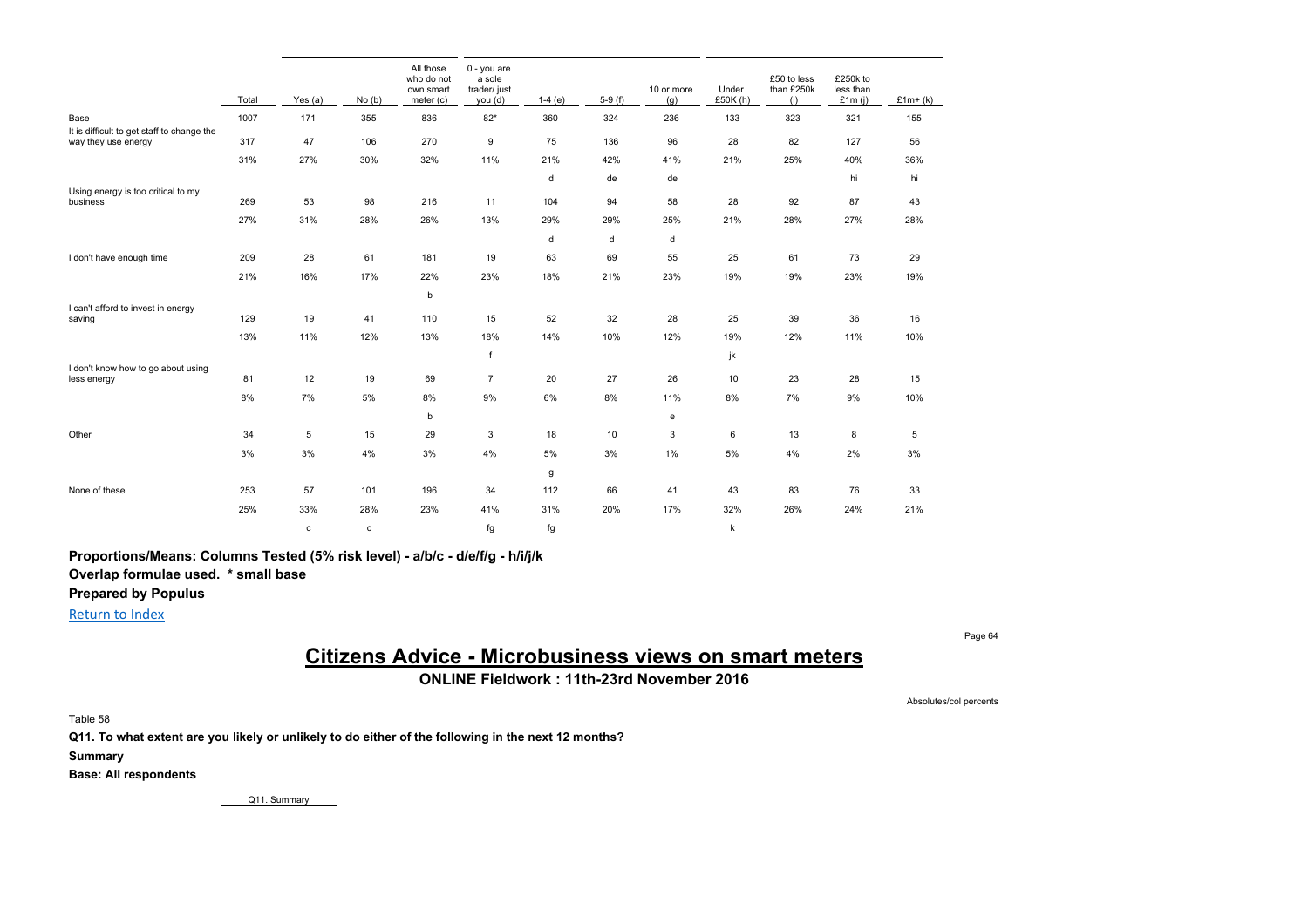|                                 |                               | Switch<br>energy<br>tariff (but<br>remain |
|---------------------------------|-------------------------------|-------------------------------------------|
|                                 | Switch<br>energy<br>suppliers | with the<br>same<br>supplier)             |
| Base                            | 1007                          | 1007                                      |
| NET: Likely                     | 338                           | 348                                       |
|                                 | 34%                           | 35%                                       |
| Very likely<br>$(+2)$           | 99                            | 71                                        |
|                                 | 10%                           | 7%                                        |
| Fairly likely<br>$(+1)$         | 239                           | 277                                       |
|                                 | 24%                           | 28%                                       |
| Neither likely nor (0) unlikely | 296                           | 345                                       |
|                                 | 29%                           | 34%                                       |
| Fairly unlikely<br>$(-1)$       | 187                           | 166                                       |
|                                 | 19%                           | 16%                                       |
| Very unlikely<br>$(-2)$         | 165                           | 117                                       |
|                                 | 16%                           | 12%                                       |
| NET: Unlikely                   | 352                           | 283                                       |
|                                 | 35%                           | 28%                                       |
| Don't know                      | 21                            | 31                                        |
|                                 | 2%                            | 3%                                        |
| Mean                            | $-0.08$                       | 0.02                                      |
| Standard deviation              | 1.22                          | 1.11                                      |
| Standard error                  | 0.04                          | 0.04                                      |

### **Prepared by Populus**

### Return to Index

Page 65

# **Citizens Advice - Microbusiness views on smart meters**

**ONLINE Fieldwork : 11th-23rd November 2016**

Absolutes/col percents

Table 59

**Q11. To what extent are you likely or unlikely to do either of the following in the next 12 months?**

**NET: Likely - Summary**

|      |       |                                 |                                   | <b>Energy Spend</b>              |                                |                    |                                                             | Location                              |           |                                                    | <b>Energy Supply</b>                                                                         |                                                                              |           |  |
|------|-------|---------------------------------|-----------------------------------|----------------------------------|--------------------------------|--------------------|-------------------------------------------------------------|---------------------------------------|-----------|----------------------------------------------------|----------------------------------------------------------------------------------------------|------------------------------------------------------------------------------|-----------|--|
|      | Total | Up to<br>£1,000 per<br>year (a) | £1.001-<br>£3,000 per<br>year (b) | £3,001-<br>£5,000 per<br>year(c) | Over<br>£5,000 per<br>year (d) | NET:<br>Office (e) | In.<br>factories,<br>storage<br>facilities or<br>depots (f) | In an outlet<br>such as a<br>shop (g) | Other (h) | Electricity<br>is supplied<br>but not<br>mains gas | Electricity<br>and mains<br>gas are<br>supplied<br>by the<br>same<br>supplier<br>(dual fuel) | Electricity<br>and mains<br>gas are<br>supplied<br>by different<br>suppliers | Other (I) |  |
| Base | 1007  | 245                             | 442                               | 172                              | 148                            | 517                | 144                                                         | 208                                   | 131       | 457                                                | 420                                                                                          | 123                                                                          | $7**$     |  |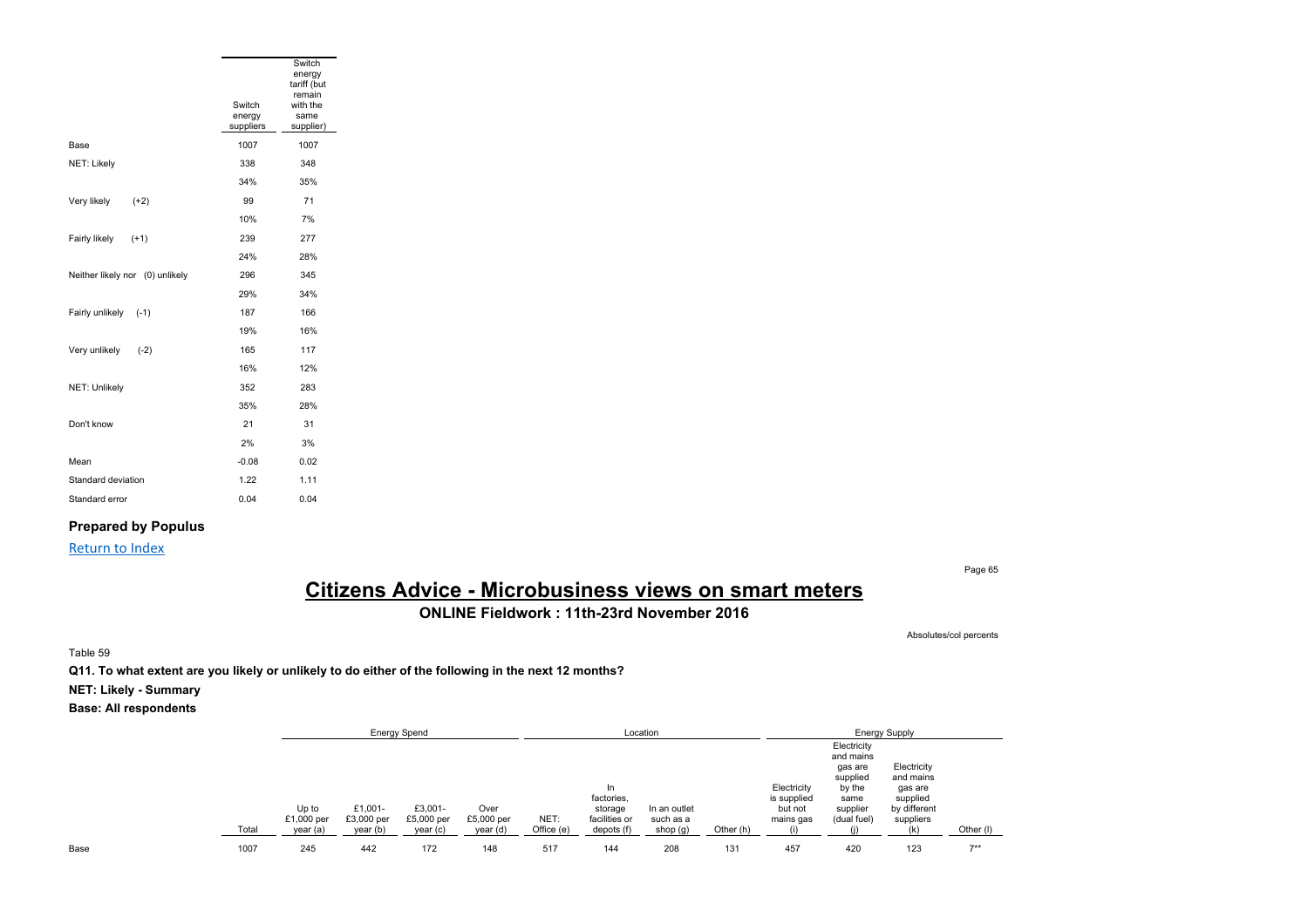| Switch energy suppliers                                     | 338 | 70  | 144 | 59  | 65  | 176 | 50  | 74  | 35  | 143 | 146 | 48  |     |
|-------------------------------------------------------------|-----|-----|-----|-----|-----|-----|-----|-----|-----|-----|-----|-----|-----|
|                                                             | 34% | 29% | 33% | 34% | 44% | 34% | 35% | 36% | 27% | 31% | 35% | 39% | 14% |
|                                                             |     |     |     |     | ab  |     |     |     |     |     |     |     |     |
| Switch energy tariff (but remain with<br>the same supplier) | 348 | 73  | 146 | 69  | 60  | 185 | 53  | 69  | 40  | 148 | 160 | 38  |     |
|                                                             | 35% | 30% | 33% | 40% | 41% | 36% | 37% | 33% | 31% | 32% | 38% | 31% | 29% |
|                                                             |     |     |     | a   | đ   |     |     |     |     |     |     |     |     |

**Proportions/Means: Columns Tested (5% risk level) - a/b/c/d - e/f/g/h - i/j/k/l Overlap formulae used. \*\* very small base (under 30) ineligible for sig testing Prepared by Populus**

Return to Index

Page 66

### **Citizens Advice - Microbusiness views on smart meters ONLINE Fieldwork : 11th-23rd November 2016**

Absolutes/col percents

Table 60

**Q11. To what extent are you likely or unlikely to do either of the following in the next 12 months?**

**NET: Likely - Summary**

**Base: All respondents**

|                                                             |       |         | Have SM for business | Size of business                                  |                                                    |          |          |                   |                   | Turnover                         |                                 |            |
|-------------------------------------------------------------|-------|---------|----------------------|---------------------------------------------------|----------------------------------------------------|----------|----------|-------------------|-------------------|----------------------------------|---------------------------------|------------|
|                                                             | Total | Yes (a) | No(b)                | All those<br>who do not<br>own smart<br>meter (c) | $0 - you$ are<br>a sole<br>trader/ just<br>you (d) | $1-4(e)$ | $5-9(f)$ | 10 or more<br>(a) | Under<br>£50K (h) | £50 to less<br>than £250k<br>(1) | £250k to<br>less than<br>£1m(i) | $£1m+ (k)$ |
| Base                                                        | 1007  | 171     | 355                  | 836                                               | $82*$                                              | 360      | 324      | 236               | 133               | 323                              | 321                             | 155        |
| Switch energy suppliers                                     | 338   | 58      | 119                  | 280                                               | 21                                                 | 128      | 101      | 85                | 44                | 127                              | 94                              | 52         |
|                                                             | 34%   | 34%     | 34%                  | 33%                                               | 26%                                                | 36%      | 31%      | 36%               | 33%               | 39%                              | 29%                             | 34%        |
|                                                             |       |         |                      |                                                   |                                                    |          |          |                   |                   |                                  |                                 |            |
| Switch energy tariff (but remain with<br>the same supplier) | 348   | 56      | 134                  | 292                                               | 20                                                 | 127      | 118      | 81                | 35                | 118                              | 107                             | 62         |
|                                                             | 35%   | 33%     | 38%                  | 35%                                               | 24%                                                | 35%      | 36%      | 34%               | 26%               | 37%                              | 33%                             | 40%        |
|                                                             |       |         |                      |                                                   |                                                    |          | d        |                   |                   | h                                |                                 | h          |

**Proportions/Means: Columns Tested (5% risk level) - a/b/c - d/e/f/g - h/i/j/k**

**Overlap formulae used. \* small base**

**Prepared by Populus**

Return to Index

Page 67

# **Citizens Advice - Microbusiness views on smart meters**

**ONLINE Fieldwork : 11th-23rd November 2016**

Absolutes/col percents

Table 61

**Q11. To what extent are you likely or unlikely to do either of the following in the next 12 months? Switch energy suppliers**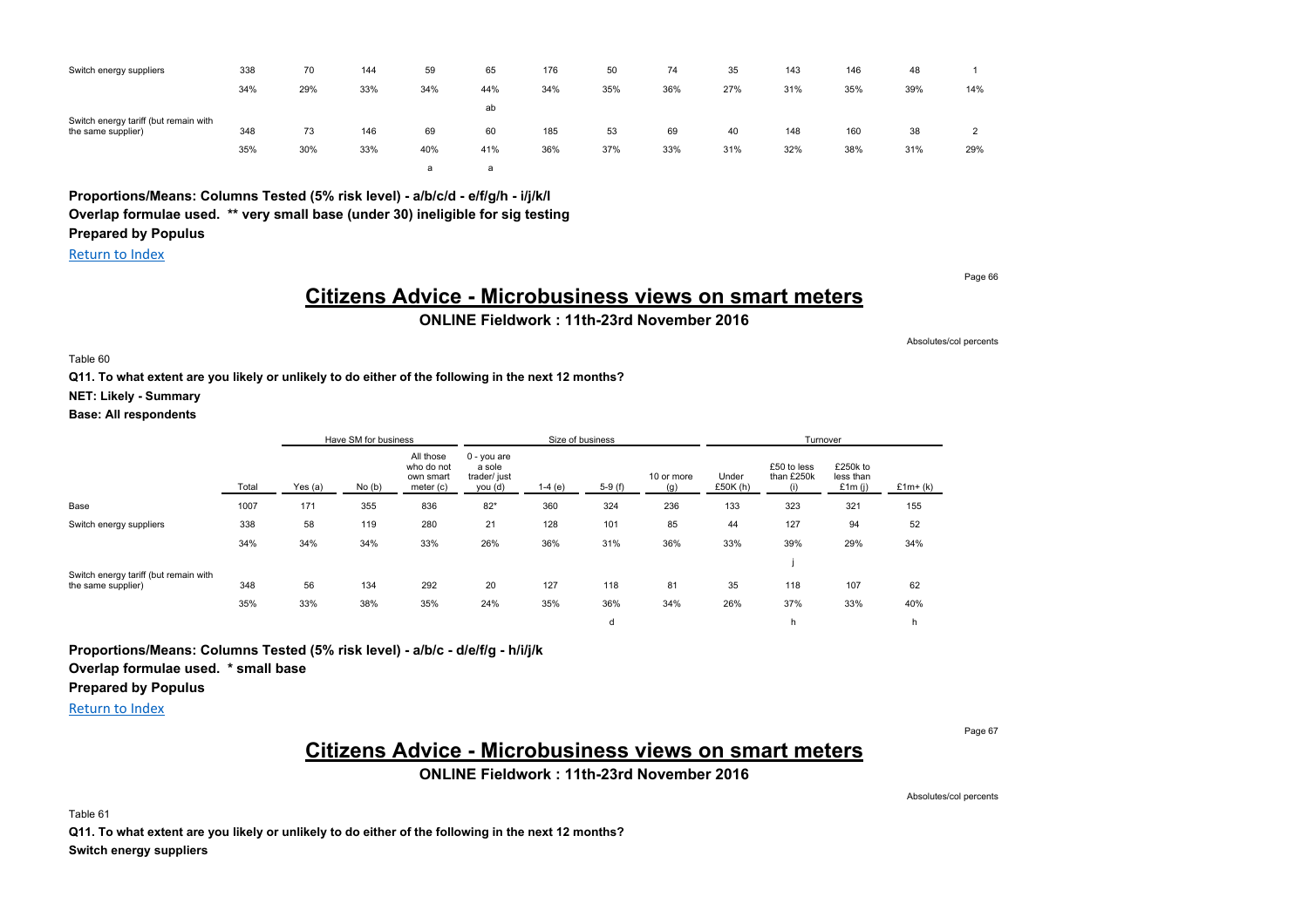#### **Base: All respondents**

|                                 |         | <b>Energy Spend</b>             |                                   |                                  |                                |                    | Location                                                   |                                       |                                   |                                                           | <b>Energy Supply</b>                                                                                |                                                                                     |                          |
|---------------------------------|---------|---------------------------------|-----------------------------------|----------------------------------|--------------------------------|--------------------|------------------------------------------------------------|---------------------------------------|-----------------------------------|-----------------------------------------------------------|-----------------------------------------------------------------------------------------------------|-------------------------------------------------------------------------------------|--------------------------|
|                                 | Total   | Up to<br>£1,000 per<br>year (a) | £1,001-<br>£3,000 per<br>year (b) | £3,001-<br>£5,000 per<br>year(c) | Over<br>£5,000 per<br>year (d) | NET:<br>Office (e) | In<br>factories.<br>storage<br>facilities or<br>depots (f) | In an outlet<br>such as a<br>shop (g) | Other (h)                         | Electricity<br>is supplied<br>but not<br>mains gas<br>(i) | Electricity<br>and mains<br>gas are<br>supplied<br>by the<br>same<br>supplier<br>(dual fuel)<br>(i) | Electricity<br>and mains<br>gas are<br>supplied<br>by different<br>suppliers<br>(k) | Other (I)                |
| Base                            | 1007    | 245                             | 442                               | 172                              | 148                            | 517                | 144                                                        | 208                                   | 131                               | 457                                                       | 420                                                                                                 | 123                                                                                 | $7**$                    |
| NET: Likely                     | 338     | 70                              | 144                               | 59                               | 65                             | 176                | 50                                                         | 74                                    | 35                                | 143                                                       | 146                                                                                                 | 48                                                                                  | $\mathbf{1}$             |
|                                 | 34%     | 29%                             | 33%                               | 34%                              | 44%                            | 34%                | 35%                                                        | 36%                                   | 27%                               | 31%                                                       | 35%                                                                                                 | 39%                                                                                 | 14%                      |
|                                 |         |                                 |                                   |                                  | ab                             |                    |                                                            |                                       |                                   |                                                           |                                                                                                     |                                                                                     |                          |
| Very likely<br>$(+2)$           | 99      | 21                              | 39                                | 18                               | 21                             | 53                 | 17                                                         | 22                                    | 6                                 | 50                                                        | 33                                                                                                  | 15                                                                                  | $\mathbf{1}$             |
|                                 | 10%     | 9%                              | 9%                                | 10%                              | 14%                            | 10%                | 12%                                                        | 11%                                   | 5%                                | 11%                                                       | 8%                                                                                                  | 12%                                                                                 | 14%                      |
|                                 |         |                                 |                                   |                                  |                                | h                  | h                                                          |                                       |                                   |                                                           |                                                                                                     |                                                                                     |                          |
| $(+1)$<br>Fairly likely         | 239     | 49                              | 105                               | 41                               | 44                             | 123                | 33                                                         | 52                                    | 29                                | 93                                                        | 113                                                                                                 | 33                                                                                  | $\sim$                   |
|                                 | 24%     | 20%                             | 24%                               | 24%                              | 30%                            | 24%                | 23%                                                        | 25%                                   | 22%                               | 20%                                                       | 27%                                                                                                 | 27%                                                                                 | ٠                        |
|                                 |         |                                 |                                   |                                  | a                              |                    |                                                            |                                       |                                   |                                                           | -i                                                                                                  |                                                                                     |                          |
| Neither likely nor (0) unlikely | 296     | 69                              | 129                               | 62                               | 36                             | 159                | 42                                                         | 53                                    | 41                                | 141                                                       | 120                                                                                                 | 33                                                                                  | $\overline{2}$           |
|                                 | 29%     | 28%                             | 29%                               | 36%                              | 24%                            | 31%                | 29%                                                        | 25%                                   | 31%                               | 31%                                                       | 29%                                                                                                 | 27%                                                                                 | 29%                      |
|                                 |         |                                 |                                   | d                                |                                |                    |                                                            |                                       |                                   |                                                           |                                                                                                     |                                                                                     |                          |
| Fairly unlikely<br>$(-1)$       | 187     | 49                              | 88                                | 25                               | 25                             | 104                | 26                                                         | 33                                    | 21                                | 94                                                        | 73                                                                                                  | 19                                                                                  | $\mathbf{1}$             |
|                                 | 19%     | 20%                             | 20%                               | 15%                              | 17%                            | 20%                | 18%                                                        | 16%                                   | 16%                               | 21%                                                       | 17%                                                                                                 | 15%                                                                                 | 14%                      |
| $(-2)$<br>Very unlikely         | 165     | 47                              | 74                                | 23                               | 21                             | 67                 | 24                                                         | 45                                    | 29                                | 74                                                        | 69                                                                                                  | 19                                                                                  | 3                        |
|                                 | 16%     | 19%                             | 17%                               | 13%                              | 14%                            | 13%                | 17%                                                        | 22%                                   | 22%                               | 16%                                                       | 16%                                                                                                 | 15%                                                                                 | 43%                      |
|                                 |         |                                 |                                   |                                  |                                |                    |                                                            | e                                     | $\mathbf{e}% _{t}\left( t\right)$ |                                                           |                                                                                                     |                                                                                     |                          |
| NET: Unlikely                   | 352     | 96                              | 162                               | 48                               | 46                             | 171                | 50                                                         | 78                                    | 50                                | 168                                                       | 142                                                                                                 | 38                                                                                  | 4                        |
|                                 | 35%     | 39%                             | 37%                               | 28%                              | 31%                            | 33%                | 35%                                                        | 38%                                   | 38%                               | 37%                                                       | 34%                                                                                                 | 31%                                                                                 | 57%                      |
|                                 |         | $\mathtt{c}$                    | $\mathtt{C}$                      |                                  |                                |                    |                                                            |                                       |                                   |                                                           |                                                                                                     |                                                                                     |                          |
| Don't know                      | 21      | 10                              | $\overline{7}$                    | 3                                | $\mathbf{1}$                   | 11                 | $\overline{2}$                                             | 3                                     | 5                                 | 5                                                         | 12                                                                                                  | 4                                                                                   | $\overline{\phantom{a}}$ |
|                                 | 2%      | 4%                              | 2%                                | 2%                               | 1%                             | 2%                 | 1%                                                         | 1%                                    | 4%                                | $1\%$                                                     | 3%                                                                                                  | 3%                                                                                  |                          |
|                                 |         | bd                              |                                   |                                  |                                |                    |                                                            |                                       |                                   |                                                           |                                                                                                     |                                                                                     |                          |
| Mean                            | $-0.08$ | $-0.22$                         | $-0.12$                           | 0.04a                            | 0.13ab                         | $-0.02h$           | $-0.05$                                                    | $-0.13$                               | $-0.3$                            | $-0.11$                                                   | $-0.08$                                                                                             | 0.05                                                                                | $-0.71$                  |
| Standard deviation              | 1.22    | 1.24                            | 1.21                              | 1.17                             | 1.27                           | 1.18               | 1.26                                                       | 1.31                                  | 1.2                               | 1.23                                                      | 1.21                                                                                                | 1.26                                                                                | 1.5                      |
| Standard error                  | 0.04    | 0.08                            | 0.06                              | 0.09                             | 0.1                            | 0.05               | 0.11                                                       | 0.09                                  | 0.11                              | 0.06                                                      | 0.06                                                                                                | 0.12                                                                                | 0.57                     |

**Proportions/Means: Columns Tested (5% risk level) - a/b/c/d - e/f/g/h - i/j/k/l**

**Overlap formulae used. \*\* very small base (under 30) ineligible for sig testing**

**Prepared by Populus**

Return to Index

**Citizens Advice - Microbusiness views on smart meters**

**ONLINE Fieldwork : 11th-23rd November 2016**

Page 68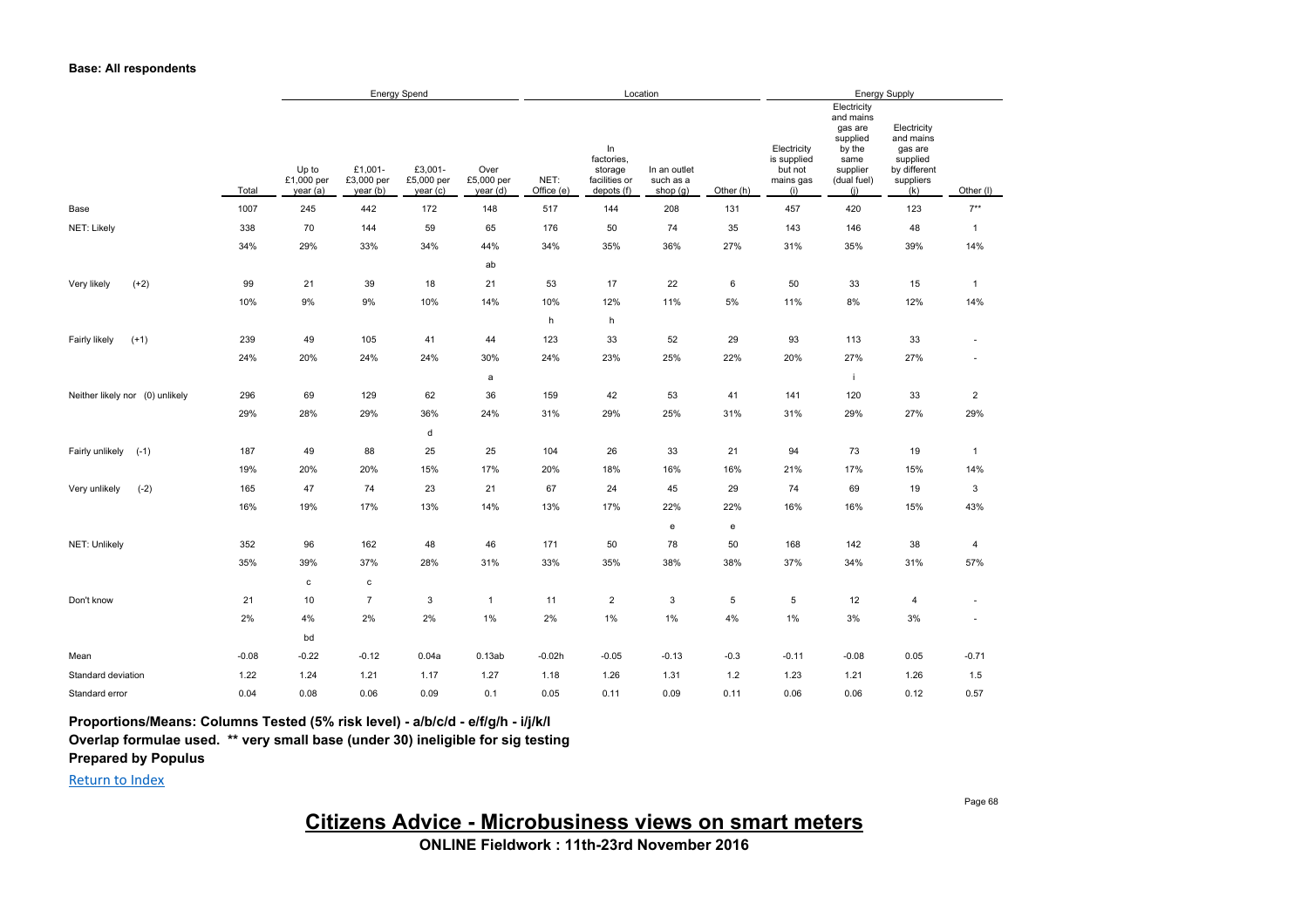#### Table 62

#### **Q11. To what extent are you likely or unlikely to do either of the following in the next 12 months?**

#### **Switch energy suppliers**

#### **Base: All respondents**

|                                 |         |                | Have SM for business |                                                   |                                                 |                | Size of business |                   |                  | Turnover                         |                                    |           |
|---------------------------------|---------|----------------|----------------------|---------------------------------------------------|-------------------------------------------------|----------------|------------------|-------------------|------------------|----------------------------------|------------------------------------|-----------|
|                                 | Total   | Yes (a)        | No(b)                | All those<br>who do not<br>own smart<br>meter (c) | 0 - you are<br>a sole<br>trader/just<br>you (d) | $1-4(e)$       | $5-9(f)$         | 10 or more<br>(g) | Under<br>£50K(h) | £50 to less<br>than £250k<br>(i) | £250k to<br>less than<br>£1 $m(i)$ | $£1m+(k)$ |
| Base                            | 1007    | 171            | 355                  | 836                                               | $82*$                                           | 360            | 324              | 236               | 133              | 323                              | 321                                | 155       |
| NET: Likely                     | 338     | 58             | 119                  | 280                                               | 21                                              | 128            | 101              | 85                | 44               | 127                              | 94                                 | 52        |
|                                 | 34%     | 34%            | 34%                  | 33%                                               | 26%                                             | 36%            | 31%              | 36%               | 33%              | 39%                              | 29%                                | 34%       |
|                                 |         |                |                      |                                                   |                                                 |                |                  |                   |                  | j                                |                                    |           |
| Very likely<br>$(+2)$           | 99      | 21             | 37                   | 78                                                | 6                                               | 38             | 34               | 18                | 16               | 38                               | 21                                 | 15        |
|                                 | 10%     | 12%            | 10%                  | $9\%$                                             | 7%                                              | 11%            | 10%              | $8\%$             | 12%              | 12%                              | $7\%$                              | 10%       |
|                                 |         |                |                      |                                                   |                                                 |                |                  |                   |                  | j                                |                                    |           |
| Fairly likely<br>$(+1)$         | 239     | 37             | 82                   | 202                                               | 15                                              | 90             | 67               | 67                | 28               | 89                               | 73                                 | 37        |
|                                 | 24%     | 22%            | 23%                  | 24%                                               | 18%                                             | 25%            | 21%              | 28%               | 21%              | 28%                              | 23%                                | 24%       |
|                                 |         |                |                      |                                                   |                                                 |                |                  | f                 |                  |                                  |                                    |           |
| Neither likely nor (0) unlikely | 296     | 44             | 113                  | 252                                               | 24                                              | 88             | 110              | 73                | 30               | 94                               | 102                                | 44        |
|                                 | 29%     | 26%            | 32%                  | 30%                                               | 29%                                             | 24%            | 34%              | 31%               | 23%              | 29%                              | 32%                                | 28%       |
|                                 |         |                |                      |                                                   |                                                 |                | e                |                   |                  |                                  | h                                  |           |
| Fairly unlikely<br>$(-1)$       | 187     | 31             | 60                   | 156                                               | 13                                              | 66             | 70               | 38                | 24               | 49                               | 71                                 | 31        |
|                                 | 19%     | 18%            | 17%                  | 19%                                               | 16%                                             | 18%            | 22%              | 16%               | 18%              | 15%                              | 22%                                | 20%       |
|                                 |         |                |                      |                                                   |                                                 |                |                  |                   |                  |                                  | j.                                 |           |
| Very unlikely<br>$(-2)$         | 165     | 36             | 57                   | 129                                               | 19                                              | 71             | 38               | 36                | 30               | 47                               | 50                                 | 25        |
|                                 | 16%     | 21%            | 16%                  | 15%                                               | 23%                                             | 20%            | 12%              | 15%               | 23%              | 15%                              | 16%                                | 16%       |
|                                 |         |                |                      |                                                   | f                                               | f              |                  |                   | i.               |                                  |                                    |           |
| NET: Unlikely                   | 352     | 67             | 117                  | 285                                               | 32                                              | 137            | 108              | 74                | 54               | 96                               | 121                                | 56        |
|                                 | 35%     | 39%            | 33%                  | 34%                                               | 39%                                             | 38%            | 33%              | 31%               | 41%              | 30%                              | 38%                                | 36%       |
|                                 |         |                |                      |                                                   |                                                 |                |                  |                   | i                |                                  | j.                                 |           |
| Don't know                      | 21      | $\overline{2}$ | 6                    | 19                                                | 5                                               | $\overline{7}$ | $\,$ 5 $\,$      | 4                 | 5                | 6                                | 4                                  | 3         |
|                                 | 2%      | $1\%$          | 2%                   | 2%                                                | 6%                                              | 2%             | 2%               | 2%                | 4%               | 2%                               | $1\%$                              | 2%        |
|                                 |         |                |                      |                                                   | efg                                             |                |                  |                   |                  |                                  |                                    |           |
| Mean                            | $-0.08$ | $-0.14$        | $-0.05$              | $-0.07$                                           | $-0.31$                                         | $-0.12$        | $-0.03$          | $-0.03$           | $-0.19$          | 0.07j                            | $-0.18$                            | $-0.09$   |
| Standard deviation              | 1.22    | 1.32           | 1.22                 | 1.2                                               | 1.26                                            | 1.29           | 1.16             | 1.18              | 1.35             | 1.23                             | 1.15                               | 1.23      |
| Standard error                  | 0.04    | 0.1            | 0.07                 | 0.04                                              | 0.14                                            | 0.07           | 0.06             | 0.08              | 0.12             | 0.07                             | 0.06                               | 0.1       |

**Proportions/Means: Columns Tested (5% risk level) - a/b/c - d/e/f/g - h/i/j/k**

**Overlap formulae used. \* small base**

**Prepared by Populus**

Return to Index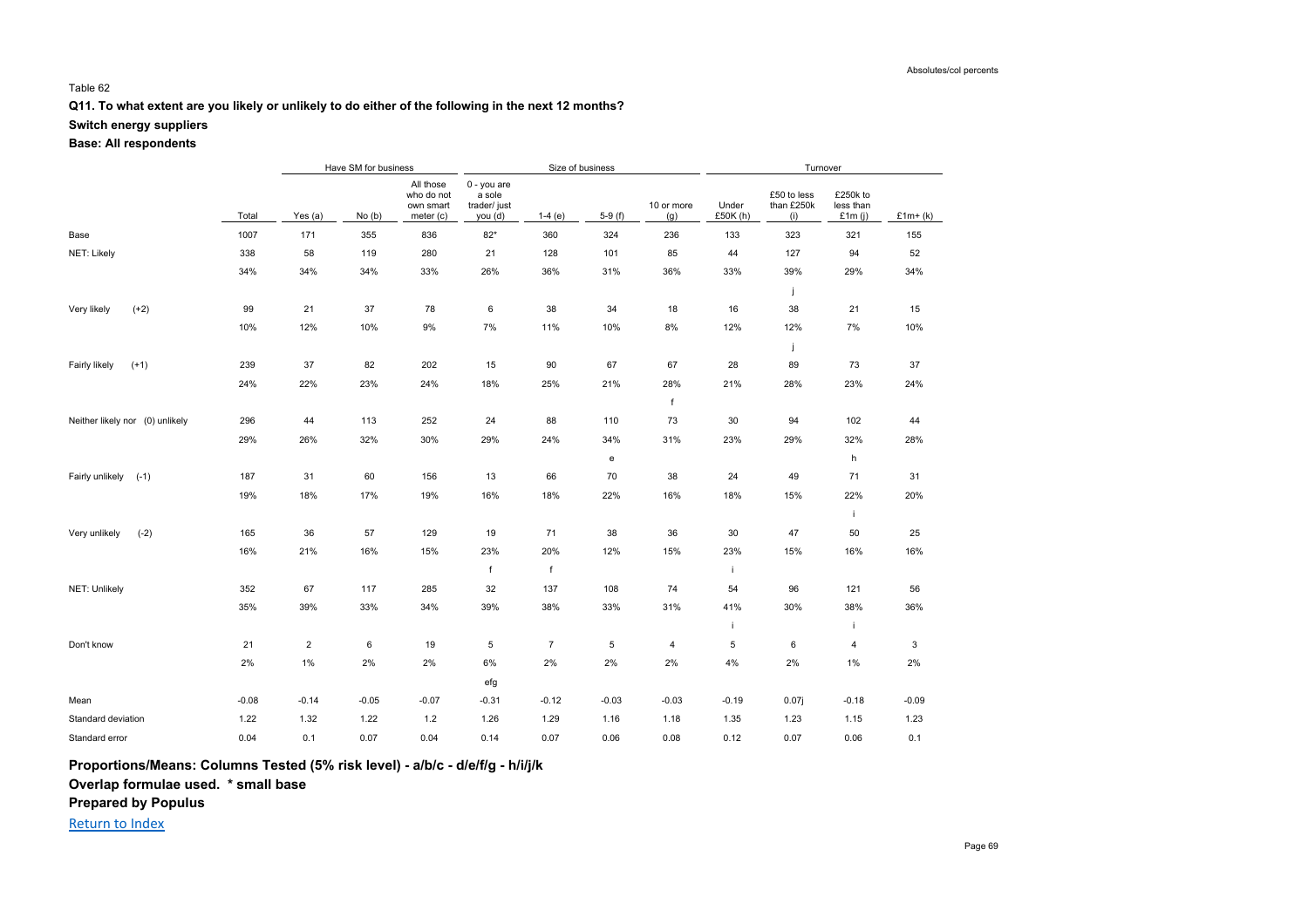## **Citizens Advice - Microbusiness views on smart meters**

### **ONLINE Fieldwork : 11th-23rd November 2016**

Absolutes/col percents

Table 63

#### **Q11. To what extent are you likely or unlikely to do either of the following in the next 12 months?**

### **Switch energy tariff (but remain with the same supplier)**

**Base: All respondents**

|                                 |       | <b>Energy Spend</b>             |                                   |                                  |                                |                    | Location                                                   |                                         |                                   |                                                           | <b>Energy Supply</b>                                                                                |                                                                                     |                         |
|---------------------------------|-------|---------------------------------|-----------------------------------|----------------------------------|--------------------------------|--------------------|------------------------------------------------------------|-----------------------------------------|-----------------------------------|-----------------------------------------------------------|-----------------------------------------------------------------------------------------------------|-------------------------------------------------------------------------------------|-------------------------|
|                                 | Total | Up to<br>£1,000 per<br>year (a) | £1,001-<br>£3,000 per<br>year (b) | £3,001-<br>£5,000 per<br>year(c) | Over<br>£5,000 per<br>year (d) | NET:<br>Office (e) | In<br>factories,<br>storage<br>facilities or<br>depots (f) | In an outlet<br>such as a<br>shop $(g)$ | Other (h)                         | Electricity<br>is supplied<br>but not<br>mains gas<br>(i) | Electricity<br>and mains<br>gas are<br>supplied<br>by the<br>same<br>supplier<br>(dual fuel)<br>(i) | Electricity<br>and mains<br>gas are<br>supplied<br>by different<br>suppliers<br>(k) | Other (I)               |
| Base                            | 1007  | 245                             | 442                               | 172                              | 148                            | 517                | 144                                                        | 208                                     | 131                               | 457                                                       | 420                                                                                                 | 123                                                                                 | $7**$                   |
| NET: Likely                     | 348   | 73                              | 146                               | 69                               | 60                             | 185                | 53                                                         | 69                                      | 40                                | 148                                                       | 160                                                                                                 | 38                                                                                  | $\overline{\mathbf{c}}$ |
|                                 | 35%   | 30%                             | 33%                               | 40%                              | 41%                            | 36%                | 37%                                                        | 33%                                     | 31%                               | 32%                                                       | 38%                                                                                                 | 31%                                                                                 | 29%                     |
|                                 |       |                                 |                                   | $\mathsf{a}$                     | $\mathsf{a}$                   |                    |                                                            |                                         |                                   |                                                           |                                                                                                     |                                                                                     |                         |
| $(+2)$<br>Very likely           | 71    | 17                              | 30                                | 13                               | 11                             | 43                 | 11                                                         | 10                                      | $\overline{7}$                    | 31                                                        | 32                                                                                                  | $\overline{7}$                                                                      | $\mathbf{1}$            |
|                                 | 7%    | 7%                              | 7%                                | 8%                               | 7%                             | 8%                 | 8%                                                         | 5%                                      | 5%                                | 7%                                                        | 8%                                                                                                  | 6%                                                                                  | 14%                     |
| Fairly likely<br>$(+1)$         | 277   | 56                              | 116                               | 56                               | 49                             | 142                | 42                                                         | 59                                      | 33                                | 117                                                       | 128                                                                                                 | 31                                                                                  | $\mathbf{1}$            |
|                                 | 28%   | 23%                             | 26%                               | 33%                              | 33%                            | 27%                | 29%                                                        | 28%                                     | 25%                               | 26%                                                       | 30%                                                                                                 | 25%                                                                                 | 14%                     |
|                                 |       |                                 |                                   | $\mathsf{a}$                     | a                              |                    |                                                            |                                         |                                   |                                                           |                                                                                                     |                                                                                     |                         |
| Neither likely nor (0) unlikely | 345   | 86                              | 160                               | 54                               | 45                             | 183                | 45                                                         | 76                                      | 38                                | 172                                                       | 126                                                                                                 | 46                                                                                  | $\mathbf{1}$            |
|                                 | 34%   | 35%                             | 36%                               | 31%                              | 30%                            | 35%                | 31%                                                        | 37%                                     | 29%                               | 38%                                                       | 30%                                                                                                 | 37%                                                                                 | 14%                     |
|                                 |       |                                 |                                   |                                  |                                |                    |                                                            |                                         |                                   |                                                           |                                                                                                     |                                                                                     |                         |
| Fairly unlikely<br>$(-1)$       | 166   | 45                              | 72                                | 28                               | 21                             | 86                 | 25                                                         | 28                                      | 25                                | 75                                                        | 69                                                                                                  | 20                                                                                  | $\overline{2}$          |
|                                 | 16%   | 18%                             | 16%                               | 16%                              | 14%                            | 17%                | 17%                                                        | 13%                                     | 19%                               | 16%                                                       | 16%                                                                                                 | 16%                                                                                 | 29%                     |
| $(-2)$<br>Very unlikely         | 117   | 32                              | 51                                | 13                               | 21                             | 46                 | 20                                                         | 29                                      | 21                                | 52                                                        | 50                                                                                                  | 13                                                                                  | $\overline{\mathbf{c}}$ |
|                                 | 12%   | 13%                             | 12%                               | 8%                               | 14%                            | 9%                 | 14%                                                        | 14%                                     | 16%                               | 11%                                                       | 12%                                                                                                 | 11%                                                                                 | 29%                     |
|                                 |       |                                 |                                   |                                  |                                |                    |                                                            | $\mathbf{e}% _{t}\left( t\right)$       | $\mathbf{e}% _{t}\left( t\right)$ |                                                           |                                                                                                     |                                                                                     |                         |
| NET: Unlikely                   | 283   | 77                              | 123                               | 41                               | 42                             | 132                | 45                                                         | 57                                      | 46                                | 127                                                       | 119                                                                                                 | 33                                                                                  | 4                       |
|                                 | 28%   | 31%                             | 28%                               | 24%                              | 28%                            | 26%                | 31%                                                        | 27%                                     | 35%                               | 28%                                                       | 28%                                                                                                 | 27%                                                                                 | 57%                     |
|                                 |       |                                 |                                   |                                  |                                |                    |                                                            |                                         | e                                 |                                                           |                                                                                                     |                                                                                     |                         |
| Don't know                      | 31    | 9                               | 13                                | 8                                | $\mathbf{1}$                   | 17                 | $\mathbf{1}$                                               | 6                                       | $\overline{7}$                    | 10                                                        | 15                                                                                                  | 6                                                                                   | $\sim$                  |
|                                 | 3%    | 4%                              | $3\%$                             | 5%                               | 1%                             | 3%                 | $1\%$                                                      | $3\%$                                   | 5%                                | 2%                                                        | 4%                                                                                                  | $5\%$                                                                               | $\sim$                  |
|                                 |       |                                 |                                   | d                                |                                |                    |                                                            |                                         | f                                 |                                                           |                                                                                                     |                                                                                     |                         |
| Mean                            | 0.02  | $-0.08$                         | $\star$                           | 0.17a                            | 0.05                           | 0.10h              | $-0.01$                                                    | $-0.03$                                 | $-0.16$                           | 0                                                         | 0.06                                                                                                | $-0.01$                                                                             | $-0.43$                 |
| Standard deviation              | 1.11  | 1.12                            | 1.09                              | 1.06                             | 1.16                           | 1.08               | 1.16                                                       | 1.1                                     | 1.16                              | 1.08                                                      | 1.14                                                                                                | 1.06                                                                                | 1.51                    |
| Standard error                  | 0.04  | 0.07                            | 0.05                              | 0.08                             | 0.1                            | 0.05               | 0.1                                                        | 0.08                                    | 0.1                               | 0.05                                                      | 0.06                                                                                                | 0.1                                                                                 | 0.57                    |

**Proportions/Means: Columns Tested (5% risk level) - a/b/c/d - e/f/g/h - i/j/k/l**

**Overlap formulae used. \*\* very small base (under 30) ineligible for sig testing**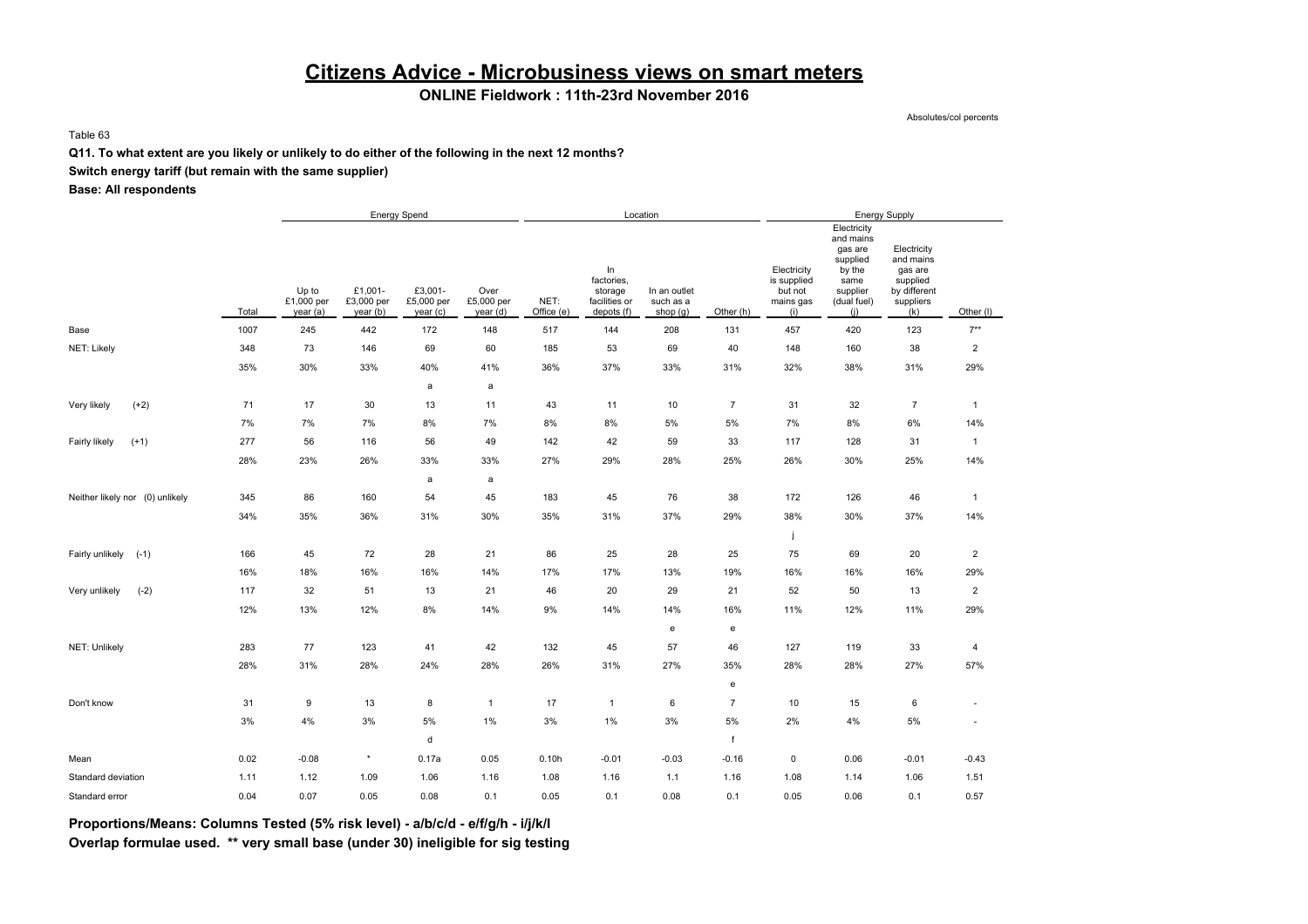### **Prepared by Populus**

Return to Index

## **Citizens Advice - Microbusiness views on smart meters ONLINE Fieldwork : 11th-23rd November 2016**

Table 64

Absolutes/col percents

Page 70

#### **Q11. To what extent are you likely or unlikely to do either of the following in the next 12 months?**

**Switch energy tariff (but remain with the same supplier)**

**Base: All respondents**

|                                 |       |         | Have SM for business |                                                   |                                                    | Size of business |          |                   |                   | Turnover                         |                                    |           |
|---------------------------------|-------|---------|----------------------|---------------------------------------------------|----------------------------------------------------|------------------|----------|-------------------|-------------------|----------------------------------|------------------------------------|-----------|
|                                 | Total | Yes (a) | No(b)                | All those<br>who do not<br>own smart<br>meter (c) | $0 - you are$<br>a sole<br>trader/ just<br>you (d) | $1-4(e)$         | $5-9(f)$ | 10 or more<br>(g) | Under<br>£50K (h) | £50 to less<br>than £250k<br>(i) | £250k to<br>less than<br>£1 $m(i)$ | $£1m+(k)$ |
| Base                            | 1007  | 171     | 355                  | 836                                               | $82*$                                              | 360              | 324      | 236               | 133               | 323                              | 321                                | 155       |
| NET: Likely                     | 348   | 56      | 134                  | 292                                               | 20                                                 | 127              | 118      | 81                | 35                | 118                              | 107                                | 62        |
|                                 | 35%   | 33%     | 38%                  | 35%                                               | 24%                                                | 35%              | 36%      | 34%               | 26%               | 37%                              | 33%                                | 40%       |
|                                 |       |         |                      |                                                   |                                                    |                  | d        |                   |                   | h                                |                                    | h         |
| $(+2)$<br>Very likely           | 71    | 12      | 33                   | 59                                                | 5                                                  | 30               | 19       | 16                | 10                | 23                               | 19                                 | 12        |
|                                 | 7%    | 7%      | 9%                   | 7%                                                | $6\%$                                              | $8\%$            | 6%       | 7%                | 8%                | 7%                               | 6%                                 | $8\%$     |
|                                 |       |         | с                    |                                                   |                                                    |                  |          |                   |                   |                                  |                                    |           |
| Fairly likely<br>$(+1)$         | 277   | 44      | 101                  | 233                                               | 15                                                 | 97               | 99       | 65                | 25                | 95                               | 88                                 | 50        |
|                                 | 28%   | 26%     | 28%                  | 28%                                               | 18%                                                | 27%              | 31%      | 28%               | 19%               | 29%                              | 27%                                | 32%       |
|                                 |       |         |                      |                                                   |                                                    |                  | d        |                   |                   | h                                |                                    | h         |
| Neither likely nor (0) unlikely | 345   | 54      | 125                  | 291                                               | 24                                                 | 120              | 113      | 86                | 40                | 105                              | 125                                | 49        |
|                                 | 34%   | 32%     | 35%                  | 35%                                               | 29%                                                | 33%              | 35%      | 36%               | 30%               | 33%                              | 39%                                | 32%       |
| Fairly unlikely<br>$(-1)$       | 166   | 34      | 45                   | 132                                               | 14                                                 | 57               | 59       | 36                | 26                | 57                               | 50                                 | 23        |
|                                 | 16%   | 20%     | 13%                  | 16%                                               | 17%                                                | 16%              | 18%      | 15%               | 20%               | 18%                              | 16%                                | 15%       |
|                                 |       | b       |                      | b                                                 |                                                    |                  |          |                   |                   |                                  |                                    |           |
| Very unlikely<br>$(-2)$         | 117   | 23      | 41                   | 94                                                | 17                                                 | 45               | 28       | 26                | 25                | 34                               | 33                                 | 16        |
|                                 | 12%   | 13%     | 12%                  | 11%                                               | 21%                                                | 13%              | 9%       | 11%               | 19%               | 11%                              | 10%                                | 10%       |
|                                 |       |         |                      |                                                   | fg                                                 |                  |          |                   | ijk               |                                  |                                    |           |
| NET: Unlikely                   | 283   | 57      | 86                   | 226                                               | 31                                                 | 102              | 87       | 62                | 51                | 91                               | 83                                 | 39        |
|                                 | 28%   | 33%     | 24%                  | 27%                                               | 38%                                                | 28%              | 27%      | 26%               | 38%               | 28%                              | 26%                                | 25%       |
|                                 |       | b       |                      |                                                   | g                                                  |                  |          |                   | ijk               |                                  |                                    |           |
| Don't know                      | 31    | 4       | 10                   | 27                                                | $\overline{7}$                                     | 11               | 6        | $\overline{7}$    | $\overline{7}$    | 9                                | 6                                  | 5         |
|                                 | 3%    | 2%      | 3%                   | 3%                                                | 9%                                                 | 3%               | 2%       | 3%                | 5%                | 3%                               | 2%                                 | 3%        |
|                                 |       |         |                      |                                                   | efg                                                |                  |          |                   | j                 |                                  |                                    |           |
| Mean                            | 0.02  | $-0.07$ | 0.12                 | 0.04                                              | $-0.31$                                            | 0.03d            | 0.07d    | 0.04d             | $-0.25$           | 0.05h                            | 0.03h                              | 0.13h     |
| Standard deviation              | 1.11  | 1.14    | 1.13                 | 1.1                                               | 1.22                                               | 1.14             | 1.04     | 1.09              | 1.21              | 1.1                              | 1.05                               | 1.11      |
| Standard error                  | 0.04  | 0.09    | 0.06                 | 0.04                                              | 0.14                                               | 0.06             | 0.06     | 0.07              | 0.11              | 0.06                             | 0.06                               | 0.09      |

**Proportions/Means: Columns Tested (5% risk level) - a/b/c - d/e/f/g - h/i/j/k**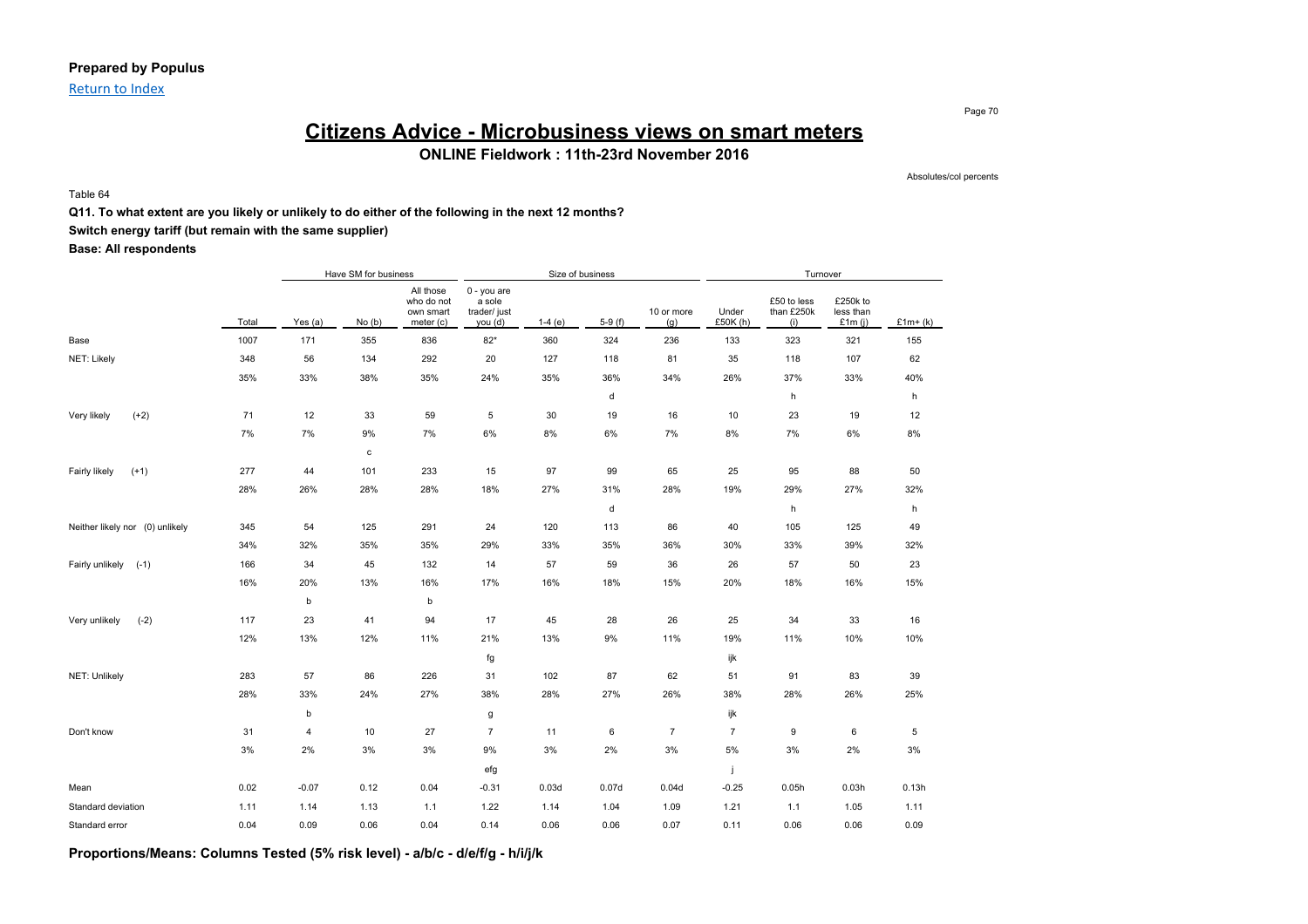Return to Index

Page 71

## **Citizens Advice - Microbusiness views on smart meters**

**ONLINE Fieldwork : 11th-23rd November 2016**

Absolutes/col percents

Table 65

**Q12. For each of the statements below, when thinking about your business, please indicate the extent to which you agree or disagree?**

#### **Summary**

#### **Base: All respondents**

|                                   |                                                                                    |                                                                                                                                                            |                                                                                              | Q12. Summary                                                                           |                                                                                                                           |                                                                                           |                                                                                                                        |
|-----------------------------------|------------------------------------------------------------------------------------|------------------------------------------------------------------------------------------------------------------------------------------------------------|----------------------------------------------------------------------------------------------|----------------------------------------------------------------------------------------|---------------------------------------------------------------------------------------------------------------------------|-------------------------------------------------------------------------------------------|------------------------------------------------------------------------------------------------------------------------|
|                                   | I could<br>probably<br>find a<br>better<br>energy<br>deal if I<br>looked<br>around | I have<br>more<br>pressing<br>business<br>matters to<br>deal with<br>than<br>investigati<br>ng whether<br>I could get<br>a better<br>deal for my<br>energy | Switching<br>energy<br>supplier<br>would be<br>too much<br>hassle for<br>me at the<br>moment | I have<br>changed<br>my<br>business'<br>energy<br>supplier in<br>the last<br>two years | I have<br>changed<br>my<br>business'<br>tariff in the<br>last two<br>years, but<br>stayed<br>with the<br>same<br>supplier | I have<br>researche<br>d energy<br>prices and<br>offers in<br>the last<br>three<br>months | I would like<br>to switch<br>suppliers<br>but I don't<br>believe the<br>potential<br>savings<br>that are<br>advertised |
| Base                              | 1007                                                                               | 1007                                                                                                                                                       | 1007                                                                                         | 1007                                                                                   | 1007                                                                                                                      | 1007                                                                                      | 1007                                                                                                                   |
| NET: Agree                        | 492                                                                                | 450                                                                                                                                                        | 339                                                                                          | 393                                                                                    | 389                                                                                                                       | 374                                                                                       | 317                                                                                                                    |
|                                   | 49%                                                                                | 45%                                                                                                                                                        | 34%                                                                                          | 39%                                                                                    | 39%                                                                                                                       | 37%                                                                                       | 31%                                                                                                                    |
| $(+2)$<br>Strongly agree          | 171                                                                                | 150                                                                                                                                                        | 99                                                                                           | 279                                                                                    | 220                                                                                                                       | 164                                                                                       | 79                                                                                                                     |
|                                   | 17%                                                                                | 15%                                                                                                                                                        | 10%                                                                                          | 28%                                                                                    | 22%                                                                                                                       | 16%                                                                                       | 8%                                                                                                                     |
| $(+1)$<br>Slightly agree          | 321                                                                                | 300                                                                                                                                                        | 240                                                                                          | 114                                                                                    | 169                                                                                                                       | 210                                                                                       | 238                                                                                                                    |
|                                   | 32%                                                                                | 30%                                                                                                                                                        | 24%                                                                                          | 11%                                                                                    | 17%                                                                                                                       | 21%                                                                                       | 24%                                                                                                                    |
| Neither agree nor<br>(0) disagree | 259                                                                                | 285                                                                                                                                                        | 240                                                                                          | 94                                                                                     | 128                                                                                                                       | 184                                                                                       | 324                                                                                                                    |
|                                   | 26%                                                                                | 28%                                                                                                                                                        | 24%                                                                                          | 9%                                                                                     | 13%                                                                                                                       | 18%                                                                                       | 32%                                                                                                                    |
| Slightly disagree (-1)            | 141                                                                                | 149                                                                                                                                                        | 189                                                                                          | 115                                                                                    | 135                                                                                                                       | 185                                                                                       | 188                                                                                                                    |
|                                   | 14%                                                                                | 15%                                                                                                                                                        | 19%                                                                                          | 11%                                                                                    | 13%                                                                                                                       | 18%                                                                                       | 19%                                                                                                                    |
| Strongly disagree (-2)            | 78                                                                                 | 117                                                                                                                                                        | 224                                                                                          | 388                                                                                    | 330                                                                                                                       | 252                                                                                       | 150                                                                                                                    |
|                                   | 8%                                                                                 | 12%                                                                                                                                                        | 22%                                                                                          | 39%                                                                                    | 33%                                                                                                                       | 25%                                                                                       | 15%                                                                                                                    |
| NET: Disagree                     | 219                                                                                | 266                                                                                                                                                        | 413                                                                                          | 503                                                                                    | 465                                                                                                                       | 437                                                                                       | 338                                                                                                                    |
|                                   | 22%                                                                                | 26%                                                                                                                                                        | 41%                                                                                          | 50%                                                                                    | 46%                                                                                                                       | 43%                                                                                       | 34%                                                                                                                    |
| Don't know                        | 37                                                                                 | 6                                                                                                                                                          | 15                                                                                           | 17                                                                                     | 25                                                                                                                        | 12                                                                                        | 28                                                                                                                     |
|                                   | 4%                                                                                 | 1%                                                                                                                                                         | 1%                                                                                           | 2%                                                                                     | 2%                                                                                                                        | $1\%$                                                                                     | 3%                                                                                                                     |
| Mean                              | 0.38                                                                               | 0.22                                                                                                                                                       | $-0.2$                                                                                       | $-0.22$                                                                                | $-0.19$                                                                                                                   | $-0.15$                                                                                   | $-0.09$                                                                                                                |
| Standard deviation                | 1.17                                                                               | 1.21                                                                                                                                                       | 1.3                                                                                          | 1.7                                                                                    | 1.59                                                                                                                      | 1.43                                                                                      | 1.17                                                                                                                   |
| Standard error                    | 0.04                                                                               | 0.04                                                                                                                                                       | 0.04                                                                                         | 0.05                                                                                   | 0.05                                                                                                                      | 0.05                                                                                      | 0.04                                                                                                                   |

**Prepared by Populus**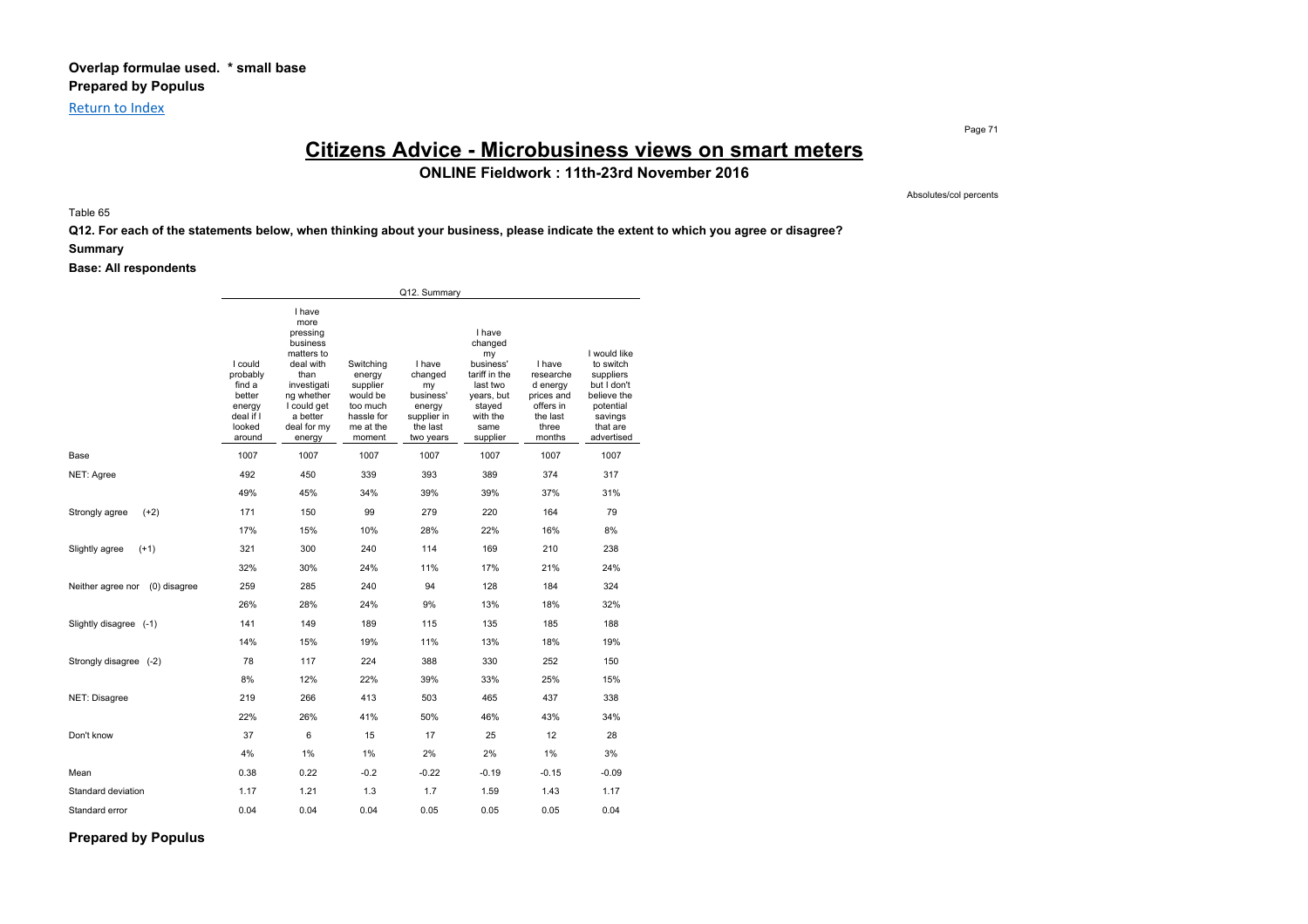## **Citizens Advice - Microbusiness views on smart meters**

**ONLINE Fieldwork : 11th-23rd November 2016**

Absolutes/col percents

Table 66

**Q12. For each of the statements below, when thinking about your business, please indicate the extent to which you agree or disagree?**

#### **NET: Agree - Summary**

#### **Base: All respondents**

|                                                                                                                                |       |                                 |                                   | <b>Energy Spend</b>              |                                |                    |                                                            | Location                              |           |                                                           |                                                                                                     | <b>Energy Supply</b>                                                                |                |
|--------------------------------------------------------------------------------------------------------------------------------|-------|---------------------------------|-----------------------------------|----------------------------------|--------------------------------|--------------------|------------------------------------------------------------|---------------------------------------|-----------|-----------------------------------------------------------|-----------------------------------------------------------------------------------------------------|-------------------------------------------------------------------------------------|----------------|
|                                                                                                                                | Total | Up to<br>£1,000 per<br>year (a) | £1,001-<br>£3,000 per<br>year (b) | £3,001-<br>£5,000 per<br>year(c) | Over<br>£5,000 per<br>year (d) | NET:<br>Office (e) | In<br>factories,<br>storage<br>facilities or<br>depots (f) | In an outlet<br>such as a<br>shop (g) | Other (h) | Electricity<br>is supplied<br>but not<br>mains gas<br>(i) | Electricity<br>and mains<br>gas are<br>supplied<br>by the<br>same<br>supplier<br>(dual fuel)<br>(i) | Electricity<br>and mains<br>gas are<br>supplied<br>by different<br>suppliers<br>(k) | Other (I)      |
| Base                                                                                                                           | 1007  | 245                             | 442                               | 172                              | 148                            | 517                | 144                                                        | 208                                   | 131       | 457                                                       | 420                                                                                                 | 123                                                                                 | $7**$          |
| I could probably find a better energy<br>deal if I looked around                                                               | 492   | 100                             | 223                               | 99                               | 70                             | 280                | 72                                                         | 96                                    | 43        | 206                                                       | 221                                                                                                 | 61                                                                                  | $\overline{4}$ |
|                                                                                                                                | 49%   | 41%                             | 50%                               | 58%                              | 47%                            | 54%                | 50%                                                        | 46%                                   | 33%       | 45%                                                       | 53%                                                                                                 | 50%                                                                                 | 57%            |
|                                                                                                                                |       |                                 | a                                 | a                                |                                | h                  | h                                                          | h                                     |           |                                                           |                                                                                                     |                                                                                     |                |
| I have more pressing business<br>matters to deal with than<br>investigating whether I could get a<br>better deal for my energy | 450   | 104<br>42%                      | 203<br>46%                        | 74<br>43%                        | 69                             | 270                | 63                                                         | 78<br>38%                             | 37        | 194                                                       | 198<br>47%                                                                                          | 55<br>45%                                                                           | 3              |
|                                                                                                                                | 45%   |                                 |                                   |                                  | 47%                            | 52%                | 44%                                                        |                                       | 28%       | 42%                                                       |                                                                                                     |                                                                                     | 43%            |
| Switching energy supplier would be<br>too much hassle for me at the<br>moment                                                  | 339   | 87                              | 149                               | 57                               | 46                             | gh<br>196          | h<br>39                                                    | 67                                    | 36        | 156                                                       | 140                                                                                                 | 40                                                                                  | 3              |
|                                                                                                                                | 34%   | 36%                             | 34%                               | 33%                              | 31%                            | 38%                | 27%                                                        | 32%                                   | 27%       | 34%                                                       | 33%                                                                                                 | 33%                                                                                 | 43%            |
|                                                                                                                                |       |                                 |                                   |                                  |                                | fh                 |                                                            |                                       |           |                                                           |                                                                                                     |                                                                                     |                |
| I have changed my business' energy<br>supplier in the last two years                                                           | 393   | 76                              | 181                               | 62                               | 74                             | 202                | 60                                                         | 80                                    | 47        | 161                                                       | 173                                                                                                 | 57                                                                                  | $\overline{2}$ |
|                                                                                                                                | 39%   | 31%                             | 41%                               | 36%                              | 50%                            | 39%                | 42%                                                        | 38%                                   | 36%       | 35%                                                       | 41%                                                                                                 | 46%                                                                                 | 29%            |
|                                                                                                                                |       |                                 | a                                 |                                  | ac                             |                    |                                                            |                                       |           |                                                           |                                                                                                     | j.                                                                                  |                |
| I have changed my business' tariff in<br>the last two years, but stayed with                                                   |       |                                 |                                   |                                  |                                |                    |                                                            |                                       |           |                                                           |                                                                                                     |                                                                                     |                |
| the same supplier                                                                                                              | 389   | 87                              | 163                               | 75                               | 64                             | 203                | 52                                                         | 90                                    | 43        | 183                                                       | 171                                                                                                 | 34                                                                                  | $\mathbf{1}$   |
|                                                                                                                                | 39%   | 36%                             | 37%                               | 44%                              | 43%                            | 39%                | 36%                                                        | 43%                                   | 33%       | 40%                                                       | 41%                                                                                                 | 28%                                                                                 | 14%            |
|                                                                                                                                |       |                                 |                                   |                                  |                                |                    |                                                            |                                       |           | k                                                         | $\mathsf k$                                                                                         |                                                                                     |                |
| I have researched energy prices and<br>offers in the last three months                                                         | 374   | 72                              | 170                               | 66                               | 66                             | 193                | 47                                                         | 86                                    | 44        | 159                                                       | 169                                                                                                 | 45                                                                                  | $\mathbf{1}$   |
|                                                                                                                                | 37%   | 29%                             | 38%                               | 38%                              | 45%                            | 37%                | 33%                                                        | 41%                                   | 34%       | 35%                                                       | 40%                                                                                                 | 37%                                                                                 | 14%            |
|                                                                                                                                |       |                                 | a                                 |                                  | a                              |                    |                                                            |                                       |           |                                                           |                                                                                                     |                                                                                     |                |

**Proportions/Means: Columns Tested (5% risk level) - a/b/c/d - e/f/g/h - i/j/k/l Overlap formulae used. \*\* very small base (under 30) ineligible for sig testing Prepared by Populus**

Page 72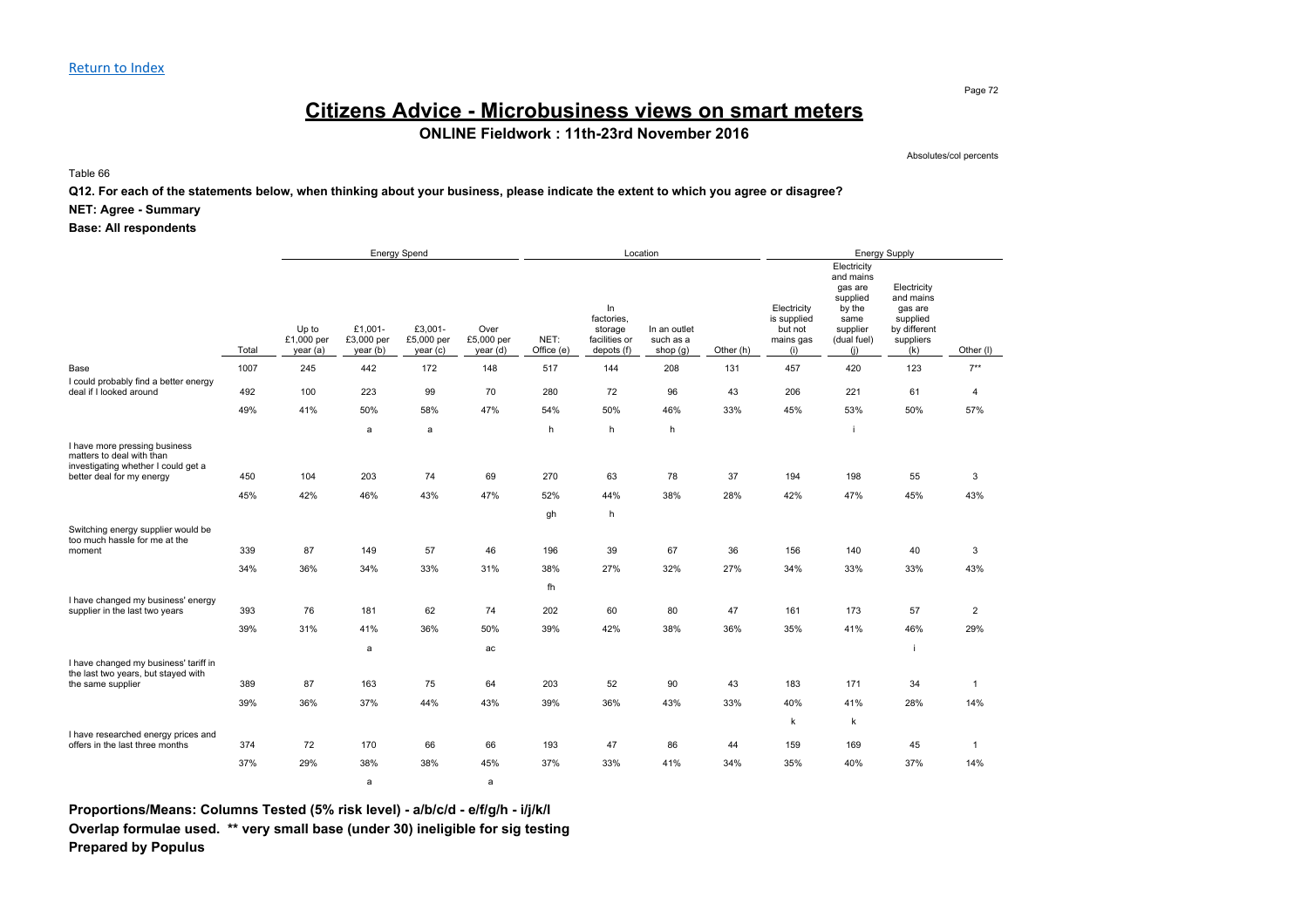## **Citizens Advice - Microbusiness views on smart meters**

### **ONLINE Fieldwork : 11th-23rd November 2016**

Absolutes/col percents

Table 66

**Q12. For each of the statements below, when thinking about your business, please indicate the extent to which you agree or disagree?**

#### **NET: Agree - Summary**

**Base: All respondents**

|                                                                                                      |       | <b>Energy Spend</b>             |                                   |                                   |                                |                    |                                                             | Location                              |           |                                                    |                                                                                              | <b>Energy Supply</b>                                                                |           |  |
|------------------------------------------------------------------------------------------------------|-------|---------------------------------|-----------------------------------|-----------------------------------|--------------------------------|--------------------|-------------------------------------------------------------|---------------------------------------|-----------|----------------------------------------------------|----------------------------------------------------------------------------------------------|-------------------------------------------------------------------------------------|-----------|--|
|                                                                                                      | Total | Up to<br>£1,000 per<br>year (a) | £1,001-<br>£3,000 per<br>year (b) | £3,001-<br>£5,000 per<br>year (c) | Over<br>£5,000 per<br>year (d) | NET:<br>Office (e) | ln.<br>factories,<br>storage<br>facilities or<br>depots (f) | In an outlet<br>such as a<br>shop (g) | Other (h) | Electricity<br>is supplied<br>but not<br>mains gas | Electricity<br>and mains<br>gas are<br>supplied<br>by the<br>same<br>supplier<br>(dual fuel) | Electricity<br>and mains<br>gas are<br>supplied<br>by different<br>suppliers<br>(k) | Other (I) |  |
| Base                                                                                                 | 1007  | 245                             | 442                               | 172                               | 148                            | 517                | 144                                                         | 208                                   | 131       | 457                                                | 420                                                                                          | 123                                                                                 | $7**$     |  |
| I would like to switch suppliers but I<br>don't believe the potential savings<br>that are advertised | 317   | 64                              | 146                               | 57                                | 50                             | 176                | 49                                                          | 58                                    | 33        | 137                                                | 139                                                                                          | 41                                                                                  |           |  |
|                                                                                                      | 31%   | 26%                             | 33%                               | 33%                               | 34%                            | 34%                | 34%                                                         | 28%                                   | 25%       | 30%                                                | 33%                                                                                          | 33%                                                                                 |           |  |

### **Proportions/Means: Columns Tested (5% risk level) - a/b/c/d - e/f/g/h - i/j/k/l**

**Overlap formulae used. \*\* very small base (under 30) ineligible for sig testing**

**Prepared by Populus**

Return to Index

Page 74

## **Citizens Advice - Microbusiness views on smart meters**

### **ONLINE Fieldwork : 11th-23rd November 2016**

Absolutes/col percents

Table 67

**Q12. For each of the statements below, when thinking about your business, please indicate the extent to which you agree or disagree?**

**NET: Agree - Summary**

**Base: All respondents**

|                                                                  |       |         | Have SM for business |                                                   |                                                    |          | Size of business |                   |                     | Turnover                  |                                 |           |
|------------------------------------------------------------------|-------|---------|----------------------|---------------------------------------------------|----------------------------------------------------|----------|------------------|-------------------|---------------------|---------------------------|---------------------------------|-----------|
|                                                                  | Total | Yes (a) | No(b)                | All those<br>who do not<br>own smart<br>meter (c) | $0 - you are$<br>a sole<br>trader/ just<br>you (d) | $1-4(e)$ | $5-9(f)$         | 10 or more<br>(q) | Under<br>£50 $K(h)$ | £50 to less<br>than £250k | £250k to<br>less than<br>£1m(i) | $£1m+(k)$ |
| Base                                                             | 1007  | 171     | 355                  | 836                                               | $82*$                                              | 360      | 324              | 236               | 133                 | 323                       | 321                             | 155       |
| I could probably find a better energy<br>deal if I looked around | 492   | 68      | 171                  | 424                                               | 32                                                 | 169      | 164              | 124               | 53                  | 156                       | 169                             | 78        |
|                                                                  | 49%   | 40%     | 48%                  | 51%                                               | 39%                                                | 47%      | 51%              | 53%               | 40%                 | 48%                       | 53%                             | 50%       |
|                                                                  |       |         |                      | a                                                 |                                                    |          |                  | d                 |                     |                           |                                 |           |

Page 73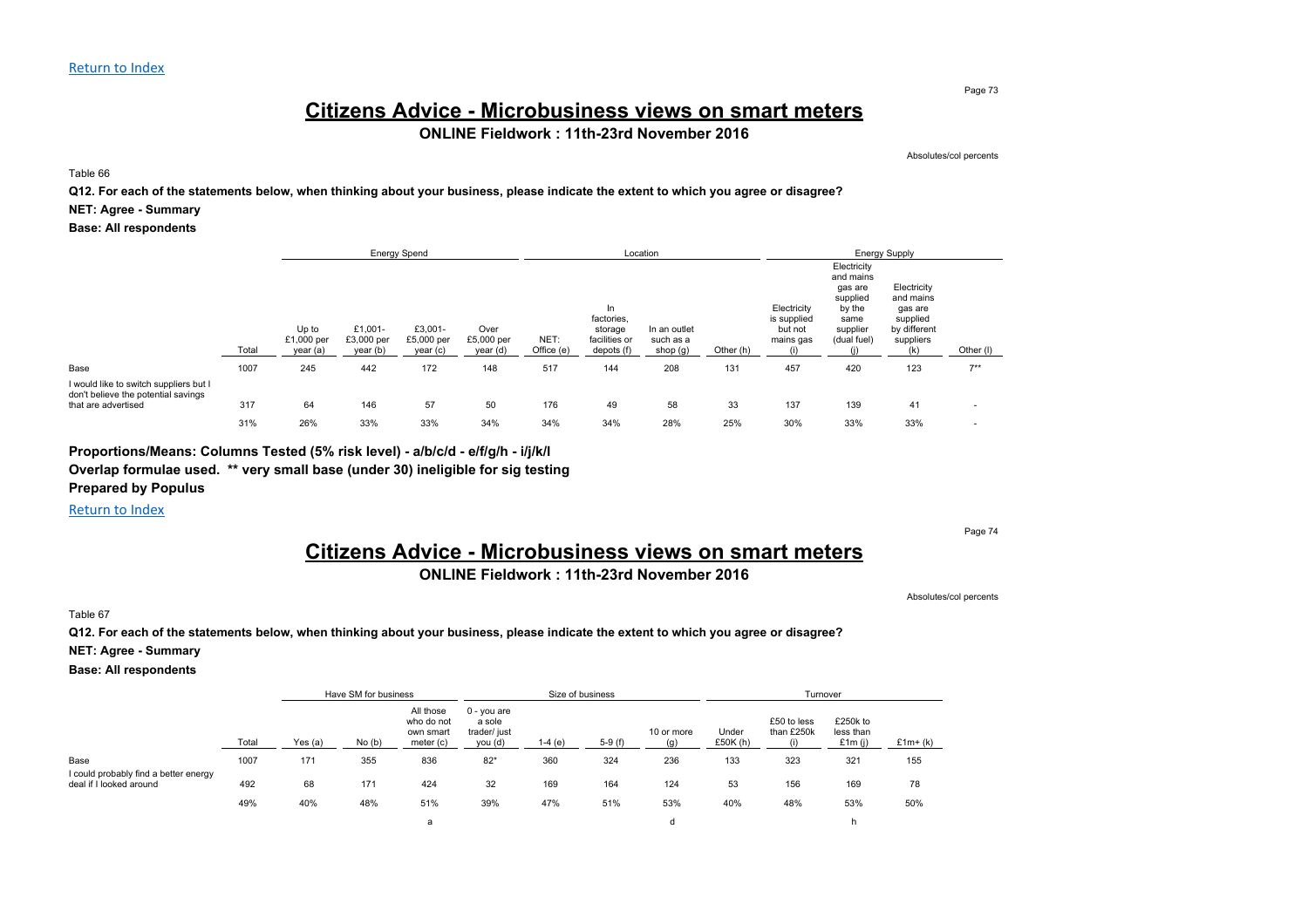| I have more pressing business<br>matters to deal with than<br>investigating whether I could get a |     |     |     |     |     |     |     |     |     |     |     |     |
|---------------------------------------------------------------------------------------------------|-----|-----|-----|-----|-----|-----|-----|-----|-----|-----|-----|-----|
| better deal for my energy                                                                         | 450 | 56  | 147 | 394 | 32  | 148 | 154 | 114 | 53  | 125 | 156 | 81  |
|                                                                                                   | 45% | 33% | 41% | 47% | 39% | 41% | 48% | 48% | 40% | 39% | 49% | 52% |
|                                                                                                   |     |     |     | ab  |     |     |     |     |     |     | i   | hi  |
| Switching energy supplier would be<br>too much hassle for me at the                               |     |     |     |     |     |     |     |     |     |     |     |     |
| moment                                                                                            | 339 | 49  | 100 | 290 | 28  | 126 | 109 | 73  | 43  | 103 | 98  | 61  |
|                                                                                                   | 34% | 29% | 28% | 35% | 34% | 35% | 34% | 31% | 32% | 32% | 31% | 39% |
|                                                                                                   |     |     |     | b   |     |     |     |     |     |     |     |     |
| I have changed my business' energy<br>supplier in the last two years                              | 393 | 83  | 146 | 310 | 24  | 139 | 128 | 99  | 50  | 131 | 116 | 67  |
|                                                                                                   | 39% | 49% | 41% | 37% | 29% | 39% | 40% | 42% | 38% | 41% | 36% | 43% |
|                                                                                                   |     | c   | с   |     |     |     |     | d   |     |     |     |     |
| I have changed my business' tariff in<br>the last two years, but stayed with                      |     |     |     |     |     |     |     |     |     |     |     |     |
| the same supplier                                                                                 | 389 | 84  | 134 | 305 | 24  | 136 | 132 | 96  | 45  | 122 | 137 | 55  |
|                                                                                                   | 39% | 49% | 38% | 36% | 29% | 38% | 41% | 41% | 34% | 38% | 43% | 35% |
|                                                                                                   |     | bc  |     |     |     |     |     |     |     |     |     |     |
| I have researched energy prices and<br>offers in the last three months                            | 374 | 78  | 138 | 296 | 24  | 142 | 112 | 94  | 44  | 132 | 109 | 57  |
|                                                                                                   | 37% | 46% | 39% | 35% | 29% | 39% | 35% | 40% | 33% | 41% | 34% | 37% |
|                                                                                                   |     | c   |     |     |     |     |     |     |     |     |     |     |
| I would like to switch suppliers but I<br>don't believe the potential savings                     |     |     |     |     |     |     |     |     |     |     |     |     |
| that are advertised                                                                               | 317 | 40  | 96  | 277 | 24  | 107 | 104 | 79  | 37  | 105 | 101 | 44  |
|                                                                                                   | 31% | 23% | 27% | 33% | 29% | 30% | 32% | 33% | 28% | 33% | 31% | 28% |
|                                                                                                   |     |     |     | ab  |     |     |     |     |     |     |     |     |

**Proportions/Means: Columns Tested (5% risk level) - a/b/c - d/e/f/g - h/i/j/k**

**Overlap formulae used. \* small base**

**Prepared by Populus**

Return to Index

Page 75

# **Citizens Advice - Microbusiness views on smart meters**

**ONLINE Fieldwork : 11th-23rd November 2016**

Absolutes/col percents

Table 68

**Q12. For each of the statements below, when thinking about your business, please indicate the extent to which you agree or disagree? I could probably find a better energy deal if I looked around**

|       |            |            | <b>Energy Spend</b> |            |            |                       | Location     |           |                        |                          | <b>Energy Supply</b>     |           |
|-------|------------|------------|---------------------|------------|------------|-----------------------|--------------|-----------|------------------------|--------------------------|--------------------------|-----------|
|       |            |            |                     |            |            |                       |              |           |                        | Electricity<br>and mains |                          |           |
|       |            |            |                     |            |            |                       |              |           |                        | gas are<br>supplied      | Electricity<br>and mains |           |
|       |            |            |                     |            |            | In                    |              |           | Electricity            | by the                   | gas are                  |           |
|       | Up to      | £1.001-    | £3.001-             | Over       |            | factories,<br>storage | In an outlet |           | is supplied<br>but not | same<br>supplier         | supplied<br>by different |           |
|       | £1,000 per | £3,000 per | £5,000 per          | £5,000 per | NET:       | facilities or         | such as a    |           | mains gas              | (dual fuel)              | suppliers                |           |
| Total | year (a)   | year (b)   | year(c)             | year (d)   | Office (e) | depots (f)            | shop (g)     | Other (h) |                        |                          | (k)                      | Other (I) |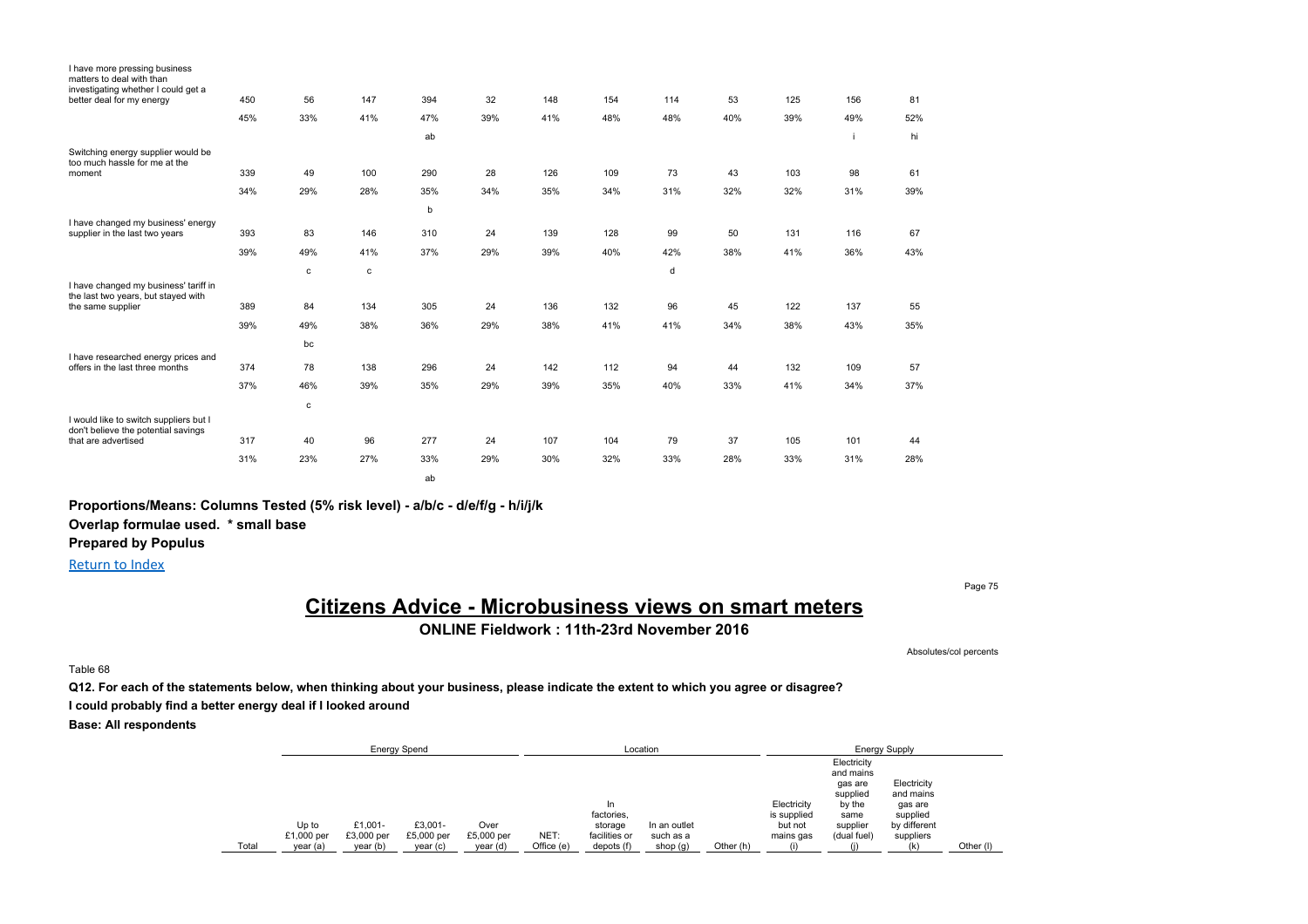| Base                              | 1007 | 245   | 442   | 172   | 148  | 517   | 144            | 208  | 131            | 457   | 420   | 123  | $7**$                    |
|-----------------------------------|------|-------|-------|-------|------|-------|----------------|------|----------------|-------|-------|------|--------------------------|
| NET: Agree                        | 492  | 100   | 223   | 99    | 70   | 280   | 72             | 96   | 43             | 206   | 221   | 61   | 4                        |
|                                   | 49%  | 41%   | 50%   | 58%   | 47%  | 54%   | 50%            | 46%  | 33%            | 45%   | 53%   | 50%  | 57%                      |
|                                   |      |       | a     | a     |      | h     | h              | h    |                |       |       |      |                          |
| $(+2)$<br>Strongly agree          | 171  | 33    | 78    | 27    | 33   | 97    | 25             | 30   | 19             | 71    | 82    | 18   |                          |
|                                   | 17%  | 13%   | 18%   | 16%   | 22%  | 19%   | 17%            | 14%  | 15%            | 16%   | 20%   | 15%  | $\overline{\phantom{a}}$ |
|                                   |      |       |       |       | a    |       |                |      |                |       |       |      |                          |
| $(+1)$<br>Slightly agree          | 321  | 67    | 145   | 72    | 37   | 183   | 47             | 66   | 24             | 135   | 139   | 43   | 4                        |
|                                   | 32%  | 27%   | 33%   | 42%   | 25%  | 35%   | 33%            | 32%  | 18%            | 30%   | 33%   | 35%  | 57%                      |
|                                   |      |       |       | abd   |      | h     | h              | h    |                |       |       |      |                          |
| (0) disagree<br>Neither agree nor | 259  | 72    | 111   | 37    | 39   | 128   | 37             | 50   | 41             | 117   | 101   | 40   | $\mathbf{1}$             |
|                                   | 26%  | 29%   | 25%   | 22%   | 26%  | 25%   | 26%            | 24%  | 31%            | 26%   | 24%   | 33%  | 14%                      |
| Slightly disagree (-1)            | 141  | 42    | 55    | 22    | 22   | 59    | 22             | 32   | 26             | 72    | 57    | 11   | $\mathbf{1}$             |
|                                   | 14%  | 17%   | 12%   | 13%   | 15%  | 11%   | 15%            | 15%  | 20%            | 16%   | 14%   | 9%   | 14%                      |
|                                   |      |       |       |       |      |       |                |      | e              |       |       |      |                          |
| Strongly disagree (-2)            | 78   | 19    | 35    | 11    | 13   | 37    | 9              | 17   | 14             | 39    | 30    | 8    | $\mathbf{1}$             |
|                                   | 8%   | $8\%$ | 8%    | 6%    | 9%   | 7%    | 6%             | 8%   | 11%            | 9%    | 7%    | 7%   | 14%                      |
| NET: Disagree                     | 219  | 61    | 90    | 33    | 35   | 96    | 31             | 49   | 40             | 111   | 87    | 19   | $\overline{\mathbf{c}}$  |
|                                   | 22%  | 25%   | 20%   | 19%   | 24%  | 19%   | 22%            | 24%  | 31%            | 24%   | 21%   | 15%  | 29%                      |
|                                   |      |       |       |       |      |       |                |      | e              | k     |       |      |                          |
| Don't know                        | 37   | 12    | 18    | 3     | 4    | 13    | $\overline{4}$ | 13   | $\overline{7}$ | 23    | 11    | 3    |                          |
|                                   | 4%   | $5\%$ | 4%    | 2%    | 3%   | 3%    | 3%             | 6%   | 5%             | $5\%$ | 3%    | 2%   | $\overline{\phantom{a}}$ |
|                                   |      |       |       |       |      |       |                | e    |                |       |       |      |                          |
| Mean                              | 0.38 | 0.23  | 0.42a | 0.49a | 0.38 | 0.48h | 0.41h          | 0.31 | 0.06           | 0.29  | 0.45i | 0.43 | 0.14                     |
| Standard deviation                | 1.17 | 1.15  | 1.17  | 1.11  | 1.25 | 1.15  | 1.14           | 1.17 | 1.21           | 1.19  | 1.17  | 1.07 | 1.21                     |
| Standard error                    | 0.04 | 0.08  | 0.06  | 0.09  | 0.1  | 0.05  | 0.1            | 0.08 | 0.11           | 0.06  | 0.06  | 0.1  | 0.46                     |

**Proportions/Means: Columns Tested (5% risk level) - a/b/c/d - e/f/g/h - i/j/k/l**

**Overlap formulae used. \*\* very small base (under 30) ineligible for sig testing**

**Prepared by Populus**

Return to Index

## **Citizens Advice - Microbusiness views on smart meters**

**ONLINE Fieldwork : 11th-23rd November 2016**

Table 69

**Q12. For each of the statements below, when thinking about your business, please indicate the extent to which you agree or disagree? I could probably find a better energy deal if I looked around**

**Base: All respondents**

|       |         | Have SM for business |                                      |                                       | Size of business |          |            |         | Turnover                  |                       |          |
|-------|---------|----------------------|--------------------------------------|---------------------------------------|------------------|----------|------------|---------|---------------------------|-----------------------|----------|
|       |         |                      | All those<br>who do not<br>own smart | 0 - vou are<br>a sole<br>trader/ just |                  |          | 10 or more | Under   | £50 to less<br>than £250k | £250k to<br>less than |          |
|       |         |                      |                                      |                                       |                  |          |            |         |                           |                       |          |
| Total | Yes (a) | No(b)                | meter (c)                            | vou (d)                               | 1-4 (e)          | $5-9(f)$ | (q)        | £50K(h) |                           | £1m(i)                | £1m+ (k) |

Page 76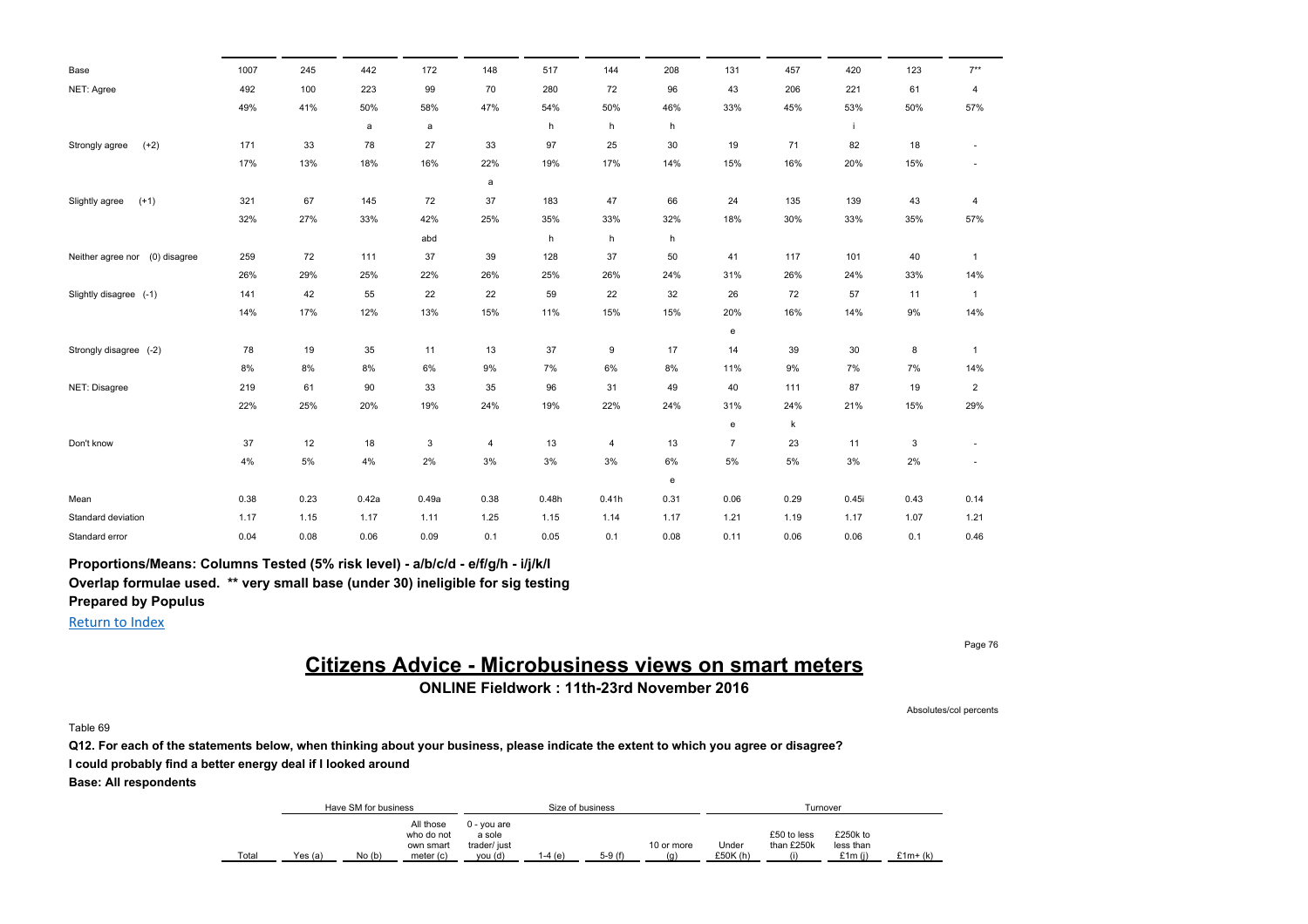| Base                              | 1007 | 171         | 355   | 836          | $82*$          | 360   | 324  | 236   | 133  | 323  | 321  | 155  |
|-----------------------------------|------|-------------|-------|--------------|----------------|-------|------|-------|------|------|------|------|
| NET: Agree                        | 492  | 68          | 171   | 424          | 32             | 169   | 164  | 124   | 53   | 156  | 169  | 78   |
|                                   | 49%  | 40%         | 48%   | 51%          | 39%            | 47%   | 51%  | 53%   | 40%  | 48%  | 53%  | 50%  |
|                                   |      |             |       | $\mathsf{a}$ |                |       |      | d     |      |      | h    |      |
| $(+2)$<br>Strongly agree          | 171  | 23          | 66    | 148          | 9              | 65    | 58   | 37    | 23   | 60   | 56   | 23   |
|                                   | 17%  | 13%         | 19%   | 18%          | 11%            | 18%   | 18%  | 16%   | 17%  | 19%  | 17%  | 15%  |
| $(+1)$<br>Slightly agree          | 321  | 45          | 105   | 276          | 23             | 104   | 106  | 87    | 30   | 96   | 113  | 55   |
|                                   | 32%  | 26%         | 30%   | 33%          | 28%            | 29%   | 33%  | 37%   | 23%  | 30%  | 35%  | 35%  |
|                                   |      |             |       |              |                |       |      | e     |      |      | h    | h    |
| (0) disagree<br>Neither agree nor | 259  | 49          | 89    | 210          | 19             | 94    | 78   | 66    | 32   | 85   | 82   | 39   |
|                                   | 26%  | 29%         | 25%   | 25%          | 23%            | 26%   | 24%  | 28%   | 24%  | 26%  | 26%  | 25%  |
| Slightly disagree (-1)            | 141  | 27          | 58    | 114          | 15             | 57    | 47   | 22    | 20   | 53   | 43   | 21   |
|                                   | 14%  | 16%         | 16%   | 14%          | 18%            | 16%   | 15%  | 9%    | 15%  | 16%  | 13%  | 14%  |
|                                   |      |             |       |              | g              | g     |      |       |      |      |      |      |
| Strongly disagree (-2)            | 78   | 22          | 28    | 56           | 9              | 27    | 26   | 16    | 15   | 18   | 21   | 14   |
|                                   | 8%   | 13%         | 8%    | 7%           | 11%            | $8\%$ | 8%   | 7%    | 11%  | 6%   | 7%   | 9%   |
|                                   |      | $\mathbf c$ |       |              |                |       |      |       | i.   |      |      |      |
| NET: Disagree                     | 219  | 49          | 86    | 170          | 24             | 84    | 73   | 38    | 35   | 71   | 64   | 35   |
|                                   | 22%  | 29%         | 24%   | 20%          | 29%            | 23%   | 23%  | 16%   | 26%  | 22%  | 20%  | 23%  |
|                                   |      | $\mathbf c$ | c     |              | g              | g     |      |       |      |      |      |      |
| Don't know                        | 37   | 5           | 9     | 32           | $\overline{7}$ | 13    | 9    | 8     | 13   | 11   | 6    | 3    |
|                                   | 4%   | 3%          | 3%    | 4%           | 9%             | 4%    | 3%   | 3%    | 10%  | 3%   | 2%   | 2%   |
|                                   |      |             |       |              | f              |       |      |       | ijk  |      |      |      |
| Mean                              | 0.38 | 0.12        | 0.36a | 0.43a        | 0.11           | 0.35  | 0.39 | 0.47d | 0.22 | 0.41 | 0.44 | 0.34 |
| Standard deviation                | 1.17 | 1.23        | 1.2   | 1.15         | 1.21           | 1.18  | 1.19 | 1.09  | 1.28 | 1.15 | 1.13 | 1.17 |
| Standard error                    | 0.04 | 0.1         | 0.06  | 0.04         | 0.14           | 0.06  | 0.07 | 0.07  | 0.12 | 0.06 | 0.06 | 0.09 |

**Proportions/Means: Columns Tested (5% risk level) - a/b/c - d/e/f/g - h/i/j/k**

**Overlap formulae used. \* small base**

**Prepared by Populus**

Return to Index

## **Citizens Advice - Microbusiness views on smart meters**

**ONLINE Fieldwork : 11th-23rd November 2016**

Table 70

**Q12. For each of the statements below, when thinking about your business, please indicate the extent to which you agree or disagree? I have more pressing business matters to deal with than investigating whether I could get a better deal for my energy Base: All respondents**

Energy Spend **Energy Supply Energy Supply Energy Supply** 

Page 77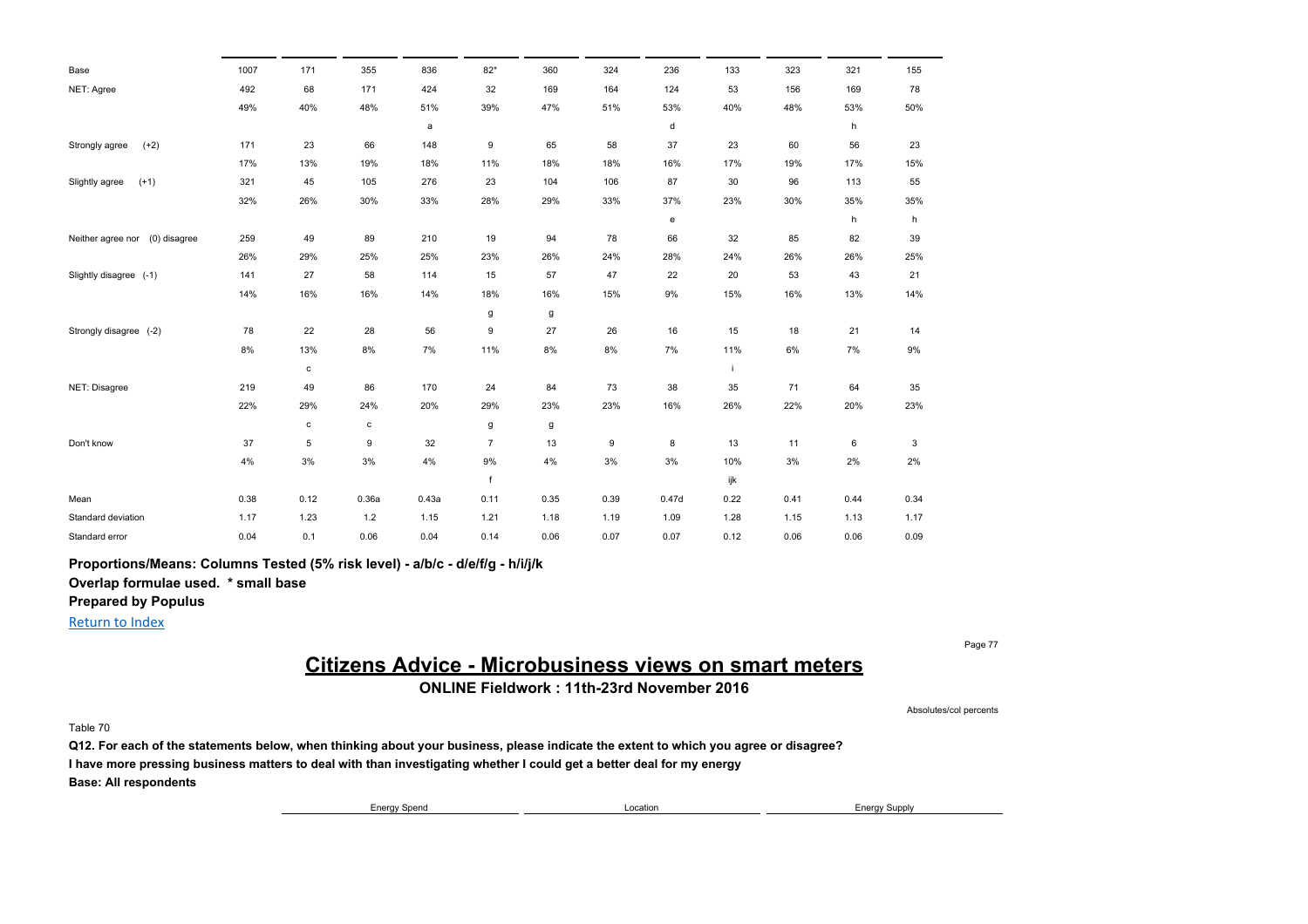|                                | Total | Up to<br>£1,000 per<br>year(a) | £1,001-<br>£3,000 per<br>year (b) | £3,001-<br>£5,000 per<br>year(c) | Over<br>£5,000 per<br>year (d) | NET:<br>Office (e) | In<br>factories,<br>storage<br>facilities or<br>depots (f) | In an outlet<br>such as a<br>shop $(g)$ | Other (h) | Electricity<br>is supplied<br>but not<br>mains gas<br>(i) | Electricity<br>and mains<br>gas are<br>supplied<br>by the<br>same<br>supplier<br>(dual fuel)<br>(i) | Electricity<br>and mains<br>gas are<br>supplied<br>by different<br>suppliers<br>(k) | Other (I)                 |
|--------------------------------|-------|--------------------------------|-----------------------------------|----------------------------------|--------------------------------|--------------------|------------------------------------------------------------|-----------------------------------------|-----------|-----------------------------------------------------------|-----------------------------------------------------------------------------------------------------|-------------------------------------------------------------------------------------|---------------------------|
| Base                           | 1007  | 245                            | 442                               | 172                              | 148                            | 517                | 144                                                        | 208                                     | 131       | 457                                                       | 420                                                                                                 | 123                                                                                 | $7**$                     |
| NET: Agree                     | 450   | 104                            | 203                               | 74                               | 69                             | 270                | 63                                                         | 78                                      | 37        | 194                                                       | 198                                                                                                 | 55                                                                                  | $\ensuremath{\mathsf{3}}$ |
|                                | 45%   | 42%                            | 46%                               | 43%                              | 47%                            | 52%                | 44%                                                        | 38%                                     | 28%       | 42%                                                       | 47%                                                                                                 | 45%                                                                                 | 43%                       |
|                                |       |                                |                                   |                                  |                                | gh                 | h                                                          |                                         |           |                                                           |                                                                                                     |                                                                                     |                           |
| $(+2)$<br>Strongly agree       | 150   | 39                             | 60                                | 22                               | 29                             | 103                | 18                                                         | 21                                      | 8         | 63                                                        | 68                                                                                                  | 17                                                                                  | $\overline{2}$            |
|                                | 15%   | 16%                            | 14%                               | 13%                              | 20%                            | 20%                | 13%                                                        | 10%                                     | 6%        | 14%                                                       | 16%                                                                                                 | 14%                                                                                 | 29%                       |
|                                |       |                                |                                   |                                  |                                | fgh                |                                                            |                                         |           |                                                           |                                                                                                     |                                                                                     |                           |
| Slightly agree<br>$(+1)$       | 300   | 65                             | 143                               | 52                               | 40                             | 167                | 45                                                         | 57                                      | 29        | 131                                                       | 130                                                                                                 | 38                                                                                  | $\mathbf{1}$              |
|                                | 30%   | 27%                            | 32%                               | 30%                              | 27%                            | 32%                | 31%                                                        | 27%                                     | 22%       | 29%                                                       | 31%                                                                                                 | 31%                                                                                 | 14%                       |
|                                |       |                                |                                   |                                  |                                | h                  |                                                            |                                         |           |                                                           |                                                                                                     |                                                                                     |                           |
| Neither agree nor (0) disagree | 285   | 64                             | 129                               | 55                               | 37                             | 132                | 40                                                         | 64                                      | 48        | 136                                                       | 105                                                                                                 | 43                                                                                  | $\mathbf{1}$              |
|                                | 28%   | 26%                            | 29%                               | 32%                              | 25%                            | 26%                | 28%                                                        | 31%                                     | 37%       | 30%                                                       | 25%                                                                                                 | 35%                                                                                 | 14%                       |
|                                |       |                                |                                   |                                  |                                |                    |                                                            |                                         | e         |                                                           |                                                                                                     |                                                                                     |                           |
| Slightly disagree (-1)         | 149   | 44                             | 59                                | 23                               | 23                             | 69                 | 23                                                         | 35                                      | 20        | 67                                                        | 69                                                                                                  | 11                                                                                  | $\overline{2}$            |
|                                | 15%   | 18%                            | 13%                               | 13%                              | 16%                            | 13%                | 16%                                                        | 17%                                     | 15%       | 15%                                                       | 16%                                                                                                 | 9%                                                                                  | 29%                       |
|                                |       |                                |                                   |                                  |                                |                    |                                                            |                                         |           |                                                           | $\mathsf k$                                                                                         |                                                                                     |                           |
| Strongly disagree (-2)         | 117   | 31                             | 49                                | 18                               | 19                             | 45                 | 18                                                         | 29                                      | 23        | 56                                                        | 46                                                                                                  | 14                                                                                  | $\mathbf{1}$              |
|                                | 12%   | 13%                            | 11%                               | 10%                              | 13%                            | 9%                 | 13%                                                        | 14%                                     | 18%       | 12%                                                       | 11%                                                                                                 | 11%                                                                                 | 14%                       |
|                                |       |                                |                                   |                                  |                                |                    |                                                            | e                                       | e         |                                                           |                                                                                                     |                                                                                     |                           |
| NET: Disagree                  | 266   | 75                             | 108                               | 41                               | 42                             | 114                | 41                                                         | 64                                      | 43        | 123                                                       | 115                                                                                                 | 25                                                                                  | 3                         |
|                                | 26%   | 31%                            | 24%                               | 24%                              | 28%                            | 22%                | 28%                                                        | 31%                                     | 33%       | 27%                                                       | 27%                                                                                                 | 20%                                                                                 | 43%                       |
|                                |       |                                |                                   |                                  |                                |                    |                                                            | e                                       | e         |                                                           |                                                                                                     |                                                                                     |                           |
| Don't know                     | 6     | $\overline{2}$                 | $\overline{2}$                    | $\overline{2}$                   | ×                              | $\mathbf{1}$       | ×                                                          | $\overline{2}$                          | 3         | $\overline{4}$                                            | $\overline{2}$                                                                                      | ٠                                                                                   | $\sim$                    |
|                                | 1%    | 1%                             | $\star$                           | 1%                               |                                | $\star$            | ä,                                                         | 1%                                      | 2%        | 1%                                                        | $\star$                                                                                             |                                                                                     | ä,                        |
|                                |       |                                |                                   |                                  |                                |                    |                                                            |                                         | e         |                                                           |                                                                                                     |                                                                                     |                           |
| Mean                           | 0.22  | 0.15                           | 0.24                              | 0.22                             | 0.25                           | 0.41fgh            | 0.15h                                                      | 0.03                                    | $-0.16$   | 0.17                                                      | 0.25                                                                                                | 0.27                                                                                | 0.14                      |
| Standard deviation             | 1.21  | 1.26                           | 1.18                              | 1.16                             | 1.29                           | 1.2                | 1.21                                                       | 1.19                                    | 1.16      | 1.21                                                      | 1.23                                                                                                | 1.16                                                                                | 1.57                      |
| Standard error                 | 0.04  | 0.08                           | 0.06                              | 0.09                             | 0.11                           | 0.05               | 0.1                                                        | 0.08                                    | 0.1       | 0.06                                                      | 0.06                                                                                                | 0.1                                                                                 | 0.59                      |

**Proportions/Means: Columns Tested (5% risk level) - a/b/c/d - e/f/g/h - i/j/k/l**

**Overlap formulae used. \*\* very small base (under 30) ineligible for sig testing**

**Prepared by Populus**

Return to Index

Page 78

**Citizens Advice - Microbusiness views on smart meters**

**ONLINE Fieldwork : 11th-23rd November 2016**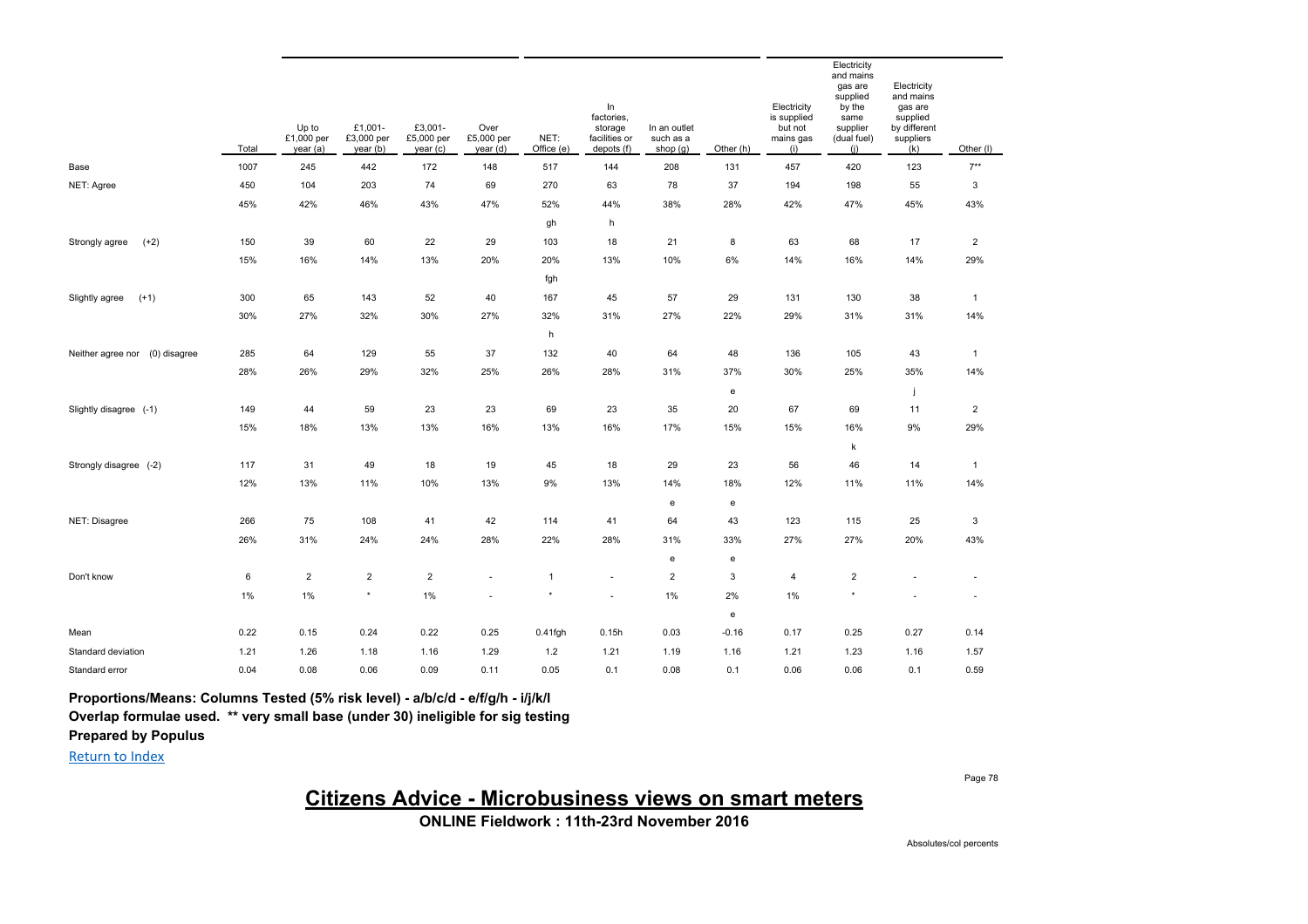#### Table 71

### **Q12. For each of the statements below, when thinking about your business, please indicate the extent to which you agree or disagree?**

**I have more pressing business matters to deal with than investigating whether I could get a better deal for my energy**

**Base: All respondents**

|                                   |       |                | Have SM for business<br>Size of business<br>Turnover |                                                   |                                                  |          |              |                   |                   |                                  |                                    |           |
|-----------------------------------|-------|----------------|------------------------------------------------------|---------------------------------------------------|--------------------------------------------------|----------|--------------|-------------------|-------------------|----------------------------------|------------------------------------|-----------|
|                                   | Total | Yes (a)        | No(b)                                                | All those<br>who do not<br>own smart<br>meter (c) | 0 - you are<br>a sole<br>trader/ just<br>you (d) | $1-4(e)$ | $5-9(f)$     | 10 or more<br>(g) | Under<br>£50K (h) | £50 to less<br>than £250k<br>(i) | £250k to<br>less than<br>£1 $m(i)$ | $£1m+(k)$ |
| Base                              | 1007  | 171            | 355                                                  | 836                                               | $82*$                                            | 360      | 324          | 236               | 133               | 323                              | 321                                | 155       |
| NET: Agree                        | 450   | 56             | 147                                                  | 394                                               | 32                                               | 148      | 154          | 114               | 53                | 125                              | 156                                | 81        |
|                                   | 45%   | 33%            | 41%                                                  | 47%                                               | 39%                                              | 41%      | 48%          | 48%               | 40%               | 39%                              | 49%                                | 52%       |
|                                   |       |                |                                                      | ab                                                |                                                  |          |              |                   |                   |                                  |                                    | hi        |
| $(+2)$<br>Strongly agree          | 150   | 13             | 50                                                   | 137                                               | $\overline{7}$                                   | 53       | 55           | 34                | 17                | 42                               | 51                                 | 31        |
|                                   | 15%   | 8%             | 14%                                                  | 16%                                               | 9%                                               | 15%      | 17%          | 14%               | 13%               | 13%                              | 16%                                | 20%       |
|                                   |       |                | a                                                    | a                                                 |                                                  |          |              |                   |                   |                                  |                                    | j.        |
| Slightly agree<br>$(+1)$          | 300   | 43             | 97                                                   | 257                                               | 25                                               | 95       | 99           | 80                | 36                | 83                               | 105                                | 50        |
|                                   | 30%   | 25%            | 27%                                                  | 31%                                               | 30%                                              | 26%      | 31%          | 34%               | 27%               | 26%                              | 33%                                | 32%       |
|                                   |       |                |                                                      |                                                   |                                                  |          |              | e                 |                   |                                  |                                    |           |
| (0) disagree<br>Neither agree nor | 285   | 52             | 110                                                  | 233                                               | 27                                               | 98       | 89           | 70                | 34                | 99                               | 95                                 | 38        |
|                                   | 28%   | 30%            | 31%                                                  | 28%                                               | 33%                                              | 27%      | 27%          | 30%               | 26%               | 31%                              | 30%                                | 25%       |
| Slightly disagree (-1)            | 149   | 30             | 51                                                   | 119                                               | 12                                               | 62       | 42           | 32                | 19                | 56                               | 41                                 | 22        |
|                                   | 15%   | 18%            | 14%                                                  | 14%                                               | 15%                                              | 17%      | 13%          | 14%               | 14%               | 17%                              | 13%                                | 14%       |
| Strongly disagree (-2)            | 117   | 31             | 47                                                   | 86                                                | 10                                               | 49       | 38           | 19                | 26                | 40                               | 27                                 | 14        |
|                                   | 12%   | 18%            | 13%                                                  | 10%                                               | 12%                                              | 14%      | 12%          | 8%                | 20%               | 12%                              | 8%                                 | 9%        |
|                                   |       | $\mathbf c$    | c                                                    |                                                   |                                                  | g        |              |                   | ijk               |                                  |                                    |           |
| NET: Disagree                     | 266   | 61             | 98                                                   | 205                                               | 22                                               | 111      | 80           | 51                | 45                | 96                               | 68                                 | 36        |
|                                   | 26%   | 36%            | 28%                                                  | 25%                                               | 27%                                              | 31%      | 25%          | 22%               | 34%               | 30%                              | 21%                                | 23%       |
|                                   |       | $\mathbf c$    |                                                      |                                                   |                                                  | g        |              |                   | jk                | ÷                                |                                    |           |
| Don't know                        | 6     | $\overline{c}$ |                                                      | 4                                                 | $\mathbf{1}$                                     | 3        | $\mathbf{1}$ | $\mathbf{1}$      | $\mathbf{1}$      | 3                                | 2                                  | ٠         |
|                                   | 1%    | 1%             |                                                      | $\star$                                           | 1%                                               | 1%       | $\star$      | $\pmb{\ast}$      | 1%                | 1%                               | $1\%$                              | ä,        |
|                                   |       | b              |                                                      |                                                   |                                                  |          |              |                   |                   |                                  |                                    |           |
| Mean                              | 0.22  | $-0.14$        | 0.15a                                                | 0.29ab                                            | 0.09                                             | 0.11     | 0.28         | 0.33e             | $-0.01$           | 0.1                              | 0.35hi                             | 0.40hi    |
| Standard deviation                | 1.21  | 1.21           | 1.22                                                 | 1.2                                               | 1.14                                             | 1.25     | 1.23         | 1.13              | 1.32              | 1.21                             | 1.15                               | 1.21      |
| Standard error                    | 0.04  | 0.09           | 0.06                                                 | 0.04                                              | 0.13                                             | 0.07     | 0.07         | 0.07              | 0.11              | 0.07                             | 0.06                               | 0.1       |

**Proportions/Means: Columns Tested (5% risk level) - a/b/c - d/e/f/g - h/i/j/k**

**Overlap formulae used. \* small base**

**Prepared by Populus**

Return to Index

**Citizens Advice - Microbusiness views on smart meters**

**ONLINE Fieldwork : 11th-23rd November 2016**

Page 79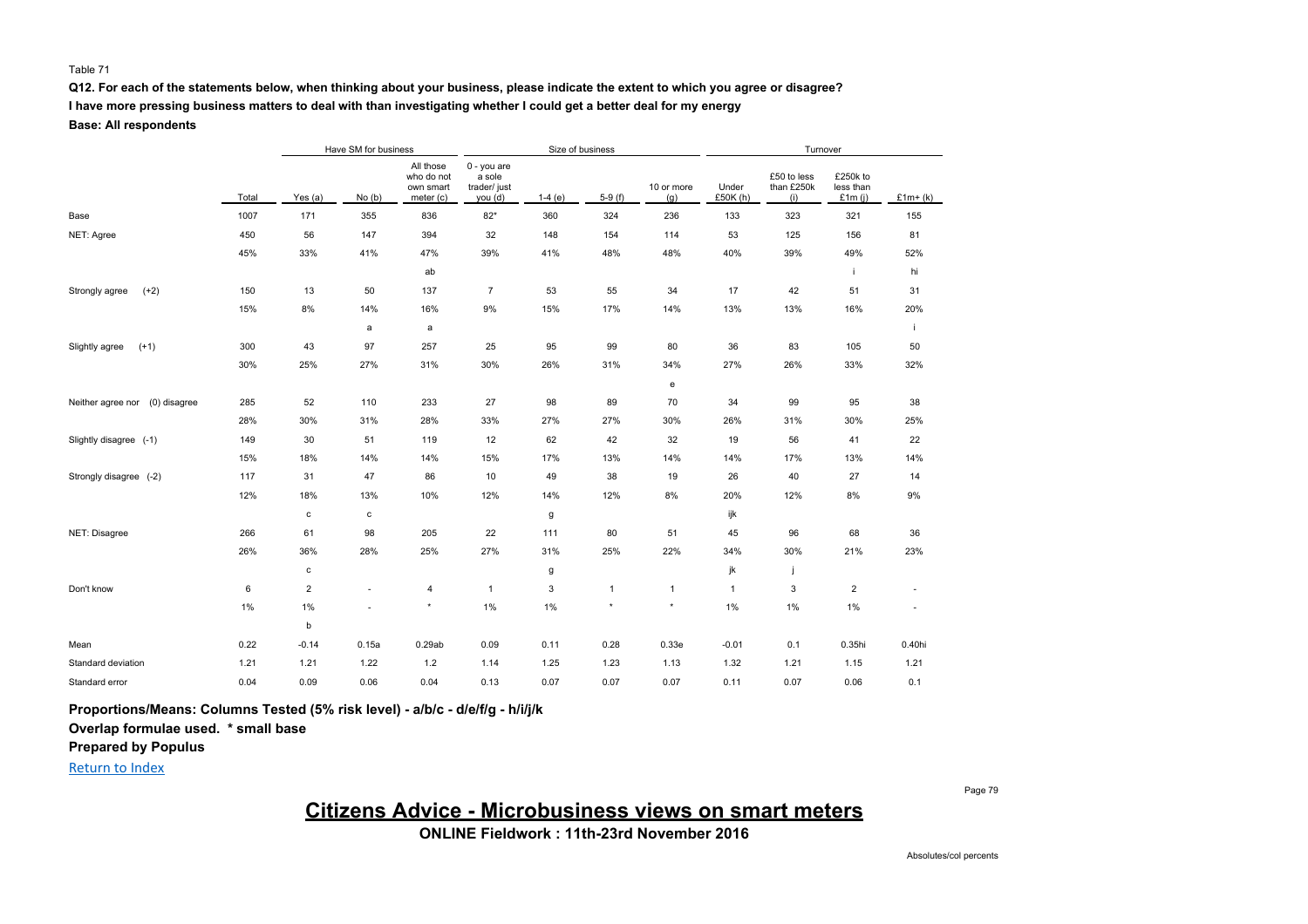#### Table 72

#### **Q12. For each of the statements below, when thinking about your business, please indicate the extent to which you agree or disagree?**

**Switching energy supplier would be too much hassle for me at the moment**

**Base: All respondents**

|                                |        | <b>Energy Spend</b>             |                                   |                                  |                                |                    |                                                            | Location                              |                | <b>Energy Supply</b>                                      |                                                                                                     |                                                                                     |                           |  |
|--------------------------------|--------|---------------------------------|-----------------------------------|----------------------------------|--------------------------------|--------------------|------------------------------------------------------------|---------------------------------------|----------------|-----------------------------------------------------------|-----------------------------------------------------------------------------------------------------|-------------------------------------------------------------------------------------|---------------------------|--|
|                                | Total  | Up to<br>£1,000 per<br>year (a) | £1,001-<br>£3,000 per<br>year (b) | £3,001-<br>£5,000 per<br>year(c) | Over<br>£5,000 per<br>year (d) | NET:<br>Office (e) | In<br>factories,<br>storage<br>facilities or<br>depots (f) | In an outlet<br>such as a<br>shop (g) | Other (h)      | Electricity<br>is supplied<br>but not<br>mains gas<br>(i) | Electricity<br>and mains<br>gas are<br>supplied<br>by the<br>same<br>supplier<br>(dual fuel)<br>(i) | Electricity<br>and mains<br>gas are<br>supplied<br>by different<br>suppliers<br>(k) | Other (I)                 |  |
| Base                           | 1007   | 245                             | 442                               | 172                              | 148                            | 517                | 144                                                        | 208                                   | 131            | 457                                                       | 420                                                                                                 | 123                                                                                 | $7**$                     |  |
| NET: Agree                     | 339    | 87                              | 149                               | 57                               | 46                             | 196                | 39                                                         | 67                                    | 36             | 156                                                       | 140                                                                                                 | 40                                                                                  | $\ensuremath{\mathsf{3}}$ |  |
|                                | 34%    | 36%                             | 34%                               | 33%                              | 31%                            | 38%                | 27%                                                        | 32%                                   | 27%            | 34%                                                       | 33%                                                                                                 | 33%                                                                                 | 43%                       |  |
|                                |        |                                 |                                   |                                  |                                | fh                 |                                                            |                                       |                |                                                           |                                                                                                     |                                                                                     |                           |  |
| $(+2)$<br>Strongly agree       | 99     | 30                              | 46                                | 9                                | 14                             | 57                 | 9                                                          | 22                                    | 10             | 48                                                        | 39                                                                                                  | 10                                                                                  | $\overline{2}$            |  |
|                                | 10%    | 12%                             | 10%                               | 5%                               | $9\%$                          | 11%                | 6%                                                         | 11%                                   | 8%             | 11%                                                       | 9%                                                                                                  | 8%                                                                                  | 29%                       |  |
|                                |        | $\mathtt{c}$                    | c                                 |                                  |                                |                    |                                                            |                                       |                |                                                           |                                                                                                     |                                                                                     |                           |  |
| Slightly agree<br>$(+1)$       | 240    | 57                              | 103                               | 48                               | 32                             | 139                | 30                                                         | 45                                    | 26             | 108                                                       | 101                                                                                                 | 30                                                                                  | $\mathbf{1}$              |  |
|                                | 24%    | 23%                             | 23%                               | 28%                              | 22%                            | 27%                | 21%                                                        | 22%                                   | 20%            | 24%                                                       | 24%                                                                                                 | 24%                                                                                 | 14%                       |  |
| Neither agree nor (0) disagree | 240    | 60                              | 107                               | 45                               | 28                             | 124                | 28                                                         | 46                                    | 41             | 109                                                       | 89                                                                                                  | 41                                                                                  | $\mathbf{1}$              |  |
|                                | 24%    | 24%                             | 24%                               | 26%                              | 19%                            | 24%                | 19%                                                        | 22%                                   | 31%            | 24%                                                       | 21%                                                                                                 | 33%                                                                                 | 14%                       |  |
|                                |        |                                 |                                   |                                  |                                |                    |                                                            |                                       | f              |                                                           |                                                                                                     | ij                                                                                  |                           |  |
| Slightly disagree (-1)         | 189    | 48                              | 75                                | 30                               | 36                             | 93                 | 37                                                         | 38                                    | 20             | 83                                                        | 89                                                                                                  | 15                                                                                  | $\overline{2}$            |  |
|                                | 19%    | 20%                             | 17%                               | 17%                              | 24%                            | 18%                | 26%                                                        | 18%                                   | 15%            | 18%                                                       | 21%                                                                                                 | 12%                                                                                 | 29%                       |  |
|                                |        |                                 |                                   |                                  | b                              |                    | eh                                                         |                                       |                |                                                           | k                                                                                                   |                                                                                     |                           |  |
| Strongly disagree (-2)         | 224    | 45                              | 104                               | 38                               | 37                             | 97                 | 37                                                         | 54                                    | 32             | 101                                                       | 97                                                                                                  | 25                                                                                  | $\mathbf{1}$              |  |
|                                | 22%    | 18%                             | 24%                               | 22%                              | 25%                            | 19%                | 26%                                                        | 26%                                   | 24%            | 22%                                                       | 23%                                                                                                 | 20%                                                                                 | 14%                       |  |
|                                |        |                                 |                                   |                                  |                                |                    |                                                            | $\mathbf{e}% _{t}\left( t\right)$     |                |                                                           |                                                                                                     |                                                                                     |                           |  |
| NET: Disagree                  | 413    | 93                              | 179                               | 68                               | 73                             | 190                | 74                                                         | 92                                    | 52             | 184                                                       | 186                                                                                                 | 40                                                                                  | $\ensuremath{\mathsf{3}}$ |  |
|                                | 41%    | 38%                             | 40%                               | 40%                              | 49%                            | 37%                | 51%                                                        | 44%                                   | 40%            | 40%                                                       | 44%                                                                                                 | 33%                                                                                 | 43%                       |  |
|                                |        |                                 |                                   |                                  | a                              |                    | e                                                          |                                       |                |                                                           | k                                                                                                   |                                                                                     |                           |  |
| Don't know                     | 15     | 5                               | $\overline{7}$                    | $\overline{2}$                   | $\mathbf{1}$                   | $\overline{7}$     | 3                                                          | 3                                     | $\overline{2}$ | 8                                                         | 5                                                                                                   | $\overline{2}$                                                                      | $\overline{\phantom{a}}$  |  |
|                                | 1%     | 2%                              | 2%                                | 1%                               | $1\%$                          | 1%                 | 2%                                                         | $1\%$                                 | 2%             | 2%                                                        | $1\%$                                                                                               | 2%                                                                                  | $\overline{\phantom{a}}$  |  |
| Mean                           | $-0.2$ | $-0.09$                         | $-0.2$                            | $-0.24$                          | $-0.34$                        |                    | $-0.45$                                                    | $-0.28$                               | $-0.29$        | $-0.18$                                                   | $-0.25$                                                                                             | $-0.12$                                                                             | 0.14                      |  |
|                                |        |                                 |                                   |                                  |                                | $-0.07f$           |                                                            |                                       |                |                                                           |                                                                                                     |                                                                                     |                           |  |
| Standard deviation             | 1.3    | 1.3                             | 1.32                              | 1.23                             | 1.32                           | 1.29               | 1.26                                                       | 1.35                                  | 1.26           | 1.31                                                      | 1.31                                                                                                | 1.24                                                                                | 1.57                      |  |
| Standard error                 | 0.04   | 0.08                            | 0.06                              | 0.09                             | 0.11                           | 0.06               | 0.11                                                       | 0.09                                  | 0.11           | 0.06                                                      | 0.06                                                                                                | 0.11                                                                                | 0.59                      |  |

**Proportions/Means: Columns Tested (5% risk level) - a/b/c/d - e/f/g/h - i/j/k/l**

**Overlap formulae used. \*\* very small base (under 30) ineligible for sig testing**

**Prepared by Populus**

Return to Index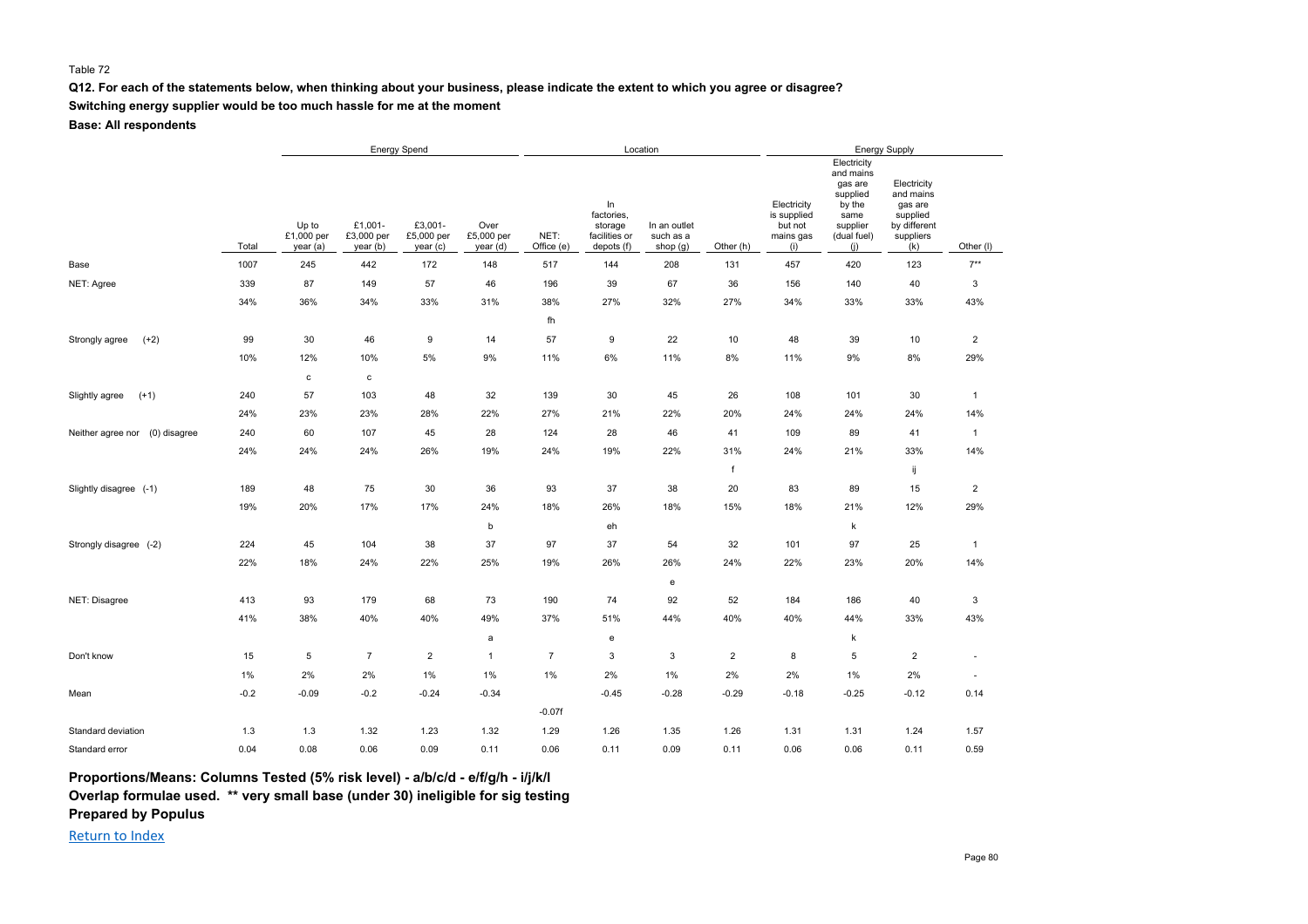## **Citizens Advice - Microbusiness views on smart meters**

### **ONLINE Fieldwork : 11th-23rd November 2016**

Absolutes/col percents

#### Table 73

**Q12. For each of the statements below, when thinking about your business, please indicate the extent to which you agree or disagree?**

**Switching energy supplier would be too much hassle for me at the moment**

#### **Base: All respondents**

|                                   |        |                | Have SM for business |                                                   |                                                  | Size of business |          |                   | Turnover         |                                  |                                    |           |  |
|-----------------------------------|--------|----------------|----------------------|---------------------------------------------------|--------------------------------------------------|------------------|----------|-------------------|------------------|----------------------------------|------------------------------------|-----------|--|
|                                   | Total  | Yes (a)        | No(b)                | All those<br>who do not<br>own smart<br>meter (c) | 0 - you are<br>a sole<br>trader/ just<br>you (d) | $1-4(e)$         | $5-9(f)$ | 10 or more<br>(g) | Under<br>£50K(h) | £50 to less<br>than £250k<br>(i) | £250k to<br>less than<br>£1 $m(i)$ | $£1m+(k)$ |  |
| Base                              | 1007   | 171            | 355                  | 836                                               | $82*$                                            | 360              | 324      | 236               | 133              | 323                              | 321                                | 155       |  |
| NET: Agree                        | 339    | 49             | 100                  | 290                                               | 28                                               | 126              | 109      | 73                | 43               | 103                              | 98                                 | 61        |  |
|                                   | 34%    | 29%            | 28%                  | 35%                                               | 34%                                              | 35%              | 34%      | 31%               | 32%              | 32%                              | 31%                                | 39%       |  |
|                                   |        |                |                      | b                                                 |                                                  |                  |          |                   |                  |                                  |                                    |           |  |
| Strongly agree<br>$(+2)$          | 99     | 16             | 25                   | 83                                                | 11                                               | 41               | 26       | 19                | 14               | 31                               | 23                                 | 19        |  |
|                                   | 10%    | 9%             | 7%                   | 10%                                               | 13%                                              | 11%              | 8%       | 8%                | 11%              | 10%                              | 7%                                 | 12%       |  |
|                                   |        |                |                      | b                                                 |                                                  |                  |          |                   |                  |                                  |                                    |           |  |
| $(+1)$<br>Slightly agree          | 240    | 33             | 75                   | 207                                               | 17                                               | 85               | 83       | 54                | 29               | 72                               | 75                                 | 42        |  |
|                                   | 24%    | 19%            | 21%                  | 25%                                               | 21%                                              | 24%              | 26%      | 23%               | 22%              | 22%                              | 23%                                | 27%       |  |
|                                   |        |                |                      | b                                                 |                                                  |                  |          |                   |                  |                                  |                                    |           |  |
| (0) disagree<br>Neither agree nor | 240    | 35             | 85                   | 205                                               | 21                                               | 83               | 74       | 61                | 33               | 78                               | 81                                 | 31        |  |
|                                   | 24%    | 20%            | 24%                  | 25%                                               | 26%                                              | 23%              | 23%      | 26%               | 25%              | 24%                              | 25%                                | 20%       |  |
| Slightly disagree (-1)            | 189    | 32             | 77                   | 157                                               | 14                                               | 64               | 60       | 51                | 20               | 64                               | 67                                 | 27        |  |
|                                   | 19%    | 19%            | 22%                  | 19%                                               | 17%                                              | 18%              | 19%      | 22%               | 15%              | 20%                              | 21%                                | 17%       |  |
| Strongly disagree (-2)            | 224    | 53             | 90                   | 171                                               | 16                                               | 81               | 78       | 48                | 33               | 71                               | 72                                 | 36        |  |
|                                   | 22%    | 31%            | 25%                  | 20%                                               | 20%                                              | 23%              | 24%      | 20%               | 25%              | 22%                              | 22%                                | 23%       |  |
|                                   |        | $\mathbf{c}$   | c                    |                                                   |                                                  |                  |          |                   |                  |                                  |                                    |           |  |
| NET: Disagree                     | 413    | 85             | 167                  | 328                                               | 30                                               | 145              | 138      | 99                | 53               | 135                              | 139                                | 63        |  |
|                                   | 41%    | 50%            | 47%                  | 39%                                               | 37%                                              | 40%              | 43%      | 42%               | 40%              | 42%                              | 43%                                | 41%       |  |
|                                   |        | $\mathbf c$    | $\mathbf c$          |                                                   |                                                  |                  |          |                   |                  |                                  |                                    |           |  |
| Don't know                        | 15     | $\overline{c}$ | 3                    | 13                                                | 3                                                | 6                | 3        | 3                 | 4                | 7                                | 3                                  |           |  |
|                                   | $1\%$  | 1%             | $1\%$                | 2%                                                | 4%                                               | 2%               | 1%       | 1%                | 3%               | 2%                               | $1\%$                              | $\sim$    |  |
|                                   |        |                |                      |                                                   |                                                  |                  |          |                   | $\sf k$          |                                  |                                    |           |  |
| Mean                              | $-0.2$ | $-0.43$        | $-0.38$              | $-0.15ab$                                         | $-0.09$                                          | $-0.17$          | $-0.25$  | $-0.24$           | $-0.22$          | $-0.23$                          | $-0.28$                            | $-0.12$   |  |
| Standard deviation                | 1.3    | 1.36           | 1.27                 | 1.29                                              | 1.33                                             | 1.33             | 1.3      | 1.25              | 1.34             | 1.29                             | 1.25                               | 1.36      |  |
| Standard error                    | 0.04   | 0.1            | 0.07                 | 0.04                                              | 0.15                                             | 0.07             | 0.07     | 0.08              | 0.12             | 0.07                             | 0.07                               | 0.11      |  |

**Proportions/Means: Columns Tested (5% risk level) - a/b/c - d/e/f/g - h/i/j/k**

**Overlap formulae used. \* small base**

**Prepared by Populus**

Return to Index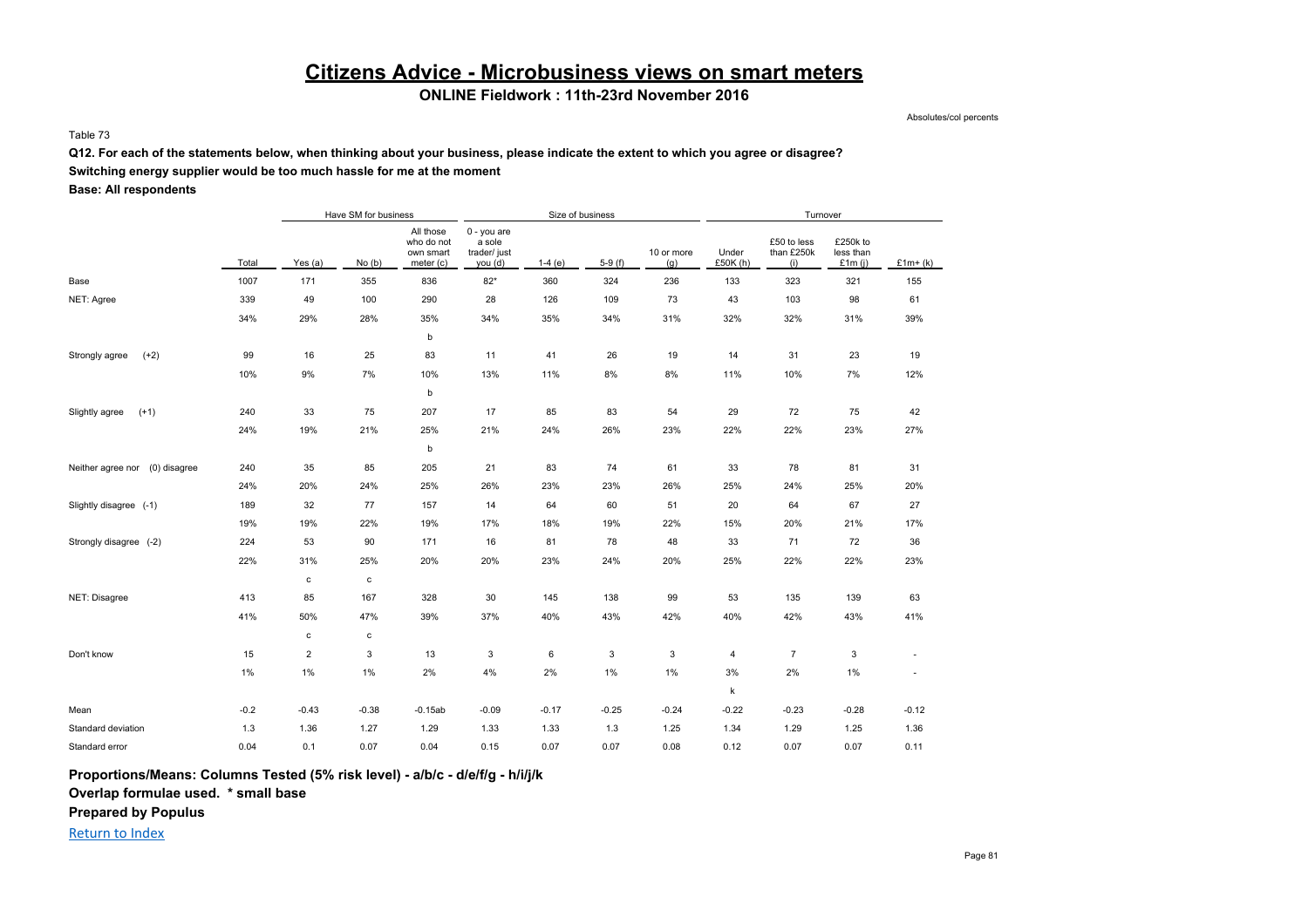# **Citizens Advice - Microbusiness views on smart meters**

### **ONLINE Fieldwork : 11th-23rd November 2016**

Absolutes/col percents

#### Table 74

#### **Q12. For each of the statements below, when thinking about your business, please indicate the extent to which you agree or disagree?**

### **I have changed my business' energy supplier in the last two years**

**Base: All respondents**

|                                   |         |                                 |                                   | Energy Spend                      |                                |                    |                                                            | Location                              |           |                                                           |                                                                                                     | <b>Energy Supply</b>                                                                |                          |
|-----------------------------------|---------|---------------------------------|-----------------------------------|-----------------------------------|--------------------------------|--------------------|------------------------------------------------------------|---------------------------------------|-----------|-----------------------------------------------------------|-----------------------------------------------------------------------------------------------------|-------------------------------------------------------------------------------------|--------------------------|
|                                   | Total   | Up to<br>£1,000 per<br>year (a) | £1,001-<br>£3,000 per<br>year (b) | £3,001-<br>£5,000 per<br>year (c) | Over<br>£5,000 per<br>year (d) | NET:<br>Office (e) | In<br>factories,<br>storage<br>facilities or<br>depots (f) | In an outlet<br>such as a<br>shop (g) | Other (h) | Electricity<br>is supplied<br>but not<br>mains gas<br>(i) | Electricity<br>and mains<br>gas are<br>supplied<br>by the<br>same<br>supplier<br>(dual fuel)<br>(i) | Electricity<br>and mains<br>gas are<br>supplied<br>by different<br>suppliers<br>(k) | Other (I)                |
| Base                              | 1007    | 245                             | 442                               | 172                               | 148                            | 517                | 144                                                        | 208                                   | 131       | 457                                                       | 420                                                                                                 | 123                                                                                 | $7***$                   |
| NET: Agree                        | 393     | 76                              | 181                               | 62                                | 74                             | 202                | 60                                                         | 80                                    | 47        | 161                                                       | 173                                                                                                 | 57                                                                                  | $\overline{2}$           |
|                                   | 39%     | 31%                             | 41%                               | 36%                               | 50%                            | 39%                | 42%                                                        | 38%                                   | 36%       | 35%                                                       | 41%                                                                                                 | 46%                                                                                 | 29%                      |
|                                   |         |                                 | a                                 |                                   | ac                             |                    |                                                            |                                       |           |                                                           |                                                                                                     | j.                                                                                  |                          |
| $(+2)$<br>Strongly agree          | 279     | 47                              | 131                               | 49                                | 52                             | 141                | 44                                                         | 54                                    | 36        | 119                                                       | 119                                                                                                 | 39                                                                                  | $\overline{2}$           |
|                                   | 28%     | 19%                             | 30%                               | 28%                               | 35%                            | 27%                | 31%                                                        | 26%                                   | 27%       | 26%                                                       | 28%                                                                                                 | 32%                                                                                 | 29%                      |
|                                   |         |                                 | $\mathsf{a}$                      | a                                 | a                              |                    |                                                            |                                       |           |                                                           |                                                                                                     |                                                                                     |                          |
| $(+1)$<br>Slightly agree          | 114     | 29                              | 50                                | 13                                | 22                             | 61                 | 16                                                         | 26                                    | 11        | 42                                                        | 54                                                                                                  | 18                                                                                  | $\overline{\phantom{a}}$ |
|                                   | 11%     | 12%                             | 11%                               | 8%                                | 15%                            | 12%                | 11%                                                        | 13%                                   | 8%        | $9\%$                                                     | 13%                                                                                                 | 15%                                                                                 | ä,                       |
|                                   |         |                                 |                                   |                                   | $\mathbf c$                    |                    |                                                            |                                       |           |                                                           |                                                                                                     |                                                                                     |                          |
| Neither agree nor<br>(0) disagree | 94      | 23                              | 43                                | 17                                | 11                             | 48                 | 17                                                         | 16                                    | 13        | 36                                                        | 45                                                                                                  | 12                                                                                  | $\mathbf{1}$             |
|                                   | 9%      | 9%                              | 10%                               | 10%                               | 7%                             | 9%                 | 12%                                                        | 8%                                    | 10%       | 8%                                                        | 11%                                                                                                 | 10%                                                                                 | 14%                      |
| Slightly disagree (-1)            | 115     | 34                              | 46                                | 24                                | 11                             | 56                 | 16                                                         | 19                                    | 22        | 54                                                        | 45                                                                                                  | 15                                                                                  | $\mathbf{1}$             |
|                                   | 11%     | 14%                             | 10%                               | 14%                               | 7%                             | 11%                | 11%                                                        | 9%                                    | 17%       | 12%                                                       | 11%                                                                                                 | 12%                                                                                 | 14%                      |
|                                   |         |                                 |                                   |                                   |                                |                    |                                                            |                                       | g         |                                                           |                                                                                                     |                                                                                     |                          |
| Strongly disagree (-2)            | 388     | 107                             | 165                               | 66                                | 50                             | 203                | 49                                                         | 89                                    | 46        | 198                                                       | 149                                                                                                 | 38                                                                                  | 3                        |
|                                   | 39%     | 44%                             | 37%                               | 38%                               | 34%                            | 39%                | 34%                                                        | 43%                                   | 35%       | 43%                                                       | 35%                                                                                                 | 31%                                                                                 | 43%                      |
|                                   |         |                                 |                                   |                                   |                                |                    |                                                            |                                       |           | jk                                                        |                                                                                                     |                                                                                     |                          |
| NET: Disagree                     | 503     | 141                             | 211                               | 90                                | 61                             | 259                | 65                                                         | 108                                   | 68        | 252                                                       | 194                                                                                                 | 53                                                                                  | $\overline{4}$           |
|                                   | 50%     | 58%                             | 48%                               | 52%                               | 41%                            | 50%                | 45%                                                        | 52%                                   | 52%       | 55%                                                       | 46%                                                                                                 | 43%                                                                                 | 57%                      |
|                                   |         | bd                              |                                   | d                                 |                                |                    |                                                            |                                       |           | jk                                                        |                                                                                                     |                                                                                     |                          |
| Don't know                        | 17      | 5                               | $\overline{7}$                    | 3                                 | $\overline{2}$                 | 8                  | $\overline{2}$                                             | 4                                     | 3         | 8                                                         | 8                                                                                                   | $\mathbf{1}$                                                                        | $\overline{\phantom{a}}$ |
|                                   | 2%      | 2%                              | 2%                                | 2%                                | 1%                             | 2%                 | $1\%$                                                      | 2%                                    | 2%        | 2%                                                        | 2%                                                                                                  | 1%                                                                                  | $\blacksquare$           |
| Mean                              | $-0.22$ | $-0.52$                         |                                   | $-0.27$                           | 0.1                            | $-0.23$            | $-0.07$                                                    | $-0.31$                               | $-0.24$   | $-0.38$                                                   |                                                                                                     | 0.04                                                                                | $-0.43$                  |
|                                   |         |                                 | $-0.15a$                          |                                   | $\mathsf{a}$                   |                    |                                                            |                                       |           |                                                           | $-0.12i$                                                                                            | j.                                                                                  |                          |
| Standard deviation                | 1.7     | 1.6                             | 1.71                              | 1.7                               | 1.74                           | 1.7                | 1.69                                                       | 1.72                                  | 1.67      | 1.7                                                       | 1.68                                                                                                | 1.68                                                                                | 1.81                     |
| Standard error                    | 0.05    | 0.1                             | 0.08                              | 0.13                              | 0.14                           | 0.08               | 0.14                                                       | 0.12                                  | 0.15      | 0.08                                                      | 0.08                                                                                                | 0.15                                                                                | 0.69                     |

**Proportions/Means: Columns Tested (5% risk level) - a/b/c/d - e/f/g/h - i/j/k/l**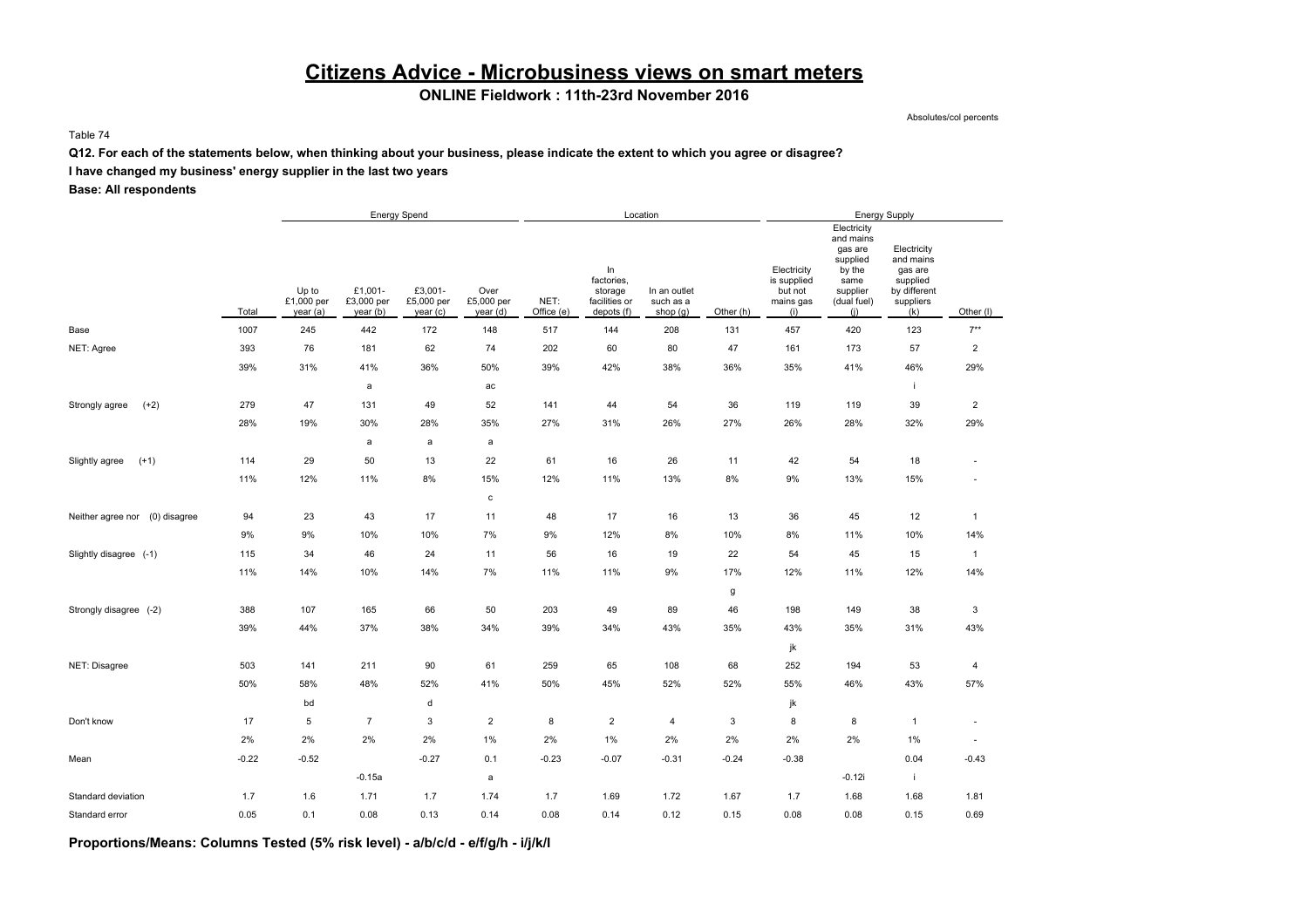### **Overlap formulae used. \*\* very small base (under 30) ineligible for sig testing Prepared by Populus**

Return to Index

Page 82

### **Citizens Advice - Microbusiness views on smart meters**

**ONLINE Fieldwork : 11th-23rd November 2016**

Absolutes/col percents

Table 75

#### **Q12. For each of the statements below, when thinking about your business, please indicate the extent to which you agree or disagree?**

**I have changed my business' energy supplier in the last two years**

**Base: All respondents**

|                                |         |              | Have SM for business |                                                   |                                                    | Size of business |          |                   |                   | Turnover                         |                                    |                |
|--------------------------------|---------|--------------|----------------------|---------------------------------------------------|----------------------------------------------------|------------------|----------|-------------------|-------------------|----------------------------------|------------------------------------|----------------|
|                                | Total   | Yes (a)      | No(b)                | All those<br>who do not<br>own smart<br>meter (c) | $0 - you are$<br>a sole<br>trader/ just<br>you (d) | $1-4(e)$         | $5-9(f)$ | 10 or more<br>(g) | Under<br>£50K (h) | £50 to less<br>than £250k<br>(i) | £250k to<br>less than<br>£1 $m(i)$ | $£1m+(k)$      |
| Base                           | 1007    | 171          | 355                  | 836                                               | $82*$                                              | 360              | 324      | 236               | 133               | 323                              | 321                                | 155            |
| NET: Agree                     | 393     | 83           | 146                  | 310                                               | 24                                                 | 139              | 128      | 99                | 50                | 131                              | 116                                | 67             |
|                                | 39%     | 49%          | 41%                  | 37%                                               | 29%                                                | 39%              | 40%      | 42%               | 38%               | 41%                              | 36%                                | 43%            |
|                                |         | $\mathbf c$  | c                    |                                                   |                                                    |                  |          | d                 |                   |                                  |                                    |                |
| $(+2)$<br>Strongly agree       | 279     | 65           | 109                  | 214                                               | 22                                                 | 96               | 91       | 68                | 38                | 86                               | 83                                 | 49             |
|                                | 28%     | 38%          | 31%                  | 26%                                               | 27%                                                | 27%              | 28%      | 29%               | 29%               | 27%                              | 26%                                | 32%            |
|                                |         | $\mathbf c$  | $\mathbf c$          |                                                   |                                                    |                  |          |                   |                   |                                  |                                    |                |
| $(+1)$<br>Slightly agree       | 114     | 18           | 37                   | 96                                                | $\overline{2}$                                     | 43               | 37       | 31                | 12                | 45                               | 33                                 | 18             |
|                                | 11%     | 11%          | 10%                  | 11%                                               | 2%                                                 | 12%              | 11%      | 13%               | 9%                | 14%                              | 10%                                | 12%            |
|                                |         |              |                      |                                                   |                                                    | d                | d        | d                 |                   |                                  |                                    |                |
| Neither agree nor (0) disagree | 94      | 12           | 22                   | 82                                                | $\overline{4}$                                     | 29               | 28       | 31                | 11                | 29                               | 31                                 | 14             |
|                                | 9%      | 7%           | 6%                   | 10%                                               | 5%                                                 | 8%               | 9%       | 13%               | 8%                | 9%                               | 10%                                | $9\%$          |
|                                |         |              |                      | b                                                 |                                                    |                  |          | de                |                   |                                  |                                    |                |
| Slightly disagree (-1)         | 115     | 18           | 36                   | 97                                                | 13                                                 | 43               | 37       | 22                | 13                | 40                               | 38                                 | 17             |
|                                | 11%     | 11%          | 10%                  | 12%                                               | 16%                                                | 12%              | 11%      | 9%                | 10%               | 12%                              | 12%                                | 11%            |
| Strongly disagree (-2)         | 388     | 57           | 145                  | 331                                               | 38                                                 | 143              | 126      | 81                | 56                | 116                              | 131                                | 55             |
|                                | 39%     | 33%          | 41%                  | 40%                                               | 46%                                                | 40%              | 39%      | 34%               | 42%               | 36%                              | 41%                                | 35%            |
| NET: Disagree                  | 503     | 75           | 181                  | 428                                               | 51                                                 | 186              | 163      | 103               | 69                | 156                              | 169                                | 72             |
|                                | 50%     | 44%          | 51%                  | 51%                                               | 62%                                                | 52%              | 50%      | 44%               | 52%               | 48%                              | 53%                                | 46%            |
|                                |         |              |                      |                                                   | g                                                  |                  |          |                   |                   |                                  |                                    |                |
| Don't know                     | 17      | $\mathbf{1}$ | 6                    | 16                                                | 3                                                  | 6                | 5        | 3                 | 3                 | $\overline{7}$                   | 5                                  | $\overline{2}$ |
|                                | 2%      | 1%           | 2%                   | 2%                                                | 4%                                                 | 2%               | 2%       | 1%                | 2%                | 2%                               | 2%                                 | $1\%$          |
| Mean                           | $-0.22$ | 0.09         | $-0.2$               | $-0.29$                                           | $-0.54$                                            | $-0.27$          | $-0.22$  |                   | $-0.28$           | $-0.17$                          | $-0.32$                            | $-0.07$        |
|                                |         | $\mathbf c$  |                      |                                                   |                                                    |                  |          | $-0.07d$          |                   |                                  |                                    |                |
| Standard deviation             | 1.7     | 1.76         | 1.76                 | 1.68                                              | 1.72                                               | 1.7              | 1.71     | 1.67              | 1.74              | 1.67                             | 1.69                               | 1.72           |
| Standard error                 | 0.05    | 0.13         | 0.09                 | 0.06                                              | 0.19                                               | 0.09             | 0.1      | 0.11              | 0.15              | 0.09                             | 0.09                               | 0.14           |

**Proportions/Means: Columns Tested (5% risk level) - a/b/c - d/e/f/g - h/i/j/k**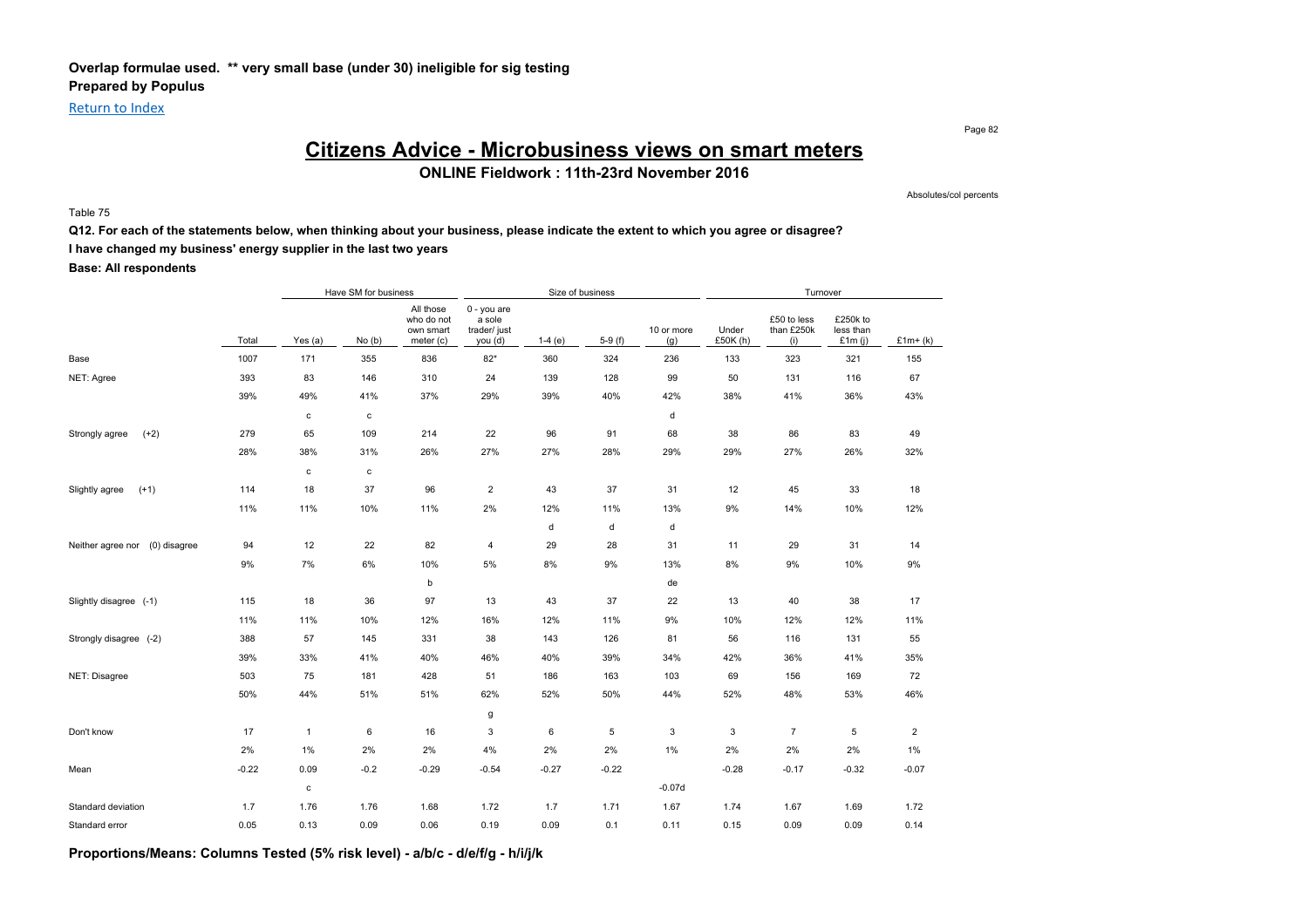Return to Index

Page 83

# **Citizens Advice - Microbusiness views on smart meters**

**ONLINE Fieldwork : 11th-23rd November 2016**

Absolutes/col percents

Table 76

**Q12. For each of the statements below, when thinking about your business, please indicate the extent to which you agree or disagree?**

**I have changed my business' tariff in the last two years, but stayed with the same supplier**

**Base: All respondents**

|                                |         |                                 |                                   | <b>Energy Spend</b>               |                                |                    |                                                            | Location                              |           |                                                           |                                                                                                     | <b>Energy Supply</b>                                                                |                          |
|--------------------------------|---------|---------------------------------|-----------------------------------|-----------------------------------|--------------------------------|--------------------|------------------------------------------------------------|---------------------------------------|-----------|-----------------------------------------------------------|-----------------------------------------------------------------------------------------------------|-------------------------------------------------------------------------------------|--------------------------|
|                                | Total   | Up to<br>£1,000 per<br>year (a) | £1,001-<br>£3,000 per<br>year (b) | £3,001-<br>£5,000 per<br>year (c) | Over<br>£5,000 per<br>year (d) | NET:<br>Office (e) | In<br>factories,<br>storage<br>facilities or<br>depots (f) | In an outlet<br>such as a<br>shop (g) | Other (h) | Electricity<br>is supplied<br>but not<br>mains gas<br>(i) | Electricity<br>and mains<br>gas are<br>supplied<br>by the<br>same<br>supplier<br>(dual fuel)<br>(i) | Electricity<br>and mains<br>gas are<br>supplied<br>by different<br>suppliers<br>(k) | Other (I)                |
| Base                           | 1007    | 245                             | 442                               | 172                               | 148                            | 517                | 144                                                        | 208                                   | 131       | 457                                                       | 420                                                                                                 | 123                                                                                 | $7**$                    |
| NET: Agree                     | 389     | 87                              | 163                               | 75                                | 64                             | 203                | 52                                                         | 90                                    | 43        | 183                                                       | 171                                                                                                 | 34                                                                                  | $\mathbf{1}$             |
|                                | 39%     | 36%                             | 37%                               | 44%                               | 43%                            | 39%                | 36%                                                        | 43%                                   | 33%       | 40%                                                       | 41%                                                                                                 | 28%                                                                                 | 14%                      |
|                                |         |                                 |                                   |                                   |                                |                    |                                                            |                                       |           | k                                                         | k                                                                                                   |                                                                                     |                          |
| $(+2)$<br>Strongly agree       | 220     | 47                              | 95                                | 44                                | 34                             | 119                | 25                                                         | 55                                    | 21        | 110                                                       | 96                                                                                                  | 14                                                                                  | ä,                       |
|                                | 22%     | 19%                             | 21%                               | 26%                               | 23%                            | 23%                | 17%                                                        | 26%                                   | 16%       | 24%                                                       | 23%                                                                                                 | 11%                                                                                 | ٠                        |
|                                |         |                                 |                                   |                                   |                                |                    |                                                            | fh                                    |           | k                                                         | k                                                                                                   |                                                                                     |                          |
| $(+1)$<br>Slightly agree       | 169     | 40                              | 68                                | 31                                | 30                             | 84                 | 27                                                         | 35                                    | 22        | 73                                                        | 75                                                                                                  | 20                                                                                  | $\mathbf{1}$             |
|                                | 17%     | 16%                             | 15%                               | 18%                               | 20%                            | 16%                | 19%                                                        | 17%                                   | 17%       | 16%                                                       | 18%                                                                                                 | 16%                                                                                 | 14%                      |
| Neither agree nor (0) disagree | 128     | 33                              | 62                                | 18                                | 15                             | 68                 | 18                                                         | 24                                    | 17        | 53                                                        | 54                                                                                                  | 20                                                                                  | $\overline{1}$           |
|                                | 13%     | 13%                             | 14%                               | 10%                               | 10%                            | 13%                | 13%                                                        | 12%                                   | 13%       | 12%                                                       | 13%                                                                                                 | 16%                                                                                 | 14%                      |
| Slightly disagree (-1)         | 135     | 34                              | 57                                | 21                                | 23                             | 73                 | 21                                                         | 28                                    | 13        | 55                                                        | 56                                                                                                  | 23                                                                                  | $\overline{1}$           |
|                                | 13%     | 14%                             | 13%                               | 12%                               | 16%                            | 14%                | 15%                                                        | 13%                                   | 10%       | 12%                                                       | 13%                                                                                                 | 19%                                                                                 | 14%                      |
| Strongly disagree (-2)         | 330     | 84                              | 147                               | 54                                | 45                             | 167                | 47                                                         | 59                                    | 52        | 156                                                       | 125                                                                                                 | 45                                                                                  | $\overline{4}$           |
|                                | 33%     | 34%                             | 33%                               | 31%                               | 30%                            | 32%                | 33%                                                        | 28%                                   | 40%       | 34%                                                       | 30%                                                                                                 | 37%                                                                                 | 57%                      |
|                                |         |                                 |                                   |                                   |                                |                    |                                                            |                                       | g         |                                                           |                                                                                                     |                                                                                     |                          |
| NET: Disagree                  | 465     | 118                             | 204                               | 75                                | 68                             | 240                | 68                                                         | 87                                    | 65        | 211                                                       | 181                                                                                                 | 68                                                                                  | 5                        |
|                                | 46%     | 48%                             | 46%                               | 44%                               | 46%                            | 46%                | 47%                                                        | 42%                                   | 50%       | 46%                                                       | 43%                                                                                                 | 55%                                                                                 | 71%                      |
|                                |         |                                 |                                   |                                   |                                |                    |                                                            |                                       |           |                                                           |                                                                                                     |                                                                                     |                          |
| Don't know                     | 25      | $\overline{7}$                  | 13                                | $\overline{4}$                    | $\overline{1}$                 | 6                  | 6                                                          | $\overline{7}$                        | 6         | 10                                                        | 14                                                                                                  | $\mathbf{1}$                                                                        | $\overline{\phantom{m}}$ |
|                                | 2%      | 3%                              | $3\%$                             | 2%                                | 1%                             | 1%                 | 4%                                                         | 3%                                    | $5\%$     | 2%                                                        | $3\%$                                                                                               | $1\%$                                                                               | ä,                       |
|                                |         |                                 |                                   |                                   |                                |                    | e                                                          | e                                     | ${\bf e}$ |                                                           |                                                                                                     |                                                                                     |                          |
| Mean                           | $-0.19$ | $-0.29$                         | $-0.22$                           | $-0.06$                           | $-0.1$                         | $-0.17$            | $-0.28$                                                    | *h                                    | $-0.42$   | $-0.17k$                                                  | $-0.10k$                                                                                            | $-0.53$                                                                             | $-1.14$                  |
| Standard deviation             | 1.59    | 1.56                            | 1.58                              | 1.63                              | 1.59                           | 1.59               | 1.54                                                       | 1.61                                  | 1.57      | 1.63                                                      | 1.58                                                                                                | 1.42                                                                                | 1.21                     |
| Standard error                 | 0.05    | 0.1                             | 0.08                              | 0.13                              | 0.13                           | 0.07               | 0.13                                                       | 0.11                                  | 0.14      | 0.08                                                      | 0.08                                                                                                | 0.13                                                                                | 0.46                     |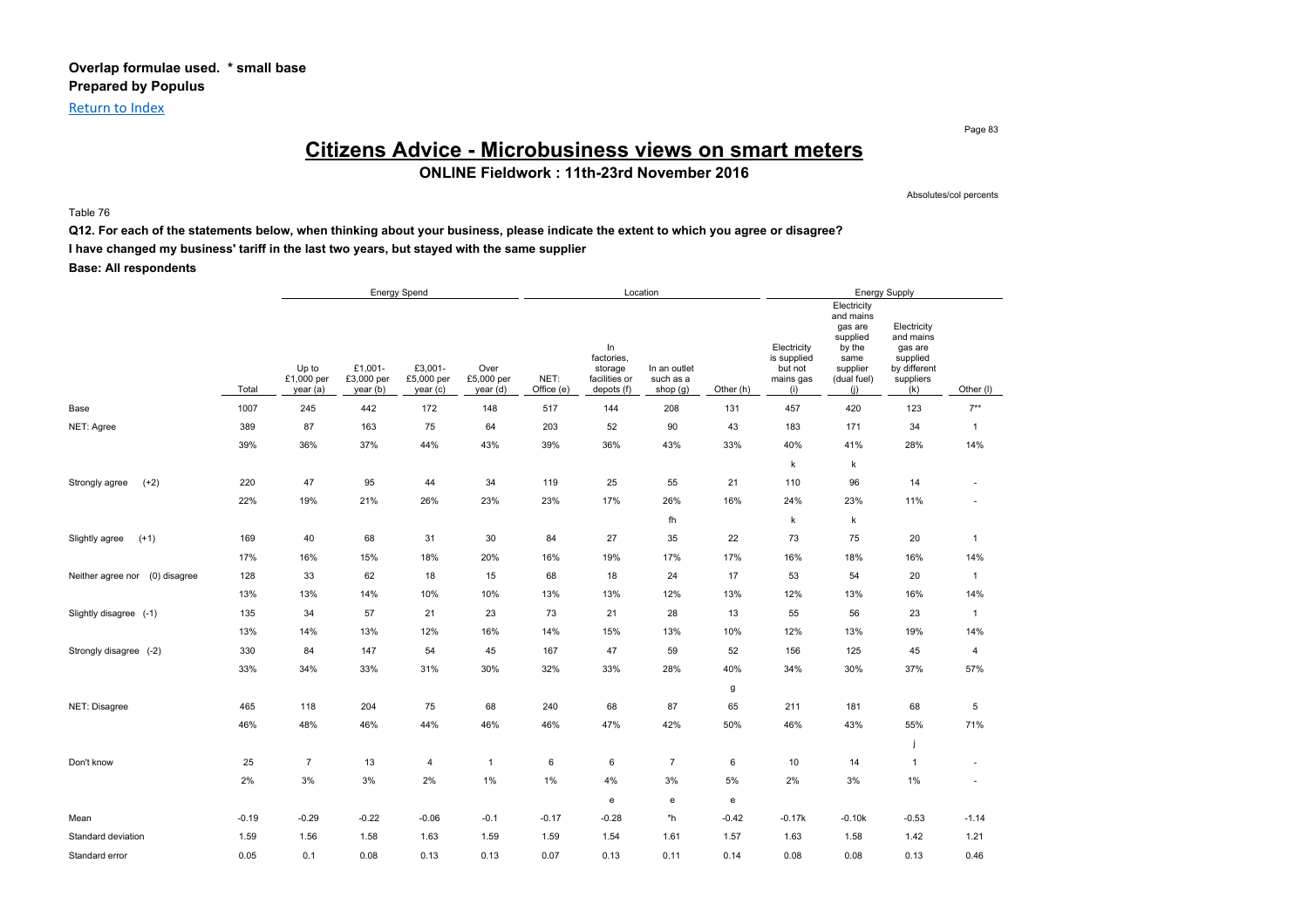### **Proportions/Means: Columns Tested (5% risk level) - a/b/c/d - e/f/g/h - i/j/k/l Overlap formulae used. \*\* very small base (under 30) ineligible for sig testing Prepared by Populus**

Return to Index

Page 84

Absolutes/col percents

# **Citizens Advice - Microbusiness views on smart meters**

**ONLINE Fieldwork : 11th-23rd November 2016**

Table 77

**Q12. For each of the statements below, when thinking about your business, please indicate the extent to which you agree or disagree? I have changed my business' tariff in the last two years, but stayed with the same supplier Base: All respondents**

Have SM for business Turnover Size of business Size of business Size of business Turnover Total Yes (a) No (b) All those who do not own smart meter (c) 0 - you are a sole trader/ just you (d)  $1-4$  (e)  $5-9$  (f) 10 or more (g) Under £50K (h) £50 to less than £250k (i) £250k to less than £1m (j)  $£1m+(k)$ Base 1007 171 355 836 82\* 360 324 236 133 323 321 155 NET: Agree 389 84 134 305 24 136 132 96 45 122 137 55 39% 49% 38% 36% 29% 38% 41% 41% 34% 38% 43% 35% bc Strongly agree (+2) 220 48 80 172 14 79 75 51 26 66 75 32 22% 28% 23% 21% 17% 22% 23% 22% 20% 20% 23% 21% c Slightly agree (+1) 169 36 54 133 10 57 57 45 19 56 62 23 17% 21% 15% 16% 12% 16% 18% 19% 14% 17% 19% 15% Neither agree nor (0) disagree 128 15 44 113 7 45 44 29 8 42 43 22 13% 9% 12% 14% 9% 13% 14% 12% 6% 13% 13% 14% h h h Slightly disagree (-1) 135 22 47 113 12 51 41 31 15 51 34 27 13% 13% 13% 14% 15% 14% 13% 13% 11% 16% 11% 17% j Strongly disagree (-2) 330 49 122 281 35 120 102 72 60 99 99 50 33% 29% 34% 34% 43% 33% 31% 31% 45% 31% 31% 32% g ijk in de staat de staat de groep in de staat de groep in de staat de groep in de staat de groep in de groep NET: Disagree 465 71 169 394 47 171 143 103 75 150 133 77 46% 42% 48% 47% 57% 48% 44% 44% 56% 46% 41% 50% fg in the set of the set of the set of the set of the set of the set of the set of the set of the set of the s Don't know 25 1 8 24 4 8 5 8 5 9 8 1 2% 1% 2% 3% 5% 2% 2% 3% 4% 3% 2% 1% Mean -0.19 0.07 -0.22 -0.24 -0.56 -0.22 -0.5 -0.19 -0.26  $-0.12d$   $-0.12d$   $-0.06h$ Standard deviation 1.59 1.62 1.61 1.57 1.58 1.59 1.59 1.58 1.65 1.55 1.59 1.55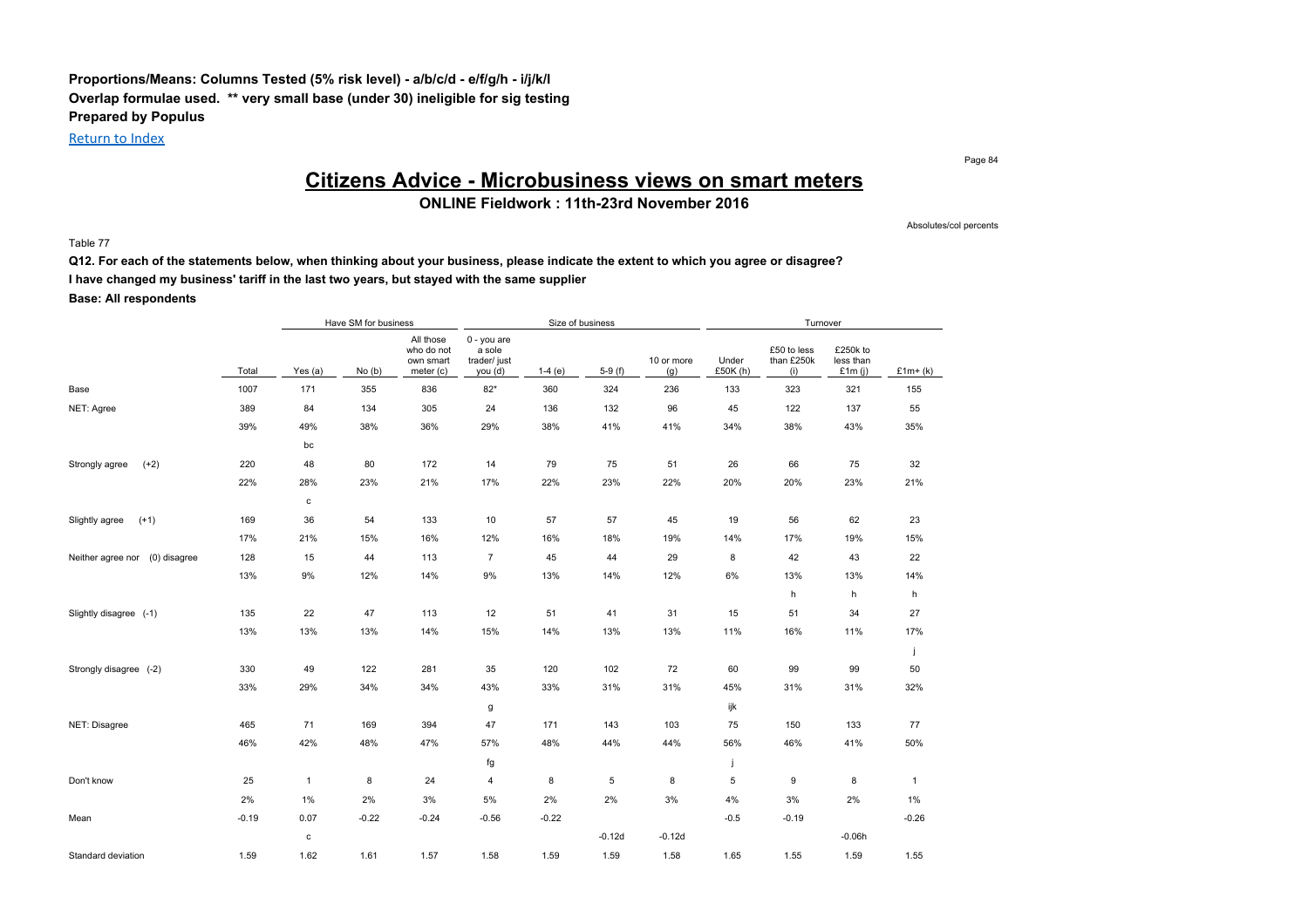**Proportions/Means: Columns Tested (5% risk level) - a/b/c - d/e/f/g - h/i/j/k Overlap formulae used. \* small base**

**Prepared by Populus**

Return to Index

# **Citizens Advice - Microbusiness views on smart meters**

**ONLINE Fieldwork : 11th-23rd November 2016**

Absolutes/col percents

Page 85

Table 78

**Q12. For each of the statements below, when thinking about your business, please indicate the extent to which you agree or disagree? I have researched energy prices and offers in the last three months**

**Base: All respondents**

|                                |       |                                 |                                   | Energy Spend                      |                                |                    |                                                            | Location                                |           |                                                           |                                                                                                     | <b>Energy Supply</b>                                                                |                |
|--------------------------------|-------|---------------------------------|-----------------------------------|-----------------------------------|--------------------------------|--------------------|------------------------------------------------------------|-----------------------------------------|-----------|-----------------------------------------------------------|-----------------------------------------------------------------------------------------------------|-------------------------------------------------------------------------------------|----------------|
|                                | Total | Up to<br>£1,000 per<br>year (a) | £1,001-<br>£3,000 per<br>year (b) | £3,001-<br>£5,000 per<br>year (c) | Over<br>£5,000 per<br>year (d) | NET:<br>Office (e) | In<br>factories.<br>storage<br>facilities or<br>depots (f) | In an outlet<br>such as a<br>shop $(g)$ | Other (h) | Electricity<br>is supplied<br>but not<br>mains gas<br>(i) | Electricity<br>and mains<br>gas are<br>supplied<br>by the<br>same<br>supplier<br>(dual fuel)<br>(i) | Electricity<br>and mains<br>gas are<br>supplied<br>by different<br>suppliers<br>(k) | Other (I)      |
| Base                           | 1007  | 245                             | 442                               | 172                               | 148                            | 517                | 144                                                        | 208                                     | 131       | 457                                                       | 420                                                                                                 | 123                                                                                 | $7***$         |
| NET: Agree                     | 374   | 72                              | 170                               | 66                                | 66                             | 193                | 47                                                         | 86                                      | 44        | 159                                                       | 169                                                                                                 | 45                                                                                  | $\mathbf{1}$   |
|                                | 37%   | 29%                             | 38%                               | 38%                               | 45%                            | 37%                | 33%                                                        | 41%                                     | 34%       | 35%                                                       | 40%                                                                                                 | 37%                                                                                 | 14%            |
|                                |       |                                 | a                                 |                                   | a                              |                    |                                                            |                                         |           |                                                           |                                                                                                     |                                                                                     |                |
| $(+2)$<br>Strongly agree       | 164   | 32                              | 73                                | 26                                | 33                             | 88                 | 22                                                         | 31                                      | 21        | 81                                                        | 67                                                                                                  | 15                                                                                  | $\mathbf{1}$   |
|                                | 16%   | 13%                             | 17%                               | 15%                               | 22%                            | 17%                | 15%                                                        | 15%                                     | 16%       | 18%                                                       | 16%                                                                                                 | 12%                                                                                 | 14%            |
|                                |       |                                 |                                   |                                   | a                              |                    |                                                            |                                         |           |                                                           |                                                                                                     |                                                                                     |                |
| $(+1)$<br>Slightly agree       | 210   | 40                              | 97                                | 40                                | 33                             | 105                | 25                                                         | 55                                      | 23        | 78                                                        | 102                                                                                                 | 30                                                                                  |                |
|                                | 21%   | 16%                             | 22%                               | 23%                               | 22%                            | 20%                | 17%                                                        | 26%                                     | 18%       | 17%                                                       | 24%                                                                                                 | 24%                                                                                 | ٠              |
|                                |       |                                 |                                   |                                   |                                |                    |                                                            | f                                       |           |                                                           |                                                                                                     |                                                                                     |                |
| Neither agree nor (0) disagree | 184   | 50                              | 78                                | 29                                | 27                             | 85                 | 32                                                         | 37                                      | 29        | 76                                                        | 79                                                                                                  | 28                                                                                  | $\overline{1}$ |
|                                | 18%   | 20%                             | 18%                               | 17%                               | 18%                            | 16%                | 22%                                                        | 18%                                     | 22%       | 17%                                                       | 19%                                                                                                 | 23%                                                                                 | 14%            |
| Slightly disagree (-1)         | 185   | 43                              | 83                                | 35                                | 24                             | 99                 | 29                                                         | 34                                      | 23        | 86                                                        | 71                                                                                                  | 25                                                                                  | 3              |
|                                | 18%   | 18%                             | 19%                               | 20%                               | 16%                            | 19%                | 20%                                                        | 16%                                     | 18%       | 19%                                                       | 17%                                                                                                 | 20%                                                                                 | 43%            |
| Strongly disagree (-2)         | 252   | 75                              | 109                               | 38                                | 30                             | 134                | 35                                                         | 49                                      | 32        | 130                                                       | 96                                                                                                  | 24                                                                                  | $\overline{2}$ |
|                                | 25%   | 31%                             | 25%                               | 22%                               | 20%                            | 26%                | 24%                                                        | 24%                                     | 24%       | 28%                                                       | 23%                                                                                                 | 20%                                                                                 | 29%            |
|                                |       | d                               |                                   |                                   |                                |                    |                                                            |                                         |           | $\mathsf k$                                               |                                                                                                     |                                                                                     |                |
| NET: Disagree                  | 437   | 118                             | 192                               | 73                                | 54                             | 233                | 64                                                         | 83                                      | 55        | 216                                                       | 167                                                                                                 | 49                                                                                  | 5              |
|                                | 43%   | 48%                             | 43%                               | 42%                               | 36%                            | 45%                | 44%                                                        | 40%                                     | 42%       | 47%                                                       | 40%                                                                                                 | 40%                                                                                 | 71%            |
|                                |       | d                               |                                   |                                   |                                |                    |                                                            |                                         |           | ÷                                                         |                                                                                                     |                                                                                     |                |
| Don't know                     | 12    | 5                               | $\overline{c}$                    | $\overline{4}$                    | $\mathbf{1}$                   | 6                  | $\mathbf{1}$                                               | $\overline{c}$                          | 3         | 6                                                         | 5                                                                                                   | $\mathbf{1}$                                                                        |                |
|                                | $1\%$ | 2%                              | $\star$                           | 2%                                | 1%                             | 1%                 | 1%                                                         | $1\%$                                   | 2%        | 1%                                                        | 1%                                                                                                  | 1%                                                                                  | ٠              |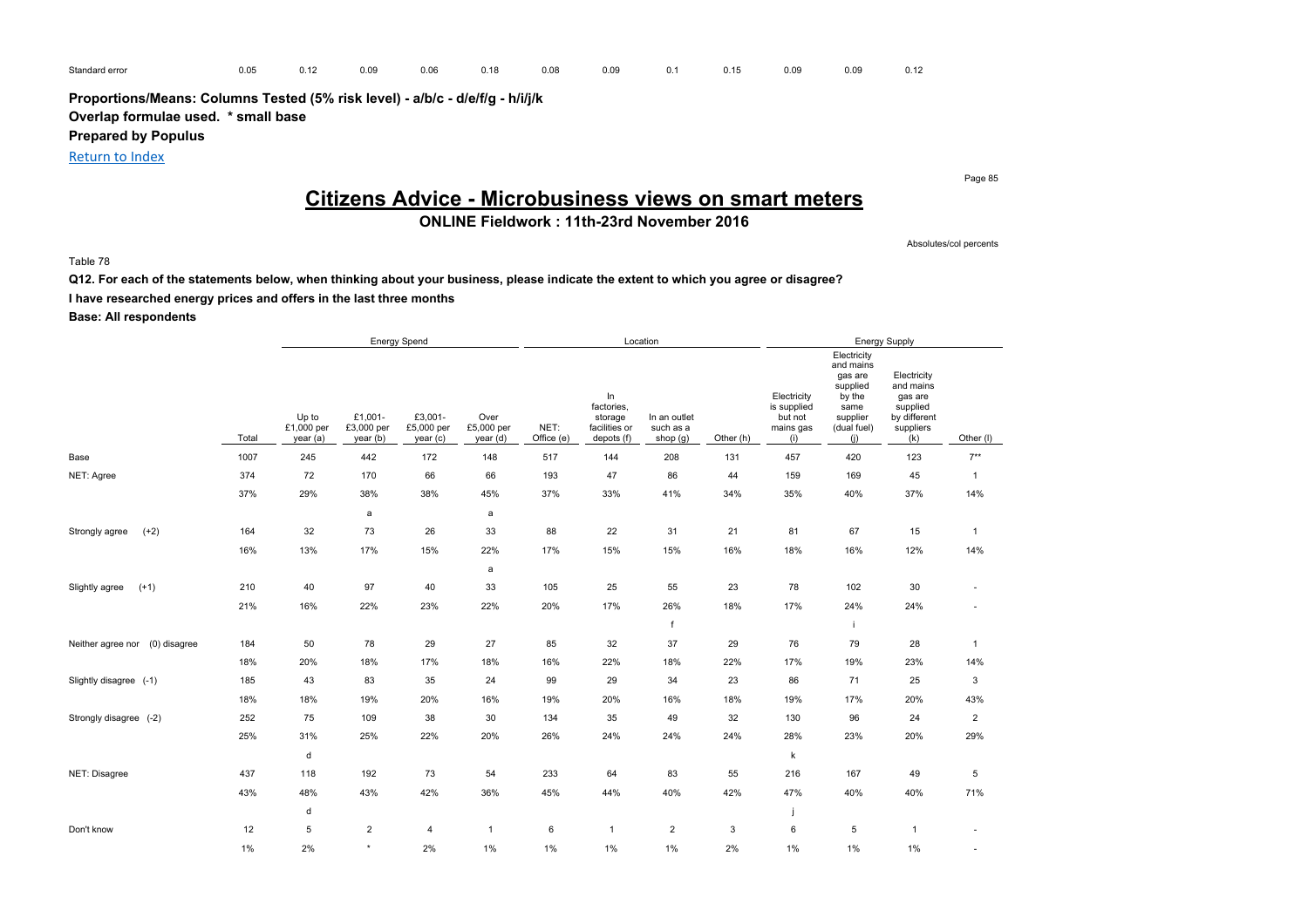| Mean               | $-0.15$ | $-0.37$ | $-0.13a$ | $-0.11$ | 0.10a | $-0.17$ | $-0.21$ | $-0.07$ | $-0.17$ | $-0.24$ | $-0.07$ | $-0.11$ | $-0.71$ |
|--------------------|---------|---------|----------|---------|-------|---------|---------|---------|---------|---------|---------|---------|---------|
| Standard deviation | 1.43    | 1.41    | 1.43     | 1.4     | 1.45  | 1.45    | 1.39    | 1.41    | 1.41    | 1.48    | 1.41    | 1.32    | 1.38    |
| Standard error     | 0.05    | 0.09    | 0.07     | 0.11    | 0.12  | 0.06    | 0.12    | 0.1     | 0.13    | 0.07    | 0.07    | 0.12    | 0.52    |

**Proportions/Means: Columns Tested (5% risk level) - a/b/c/d - e/f/g/h - i/j/k/l Overlap formulae used. \*\* very small base (under 30) ineligible for sig testing Prepared by Populus**

Return to Index

Page 86

# **Citizens Advice - Microbusiness views on smart meters**

**ONLINE Fieldwork : 11th-23rd November 2016**

Absolutes/col percents

Table 79

**Q12. For each of the statements below, when thinking about your business, please indicate the extent to which you agree or disagree?**

**I have researched energy prices and offers in the last three months**

**Base: All respondents**

|                                   |         |                | Have SM for business |                                                   |                                                  |          | Size of business |                   |                  | Turnover                         |                                    |                |
|-----------------------------------|---------|----------------|----------------------|---------------------------------------------------|--------------------------------------------------|----------|------------------|-------------------|------------------|----------------------------------|------------------------------------|----------------|
|                                   | Total   | Yes (a)        | No(b)                | All those<br>who do not<br>own smart<br>meter (c) | 0 - you are<br>a sole<br>trader/ just<br>you (d) | $1-4(e)$ | $5-9(f)$         | 10 or more<br>(g) | Under<br>£50K(h) | £50 to less<br>than £250k<br>(i) | £250k to<br>less than<br>£1 $m(i)$ | $£1m+(k)$      |
| Base                              | 1007    | 171            | 355                  | 836                                               | $82*$                                            | 360      | 324              | 236               | 133              | 323                              | 321                                | 155            |
| NET: Agree                        | 374     | 78             | 138                  | 296                                               | 24                                               | 142      | 112              | 94                | 44               | 132                              | 109                                | 57             |
|                                   | 37%     | 46%            | 39%                  | 35%                                               | 29%                                              | 39%      | 35%              | 40%               | 33%              | 41%                              | 34%                                | 37%            |
|                                   |         | $\mathbf c$    |                      |                                                   |                                                  |          |                  |                   |                  |                                  |                                    |                |
| $(+2)$<br>Strongly agree          | 164     | 38             | 65                   | 126                                               | 9                                                | 70       | 46               | 37                | 20               | 66                               | 44                                 | 18             |
|                                   | 16%     | 22%            | 18%                  | 15%                                               | 11%                                              | 19%      | 14%              | 16%               | 15%              | 20%                              | 14%                                | 12%            |
|                                   |         | $\mathbf c$    | c                    |                                                   |                                                  |          |                  |                   |                  | jk                               |                                    |                |
| $(+1)$<br>Slightly agree          | 210     | 40             | 73                   | 170                                               | 15                                               | 72       | 66               | 57                | 24               | 66                               | 65                                 | 39             |
|                                   | 21%     | 23%            | 21%                  | 20%                                               | 18%                                              | 20%      | 20%              | 24%               | 18%              | 20%                              | 20%                                | 25%            |
| (0) disagree<br>Neither agree nor | 184     | 31             | 59                   | 153                                               | 17                                               | 58       | 60               | 46                | 29               | 51                               | 58                                 | 29             |
|                                   | 18%     | 18%            | 17%                  | 18%                                               | 21%                                              | 16%      | 19%              | 19%               | 22%              | 16%                              | 18%                                | 19%            |
| Slightly disagree (-1)            | 185     | 23             | 68                   | 162                                               | 14                                               | 56       | 73               | 42                | 21               | 57                               | 72                                 | 26             |
|                                   | 18%     | 13%            | 19%                  | 19%                                               | 17%                                              | 16%      | 23%              | 18%               | 16%              | 18%                              | 22%                                | 17%            |
|                                   |         |                |                      |                                                   |                                                  |          | e                |                   |                  |                                  |                                    |                |
| Strongly disagree (-2)            | 252     | 38             | 88                   | 214                                               | 24                                               | 100      | 76               | 52                | 36               | 78                               | 80                                 | 41             |
|                                   | 25%     | 22%            | 25%                  | 26%                                               | 29%                                              | 28%      | 23%              | 22%               | 27%              | 24%                              | 25%                                | 26%            |
| NET: Disagree                     | 437     | 61             | 156                  | 376                                               | 38                                               | 156      | 149              | 94                | 57               | 135                              | 152                                | 67             |
|                                   | 43%     | 36%            | 44%                  | 45%                                               | 46%                                              | 43%      | 46%              | 40%               | 43%              | 42%                              | 47%                                | 43%            |
|                                   |         |                |                      | a                                                 |                                                  |          |                  |                   |                  |                                  |                                    |                |
| Don't know                        | 12      | $\overline{1}$ | $\overline{2}$       | 11                                                | 3                                                | 4        | 3                | $\overline{2}$    | 3                | 5                                | $\overline{c}$                     | $\overline{c}$ |
|                                   | $1\%$   | 1%             | 1%                   | 1%                                                | 4%                                               | $1\%$    | 1%               | 1%                | 2%               | 2%                               | 1%                                 | 1%             |
| Mean                              | $-0.15$ | 0.1            | $-0.12$              | $-0.2$                                            | $-0.37$                                          | $-0.12$  | $-0.21$          | $-0.06$           | $-0.22$          | $-0.05$                          | $-0.25$                            | $-0.22$        |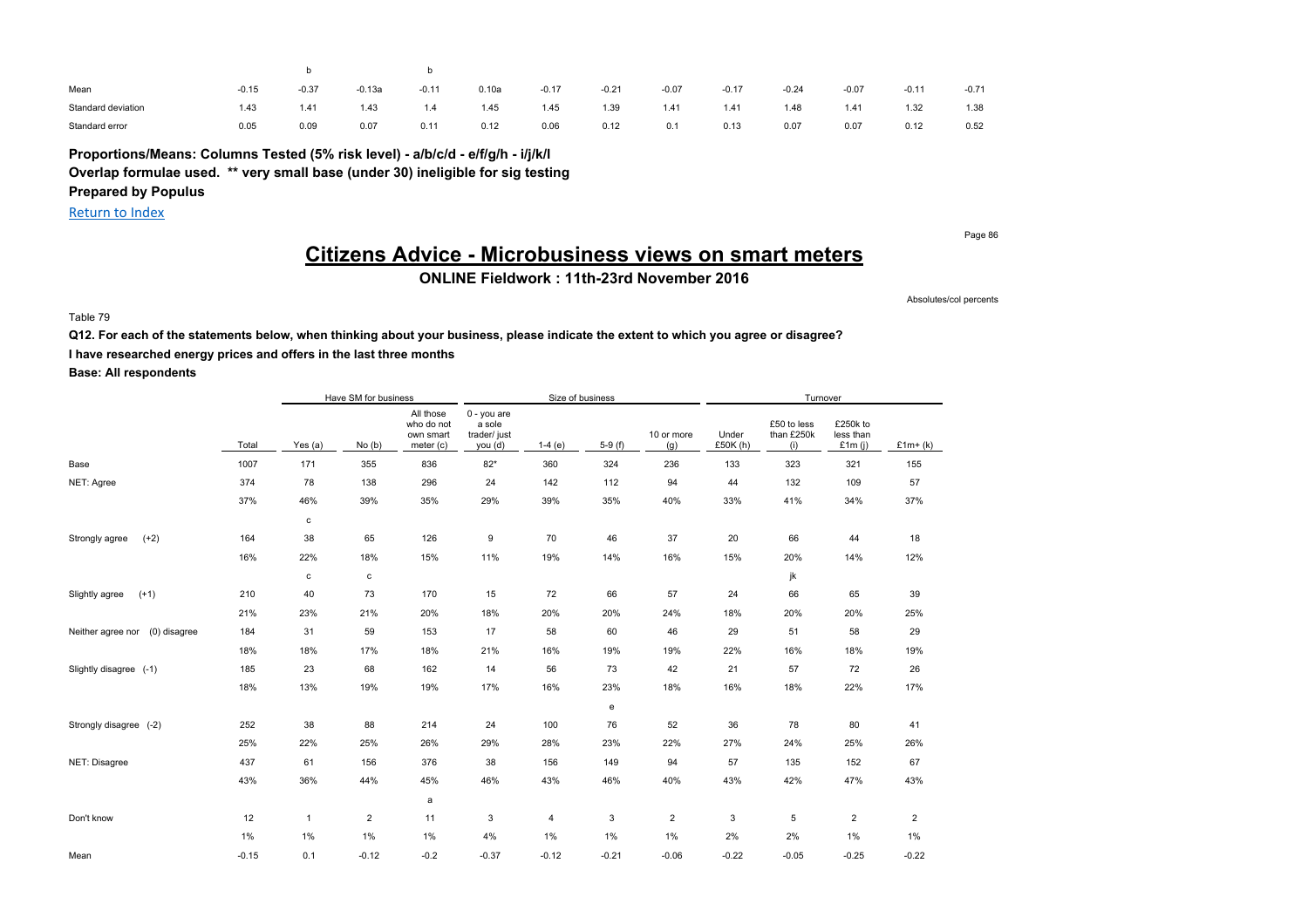| Standard deviation | .43  | 1.47 | 1.46 | 1.42 | 1.39 | 1.5  | 1.38 |      | 1.43 | 1.48 | 1.39 | 1.39 |
|--------------------|------|------|------|------|------|------|------|------|------|------|------|------|
| Standard error     | 0.05 | 0.11 | 0.08 | 0.05 | 0.16 | 0.08 | 0.08 | 0.09 | 0.13 | 0.08 | 0.08 | 0.11 |

**Proportions/Means: Columns Tested (5% risk level) - a/b/c - d/e/f/g - h/i/j/k Overlap formulae used. \* small base**

c

**Prepared by Populus**

Return to Index

Page 87

# **Citizens Advice - Microbusiness views on smart meters**

**ONLINE Fieldwork : 11th-23rd November 2016**

Absolutes/col percents

Table 80

**Q12. For each of the statements below, when thinking about your business, please indicate the extent to which you agree or disagree? I would like to switch suppliers but I don't believe the potential savings that are advertised Base: All respondents**

Energy Spend **Energy Supply Energy Supply Energy Supply Energy Supply** Total Up to £1,000 per year (a) £1,001- £3,000 per year (b) £3,001- £5,000 per year (c) Over £5,000 per year (d) NET: Office (e) In factories, storage facilities or depots (f) In an outlet such as a shop (g) Other (h) **Electricity** is supplied but not mains gas (i) **Electricity** and mains gas are supplied by the same supplier (dual fuel) (j) **Electricity** and mains gas are supplied by different suppliers (k) Other (l) Base 1007 245 442 172 148 517 144 208 131 457 420 123 7\*\* NET: Agree 317 64 146 57 50 176 49 58 33 137 139 41 - 31% 26% 33% 33% 34% 34% 34% 28% 25% 30% 33% 33% - Strongly agree (+2) 79 17 33 11 18 51 9 11 8 33 37 9 - 8% 7% 7% 6% 12% 10% 6% 5% 6% 7% 9% 7% g Slightly agree (+1) 238 47 113 46 32 125 40 47 25 104 102 32 - 24% 19% 26% 27% 22% 24% 28% 23% 19% 23% 24% 26% - Neither agree nor (0) disagree 324 95 132 54 43 162 45 70 44 157 122 42 3 32% 39% 30% 31% 29% 31% 31% 34% 34% 34% 29% 34% 43% b Slightly disagree (-1) 188 42 84 34 28 100 28 36 23 79 87 20 2 19% 17% 19% 20% 19% 19% 19% 17% 18% 17% 21% 16% 29% Strongly disagree (-2) 150 36 68 24 22 67 18 39 25 68 64 16 2 15% 15% 15% 14% 15% 13% 13% 19% 19% 15% 15% 13% 29% e NET: Disagree 338 78 152 58 50 167 46 75 48 147 151 36 4 34% 32% 34% 34% 34% 32% 32% 36% 37% 32% 36% 29% 57% Don't know 28 8 12 3 5 12 4 5 6 16 8 4 - 3% 3% 3% 2% 3% 2% 3% 2% 5% 4% 2% 3% -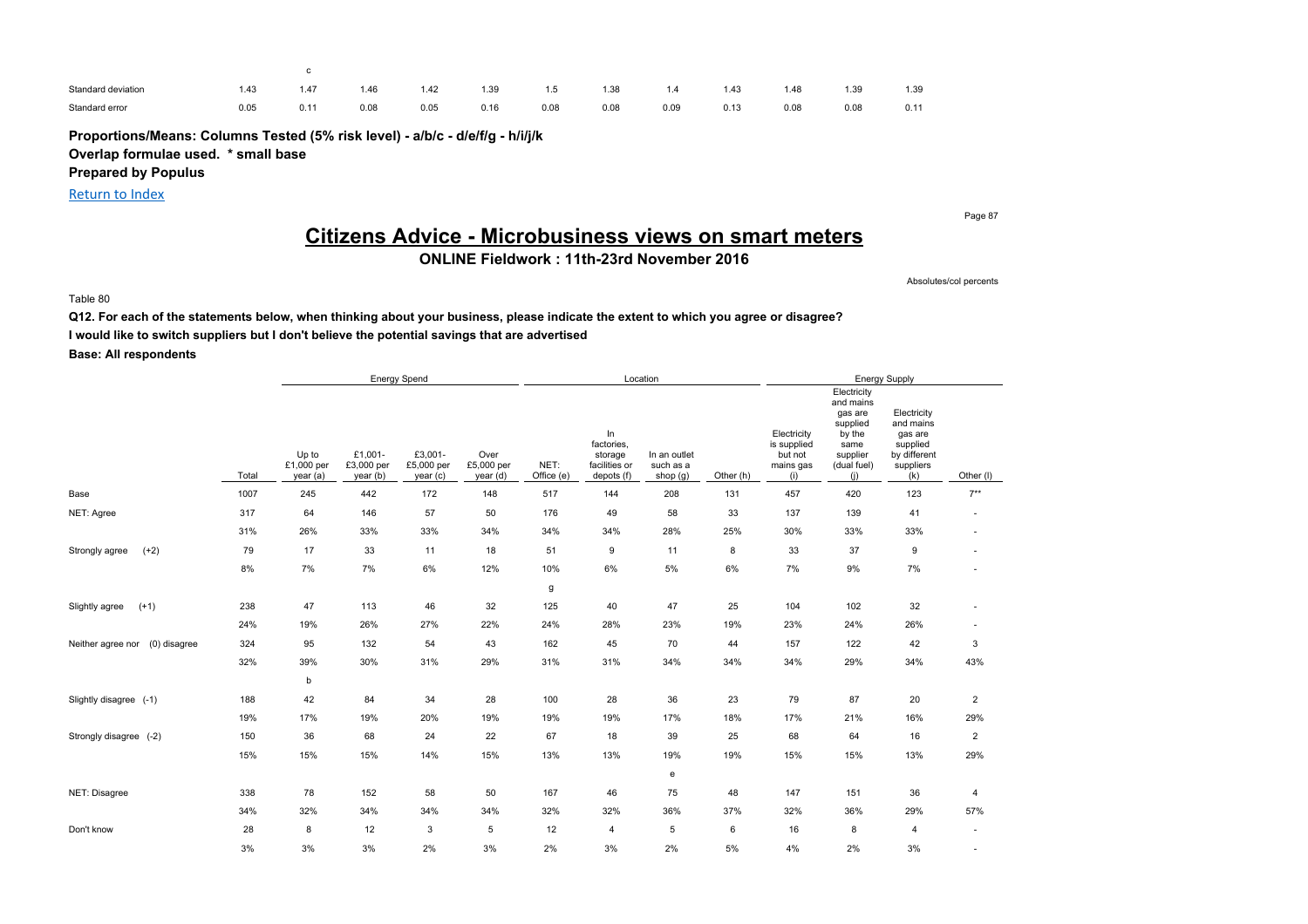| Mean               | $-0.09$ | $-0.14$ | $-0.1$ | $-0.08$ | $-0.03$<br>$\sim$ $\sim$ $\sim$ |            | $-0.04$ | $-0.22$ | $-0.26$ | $-0.1$ | $-0.09$ | $-0.02$ | $-0.86$ |
|--------------------|---------|---------|--------|---------|---------------------------------|------------|---------|---------|---------|--------|---------|---------|---------|
|                    |         |         |        |         |                                 | $-0.01$ gh |         |         |         |        |         |         |         |
| Standard deviation | 1.17    | 1.12    | 1.18   | 1.14    | 1.24                            | 1.18       | 1.12    | 1.16    | 1.18    | 1.15   | 1.2     | 1.13    | 0.9     |
| Standard error     | 0.04    | 0.07    | 0.06   | 0.09    | 0.1                             | 0.05       | 0.1     | 0.08    | 0.11    | 0.05   | 0.06    | 0.1     | 0.34    |

**Proportions/Means: Columns Tested (5% risk level) - a/b/c/d - e/f/g/h - i/j/k/l Overlap formulae used. \*\* very small base (under 30) ineligible for sig testing**

**Prepared by Populus**

Return to Index

Page 88

# **Citizens Advice - Microbusiness views on smart meters**

**ONLINE Fieldwork : 11th-23rd November 2016**

Absolutes/col percents

Table 81

**Q12. For each of the statements below, when thinking about your business, please indicate the extent to which you agree or disagree? I would like to switch suppliers but I don't believe the potential savings that are advertised**

**Base: All respondents**

|                                   |       |             | Have SM for business |                                                   |                                                  |          | Size of business |                   |                   | Turnover                         |                                    |           |
|-----------------------------------|-------|-------------|----------------------|---------------------------------------------------|--------------------------------------------------|----------|------------------|-------------------|-------------------|----------------------------------|------------------------------------|-----------|
|                                   | Total | Yes $(a)$   | No(b)                | All those<br>who do not<br>own smart<br>meter (c) | 0 - you are<br>a sole<br>trader/ just<br>you (d) | $1-4(e)$ | $5-9(f)$         | 10 or more<br>(g) | Under<br>£50K (h) | £50 to less<br>than £250k<br>(i) | £250k to<br>less than<br>£1 $m(i)$ | $£1m+(k)$ |
| Base                              | 1007  | 171         | 355                  | 836                                               | $82*$                                            | 360      | 324              | 236               | 133               | 323                              | 321                                | 155       |
| NET: Agree                        | 317   | 40          | 96                   | 277                                               | 24                                               | 107      | 104              | 79                | 37                | 105                              | 101                                | 44        |
|                                   | 31%   | 23%         | 27%                  | 33%                                               | 29%                                              | 30%      | 32%              | 33%               | 28%               | 33%                              | 31%                                | 28%       |
|                                   |       |             |                      | ab                                                |                                                  |          |                  |                   |                   |                                  |                                    |           |
| $(+2)$<br>Strongly agree          | 79    | 12          | 25                   | 67                                                | 5                                                | 23       | 27               | 23                | 9                 | 25                               | 20                                 | 17        |
|                                   | 8%    | 7%          | 7%                   | 8%                                                | $6\%$                                            | 6%       | 8%               | 10%               | 7%                | 8%                               | 6%                                 | 11%       |
| $(+1)$<br>Slightly agree          | 238   | 28          | 71                   | 210                                               | 19                                               | 84       | 77               | 56                | 28                | 80                               | 81                                 | 27        |
|                                   | 24%   | 16%         | 20%                  | 25%                                               | 23%                                              | 23%      | 24%              | 24%               | 21%               | 25%                              | 25%                                | 17%       |
|                                   |       |             |                      | ab                                                |                                                  |          |                  |                   |                   |                                  |                                    |           |
| Neither agree nor<br>(0) disagree | 324   | 58          | 110                  | 266                                               | 27                                               | 108      | 106              | 81                | 49                | 97                               | 107                                | 51        |
|                                   | 32%   | 34%         | 31%                  | 32%                                               | 33%                                              | 30%      | 33%              | 34%               | 37%               | 30%                              | 33%                                | 33%       |
| Slightly disagree (-1)            | 188   | 32          | 70                   | 156                                               | 13                                               | 65       | 64               | 46                | 17                | 59                               | 61                                 | 34        |
|                                   | 19%   | 19%         | 20%                  | 19%                                               | 16%                                              | 18%      | 20%              | 19%               | 13%               | 18%                              | 19%                                | 22%       |
|                                   |       |             |                      |                                                   |                                                  |          |                  |                   |                   |                                  |                                    | h         |
| Strongly disagree (-2)            | 150   | 37          | 70                   | 113                                               | 12                                               | 71       | 43               | 24                | 23                | 52                               | 46                                 | 22        |
|                                   | 15%   | 22%         | 20%                  | 14%                                               | 15%                                              | 20%      | 13%              | 10%               | 17%               | 16%                              | 14%                                | 14%       |
|                                   |       | $\mathbf c$ | c                    |                                                   |                                                  | fg       |                  |                   |                   |                                  |                                    |           |
| NET: Disagree                     | 338   | 69          | 140                  | 269                                               | 25                                               | 136      | 107              | 70                | 40                | 111                              | 107                                | 56        |
|                                   | 34%   | 40%         | 39%                  | 32%                                               | 30%                                              | 38%      | 33%              | 30%               | 30%               | 34%                              | 33%                                | 36%       |
|                                   |       | c           | c                    |                                                   |                                                  | g        |                  |                   |                   |                                  |                                    |           |
| Don't know                        | 28    | 4           | 9                    | 24                                                | 6                                                | 9        | $\overline{7}$   | 6                 | $\overline{7}$    | 10                               | 6                                  | 4         |
|                                   | 3%    | 2%          | 3%                   | 3%                                                | 7%                                               | 3%       | 2%               | 3%                | 5%                | 3%                               | 2%                                 | $3\%$     |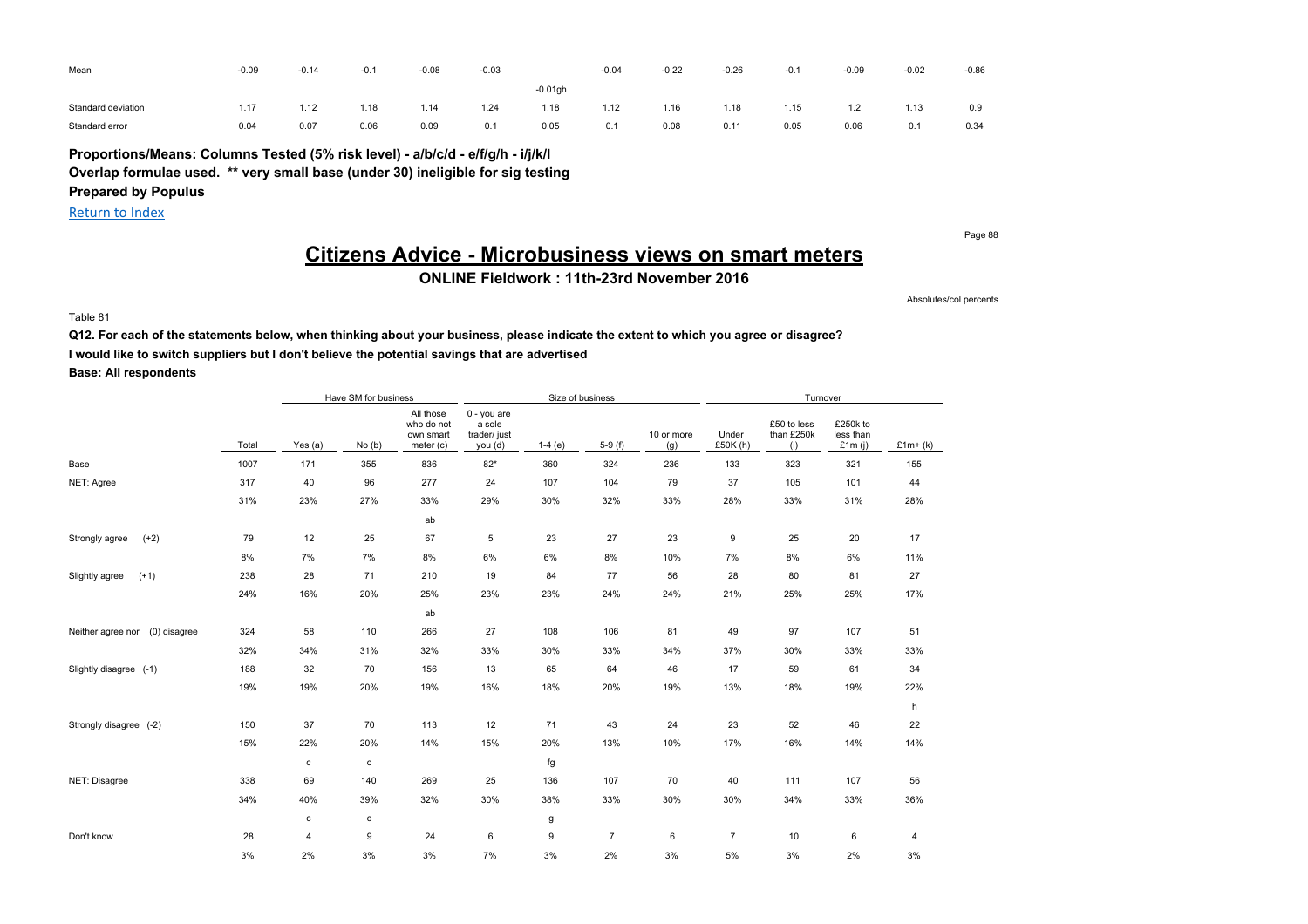| Mean               | $-0.09$ | $-0.32$ | $-0.26$ | $-0.05ab$ | $-0.11$ | $-0.22$ | $-0.06$ | 0.03e | $-0.13$ | $-0.11$ | $-0.1$ | $-0.11$                               |
|--------------------|---------|---------|---------|-----------|---------|---------|---------|-------|---------|---------|--------|---------------------------------------|
| Standard deviation | 1.17    | 1.2     | ے. ا    | 1.16      | i.15    | 1.2     | 1.15    | 1.12  | 1.17    | .19     | 1.13   | 12<br>$\overline{1}$ . $\overline{2}$ |
| Standard error     | 0.04    | 0.09    | 0.06    | 0.04      | 0.13    | 0.06    | 0.06    | 0.07  | 0.1     | 0.07    | 0.06   | 0.1                                   |

**Proportions/Means: Columns Tested (5% risk level) - a/b/c - d/e/f/g - h/i/j/k**

**Overlap formulae used. \* small base**

**Prepared by Populus**

Return to Index

Page 89

# **Citizens Advice - Microbusiness views on smart meters**

**ONLINE Fieldwork : 11th-23rd November 2016**

Absolutes/col percents

Table 82

**Q13. In this next series of questions we would like to understand what you know, if anything, about smart meters. Before today had you heard of smart meters? Base: All respondents**

|            |       |                                 |                                   | Energy Spend                      |                                |                    |                                                            | Location                              |           |                                                           |                                                                                                     | Energy Supply                                                                       |                          |
|------------|-------|---------------------------------|-----------------------------------|-----------------------------------|--------------------------------|--------------------|------------------------------------------------------------|---------------------------------------|-----------|-----------------------------------------------------------|-----------------------------------------------------------------------------------------------------|-------------------------------------------------------------------------------------|--------------------------|
|            | Total | Up to<br>£1,000 per<br>year (a) | £1,001-<br>£3,000 per<br>year (b) | £3,001-<br>£5,000 per<br>year (c) | Over<br>£5,000 per<br>year (d) | NET:<br>Office (e) | In<br>factories,<br>storage<br>facilities or<br>depots (f) | In an outlet<br>such as a<br>shop (g) | Other (h) | Electricity<br>is supplied<br>but not<br>mains gas<br>(i) | Electricity<br>and mains<br>gas are<br>supplied<br>by the<br>same<br>supplier<br>(dual fuel)<br>(i) | Electricity<br>and mains<br>gas are<br>supplied<br>by different<br>suppliers<br>(k) | Other (I)                |
| Base       | 1007  | 245                             | 442                               | 172                               | 148                            | 517                | 144                                                        | 208                                   | 131       | 457                                                       | 420                                                                                                 | 123                                                                                 | $7**$                    |
| Yes        | 906   | 221                             | 399                               | 152                               | 134                            | 467                | 132                                                        | 186                                   | 114       | 419                                                       | 374                                                                                                 | 106                                                                                 | $\overline{7}$           |
|            | 90%   | 90%                             | 90%                               | 88%                               | 91%                            | 90%                | 92%                                                        | 89%                                   | 87%       | 92%                                                       | 89%                                                                                                 | 86%                                                                                 | 100%                     |
| No         | 88    | 21                              | 40                                | 15                                | 12                             | 46                 | 11                                                         | 17                                    | 14        | 32                                                        | 39                                                                                                  | 17                                                                                  | $\sim$                   |
|            | 9%    | 9%                              | 9%                                | 9%                                | 8%                             | 9%                 | 8%                                                         | 8%                                    | 11%       | 7%                                                        | 9%                                                                                                  | 14%                                                                                 | $\overline{\phantom{a}}$ |
|            |       |                                 |                                   |                                   |                                |                    |                                                            |                                       |           |                                                           |                                                                                                     |                                                                                     |                          |
| Don't know | 13    | 3                               | 3                                 | 5                                 | $\overline{2}$                 | $\overline{4}$     | $\mathbf{1}$                                               | 5                                     | 3         | 6                                                         | $\overline{7}$                                                                                      | $\overline{\phantom{a}}$                                                            | $\overline{\phantom{a}}$ |
|            | 1%    | 1%                              | 1%<br>3%<br>1%                    |                                   |                                | 1%                 | 1%                                                         | 2%                                    | 2%        | $1\%$                                                     | 2%                                                                                                  | $\overline{\phantom{a}}$                                                            | $\overline{\phantom{a}}$ |
|            |       |                                 |                                   | b                                 |                                |                    |                                                            |                                       |           |                                                           |                                                                                                     |                                                                                     |                          |

**Proportions/Means: Columns Tested (5% risk level) - a/b/c/d - e/f/g/h - i/j/k/l Overlap formulae used. \*\* very small base (under 30) ineligible for sig testing Prepared by Populus**

Return to Index

Page 90

### **Citizens Advice - Microbusiness views on smart meters**

**ONLINE Fieldwork : 11th-23rd November 2016**

Absolutes/col percents

Table 83

**Q13. In this next series of questions we would like to understand what you know, if anything, about smart meters. Before today had you heard of smart meters?**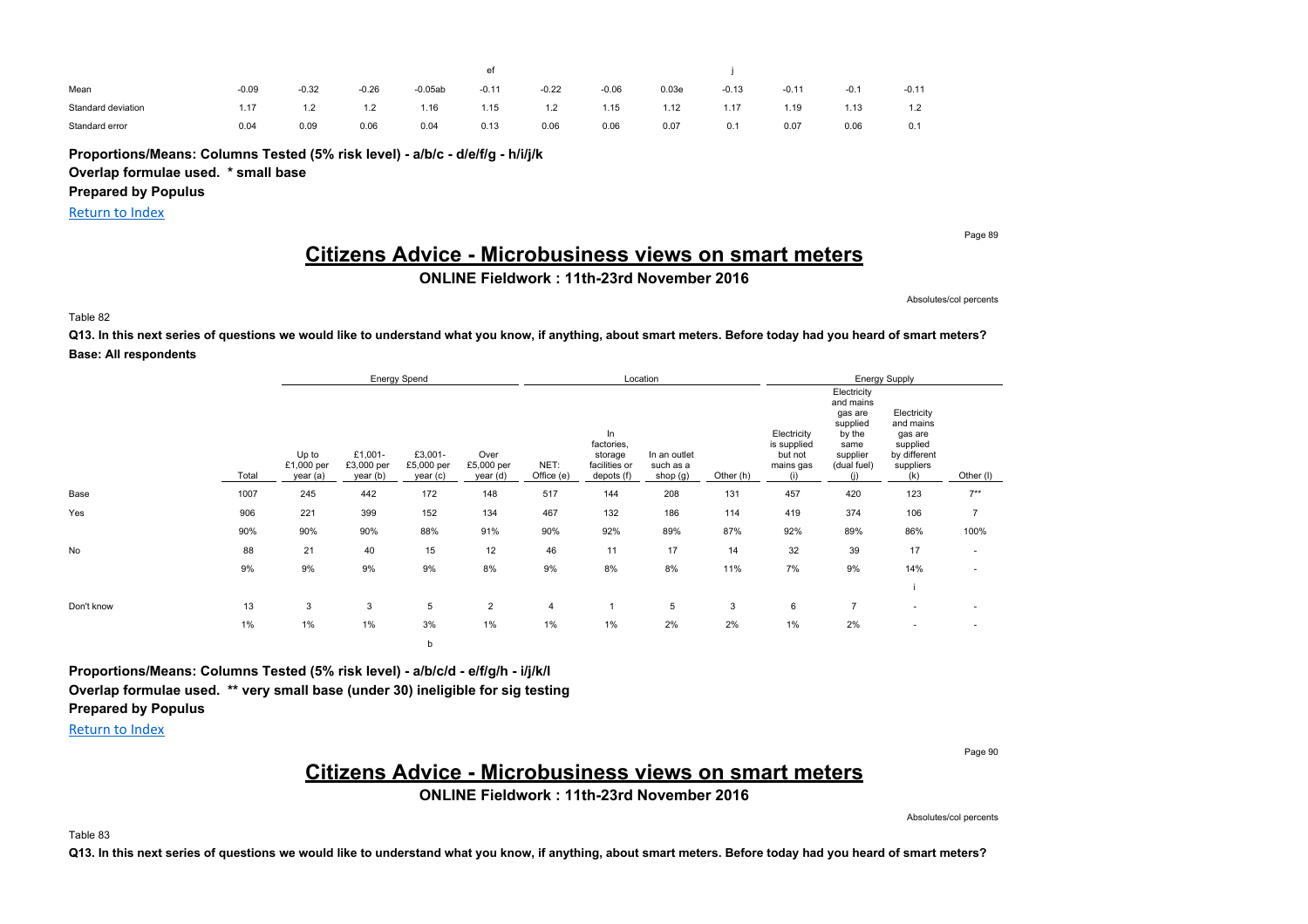#### **Base: All respondents**

|            |       | Have SM for business<br>Yes (a)<br>No(b)<br>171<br>355<br>836<br>171<br>355<br>735<br>100%<br>100%<br>88%<br>c<br>c<br>88<br>$\sim$<br>٠ |        |                                                   |                                                  |                | Size of business |                   |                   | Turnover                         |                                 |           |
|------------|-------|------------------------------------------------------------------------------------------------------------------------------------------|--------|---------------------------------------------------|--------------------------------------------------|----------------|------------------|-------------------|-------------------|----------------------------------|---------------------------------|-----------|
|            | Total |                                                                                                                                          |        | All those<br>who do not<br>own smart<br>meter (c) | 0 - you are<br>a sole<br>trader/ just<br>you (d) | $1-4(e)$       | $5-9(f)$         | 10 or more<br>(g) | Under<br>£50K (h) | £50 to less<br>than £250k<br>(i) | £250k to<br>less than<br>£1m(i) | $£1m+(k)$ |
| Base       | 1007  |                                                                                                                                          |        |                                                   | $82*$                                            | 360            | 324              | 236               | 133               | 323                              | 321                             | 155       |
| Yes        | 906   |                                                                                                                                          |        |                                                   | 72                                               | 332            | 288              | 212               | 117               | 290                              | 291                             | 144       |
|            | 90%   |                                                                                                                                          |        |                                                   | 88%                                              | 92%            | 89%              | 90%               | 88%               | 90%                              | 91%                             | 93%       |
|            |       |                                                                                                                                          |        |                                                   |                                                  |                |                  |                   |                   |                                  |                                 |           |
| No         | 88    |                                                                                                                                          |        |                                                   | 9                                                | 24             | 31               | 22                | 14                | 29                               | 26                              | 9         |
|            | 9%    | ۰                                                                                                                                        | $\sim$ | 11%                                               | 11%                                              | 7%             | 10%              | 9%                | 11%               | 9%                               | 8%                              | 6%        |
|            |       |                                                                                                                                          |        | ab                                                |                                                  |                |                  |                   |                   |                                  |                                 |           |
| Don't know | 13    | $\overline{\phantom{a}}$                                                                                                                 | $\sim$ | 13                                                |                                                  | $\overline{4}$ | 5                | $\overline{2}$    | $\overline{2}$    | $\overline{4}$                   | $\overline{4}$                  | 2         |
|            | 1%    | ٠                                                                                                                                        | $\sim$ | 2%                                                | 1%                                               | 1%             | 2%               | 1%                | 2%                | 1%                               | 1%                              | $1\%$     |
|            |       |                                                                                                                                          |        | b                                                 |                                                  |                |                  |                   |                   |                                  |                                 |           |

**Proportions/Means: Columns Tested (5% risk level) - a/b/c - d/e/f/g - h/i/j/k Overlap formulae used. \* small base Prepared by Populus**

#### Return to Index

Page 91

Absolutes/col percents

# **Citizens Advice - Microbusiness views on smart meters**

#### **ONLINE Fieldwork : 11th-23rd November 2016**

#### Table 84

**Q14. A smart meter is a new type of energy meter that can send readings to suppliers digitally - by 2020 smart meters are due to replace existing analogue energy meters. Once installed by your energy supplier, they will mean you receive accurate rather than estimated energy bills and will allow you to see your energy use in pounds and pence if you also get a smart meter display or smart meter app for smart phone/tablet. They are currently being made available by energy companies to some consumers and small business customers. Before today, were you aware of this? Base: All respondents who are aware of smart meters**

|                                                                                                 |       |                                 |                                   | <b>Energy Spend</b>               |                                |                    |                                                             | Location                                |           |                                                           |                                                                                              | <b>Energy Supply</b>                                                                |           |
|-------------------------------------------------------------------------------------------------|-------|---------------------------------|-----------------------------------|-----------------------------------|--------------------------------|--------------------|-------------------------------------------------------------|-----------------------------------------|-----------|-----------------------------------------------------------|----------------------------------------------------------------------------------------------|-------------------------------------------------------------------------------------|-----------|
|                                                                                                 | Total | Up to<br>£1,000 per<br>year (a) | £1,001-<br>£3,000 per<br>year (b) | £3,001-<br>£5,000 per<br>year (c) | Over<br>£5,000 per<br>year (d) | NET:<br>Office (e) | In.<br>factories,<br>storage<br>facilities or<br>depots (f) | In an outlet<br>such as a<br>shop $(g)$ | Other (h) | Electricity<br>is supplied<br>but not<br>mains gas<br>(i) | Electricity<br>and mains<br>gas are<br>supplied<br>by the<br>same<br>supplier<br>(dual fuel) | Electricity<br>and mains<br>gas are<br>supplied<br>by different<br>suppliers<br>(k) | Other (I) |
| Base                                                                                            | 906   | 221                             | 399                               | 152                               | 134                            | 467                | 132                                                         | 186                                     | 114       | 419                                                       | 374                                                                                          | 106                                                                                 | $7**$     |
| Yes I was aware that they are being<br>made available to both consumers<br>and small businesses | 496   | 118                             | 224                               | 86                                | 68                             | 253                | 67                                                          | 108                                     | 62        | 229                                                       | 206                                                                                          | 58                                                                                  | 3         |
|                                                                                                 | 55%   | 53%                             | 56%                               | 57%                               | 51%                            | 54%                | 51%                                                         | 58%                                     | 54%       | 55%                                                       | 55%                                                                                          | 55%                                                                                 | 43%       |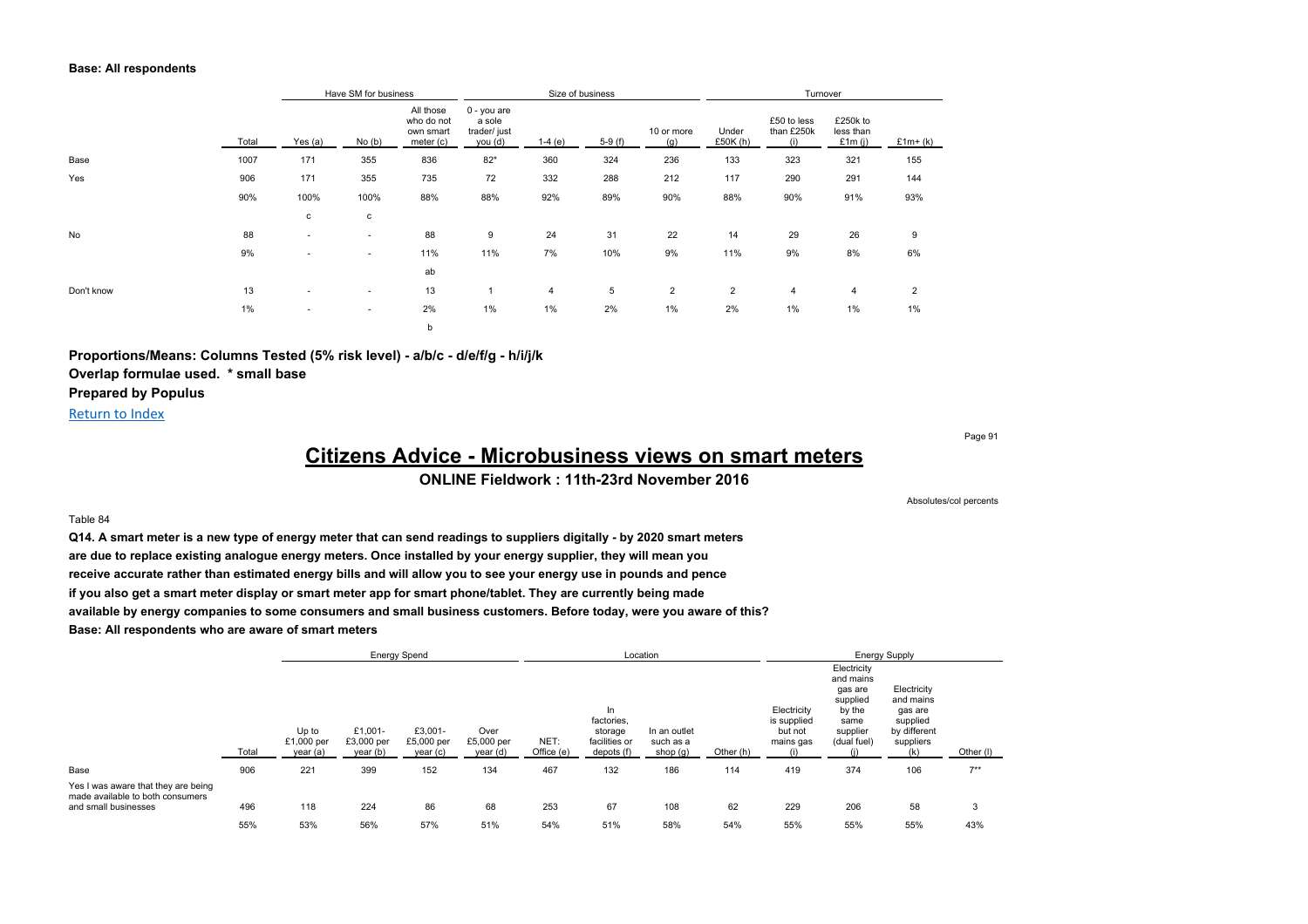| I was aware that they are being<br>made available to consumers but I<br>was not aware they were being      |     |     |     |     |     |     |                |                |     |     |     |     |        |
|------------------------------------------------------------------------------------------------------------|-----|-----|-----|-----|-----|-----|----------------|----------------|-----|-----|-----|-----|--------|
| made available to small businesses                                                                         | 329 | 79  | 143 | 51  | 56  | 175 | 51             | 62             | 41  | 146 | 141 | 39  | 3      |
|                                                                                                            | 36% | 36% | 36% | 34% | 42% | 37% | 39%            | 33%            | 36% | 35% | 38% | 37% | 43%    |
| I was not aware that they are being<br>made available to consumers but I<br>was aware they were being made |     |     |     |     |     |     |                |                |     |     |     |     |        |
| available to small businesses                                                                              | 34  | 15  | 9   | 6   | 4   | 20  | $\overline{4}$ | $\overline{4}$ | 6   | 18  | 12  | 3   |        |
|                                                                                                            | 4%  | 7%  | 2%  | 4%  | 3%  | 4%  | 3%             | 2%             | 5%  | 4%  | 3%  | 3%  | 14%    |
|                                                                                                            |     | b   |     |     |     |     |                |                |     |     |     |     |        |
| I was not aware of smart meters<br>being made available to consumers                                       |     |     |     |     |     |     |                |                |     |     |     |     |        |
| or business customers                                                                                      | 47  | 9   | 23  | 9   | 6   | 19  | 10             | 12             | 5   | 26  | 15  | 6   |        |
|                                                                                                            | 5%  | 4%  | 6%  | 6%  | 4%  | 4%  | 8%             | 6%             | 4%  | 6%  | 4%  | 6%  | $\sim$ |
| NET: Aware of businesses                                                                                   | 530 | 133 | 233 | 92  | 72  | 273 | 71             | 112            | 68  | 247 | 218 | 61  | 4      |
|                                                                                                            | 58% | 60% | 58% | 61% | 54% | 58% | 54%            | 60%            | 60% | 59% | 58% | 58% | 57%    |
| NET: NOT aware of business                                                                                 | 376 | 88  | 166 | 60  | 62  | 194 | 61             | 74             | 46  | 172 | 156 | 45  | 3      |
|                                                                                                            | 42% | 40% | 42% | 39% | 46% | 42% | 46%            | 40%            | 40% | 41% | 42% | 42% | 43%    |

### **Proportions/Means: Columns Tested (5% risk level) - a/b/c/d - e/f/g/h - i/j/k/l**

**Overlap formulae used. \*\* very small base (under 30) ineligible for sig testing**

### **Prepared by Populus**

Return to Index

Table 85

Page 92

# **Citizens Advice - Microbusiness views on smart meters**

#### **ONLINE Fieldwork : 11th-23rd November 2016**

Absolutes/col percents

### **Q14. A smart meter is a new type of energy meter that can send readings to suppliers digitally - by 2020 smart meters are due to replace existing analogue energy meters. Once installed by your energy supplier, they will mean you receive accurate rather than estimated energy bills and will allow you to see your energy use in pounds and pence if you also get a smart meter display or smart meter app for smart phone/tablet. They are currently being made available by energy companies to some consumers and small business customers. Before today, were you aware of this?**

**Base: All respondents who are aware of smart meters**

|                                                                                                                                             |            |            | Have SM for business |                                                   |                                                    |            | Size of business |                   |                   | Turnover                  |                                    |           |
|---------------------------------------------------------------------------------------------------------------------------------------------|------------|------------|----------------------|---------------------------------------------------|----------------------------------------------------|------------|------------------|-------------------|-------------------|---------------------------|------------------------------------|-----------|
|                                                                                                                                             | Total      | Yes (a)    | No(b)                | All those<br>who do not<br>own smart<br>meter (c) | $0 - you are$<br>a sole<br>trader/ just<br>you (d) | $1-4(e)$   | $5-9(f)$         | 10 or more<br>(a) | Under<br>£50K (h) | £50 to less<br>than £250k | £250k to<br>less than<br>£1 $m(i)$ | $£1m+(k)$ |
| Base                                                                                                                                        | 906        | 171        | 355                  | 735                                               | $72*$                                              | 332        | 288              | 212               | 117               | 290                       | 291                                | 144       |
| Yes I was aware that they are being<br>made available to both consumers<br>and small businesses                                             | 496<br>55% | 165<br>96% | 327<br>92%           | 331<br>45%                                        | 44<br>61%                                          | 187<br>56% | 156<br>54%       | 108<br>51%        | 64<br>55%         | 161<br>56%                | 155<br>53%                         | 78<br>54% |
|                                                                                                                                             |            |            |                      |                                                   |                                                    |            |                  |                   |                   |                           |                                    |           |
|                                                                                                                                             |            | с          | с                    |                                                   |                                                    |            |                  |                   |                   |                           |                                    |           |
| I was aware that they are being<br>made available to consumers but I<br>was not aware they were being<br>made available to small businesses | 329        |            | ۰                    | 329                                               | 22                                                 | 117        | 107              | 83                | 44                | 99                        | 109                                | 55        |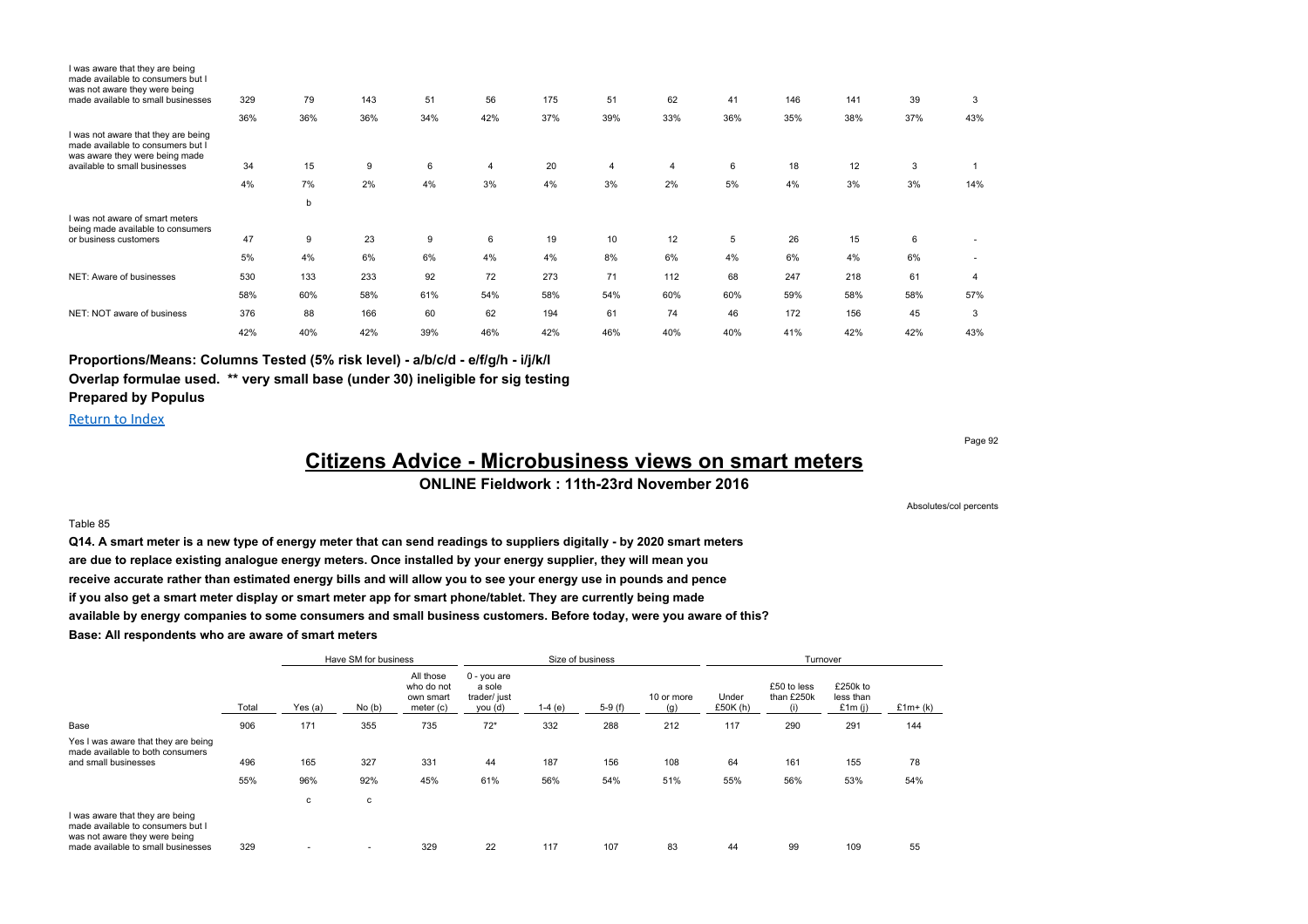|                                                                                                            | 36% |                          | $\overline{\phantom{a}}$ | 45% | 31%            | 35% | 37% | 39% | 38% | 34% | 37% | 38% |
|------------------------------------------------------------------------------------------------------------|-----|--------------------------|--------------------------|-----|----------------|-----|-----|-----|-----|-----|-----|-----|
|                                                                                                            |     |                          |                          | ab  |                |     |     |     |     |     |     |     |
| I was not aware that they are being<br>made available to consumers but I<br>was aware they were being made |     |                          |                          |     |                |     |     |     |     |     |     |     |
| available to small businesses                                                                              | 34  | 6                        | 28                       | 28  | $\overline{2}$ | 14  | 9   | 8   | 5   | 12  | 11  | 6   |
|                                                                                                            | 4%  | 4%                       | 8%                       | 4%  | 3%             | 4%  | 3%  | 4%  | 4%  | 4%  | 4%  | 4%  |
|                                                                                                            |     |                          | $\mathtt{c}$             |     |                |     |     |     |     |     |     |     |
| I was not aware of smart meters<br>being made available to consumers                                       |     |                          |                          |     |                |     |     |     |     |     |     |     |
| or business customers                                                                                      | 47  | $\overline{\phantom{a}}$ | ٠                        | 47  | $\overline{4}$ | 14  | 16  | 13  | 4   | 18  | 16  | 5   |
|                                                                                                            | 5%  | $\overline{\phantom{a}}$ | ٠                        | 6%  | 6%             | 4%  | 6%  | 6%  | 3%  | 6%  | 5%  | 3%  |
|                                                                                                            |     |                          |                          | ab  |                |     |     |     |     |     |     |     |
| NET: Aware of businesses                                                                                   | 530 | 171                      | 355                      | 359 | 46             | 201 | 165 | 116 | 69  | 173 | 166 | 84  |
|                                                                                                            | 58% | 100%                     | 100%                     | 49% | 64%            | 61% | 57% | 55% | 59% | 60% | 57% | 58% |
|                                                                                                            |     | $\mathtt{c}$             | $\mathtt{c}$             |     |                |     |     |     |     |     |     |     |
| NET: NOT aware of business                                                                                 | 376 | ٠                        | ٠                        | 376 | 26             | 131 | 123 | 96  | 48  | 117 | 125 | 60  |
|                                                                                                            | 42% | $\overline{\phantom{a}}$ | ٠                        | 51% | 36%            | 39% | 43% | 45% | 41% | 40% | 43% | 42% |
|                                                                                                            |     |                          |                          | ab  |                |     |     |     |     |     |     |     |

**Proportions/Means: Columns Tested (5% risk level) - a/b/c - d/e/f/g - h/i/j/k**

**Overlap formulae used. \* small base**

**Prepared by Populus**

Return to Index

Page 93

# **Citizens Advice - Microbusiness views on smart meters**

### **ONLINE Fieldwork : 11th-23rd November 2016**

#### Table 86

**Q14. A smart meter is a new type of energy meter that can send readings to suppliers digitally - by 2020 smart meters are due to replace existing analogue energy meters. Once installed by your energy supplier, they will mean you receive accurate rather than estimated energy bills and will allow you to see your energy use in pounds and pence if you also get a smart meter display or smart meter app for smart phone/tablet. They are currently being made available by energy companies to some consumers and small business customers. Before today, were you aware of this? Base: All respondents**

|                                                                                                 |       |                                 |                                   | <b>Energy Spend</b>               |                                |                    |                                                            | Location                              |           |                                                    |                                                                                              | <b>Energy Supply</b>                                                                |           |  |
|-------------------------------------------------------------------------------------------------|-------|---------------------------------|-----------------------------------|-----------------------------------|--------------------------------|--------------------|------------------------------------------------------------|---------------------------------------|-----------|----------------------------------------------------|----------------------------------------------------------------------------------------------|-------------------------------------------------------------------------------------|-----------|--|
|                                                                                                 | Total | Up to<br>£1,000 per<br>year (a) | £1,001-<br>£3,000 per<br>year (b) | £3,001-<br>£5,000 per<br>year (c) | Over<br>£5,000 per<br>year (d) | NET:<br>Office (e) | In<br>factories.<br>storage<br>facilities or<br>depots (f) | In an outlet<br>such as a<br>shop (g) | Other (h) | Electricity<br>is supplied<br>but not<br>mains gas | Electricity<br>and mains<br>gas are<br>supplied<br>by the<br>same<br>supplier<br>(dual fuel) | Electricity<br>and mains<br>gas are<br>supplied<br>by different<br>suppliers<br>(k) | Other (I) |  |
| Base                                                                                            | 1007  | 245                             | 442                               | 172                               | 148                            | 517                | 144                                                        | 208                                   | 131       | 457                                                | 420                                                                                          | 123                                                                                 | $7**$     |  |
| Yes I was aware that they are being<br>made available to both consumers<br>and small businesses | 496   | 118                             | 224                               | 86                                | 68                             | 253                | 67                                                         | 108                                   | 62        | 229                                                | 206                                                                                          | 58                                                                                  | 3         |  |
|                                                                                                 | 49%   | 48%                             | 51%                               | 50%                               | 46%                            | 49%                | 47%                                                        | 52%                                   | 47%       | 50%                                                | 49%                                                                                          | 47%                                                                                 | 43%       |  |

Absolutes/col percents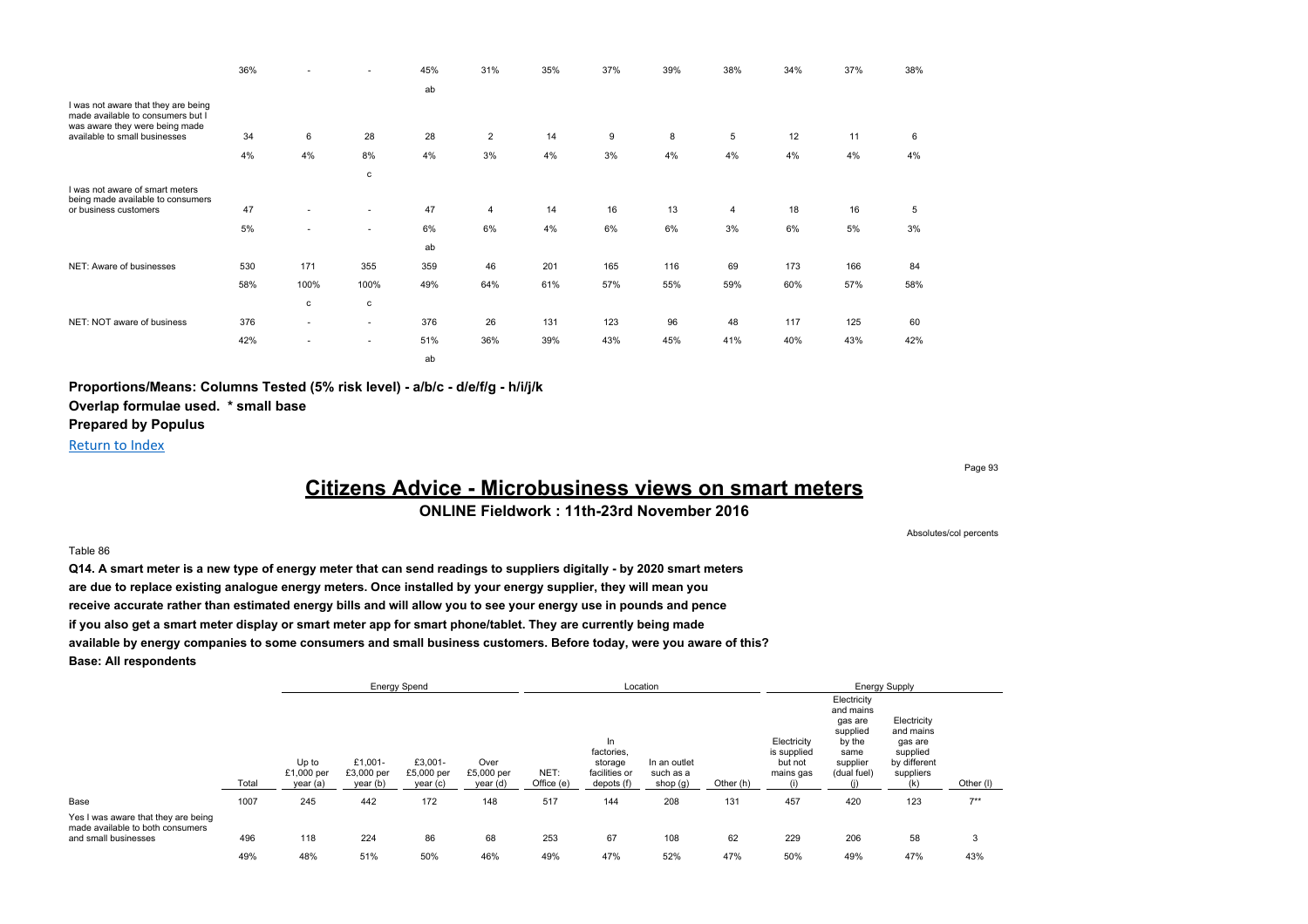| I was aware that they are being<br>made available to consumers but I<br>was not aware they were being<br>made available to small businesses | 329 | 79  | 143 | 51  | 56             | 175 | 51             | 62  | 41  | 146 | 141 | 39  | 3   |
|---------------------------------------------------------------------------------------------------------------------------------------------|-----|-----|-----|-----|----------------|-----|----------------|-----|-----|-----|-----|-----|-----|
|                                                                                                                                             |     |     |     |     |                |     |                |     |     |     |     |     |     |
|                                                                                                                                             | 33% | 32% | 32% | 30% | 38%            | 34% | 35%            | 30% | 31% | 32% | 34% | 32% | 43% |
| I was not aware that they are being<br>made available to consumers but I<br>was aware they were being made                                  |     |     |     |     |                |     |                |     |     |     |     |     |     |
| available to small businesses                                                                                                               | 34  | 15  | 9   | 6   | $\overline{4}$ | 20  | $\overline{4}$ | 4   | 6   | 18  | 12  | 3   |     |
|                                                                                                                                             | 3%  | 6%  | 2%  | 3%  | 3%             | 4%  | 3%             | 2%  | 5%  | 4%  | 3%  | 2%  | 14% |
|                                                                                                                                             |     | b   |     |     |                |     |                |     |     |     |     |     |     |
| I was not aware of smart meters<br>being made available to consumers                                                                        |     |     |     |     |                |     |                |     |     |     |     |     |     |
| or business customers                                                                                                                       | 47  | 9   | 23  | 9   | 6              | 19  | 10             | 12  | 5   | 26  | 15  | 6   |     |
|                                                                                                                                             | 5%  | 4%  | 5%  | 5%  | 4%             | 4%  | 7%             | 6%  | 4%  | 6%  | 4%  | 5%  |     |
| Not aware of smart meters                                                                                                                   | 101 | 24  | 43  | 20  | 14             | 50  | 12             | 22  | 17  | 38  | 46  | 17  |     |
|                                                                                                                                             | 10% | 10% | 10% | 12% | 9%             | 10% | 8%             | 11% | 13% | 8%  | 11% | 14% | ٠   |
| NET: Aware of businesses                                                                                                                    | 530 | 133 | 233 | 92  | 72             | 273 | 71             | 112 | 68  | 247 | 218 | 61  | 4   |
|                                                                                                                                             | 53% | 54% | 53% | 53% | 49%            | 53% | 49%            | 54% | 52% | 54% | 52% | 50% | 57% |

#### **Proportions/Means: Columns Tested (5% risk level) - a/b/c/d - e/f/g/h - i/j/k/l**

**Overlap formulae used. \*\* very small base (under 30) ineligible for sig testing**

### **Prepared by Populus**

Return to Index

Page 94

# **Citizens Advice - Microbusiness views on smart meters**

### **ONLINE Fieldwork : 11th-23rd November 2016**

Absolutes/col percents

#### Table 86

**Q14. A smart meter is a new type of energy meter that can send readings to suppliers digitally - by 2020 smart meters are due to replace existing analogue energy meters. Once installed by your energy supplier, they will mean you receive accurate rather than estimated energy bills and will allow you to see your energy use in pounds and pence if you also get a smart meter display or smart meter app for smart phone/tablet. They are currently being made available by energy companies to some consumers and small business customers. Before today, were you aware of this? Base: All respondents**

|                            |       |                                 |                                   | <b>Energy Spend</b>               |                                |                    |                                                            | Location                              |           |                                                    |                                                                                              | <b>Energy Supply</b>                                                                |           |
|----------------------------|-------|---------------------------------|-----------------------------------|-----------------------------------|--------------------------------|--------------------|------------------------------------------------------------|---------------------------------------|-----------|----------------------------------------------------|----------------------------------------------------------------------------------------------|-------------------------------------------------------------------------------------|-----------|
|                            | Total | Up to<br>£1,000 per<br>year (a) | £1.001-<br>£3,000 per<br>year (b) | £3,001-<br>£5,000 per<br>year (c) | Over<br>£5,000 per<br>year (d) | NET:<br>Office (e) | In<br>factories.<br>storage<br>facilities or<br>depots (f) | In an outlet<br>such as a<br>shop (g) | Other (h) | Electricity<br>is supplied<br>but not<br>mains gas | Electricity<br>and mains<br>gas are<br>supplied<br>by the<br>same<br>supplier<br>(dual fuel) | Electricity<br>and mains<br>gas are<br>supplied<br>by different<br>suppliers<br>(k) | Other (I) |
| Base                       | 1007  | 245                             | 442                               | 172                               | 148                            | 517                | 144                                                        | 208                                   | 131       | 457                                                | 420                                                                                          | 123                                                                                 | $7**$     |
| NET: NOT aware of business | 376   | 88                              | 166                               | 60                                | 62                             | 194                | 61                                                         | 74                                    | 46        | 172                                                | 156                                                                                          | 45                                                                                  | 3         |
|                            | 37%   | 36%                             | 38%                               | 35%                               | 42%                            | 38%                | 42%                                                        | 36%                                   | 35%       | 38%                                                | 37%                                                                                          | 37%                                                                                 | 43%       |

**Proportions/Means: Columns Tested (5% risk level) - a/b/c/d - e/f/g/h - i/j/k/l**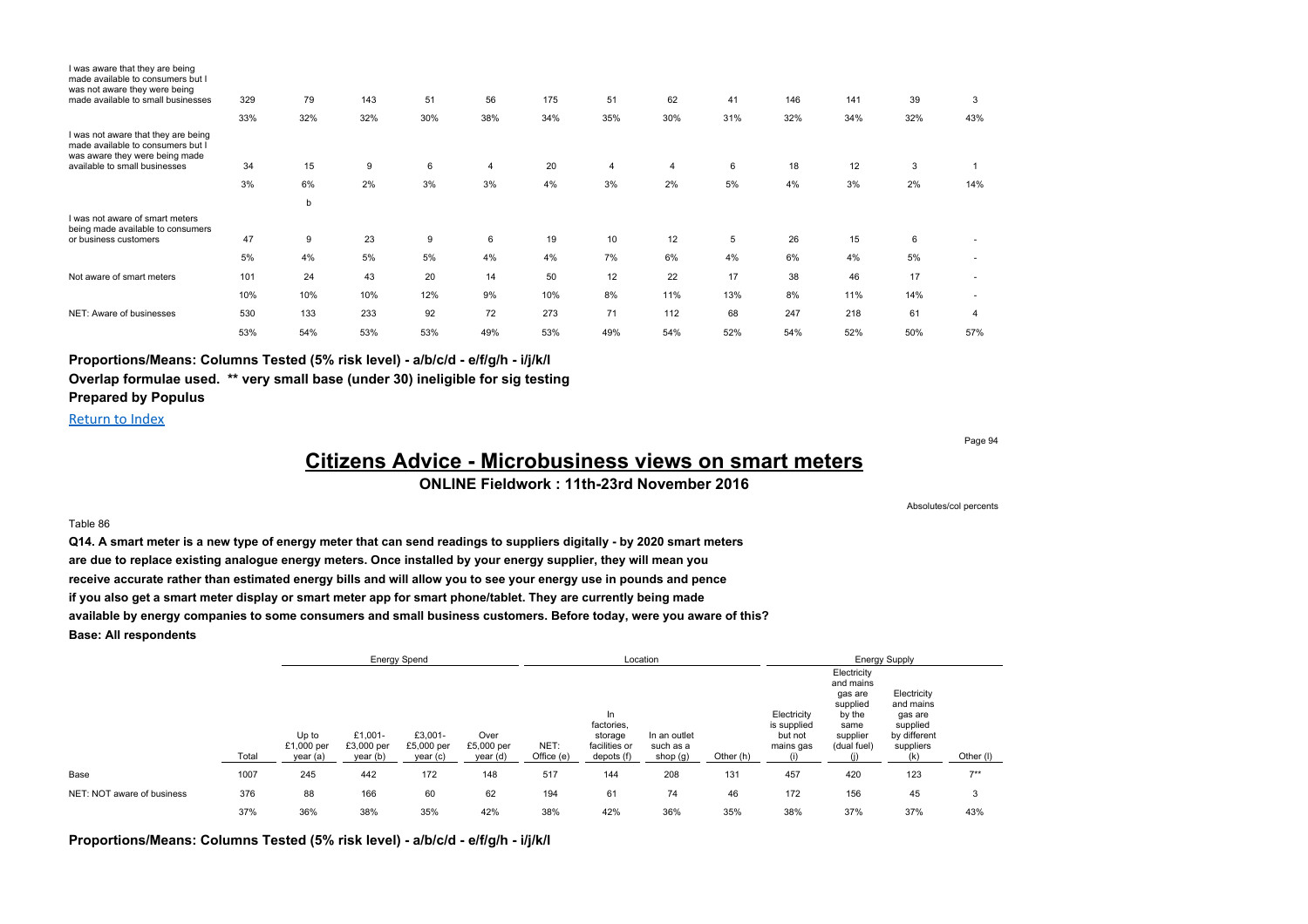### **Overlap formulae used. \*\* very small base (under 30) ineligible for sig testing Prepared by Populus**

### Return to Index

Table 87

Page 95

# **Citizens Advice - Microbusiness views on smart meters**

**ONLINE Fieldwork : 11th-23rd November 2016**

Absolutes/col percents

**Q14. A smart meter is a new type of energy meter that can send readings to suppliers digitally - by 2020 smart meters are due to replace existing analogue energy meters. Once installed by your energy supplier, they will mean you receive accurate rather than estimated energy bills and will allow you to see your energy use in pounds and pence if you also get a smart meter display or smart meter app for smart phone/tablet. They are currently being made available by energy companies to some consumers and small business customers. Before today, were you aware of this? Base: All respondents**

|                                                                                                            |       |             | Have SM for business |                                                   |                                                    |          | Size of business |                   |                   | Turnover                         |                                    |           |
|------------------------------------------------------------------------------------------------------------|-------|-------------|----------------------|---------------------------------------------------|----------------------------------------------------|----------|------------------|-------------------|-------------------|----------------------------------|------------------------------------|-----------|
|                                                                                                            | Total | Yes $(a)$   | No(b)                | All those<br>who do not<br>own smart<br>meter (c) | $0 - you are$<br>a sole<br>trader/ just<br>you (d) | $1-4(e)$ | $5-9(f)$         | 10 or more<br>(q) | Under<br>£50K (h) | £50 to less<br>than £250k<br>(i) | £250k to<br>less than<br>£1 $m(i)$ | $£1m+(k)$ |
| Base                                                                                                       | 1007  | 171         | 355                  | 836                                               | $82*$                                              | 360      | 324              | 236               | 133               | 323                              | 321                                | 155       |
| Yes I was aware that they are being<br>made available to both consumers<br>and small businesses            | 496   | 165         | 327                  | 331                                               | 44                                                 | 187      | 156              | 108               | 64                | 161                              | 155                                | 78        |
|                                                                                                            |       |             |                      |                                                   |                                                    |          |                  |                   |                   |                                  |                                    |           |
|                                                                                                            | 49%   | 96%         | 92%                  | 40%                                               | 54%                                                | 52%      | 48%              | 46%               | 48%               | 50%                              | 48%                                | 50%       |
|                                                                                                            |       | $\mathbf c$ | c                    |                                                   |                                                    |          |                  |                   |                   |                                  |                                    |           |
| I was aware that they are being<br>made available to consumers but I<br>was not aware they were being      |       |             |                      |                                                   |                                                    |          |                  |                   |                   |                                  |                                    |           |
| made available to small businesses                                                                         | 329   |             | ٠                    | 329                                               | 22                                                 | 117      | 107              | 83                | 44                | 99                               | 109                                | 55        |
|                                                                                                            | 33%   |             |                      | 39%                                               | 27%                                                | 33%      | 33%              | 35%               | 33%               | 31%                              | 34%                                | 35%       |
|                                                                                                            |       |             |                      | ab                                                |                                                    |          |                  |                   |                   |                                  |                                    |           |
| I was not aware that they are being<br>made available to consumers but I<br>was aware they were being made |       |             |                      |                                                   |                                                    |          |                  |                   |                   |                                  |                                    |           |
| available to small businesses                                                                              | 34    | 6           | 28                   | 28                                                | $\overline{2}$                                     | 14       | 9                | 8                 | 5                 | 12                               | 11                                 | 6         |
|                                                                                                            | 3%    | 4%          | 8%                   | 3%                                                | 2%                                                 | 4%       | 3%               | 3%                | 4%                | 4%                               | 3%                                 | 4%        |
|                                                                                                            |       |             | c                    |                                                   |                                                    |          |                  |                   |                   |                                  |                                    |           |
| I was not aware of smart meters<br>being made available to consumers                                       |       |             |                      |                                                   |                                                    |          |                  |                   |                   |                                  |                                    |           |
| or business customers                                                                                      | 47    |             |                      | 47                                                | 4                                                  | 14       | 16               | 13                | 4                 | 18                               | 16                                 | 5         |
|                                                                                                            | 5%    |             |                      | 6%                                                | 5%                                                 | 4%       | 5%               | 6%                | 3%                | 6%                               | 5%                                 | 3%        |
|                                                                                                            |       |             |                      | ab                                                |                                                    |          |                  |                   |                   |                                  |                                    |           |
| Not aware of smart meters                                                                                  | 101   |             |                      | 101                                               | 10                                                 | 28       | 36               | 24                | 16                | 33                               | 30                                 | 11        |
|                                                                                                            | 10%   |             |                      | 12%                                               | 12%                                                | 8%       | 11%              | 10%               | 12%               | 10%                              | 9%                                 | 7%        |
|                                                                                                            |       |             |                      | ab                                                |                                                    |          |                  |                   |                   |                                  |                                    |           |
| NET: Aware of businesses                                                                                   | 530   | 171         | 355                  | 359                                               | 46                                                 | 201      | 165              | 116               | 69                | 173                              | 166                                | 84        |
|                                                                                                            | 53%   | 100%        | 100%                 | 43%                                               | 56%                                                | 56%      | 51%              | 49%               | 52%               | 54%                              | 52%                                | 54%       |
|                                                                                                            |       | $\mathbf c$ | c                    |                                                   |                                                    |          |                  |                   |                   |                                  |                                    |           |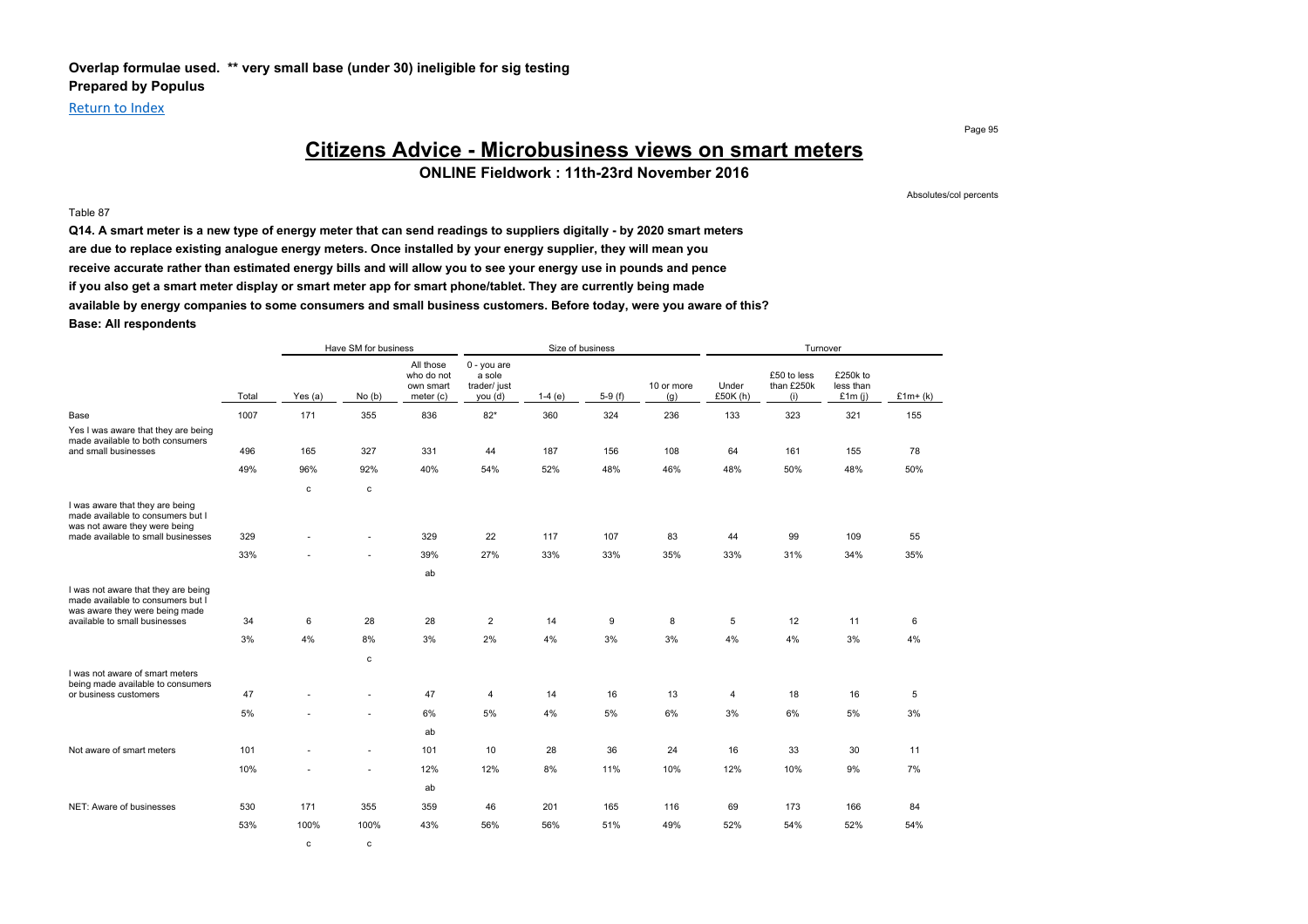| NET: NOT aware of business | 376<br>$\sim$ $\sim$ | . . | $\sim$ | 376<br>$\sim$ $\sim$ | 26       | 131 | 123 | 96<br>$\sim$ | 48  | 117 | 125 | 60<br>$\sim$ $\sim$ |
|----------------------------|----------------------|-----|--------|----------------------|----------|-----|-----|--------------|-----|-----|-----|---------------------|
|                            | 37%                  |     |        | 45%                  | 32%<br>. | 36% | 38% | 41%          | 36% | 36% | 39% | 39%                 |
|                            |                      |     |        | ab                   |          |     |     |              |     |     |     |                     |

**Proportions/Means: Columns Tested (5% risk level) - a/b/c - d/e/f/g - h/i/j/k Overlap formulae used. \* small base**

**Prepared by Populus**

Return to Index

Page 96

# **Citizens Advice - Microbusiness views on smart meters**

### **ONLINE Fieldwork : 11th-23rd November 2016**

Absolutes/col percents

Table 88

# **Q15. Before today, how much, if anything, would you say you know about smart meters for business?**

### **Base: All respondents who are aware of smart meters for business**

|                                              |       |                                 |                                   | <b>Energy Spend</b>              |                                |                    |                                                            | Location                              |                |                                                           |                                                                                                     | <b>Energy Supply</b>                                                                |                          |
|----------------------------------------------|-------|---------------------------------|-----------------------------------|----------------------------------|--------------------------------|--------------------|------------------------------------------------------------|---------------------------------------|----------------|-----------------------------------------------------------|-----------------------------------------------------------------------------------------------------|-------------------------------------------------------------------------------------|--------------------------|
|                                              | Total | Up to<br>£1,000 per<br>year (a) | £1,001-<br>£3,000 per<br>year (b) | £3,001-<br>£5,000 per<br>year(c) | Over<br>£5,000 per<br>year (d) | NET:<br>Office (e) | In<br>factories,<br>storage<br>facilities or<br>depots (f) | In an outlet<br>such as a<br>shop (g) | Other (h)      | Electricity<br>is supplied<br>but not<br>mains gas<br>(i) | Electricity<br>and mains<br>gas are<br>supplied<br>by the<br>same<br>supplier<br>(dual fuel)<br>(i) | Electricity<br>and mains<br>gas are<br>supplied<br>by different<br>suppliers<br>(k) | Other (I)                |
| Base                                         | 530   | 133                             | 233                               | $92*$                            | $72*$                          | 273                | $71*$                                                      | 112                                   | 68*            | 247                                                       | 218                                                                                                 | $61*$                                                                               | $4**$                    |
| NET: A great deal/ A fair amount             | 304   | 74                              | 133                               | 56                               | 41                             | 151                | 42                                                         | 61                                    | 46             | 136                                                       | 135                                                                                                 | 30                                                                                  | 3                        |
|                                              | 57%   | 56%                             | 57%                               | 61%                              | 57%                            | 55%                | 59%                                                        | 54%                                   | 68%            | 55%                                                       | 62%                                                                                                 | 49%                                                                                 | 75%                      |
| A great deal                                 | 70    | 18                              | 27                                | 14                               | 11                             | 28                 | 12                                                         | 14                                    | 16             | 36                                                        | 28                                                                                                  | 6                                                                                   | $\sim$                   |
|                                              | 13%   | 14%                             | 12%                               | 15%                              | 15%                            | 10%                | 17%                                                        | 13%                                   | 24%            | 15%                                                       | 13%                                                                                                 | 10%                                                                                 | ٠                        |
|                                              |       |                                 |                                   |                                  |                                |                    |                                                            |                                       | e              |                                                           |                                                                                                     |                                                                                     |                          |
| A fair amount                                | 234   | 56                              | 106                               | 42                               | 30                             | 123                | 30                                                         | 47                                    | 30             | 100                                                       | 107                                                                                                 | 24                                                                                  | 3                        |
|                                              | 44%   | 42%                             | 45%                               | 46%                              | 42%                            | 45%                | 42%                                                        | 42%                                   | 44%            | 40%                                                       | 49%                                                                                                 | 39%                                                                                 | 75%                      |
| Just a little                                | 189   | 42                              | 88                                | 34                               | 25                             | 99                 | 25                                                         | 46                                    | 18             | 92                                                        | 73                                                                                                  | 24                                                                                  | $\overline{\phantom{a}}$ |
|                                              | 36%   | 32%                             | 38%                               | 37%                              | 35%                            | 36%                | 35%                                                        | 41%                                   | 26%            | 37%                                                       | 33%                                                                                                 | 39%                                                                                 | ٠                        |
|                                              |       |                                 |                                   |                                  |                                |                    |                                                            | h                                     |                |                                                           |                                                                                                     |                                                                                     |                          |
| Heard of them but know nothing<br>about them | 37    | 17                              | 12                                | $\overline{2}$                   | 6                              | 23                 | $\overline{4}$                                             | 5                                     | $\overline{4}$ | 19                                                        | 10                                                                                                  | $\overline{7}$                                                                      |                          |
|                                              | 7%    | 13%                             | 5%                                | 2%                               | 8%                             | 8%                 | 6%                                                         | 4%                                    | 6%             | 8%                                                        | 5%                                                                                                  | 11%                                                                                 | 25%                      |
|                                              |       | bc                              |                                   |                                  |                                |                    |                                                            |                                       |                |                                                           |                                                                                                     |                                                                                     |                          |

**Proportions/Means: Columns Tested (5% risk level) - a/b/c/d - e/f/g/h - i/j/k/l**

**Overlap formulae used. \* small base; \*\* very small base (under 30) ineligible for sig testing**

**Prepared by Populus**

Return to Index

# **Citizens Advice - Microbusiness views on smart meters**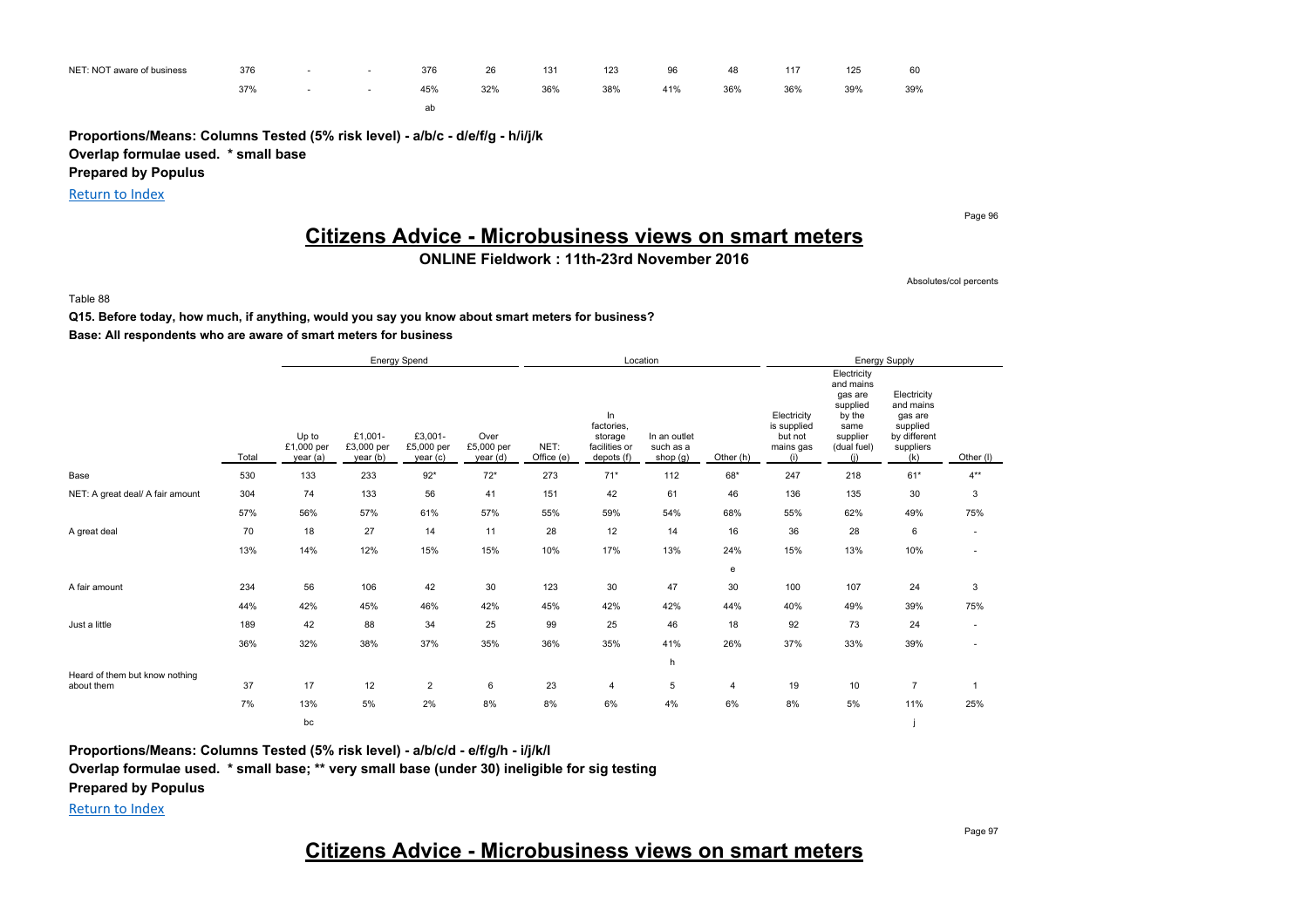#### **ONLINE Fieldwork : 11th-23rd November 2016**

Absolutes/col percents

#### Table 89

#### **Q15. Before today, how much, if anything, would you say you know about smart meters for business?**

#### **Base: All respondents who are aware of smart meters for business**

|                                              |       |         | Have SM for business |                                                   |                                                    |          | Size of business |                   |                   | Turnover                         |                                    |           |
|----------------------------------------------|-------|---------|----------------------|---------------------------------------------------|----------------------------------------------------|----------|------------------|-------------------|-------------------|----------------------------------|------------------------------------|-----------|
|                                              | Total | Yes (a) | No(b)                | All those<br>who do not<br>own smart<br>meter (c) | $0 - you$ are<br>a sole<br>trader/ just<br>you (d) | $1-4(e)$ | $5-9(f)$         | 10 or more<br>(g) | Under<br>£50K (h) | £50 to less<br>than £250k<br>(i) | £250k to<br>less than<br>£1 $m(j)$ | $£1m+(k)$ |
| Base                                         | 530   | 171     | 355                  | 359                                               | 46*                                                | 201      | 165              | 116               | 69*               | 173                              | 166                                | $84*$     |
| NET: A great deal/ A fair amount             | 304   | 136     | 166                  | 168                                               | 22                                                 | 118      | 100              | 62                | 31                | 106                              | 92                                 | 51        |
|                                              | 57%   | 80%     | 47%                  | 47%                                               | 48%                                                | 59%      | 61%              | 53%               | 45%               | 61%                              | 55%                                | 61%       |
|                                              |       | bc      |                      |                                                   |                                                    |          |                  |                   |                   | h                                |                                    |           |
| A great deal                                 | 70    | 45      | 25                   | 25                                                | 10                                                 | 28       | 16               | 16                | 10                | 28                               | 18                                 | 10        |
|                                              | 13%   | 26%     | 7%                   | 7%                                                | 22%                                                | 14%      | 10%              | 14%               | 14%               | 16%                              | 11%                                | 12%       |
|                                              |       | bc      |                      |                                                   | $\mathsf{f}$                                       |          |                  |                   |                   |                                  |                                    |           |
| A fair amount                                | 234   | 91      | 141                  | 143                                               | 12                                                 | 90       | 84               | 46                | 21                | 78                               | 74                                 | 41        |
|                                              | 44%   | 53%     | 40%                  | 40%                                               | 26%                                                | 45%      | 51%              | 40%               | 30%               | 45%                              | 45%                                | 49%       |
|                                              |       | bc      |                      |                                                   |                                                    | d        | d                |                   |                   | h                                | h                                  | h         |
| Just a little                                | 189   | 32      | 155                  | 157                                               | 18                                                 | 69       | 57               | 45                | 31                | 52                               | 65                                 | 28        |
|                                              | 36%   | 19%     | 44%                  | 44%                                               | 39%                                                | 34%      | 35%              | 39%               | 45%               | 30%                              | 39%                                | 33%       |
|                                              |       |         | a                    | a                                                 |                                                    |          |                  |                   |                   |                                  |                                    |           |
| Heard of them but know nothing<br>about them | 37    | 3       | 34                   | 34                                                | 6                                                  | 14       | 8                | 9                 | $\overline{7}$    | 15                               | 9                                  | 5         |
|                                              | 7%    | 2%      | 10%                  | 9%                                                | 13%                                                | 7%       | 5%               | 8%                | 10%               | 9%                               | 5%                                 | 6%        |
|                                              |       |         | a                    | a                                                 |                                                    |          |                  |                   |                   |                                  |                                    |           |

**Proportions/Means: Columns Tested (5% risk level) - a/b/c - d/e/f/g - h/i/j/k Overlap formulae used. \* small base Prepared by Populus**

Return to Index

# **Citizens Advice - Microbusiness views on smart meters**

**ONLINE Fieldwork : 11th-23rd November 2016**

Table 90

**Q15. Before today, how much, if anything, would you say you know about smart meters for business? Base: All respondents**

Energy Spend **Energy Spend** Energy Supply **Energy Supply** 

Page 98

Absolutes/col percents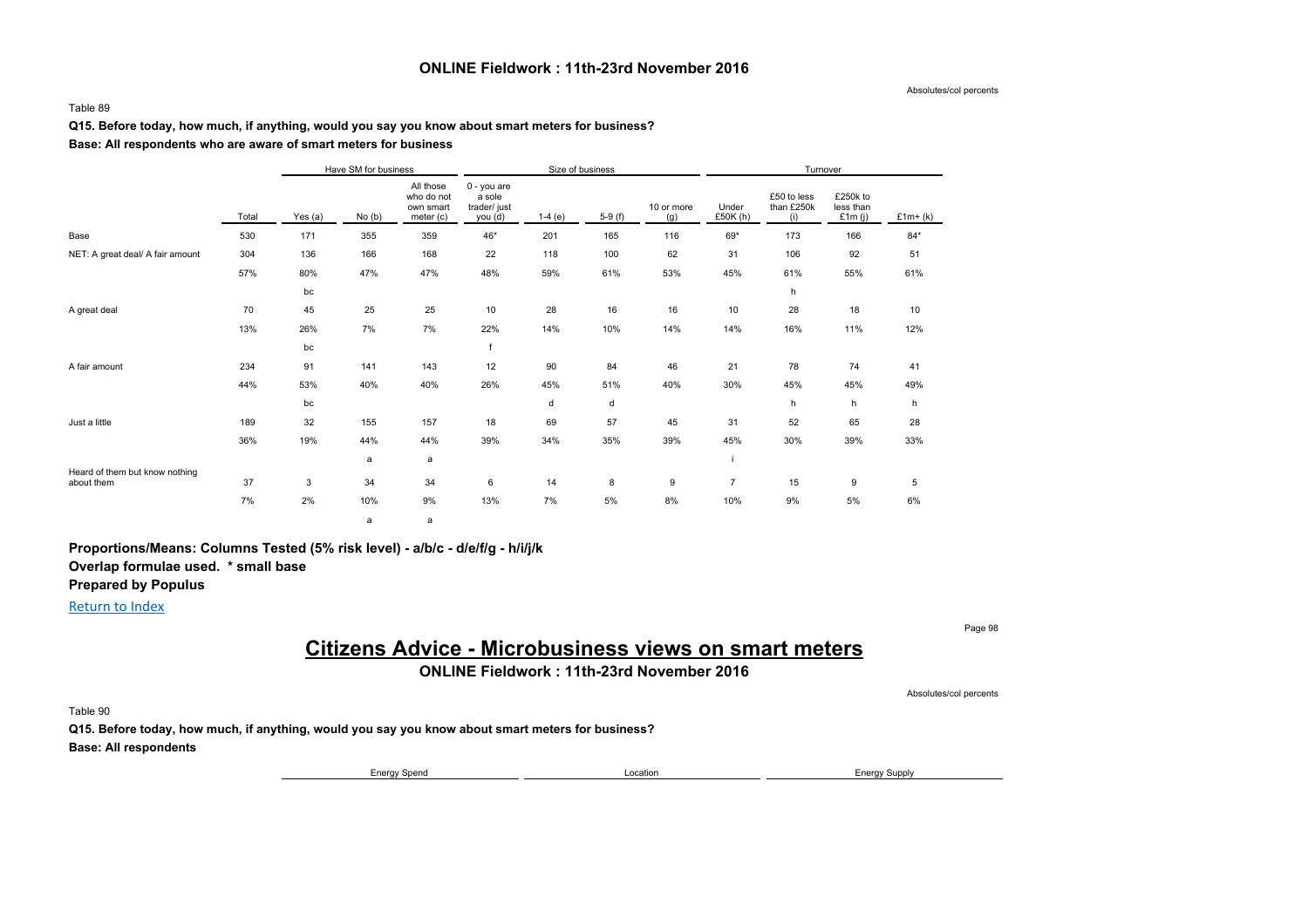|                                              | Total | Up to<br>£1,000 per<br>year (a) | £1,001-<br>£3,000 per<br>year (b) | £3,001-<br>£5,000 per<br>year (c) | Over<br>£5,000 per<br>year (d) | NET:<br>Office (e) | In<br>factories,<br>storage<br>facilities or<br>depots (f) | In an outlet<br>such as a<br>shop $(g)$ | Other (h) | Electricity<br>is supplied<br>but not<br>mains gas<br>(i) | Electricity<br>and mains<br>gas are<br>supplied<br>by the<br>same<br>supplier<br>(dual fuel)<br>(i) | Electricity<br>and mains<br>gas are<br>supplied<br>by different<br>suppliers<br>(k) | Other (I)                |
|----------------------------------------------|-------|---------------------------------|-----------------------------------|-----------------------------------|--------------------------------|--------------------|------------------------------------------------------------|-----------------------------------------|-----------|-----------------------------------------------------------|-----------------------------------------------------------------------------------------------------|-------------------------------------------------------------------------------------|--------------------------|
| Base                                         | 1007  | 245                             | 442                               | 172                               | 148                            | 517                | 144                                                        | 208                                     | 131       | 457                                                       | 420                                                                                                 | 123                                                                                 | $7***$                   |
| NET: A great deal/ A fair amount             | 304   | 74                              | 133                               | 56                                | 41                             | 151                | 42                                                         | 61                                      | 46        | 136                                                       | 135                                                                                                 | 30                                                                                  | 3                        |
|                                              | 30%   | 30%                             | 30%                               | 33%                               | 28%                            | 29%                | 29%                                                        | 29%                                     | 35%       | 30%                                                       | 32%                                                                                                 | 24%                                                                                 | 43%                      |
| A great deal                                 | 70    | 18                              | 27                                | 14                                | 11                             | 28                 | 12                                                         | 14                                      | 16        | 36                                                        | 28                                                                                                  | 6                                                                                   | $\overline{\phantom{a}}$ |
|                                              | 7%    | 7%                              | 6%                                | 8%                                | 7%                             | 5%                 | 8%                                                         | 7%                                      | 12%       | 8%                                                        | 7%                                                                                                  | 5%                                                                                  | $\sim$                   |
|                                              |       |                                 |                                   |                                   |                                |                    |                                                            |                                         | e         |                                                           |                                                                                                     |                                                                                     |                          |
| A fair amount                                | 234   | 56                              | 106                               | 42                                | 30                             | 123                | 30                                                         | 47                                      | 30        | 100                                                       | 107                                                                                                 | 24                                                                                  | 3                        |
|                                              | 23%   | 23%                             | 24%                               | 24%                               | 20%                            | 24%                | 21%                                                        | 23%                                     | 23%       | 22%                                                       | 25%                                                                                                 | 20%                                                                                 | 43%                      |
| Just a little                                | 189   | 42                              | 88                                | 34                                | 25                             | 99                 | 25                                                         | 46                                      | 18        | 92                                                        | 73                                                                                                  | 24                                                                                  | $\sim$                   |
|                                              | 19%   | 17%                             | 20%                               | 20%                               | 17%                            | 19%                | 17%                                                        | 22%                                     | 14%       | 20%                                                       | 17%                                                                                                 | 20%                                                                                 | $\overline{\phantom{a}}$ |
| Heard of them but know nothing<br>about them | 37    | 17                              | 12                                | $\overline{2}$                    | 6                              | 23                 | 4                                                          | 5                                       | 4         | 19                                                        | 10                                                                                                  | $\overline{7}$                                                                      | 1                        |
|                                              | 4%    | 7%                              | 3%                                | $1\%$                             | 4%                             | 4%                 | 3%                                                         | 2%                                      | 3%        | 4%                                                        | 2%                                                                                                  | 6%                                                                                  | 14%                      |
|                                              |       | bc                              |                                   |                                   |                                |                    |                                                            |                                         |           |                                                           |                                                                                                     |                                                                                     |                          |
| Not aware of smart meters for<br>business    | 477   | 112                             | 209                               | 80                                | 76                             | 244                | 73                                                         | 96                                      | 63        | 210                                                       | 202                                                                                                 | 62                                                                                  | 3                        |
|                                              | 47%   | 46%                             | 47%                               | 47%                               | 51%                            | 47%                | 51%                                                        | 46%                                     | 48%       | 46%                                                       | 48%                                                                                                 | 50%                                                                                 | 43%                      |

**Proportions/Means: Columns Tested (5% risk level) - a/b/c/d - e/f/g/h - i/j/k/l**

**Overlap formulae used. \*\* very small base (under 30) ineligible for sig testing**

**Prepared by Populus**

Return to Index

#### Page 99

# **Citizens Advice - Microbusiness views on smart meters**

**ONLINE Fieldwork : 11th-23rd November 2016**

Absolutes/col percents

Table 91

#### **Q15. Before today, how much, if anything, would you say you know about smart meters for business?**

**Base: All respondents**

|                                  |       |           | Have SM for business |                                                     |                                                  |          | Size of business |                   |                  | Turnover                  |                                 |           |
|----------------------------------|-------|-----------|----------------------|-----------------------------------------------------|--------------------------------------------------|----------|------------------|-------------------|------------------|---------------------------|---------------------------------|-----------|
|                                  | Total | Yes $(a)$ | No(b)                | All those<br>who do not<br>own smart<br>meter $(c)$ | 0 - you are<br>a sole<br>trader/ just<br>you (d) | $1-4(e)$ | $5-9(f)$         | 10 or more<br>(q) | Under<br>£50K(h) | £50 to less<br>than £250k | £250k to<br>less than<br>£1m(i) | $£1m+(k)$ |
| Base                             | 1007  | 171       | 355                  | 836                                                 | $82*$                                            | 360      | 324              | 236               | 133              | 323                       | 321                             | 155       |
| NET: A great deal/ A fair amount | 304   | 136       | 166                  | 168                                                 | 22                                               | 118      | 100              | 62                | 31               | 106                       | 92                              | 51        |
|                                  | 30%   | 80%       | 47%                  | 20%                                                 | 27%                                              | 33%      | 31%              | 26%               | 23%              | 33%                       | 29%                             | 33%       |
|                                  |       | bc        | с                    |                                                     |                                                  |          |                  |                   |                  | h                         |                                 |           |
| A great deal                     | 70    | 45        | 25                   | 25                                                  | 10                                               | 28       | 16               | 16                | 10               | 28                        | 18                              | 10        |
|                                  | 7%    | 26%       | 7%                   | 3%                                                  | 12%                                              | 8%       | 5%               | 7%                | 8%               | 9%                        | 6%                              | 6%        |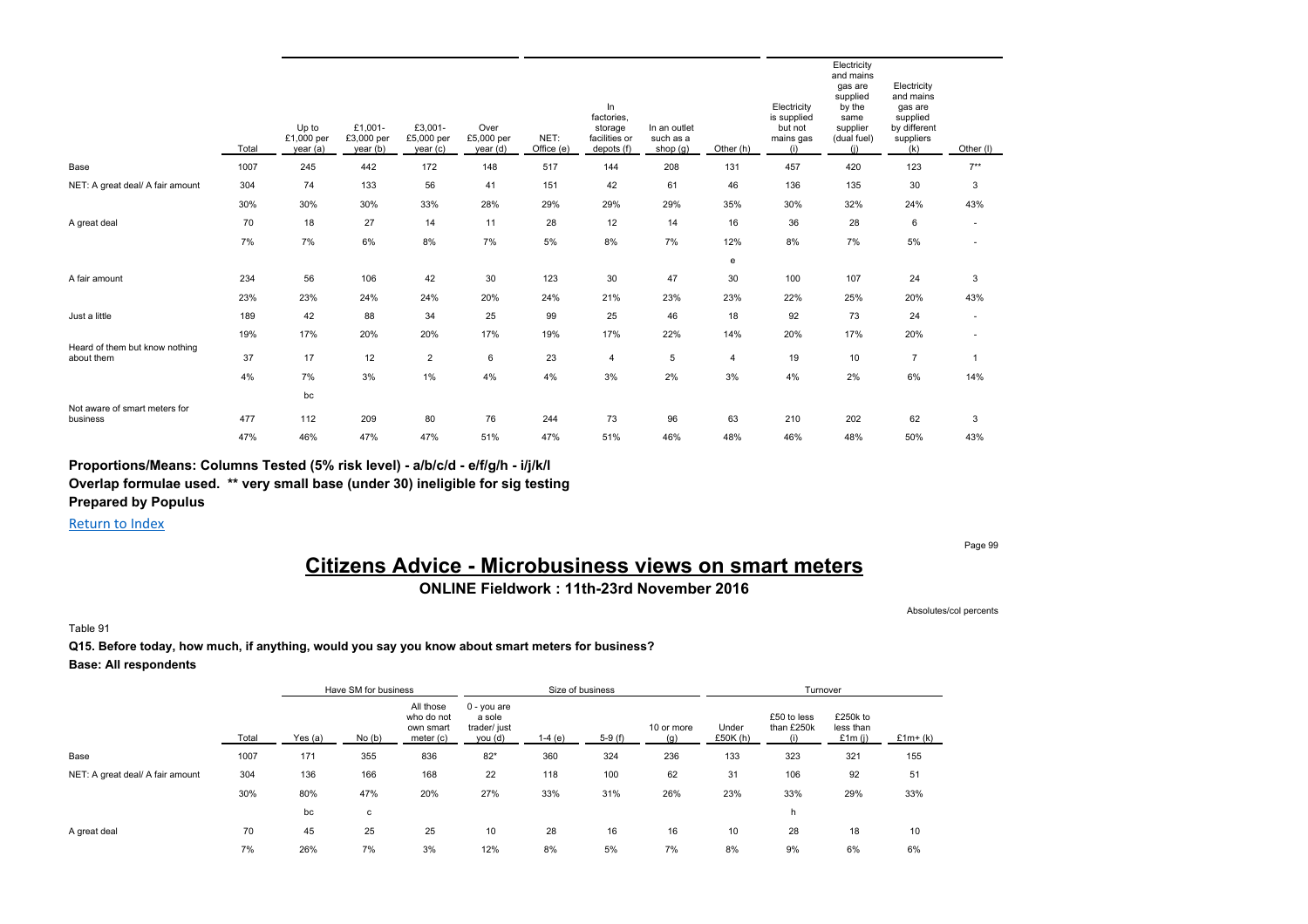|                                              |     | bc  | с            |     |     |     |     |     |     |     |     |     |
|----------------------------------------------|-----|-----|--------------|-----|-----|-----|-----|-----|-----|-----|-----|-----|
| A fair amount                                | 234 | 91  | 141          | 143 | 12  | 90  | 84  | 46  | 21  | 78  | 74  | 41  |
|                                              | 23% | 53% | 40%          | 17% | 15% | 25% | 26% | 19% | 16% | 24% | 23% | 26% |
|                                              |     | bc  | $\mathtt{C}$ |     |     | d   | d   |     |     | h   |     | h   |
| Just a little                                | 189 | 32  | 155          | 157 | 18  | 69  | 57  | 45  | 31  | 52  | 65  | 28  |
|                                              | 19% | 19% | 44%          | 19% | 22% | 19% | 18% | 19% | 23% | 16% | 20% | 18% |
|                                              |     |     | ac           |     |     |     |     |     |     |     |     |     |
| Heard of them but know nothing<br>about them | 37  | 3   | 34           | 34  | 6   | 14  | 8   | 9   | 7   | 15  | 9   | 5   |
|                                              | 4%  | 2%  | 10%          | 4%  | 7%  | 4%  | 2%  | 4%  | 5%  | 5%  | 3%  | 3%  |
|                                              |     |     | ac           |     |     |     |     |     |     |     |     |     |
| Not aware of smart meters for<br>business    | 477 | ۰   | ٠            | 477 | 36  | 159 | 159 | 120 | 64  | 150 | 155 | 71  |
|                                              | 47% | ۰   | ٠            | 57% | 44% | 44% | 49% | 51% | 48% | 46% | 48% | 46% |
|                                              |     |     |              | ab  |     |     |     |     |     |     |     |     |

**Proportions/Means: Columns Tested (5% risk level) - a/b/c - d/e/f/g - h/i/j/k Overlap formulae used. \* small base**

**Prepared by Populus**

Return to Index

Page 100

# **Citizens Advice - Microbusiness views on smart meters**

### **ONLINE Fieldwork : 11th-23rd November 2016**

Absolutes/col percents

Table 92

**Q16. Do you have a smart meter for your business?**

**Base: All respondents who are aware of smart meters for business**

|            |       |                                 |                                   | Energy Spend                      |                                |                    | Location                                                  |                                       |                |                                                           |                                                                                                     | Energy Supply                                                                       |             |
|------------|-------|---------------------------------|-----------------------------------|-----------------------------------|--------------------------------|--------------------|-----------------------------------------------------------|---------------------------------------|----------------|-----------------------------------------------------------|-----------------------------------------------------------------------------------------------------|-------------------------------------------------------------------------------------|-------------|
|            | Total | Up to<br>£1,000 per<br>year (a) | £1,001-<br>£3,000 per<br>year (b) | £3,001-<br>£5,000 per<br>year (c) | Over<br>£5,000 per<br>year (d) | NET:<br>Office (e) | In<br>factories,<br>storage<br>facilities or<br>depots(f) | In an outlet<br>such as a<br>shop (g) | Other (h)      | Electricity<br>is supplied<br>but not<br>mains gas<br>(i) | Electricity<br>and mains<br>gas are<br>supplied<br>by the<br>same<br>supplier<br>(dual fuel)<br>(i) | Electricity<br>and mains<br>gas are<br>supplied<br>by different<br>suppliers<br>(k) | Other $(I)$ |
| Base       | 530   | 133                             | 233                               | $92*$                             | $72*$                          | 273                | $71*$                                                     | 112                                   | $68*$          | 247                                                       | 218                                                                                                 | $61*$                                                                               | $4**$       |
| Yes        | 171   | 35                              | 75                                | 32                                | 29                             | 71                 | 22                                                        | 48                                    | 29             | 77                                                        | 72                                                                                                  | 22                                                                                  |             |
|            | 32%   | 26%                             | 32%                               | 35%                               | 40%                            | 26%                | 31%                                                       | 43%                                   | 43%            | 31%                                                       | 33%                                                                                                 | 36%                                                                                 |             |
|            |       |                                 |                                   |                                   | a                              |                    |                                                           | e                                     | e              |                                                           |                                                                                                     |                                                                                     |             |
| No         | 355   | 95                              | 157                               | 60                                | 43                             | 199                | 49                                                        | 63                                    | 39             | 167                                                       | 146                                                                                                 | 38                                                                                  | 4           |
|            | 67%   | 71%                             | 67%                               | 65%                               | 60%                            | 73%                | 69%                                                       | 56%                                   | 57%            | 68%                                                       | 67%                                                                                                 | 62%                                                                                 | 100%        |
|            |       |                                 |                                   |                                   |                                | gh                 |                                                           |                                       |                |                                                           |                                                                                                     |                                                                                     |             |
| Don't know | 4     | 3                               |                                   |                                   | $\sim$                         | 3                  | $\sim$                                                    |                                       | $\overline{a}$ | 3                                                         | ٠                                                                                                   |                                                                                     |             |
|            | $1\%$ | 2%                              | $\star$                           |                                   | ٠                              | 1%                 | $\overline{\phantom{a}}$                                  | 1%                                    | $\sim$         | 1%                                                        | $\overline{\phantom{a}}$                                                                            | 2%                                                                                  |             |

**Proportions/Means: Columns Tested (5% risk level) - a/b/c/d - e/f/g/h - i/j/k/l**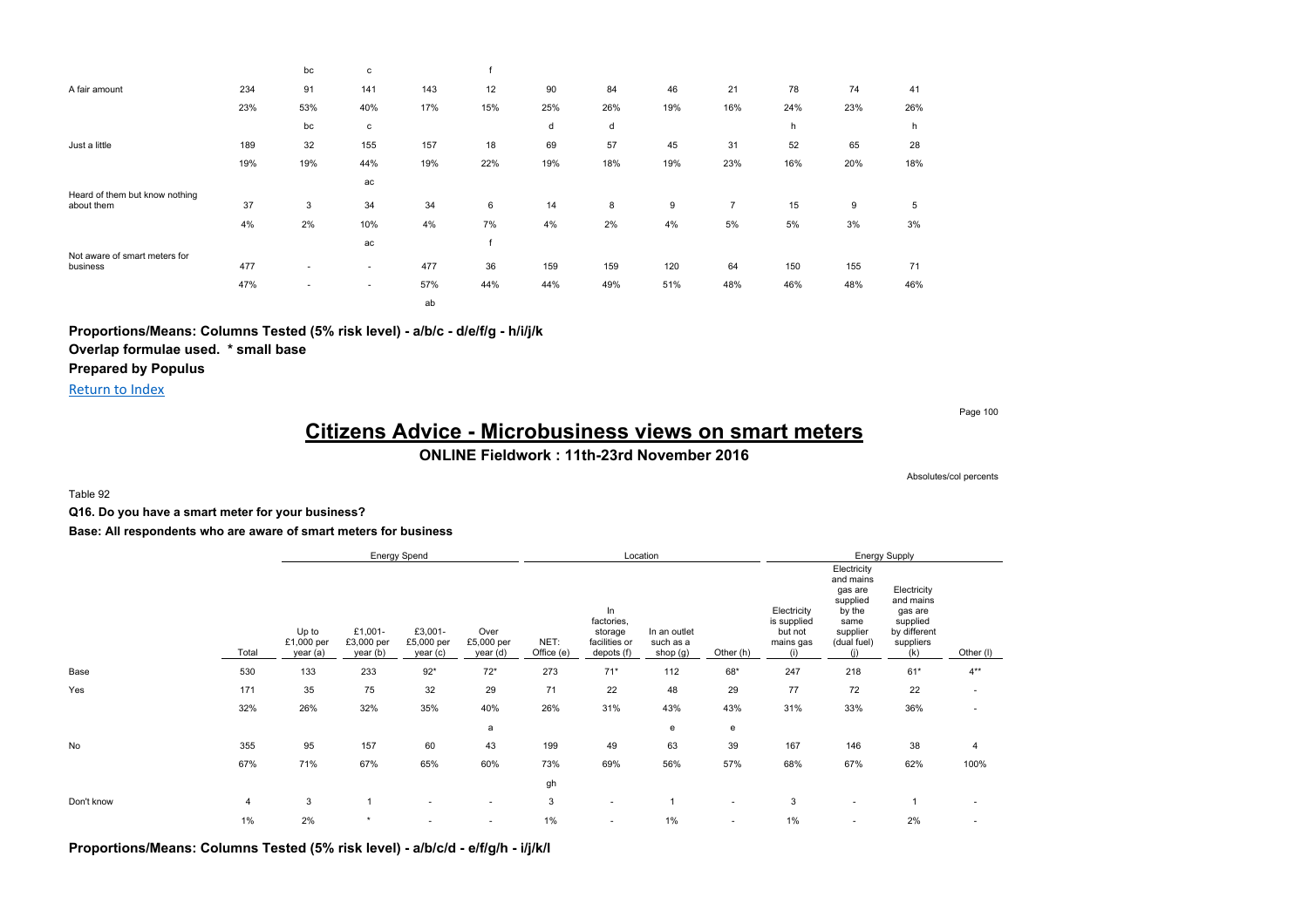Return to Index

Page 101

### **Citizens Advice - Microbusiness views on smart meters**

**ONLINE Fieldwork : 11th-23rd November 2016**

Absolutes/col percents

### Table 93

#### **Q16. Do you have a smart meter for your business?**

**Base: All respondents who are aware of smart meters for business**

|            |       |                          | Have SM for business     |                                                     |                                                  |          | Size of business         |                          |                          | Turnover                         |                                    |                          |
|------------|-------|--------------------------|--------------------------|-----------------------------------------------------|--------------------------------------------------|----------|--------------------------|--------------------------|--------------------------|----------------------------------|------------------------------------|--------------------------|
|            | Total | Yes (a)                  | No(b)                    | All those<br>who do not<br>own smart<br>meter $(c)$ | 0 - you are<br>a sole<br>trader/ just<br>you (d) | $1-4(e)$ | $5-9(f)$                 | 10 or more<br>(g)        | Under<br>£50 $K(h)$      | £50 to less<br>than £250k<br>(i) | £250k to<br>less than<br>£1 $m(i)$ | $£1m+(k)$                |
| Base       | 530   | 171                      | 355                      | 359                                                 | 46*                                              | 201      | 165                      | 116                      | 69*                      | 173                              | 166                                | $84*$                    |
| Yes        | 171   | 171                      | $\overline{\phantom{a}}$ | $\sim$                                              | 16                                               | 63       | 57                       | 35                       | 18                       | 63                               | 53                                 | 23                       |
|            | 32%   | 100%                     | ٠                        | $\sim$                                              | 35%                                              | 31%      | 35%                      | 30%                      | 26%                      | 36%                              | 32%                                | 27%                      |
|            |       | bc                       |                          |                                                     |                                                  |          |                          |                          |                          |                                  |                                    |                          |
| No         | 355   | $\sim$                   | 355                      | 355                                                 | 30                                               | 134      | 108                      | 81                       | 51                       | 107                              | 113                                | 61                       |
|            | 67%   | $\overline{\phantom{a}}$ | 100%                     | 99%                                                 | 65%                                              | 67%      | 65%                      | 70%                      | 74%                      | 62%                              | 68%                                | 73%                      |
|            |       |                          | ac                       | a                                                   |                                                  |          |                          |                          |                          |                                  |                                    |                          |
| Don't know | 4     | $\overline{\phantom{a}}$ | $\overline{\phantom{a}}$ | $\overline{4}$                                      | ۰                                                | 4        | $\overline{\phantom{a}}$ | $\overline{\phantom{a}}$ | $\overline{\phantom{a}}$ | 3                                | $\overline{\phantom{a}}$           | $\overline{\phantom{a}}$ |
|            | 1%    | $\sim$                   | $\overline{\phantom{a}}$ | 1%                                                  | ۰                                                | 2%       | $\overline{\phantom{a}}$ | $\overline{\phantom{a}}$ | $\overline{\phantom{a}}$ | 2%                               | $\overline{\phantom{a}}$           | $\overline{\phantom{a}}$ |
|            |       |                          |                          | b                                                   |                                                  |          |                          |                          |                          |                                  |                                    |                          |

**Proportions/Means: Columns Tested (5% risk level) - a/b/c - d/e/f/g - h/i/j/k Overlap formulae used. \* small base**

### **Prepared by Populus**

### Return to Index

Page 102

# **Citizens Advice - Microbusiness views on smart meters**

**ONLINE Fieldwork : 11th-23rd November 2016**

Absolutes/col percents

Table 94

**Q17. Do you have a smart meter display or smart meter app for smart phone/tablet to go with your smart meter for your business? Base: All respondents who have a smart meter for their business**

|       |                     |                       | <b>Energy Spend</b>   |                    |            |                                              | Location                  |           |                                                    |                                                 | <b>Energy Supply</b>                             |           |
|-------|---------------------|-----------------------|-----------------------|--------------------|------------|----------------------------------------------|---------------------------|-----------|----------------------------------------------------|-------------------------------------------------|--------------------------------------------------|-----------|
|       |                     |                       |                       |                    |            |                                              |                           |           |                                                    | Electricity<br>and mains<br>gas are<br>supplied | Electricity<br>and mains                         |           |
|       | Up to<br>£1,000 per | £1.001-<br>£3,000 per | £3.001-<br>£5,000 per | Over<br>£5,000 per | NET:       | In<br>factories,<br>storage<br>facilities or | In an outlet<br>such as a |           | Electricity<br>is supplied<br>but not<br>mains gas | by the<br>same<br>supplier<br>(dual fuel)       | gas are<br>supplied<br>by different<br>suppliers |           |
| Total | year (a)            | year (b)              | year(c)               | year(d)            | Office (e) | depots (f)                                   | shop $(g)$                | Other (h) |                                                    |                                                 | (k)                                              | Other (I) |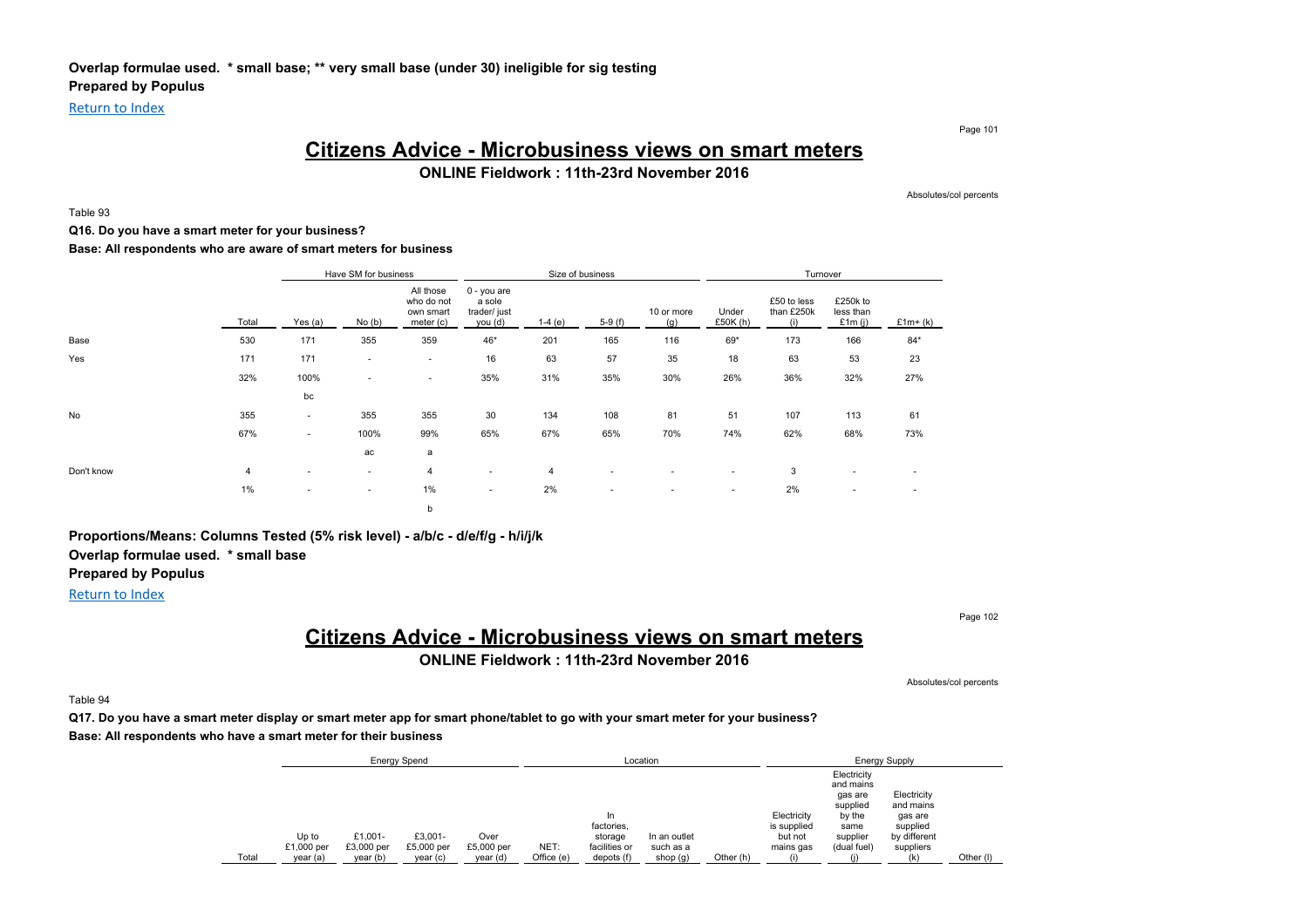| Base                                         | 171            | $35^{\ast}$    | $75*$          | $32*$          | 29**   | $71*$          | $22**$         | 48* | $29**$                   | $77*$          | $72*$ | $22**$         | $.**$                    |
|----------------------------------------------|----------------|----------------|----------------|----------------|--------|----------------|----------------|-----|--------------------------|----------------|-------|----------------|--------------------------|
| I have a smart meter display                 | 90             | 18             | 38             | 19             | 15     | 38             | 11             | 24  | 17                       | 34             | 46    | 10             | $\overline{\phantom{a}}$ |
|                                              | 53%            | 51%            | 51%            | 59%            | 52%    | 54%            | 50%            | 50% | 59%                      | 44%            | 64%   | 45%            | ٠                        |
|                                              |                |                |                |                |        |                |                |     |                          |                |       |                |                          |
| I have a smart meter app                     | 20             | 5              | 9              | $\overline{2}$ | 4      | 12             | $\overline{2}$ |     | 5                        | 8              | 9     | 3              |                          |
|                                              | 12%            | 14%            | 12%            | 6%             | 14%    | 17%            | 9%             | 2%  | 17%                      | 10%            | 13%   | 14%            |                          |
|                                              |                |                |                |                |        | g              |                |     |                          |                |       |                |                          |
| I don't have either                          | 63             | 13             | 26             | 11             | 13     | 20             | 10             | 23  | 9                        | 35             | 20    | 8              |                          |
|                                              | 37%            | 37%            | 35%            | 34%            | 45%    | 28%            | 45%            | 48% | 31%                      | 45%            | 28%   | 36%            |                          |
|                                              |                |                |                |                |        |                |                | e   |                          |                |       |                |                          |
| Don't know                                   | $\overline{7}$ | $\overline{2}$ | 4              |                | $\sim$ | 5              |                |     | $\overline{\phantom{a}}$ | $\overline{2}$ | 3     | $\overline{2}$ |                          |
|                                              | 4%             | 6%             | 5%             | 3%             | $\sim$ | 7%             | 5%             | 2%  | $\sim$                   | 3%             | 4%    | 9%             |                          |
| NET: I have a smart meter display<br>AND app | 9              | 3              | $\overline{2}$ |                | 3      | $\overline{4}$ | $\overline{2}$ |     | $\overline{2}$           | $\overline{2}$ | 6     |                |                          |
|                                              | 5%             | 9%             | 3%             | 3%             | 10%    | 6%             | 9%             | 2%  | 7%                       | 3%             | 8%    | 5%             |                          |

### **Proportions/Means: Columns Tested (5% risk level) - a/b/c/d - e/f/g/h - i/j/k/l**

**Overlap formulae used. \* small base; \*\* very small base (under 30) ineligible for sig testing Prepared by Populus**

Return to Index

Page 103

# **Citizens Advice - Microbusiness views on smart meters**

**ONLINE Fieldwork : 11th-23rd November 2016**

Absolutes/col percents

Table 95

**Q17. Do you have a smart meter display or smart meter app for smart phone/tablet to go with your smart meter for your business? Base: All respondents who have a smart meter for their business**

|                                              |       |                | Have SM for business     |                                                   |                                                  |                | Size of business |                   |                          | Turnover                         |                                    |                |
|----------------------------------------------|-------|----------------|--------------------------|---------------------------------------------------|--------------------------------------------------|----------------|------------------|-------------------|--------------------------|----------------------------------|------------------------------------|----------------|
|                                              | Total | Yes (a)        | No(b)                    | All those<br>who do not<br>own smart<br>meter (c) | 0 - you are<br>a sole<br>trader/ just<br>you (d) | $1-4(e)$       | $5-9(f)$         | 10 or more<br>(g) | Under<br>£50K(h)         | £50 to less<br>than £250k<br>(i) | £250k to<br>less than<br>£1m $(i)$ | $£1m+(k)$      |
| Base                                         | 171   | 171            | $\cdot^{\star\star}$     | $.**$                                             | $16***$                                          | 63*            | $57*$            | $35*$             | $18***$                  | $63*$                            | $53*$                              | $23**$         |
| I have a smart meter display                 | 90    | 90             | $\overline{\phantom{a}}$ | ۰.                                                | 11                                               | 31             | 29               | 19                | 10                       | 34                               | 27                                 | 15             |
|                                              | 53%   | 53%            | ٠                        | ٠                                                 | 69%                                              | 49%            | 51%              | 54%               | 56%                      | 54%                              | 51%                                | 65%            |
| I have a smart meter app                     | 20    | 20             | ۰                        | $\sim$                                            | $\overline{2}$                                   | $\overline{4}$ | 5                | 9                 | 3                        | 5                                | 5                                  | 5              |
|                                              | 12%   | 12%            | ۰                        | ۰.                                                | 13%                                              | 6%             | 9%               | 26%               | 17%                      | 8%                               | 9%                                 | 22%            |
|                                              |       |                |                          |                                                   |                                                  |                |                  | ef                |                          |                                  |                                    |                |
| I don't have either                          | 63    | 63             |                          | $\sim$                                            | 5                                                | 27             | 21               | 10                | 6                        | 24                               | 21                                 | 6              |
|                                              | 37%   | 37%            | ۰                        | $\sim$                                            | 31%                                              | 43%            | 37%              | 29%               | 33%                      | 38%                              | 40%                                | 26%            |
| Don't know                                   | 7     | $\overline{7}$ | ۰                        |                                                   | ٠                                                | 3              | 3                |                   | $\overline{\phantom{a}}$ | 3                                | 2                                  |                |
|                                              | 4%    | 4%             | ۰                        | $\sim$                                            | $\overline{\phantom{a}}$                         | 5%             | 5%               | 3%                | $\sim$                   | 5%                               | 4%                                 | $\overline{a}$ |
| NET: I have a smart meter display<br>AND app | 9     | 9              | ۰                        | $\sim$                                            | $\overline{2}$                                   | $\overline{2}$ |                  | 4                 | 1                        | 3                                | $\overline{2}$                     | 3              |
|                                              | 5%    | 5%             |                          | ٠                                                 | 13%                                              | 3%             | 2%               | 11%               | 6%                       | 5%                               | 4%                                 | 13%            |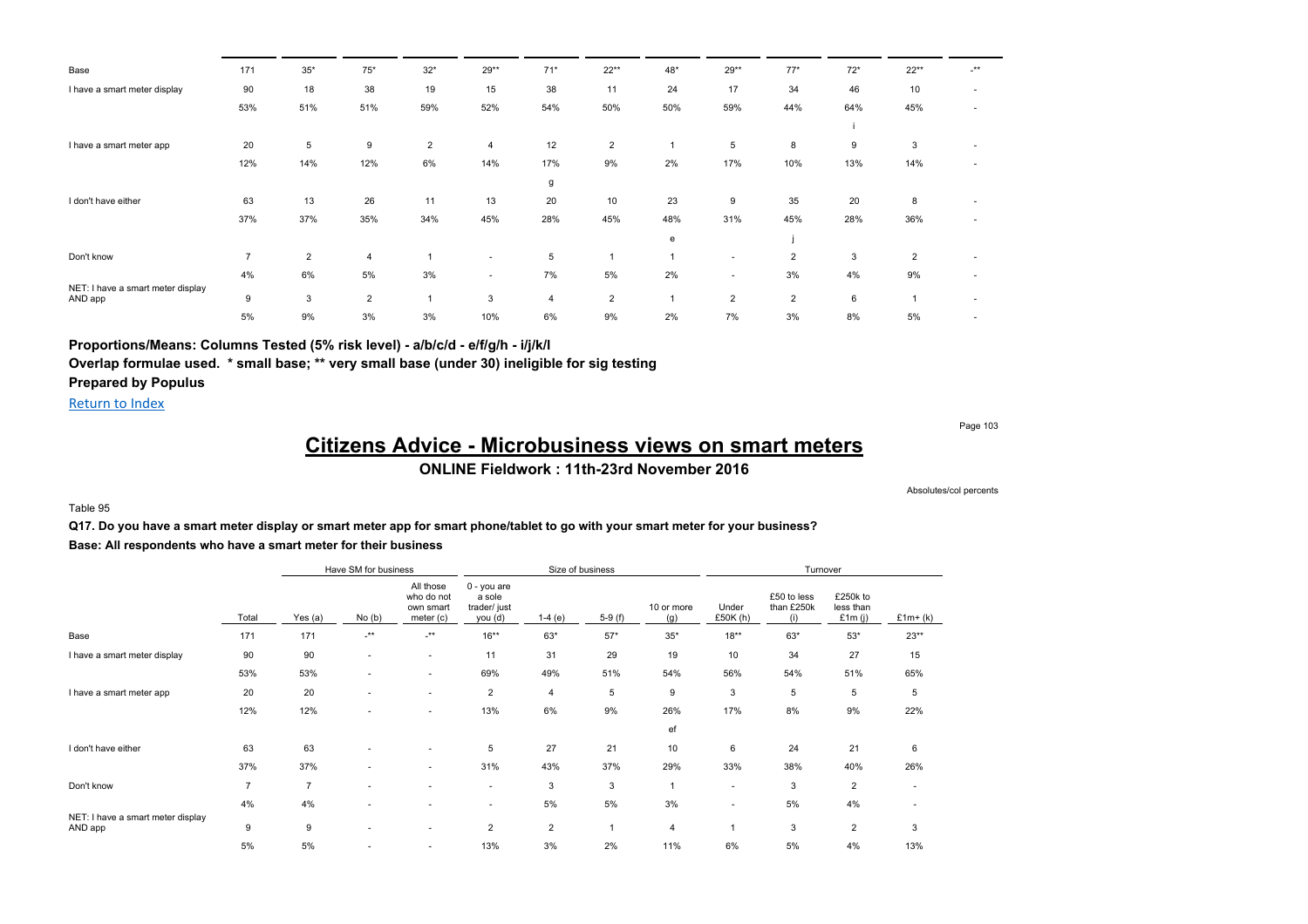### **Proportions/Means: Columns Tested (5% risk level) - a/b/c - d/e/f/g - h/i/j/k Overlap formulae used. \* small base; \*\* very small base (under 30) ineligible for sig testing Prepared by Populus**

Return to Index

Page 104

# **Citizens Advice - Microbusiness views on smart meters**

#### **ONLINE Fieldwork : 11th-23rd November 2016**

Absolutes/col percents

Table 96

#### **Q18. To what extent would you be interested, or not, in having a smart meter for your business? Base: All respondents who do not have a smart meter for business**

#### Energy Spend **Energy Supply Energy Supply Energy Supply Energy Supply Energy Supply** Total Up to £1,000 per year (a) £1,001- £3,000 per year (b) £3,001- £5,000 per year (c) Over £5,000 per year (d) NET: Office (e) In factories, storage facilities or depots (f) In an outlet such as a shop  $(g)$  Other  $(h)$ **Electricity** is supplied but not mains gas (i) **Electricity** and mains gas are supplied by the same supplier (dual fuel) (j) **Electricity** and mains gas are supplied by different suppliers  $(k)$  Other (I) Base 836 210 367 140 119 446 122 160 102 380 348 101 7\*\* NET: Interested 551 116 234 109 92 305 83 102 58 249 236 63 3 66% 55% 64% 78% 77% 68% 68% 64% 57% 66% 68% 62% 43% a ab ab h Very interested (+2) 231 48 95 46 42 125 28 47 29 101 98 31 1 28% 23% 26% 33% 35% 28% 23% 29% 28% 27% 28% 31% 14% a ab Fairly interested (+1) 320 68 139 63 50 180 55 55 29 148 138 32 2 38% 32% 38% 45% 42% 40% 45% 34% 28% 39% 40% 32% 29% a h h Neither interested (0) nor disinterested 149 42 76 18 13 72 22 34 20 67 59 22 1 18% 20% 21% 13% 11% 16% 18% 21% 20% 18% 17% 22% 14% d cd Not very (-1) interested 75 24 32 9 10 38 9 14 13 35 34 5 1 9% 11% 9% 6% 8% 9% 7% 9% 13% 9% 10% 5% 14% Not at all (-2) interested 50 20 23 4 3 24 7 8 10 25 17 6 2 6% 10% 6% 3% 3% 5% 6% 5% 10% 7% 5% 6% 29% cd NET: Not interested 125 44 55 13 13 62 16 22 23 60 51 11 3 15% 21% 15% 9% 11% 14% 13% 14% 23% 16% 15% 11% 43% cd experiments are constructed by the construction of the construction of the construction of the construction of the construction of the construction of the construction of the construction of the construction of the cons Don't know 11 8 2 - 1 7 1 2 1 4 2 5 - 1% 4% 1% - 1% 2% 1% 1% 1% 1% 1% 5% bc iji ber alternative and the set of the set of the set of the set of the set of the set of the set of the se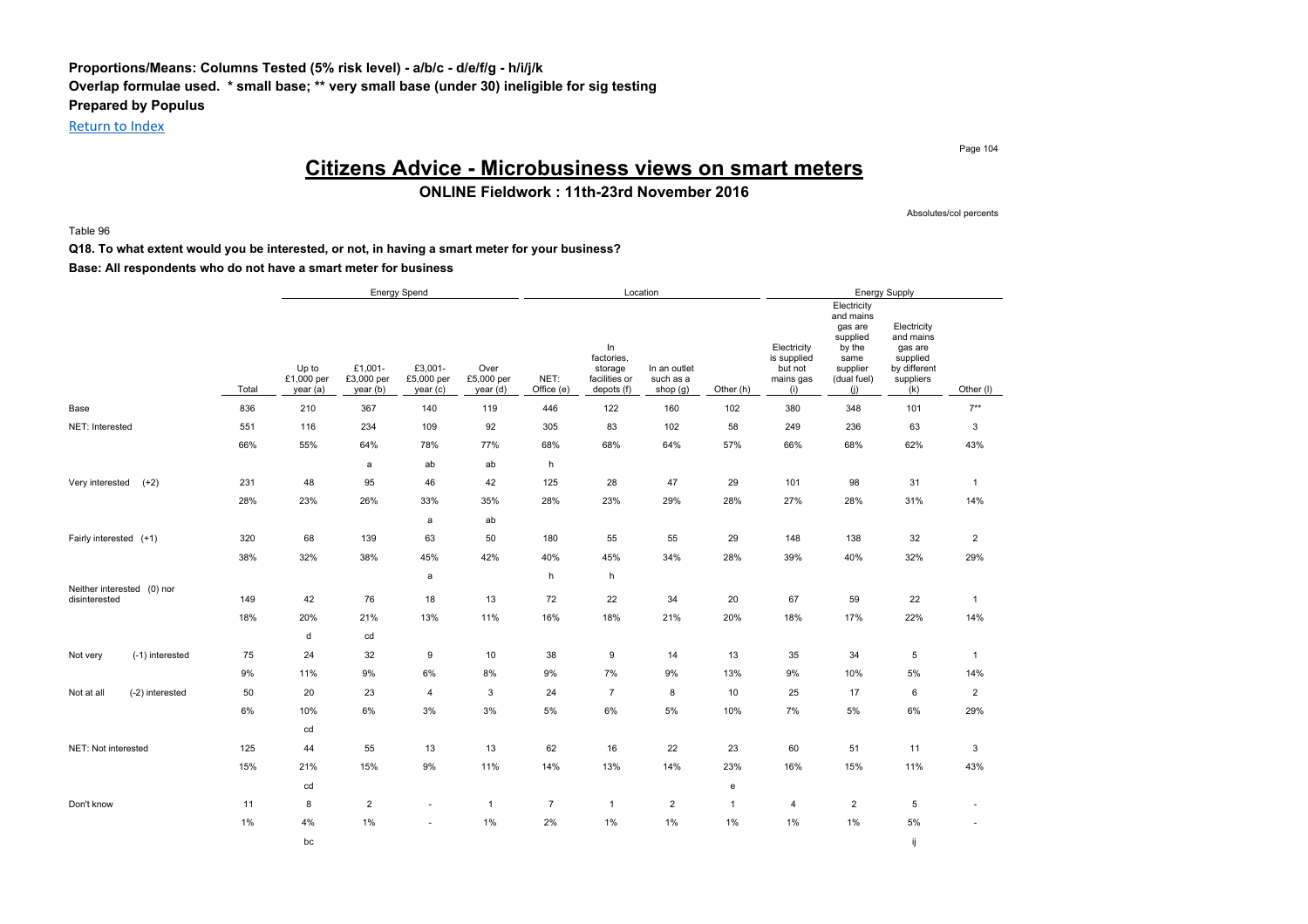| Mean               | 0.74 | 0.5  | 0.69 | 0.99ab | .00ab | 0.78 | 0.73 | 0.75 | 0.53      | 0.7  | 0.77 | 0.8  | $-0.14$ |
|--------------------|------|------|------|--------|-------|------|------|------|-----------|------|------|------|---------|
| Standard deviation | 1.14 | 1.25 | 1.14 | 0.99   | 1.02  | 1.11 | 1.08 | 1.13 | 12<br>. ت | .15  | 1.11 | 1.14 | 1.57    |
| Standard error     | 0.04 | 0.09 | 0.06 | 0.08   | 0.09  | 0.05 | 0.1  | 0.09 | 0.13      | 0.06 | 0.06 | 0.12 | 0.59    |

**Proportions/Means: Columns Tested (5% risk level) - a/b/c/d - e/f/g/h - i/j/k/l Overlap formulae used. \*\* very small base (under 30) ineligible for sig testing**

**Prepared by Populus**

Return to Index

Page 105

# **Citizens Advice - Microbusiness views on smart meters**

### **ONLINE Fieldwork : 11th-23rd November 2016**

Absolutes/col percents

Table 97

### **Q18. To what extent would you be interested, or not, in having a smart meter for your business? Base: All respondents who do not have a smart meter for business**

|                                             |       |                           | Have SM for business |                                                   |                                                  | Size of business |                |                   |                   | Turnover                         |                                    |              |
|---------------------------------------------|-------|---------------------------|----------------------|---------------------------------------------------|--------------------------------------------------|------------------|----------------|-------------------|-------------------|----------------------------------|------------------------------------|--------------|
|                                             | Total | Yes $(a)$                 | No(b)                | All those<br>who do not<br>own smart<br>meter (c) | 0 - you are<br>a sole<br>trader/ just<br>you (d) | $1-4(e)$         | $5-9(f)$       | 10 or more<br>(g) | Under<br>£50K (h) | £50 to less<br>than £250k<br>(i) | £250k to<br>less than<br>£1 $m(i)$ | $£1m+(k)$    |
| Base                                        | 836   | $\mathbf{I}^{\star\star}$ | 355                  | 836                                               | 66*                                              | 297              | 267            | 201               | 115               | 260                              | 268                                | 132          |
| NET: Interested                             | 551   | $\sim$                    | 224                  | 551                                               | 34                                               | 180              | 180            | 155               | 69                | 164                              | 188                                | 87           |
|                                             | 66%   | $\sim$                    | 63%                  | 66%                                               | 52%                                              | 61%              | 67%            | 77%               | 60%               | 63%                              | 70%                                | 66%          |
|                                             |       |                           |                      |                                                   |                                                  |                  | d              | def               |                   |                                  |                                    |              |
| $(+2)$<br>Very interested                   | 231   | $\sim$                    | 103                  | 231                                               | 17                                               | 76               | 76             | 61                | 34                | 67                               | 71                                 | 38           |
|                                             | 28%   | $\sim$                    | 29%                  | 28%                                               | 26%                                              | 26%              | 28%            | 30%               | 30%               | 26%                              | 26%                                | 29%          |
| Fairly interested (+1)                      | 320   | $\sim$                    | 121                  | 320                                               | 17                                               | 104              | 104            | 94                | 35                | 97                               | 117                                | 49           |
|                                             | 38%   | $\sim$                    | 34%                  | 38%                                               | 26%                                              | 35%              | 39%            | 47%               | 30%               | 37%                              | 44%                                | 37%          |
|                                             |       |                           |                      | b                                                 |                                                  |                  | d              | de                |                   |                                  | h                                  |              |
| Neither interested (0) nor<br>disinterested | 149   | $\sim$                    | 60                   | 149                                               | 11                                               | 60               | 48             | 28                | 24                | 48                               | 43                                 | 23           |
|                                             | 18%   | $\sim$                    | 17%                  | 18%                                               | 17%                                              | 20%              | 18%            | 14%               | 21%               | 18%                              | 16%                                | 17%          |
| (-1) interested<br>Not very                 | 75    | $\sim$                    | 37                   | 75                                                | $10$                                             | 31               | 22             | 12                | 13                | 25                               | 23                                 | 14           |
|                                             | 9%    | $\sim$                    | 10%                  | 9%                                                | 15%                                              | 10%              | 8%             | 6%                | 11%               | 10%                              | 9%                                 | 11%          |
|                                             |       |                           |                      |                                                   | g                                                |                  |                |                   |                   |                                  |                                    |              |
| Not at all<br>(-2) interested               | 50    | $\sim$                    | 31                   | 50                                                | 10                                               | 20               | 15             | 5                 | $\overline{7}$    | 18                               | 12                                 | 7            |
|                                             | 6%    | $\sim$                    | 9%                   | 6%                                                | 15%                                              | 7%               | 6%             | 2%                | 6%                | 7%                               | 4%                                 | $5\%$        |
|                                             |       |                           | $\mathbf c$          |                                                   | efg                                              | g                |                |                   |                   |                                  |                                    |              |
| NET: Not interested                         | 125   | ٠                         | 68                   | 125                                               | 20                                               | 51               | 37             | 17                | 20                | 43                               | 35                                 | 21           |
|                                             | 15%   | $\sim$                    | 19%                  | 15%                                               | 30%                                              | 17%              | 14%            | 8%                | 17%               | 17%                              | 13%                                | 16%          |
|                                             |       |                           | $\mathbf c$          |                                                   | efg                                              | g                |                |                   |                   |                                  |                                    |              |
| Don't know                                  | 11    | $\sim$                    | 3                    | 11                                                | $\mathbf{1}$                                     | 6                | $\overline{2}$ | $\mathbf{1}$      | $\overline{2}$    | 5                                | $\overline{2}$                     | $\mathbf{1}$ |
|                                             | 1%    | ٠                         | 1%                   | $1\%$                                             | 2%                                               | 2%               | 1%             | $\pmb{\ast}$      | 2%                | 2%                               | 1%                                 | 1%           |
| Mean                                        | 0.74  | $\sim$                    | 0.65                 | 0.74                                              | 0.32                                             | 0.64             | 0.77           | 0.97              | 0.67              | 0.67                             | 0.8                                | 0.74         |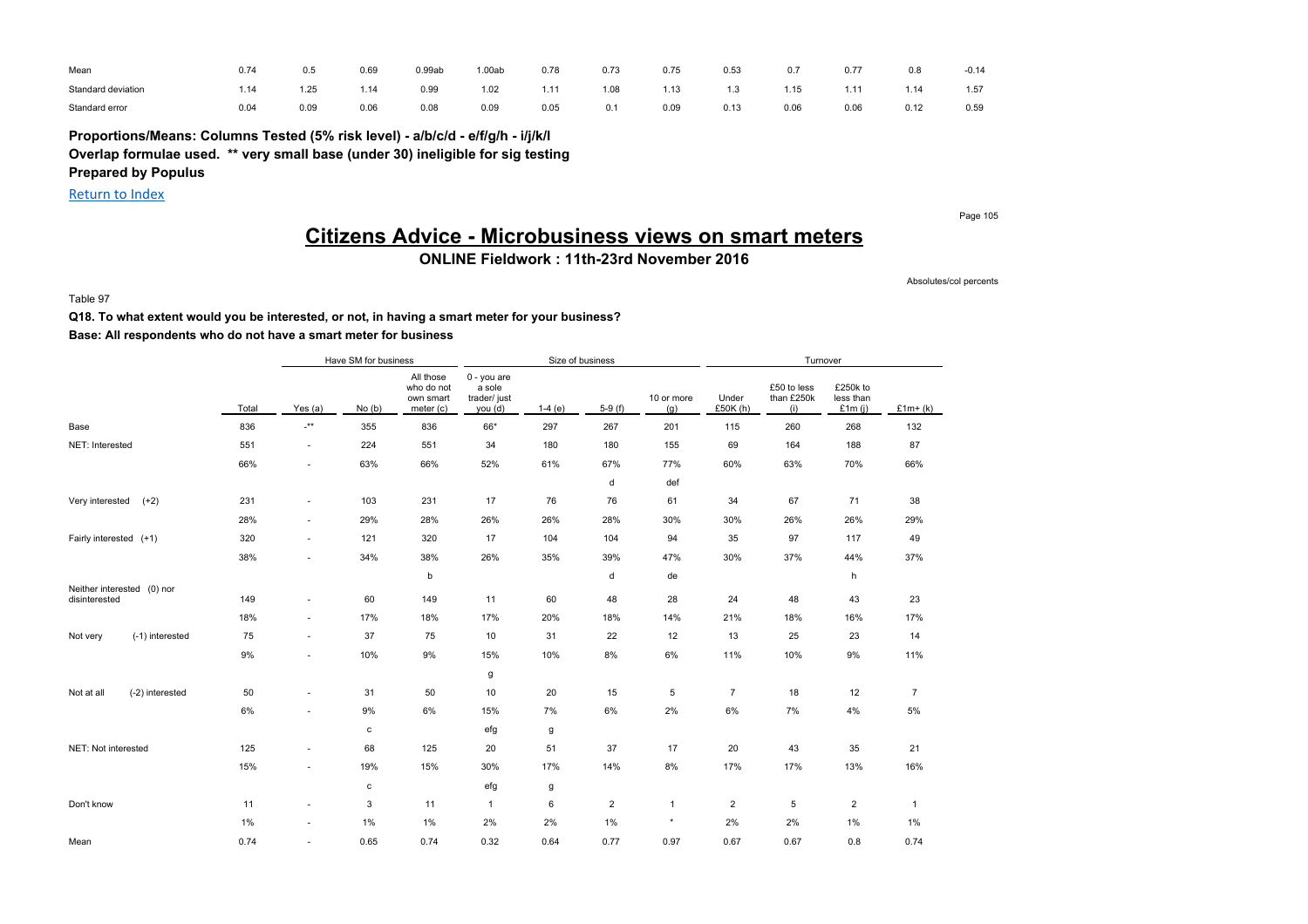|                    |      |      |      |      |      |      | def  |        |      |      |      |
|--------------------|------|------|------|------|------|------|------|--------|------|------|------|
| Standard deviation | .14  | 1.25 | 1.14 | 1.42 | 1.18 | 1.12 | 0.96 | $\sim$ | 1.17 | 1.07 | 1.15 |
| Standard error     | 0.04 | 0.07 | 0.04 | 0.18 | 0.07 | 0.07 | 0.07 | 0.11   | 0.07 | 0.07 | 0.1  |

**Proportions/Means: Columns Tested (5% risk level) - a/b/c - d/e/f/g - h/i/j/k**

### **Overlap formulae used. \* small base; \*\* very small base (under 30) ineligible for sig testing**

**Prepared by Populus**

Return to Index

Page 106

# **Citizens Advice - Microbusiness views on smart meters**

### **ONLINE Fieldwork : 11th-23rd November 2016**

Absolutes/col percents

Table 98

#### **Q19. Before today have you tried to find out more information about smart meters?**

#### **Base: All respondents who are non-smart meter owners**

|            |       |                                 |                                   | <b>Energy Spend</b>              |                                |                    |                                                            | Location                              |              |                                                           |                                                                                                     | <b>Energy Supply</b>                                                                |                          |
|------------|-------|---------------------------------|-----------------------------------|----------------------------------|--------------------------------|--------------------|------------------------------------------------------------|---------------------------------------|--------------|-----------------------------------------------------------|-----------------------------------------------------------------------------------------------------|-------------------------------------------------------------------------------------|--------------------------|
|            | Total | Up to<br>£1,000 per<br>year (a) | £1,001-<br>£3,000 per<br>year (b) | £3,001-<br>£5,000 per<br>year(c) | Over<br>£5,000 per<br>year (d) | NET:<br>Office (e) | In<br>factories,<br>storage<br>facilities or<br>depots (f) | In an outlet<br>such as a<br>shop (g) | Other (h)    | Electricity<br>is supplied<br>but not<br>mains gas<br>(i) | Electricity<br>and mains<br>gas are<br>supplied<br>by the<br>same<br>supplier<br>(dual fuel)<br>(i) | Electricity<br>and mains<br>gas are<br>supplied<br>by different<br>suppliers<br>(k) | Other (I)                |
| Base       | 836   | 210                             | 367                               | 140                              | 119                            | 446                | 122                                                        | 160                                   | 102          | 380                                                       | 348                                                                                                 | 101                                                                                 | $7**$                    |
| Yes        | 180   | 49                              | 73                                | 33                               | 25                             | 98                 | 27                                                         | 26                                    | 27           | 73                                                        | 78                                                                                                  | 26                                                                                  | 3                        |
|            | 22%   | 23%                             | 20%                               | 24%                              | 21%                            | 22%                | 22%                                                        | 16%                                   | 26%          | 19%                                                       | 22%                                                                                                 | 26%                                                                                 | 43%                      |
|            |       |                                 |                                   |                                  |                                |                    |                                                            |                                       | g            |                                                           |                                                                                                     |                                                                                     |                          |
| No         | 650   | 159                             | 292                               | 105                              | 94                             | 346                | 94                                                         | 132                                   | 74           | 306                                                       | 265                                                                                                 | 75                                                                                  | 4                        |
|            | 78%   | 76%                             | 80%                               | 75%                              | 79%                            | 78%                | 77%                                                        | 83%                                   | 73%          | 81%                                                       | 76%                                                                                                 | 74%                                                                                 | 57%                      |
| Don't know | 6     | $\overline{2}$                  | $\overline{2}$                    | $\overline{2}$                   | ٠                              | $\overline{2}$     |                                                            | $\overline{2}$                        | $\mathbf{1}$ |                                                           | 5                                                                                                   | $\sim$                                                                              | $\overline{\phantom{a}}$ |
|            | 1%    | $1\%$                           | $1\%$                             | 1%                               | ٠                              | $\star$            | 1%                                                         | $1\%$                                 | 1%           | $\star$                                                   | $1\%$                                                                                               | $\blacksquare$                                                                      | $\overline{\phantom{a}}$ |

**Proportions/Means: Columns Tested (5% risk level) - a/b/c/d - e/f/g/h - i/j/k/l Overlap formulae used. \*\* very small base (under 30) ineligible for sig testing Prepared by Populus**

Return to Index

Table 99

Page 107

# **Citizens Advice - Microbusiness views on smart meters**

**ONLINE Fieldwork : 11th-23rd November 2016**

Absolutes/col percents

**Q19. Before today have you tried to find out more information about smart meters? Base: All respondents who are non-smart meter owners**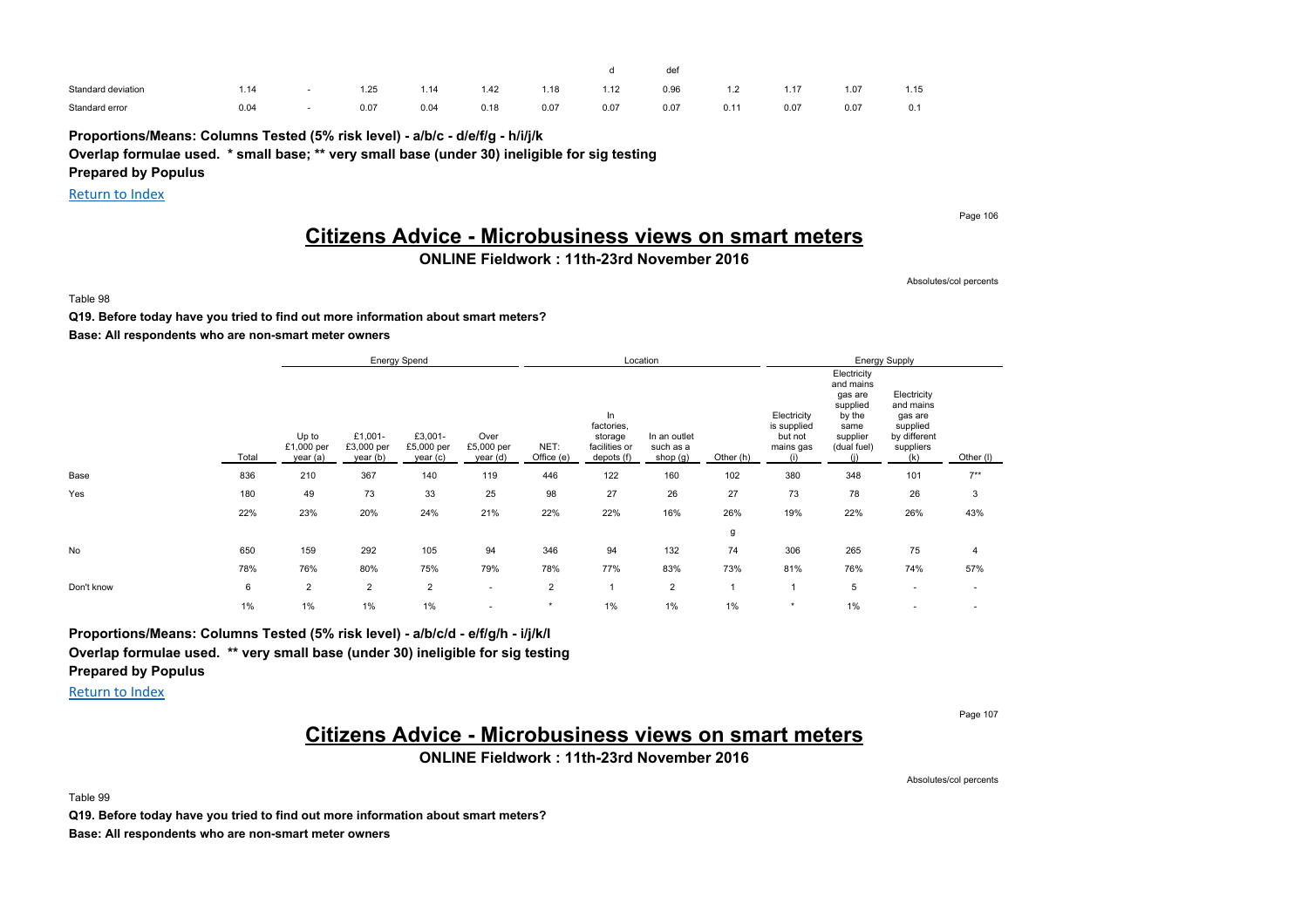|            |       |                      | Have SM for business |                                                   |                                                    | Size of business |                |                   |                   | Turnover                         |                                    |           |
|------------|-------|----------------------|----------------------|---------------------------------------------------|----------------------------------------------------|------------------|----------------|-------------------|-------------------|----------------------------------|------------------------------------|-----------|
|            | Total | Yes $(a)$            | No(b)                | All those<br>who do not<br>own smart<br>meter (c) | $0 - you are$<br>a sole<br>trader/ just<br>you (d) | $1-4(e)$         | $5-9(f)$       | 10 or more<br>(g) | Under<br>£50K (h) | £50 to less<br>than £250k<br>(i) | £250k to<br>less than<br>£1 $m(i)$ | $£1m+(k)$ |
| Base       | 836   | $\cdot^{\star\star}$ | 355                  | 836                                               | 66*                                                | 297              | 267            | 201               | 115               | 260                              | 268                                | 132       |
| Yes        | 180   | ۰.                   | 105                  | 180                                               | 11                                                 | 70               | 50             | 47                | 24                | 55                               | 57                                 | 28        |
|            | 22%   | ٠                    | 30%                  | 22%                                               | 17%                                                | 24%              | 19%            | 23%               | 21%               | 21%                              | 21%                                | 21%       |
|            |       |                      | с                    |                                                   |                                                    |                  |                |                   |                   |                                  |                                    |           |
| No         | 650   | ٠                    | 248                  | 650                                               | 55                                                 | 227              | 215            | 151               | 90                | 205                              | 210                                | 100       |
|            | 78%   | ٠                    | 70%                  | 78%                                               | 83%                                                | 76%              | 81%            | 75%               | 78%               | 79%                              | 78%                                | 76%       |
|            |       |                      |                      | b                                                 |                                                    |                  |                |                   |                   |                                  |                                    |           |
| Don't know | 6     | ٠                    | 2                    | 6                                                 | ٠                                                  | ۰.               | $\overline{2}$ | 3                 |                   | $\sim$                           | 1                                  | 4         |
|            | 1%    | ٠                    | $1\%$                | 1%                                                | $\sim$                                             | ۰.               | 1%             | 1%                | $1\%$             | ۰                                | $\ast$                             | 3%        |
|            |       |                      |                      |                                                   |                                                    |                  |                | e                 |                   |                                  |                                    |           |

**Proportions/Means: Columns Tested (5% risk level) - a/b/c - d/e/f/g - h/i/j/k**

**Overlap formulae used. \* small base; \*\* very small base (under 30) ineligible for sig testing**

**Prepared by Populus**

Return to Index

Page 108

# **Citizens Advice - Microbusiness views on smart meters**

### **ONLINE Fieldwork : 11th-23rd November 2016**

Absolutes/col percents

#### Table 100

**Q20. Which, if any, of the of the following information sources would you use/have you used to find out about smart meters for your business? Base: All respondents**

|                                                        |       |                                 |                                   | Energy Spend                      |                                |                    |                                                            | Location                              |           |                                                           |                                                                                                     | <b>Energy Supply</b>                                                                |                |
|--------------------------------------------------------|-------|---------------------------------|-----------------------------------|-----------------------------------|--------------------------------|--------------------|------------------------------------------------------------|---------------------------------------|-----------|-----------------------------------------------------------|-----------------------------------------------------------------------------------------------------|-------------------------------------------------------------------------------------|----------------|
|                                                        | Total | Up to<br>£1,000 per<br>year (a) | £1,001-<br>£3,000 per<br>year (b) | £3,001-<br>£5,000 per<br>year (c) | Over<br>£5,000 per<br>year (d) | NET:<br>Office (e) | In<br>factories,<br>storage<br>facilities or<br>depots (f) | In an outlet<br>such as a<br>shop (g) | Other (h) | Electricity<br>is supplied<br>but not<br>mains gas<br>(i) | Electricity<br>and mains<br>gas are<br>supplied<br>by the<br>same<br>supplier<br>(dual fuel)<br>(i) | Electricity<br>and mains<br>gas are<br>supplied<br>by different<br>suppliers<br>(k) | Other (I)      |
| Base                                                   | 1007  | 245                             | 442                               | 172                               | 148                            | 517                | 144                                                        | 208                                   | 131       | 457                                                       | 420                                                                                                 | 123                                                                                 | $7***$         |
| My current energy supplier/s                           | 290   | 60                              | 129                               | 54                                | 47                             | 148                | 36                                                         | 62                                    | 42        | 136                                                       | 123                                                                                                 | 30                                                                                  |                |
|                                                        | 29%   | 24%                             | 29%                               | 31%                               | 32%                            | 29%                | 25%                                                        | 30%                                   | 32%       | 30%                                                       | 29%                                                                                                 | 24%                                                                                 | 14%            |
| Price comparison websites                              | 110   | 22                              | 47                                | 29                                | 12                             | 59                 | 16                                                         | 23                                    | 12        | 43                                                        | 57                                                                                                  | 10                                                                                  | ٠              |
|                                                        | 11%   | 9%                              | 11%                               | 17%                               | 8%                             | 11%                | 11%                                                        | 11%                                   | 9%        | 9%                                                        | 14%                                                                                                 | 8%                                                                                  |                |
|                                                        |       |                                 |                                   | abd                               |                                |                    |                                                            |                                       |           |                                                           |                                                                                                     |                                                                                     |                |
| Smart Energy GB (the smart meter<br>roll-out campaign) | 98    | 29                              | 44                                | 11                                | 14                             | 56                 | 13                                                         | 16                                    | 12        | 42                                                        | 42                                                                                                  | 12                                                                                  | $\overline{2}$ |
|                                                        | 10%   | 12%                             | 10%                               | 6%                                | 9%                             | 11%                | 9%                                                         | 8%                                    | 9%        | 9%                                                        | 10%                                                                                                 | 10%                                                                                 | 29%            |
| Money saving expert (Martin Lewis)                     | 94    | 18                              | 41                                | 20                                | 15                             | 43                 | 12                                                         | 16                                    | 22        | 38                                                        | 46                                                                                                  | 9                                                                                   |                |
|                                                        | 9%    | 7%                              | 9%                                | 12%                               | 10%                            | 8%                 | 8%                                                         | 8%                                    | 17%       | 8%                                                        | 11%                                                                                                 | 7%                                                                                  | 14%            |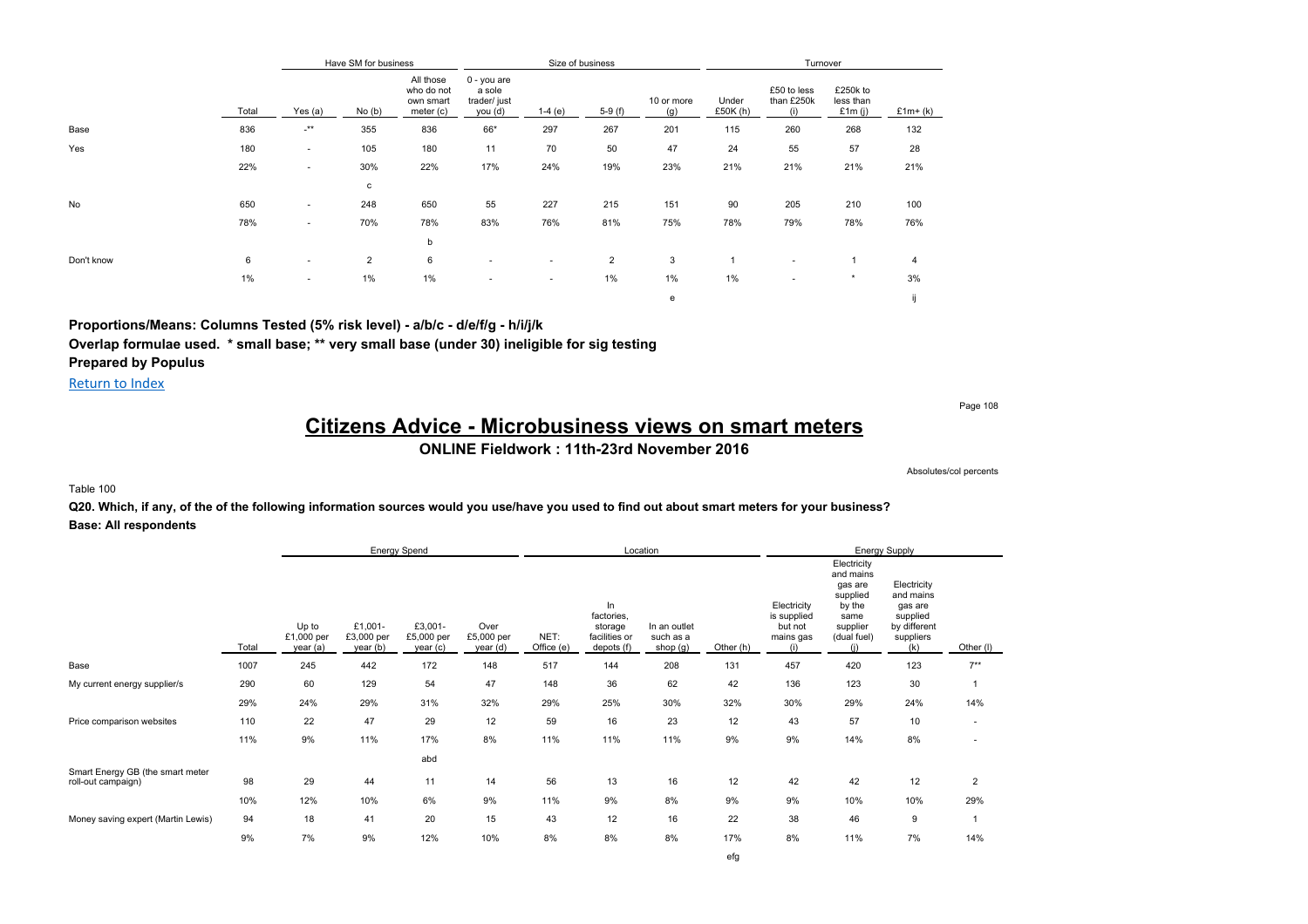| Friends and family                                                          | 86 | 25  | 38 | 11 | 12  | 41 | 8  | 20  | 16  | 30 | 48  | 7   |              |
|-----------------------------------------------------------------------------|----|-----|----|----|-----|----|----|-----|-----|----|-----|-----|--------------|
|                                                                             | 9% | 10% | 9% | 6% | 8%  | 8% | 6% | 10% | 12% | 7% | 11% | 6%  | 14%          |
|                                                                             |    |     |    |    |     |    |    |     |     |    |     |     |              |
| Consumer advisory organisations (e.<br>g. Which?, Energy Saving Trust etc.) | 68 | 11  | 35 | 14 | 8   | 36 | 9  | 9   | 12  | 25 | 34  | 8   |              |
|                                                                             |    |     |    |    |     |    |    |     |     |    |     |     |              |
|                                                                             | 7% | 4%  | 8% | 8% | 5%  | 7% | 6% | 4%  | 9%  | 5% | 8%  | 7%  | 14%          |
| My energy broker/other intermediary                                         | 65 | 13  | 20 | 11 | 21  | 30 | 12 | 17  | 5   | 31 | 20  | 13  | $\mathbf{1}$ |
|                                                                             | 6% | 5%  | 5% | 6% | 14% | 6% | 8% | 8%  | 4%  | 7% | 5%  | 11% | 14%          |
|                                                                             |    |     |    |    | abc |    |    |     |     |    |     |     |              |
| Colleagues and business associates                                          | 64 | 13  | 25 | 14 | 12  | 36 | 9  | 12  | 5   | 22 | 36  | 6   |              |
|                                                                             | 6% | 5%  | 6% | 8% | 8%  | 7% | 6% | 6%  | 4%  | 5% | 9%  | 5%  | ٠            |
|                                                                             |    |     |    |    |     |    |    |     |     |    |     |     |              |
| Online business networks & forums                                           | 48 | 9   | 17 | 14 | 8   | 28 | 5  | 10  | 5   | 20 | 24  | 3   |              |
| (e.g. LinkedIn)                                                             |    |     |    |    |     |    |    |     |     |    |     |     |              |
|                                                                             | 5% | 4%  | 4% | 8% | 5%  | 5% | 3% | 5%  | 4%  | 4% | 6%  | 2%  | 14%          |
|                                                                             |    |     |    | b  |     |    |    |     |     |    |     |     |              |
| Business/trade magazines or<br>publications                                 | 44 | 5   | 22 | 6  | 11  | 19 | 9  | 9   | 5   | 17 | 23  | 4   |              |
|                                                                             | 4% | 2%  | 5% | 3% | 7%  | 4% | 6% | 4%  | 4%  | 4% | 5%  | 3%  |              |

**Proportions/Means: Columns Tested (5% risk level) - a/b/c/d - e/f/g/h - i/j/k/l Overlap formulae used. \*\* very small base (under 30) ineligible for sig testing Prepared by Populus**

Return to Index

Page 109

# **Citizens Advice - Microbusiness views on smart meters**

### **ONLINE Fieldwork : 11th-23rd November 2016**

Absolutes/col percents

#### Table 100

**Q20. Which, if any, of the of the following information sources would you use/have you used to find out about smart meters for your business? Base: All respondents**

a

|                                      |       |                                 | <b>Energy Spend</b>               |                                   |                                |                    |                                                            | Location                              |           |                                                           |                                                                                              | <b>Energy Supply</b>                                                                |                          |
|--------------------------------------|-------|---------------------------------|-----------------------------------|-----------------------------------|--------------------------------|--------------------|------------------------------------------------------------|---------------------------------------|-----------|-----------------------------------------------------------|----------------------------------------------------------------------------------------------|-------------------------------------------------------------------------------------|--------------------------|
|                                      | Total | Up to<br>£1,000 per<br>year (a) | £1,001-<br>£3,000 per<br>year (b) | £3,001-<br>£5,000 per<br>year (c) | Over<br>£5,000 per<br>year (d) | NET:<br>Office (e) | In<br>factories,<br>storage<br>facilities or<br>depots (f) | In an outlet<br>such as a<br>shop (g) | Other (h) | Electricity<br>is supplied<br>but not<br>mains gas<br>(i) | Electricity<br>and mains<br>gas are<br>supplied<br>by the<br>same<br>supplier<br>(dual fuel) | Electricity<br>and mains<br>gas are<br>supplied<br>by different<br>suppliers<br>(k) | Other (I)                |
| Base                                 | 1007  | 245                             | 442                               | 172                               | 148                            | 517                | 144                                                        | 208                                   | 131       | 457                                                       | 420                                                                                          | 123                                                                                 | $7***$                   |
| Central or local government or Local |       |                                 |                                   |                                   |                                |                    |                                                            |                                       |           |                                                           |                                                                                              |                                                                                     |                          |
| Enterprise Partnership               | 29    | 8                               | 12                                | 5                                 | 4                              | 21                 | 2                                                          | 3                                     |           | 12                                                        | 13                                                                                           | 4                                                                                   | $\overline{\phantom{a}}$ |
|                                      | 3%    | 3%                              | 3%                                | 3%                                | 3%                             | 4%                 | 1%                                                         | 1%                                    | 1%        | 3%                                                        | 3%                                                                                           | 3%                                                                                  |                          |
| <b>Citizens Advice</b>               | 11    |                                 | 5                                 | 3                                 | $\overline{2}$                 | 5                  | 3                                                          | $\overline{2}$                        |           | $\overline{\phantom{a}}$                                  | 10                                                                                           |                                                                                     | $\overline{\phantom{a}}$ |
|                                      | $1\%$ | $\star$                         | 1%                                | 2%                                | 1%                             | 1%                 | 2%                                                         | $1\%$                                 | 1%        | $\overline{\phantom{a}}$                                  | 2%                                                                                           | $1\%$                                                                               |                          |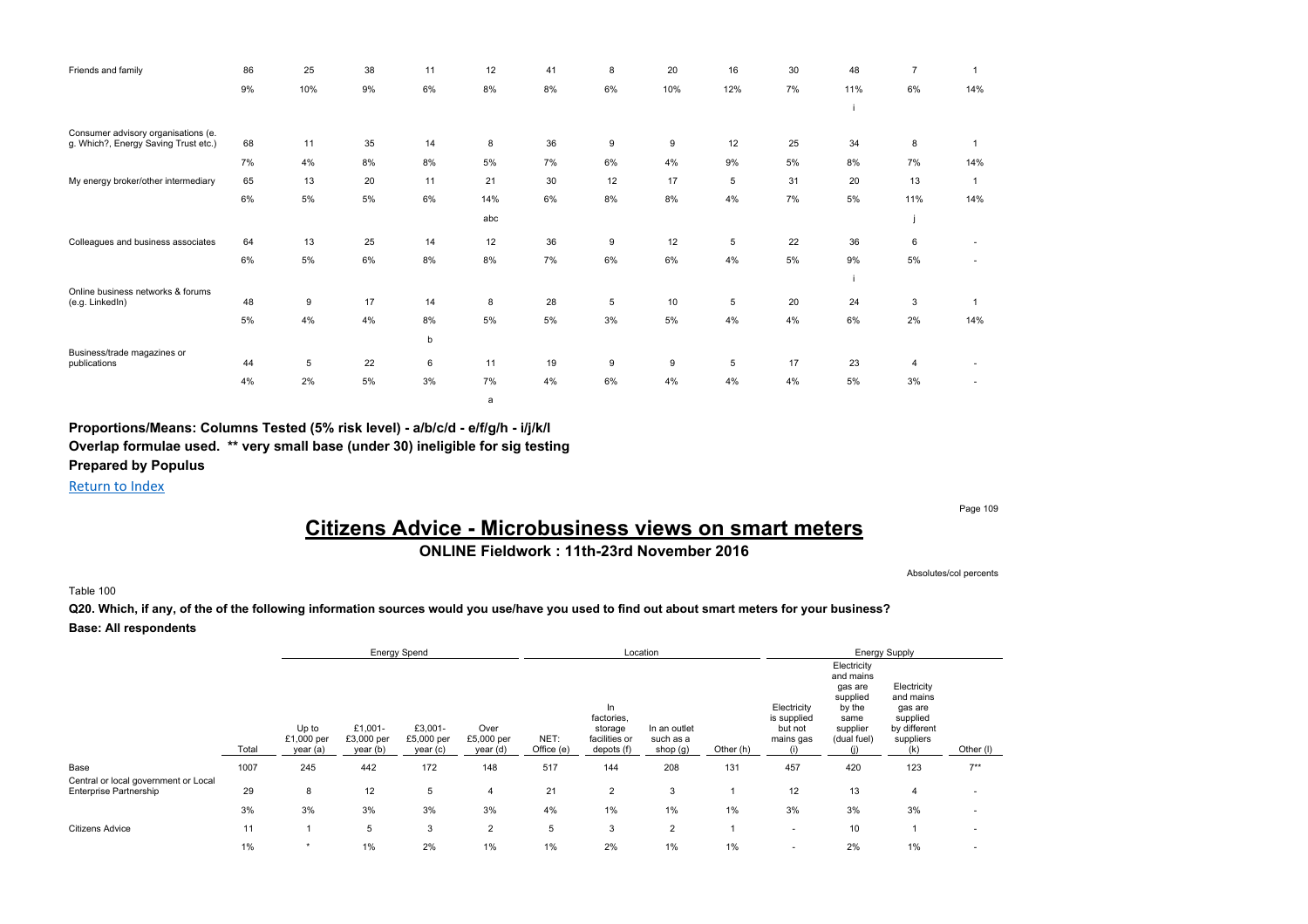| Other         | 38  | 15  | 9   | 11  | 3   | 16  | 8   | 6   | 8   | 15  | 18  | 4   |                |
|---------------|-----|-----|-----|-----|-----|-----|-----|-----|-----|-----|-----|-----|----------------|
|               | 4%  | 6%  | 2%  | 6%  | 2%  | 3%  | 6%  | 3%  | 6%  | 3%  | 4%  | 3%  | 14%            |
|               |     | b   |     | b   |     |     |     |     |     |     |     |     |                |
| None of these | 421 | 105 | 196 | 59  | 61  | 214 | 60  | 93  | 52  | 207 | 151 | 61  | $\overline{2}$ |
|               | 42% | 43% | 44% | 34% | 41% | 41% | 42% | 45% | 40% | 45% | 36% | 50% | 29%            |
|               |     |     | C   |     |     |     |     |     |     |     |     |     |                |

**Proportions/Means: Columns Tested (5% risk level) - a/b/c/d - e/f/g/h - i/j/k/l Overlap formulae used. \*\* very small base (under 30) ineligible for sig testing Prepared by Populus**

Return to Index

Page 110

# **Citizens Advice - Microbusiness views on smart meters**

**ONLINE Fieldwork : 11th-23rd November 2016**

Absolutes/col percents

Table 101

**Q20. Which, if any, of the of the following information sources would you use/have you used to find out about smart meters for your business? Base: All respondents**

|                                                        |       |           | Have SM for business |                                                   |                                                  |          | Size of business |                   |                   | Turnover                         |                                    |           |
|--------------------------------------------------------|-------|-----------|----------------------|---------------------------------------------------|--------------------------------------------------|----------|------------------|-------------------|-------------------|----------------------------------|------------------------------------|-----------|
|                                                        | Total | Yes $(a)$ | No(b)                | All those<br>who do not<br>own smart<br>meter (c) | 0 - you are<br>a sole<br>trader/ just<br>you (d) | $1-4(e)$ | $5-9(f)$         | 10 or more<br>(g) | Under<br>£50K (h) | £50 to less<br>than £250k<br>(i) | £250k to<br>less than<br>£1 $m(i)$ | $£1m+(k)$ |
| Base                                                   | 1007  | 171       | 355                  | 836                                               | $82*$                                            | 360      | 324              | 236               | 133               | 323                              | 321                                | 155       |
| My current energy supplier/s                           | 290   | 95        | 112                  | 195                                               | 20                                               | 104      | 99               | 67                | 31                | 92                               | 94                                 | 46        |
|                                                        | 29%   | 56%       | 32%                  | 23%                                               | 24%                                              | 29%      | 31%              | 28%               | 23%               | 28%                              | 29%                                | 30%       |
|                                                        |       | bc        | $\mathtt{c}$         |                                                   |                                                  |          |                  |                   |                   |                                  |                                    |           |
| Price comparison websites                              | 110   | 23        | 37                   | 87                                                | 11                                               | 32       | 33               | 33                | 13                | 35                               | 28                                 | 26        |
|                                                        | 11%   | 13%       | 10%                  | 10%                                               | 13%                                              | 9%       | 10%              | 14%               | 10%               | 11%                              | 9%                                 | 17%       |
|                                                        |       |           |                      |                                                   |                                                  |          |                  |                   |                   |                                  |                                    |           |
| Smart Energy GB (the smart meter<br>roll-out campaign) | 98    | 13        | 52                   | 85                                                | $\overline{7}$                                   | 34       | 30               | 27                | 17                | 27                               | 26                                 | 20        |
|                                                        | 10%   | 8%        | 15%                  | 10%                                               | 9%                                               | 9%       | 9%               | 11%               | 13%               | 8%                               | 8%                                 | 13%       |
|                                                        |       |           | ac                   |                                                   |                                                  |          |                  |                   |                   |                                  |                                    |           |
| Money saving expert (Martin Lewis)                     | 94    | 22        | 36                   | 72                                                | 9                                                | 30       | 34               | 20                | 16                | 30                               | 28                                 | 11        |
|                                                        | 9%    | 13%       | 10%                  | 9%                                                | 11%                                              | 8%       | 10%              | 8%                | 12%               | 9%                               | 9%                                 | 7%        |
| Friends and family                                     | 86    | 12        | 26                   | 74                                                | 8                                                | 31       | 26               | 19                | 17                | 26                               | 26                                 | 9         |
|                                                        | 9%    | 7%        | 7%                   | 9%                                                | 10%                                              | 9%       | 8%               | 8%                | 13%               | 8%                               | 8%                                 | 6%        |
|                                                        |       |           |                      |                                                   |                                                  |          |                  |                   | k                 |                                  |                                    |           |
| Consumer advisory organisations (e.                    |       |           |                      |                                                   |                                                  |          |                  |                   |                   |                                  |                                    |           |
| g. Which?, Energy Saving Trust etc.)                   | 68    | 15        | 25                   | 53                                                | 3                                                | 19       | 30               | 16                | 5                 | 24                               | 23                                 | 10        |
|                                                        | 7%    | 9%        | 7%                   | 6%                                                | 4%                                               | 5%       | 9%               | 7%                | 4%                | 7%                               | 7%                                 | 6%        |
|                                                        |       |           |                      |                                                   |                                                  |          | e                |                   |                   |                                  |                                    |           |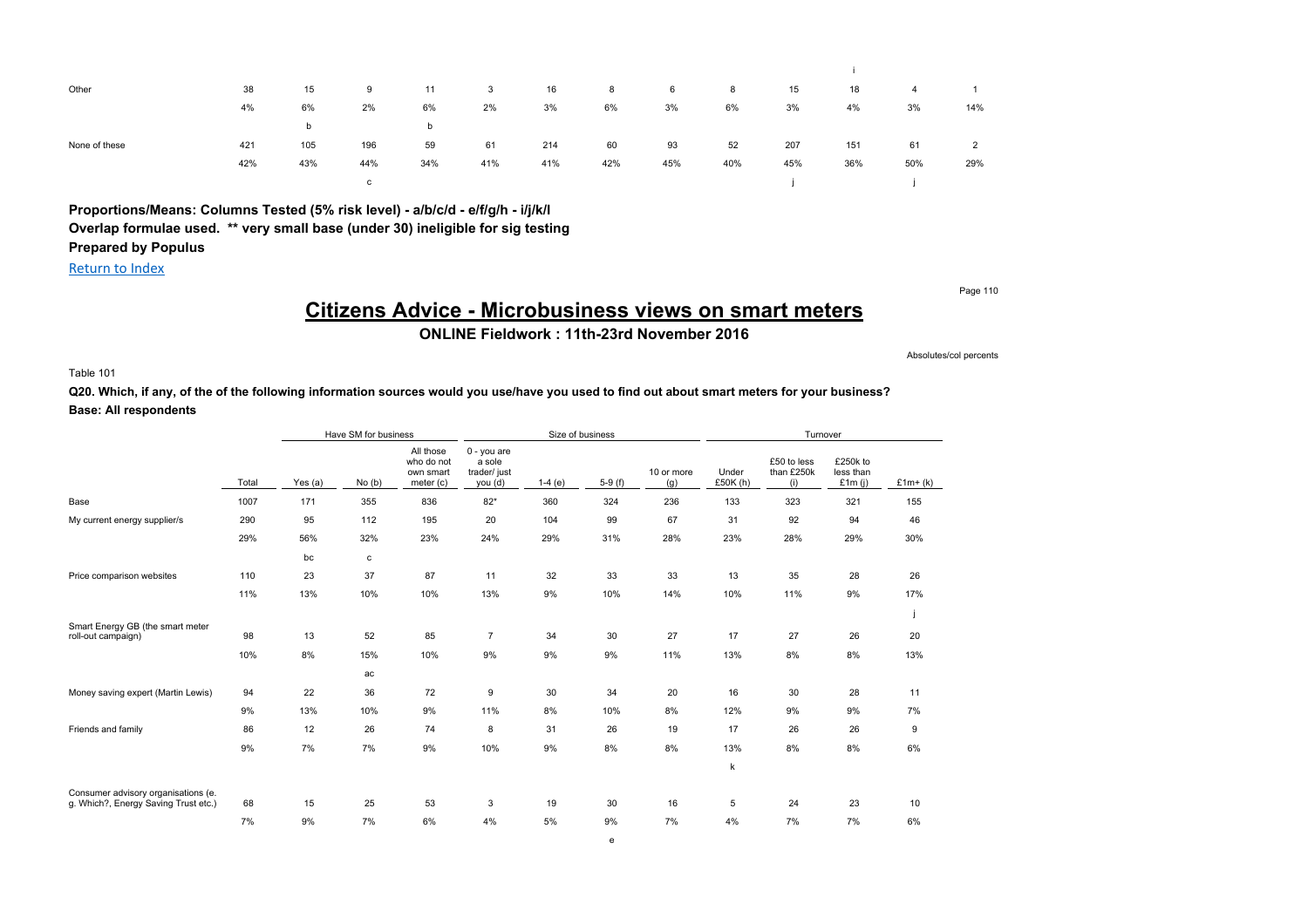| My energy broker/other intermediary                                   | 65 | 22  | 23 | 43 |                | 21 | 19 | 24  | 7              | 21 | 18 | 13 |
|-----------------------------------------------------------------------|----|-----|----|----|----------------|----|----|-----|----------------|----|----|----|
|                                                                       | 6% | 13% | 6% | 5% | 1%             | 6% | 6% | 10% | 5%             | 7% | 6% | 8% |
|                                                                       |    | bc  |    |    |                |    |    | d   |                |    |    |    |
| Colleagues and business associates                                    | 64 | 10  | 21 | 54 | $\overline{2}$ | 19 | 21 | 22  | $\overline{7}$ | 20 | 22 | 9  |
|                                                                       | 6% | 6%  | 6% | 6% | 2%             | 5% | 6% | 9%  | 5%             | 6% | 7% | 6% |
|                                                                       |    |     |    |    |                |    |    | d   |                |    |    |    |
| Online business networks & forums<br>(e.g. LinkedIn)                  | 48 | 6   | 20 | 42 | 4              | 15 | 14 | 15  | 6              | 9  | 22 | 9  |
|                                                                       | 5% | 4%  | 6% | 5% | 5%             | 4% | 4% | 6%  | 5%             | 3% | 7% | 6% |
|                                                                       |    |     |    |    |                |    |    |     |                |    |    |    |
| Business/trade magazines or<br>publications                           | 44 | 12  | 15 | 32 | 3              | 15 | 11 | 15  | 4              | 11 | 16 | 9  |
|                                                                       | 4% | 7%  | 4% | 4% | 4%             | 4% | 3% | 6%  | 3%             | 3% | 5% | 6% |
| Central or local government or Local<br><b>Enterprise Partnership</b> | 29 | 5   | 10 | 24 | $\overline{2}$ | 8  | 11 | 8   | 3              | 9  | 9  | 5  |
|                                                                       | 3% | 3%  | 3% | 3% | 2%             | 2% | 3% | 3%  | 2%             | 3% | 3% | 3% |

**Proportions/Means: Columns Tested (5% risk level) - a/b/c - d/e/f/g - h/i/j/k**

**Overlap formulae used. \* small base**

**Prepared by Populus**

Return to Index

Page 111

### **Citizens Advice - Microbusiness views on smart meters ONLINE Fieldwork : 11th-23rd November 2016**

Absolutes/col percents

#### Table 101

**Q20. Which, if any, of the of the following information sources would you use/have you used to find out about smart meters for your business? Base: All respondents**

|                        |       |           | Have SM for business |                                                   |                                                  |          | Size of business |                   |                   | Turnover                         |                                    |           |
|------------------------|-------|-----------|----------------------|---------------------------------------------------|--------------------------------------------------|----------|------------------|-------------------|-------------------|----------------------------------|------------------------------------|-----------|
|                        | Total | Yes $(a)$ | No(b)                | All those<br>who do not<br>own smart<br>meter (c) | 0 - you are<br>a sole<br>trader/ just<br>you (d) | $1-4(e)$ | $5-9(f)$         | 10 or more<br>(g) | Under<br>£50K (h) | £50 to less<br>than £250k<br>(i) | £250k to<br>less than<br>£1 $m(i)$ | $£1m+(k)$ |
| Base                   | 1007  | 171       | 355                  | 836                                               | $82*$                                            | 360      | 324              | 236               | 133               | 323                              | 321                                | 155       |
| <b>Citizens Advice</b> | 11    | 4         | ۰.                   | $\overline{7}$                                    | $\sim$                                           | 3        | $\mathbf{1}$     | $\overline{7}$    | $\mathbf{1}$      | $\overline{2}$                   | $\overline{2}$                     | 4         |
|                        | 1%    | 2%        | $\sim$               | 1%                                                |                                                  | $1\%$    | $\star$          | 3%                | 1%                | 1%                               | 1%                                 | 3%        |
|                        |       | b         |                      |                                                   |                                                  |          |                  | ef                |                   |                                  |                                    |           |
| Other                  | 38    | 4         | 20                   | 34                                                | 6                                                | 17       | 10               | 5                 | 9                 | 12                               | $\overline{7}$                     |           |
|                        | 4%    | 2%        | 6%                   | 4%                                                | 7%                                               | 5%       | 3%               | 2%                | 7%                | 4%                               | 2%                                 | 5%        |
|                        |       |           |                      |                                                   | g                                                |          |                  |                   |                   |                                  |                                    |           |
| None of these          | 421   | 34        | 133                  | 387                                               | 41                                               | 159      | 130              | 90                | 61                | 133                              | 139                                | 60        |
|                        | 42%   | 20%       | 37%                  | 46%                                               | 50%                                              | 44%      | 40%              | 38%               | 46%               | 41%                              | 43%                                | 39%       |
|                        |       |           | a                    | ab                                                |                                                  |          |                  |                   |                   |                                  |                                    |           |

**Proportions/Means: Columns Tested (5% risk level) - a/b/c - d/e/f/g - h/i/j/k Overlap formulae used. \* small base**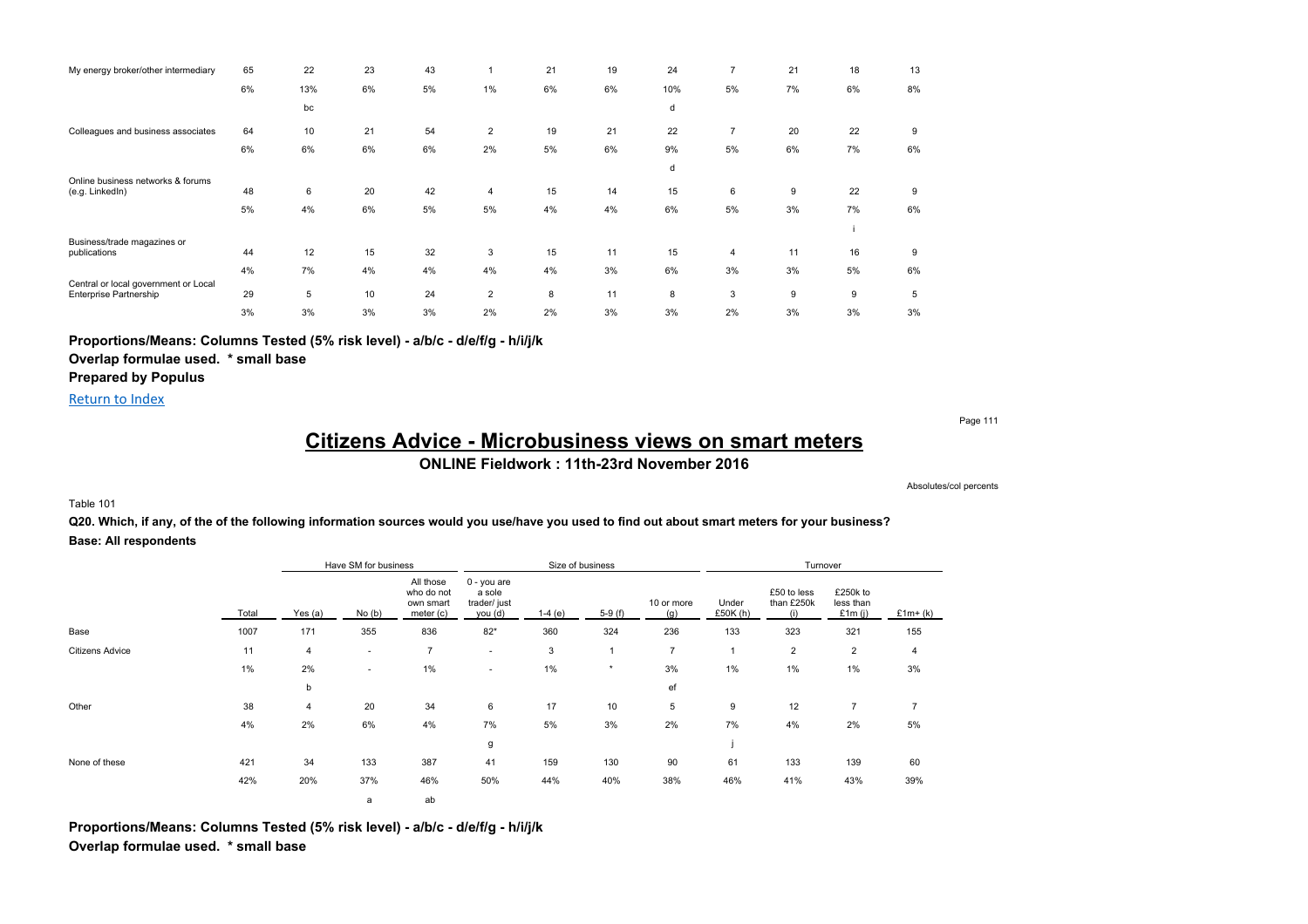### **Prepared by Populus**

Return to Index

### **Citizens Advice - Microbusiness views on smart meters ONLINE Fieldwork : 11th-23rd November 2016**

Absolutes/col percents

Page 112

Table 102

### **Q21. How long have you had your smart meter for your business? Base: All respondents who have a smart meter for their business**

|                           |       |                                 |                                   | Energy Spend                      |                                |                    |                                                            | Location                              |                |                                                           |                                                                                                     | Energy Supply                                                                       |                          |
|---------------------------|-------|---------------------------------|-----------------------------------|-----------------------------------|--------------------------------|--------------------|------------------------------------------------------------|---------------------------------------|----------------|-----------------------------------------------------------|-----------------------------------------------------------------------------------------------------|-------------------------------------------------------------------------------------|--------------------------|
|                           | Total | Up to<br>£1,000 per<br>year (a) | £1,001-<br>£3,000 per<br>year (b) | £3,001-<br>£5,000 per<br>year (c) | Over<br>£5,000 per<br>year (d) | NET:<br>Office (e) | In<br>factories,<br>storage<br>facilities or<br>depots (f) | In an outlet<br>such as a<br>shop (g) | Other (h)      | Electricity<br>is supplied<br>but not<br>mains gas<br>(i) | Electricity<br>and mains<br>gas are<br>supplied<br>by the<br>same<br>supplier<br>(dual fuel)<br>(i) | Electricity<br>and mains<br>gas are<br>supplied<br>by different<br>suppliers<br>(k) | Other (I)                |
| Base                      | 171   | $35^{\ast}$                     | $75^{\ast}$                       | $32*$                             | 29**                           | $71*$              | $22**$                                                     | $48*$                                 | $29**$         | $77*$                                                     | $72*$                                                                                               | $22**$                                                                              | $\cdot^{\star\star}$     |
| Less than 3 months        | 13    | 3                               | 3                                 | $\,$ 5 $\,$                       | $\overline{2}$                 | 8                  | $\overline{1}$                                             | $\sim$                                | $\overline{4}$ | 5                                                         | $\overline{7}$                                                                                      | $\mathbf{1}$                                                                        | $\overline{\phantom{a}}$ |
|                           | 8%    | 9%                              | 4%                                | 16%                               | 7%                             | 11%                | 5%                                                         | $\sim$                                | 14%            | 6%                                                        | 10%                                                                                                 | 5%                                                                                  | ٠                        |
|                           |       |                                 |                                   | b                                 |                                | g                  |                                                            |                                       |                |                                                           |                                                                                                     |                                                                                     |                          |
| Between 3 - 6 months      | 41    | 9                               | 26                                | 3                                 | 3                              | 23                 | $\overline{2}$                                             | 11                                    | 5              | 17                                                        | 19                                                                                                  | 5                                                                                   | ٠                        |
|                           | 24%   | 26%                             | 35%                               | 9%                                | 10%                            | 32%                | 9%                                                         | 23%                                   | 17%            | 22%                                                       | 26%                                                                                                 | 23%                                                                                 | ٠                        |
|                           |       |                                 | $\mathbf c$                       |                                   |                                |                    |                                                            |                                       |                |                                                           |                                                                                                     |                                                                                     |                          |
| Between 7 months - 1 year | 47    | 6                               | 22                                | 8                                 | 11                             | 15                 | 8                                                          | 14                                    | 10             | 12                                                        | 27                                                                                                  | 8                                                                                   | $\overline{\phantom{a}}$ |
|                           | 27%   | 17%                             | 29%                               | 25%                               | 38%                            | 21%                | 36%                                                        | 29%                                   | 34%            | 16%                                                       | 38%                                                                                                 | 36%                                                                                 |                          |
|                           |       |                                 |                                   |                                   |                                |                    |                                                            |                                       |                |                                                           |                                                                                                     |                                                                                     |                          |
| Longer than a year        | 67    | 16                              | 23                                | 15                                | 13                             | 23                 | 11                                                         | 23                                    | 9              | 42                                                        | 17                                                                                                  | 8                                                                                   | ٠                        |
|                           | 39%   | 46%                             | 31%                               | 47%                               | 45%                            | 32%                | 50%                                                        | 48%                                   | 31%            | 55%                                                       | 24%                                                                                                 | 36%                                                                                 | ٠                        |
|                           |       |                                 |                                   |                                   |                                |                    |                                                            |                                       |                |                                                           |                                                                                                     |                                                                                     |                          |
| Don't know                | 3     | $\overline{1}$                  | $\overline{1}$                    | $\mathbf{1}$                      | ٠                              | $\overline{2}$     |                                                            |                                       | $\overline{1}$ |                                                           | $\overline{c}$                                                                                      |                                                                                     |                          |
|                           | 2%    | 3%                              | $1\%$                             | 3%                                | ٠                              | 3%                 | ×                                                          | $\sim$                                | 3%             | $1\%$                                                     | 3%                                                                                                  |                                                                                     |                          |

**Proportions/Means: Columns Tested (5% risk level) - a/b/c/d - e/f/g/h - i/j/k/l**

**Overlap formulae used. \* small base; \*\* very small base (under 30) ineligible for sig testing**

**Prepared by Populus** Return to Index

Page 113

# **Citizens Advice - Microbusiness views on smart meters**

**ONLINE Fieldwork : 11th-23rd November 2016**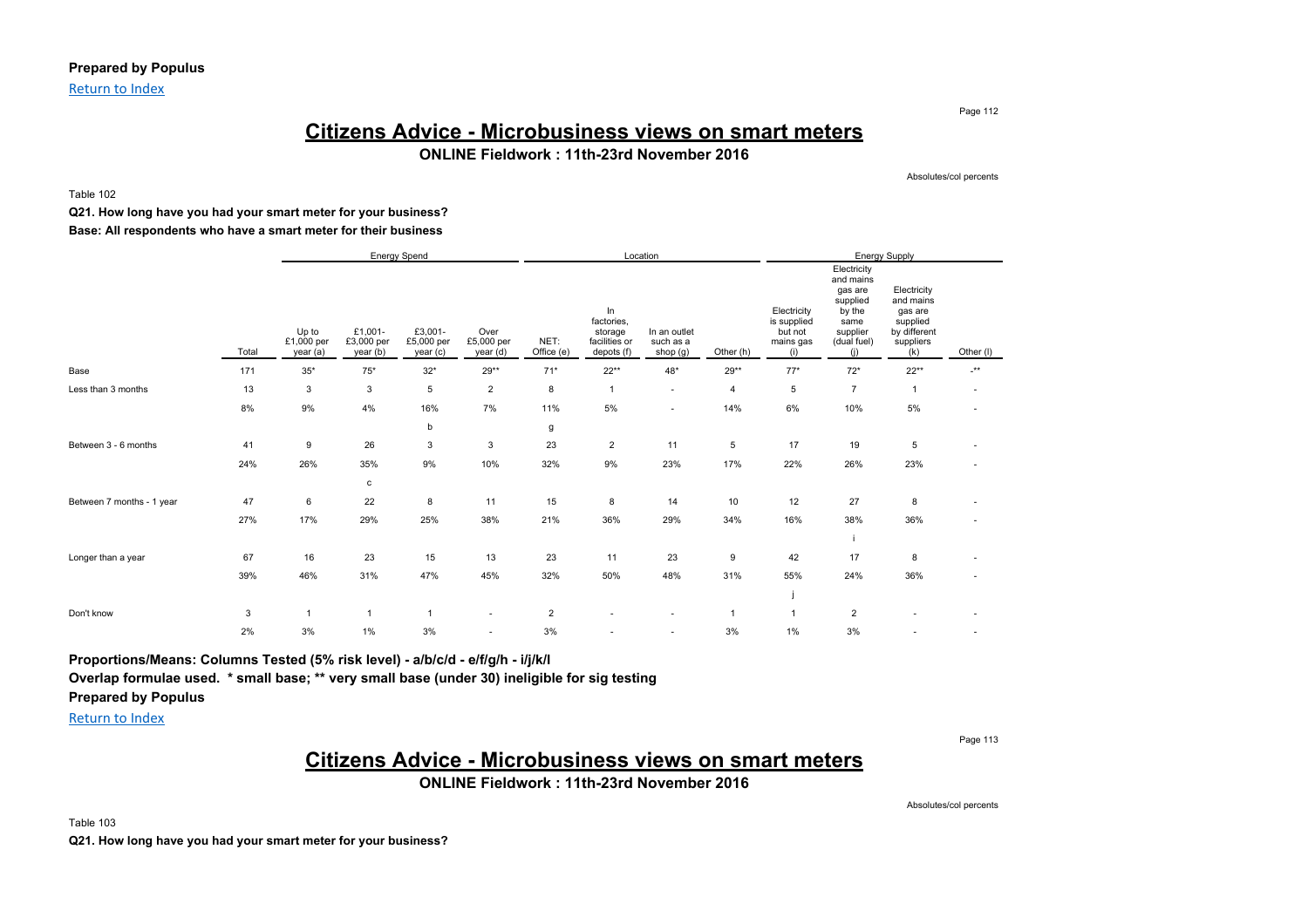#### **Base: All respondents who have a smart meter for their business**

|                           |       |         | Have SM for business     |                                                   |                                                  |                          | Size of business |                          |                          | Turnover                         |                                    |           |
|---------------------------|-------|---------|--------------------------|---------------------------------------------------|--------------------------------------------------|--------------------------|------------------|--------------------------|--------------------------|----------------------------------|------------------------------------|-----------|
|                           | Total | Yes (a) | No(b)                    | All those<br>who do not<br>own smart<br>meter (c) | 0 - you are<br>a sole<br>trader/ just<br>you (d) | $1-4(e)$                 | $5-9(f)$         | 10 or more<br>(g)        | Under<br>£50K (h)        | £50 to less<br>than £250k<br>(i) | £250k to<br>less than<br>£1 $m(i)$ | $£1m+(k)$ |
| Base                      | 171   | 171     | $\cdot^{\star\star}$     | $-***$                                            | $16***$                                          | $63*$                    | $57*$            | $35*$                    | $18***$                  | $63*$                            | $53*$                              | $23**$    |
| Less than 3 months        | 13    | 13      | . .                      | ٠                                                 | 3                                                | 3                        | $\overline{2}$   | 5                        | $\overline{2}$           | 3                                | 4                                  | 4         |
|                           | 8%    | 8%      |                          | $\sim$                                            | 19%                                              | 5%                       | 4%               | 14%                      | 11%                      | 5%                               | 8%                                 | 17%       |
| Between 3 - 6 months      | 41    | 41      | $\sim$                   | $\sim$                                            | 4                                                | 15                       | 14               | 8                        | 4                        | 17                               | 12                                 | 5         |
|                           | 24%   | 24%     |                          | $\overline{\phantom{a}}$                          | 25%                                              | 24%                      | 25%              | 23%                      | 22%                      | 27%                              | 23%                                | 22%       |
| Between 7 months - 1 year | 47    | 47      |                          | $\overline{\phantom{a}}$                          | 3                                                | 16                       | 19               | 9                        | 3                        | 17                               | 18                                 | 6         |
|                           | 27%   | 27%     | $\overline{\phantom{a}}$ | ۰                                                 | 19%                                              | 25%                      | 33%              | 26%                      | 17%                      | 27%                              | 34%                                | 26%       |
| Longer than a year        | 67    | 67      |                          | $\sim$                                            | 5                                                | 29                       | 20               | 13                       | 9                        | 24                               | 19                                 | 8         |
|                           | 39%   | 39%     | $\overline{\phantom{a}}$ | $\sim$                                            | 31%                                              | 46%                      | 35%              | 37%                      | 50%                      | 38%                              | 36%                                | 35%       |
| Don't know                | 3     | 3       |                          | ٠                                                 |                                                  | ٠                        | $\overline{2}$   | ٠                        | $\overline{\phantom{a}}$ | $\overline{2}$                   | $\sim$                             |           |
|                           | 2%    | 2%      |                          | $\overline{\phantom{a}}$                          | 6%                                               | $\overline{\phantom{a}}$ | 4%               | $\overline{\phantom{a}}$ | $\sim$                   | 3%                               |                                    |           |

**Proportions/Means: Columns Tested (5% risk level) - a/b/c - d/e/f/g - h/i/j/k Overlap formulae used. \* small base; \*\* very small base (under 30) ineligible for sig testing Prepared by Populus**

Return to Index

Page 114

Absolutes/col percents

# **Citizens Advice - Microbusiness views on smart meters**

**ONLINE Fieldwork : 11th-23rd November 2016**

Table 104

**Q22. Did you have to pay for your...?**

#### **Summary**

**Base: All respondents who have a smart meter for their business**

|            |                | Q22. Summary              |                    |
|------------|----------------|---------------------------|--------------------|
|            | Smart<br>meter | Smart<br>meter<br>display | Smart<br>meter app |
| Base       | 171            | 90                        | 20                 |
| Yes        | 27             | 21                        | 6                  |
|            | 16%            | 23%                       | 30%                |
| No         | 134            | 63                        | 13                 |
|            | 78%            | 70%                       | 65%                |
| Don't know | 10             | 6                         | $\mathbf{1}$       |
|            | 6%             | 7%                        | 5%                 |

### **Prepared by Populus**

Return to Index

Page 115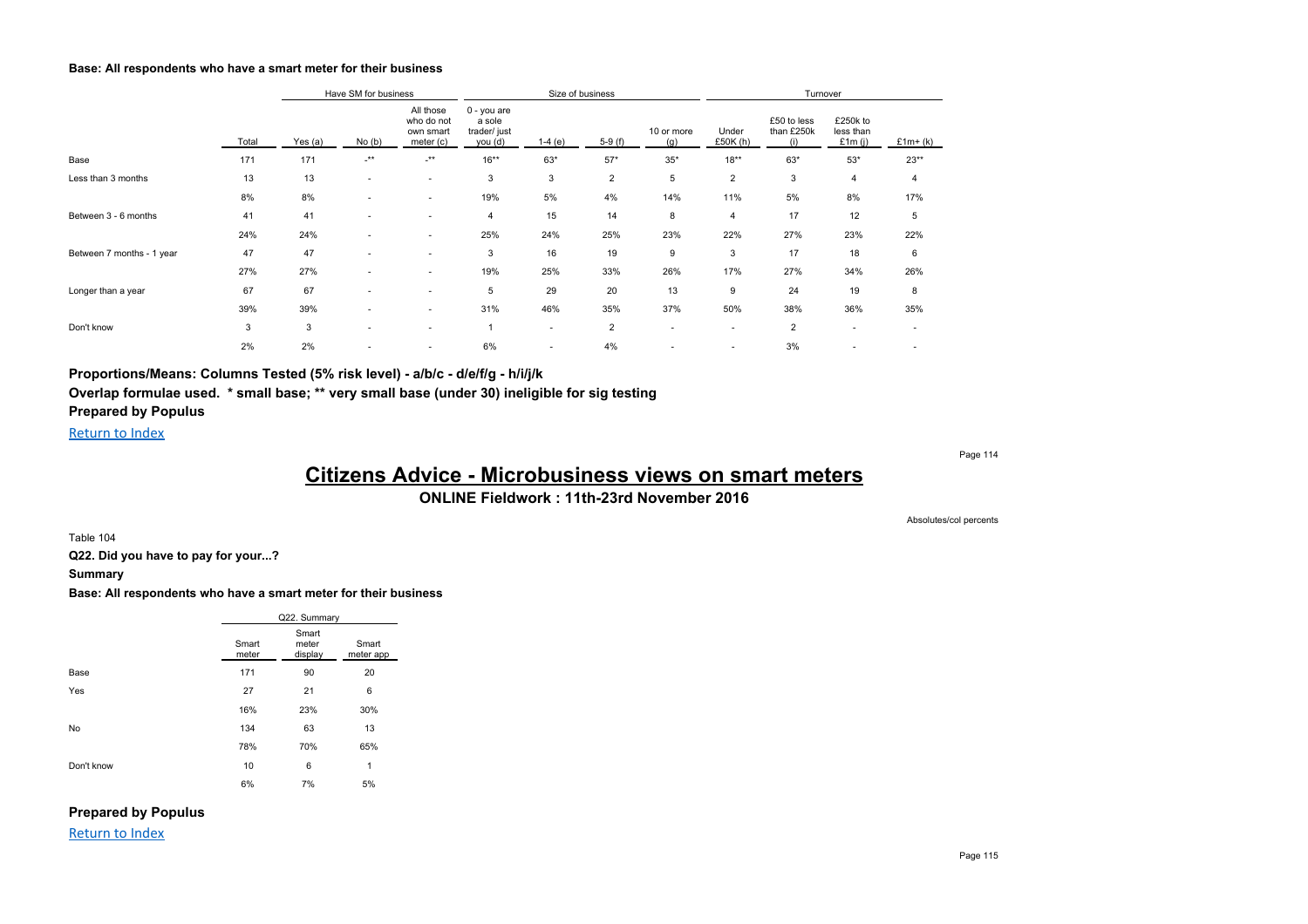### **Citizens Advice - Microbusiness views on smart meters**

### **ONLINE Fieldwork : 11th-23rd November 2016**

Absolutes/col percents

Table 105

**Q22. Did you have to pay for your...?**

**Yes - Summary**

#### **Base: All respondents who have a smart meter for their business**

|                     |       |                                 |                                   | <b>Energy Spend</b>               |                                |                    |                                                            | Location                              |           |                                                           |                                                                                              | <b>Energy Supply</b>                                                                |                          |
|---------------------|-------|---------------------------------|-----------------------------------|-----------------------------------|--------------------------------|--------------------|------------------------------------------------------------|---------------------------------------|-----------|-----------------------------------------------------------|----------------------------------------------------------------------------------------------|-------------------------------------------------------------------------------------|--------------------------|
|                     | Total | Up to<br>£1,000 per<br>year (a) | £1,001-<br>£3,000 per<br>year (b) | £3,001-<br>£5,000 per<br>year (c) | Over<br>£5,000 per<br>year (d) | NET:<br>Office (e) | In<br>factories,<br>storage<br>facilities or<br>depots (f) | In an outlet<br>such as a<br>shop (g) | Other (h) | Electricity<br>is supplied<br>but not<br>mains gas<br>(i) | Electricity<br>and mains<br>gas are<br>supplied<br>by the<br>same<br>supplier<br>(dual fuel) | Electricity<br>and mains<br>gas are<br>supplied<br>by different<br>suppliers<br>(k) | Other (I)                |
| Smart meter         | 27    | $\overline{7}$                  | 8                                 | 5                                 | $\overline{\phantom{a}}$       | 15                 | 3                                                          |                                       | 8         | $\overline{7}$                                            | 15                                                                                           | 5                                                                                   | $\overline{\phantom{a}}$ |
|                     | 16%   | 20%                             | 11%                               | 16%                               | 24%                            | 21%                | 14%                                                        | 2%                                    | 28%       | 9%                                                        | 21%                                                                                          | 23%                                                                                 | $\overline{\phantom{a}}$ |
|                     |       |                                 |                                   |                                   |                                | g                  |                                                            |                                       |           |                                                           |                                                                                              |                                                                                     |                          |
| Smart meter display | 21    | 6                               | 6                                 | $\overline{4}$                    | 5                              | 9                  | 3                                                          |                                       | 8         | 1                                                         | 17                                                                                           | 3                                                                                   | $\overline{\phantom{a}}$ |
|                     | 23%   | 33%                             | 16%                               | 21%                               | 33%                            | 24%                | 27%                                                        | 4%                                    | 47%       | 3%                                                        | 37%                                                                                          | 30%                                                                                 | $\sim$                   |
|                     |       |                                 |                                   |                                   |                                |                    |                                                            |                                       |           |                                                           |                                                                                              |                                                                                     |                          |
| Smart meter app     | 6     | 3                               | $\overline{2}$                    |                                   | $\sim$                         | $\overline{2}$     | $\sim$                                                     |                                       | 3         | 4                                                         |                                                                                              |                                                                                     | $\sim$                   |
|                     | 30%   | 60%                             | 22%                               | 50%                               | $\overline{\phantom{a}}$       | 17%                | ٠                                                          | 100%                                  | 60%       | 50%                                                       | 11%                                                                                          | 33%                                                                                 | $\overline{\phantom{a}}$ |

**Proportions/Means: Columns Tested (5% risk level) - a/b/c/d - e/f/g/h - i/j/k/l Overlap formulae used. \* small base; \*\* very small base (under 30) ineligible for sig testing Prepared by Populus**

Return to Index

Page 116

# **Citizens Advice - Microbusiness views on smart meters**

**ONLINE Fieldwork : 11th-23rd November 2016**

Absolutes/col percents

Table 106

**Q22. Did you have to pay for your...?**

**Yes - Summary**

#### **Base: All respondents who have a smart meter for their business**

|                     |       |           | Have SM for business |                                                   |                                                    | Size of business |          |                   |                     | Turnover                  |                                    |           |
|---------------------|-------|-----------|----------------------|---------------------------------------------------|----------------------------------------------------|------------------|----------|-------------------|---------------------|---------------------------|------------------------------------|-----------|
|                     | Total | Yes $(a)$ | No(b)                | All those<br>who do not<br>own smart<br>meter (c) | $0 - you$ are<br>a sole<br>trader/ just<br>you (d) | $1-4(e)$         | $5-9(f)$ | 10 or more<br>(g) | Under<br>£50 $K(h)$ | £50 to less<br>than £250k | £250k to<br>less than<br>£1 $m(i)$ | $£1m+(k)$ |
| Smart meter         | 27    | 27        |                      | $\overline{\phantom{a}}$                          | 3                                                  | 8                | 9        |                   | 5                   | 6                         | 6                                  | 9         |
|                     | 16%   | 16%       | . .                  | $\overline{\phantom{a}}$                          | 19%                                                | 13%              | 16%      | 20%               | 28%                 | 10%                       | 11%                                | 39%       |
| Smart meter display | 21    | 21        | . .                  | $\sim$                                            |                                                    | 9                | 4        | 4                 | 4                   | 6                         | 4                                  |           |
|                     | 23%   | 23%       | . .                  | $\overline{\phantom{a}}$                          | 36%                                                | 29%              | 14%      | 21%               | 40%                 | 18%                       | 15%                                | 47%       |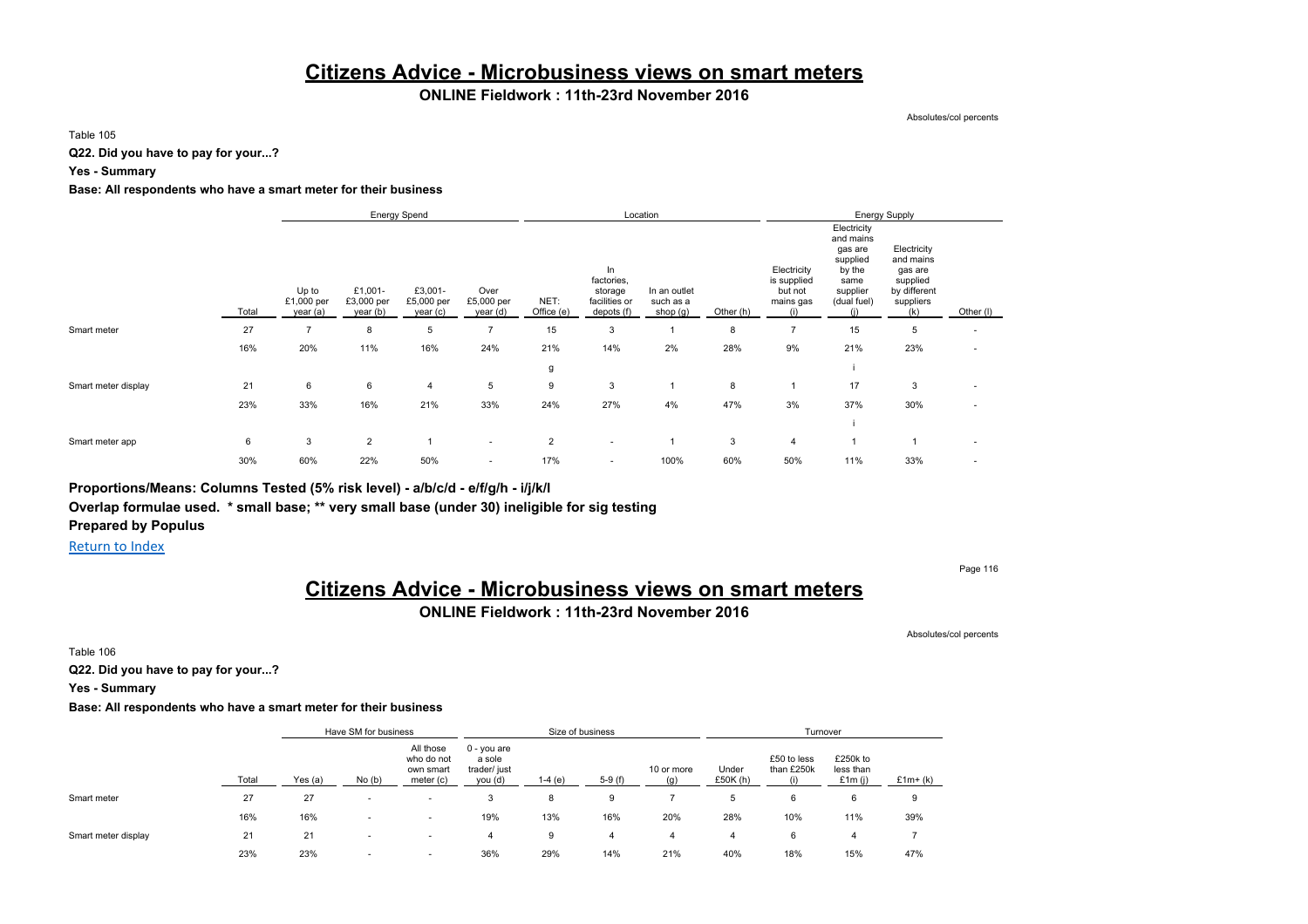| Smart meter app |     |     |  | 6 - 2 1 2 1 3 1 |     |     |     |      |     | $\overline{\phantom{a}}$ |  |
|-----------------|-----|-----|--|-----------------|-----|-----|-----|------|-----|--------------------------|--|
|                 | 30% | 30% |  | 100%            | 25% | 40% | 11% | 100% | 20% | 40%                      |  |

**Proportions/Means: Columns Tested (5% risk level) - a/b/c - d/e/f/g - h/i/j/k**

**Overlap formulae used. \* small base; \*\* very small base (under 30) ineligible for sig testing**

**Prepared by Populus**

Return to Index

Page 117

# **Citizens Advice - Microbusiness views on smart meters**

### **ONLINE Fieldwork : 11th-23rd November 2016**

Absolutes/col percents

Table 107

**Q22. Did you have to pay for your...?**

**Smart meter**

#### **Base: All respondents who have a smart meter for their business**

|            |       |                                 |                                   | Energy Spend                      |                                |                    |                                                            | Location                              |              |                                                           |                                                                                              | Energy Supply                                                                       |                          |
|------------|-------|---------------------------------|-----------------------------------|-----------------------------------|--------------------------------|--------------------|------------------------------------------------------------|---------------------------------------|--------------|-----------------------------------------------------------|----------------------------------------------------------------------------------------------|-------------------------------------------------------------------------------------|--------------------------|
|            | Total | Up to<br>£1,000 per<br>year (a) | £1,001-<br>£3,000 per<br>year (b) | £3,001-<br>£5,000 per<br>year (c) | Over<br>£5,000 per<br>year (d) | NET:<br>Office (e) | In<br>factories,<br>storage<br>facilities or<br>depots (f) | In an outlet<br>such as a<br>shop (g) | Other (h)    | Electricity<br>is supplied<br>but not<br>mains gas<br>(i) | Electricity<br>and mains<br>gas are<br>supplied<br>by the<br>same<br>supplier<br>(dual fuel) | Electricity<br>and mains<br>gas are<br>supplied<br>by different<br>suppliers<br>(k) | Other (I)                |
| Base       | 171   | $35*$                           | $75*$                             | $32*$                             | $29**$                         | $71*$              | $22**$                                                     | 48*                                   | $29**$       | $77*$                                                     | $72*$                                                                                        | $22**$                                                                              | $\cdot^{\star\star}$     |
| Yes        | 27    | $\overline{7}$                  | 8                                 | 5                                 | $\overline{7}$                 | 15                 | 3                                                          |                                       | 8            | $\overline{7}$                                            | 15                                                                                           | 5                                                                                   | $\overline{\phantom{a}}$ |
|            | 16%   | 20%                             | 11%                               | 16%                               | 24%                            | 21%                | 14%                                                        | 2%                                    | 28%          | 9%                                                        | 21%                                                                                          | 23%                                                                                 | $\overline{\phantom{a}}$ |
|            |       |                                 |                                   |                                   |                                | g                  |                                                            |                                       |              |                                                           |                                                                                              |                                                                                     |                          |
| No         | 134   | 27                              | 62                                | 25                                | 20                             | 51                 | 17                                                         | 46                                    | 20           | 65                                                        | 53                                                                                           | 16                                                                                  |                          |
|            | 78%   | 77%                             | 83%                               | 78%                               | 69%                            | 72%                | 77%                                                        | 96%                                   | 69%          | 84%                                                       | 74%                                                                                          | 73%                                                                                 | $\overline{\phantom{a}}$ |
|            |       |                                 |                                   |                                   |                                |                    |                                                            | e                                     |              |                                                           |                                                                                              |                                                                                     |                          |
| Don't know | 10    |                                 | 5                                 | $\overline{2}$                    | $\overline{2}$                 | 5                  | $\overline{2}$                                             |                                       | $\mathbf{1}$ | 5                                                         | 4                                                                                            |                                                                                     | $\sim$                   |
|            | 6%    | 3%                              | 7%                                | 6%                                | 7%                             | 7%                 | 9%                                                         | 2%                                    | 3%           | 6%                                                        | 6%                                                                                           | 5%                                                                                  | ٠                        |

**Proportions/Means: Columns Tested (5% risk level) - a/b/c/d - e/f/g/h - i/j/k/l Overlap formulae used. \* small base; \*\* very small base (under 30) ineligible for sig testing Prepared by Populus**

Return to Index

Page 118

# **Citizens Advice - Microbusiness views on smart meters**

**ONLINE Fieldwork : 11th-23rd November 2016**

Absolutes/col percents

Table 108 **Q22. Did you have to pay for your...? Smart meter**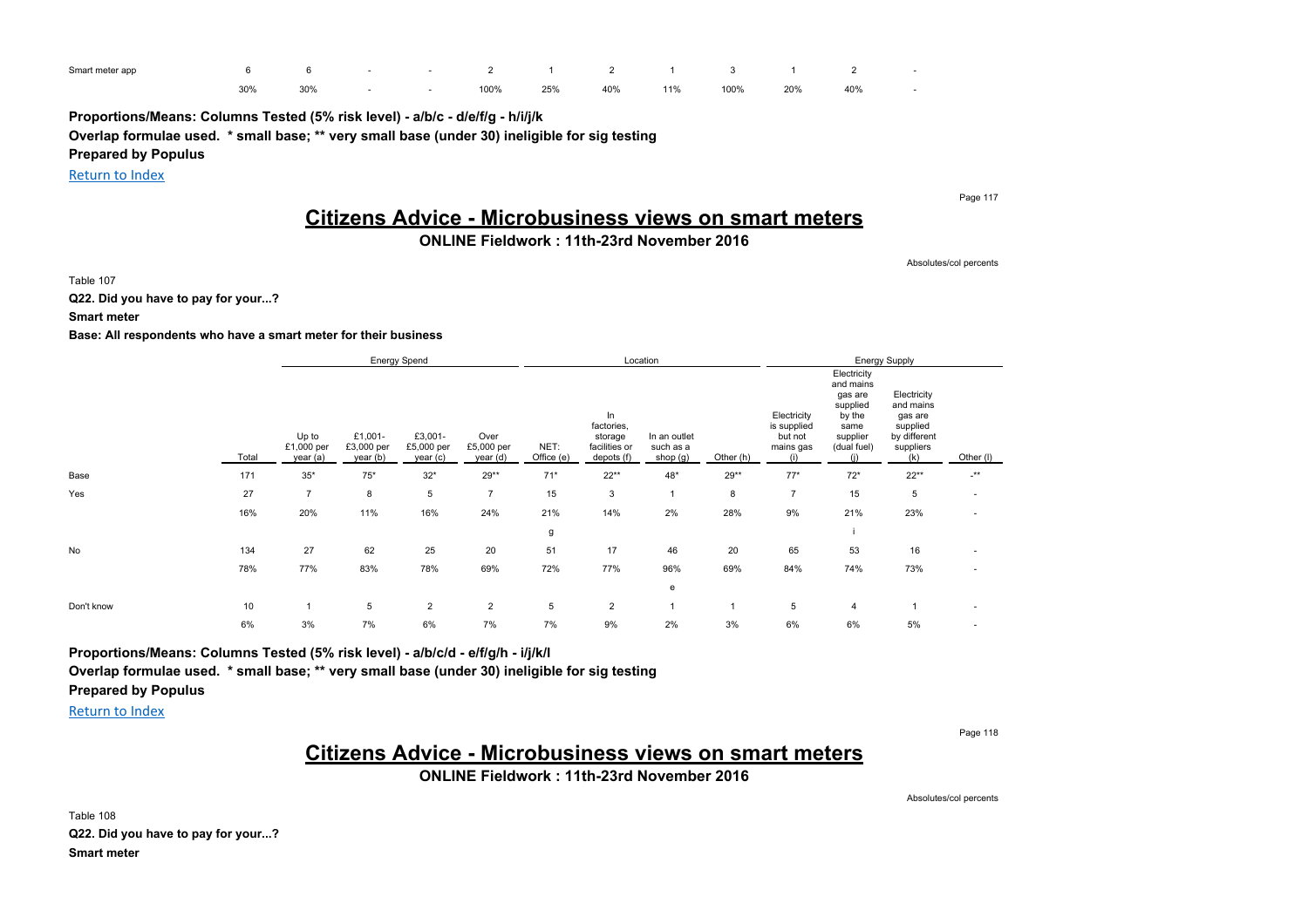#### **Base: All respondents who have a smart meter for their business**

|            |       |           | Have SM for business     |                                                   |                                                  |                | Size of business |                   |                          | Turnover                         |                                    |                |
|------------|-------|-----------|--------------------------|---------------------------------------------------|--------------------------------------------------|----------------|------------------|-------------------|--------------------------|----------------------------------|------------------------------------|----------------|
|            | Total | Yes $(a)$ | No(b)                    | All those<br>who do not<br>own smart<br>meter (c) | 0 - you are<br>a sole<br>trader/ just<br>you (d) | $1-4(e)$       | $5-9(f)$         | 10 or more<br>(g) | Under<br>£50K (h)        | £50 to less<br>than £250k<br>(i) | £250k to<br>less than<br>£1 $m(i)$ | $£1m+(k)$      |
| Base       | 171   | 171       | $-***$                   | $.**$                                             | $16***$                                          | 63*            | $57*$            | $35*$             | $18***$                  | $63*$                            | $53*$                              | $23**$         |
| Yes        | 27    | 27        |                          | $\overline{\phantom{a}}$                          | 3                                                | 8              | 9                | $\overline{7}$    | 5                        | 6                                | 6                                  | 9              |
|            | 16%   | 16%       |                          | ۰.                                                | 19%                                              | 13%            | 16%              | 20%               | 28%                      | 10%                              | 11%                                | 39%            |
| No         | 134   | 134       |                          | ٠                                                 | 13                                               | 53             | 45               | 23                | 13                       | 53                               | 44                                 | 12             |
|            | 78%   | 78%       | $\overline{\phantom{a}}$ | ٠                                                 | 81%                                              | 84%            | 79%              | 66%               | 72%                      | 84%                              | 83%                                | 52%            |
|            |       |           |                          |                                                   |                                                  | g              |                  |                   |                          |                                  |                                    |                |
| Don't know | 10    | 10        |                          |                                                   | ۰                                                | $\overline{c}$ | 3                | 5                 |                          | 4                                | 3                                  | $\overline{2}$ |
|            | 6%    | 6%        | $\overline{\phantom{a}}$ | $\overline{\phantom{a}}$                          | ۰                                                | 3%             | 5%               | 14%               | $\overline{\phantom{a}}$ | 6%                               | 6%                                 | 9%             |
|            |       |           |                          |                                                   |                                                  |                |                  | е                 |                          |                                  |                                    |                |

**Proportions/Means: Columns Tested (5% risk level) - a/b/c - d/e/f/g - h/i/j/k Overlap formulae used. \* small base; \*\* very small base (under 30) ineligible for sig testing Prepared by Populus**

Return to Index

Page 119

Absolutes/col percents

# **Citizens Advice - Microbusiness views on smart meters**

**ONLINE Fieldwork : 11th-23rd November 2016**

Table 109

**Q22. Did you have to pay for your...?**

**Smart meter display**

#### **Base: All respondents who have a smart meter for their business**

|            |       |                                 |                                   | Energy Spend                      |                                |                    |                                                            | Location                              |           |                                                           |                                                                                              | <b>Energy Supply</b>                                                                |                          |
|------------|-------|---------------------------------|-----------------------------------|-----------------------------------|--------------------------------|--------------------|------------------------------------------------------------|---------------------------------------|-----------|-----------------------------------------------------------|----------------------------------------------------------------------------------------------|-------------------------------------------------------------------------------------|--------------------------|
|            | Total | Up to<br>£1,000 per<br>year (a) | £1,001-<br>£3,000 per<br>year (b) | £3,001-<br>£5,000 per<br>year (c) | Over<br>£5,000 per<br>year (d) | NET:<br>Office (e) | In<br>factories,<br>storage<br>facilities or<br>depots (f) | In an outlet<br>such as a<br>shop (g) | Other (h) | Electricity<br>is supplied<br>but not<br>mains gas<br>(i) | Electricity<br>and mains<br>gas are<br>supplied<br>by the<br>same<br>supplier<br>(dual fuel) | Electricity<br>and mains<br>gas are<br>supplied<br>by different<br>suppliers<br>(k) | Other (I)                |
| Base       | $90*$ | $18***$                         | $38*$                             | $19**$                            | $15***$                        | $38*$              | $11***$                                                    | $24**$                                | $17***$   | $34*$                                                     | 46*                                                                                          | $10**$                                                                              | $-***$                   |
| Yes        | 21    | 6                               | 6                                 | $\overline{4}$                    | 5                              | 9                  | $\mathbf{3}$                                               |                                       | 8         | $\mathbf{1}$                                              | 17                                                                                           | 3                                                                                   | $\overline{\phantom{a}}$ |
|            | 23%   | 33%                             | 16%                               | 21%                               | 33%                            | 24%                | 27%                                                        | 4%                                    | 47%       | 3%                                                        | 37%                                                                                          | 30%                                                                                 |                          |
|            |       |                                 |                                   |                                   |                                |                    |                                                            |                                       |           |                                                           |                                                                                              |                                                                                     |                          |
| No         | 63    | 11                              | 29                                | 13                                | 10                             | 26                 | $\overline{7}$                                             | 22                                    | 8         | 28                                                        | 28                                                                                           | $\overline{7}$                                                                      |                          |
|            | 70%   | 61%                             | 76%                               | 68%                               | 67%                            | 68%                | 64%                                                        | 92%                                   | 47%       | 82%                                                       | 61%                                                                                          | 70%                                                                                 |                          |
|            |       |                                 |                                   |                                   |                                |                    |                                                            |                                       |           |                                                           |                                                                                              |                                                                                     |                          |
| Don't know | 6     |                                 | 3                                 | $\overline{2}$                    | $\overline{\phantom{a}}$       | 3                  |                                                            |                                       |           | 5                                                         |                                                                                              |                                                                                     |                          |
|            | 7%    | 6%                              | 8%                                | 11%                               | $\sim$                         | 8%                 | 9%                                                         | 4%                                    | 6%        | 15%                                                       | 2%                                                                                           | ٠                                                                                   |                          |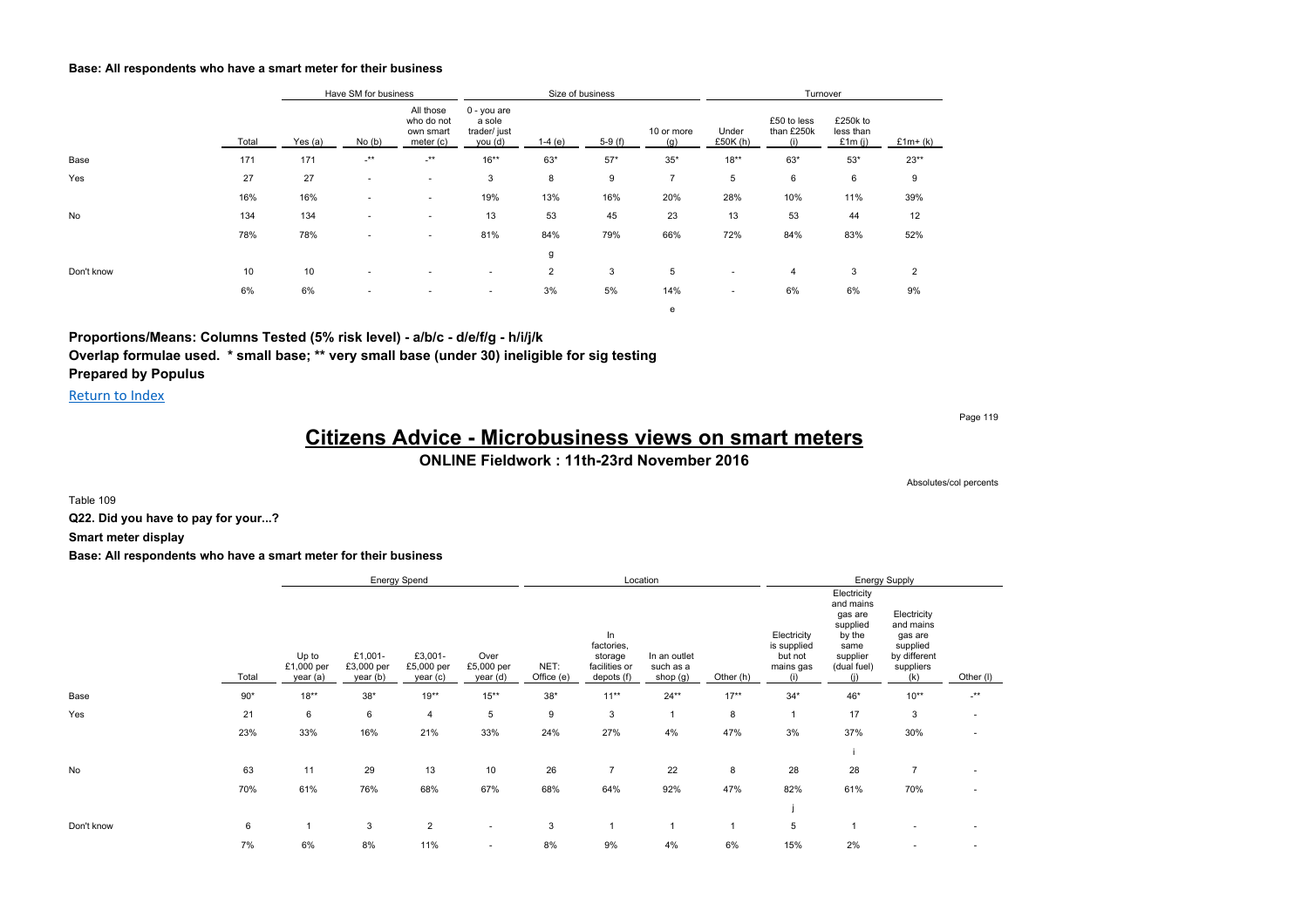**Proportions/Means: Columns Tested (5% risk level) - a/b/c/d - e/f/g/h - i/j/k/l Overlap formulae used. \* small base; \*\* very small base (under 30) ineligible for sig testing Prepared by Populus**

Return to Index

# **Citizens Advice - Microbusiness views on smart meters**

### **ONLINE Fieldwork : 11th-23rd November 2016**

Absolutes/col percents

Page 120

j

Table 110

**Q22. Did you have to pay for your...?**

**Smart meter display**

#### **Base: All respondents who have a smart meter for their business**

|            |       |           | Have SM for business |                                                   |                                                  |           | Size of business |                   |                          | Turnover                         |                                    |                          |
|------------|-------|-----------|----------------------|---------------------------------------------------|--------------------------------------------------|-----------|------------------|-------------------|--------------------------|----------------------------------|------------------------------------|--------------------------|
|            | Total | Yes $(a)$ | No(b)                | All those<br>who do not<br>own smart<br>meter (c) | 0 - you are<br>a sole<br>trader/ just<br>you (d) | 1-4 $(e)$ | $5-9(f)$         | 10 or more<br>(g) | Under<br>£50 $K(h)$      | £50 to less<br>than £250k<br>(i) | £250k to<br>less than<br>£1 $m(i)$ | $£1m+(k)$                |
| Base       | $90*$ | $90*$     | $\cdot^{\star\star}$ | $-***$                                            | $11***$                                          | $31*$     | $29**$           | $19***$           | $10***$                  | $34*$                            | $27**$                             | $15***$                  |
| Yes        | 21    | 21        |                      | $\overline{\phantom{a}}$                          | 4                                                | 9         | 4                | 4                 | 4                        | 6                                | 4                                  | 7                        |
|            | 23%   | 23%       | ۰                    | $\overline{\phantom{a}}$                          | 36%                                              | 29%       | 14%              | 21%               | 40%                      | 18%                              | 15%                                | 47%                      |
| <b>No</b>  | 63    | 63        |                      | $\overline{\phantom{a}}$                          | 7                                                | 20        | 22               | 14                | 6                        | 25                               | 21                                 | 8                        |
|            | 70%   | 70%       |                      | $\overline{\phantom{a}}$                          | 64%                                              | 65%       | 76%              | 74%               | 60%                      | 74%                              | 78%                                | 53%                      |
| Don't know | 6     | 6         |                      | ۰                                                 | $\overline{\phantom{a}}$                         | 2         | 3                |                   | $\overline{\phantom{a}}$ | 3                                | 2                                  | $\overline{\phantom{a}}$ |
|            | 7%    | 7%        |                      | $\overline{\phantom{a}}$                          | $\overline{\phantom{a}}$                         | 6%        | 10%              | 5%                | $\overline{\phantom{a}}$ | 9%                               | 7%                                 | $\overline{\phantom{a}}$ |

**Proportions/Means: Columns Tested (5% risk level) - a/b/c - d/e/f/g - h/i/j/k Overlap formulae used. \* small base; \*\* very small base (under 30) ineligible for sig testing Prepared by Populus**

Return to Index

Page 121

# **Citizens Advice - Microbusiness views on smart meters**

**ONLINE Fieldwork : 11th-23rd November 2016**

Absolutes/col percents Table 111 **Q22. Did you have to pay for your...? Smart meter app Base: All respondents who have a smart meter for their business** Energy Spend **Energy Spend** Energy Supply **Construction** Energy Supply **Energy Supply**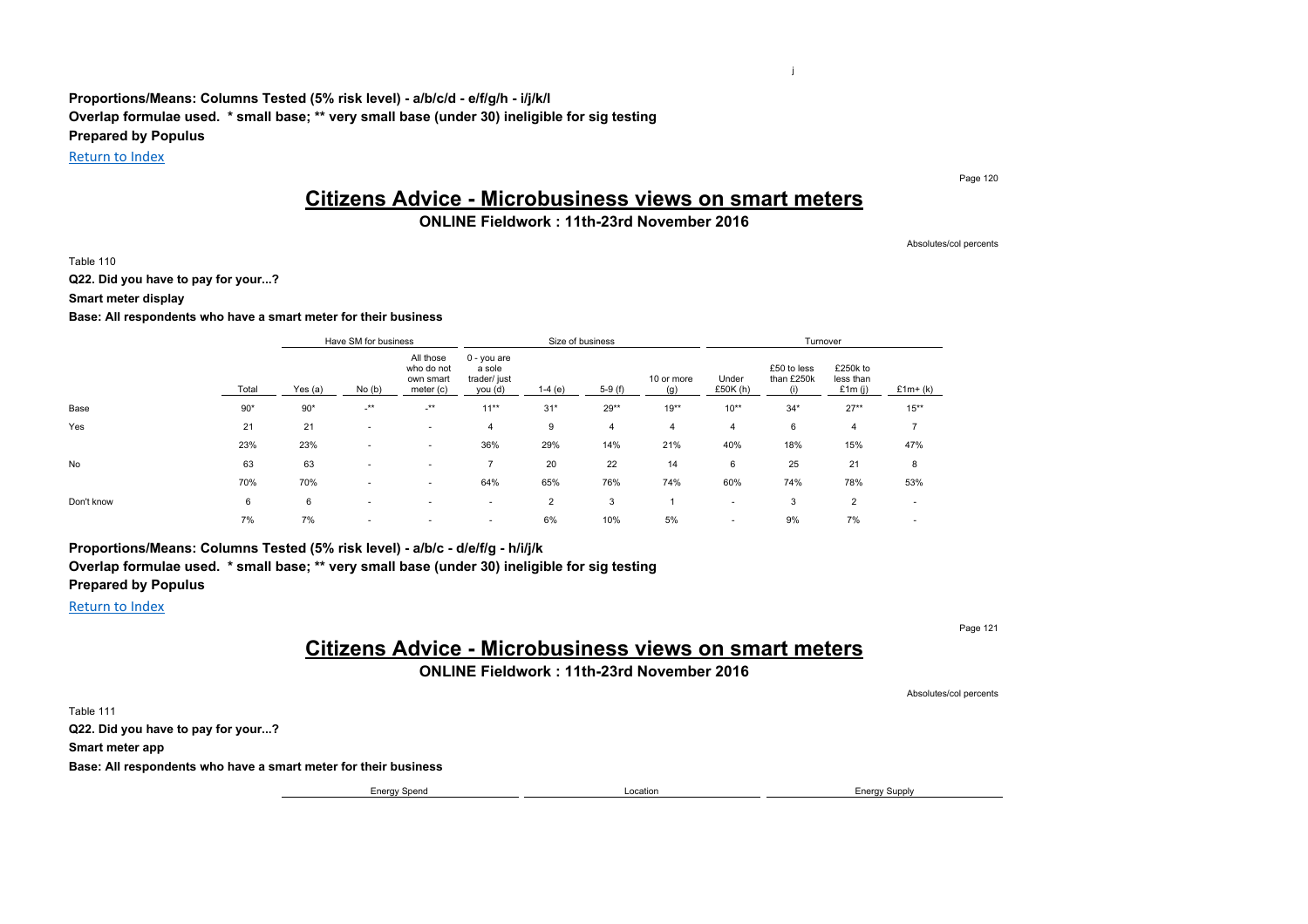|            | Total | Up to<br>£1,000 per<br>year (a) | £1,001-<br>£3,000 per<br>year (b) | £3,001-<br>£5,000 per<br>year (c) | Over<br>£5,000 per<br>year (d) | NET:<br>Office (e) | In<br>factories,<br>storage<br>facilities or<br>depots (f) | In an outlet<br>such as a<br>shop (g) | Other (h)                | Electricity<br>is supplied<br>but not<br>mains gas<br>(i) | Electricity<br>and mains<br>gas are<br>supplied<br>by the<br>same<br>supplier<br>(dual fuel) | Electricity<br>and mains<br>gas are<br>supplied<br>by different<br>suppliers<br>(k) | Other (I)                |
|------------|-------|---------------------------------|-----------------------------------|-----------------------------------|--------------------------------|--------------------|------------------------------------------------------------|---------------------------------------|--------------------------|-----------------------------------------------------------|----------------------------------------------------------------------------------------------|-------------------------------------------------------------------------------------|--------------------------|
| Base       | $20*$ | $5***$                          | $9**$                             | $2***$                            | $4***$                         | $12***$            | $2***$                                                     | $1**$                                 | $5^{**}$                 | $8**$                                                     | $9**$                                                                                        | $3***$                                                                              | $-$ **                   |
| Yes        | 6     | 3                               | $\overline{2}$                    |                                   | $\sim$                         | $\overline{2}$     | $\sim$                                                     |                                       | 3                        | $\overline{4}$                                            |                                                                                              |                                                                                     | $\overline{\phantom{a}}$ |
|            | 30%   | 60%                             | 22%                               | 50%                               | $\sim$                         | 17%                | ۰.                                                         | 100%                                  | 60%                      | 50%                                                       | 11%                                                                                          | 33%                                                                                 | $\overline{\phantom{a}}$ |
| No         | 13    |                                 | $\overline{7}$                    |                                   | 4                              | 9                  | $\overline{2}$                                             | $\overline{\phantom{a}}$              | $\overline{\mathbf{c}}$  | $\overline{4}$                                            | 8                                                                                            | 1                                                                                   | $\overline{\phantom{a}}$ |
|            | 65%   | 20%                             | 78%                               | 50%                               | 100%                           | 75%                | 100%                                                       | $\sim$                                | 40%                      | 50%                                                       | 89%                                                                                          | 33%                                                                                 | $\overline{\phantom{a}}$ |
| Don't know |       |                                 | $\sim$                            | $\overline{\phantom{a}}$          | $\sim$                         |                    | $\overline{\phantom{a}}$                                   | $\overline{\phantom{a}}$              | $\overline{\phantom{a}}$ | $\sim$                                                    | $\overline{\phantom{a}}$                                                                     | 1                                                                                   | $\overline{\phantom{a}}$ |
|            | 5%    | 20%                             | $\overline{\phantom{a}}$          |                                   | $\overline{\phantom{a}}$       | 8%                 | $\sim$                                                     |                                       |                          | $\overline{\phantom{a}}$                                  | $\overline{\phantom{a}}$                                                                     | 33%                                                                                 |                          |

**Proportions/Means: Columns Tested (5% risk level) - a/b/c/d - e/f/g/h - i/j/k/l**

**Overlap formulae used. \* small base; \*\* very small base (under 30) ineligible for sig testing**

**Prepared by Populus**

Return to Index

Page 122

# **Citizens Advice - Microbusiness views on smart meters**

**ONLINE Fieldwork : 11th-23rd November 2016**

Absolutes/col percents

Table 112

**Q22. Did you have to pay for your...?**

**Smart meter app**

#### **Base: All respondents who have a smart meter for their business**

|            |       |           | Have SM for business     |                                                   |                                                  |                | Size of business         |                   |                          | Turnover                  |                                 |                          |
|------------|-------|-----------|--------------------------|---------------------------------------------------|--------------------------------------------------|----------------|--------------------------|-------------------|--------------------------|---------------------------|---------------------------------|--------------------------|
|            | Total | Yes $(a)$ | No(b)                    | All those<br>who do not<br>own smart<br>meter (c) | 0 - you are<br>a sole<br>trader/ just<br>you (d) | $1-4(e)$       | $5-9(f)$                 | 10 or more<br>(q) | Under<br>£50K (h)        | £50 to less<br>than £250k | £250k to<br>less than<br>£1m(i) | $£1m+(k)$                |
| Base       | $20*$ | $20**$    | $-***$                   | $-***$                                            | $2***$                                           | $4***$         | $5***$                   | $9**$             | $3***$                   | $5***$                    | $5***$                          | $5***$                   |
| Yes        | 6     | 6         | $\overline{\phantom{a}}$ | $\overline{\phantom{a}}$                          | $\overline{2}$                                   |                | 2                        |                   | 3                        |                           | $\overline{2}$                  | ٠                        |
|            | 30%   | 30%       | ۰                        |                                                   | 100%                                             | 25%            | 40%                      | 11%               | 100%                     | 20%                       | 40%                             | $\overline{\phantom{a}}$ |
| <b>No</b>  | 13    | 13        | $\overline{\phantom{a}}$ |                                                   | $\overline{\phantom{a}}$                         | $\overline{2}$ | 3                        | 8                 | $\overline{\phantom{a}}$ | 3                         | 3                               | 5                        |
|            | 65%   | 65%       | $\overline{\phantom{a}}$ |                                                   | $\overline{\phantom{a}}$                         | 50%            | 60%                      | 89%               | $\sim$                   | 60%                       | 60%                             | 100%                     |
| Don't know |       |           | ۰                        |                                                   | ۰                                                |                | $\overline{\phantom{a}}$ |                   | $\overline{\phantom{a}}$ |                           | $\sim$                          | $\overline{\phantom{a}}$ |
|            | 5%    | 5%        | ۰                        |                                                   | $\overline{\phantom{a}}$                         | 25%            | $\overline{\phantom{a}}$ |                   | $\overline{\phantom{a}}$ | 20%                       | $\overline{\phantom{a}}$        | $\overline{\phantom{a}}$ |

**Proportions/Means: Columns Tested (5% risk level) - a/b/c - d/e/f/g - h/i/j/k**

**Overlap formulae used. \* small base; \*\* very small base (under 30) ineligible for sig testing**

**Prepared by Populus**

Return to Index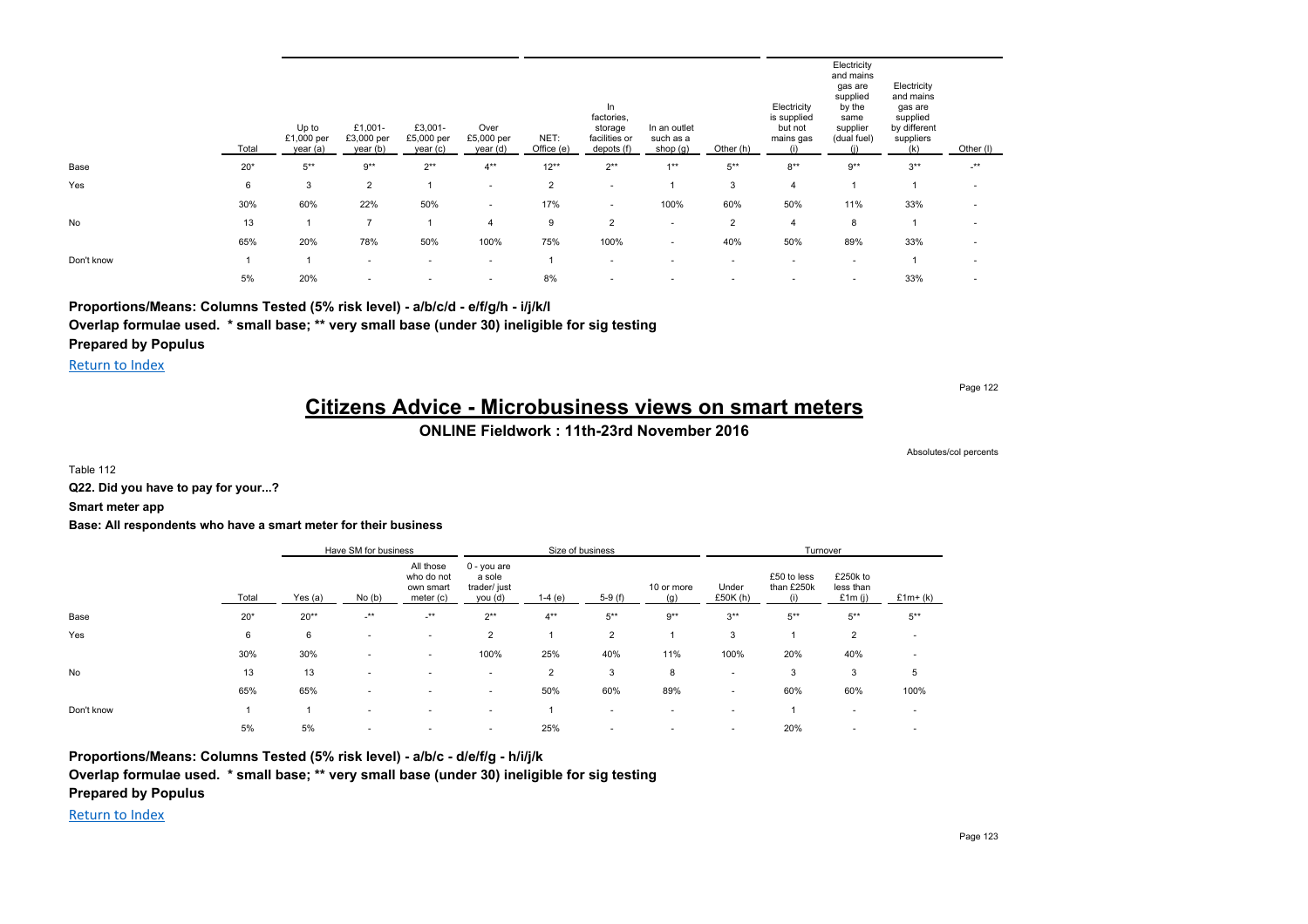# **Citizens Advice - Microbusiness views on smart meters**

### **ONLINE Fieldwork : 11th-23rd November 2016**

Absolutes/col percents

#### Table 113

#### **Q23. Have you accessed the data from your smart meter?**

#### **Base: All respondents who have a smart meter for their business**

|            |       |                                 |                                   | <b>Energy Spend</b>              |                                |                    |                                                            | Location                              |           |                                                           |                                                                                                     | <b>Energy Supply</b>                                                                |                          |
|------------|-------|---------------------------------|-----------------------------------|----------------------------------|--------------------------------|--------------------|------------------------------------------------------------|---------------------------------------|-----------|-----------------------------------------------------------|-----------------------------------------------------------------------------------------------------|-------------------------------------------------------------------------------------|--------------------------|
|            | Total | Up to<br>£1,000 per<br>year (a) | £1,001-<br>£3,000 per<br>year (b) | £3,001-<br>£5,000 per<br>year(c) | Over<br>£5,000 per<br>year (d) | NET:<br>Office (e) | In<br>factories,<br>storage<br>facilities or<br>depots (f) | In an outlet<br>such as a<br>shop (g) | Other (h) | Electricity<br>is supplied<br>but not<br>mains gas<br>(i) | Electricity<br>and mains<br>gas are<br>supplied<br>by the<br>same<br>supplier<br>(dual fuel)<br>(i) | Electricity<br>and mains<br>gas are<br>supplied<br>by different<br>suppliers<br>(k) | Other (I)                |
| Base       | 171   | $35*$                           | $75*$                             | $32*$                            | 29**                           | $71*$              | $22**$                                                     | 48*                                   | $29**$    | $77*$                                                     | $72*$                                                                                               | $22**$                                                                              | $\cdot^{\star\star}$     |
| Yes        | 82    | 15                              | 37                                | 13                               | 17                             | 34                 | 12                                                         | 20                                    | 16        | 31                                                        | 38                                                                                                  | 13                                                                                  | $\overline{\phantom{a}}$ |
|            | 48%   | 43%                             | 49%                               | 41%                              | 59%                            | 48%                | 55%                                                        | 42%                                   | 55%       | 40%                                                       | 53%                                                                                                 | 59%                                                                                 | $\overline{\phantom{a}}$ |
| No         | 80    | 17                              | 35                                | 16                               | 12                             | 32                 | 10                                                         | 27                                    | 10        | 43                                                        | 28                                                                                                  | 9                                                                                   | $\overline{\phantom{a}}$ |
|            | 47%   | 49%                             | 47%                               | 50%                              | 41%                            | 45%                | 45%                                                        | 56%                                   | 34%       | 56%                                                       | 39%                                                                                                 | 41%                                                                                 | ٠                        |
|            |       |                                 |                                   |                                  |                                |                    |                                                            |                                       |           |                                                           |                                                                                                     |                                                                                     |                          |
| Don't know | 9     | 3                               | 3                                 | 3                                | ۰                              | 5                  | $\overline{\phantom{a}}$                                   |                                       | 3         | 3                                                         | 6                                                                                                   | $\sim$                                                                              | $\overline{\phantom{a}}$ |
|            | 5%    | 9%                              | 4%                                | 9%                               | ۰                              | 7%                 | $\sim$                                                     | 2%                                    | 10%       | 4%                                                        | 8%                                                                                                  | $\sim$                                                                              | $\sim$                   |

**Proportions/Means: Columns Tested (5% risk level) - a/b/c/d - e/f/g/h - i/j/k/l**

**Overlap formulae used. \* small base; \*\* very small base (under 30) ineligible for sig testing**

**Prepared by Populus**

Return to Index

#### Page 124

# **Citizens Advice - Microbusiness views on smart meters**

#### **ONLINE Fieldwork : 11th-23rd November 2016**

Absolutes/col percents

Table 114

**Q23. Have you accessed the data from your smart meter?**

**Base: All respondents who have a smart meter for their business**

|            |       |         | Have SM for business     |                                                   |                                                    |          | Size of business |            |                   | Turnover                  |                                 |                          |
|------------|-------|---------|--------------------------|---------------------------------------------------|----------------------------------------------------|----------|------------------|------------|-------------------|---------------------------|---------------------------------|--------------------------|
|            | Total | Yes (a) | No(b)                    | All those<br>who do not<br>own smart<br>meter (c) | $0 - you$ are<br>a sole<br>trader/ just<br>you (d) | $1-4(e)$ | $5-9(f)$         | 10 or more | Under<br>£50K (h) | £50 to less<br>than £250k | £250k to<br>less than<br>£1m(i) | $£1m+(k)$                |
| Base       | 171   | 171     | $-***$                   | $-***$                                            | $16***$                                            | 63*      | $57*$            | $35*$      | $18***$           | $63*$                     | $53*$                           | $23**$                   |
| Yes        | 82    | 82      | $\sim$                   | $\sim$                                            |                                                    | 29       | 29               | 17         | 10                | 24                        | 26                              | 16                       |
|            | 48%   | 48%     |                          |                                                   | 44%                                                | 46%      | 51%              | 49%        | 56%               | 38%                       | 49%                             | 70%                      |
| <b>No</b>  | 80    | 80      | $\overline{\phantom{a}}$ | ٠                                                 | 6                                                  | 33       | 26               | 15         | 6                 | 35                        | 25                              |                          |
|            | 47%   | 47%     | $\sim$                   |                                                   | 38%                                                | 52%      | 46%              | 43%        | 33%               | 56%                       | 47%                             | 30%                      |
| Don't know | 9     | 9       | $\sim$                   | $\overline{\phantom{a}}$                          | 3                                                  |          | ົ<br>∠           | 3          | $\overline{2}$    | 4                         | $\Omega$                        | $\overline{\phantom{a}}$ |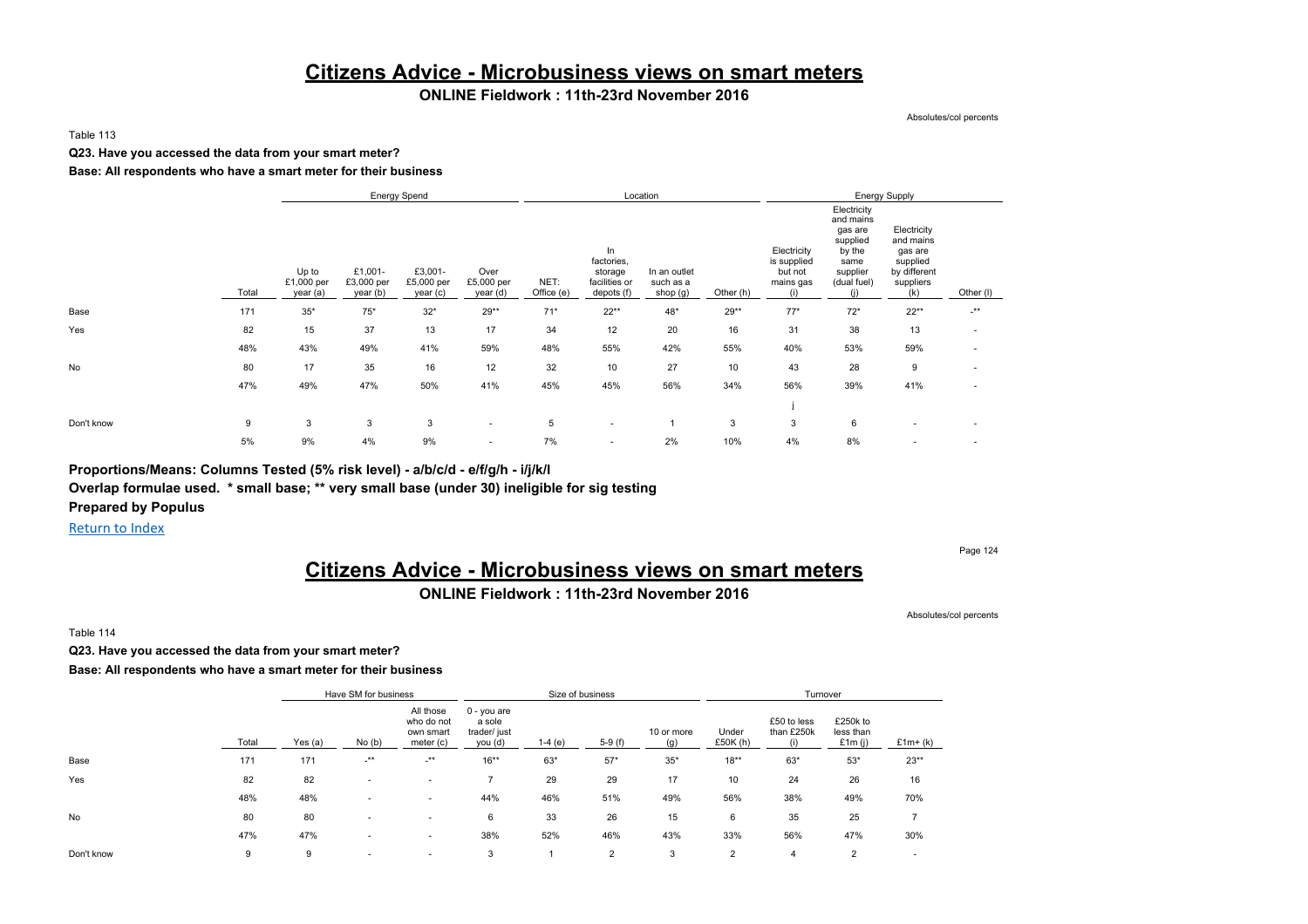**Proportions/Means: Columns Tested (5% risk level) - a/b/c - d/e/f/g - h/i/j/k Overlap formulae used. \* small base; \*\* very small base (under 30) ineligible for sig testing Prepared by Populus**

Return to Index

### **Citizens Advice - Microbusiness views on smart meters**

### **ONLINE Fieldwork : 11th-23rd November 2016**

Absolutes/col percents

Page 125

Table 115

**Q24. Did you have to pay to access your data?**

#### **Base: All respondents who have accessed the data from their smart meter**

|            |                |                                 |                                   | <b>Energy Spend</b>              |                                |                    |                                                            | Location                              |                          |                                                    |                                                                                              | <b>Energy Supply</b>                                                                |           |
|------------|----------------|---------------------------------|-----------------------------------|----------------------------------|--------------------------------|--------------------|------------------------------------------------------------|---------------------------------------|--------------------------|----------------------------------------------------|----------------------------------------------------------------------------------------------|-------------------------------------------------------------------------------------|-----------|
|            | Total          | Up to<br>£1,000 per<br>year (a) | £1,001-<br>£3,000 per<br>year (b) | £3,001-<br>£5,000 per<br>year(c) | Over<br>£5,000 per<br>year (d) | NET:<br>Office (e) | In<br>factories,<br>storage<br>facilities or<br>depots (f) | In an outlet<br>such as a<br>shop (g) | Other (h)                | Electricity<br>is supplied<br>but not<br>mains gas | Electricity<br>and mains<br>gas are<br>supplied<br>by the<br>same<br>supplier<br>(dual fuel) | Electricity<br>and mains<br>gas are<br>supplied<br>by different<br>suppliers<br>(k) | Other (I) |
| Base       | $82*$          | $15***$                         | $37*$                             | $13**$                           | $17**$                         | $34*$              | $12**$                                                     | $20**$                                | $16***$                  | $31*$                                              | $38*$                                                                                        | $13**$                                                                              | $-***$    |
| Yes        | 12             | 4                               | 4                                 |                                  | 3                              | 5                  | 3                                                          |                                       | 3                        | 3                                                  | $\overline{7}$                                                                               | $\overline{2}$                                                                      |           |
|            | 15%            | 27%                             | 11%                               | 8%                               | 18%                            | 15%                | 25%                                                        | 5%                                    | 19%                      | 10%                                                | 18%                                                                                          | 15%                                                                                 |           |
| No         | 68             | 11                              | 32                                | 12                               | 13                             | 28                 | 8                                                          | 19                                    | 13                       | 26                                                 | 31                                                                                           | 11                                                                                  |           |
|            | 83%            | 73%                             | 86%                               | 92%                              | 76%                            | 82%                | 67%                                                        | 95%                                   | 81%                      | 84%                                                | 82%                                                                                          | 85%                                                                                 |           |
| Don't know | $\overline{2}$ | $\sim$                          |                                   | $\sim$                           |                                | $\overline{A}$     |                                                            | $\sim$                                | $\sim$                   | $\overline{2}$                                     | $\sim$                                                                                       | $\overline{\phantom{a}}$                                                            |           |
|            | 2%             | $\overline{\phantom{a}}$        | 3%                                | . .                              | 6%                             | 3%                 | 8%                                                         | ٠                                     | $\overline{\phantom{a}}$ | 6%                                                 | ٠                                                                                            |                                                                                     |           |

**Proportions/Means: Columns Tested (5% risk level) - a/b/c/d - e/f/g/h - i/j/k/l**

**Overlap formulae used. \* small base; \*\* very small base (under 30) ineligible for sig testing**

**Prepared by Populus**

Return to Index

Page 126

# **Citizens Advice - Microbusiness views on smart meters**

### **ONLINE Fieldwork : 11th-23rd November 2016**

Absolutes/col percents

Table 116

**Q24. Did you have to pay to access your data?**

**Base: All respondents who have accessed the data from their smart meter**

|       |         | Have SM for business |                                                   |                                                  |         | Size of business |                   |                   |                                | Turnover                        |            |
|-------|---------|----------------------|---------------------------------------------------|--------------------------------------------------|---------|------------------|-------------------|-------------------|--------------------------------|---------------------------------|------------|
| Total | Yes (a) | No (b)               | All those<br>who do not<br>own smart<br>meter (c) | 0 - you are<br>a sole<br>trader/ just<br>vou (d) | i-4 (e) | $5-9(f)$         | 10 or more<br>(q) | Under<br>£50K (h) | £50 to less<br>than £250k<br>ω | £250k to<br>less than<br>£1m(i) | $£1m+$ (k) |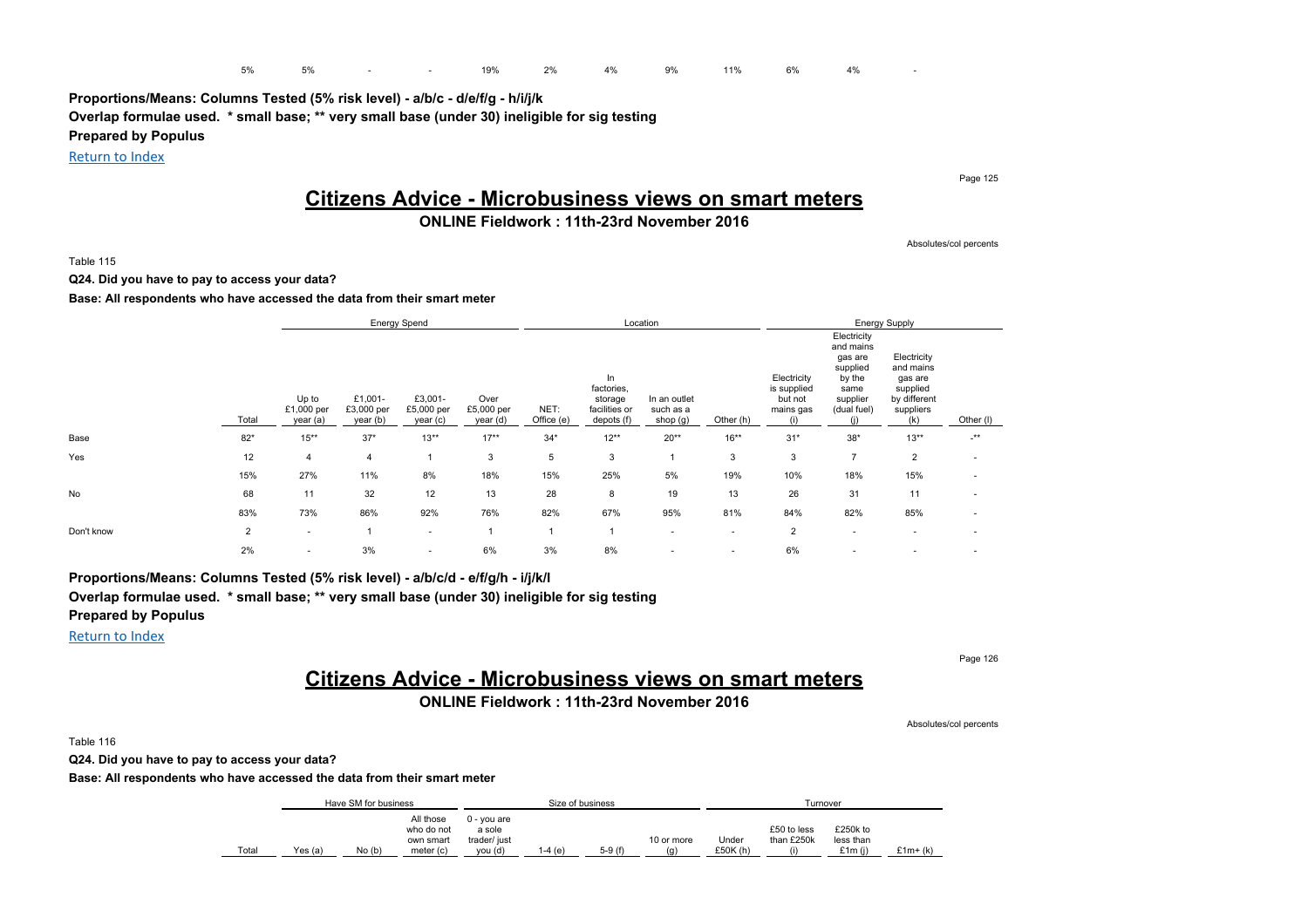| Base       | $82*$          | $82*$          | <b>**</b>                | <b>**</b>                | $7***$                   | $29**$ | $29**$ | $17***$ | $10**$ | $24***$                  | $26**$                   | $16***$        |
|------------|----------------|----------------|--------------------------|--------------------------|--------------------------|--------|--------|---------|--------|--------------------------|--------------------------|----------------|
| Yes        | 12             | 12             |                          | $\sim$                   | 2                        | 5      | 3      | 2       | 3      | 4                        | 3                        | $\overline{2}$ |
|            | 15%            | 15%            | $\overline{\phantom{a}}$ | $\overline{\phantom{a}}$ | 29%                      | 17%    | 10%    | 12%     | 30%    | 17%                      | 12%                      | 13%            |
| No         | 68             | 68             |                          | $\overline{\phantom{a}}$ | 5                        | 24     | 25     | 14      |        | 20                       | 23                       | 12             |
|            | 83%            | 83%            | $\overline{\phantom{a}}$ | $\overline{\phantom{a}}$ | 71%                      | 83%    | 86%    | 82%     | 70%    | 83%                      | 88%                      | 75%            |
| Don't know | $\overline{2}$ | $\overline{2}$ |                          | $\sim$                   | $\overline{\phantom{a}}$ | $\sim$ |        |         | $\sim$ | ٠                        | $\overline{\phantom{a}}$ | $\overline{2}$ |
|            | 2%             | 2%             | . .                      | $\sim$                   | $\overline{\phantom{a}}$ | $\sim$ | 3%     | 6%      | $\sim$ | $\overline{\phantom{a}}$ | $\overline{\phantom{a}}$ | 13%            |
|            |                |                |                          |                          |                          |        |        |         |        |                          |                          |                |

### **Proportions/Means: Columns Tested (5% risk level) - a/b/c - d/e/f/g - h/i/j/k**

**Overlap formulae used. \* small base; \*\* very small base (under 30) ineligible for sig testing**

**Prepared by Populus**

Return to Index

Page 127

# **Citizens Advice - Microbusiness views on smart meters**

**ONLINE Fieldwork : 11th-23rd November 2016**

Absolutes/col percents

Table 117

**Q25. How often do you check the information provided to you by your smart meter for your business?**

**Base: All respondents who have smart meter display/ app**

|                     |       |                                 |                                   | Energy Spend                     |                                |                    |                                                            | Location                              |                |                                                           |                                                                                                     | <b>Energy Supply</b>                                                                |                 |
|---------------------|-------|---------------------------------|-----------------------------------|----------------------------------|--------------------------------|--------------------|------------------------------------------------------------|---------------------------------------|----------------|-----------------------------------------------------------|-----------------------------------------------------------------------------------------------------|-------------------------------------------------------------------------------------|-----------------|
|                     | Total | Up to<br>£1,000 per<br>year (a) | £1,001-<br>£3,000 per<br>year (b) | £3,001-<br>£5,000 per<br>year(c) | Over<br>£5,000 per<br>year (d) | NET:<br>Office (e) | In<br>factories,<br>storage<br>facilities or<br>depots (f) | In an outlet<br>such as a<br>shop (g) | Other (h)      | Electricity<br>is supplied<br>but not<br>mains gas<br>(i) | Electricity<br>and mains<br>gas are<br>supplied<br>by the<br>same<br>supplier<br>(dual fuel)<br>(i) | Electricity<br>and mains<br>gas are<br>supplied<br>by different<br>suppliers<br>(k) | Other (I)       |
| Base                | 101   | $20**$                          | $45^{\star}$                      | $20**$                           | $16***$                        | $46*$              | $11***$                                                    | $24**$                                | $20**$         | $40*$                                                     | $49*$                                                                                               | $12**$                                                                              | $^{\star\star}$ |
| Every day           | 9     | $\mathbf{3}$                    | 3                                 | $\mathbf{1}$                     | $\overline{2}$                 | 3                  | 1                                                          | $\mathbf{1}$                          | $\overline{4}$ | $\overline{2}$                                            | $\overline{7}$                                                                                      | ٠                                                                                   | $\blacksquare$  |
|                     | 9%    | 15%                             | 7%                                | 5%                               | 13%                            | 7%                 | 9%                                                         | 4%                                    | 20%            | 5%                                                        | 14%                                                                                                 | $\sim$                                                                              | ٠               |
| A few times a week  | 19    | 6                               | $\overline{7}$                    | 3                                | 3                              | 11                 | 3                                                          | $\mathbf{1}$                          | $\overline{4}$ | 3                                                         | 14                                                                                                  | $\overline{2}$                                                                      | ٠               |
|                     | 19%   | 30%                             | 16%                               | 15%                              | 19%                            | 24%                | 27%                                                        | 4%                                    | 20%            | 8%                                                        | 29%                                                                                                 | 17%                                                                                 | ٠               |
|                     |       |                                 |                                   |                                  |                                |                    |                                                            |                                       |                |                                                           |                                                                                                     |                                                                                     |                 |
| A few times a month | 38    | $\overline{2}$                  | 20                                | $\overline{7}$                   | 9                              | 19                 | 4                                                          | 10                                    | 5              | 15                                                        | 18                                                                                                  | $\sqrt{5}$                                                                          |                 |
|                     | 38%   | 10%                             | 44%                               | 35%                              | 56%                            | 41%                | 36%                                                        | 42%                                   | 25%            | 38%                                                       | 37%                                                                                                 | 42%                                                                                 |                 |
| Hardly ever         | 24    | 5                               | 13                                | 5                                | $\overline{1}$                 | 8                  | $\overline{c}$                                             | 9                                     | 5              | 14                                                        | 6                                                                                                   | 4                                                                                   |                 |
|                     | 24%   | 25%                             | 29%                               | 25%                              | $6\%$                          | 17%                | 18%                                                        | 38%                                   | 25%            | 35%                                                       | 12%                                                                                                 | 33%                                                                                 |                 |
|                     |       |                                 |                                   |                                  |                                |                    |                                                            |                                       |                |                                                           |                                                                                                     |                                                                                     |                 |
| Never               | 8     | 3                               | $\boldsymbol{2}$                  | $\overline{2}$                   | -1                             | $\overline{4}$     | $\overline{1}$                                             | $\overline{2}$                        |                | 5                                                         | $\overline{2}$                                                                                      | -1                                                                                  |                 |
|                     | 8%    | 15%                             | 4%                                | 10%                              | 6%                             | 9%                 | 9%                                                         | 8%                                    | 5%             | 13%                                                       | 4%                                                                                                  | 8%                                                                                  |                 |
| Don't know          | 3     | $\mathbf{1}$                    | ٠                                 | $\overline{2}$                   | $\overline{\phantom{a}}$       | $\mathbf{1}$       | $\sim$                                                     | $\mathbf{1}$                          |                | $\overline{1}$                                            | $\overline{2}$                                                                                      | $\overline{\phantom{a}}$                                                            |                 |
|                     | 3%    | $5\%$                           | $\overline{\phantom{a}}$          | 10%                              | $\overline{\phantom{a}}$       | 2%                 |                                                            | 4%                                    | 5%             | 3%                                                        | 4%                                                                                                  |                                                                                     |                 |

**Proportions/Means: Columns Tested (5% risk level) - a/b/c/d - e/f/g/h - i/j/k/l**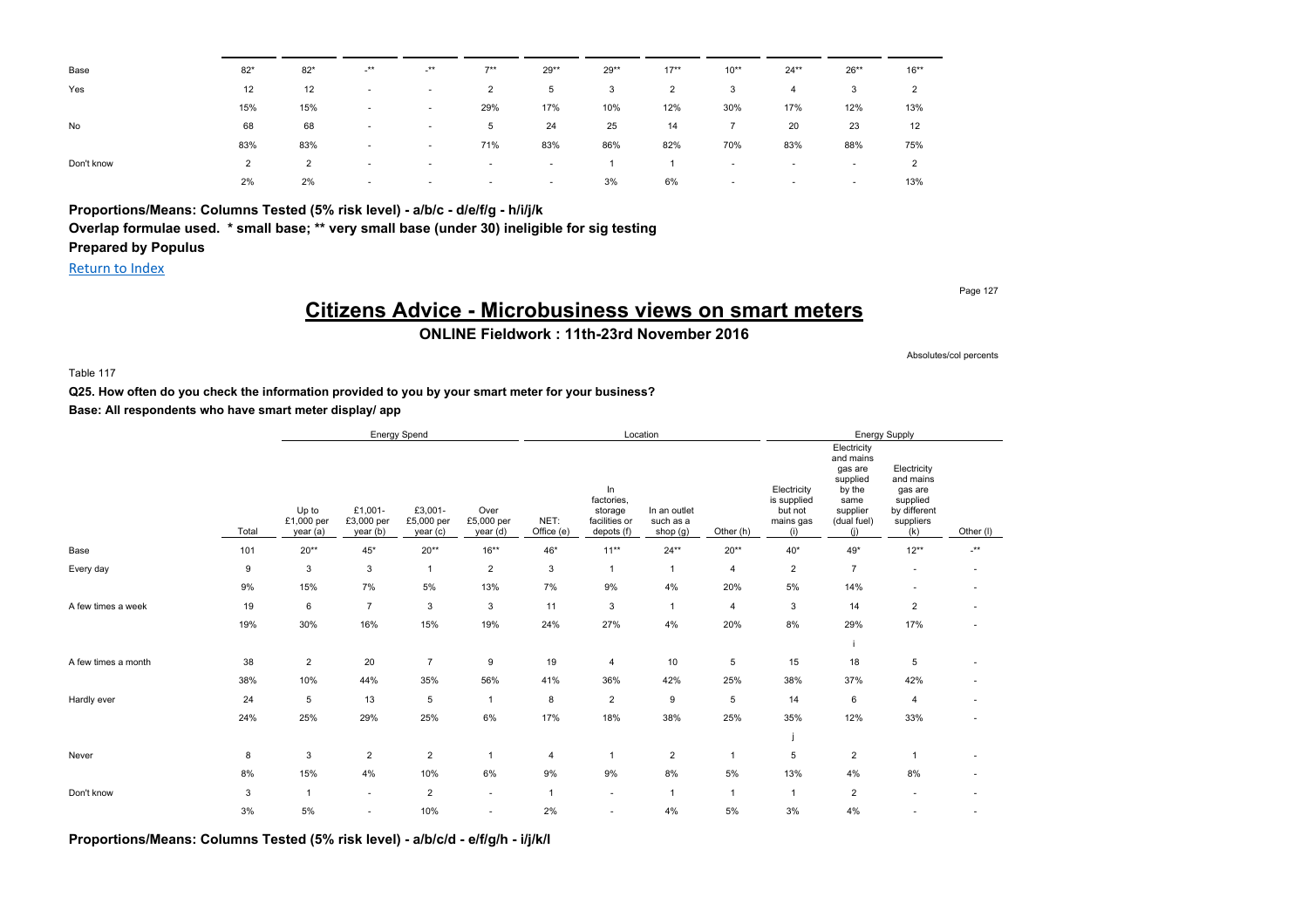Return to Index

Page 128

### **Citizens Advice - Microbusiness views on smart meters**

**ONLINE Fieldwork : 11th-23rd November 2016**

Absolutes/col percents

Table 118

#### **Q25. How often do you check the information provided to you by your smart meter for your business?**

**Base: All respondents who have smart meter display/ app**

|                     |       |         | Have SM for business     |                                                   |                                                  |                          | Size of business |                   |                   | Turnover                         |                                    |                |
|---------------------|-------|---------|--------------------------|---------------------------------------------------|--------------------------------------------------|--------------------------|------------------|-------------------|-------------------|----------------------------------|------------------------------------|----------------|
|                     | Total | Yes (a) | No(b)                    | All those<br>who do not<br>own smart<br>meter (c) | 0 - you are<br>a sole<br>trader/ just<br>you (d) | $1-4(e)$                 | $5-9(f)$         | 10 or more<br>(g) | Under<br>£50K (h) | £50 to less<br>than £250k<br>(i) | £250k to<br>less than<br>£1 $m(i)$ | $£1m+(k)$      |
| Base                | 101   | 101     | $\cdot$ **               | $\cdot^{\star\star}$                              | $11***$                                          | $33*$                    | $33*$            | $24**$            | $12***$           | $36*$                            | $30*$                              | $17***$        |
| Every day           | 9     | 9       | $\sim$                   | $\sim$                                            | 3                                                | 3                        | $\overline{2}$   | 1                 | 3                 | 3                                | -1                                 | $\overline{2}$ |
|                     | 9%    | 9%      |                          | ۰.                                                | 27%                                              | 9%                       | 6%               | 4%                | 25%               | 8%                               | 3%                                 | 12%            |
| A few times a week  | 19    | 19      | $\overline{\phantom{a}}$ | ۰.                                                |                                                  | 5                        | 5                | 8                 | 3                 | 6                                | $\overline{4}$                     | 6              |
|                     | 19%   | 19%     |                          | ٠                                                 | 9%                                               | 15%                      | 15%              | 33%               | 25%               | 17%                              | 13%                                | 35%            |
| A few times a month | 38    | 38      |                          | ۰.                                                |                                                  | 12                       | 15               | 10                | $\mathbf{1}$      | 12                               | 17                                 | $\overline{4}$ |
|                     | 38%   | 38%     |                          | ۰.                                                | 9%                                               | 36%                      | 45%              | 42%               | 8%                | 33%                              | 57%                                | 24%            |
| Hardly ever         | 24    | 24      | $\overline{\phantom{a}}$ | ۰.                                                | 4                                                | 8                        | 9                | 3                 | 3                 | 10                               | 5                                  | $\overline{4}$ |
|                     | 24%   | 24%     |                          | ۰.                                                | 36%                                              | 24%                      | 27%              | 13%               | 25%               | 28%                              | 17%                                | 24%            |
| Never               | 8     | 8       |                          | $\overline{\phantom{a}}$                          |                                                  | 5                        | $\mathbf{1}$     | $\overline{1}$    | $\overline{2}$    | 3                                | 3                                  |                |
|                     | 8%    | 8%      | $\overline{\phantom{a}}$ | ۰.                                                | 9%                                               | 15%                      | 3%               | 4%                | 17%               | 8%                               | 10%                                |                |
| Don't know          | 3     | 3       |                          | ٠                                                 |                                                  | $\overline{\phantom{a}}$ |                  | 1                 | $\blacksquare$    | $\overline{\mathbf{c}}$          | $\overline{\phantom{a}}$           |                |
|                     | 3%    | 3%      |                          | ٠                                                 | 9%                                               | $\overline{\phantom{a}}$ | 3%               | 4%                | $\blacksquare$    | 6%                               | $\overline{\phantom{a}}$           | 6%             |

**Proportions/Means: Columns Tested (5% risk level) - a/b/c - d/e/f/g - h/i/j/k Overlap formulae used. \* small base; \*\* very small base (under 30) ineligible for sig testing Prepared by Populus**

Return to Index

Page 129

# **Citizens Advice - Microbusiness views on smart meters**

### **ONLINE Fieldwork : 11th-23rd November 2016**

Absolutes/col percents

Table 119

**Q26. To what extent were you satisfied or dissatisfied with the installation process by your energy supplier?**

**Base: All respondents who have a smart meter for their business**

Energy Spend Location Energy Supply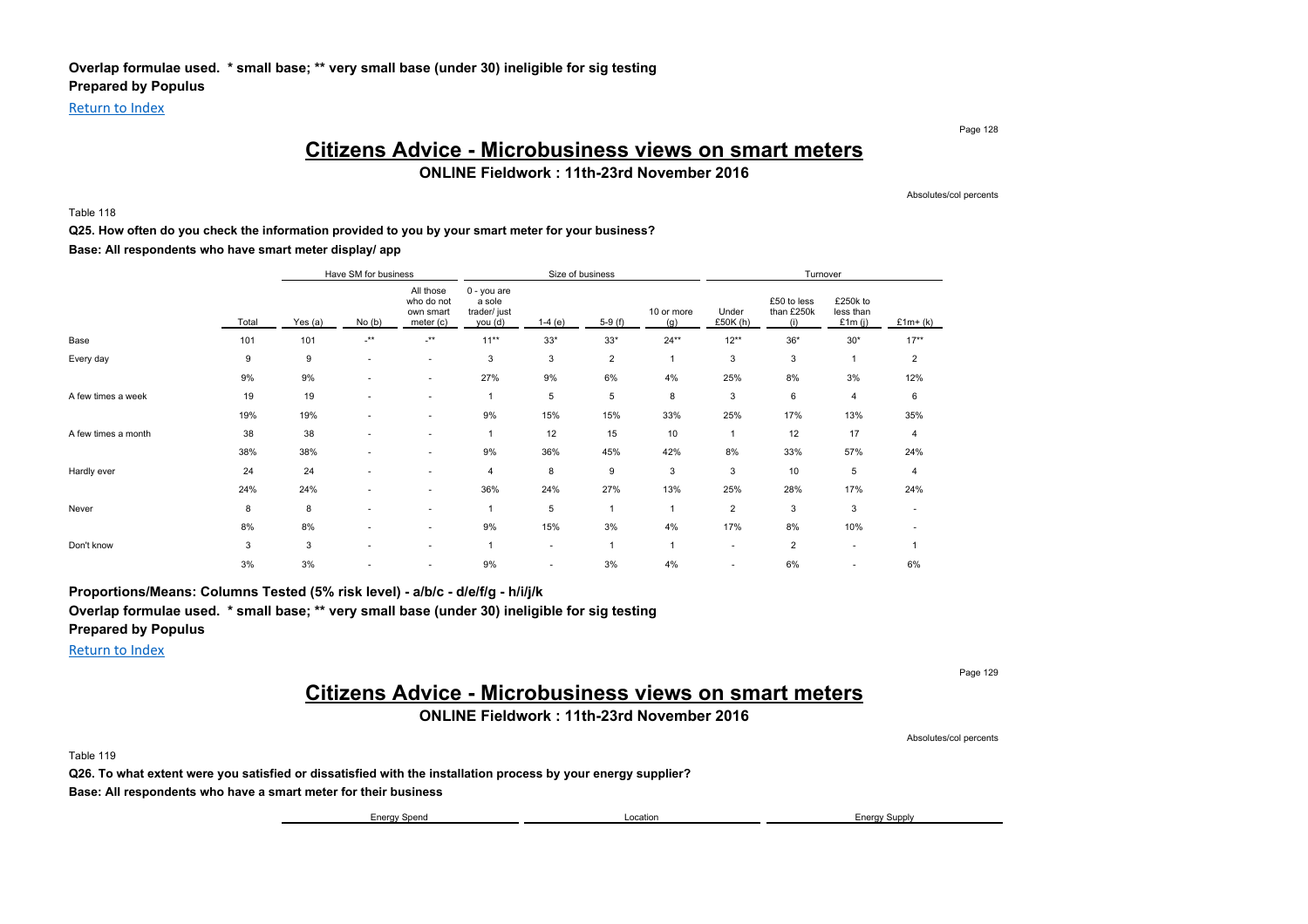|                                                           | Total          | Up to<br>£1,000 per<br>year (a) | £1,001-<br>£3,000 per<br>year (b) | £3,001-<br>£5,000 per<br>year(c) | Over<br>£5,000 per<br>year (d) | NET:<br>Office (e) | In<br>factories,<br>storage<br>facilities or<br>depots (f) | In an outlet<br>such as a<br>shop $(g)$ | Other (h)      | Electricity<br>is supplied<br>but not<br>mains gas<br>(i) | Electricity<br>and mains<br>gas are<br>supplied<br>by the<br>same<br>supplier<br>(dual fuel)<br>(i) | Electricity<br>and mains<br>gas are<br>supplied<br>by different<br>suppliers<br>(k) | Other (I)                |
|-----------------------------------------------------------|----------------|---------------------------------|-----------------------------------|----------------------------------|--------------------------------|--------------------|------------------------------------------------------------|-----------------------------------------|----------------|-----------------------------------------------------------|-----------------------------------------------------------------------------------------------------|-------------------------------------------------------------------------------------|--------------------------|
| Base                                                      | 171            | $35*$                           | $75*$                             | $32*$                            | 29**                           | $71*$              | $22**$                                                     | 48*                                     | 29**           | $77*$                                                     | $72*$                                                                                               | $22**$                                                                              | $\star\star$             |
| NET: Satisfied                                            | 112            | 19                              | 54                                | 19                               | 20                             | 50                 | 12                                                         | 34                                      | 16             | 48                                                        | 52                                                                                                  | 12                                                                                  | ٠                        |
|                                                           | 65%            | 54%                             | 72%                               | 59%                              | 69%                            | 70%                | 55%                                                        | 71%                                     | 55%            | 62%                                                       | 72%                                                                                                 | 55%                                                                                 |                          |
| $(+2)$<br>Very satisfied                                  | 64             | 13                              | 30                                | 9                                | 12                             | 25                 | 8                                                          | 20                                      | 11             | 28                                                        | 30                                                                                                  | 6                                                                                   |                          |
|                                                           | 37%            | 37%                             | 40%                               | 28%                              | 41%                            | 35%                | 36%                                                        | 42%                                     | 38%            | 36%                                                       | 42%                                                                                                 | 27%                                                                                 | $\overline{\phantom{a}}$ |
| Fairly satisfied (+1)                                     | 48             | 6                               | 24                                | 10                               | 8                              | 25                 | 4                                                          | 14                                      | 5              | 20                                                        | 22                                                                                                  | 6                                                                                   |                          |
|                                                           | 28%            | 17%                             | 32%                               | 31%                              | 28%                            | 35%                | 18%                                                        | 29%                                     | 17%            | 26%                                                       | 31%                                                                                                 | 27%                                                                                 |                          |
| Neither satisfied<br>$(0)$ nor<br>dissatisfied            | 31             | 8                               | 11                                | $\overline{7}$                   | 5                              | 14                 | 5                                                          | $\overline{7}$                          | 5              | 16                                                        | 8                                                                                                   | $\overline{7}$                                                                      | ٠                        |
|                                                           | 18%            | 23%                             | 15%                               | 22%                              | 17%                            | 20%                | 23%                                                        | 15%                                     | 17%            | 21%                                                       | 11%                                                                                                 | 32%                                                                                 |                          |
| (-1) dissatisfied<br>Fairly                               | 11             | $\overline{4}$                  | 4                                 | $\overline{2}$                   | $\mathbf{1}$                   | $\overline{2}$     | 3                                                          | 3                                       | 3              | 5                                                         | $\overline{4}$                                                                                      | $\overline{2}$                                                                      | $\overline{\phantom{a}}$ |
|                                                           | 6%             | 11%                             | 5%                                | 6%                               | 3%                             | 3%                 | 14%                                                        | 6%                                      | 10%            | 6%                                                        | 6%                                                                                                  | 9%                                                                                  |                          |
| Very dissatisfied (-2)                                    | $\overline{7}$ | $\overline{2}$                  | $\overline{2}$                    | $\overline{2}$                   | $\mathbf{1}$                   | $\overline{2}$     | $\overline{1}$                                             | $\mathbf{1}$                            | 3              | 4                                                         | 3                                                                                                   | ٠                                                                                   | ٠                        |
|                                                           | 4%             | 6%                              | 3%                                | 6%                               | 3%                             | 3%                 | 5%                                                         | 2%                                      | 10%            | 5%                                                        | 4%                                                                                                  |                                                                                     |                          |
| NET: Dissatisfied                                         | 18             | 6                               | 6                                 | $\overline{4}$                   | $\overline{c}$                 | 4                  | $\overline{4}$                                             | 4                                       | 6              | 9                                                         | $\overline{7}$                                                                                      | $\overline{2}$                                                                      |                          |
|                                                           | 11%            | 17%                             | $8\%$                             | 13%                              | 7%                             | 6%                 | 18%                                                        | 8%                                      | 21%            | 12%                                                       | 10%                                                                                                 | 9%                                                                                  |                          |
| Don't know                                                | 6              | $\overline{2}$                  | $\mathbf{1}$                      | $\overline{2}$                   | $\mathbf{1}$                   | $\overline{2}$     | $\overline{\phantom{a}}$                                   | $\overline{2}$                          | $\mathbf{1}$   | $\overline{c}$                                            | 3                                                                                                   | $\mathbf{1}$                                                                        |                          |
|                                                           | 4%             | 6%                              | 1%                                | 6%                               | 3%                             | 3%                 | $\sim$                                                     | 4%                                      | 3%             | 3%                                                        | 4%                                                                                                  | 5%                                                                                  |                          |
| My smart meter was not installed by<br>an energy supplier | 4              | $\sim$                          | 3                                 | ٠                                | $\mathbf{1}$                   | $\mathbf{1}$       | $\overline{1}$                                             | $\mathbf{1}$                            | $\overline{1}$ | $\overline{2}$                                            | $\overline{2}$                                                                                      |                                                                                     |                          |
|                                                           | 2%             | $\sim$                          | 4%                                | ٠                                | 3%                             | 1%                 | 5%                                                         | 2%                                      | 3%             | 3%                                                        | 3%                                                                                                  | ٠                                                                                   |                          |
| Mean                                                      | 0.94           | 0.73                            | 1.07                              | 0.73                             | 1.07                           | 1.01               | 0.71                                                       | 1.09                                    | 0.67           | 0.86                                                      | 1.07                                                                                                | 0.76                                                                                |                          |
| Standard deviation                                        | 1.12           | 1.28                            | 1.03                              | 1.17                             | 1.07                           | 0.98               | 1.27                                                       | 1.04                                    | 1.41           | 1.17                                                      | 1.11                                                                                                | $\mathbf{1}$                                                                        |                          |
| Standard error                                            | 0.09           | 0.22                            | 0.12                              | 0.21                             | 0.21                           | 0.12               | 0.28                                                       | 0.16                                    | 0.27           | 0.14                                                      | 0.14                                                                                                | 0.22                                                                                | ×.                       |

**Proportions/Means: Columns Tested (5% risk level) - a/b/c/d - e/f/g/h - i/j/k/l**

**Overlap formulae used. \* small base; \*\* very small base (under 30) ineligible for sig testing**

**Prepared by Populus**

Return to Index

Page 130

# **Citizens Advice - Microbusiness views on smart meters**

**ONLINE Fieldwork : 11th-23rd November 2016**

Absolutes/col percents

Table 120

**Q26. To what extent were you satisfied or dissatisfied with the installation process by your energy supplier?**

**Base: All respondents who have a smart meter for their business**

Have SM for business Turnover Size of business Size of business Turnover Turnover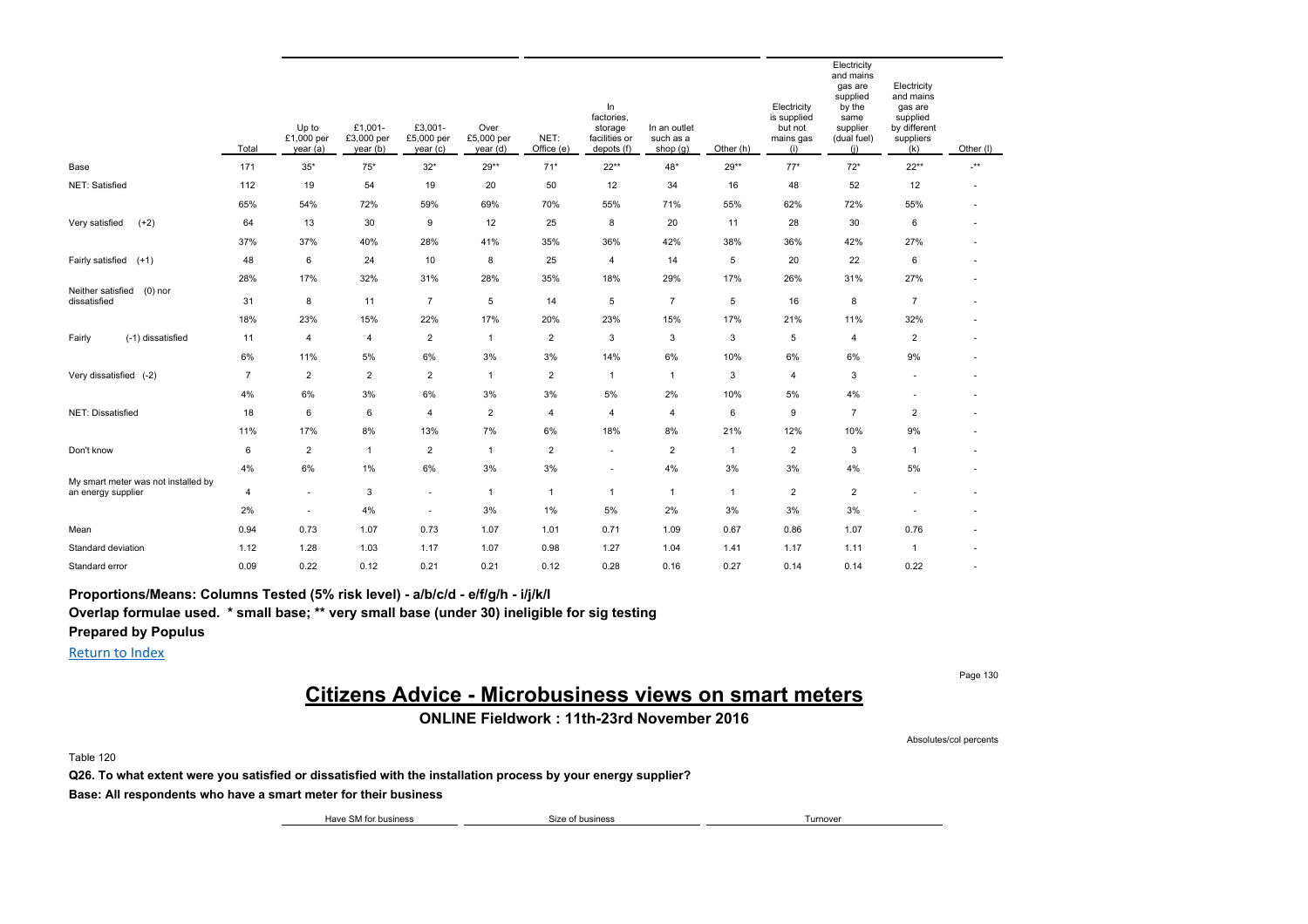|                                                           | Total          | Yes (a)        | No(b) | All those<br>who do not<br>own smart<br>meter (c) | 0 - you are<br>a sole<br>trader/ just<br>you (d) | $1-4(e)$       | $5-9(f)$       | 10 or more<br>(g) | Under<br>£50K (h)        | £50 to less<br>than £250k<br>(i) | £250k to<br>less than<br>£1 $m(i)$ | $£1m+(k)$               |
|-----------------------------------------------------------|----------------|----------------|-------|---------------------------------------------------|--------------------------------------------------|----------------|----------------|-------------------|--------------------------|----------------------------------|------------------------------------|-------------------------|
| Base                                                      | 171            | 171            | -**   | $\mathbf{H}^{\star}$                              | $16***$                                          | 63*            | $57*$          | $35*$             | $18***$                  | $63*$                            | $53*$                              | $23**$                  |
| NET: Satisfied                                            | 112            | 112            | ٠     | ٠                                                 | 8                                                | 43             | 38             | 23                | 10                       | 43                               | 36                                 | 15                      |
|                                                           | 65%            | 65%            |       | ٠                                                 | 50%                                              | 68%            | 67%            | 66%               | 56%                      | 68%                              | 68%                                | 65%                     |
| $(+2)$<br>Very satisfied                                  | 64             | 64             |       | ٠                                                 | 6                                                | 27             | 22             | 9                 | $\overline{7}$           | 28                               | 19                                 | 8                       |
|                                                           | 37%            | 37%            |       | ٠                                                 | 38%                                              | 43%            | 39%            | 26%               | 39%                      | 44%                              | 36%                                | 35%                     |
| Fairly satisfied<br>$(+1)$                                | 48             | 48             |       | ٠                                                 | $\overline{2}$                                   | 16             | 16             | 14                | 3                        | 15                               | 17                                 | $\overline{7}$          |
|                                                           | 28%            | 28%            |       | $\overline{\phantom{a}}$                          | 13%                                              | 25%            | 28%            | 40%               | 17%                      | 24%                              | 32%                                | 30%                     |
| Neither satisfied<br>$(0)$ nor<br>dissatisfied            | 31             | 31             |       | $\overline{\phantom{a}}$                          | $\overline{2}$                                   | 12             | 11             | 6                 | 3                        | 14                               | 9                                  | 3                       |
|                                                           | 18%            | 18%            |       |                                                   | 13%                                              | 19%            | 19%            | 17%               | 17%                      | 22%                              | 17%                                | 13%                     |
| Fairly<br>(-1) dissatisfied                               | 11             | 11             |       |                                                   | $\overline{2}$                                   | 5              | 3              | $\mathbf{1}$      | 3                        | $\mathbf{1}$                     | $\overline{2}$                     | $\overline{1}$          |
|                                                           | 6%             | 6%             |       |                                                   | 13%                                              | 8%             | 5%             | 3%                | 17%                      | 2%                               | 4%                                 | 4%                      |
| Very dissatisfied (-2)                                    | $\overline{7}$ | $\overline{7}$ |       |                                                   | $\overline{c}$                                   | $\overline{2}$ | $\overline{1}$ | $\overline{2}$    | $\overline{2}$           | $\mathbf{1}$                     | $\overline{2}$                     | $\overline{\mathbf{c}}$ |
|                                                           | 4%             | 4%             |       |                                                   | 13%                                              | 3%             | 2%             | 6%                | 11%                      | 2%                               | 4%                                 | 9%                      |
| NET: Dissatisfied                                         | 18             | 18             |       | ×                                                 | $\overline{4}$                                   | $\overline{7}$ | $\overline{4}$ | 3                 | 5                        | $\overline{2}$                   | 4                                  | 3                       |
|                                                           | 11%            | 11%            |       |                                                   | 25%                                              | 11%            | 7%             | 9%                | 28%                      | 3%                               | 8%                                 | 13%                     |
| Don't know                                                | 6              | 6              |       | $\overline{\phantom{a}}$                          | $\overline{2}$                                   | $\mathbf{1}$   | $\overline{1}$ | $\overline{2}$    | $\sim$                   | 4                                | $\mathbf{1}$                       | $\mathbf{1}$            |
|                                                           | 4%             | 4%             |       | $\overline{\phantom{a}}$                          | 13%                                              | 2%             | 2%             | 6%                |                          | 6%                               | 2%                                 | 4%                      |
| My smart meter was not installed by<br>an energy supplier | 4              | 4              |       |                                                   | ٠                                                | $\sim$         | 3              | -1                |                          | ٠                                | 3                                  | $\mathbf{1}$            |
|                                                           | 2%             | 2%             |       |                                                   | ٠                                                | $\sim$         | 5%             | 3%                | $\overline{\phantom{a}}$ | ٠                                | 6%                                 | 4%                      |
| Mean                                                      | 0.94           | 0.94           |       | ٠                                                 | 0.57                                             | 0.98           | 1.04           | 0.84              | 0.56                     | 1.15                             | $\mathbf{1}$                       | 0.86                    |
| Standard deviation                                        | 1.12           | 1.12           |       | ٠                                                 | 1.55                                             | 1.12           | 1.02           | 1.08              | 1.46                     | 0.96                             | 1.06                               | 1.28                    |
| Standard error                                            | 0.09           | 0.09           |       | ٠                                                 | 0.42                                             | 0.14           | 0.14           | 0.19              | 0.35                     | 0.13                             | 0.15                               | 0.28                    |

**Proportions/Means: Columns Tested (5% risk level) - a/b/c - d/e/f/g - h/i/j/k**

**Overlap formulae used. \* small base; \*\* very small base (under 30) ineligible for sig testing**

### **Prepared by Populus**

Return to Index

## **Citizens Advice - Microbusiness views on smart meters**

**ONLINE Fieldwork : 11th-23rd November 2016**

Table 121

**Q27. Since you have received your smart meter for your business, has your bill increased, decreased or remained the same? Base: All respondents who have a smart meter for their business**

Energy Spend Location Energy Supply

Page 131

Absolutes/col percents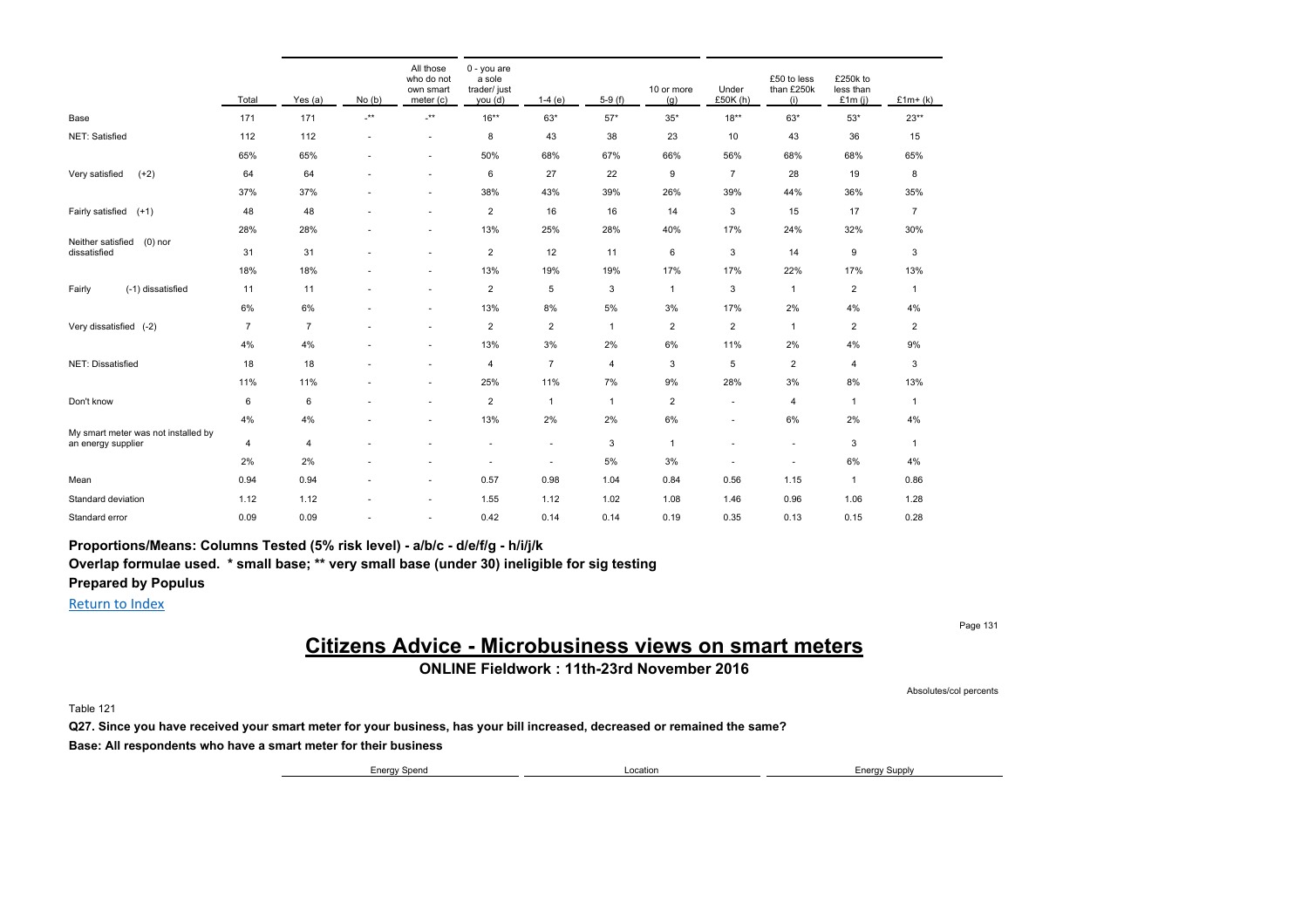|                                  | Total   | Up to<br>£1,000 per<br>year (a) | £1,001-<br>£3,000 per<br>year (b) | £3,001-<br>£5,000 per<br>year (c) | Over<br>£5,000 per<br>year (d) | NET:<br>Office (e) | In<br>factories,<br>storage<br>facilities or<br>depots (f) | In an outlet<br>such as a<br>shop $(g)$ | Other (h)      | Electricity<br>is supplied<br>but not<br>mains gas<br>(i) | Electricity<br>and mains<br>gas are<br>supplied<br>by the<br>same<br>supplier<br>(dual fuel)<br>(i) | Electricity<br>and mains<br>gas are<br>supplied<br>by different<br>suppliers<br>(k) | Other (I)                |
|----------------------------------|---------|---------------------------------|-----------------------------------|-----------------------------------|--------------------------------|--------------------|------------------------------------------------------------|-----------------------------------------|----------------|-----------------------------------------------------------|-----------------------------------------------------------------------------------------------------|-------------------------------------------------------------------------------------|--------------------------|
| Base                             | 171     | $35*$                           | $75*$                             | $32*$                             | 29**                           | $71*$              | $22**$                                                     | 48*                                     | 29**           | $77*$                                                     | $72*$                                                                                               | $22**$                                                                              | $\cdot^{\star\star}$     |
| NET: Increased a lot/ little     | 24      | $\overline{2}$                  | 11                                | 4                                 | $\overline{7}$                 | 10                 | 4                                                          | 5                                       | 5              | 8                                                         | 13                                                                                                  | 3                                                                                   |                          |
|                                  | 14%     | 6%                              | 15%                               | 13%                               | 24%                            | 14%                | 18%                                                        | 10%                                     | 17%            | 10%                                                       | 18%                                                                                                 | 14%                                                                                 |                          |
| It has increased a $(+2)$ lot    | 13      | $\overline{1}$                  | 5                                 | $\overline{2}$                    | 5                              | 5                  | 3                                                          | $\overline{2}$                          | 3              | 4                                                         | 8                                                                                                   | $\mathbf{1}$                                                                        | ٠                        |
|                                  | 8%      | 3%                              | 7%                                | 6%                                | 17%                            | 7%                 | 14%                                                        | 4%                                      | 10%            | 5%                                                        | 11%                                                                                                 | 5%                                                                                  |                          |
| It has increased a (+1) little   | 11      | $\overline{1}$                  | 6                                 | $\overline{2}$                    | $\overline{2}$                 | 5                  | $\overline{1}$                                             | 3                                       | $\overline{2}$ | 4                                                         | 5                                                                                                   | $\overline{2}$                                                                      |                          |
|                                  | 6%      | 3%                              | 8%                                | 6%                                | 7%                             | 7%                 | 5%                                                         | 6%                                      | 7%             | 5%                                                        | 7%                                                                                                  | 9%                                                                                  |                          |
| It has stayed about (0) the same | 99      | 23                              | 44                                | 17                                | 15                             | 43                 | 12                                                         | 29                                      | 15             | 49                                                        | 39                                                                                                  | 11                                                                                  | ٠                        |
|                                  | 58%     | 66%                             | 59%                               | 53%                               | 52%                            | 61%                | 55%                                                        | 60%                                     | 52%            | 64%                                                       | 54%                                                                                                 | 50%                                                                                 |                          |
| It has decreased a (-1) little   | 36      | $\overline{4}$                  | 18                                | 9                                 | 5                              | 17                 | 4                                                          | 11                                      | $\overline{4}$ | 13                                                        | 17                                                                                                  | 6                                                                                   | $\overline{\phantom{a}}$ |
|                                  | 21%     | 11%                             | 24%                               | 28%                               | 17%                            | 24%                | 18%                                                        | 23%                                     | 14%            | 17%                                                       | 24%                                                                                                 | 27%                                                                                 | $\overline{\phantom{a}}$ |
| It has decreased a (-2) lot      | 3       | 3                               | $\sim$                            |                                   |                                |                    |                                                            | $\overline{\phantom{a}}$                | 3              | $\overline{\mathbf{c}}$                                   | $\mathbf{1}$                                                                                        |                                                                                     | ٠                        |
|                                  | 2%      | 9%                              |                                   |                                   |                                |                    |                                                            | ٠                                       | 10%            | 3%                                                        | 1%                                                                                                  |                                                                                     |                          |
|                                  |         | b                               |                                   |                                   |                                |                    |                                                            |                                         |                |                                                           |                                                                                                     |                                                                                     |                          |
| NET: Decreased a lot/ little     | 39      | $\overline{7}$                  | 18                                | 9                                 | 5                              | 17                 | 4                                                          | 11                                      | $\overline{7}$ | 15                                                        | 18                                                                                                  | 6                                                                                   |                          |
|                                  | 23%     | 20%                             | 24%                               | 28%                               | 17%                            | 24%                | 18%                                                        | 23%                                     | 24%            | 19%                                                       | 25%                                                                                                 | 27%                                                                                 |                          |
| Don't know                       | 9       | 3                               | $\overline{\mathbf{c}}$           | $\overline{2}$                    | $\overline{2}$                 | $\mathbf{1}$       | $\overline{c}$                                             | 3                                       | $\overline{2}$ | 5                                                         | $\overline{2}$                                                                                      | $\overline{2}$                                                                      |                          |
|                                  | 5%      | 9%                              | 3%                                | 6%                                | 7%                             | 1%                 | 9%                                                         | 6%                                      | 7%             | 6%                                                        | 3%                                                                                                  | 9%                                                                                  |                          |
| Mean                             | $-0.03$ | $-0.22$                         | $-0.03$                           | $-0.1$                            | 0.26                           | $-0.03$            | 0.15                                                       | $-0.09$                                 | $-0.07$        | $-0.07$                                                   | 0.03                                                                                                | $-0.1$                                                                              | ٠                        |
| Standard deviation               | 0.83    | 0.79                            | 0.78                              | 0.8                               | 0.98                           | 0.78               | 0.93                                                       | 0.7                                     | 1.07           | 0.76                                                      | 0.92                                                                                                | 0.79                                                                                |                          |
| Standard error                   | 0.07    | 0.14                            | 0.09                              | 0.15                              | 0.19                           | 0.09               | 0.21                                                       | 0.1                                     | 0.21           | 0.09                                                      | 0.11                                                                                                | 0.18                                                                                |                          |

**Proportions/Means: Columns Tested (5% risk level) - a/b/c/d - e/f/g/h - i/j/k/l Overlap formulae used. \* small base; \*\* very small base (under 30) ineligible for sig testing**

**Prepared by Populus**

Return to Index

Page 132

# **Citizens Advice - Microbusiness views on smart meters**

**ONLINE Fieldwork : 11th-23rd November 2016**

Absolutes/col percents

Table 122

**Q27. Since you have received your smart meter for your business, has your bill increased, decreased or remained the same? Base: All respondents who have a smart meter for their business**

|       |         | Have SM for business |                                                     |                                                  | Size of business |          |                                 |                  |                           | Turnover                           |           |
|-------|---------|----------------------|-----------------------------------------------------|--------------------------------------------------|------------------|----------|---------------------------------|------------------|---------------------------|------------------------------------|-----------|
| Total | Yes (a) | No(b)                | All those<br>who do not<br>own smart<br>meter $(c)$ | 0 - vou are<br>a sole<br>trader/ just<br>vou (d) | 1-4 (e)          | $5-9(f)$ | 10 or more<br>$\left( q\right)$ | Under<br>£50K(h) | £50 to less<br>than £250k | £250k to<br>less than<br>£1 $m(i)$ | $£1m+(k)$ |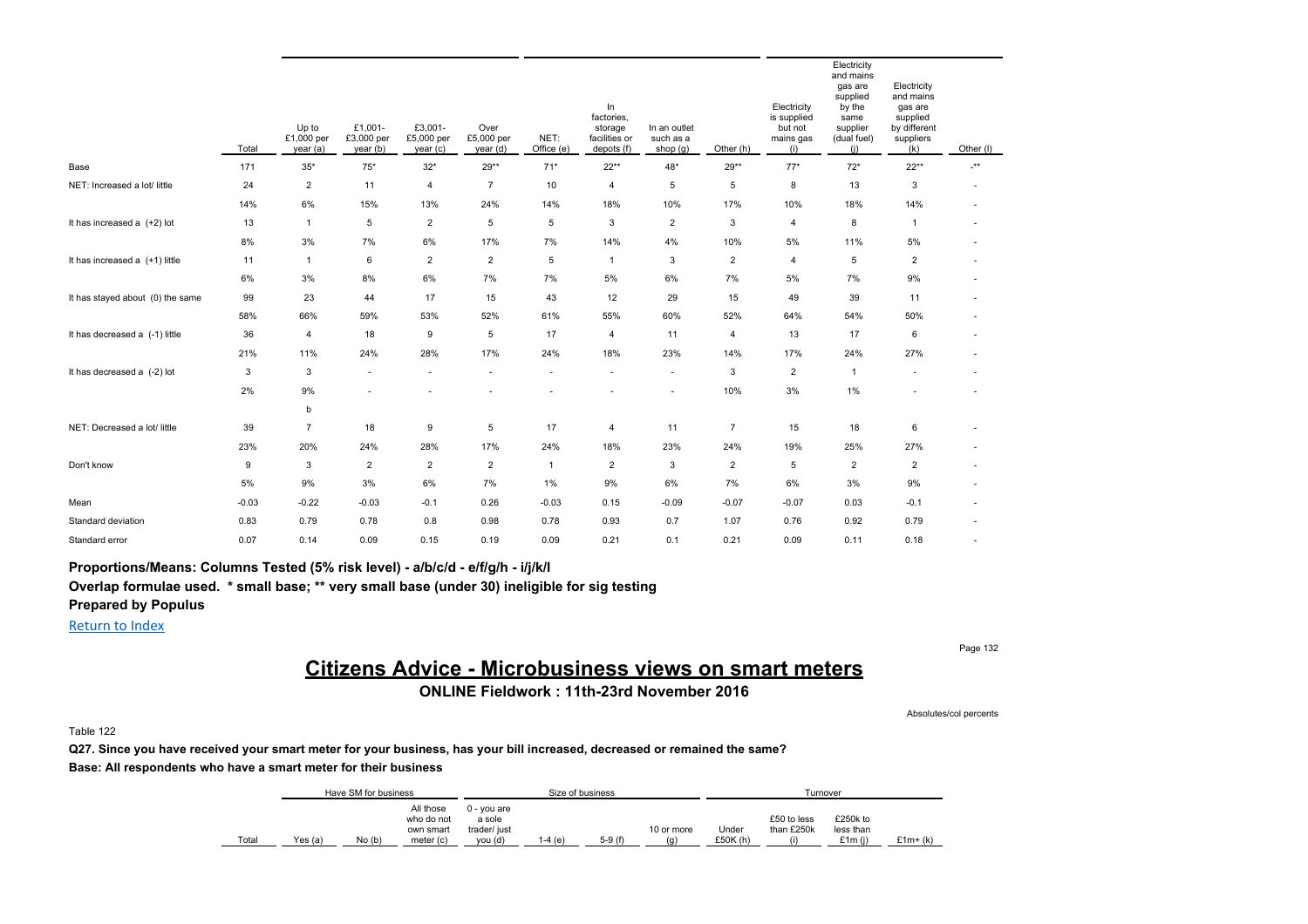| Base                             | 171     | 171     | $^{\star\star}$ | $-***$ | $16***$        | $63*$            | $57*$   | $35*$          | $18***$                  | 63*                      | $53^{\star}$             | $23**$         |
|----------------------------------|---------|---------|-----------------|--------|----------------|------------------|---------|----------------|--------------------------|--------------------------|--------------------------|----------------|
| NET: Increased a lot/ little     | 24      | 24      | ٠               | $\sim$ | $\mathbf{1}$   | $\boldsymbol{9}$ | 6       | 8              | $\mathbf{1}$             | 8                        | $\overline{7}$           | 5              |
|                                  | 14%     | 14%     | ٠               | $\sim$ | 6%             | 14%              | 11%     | 23%            | 6%                       | 13%                      | 13%                      | 22%            |
| It has increased a (+2) lot      | 13      | 13      | ٠               | $\sim$ | $\overline{1}$ | $\overline{4}$   | 5       | 3              | $\mathbf{1}$             | 3                        | 5                        | 4              |
|                                  | 8%      | 8%      |                 |        | 6%             | 6%               | 9%      | 9%             | 6%                       | 5%                       | 9%                       | 17%            |
| It has increased a (+1) little   | 11      | 11      | ٠               |        | $\sim$         | 5                | -1      | 5              | $\overline{\phantom{a}}$ | 5                        | $\overline{2}$           | 1              |
|                                  | 6%      | 6%      |                 |        | ٠              | 8%               | 2%      | 14%            | $\blacksquare$           | 8%                       | 4%                       | 4%             |
|                                  |         |         |                 |        |                |                  |         | $\mathsf{f}$   |                          |                          |                          |                |
| It has stayed about (0) the same | 99      | 99      |                 |        | 9              | 39               | 35      | 16             | 9                        | 39                       | 32                       | 11             |
|                                  | 58%     | 58%     |                 |        | 56%            | 62%              | 61%     | 46%            | 50%                      | 62%                      | 60%                      | 48%            |
| It has decreased a (-1) little   | 36      | 36      | ٠               | $\sim$ | $\overline{c}$ | 11               | 16      | $\overline{7}$ | 4                        | 12                       | 12                       | 6              |
|                                  | 21%     | 21%     |                 | ۰.     | 13%            | 17%              | 28%     | 20%            | 22%                      | 19%                      | 23%                      | 26%            |
| It has decreased a (-2) lot      | 3       | 3       | ٠               | ٠      | $\overline{c}$ | ٠                | ٠       | 1              | 3                        | $\overline{\phantom{a}}$ | $\overline{\phantom{a}}$ |                |
|                                  | 2%      | 2%      |                 | $\sim$ | 13%            | ٠                | ٠       | 3%             | 17%                      | $\overline{\phantom{a}}$ | ٠                        |                |
| NET: Decreased a lot/ little     | 39      | 39      | ٠               | ٠      | 4              | 11               | 16      | 8              | $\overline{7}$           | 12                       | 12                       | 6              |
|                                  | 23%     | 23%     | ٠               | $\sim$ | 25%            | 17%              | 28%     | 23%            | 39%                      | 19%                      | 23%                      | 26%            |
| Don't know                       | 9       | 9       | ٠               | $\sim$ | $\overline{c}$ | $\overline{4}$   | $\sim$  | 3              | $\mathbf{1}$             | 4                        | $\overline{2}$           | $\overline{1}$ |
|                                  | 5%      | 5%      |                 |        | 13%            | 6%               | ٠       | 9%             | 6%                       | 6%                       | 4%                       | 4%             |
|                                  |         |         |                 |        |                |                  |         | f              |                          |                          |                          |                |
| Mean                             | $-0.03$ | $-0.03$ |                 |        | $-0.29$        | 0.03             | $-0.09$ | 0.06           | $-0.47$                  | $-0.02$                  | $\mathbf 0$              | 0.14           |
| Standard deviation               | 0.83    | 0.83    | ٠               | $\sim$ | 0.99           | 0.74             | 0.81    | 0.95           | 1.01                     | 0.71                     | 0.82                     | 1.04           |
| Standard error                   | 0.07    | 0.07    |                 |        | 0.27           | 0.1              | 0.11    | 0.17           | 0.24                     | 0.09                     | 0.12                     | 0.22           |

### **Proportions/Means: Columns Tested (5% risk level) - a/b/c - d/e/f/g - h/i/j/k**

**Overlap formulae used. \* small base; \*\* very small base (under 30) ineligible for sig testing Prepared by Populus**

Return to Index

Page 133

# **Citizens Advice - Microbusiness views on smart meters**

**ONLINE Fieldwork : 11th-23rd November 2016**

Absolutes/col percents

Table 123

**Q28. Thinking about using your smart meter for your business, which of the following types of advice would be useful to you? Base: All respondents who have a smart meter for their business**

|      |       |                                |                                   | <b>Energy Spend</b>               |                                |                    |                                                            | Location                              |           |                                                    |                                                                                              | <b>Energy Supply</b>                                                         |            |  |
|------|-------|--------------------------------|-----------------------------------|-----------------------------------|--------------------------------|--------------------|------------------------------------------------------------|---------------------------------------|-----------|----------------------------------------------------|----------------------------------------------------------------------------------------------|------------------------------------------------------------------------------|------------|--|
|      | Total | Up to<br>£1,000 per<br>year(a) | £1.001-<br>£3,000 per<br>year (b) | £3.001-<br>£5,000 per<br>year (c) | Over<br>£5,000 per<br>year (d) | NET:<br>Office (e) | In<br>factories,<br>storage<br>facilities or<br>depots (f) | In an outlet<br>such as a<br>shop (g) | Other (h) | Electricity<br>is supplied<br>but not<br>mains gas | Electricity<br>and mains<br>gas are<br>supplied<br>by the<br>same<br>supplier<br>(dual fuel) | Electricity<br>and mains<br>gas are<br>supplied<br>by different<br>suppliers | Other (I)  |  |
| Base | 171   | $35*$                          | $75*$                             | $32*$                             | $29**$                         | $71*$              | $22**$                                                     | 48*                                   | $29**$    | $77*$                                              | $72*$                                                                                        | $22**$                                                                       | $\cdot$ ** |  |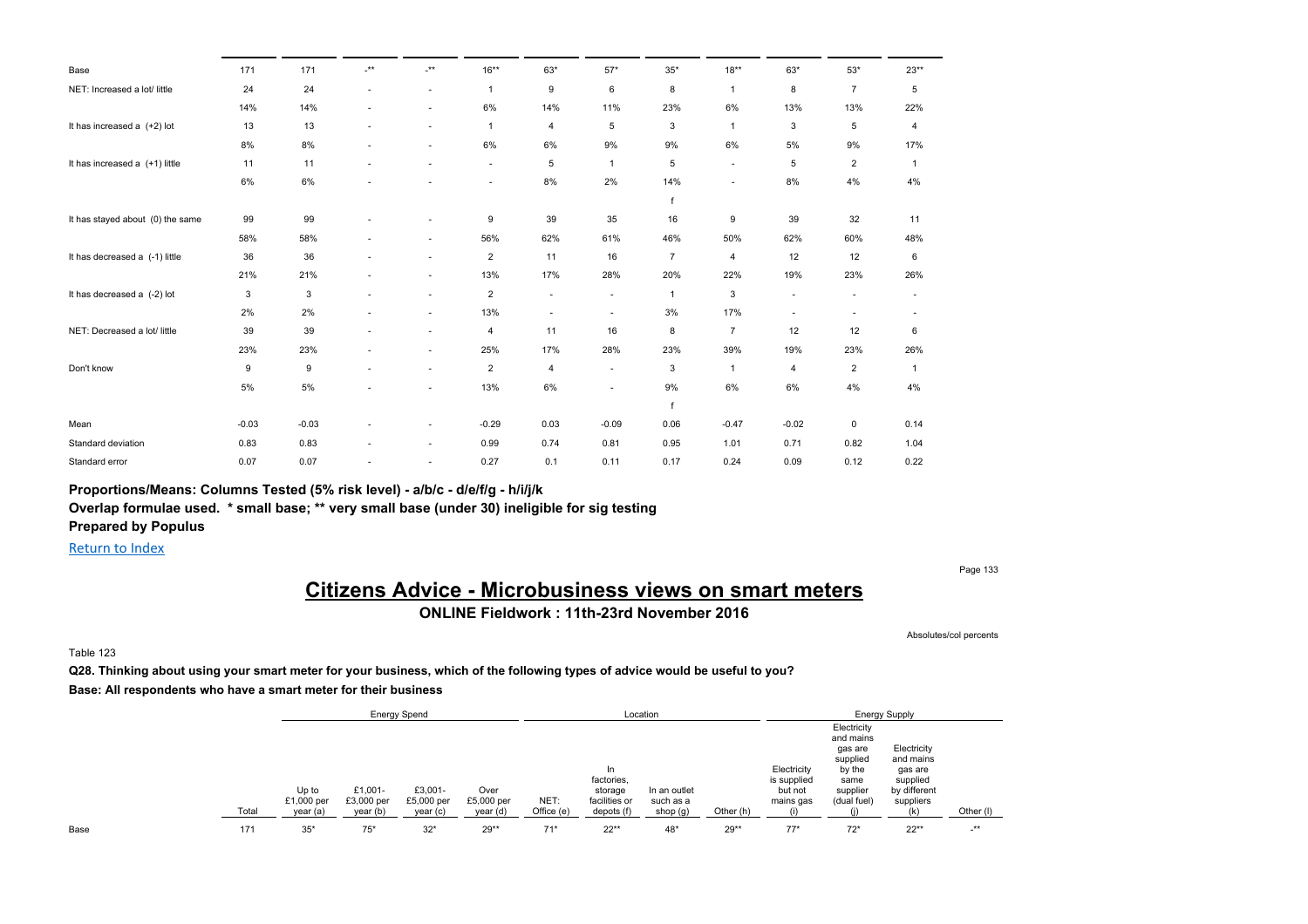| Advice on how your smart meter<br>could help your business save |                |                |        |     |                |                |                          |                |                |       |                |                          |    |
|-----------------------------------------------------------------|----------------|----------------|--------|-----|----------------|----------------|--------------------------|----------------|----------------|-------|----------------|--------------------------|----|
| money                                                           | 68             | 9              | 27     | 16  | 16             | 24             | 10                       | 23             | 10             | 30    | 28             | 10                       |    |
|                                                                 | 40%            | 26%            | 36%    | 50% | 55%            | 34%            | 45%                      | 48%            | 34%            | 39%   | 39%            | 45%                      | ×, |
|                                                                 |                |                |        | a   |                |                |                          |                |                |       |                |                          |    |
| Advice on the smart meter features<br>and how to utilise them   | 62             | $\overline{7}$ | 29     | 16  | 10             | 27             | 8                        | 16             | 11             | 27    | 23             | 12                       | ×, |
|                                                                 | 36%            | 20%            | 39%    | 50% | 34%            | 38%            | 36%                      | 33%            | 38%            | 35%   | 32%            | 55%                      |    |
|                                                                 |                |                |        | a   |                |                |                          |                |                |       |                |                          |    |
| Advice showing the best ways to use<br>less energy              | 53             | 8              | 25     | 10  | 10             | 25             | $\overline{7}$           | 15             | 6              | 24    | 24             | 5                        |    |
|                                                                 | 31%            | 23%            | 33%    | 31% | 34%            | 35%            | 32%                      | 31%            | 21%            | 31%   | 33%            | 23%                      | ٠  |
| Advice on how to encourage staff to<br>use less energy          | 43             | 6              | 16     | 11  | 10             | 20             | 5                        | 12             | 6              | 19    | 19             | 5                        | ×, |
|                                                                 | 25%            | 17%            | 21%    | 34% | 34%            | 28%            | 23%                      | 25%            | 21%            | 25%   | 26%            | 23%                      | ٠  |
| A list of benefits that a smart meter<br>would bring            | 40             | 5              | 15     | 9   | 11             | 14             | 5                        | 14             | $\overline{7}$ | 20    | 14             | 6                        | ×, |
|                                                                 | 23%            | 14%            | 20%    | 28% | 38%            | 20%            | 23%                      | 29%            | 24%            | 26%   | 19%            | 27%                      | ٠  |
| Advice on the smart meter<br>installation process               | $\overline{7}$ | $\overline{2}$ | 3      |     | $\overline{1}$ | $\overline{4}$ | $\sim$                   | $\sim$         | 3              | 3     | $\overline{4}$ | $\overline{\phantom{a}}$ | ×, |
|                                                                 | 4%             | 6%             | 4%     | 3%  | 3%             | 6%             | $\sim$                   | $\blacksquare$ | 10%            | 4%    | 6%             | ٠                        |    |
| Other                                                           |                | $\sim$         | $\sim$ |     | $\sim$         | 1              | $\overline{\phantom{a}}$ | $\sim$         | $\sim$         |       | $\sim$         | $\overline{\phantom{a}}$ |    |
|                                                                 | $1\%$          | ٠              | ٠      | 3%  | $\sim$         | 1%             | ٠                        | $\blacksquare$ | ٠              | $1\%$ | $\blacksquare$ | ٠                        | ٠  |
| None of these                                                   | 42             | 13             | 19     | 5   | 5              | 14             | 5                        | 13             | 10             | 22    | 15             | 5                        | ٠  |
|                                                                 | 25%            | 37%            | 25%    | 16% | 17%            | 20%            | 23%                      | 27%            | 34%            | 29%   | 21%            | 23%                      | ٠  |

**Proportions/Means: Columns Tested (5% risk level) - a/b/c/d - e/f/g/h - i/j/k/l**

**Overlap formulae used. \* small base; \*\* very small base (under 30) ineligible for sig testing**

**Prepared by Populus**

Return to Index

Page 134

# **Citizens Advice - Microbusiness views on smart meters ONLINE Fieldwork : 11th-23rd November 2016**

Absolutes/col percents

Table 124

**Q28. Thinking about using your smart meter for your business, which of the following types of advice would be useful to you? Base: All respondents who have a smart meter for their business**

|                                                                          |       |         | Have SM for business     |                                                   |                                                    | Size of business |          |                   |                   | Turnover                  |                                    |           |
|--------------------------------------------------------------------------|-------|---------|--------------------------|---------------------------------------------------|----------------------------------------------------|------------------|----------|-------------------|-------------------|---------------------------|------------------------------------|-----------|
|                                                                          | Total | Yes (a) | No(b)                    | All those<br>who do not<br>own smart<br>meter (c) | $0 - you$ are<br>a sole<br>trader/ just<br>you (d) | $1-4(e)$         | $5-9(f)$ | 10 or more<br>(a) | Under<br>£50K (h) | £50 to less<br>than £250k | £250k to<br>less than<br>£1 $m(i)$ | $£1m+(k)$ |
| Base                                                                     | 171   | 171     | $-***$                   | $-***$                                            | $16***$                                            | 63*              | $57*$    | $35*$             | $18***$           | $63*$                     | $53*$                              | $23**$    |
| Advice on how your smart meter<br>could help your business save<br>money | 68    | 68      |                          | $\overline{\phantom{a}}$                          | 4                                                  | 23               | 22       | 19                | 5                 | 22                        | 23                                 | 12        |
|                                                                          | 40%   | 40%     |                          | $\sim$                                            | 25%                                                | 37%              | 39%      | 54%               | 28%               | 35%                       | 43%                                | 52%       |
| Advice on the smart meter features<br>and how to utilise them            | 62    | 62      | $\overline{\phantom{a}}$ | $\overline{\phantom{a}}$                          | $\overline{2}$                                     | 27               | 20       | 13                | 6                 | 23                        | 19                                 |           |
|                                                                          | 36%   | 36%     |                          | ٠                                                 | 13%                                                | 43%              | 35%      | 37%               | 33%               | 37%                       | 36%                                | 30%       |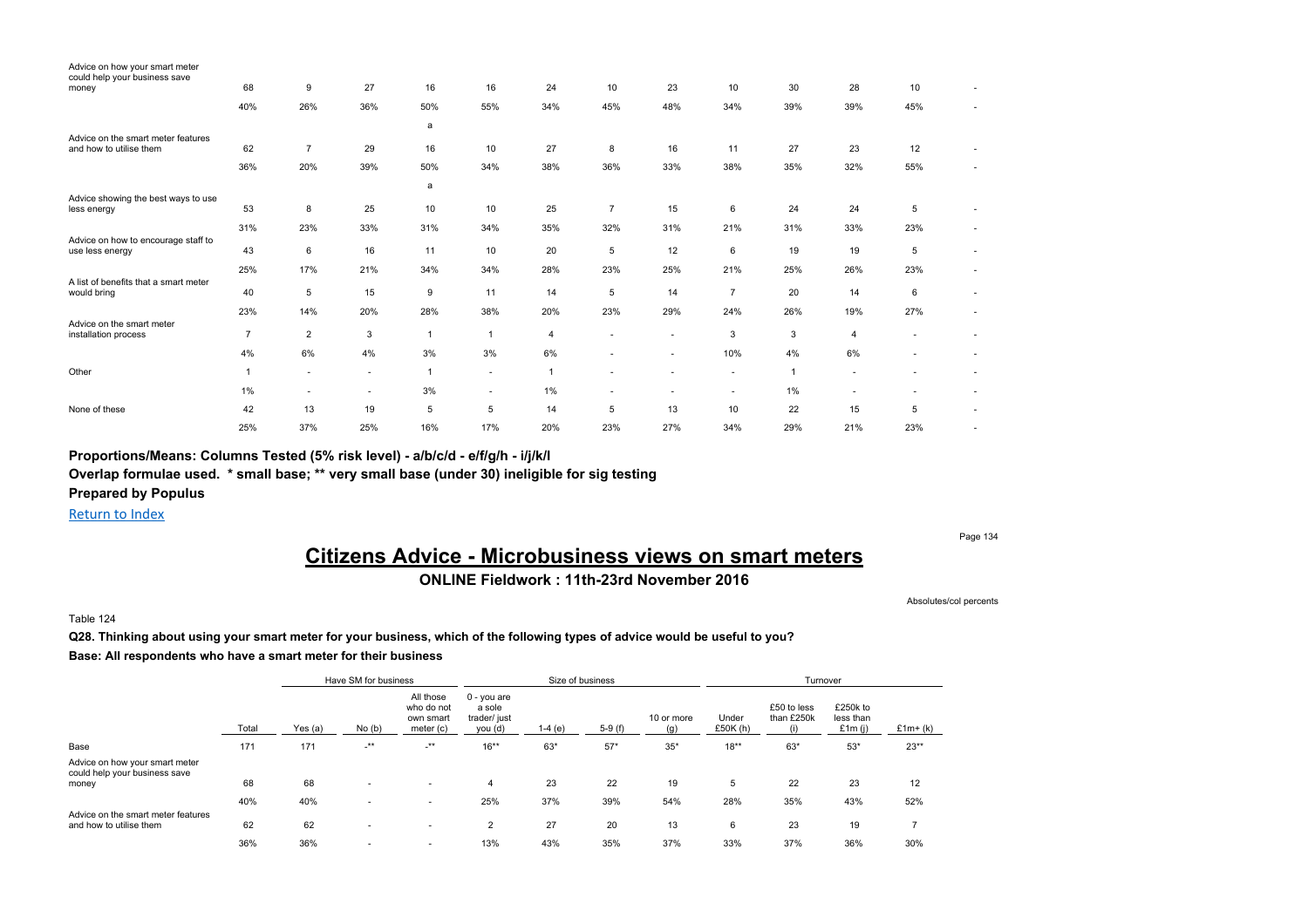| Advice showing the best ways to use                    |                |                |                          |                          |                          |        |     |                |        |                |                          |                |
|--------------------------------------------------------|----------------|----------------|--------------------------|--------------------------|--------------------------|--------|-----|----------------|--------|----------------|--------------------------|----------------|
| less energy                                            | 53             | 53             | ٠                        | $\sim$                   | 3                        | 16     | 21  | 13             | 5      | 15             | 17                       | 11             |
|                                                        | 31%            | 31%            | ۰                        | ۰                        | 19%                      | 25%    | 37% | 37%            | 28%    | 24%            | 32%                      | 48%            |
| Advice on how to encourage staff to<br>use less energy | 43             | 43             | ٠                        | ٠                        |                          | 13     | 17  | 12             | 3      | 16             | 14                       | $\overline{7}$ |
|                                                        | 25%            | 25%            | ۰                        | ٠                        | 6%                       | 21%    | 30% | 34%            | 17%    | 25%            | 26%                      | 30%            |
| A list of benefits that a smart meter<br>would bring   | 40             | 40             | ۰                        | $\overline{\phantom{a}}$ | 3                        | 11     | 15  | 11             | 3      | 12             | 16                       | 6              |
|                                                        | 23%            | 23%            | ۰                        | ٠                        | 19%                      | 17%    | 26% | 31%            | 17%    | 19%            | 30%                      | 26%            |
| Advice on the smart meter<br>installation process      | $\overline{7}$ | $\overline{7}$ | ۰                        | ۰                        | $\overline{2}$           | 3      |     | $\overline{ }$ | 3      | 1              | ×                        |                |
|                                                        | 4%             | 4%             | ۰                        | $\overline{\phantom{a}}$ | 13%                      | 5%     | 2%  | 3%             | 17%    | 2%             | 2%                       | 4%             |
| Other                                                  |                |                | ۰                        | ۰                        | $\sim$                   | ٠      |     | $\sim$         | $\sim$ | $\overline{a}$ | $\overline{\phantom{a}}$ |                |
|                                                        | 1%             | 1%             | ۰                        | ۰                        | $\overline{\phantom{a}}$ | $\sim$ | 2%  | $\sim$         | $\sim$ | $\sim$         | $\sim$                   | 4%             |
| None of these                                          | 42             | 42             | $\overline{\phantom{a}}$ | ٠                        | 9                        | 14     | 16  | 3              | 6      | 15             | 14                       | 3              |
|                                                        | 25%            | 25%            | ۰                        | ٠                        | 56%                      | 22%    | 28% | 9%             | 33%    | 24%            | 26%                      | 13%            |
|                                                        |                |                |                          |                          |                          |        | g   |                |        |                |                          |                |

**Proportions/Means: Columns Tested (5% risk level) - a/b/c - d/e/f/g - h/i/j/k Overlap formulae used. \* small base; \*\* very small base (under 30) ineligible for sig testing**

**Prepared by Populus**

Return to Index

Page 135

# **Citizens Advice - Microbusiness views on smart meters**

**ONLINE Fieldwork : 11th-23rd November 2016**

#### Absolutes/col percents

#### Table 125

**Q29. Listed below are a number of potential benefits that having a smart meter for your business might bring. Please indicate which is ... to you for your business? Summary**

|                                                                            | Q29. Summary<br>Second<br>Third most<br>most |           |           |  |  |  |  |  |  |  |  |
|----------------------------------------------------------------------------|----------------------------------------------|-----------|-----------|--|--|--|--|--|--|--|--|
|                                                                            | Most<br>appealing                            | appealing | appealing |  |  |  |  |  |  |  |  |
| Base                                                                       | 1007                                         | 1007      | 1007      |  |  |  |  |  |  |  |  |
| Using the data provided by a smart<br>meter may lead to cost savings on    |                                              |           |           |  |  |  |  |  |  |  |  |
| my business' energy bill                                                   | 139                                          | 122       | 150       |  |  |  |  |  |  |  |  |
|                                                                            | 14%                                          | 12%       | 15%       |  |  |  |  |  |  |  |  |
| Smart meters allow you to see the<br>energy you are using in real time in  |                                              |           |           |  |  |  |  |  |  |  |  |
| pounds and pence                                                           | 138                                          | 146       | 137       |  |  |  |  |  |  |  |  |
|                                                                            | 14%                                          | 14%       | 14%       |  |  |  |  |  |  |  |  |
| Smart meters mean you will receive<br>accurate bills rather than estimated |                                              |           |           |  |  |  |  |  |  |  |  |
| ones                                                                       | 177                                          | 145       | 145       |  |  |  |  |  |  |  |  |
|                                                                            | 18%                                          | 14%       | 14%       |  |  |  |  |  |  |  |  |
| Smart meters may help your<br>business use less energy                     | 142                                          | 144       | 135       |  |  |  |  |  |  |  |  |
|                                                                            | 14%                                          | 14%       | 13%       |  |  |  |  |  |  |  |  |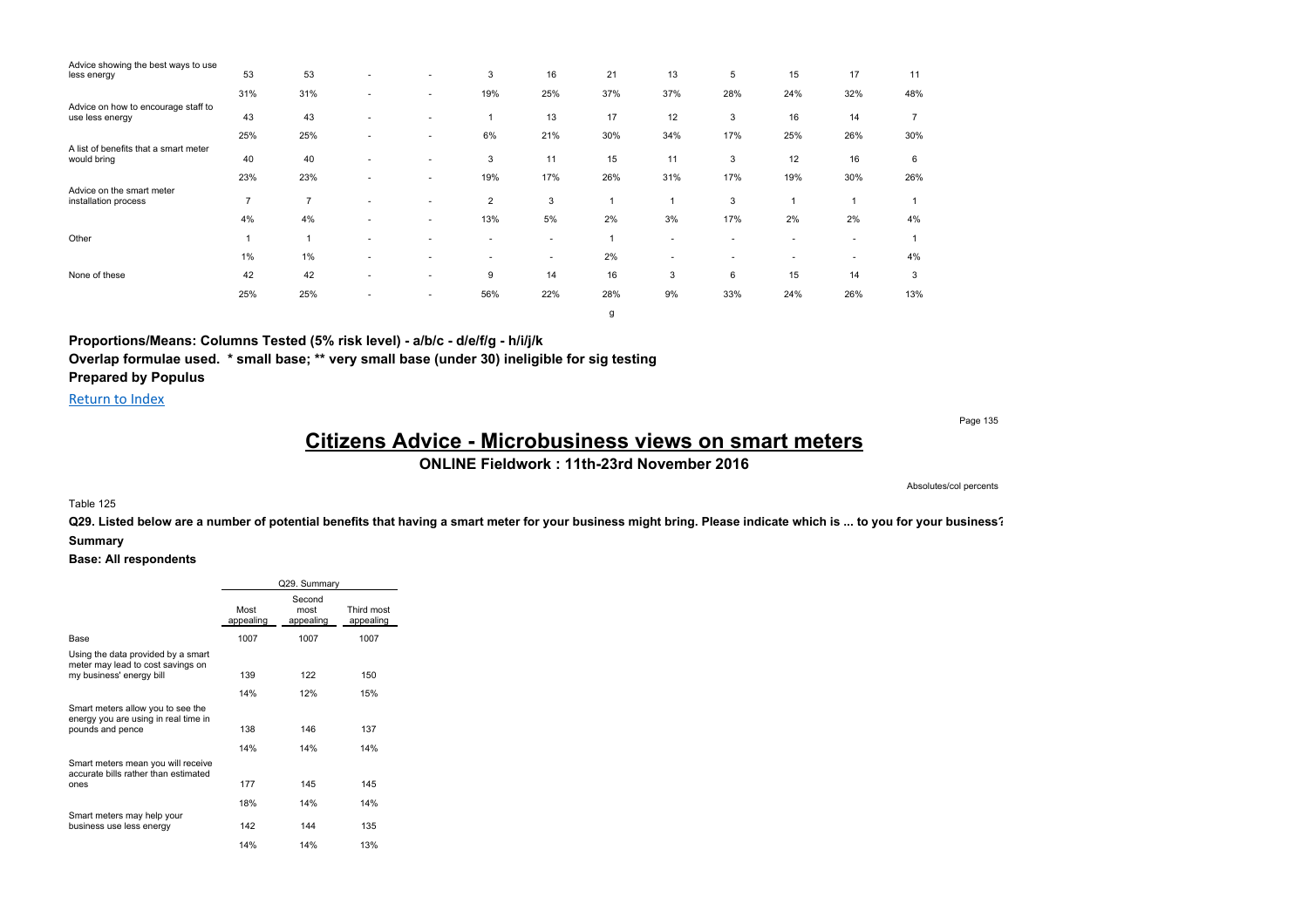| Smart meters will make it easier to                            |     |     |     |
|----------------------------------------------------------------|-----|-----|-----|
| get the best energy deal                                       | 76  | 88  | 119 |
|                                                                | 8%  | 9%  | 12% |
| Smart meters mean you will not<br>need anyone from your energy |     |     |     |
| supplier to read your meter                                    | 102 | 102 | 93  |
|                                                                | 10% | 10% | 9%  |
| Smart meters will help you monitor                             |     |     |     |
| your energy usage                                              | 157 | 170 | 121 |
|                                                                | 16% | 17% | 12% |
| None of these                                                  | 76  | 90  | 107 |
|                                                                | 8%  | 9%  | 11% |

### **Prepared by Populus**

Return to Index

Page 136

# **Citizens Advice - Microbusiness views on smart meters**

**ONLINE Fieldwork : 11th-23rd November 2016**

Absolutes/col percents

### Table 126

**Q29. Listed below are a number of potential benefits that having a smart meter for your business might bring. Please indicate which is ... to you for your business? Most appealing**

|                                                                                                     |            | Energy Spend                   |                                  |                                  |                                |                    |                                                            | Location                              |           |                                                           |                                                                                                     | Energy Supply                                                                       |                     |
|-----------------------------------------------------------------------------------------------------|------------|--------------------------------|----------------------------------|----------------------------------|--------------------------------|--------------------|------------------------------------------------------------|---------------------------------------|-----------|-----------------------------------------------------------|-----------------------------------------------------------------------------------------------------|-------------------------------------------------------------------------------------|---------------------|
|                                                                                                     | Total      | Up to<br>£1,000 per<br>year(a) | £1,001-<br>£3,000 per<br>year(b) | £3,001-<br>£5,000 per<br>year(c) | Over<br>£5,000 per<br>year (d) | NET:<br>Office (e) | In<br>factories.<br>storage<br>facilities or<br>depots (f) | In an outlet<br>such as a<br>shop (g) | Other (h) | Electricity<br>is supplied<br>but not<br>mains gas<br>(i) | Electricity<br>and mains<br>gas are<br>supplied<br>by the<br>same<br>supplier<br>(dual fuel)<br>(i) | Electricity<br>and mains<br>gas are<br>supplied<br>by different<br>suppliers<br>(k) | Other (I)           |
| Base                                                                                                | 1007       | 245                            | 442                              | 172                              | 148                            | 517                | 144                                                        | 208                                   | 131       | 457                                                       | 420                                                                                                 | 123                                                                                 | $7**$               |
| Smart meters mean you will receive<br>accurate bills rather than estimated<br>ones                  | 177<br>18% | 52<br>21%                      | 77<br>17%                        | 21<br>12%                        | 27<br>18%                      | 83<br>16%          | 25<br>17%                                                  | 42<br>20%                             | 26<br>20% | 99<br>22%                                                 | 58<br>14%                                                                                           | 20<br>16%                                                                           |                     |
| Smart meters will help you monitor                                                                  |            | с                              |                                  |                                  |                                |                    |                                                            |                                       |           |                                                           |                                                                                                     |                                                                                     |                     |
| your energy usage                                                                                   | 157        | 27                             | 75                               | 39                               | 16                             | 103                | 17                                                         | 24                                    | 12        | 60                                                        | 79                                                                                                  | 17                                                                                  | $\mathbf{1}$        |
|                                                                                                     | 16%        | 11%                            | 17%                              | 23%                              | 11%                            | 20%                | 12%                                                        | 12%                                   | 9%        | 13%                                                       | 19%                                                                                                 | 14%                                                                                 | 14%                 |
|                                                                                                     |            |                                | a                                | ad                               |                                | fgh                |                                                            |                                       |           |                                                           |                                                                                                     |                                                                                     |                     |
| Smart meters may help your<br>business use less energy                                              | 142        | 23                             | 66                               | 32                               | 21                             | 68                 | 17                                                         | 36                                    | 19        | 57                                                        | 64                                                                                                  | 20                                                                                  | $\mathbf{1}$        |
|                                                                                                     | 14%        | 9%                             | 15%                              | 19%                              | 14%                            | 13%                | 12%                                                        | 17%                                   | 15%       | 12%                                                       | 15%                                                                                                 | 16%                                                                                 | 14%                 |
|                                                                                                     |            |                                | a                                | a                                |                                |                    |                                                            |                                       |           |                                                           |                                                                                                     |                                                                                     |                     |
| Using the data provided by a smart<br>meter may lead to cost savings on<br>my business' energy bill | 139<br>14% | 30<br>12%                      | 58<br>13%                        | 22<br>13%                        | 29<br>20%                      | 71<br>14%          | 30<br>21%                                                  | 26<br>13%                             | 11<br>8%  | 60<br>13%                                                 | 63<br>15%                                                                                           | 15<br>12%                                                                           | $\mathbf{1}$<br>14% |
|                                                                                                     |            |                                |                                  |                                  | a                              |                    | egh                                                        |                                       |           |                                                           |                                                                                                     |                                                                                     |                     |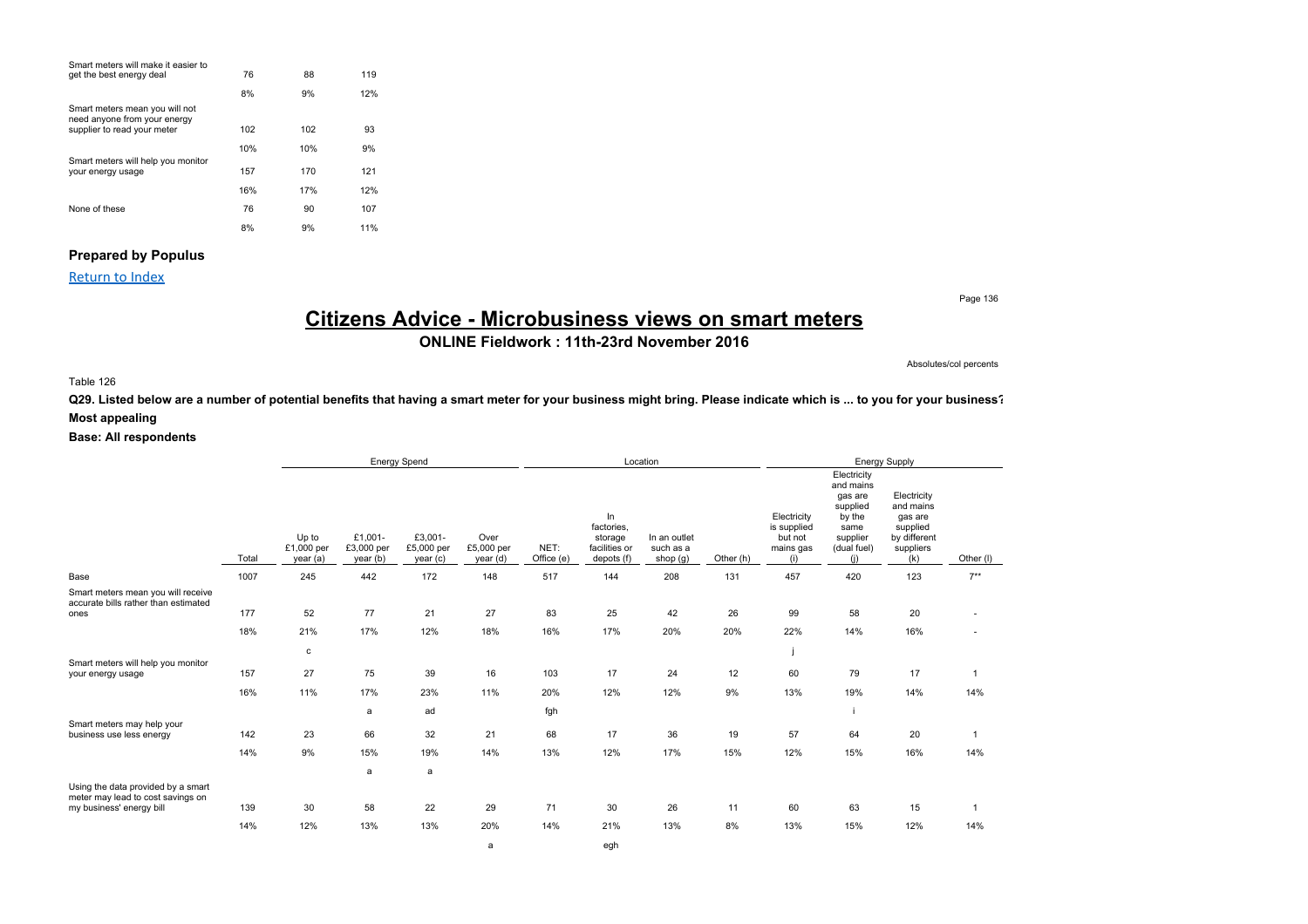| Smart meters allow you to see the<br>energy you are using in real time in |     |     |     |     |     |     |     |     |     |     |     |     |                          |
|---------------------------------------------------------------------------|-----|-----|-----|-----|-----|-----|-----|-----|-----|-----|-----|-----|--------------------------|
| pounds and pence                                                          | 138 | 40  | 56  | 24  | 18  | 65  | 22  | 28  | 22  | 61  | 61  | 15  |                          |
|                                                                           | 14% | 16% | 13% | 14% | 12% | 13% | 15% | 13% | 17% | 13% | 15% | 12% | 14%                      |
| Smart meters mean you will not<br>need anyone from your energy            |     |     |     |     |     |     |     |     |     |     |     |     |                          |
| supplier to read your meter                                               | 102 | 28  | 45  | 13  | 16  | 52  | 11  | 24  | 14  | 49  | 38  | 15  | ۰                        |
|                                                                           | 10% | 11% | 10% | 8%  | 11% | 10% | 8%  | 12% | 11% | 11% | 9%  | 12% | $\sim$                   |
| Smart meters will make it easier to<br>get the best energy deal           | 76  | 14  | 32  | 16  | 14  | 38  | 13  | 15  | 10  | 40  | 27  | 9   | $\sim$                   |
|                                                                           | 8%  | 6%  | 7%  | 9%  | 9%  | 7%  | 9%  | 7%  | 8%  | 9%  | 6%  | 7%  | $\overline{\phantom{a}}$ |

### **Proportions/Means: Columns Tested (5% risk level) - a/b/c/d - e/f/g/h - i/j/k/l Overlap formulae used. \*\* very small base (under 30) ineligible for sig testing**

**Prepared by Populus**

Return to Index

Page 137

# **Citizens Advice - Microbusiness views on smart meters**

**ONLINE Fieldwork : 11th-23rd November 2016**

Absolutes/col percents

Table 126

**Q29. Listed below are a number of potential benefits that having a smart meter for your business might bring. Please indicate which is ... to you for your business? Most appealing**

**Base: All respondents**

|               |       |                                 |                                   | <b>Energy Spend</b>              |                                |                    |                                                            | Location                              |           |                                                    |                                                                                              | <b>Energy Supply</b>                                                                |           |
|---------------|-------|---------------------------------|-----------------------------------|----------------------------------|--------------------------------|--------------------|------------------------------------------------------------|---------------------------------------|-----------|----------------------------------------------------|----------------------------------------------------------------------------------------------|-------------------------------------------------------------------------------------|-----------|
|               | Total | Up to<br>£1,000 per<br>year (a) | £1,001-<br>£3,000 per<br>year (b) | £3,001-<br>£5,000 per<br>year(c) | Over<br>£5,000 per<br>year (d) | NET:<br>Office (e) | In<br>factories,<br>storage<br>facilities or<br>depots (f) | In an outlet<br>such as a<br>shop (g) | Other (h) | Electricity<br>is supplied<br>but not<br>mains gas | Electricity<br>and mains<br>gas are<br>supplied<br>by the<br>same<br>supplier<br>(dual fuel) | Electricity<br>and mains<br>gas are<br>supplied<br>by different<br>suppliers<br>(k) | Other (I) |
| Base          | 1007  | 245                             | 442                               | 172                              | 148                            | 517                | 144                                                        | 208                                   | 131       | 457                                                | 420                                                                                          | 123                                                                                 | $7***$    |
| None of these | 76    | 31                              | 33                                | 5                                |                                | 37                 | 9                                                          | 13                                    | 17        | 31                                                 | 30                                                                                           | 12                                                                                  | 3         |
|               | 8%    | 13%                             | 7%                                | 3%                               | 5%                             | 7%                 | 6%                                                         | 6%                                    | 13%       | 7%                                                 | 7%                                                                                           | 10%                                                                                 | 43%       |
|               |       | bcd                             | с                                 |                                  |                                |                    |                                                            |                                       | eg        |                                                    |                                                                                              |                                                                                     |           |

**Proportions/Means: Columns Tested (5% risk level) - a/b/c/d - e/f/g/h - i/j/k/l Overlap formulae used. \*\* very small base (under 30) ineligible for sig testing Prepared by Populus**

Return to Index

Page 138

### **Citizens Advice - Microbusiness views on smart meters**

**ONLINE Fieldwork : 11th-23rd November 2016**

Absolutes/col percents

Table 127

**Q29. Listed below are a number of potential benefits that having a smart meter for your business might bring. Please indicate which is ... to you for your business?**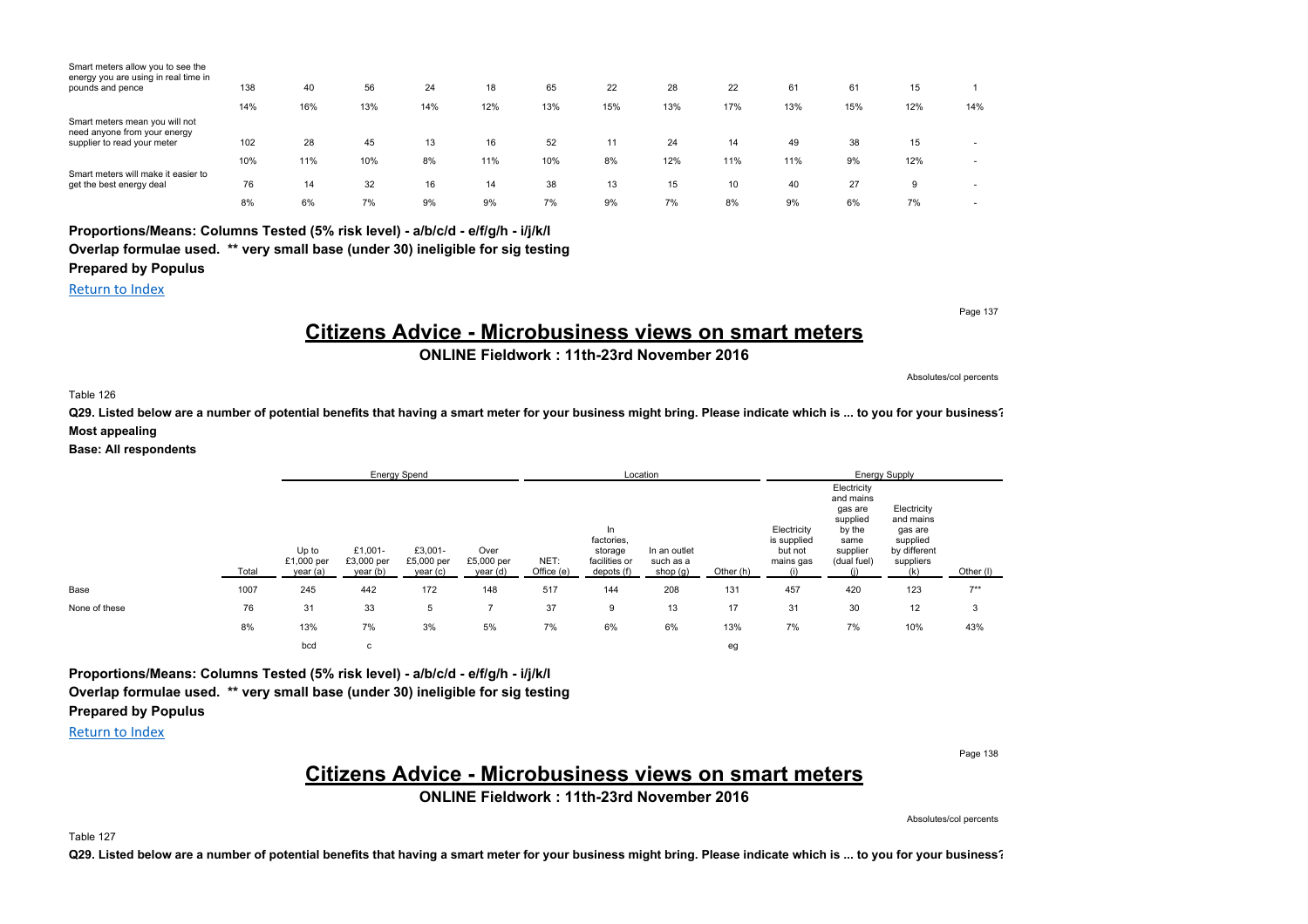### **Most appealing**

### **Base: All respondents**

|                                                                                               |       |                | Have SM for business |                                                   |                                                    |          | Size of business |                   | Turnover          |                                  |                                    |           |
|-----------------------------------------------------------------------------------------------|-------|----------------|----------------------|---------------------------------------------------|----------------------------------------------------|----------|------------------|-------------------|-------------------|----------------------------------|------------------------------------|-----------|
|                                                                                               | Total | Yes $(a)$      | No(b)                | All those<br>who do not<br>own smart<br>meter (c) | $0 - you are$<br>a sole<br>trader/ just<br>you (d) | $1-4(e)$ | $5-9(f)$         | 10 or more<br>(g) | Under<br>£50K (h) | £50 to less<br>than £250k<br>(i) | £250k to<br>less than<br>£1 $m(i)$ | $£1m+(k)$ |
| Base                                                                                          | 1007  | 171            | 355                  | 836                                               | $82*$                                              | 360      | 324              | 236               | 133               | 323                              | 321                                | 155       |
| Smart meters mean you will receive<br>accurate bills rather than estimated<br>ones            | 177   | 40             | 49                   | 137                                               | 17                                                 | 67       | 49               | 43                | 24                | 56                               | 57                                 | 17        |
|                                                                                               | 18%   | 23%            | 14%                  | 16%                                               | 21%                                                | 19%      | 15%              | 18%               | 18%               | 17%                              | 18%                                | 11%       |
|                                                                                               |       |                |                      |                                                   |                                                    |          |                  |                   |                   |                                  |                                    |           |
| Smart meters will help you monitor                                                            |       | bc             |                      |                                                   |                                                    |          |                  |                   |                   |                                  |                                    |           |
| your energy usage                                                                             | 157   | 20             | 57                   | 137                                               | 5                                                  | 52       | 62               | 38                | 19                | 49                               | 47                                 | 30        |
|                                                                                               | 16%   | 12%            | 16%                  | 16%                                               | 6%                                                 | 14%      | 19%              | 16%               | 14%               | 15%                              | 15%                                | 19%       |
|                                                                                               |       |                |                      |                                                   |                                                    | d        | d                | d                 |                   |                                  |                                    |           |
| Smart meters may help your<br>business use less energy                                        | 142   | 21             | 43                   | 121                                               | 11                                                 | 51       | 45               | 34                | 14                | 44                               | 53                                 | 19        |
|                                                                                               | 14%   | 12%            | 12%                  | 14%                                               | 13%                                                | 14%      | 14%              | 14%               | 11%               | 14%                              | 17%                                | 12%       |
| Using the data provided by a smart<br>meter may lead to cost savings on                       |       |                |                      |                                                   |                                                    |          |                  |                   |                   |                                  |                                    |           |
| my business' energy bill                                                                      | 139   | 18             | 45                   | 121                                               | 6                                                  | 43       | 54               | 34                | 14                | 40                               | 52                                 | 23        |
|                                                                                               | 14%   | 11%            | 13%                  | 14%                                               | 7%                                                 | 12%      | 17%              | 14%               | 11%               | 12%                              | 16%                                | 15%       |
|                                                                                               |       |                |                      |                                                   |                                                    |          | d                |                   |                   |                                  |                                    |           |
| Smart meters allow you to see the<br>energy you are using in real time in                     |       |                |                      |                                                   |                                                    |          |                  |                   |                   |                                  |                                    |           |
| pounds and pence                                                                              | 138   | 21             | 53                   | 117                                               | 14                                                 | 55       | 33               | 36                | 24                | 50                               | 39                                 | 18        |
|                                                                                               | 14%   | 12%            | 15%                  | 14%                                               | 17%                                                | 15%      | 10%              | 15%               | 18%               | 15%                              | 12%                                | 12%       |
|                                                                                               |       |                |                      |                                                   |                                                    | f        |                  |                   |                   |                                  |                                    |           |
| Smart meters mean you will not<br>need anyone from your energy<br>supplier to read your meter | 102   | 28             | 42                   | 74                                                | 11                                                 | 37       | 36               | 18                | 17                | 34                               | 30                                 | 18        |
|                                                                                               | 10%   | 16%            | 12%                  | 9%                                                | 13%                                                | 10%      | 11%              | 8%                | 13%               | 11%                              | 9%                                 | 12%       |
|                                                                                               |       |                |                      |                                                   |                                                    |          |                  |                   |                   |                                  |                                    |           |
| Smart meters will make it easier to                                                           |       | $\mathbf c$    | $\mathbf c$          |                                                   |                                                    |          |                  |                   |                   |                                  |                                    |           |
| get the best energy deal                                                                      | 76    | 16             | 31                   | 60                                                | 8                                                  | 19       | 27               | 22                | 9                 | 21                               | 25                                 | 17        |
|                                                                                               | 8%    | 9%             | 9%                   | 7%                                                | 10%                                                | 5%       | 8%               | 9%                | 7%                | 7%                               | 8%                                 | 11%       |
| None of these                                                                                 | 76    | $\overline{7}$ | 35                   | 69                                                | 10                                                 | 36       | 18               | 11                | 12                | 29                               | 18                                 | 13        |
|                                                                                               | 8%    | 4%             | 10%                  | 8%                                                | 12%                                                | 10%      | 6%               | 5%                | 9%                | 9%                               | 6%                                 | 8%        |
|                                                                                               |       |                | a                    |                                                   | fg                                                 | fq       |                  |                   |                   |                                  |                                    |           |

**Proportions/Means: Columns Tested (5% risk level) - a/b/c - d/e/f/g - h/i/j/k**

**Overlap formulae used. \* small base**

**Prepared by Populus**

Return to Index

Page 139

**Citizens Advice - Microbusiness views on smart meters**

**ONLINE Fieldwork : 11th-23rd November 2016**

Absolutes/col percents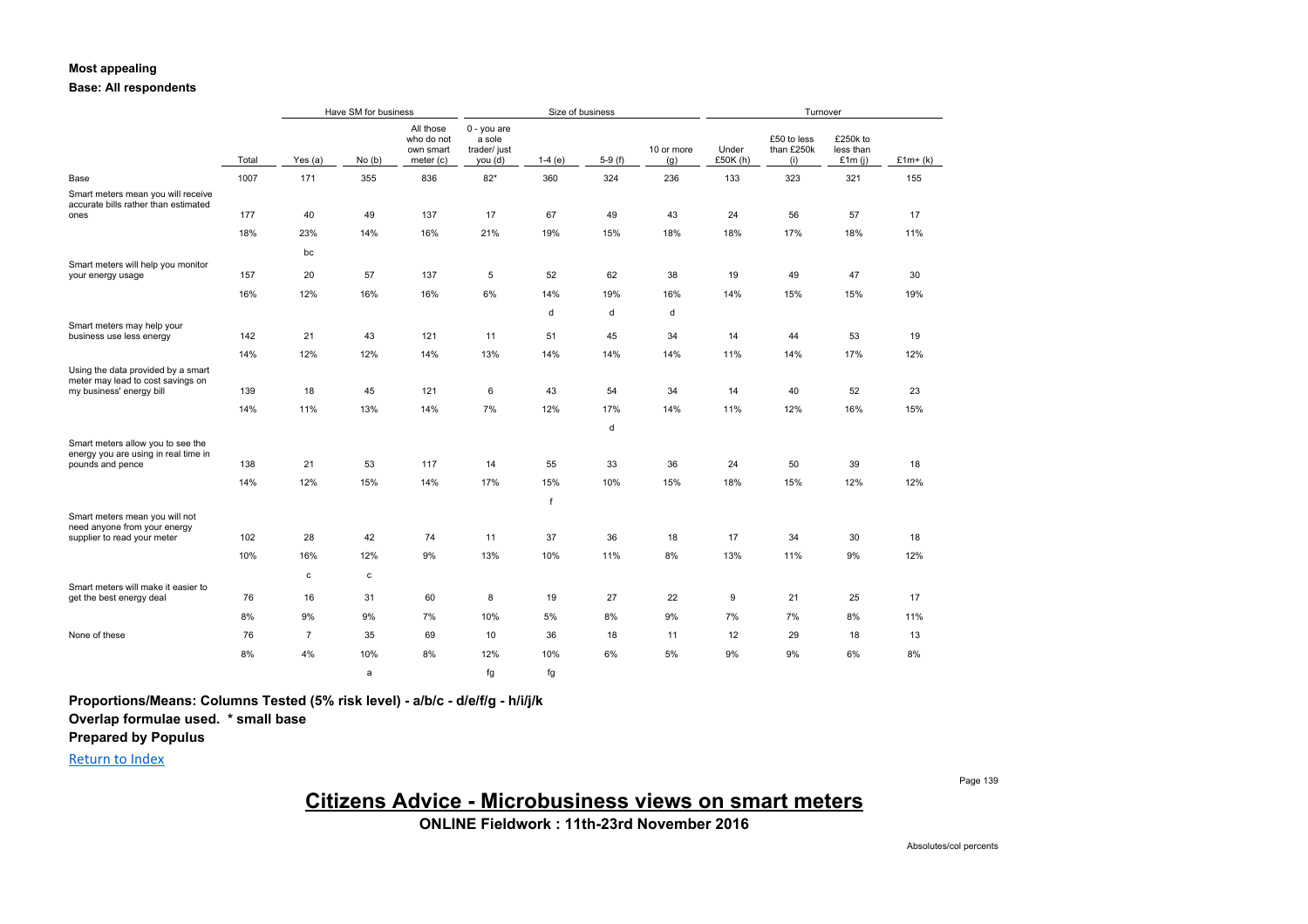#### **Q29. Listed below are a number of potential benefits that having a smart meter for your business might bring. Please indicate which is ... to you for your business? Second most appealing**

**Base: All respondents**

|                                                                                                     |       |                                |                                  | <b>Energy Spend</b>              |                                |                    |                                                            | Location                                |           |                                                           | <b>Energy Supply</b>                                                                                |                                                                                     |                |  |
|-----------------------------------------------------------------------------------------------------|-------|--------------------------------|----------------------------------|----------------------------------|--------------------------------|--------------------|------------------------------------------------------------|-----------------------------------------|-----------|-----------------------------------------------------------|-----------------------------------------------------------------------------------------------------|-------------------------------------------------------------------------------------|----------------|--|
|                                                                                                     | Total | Up to<br>£1,000 per<br>year(a) | £1,001-<br>£3,000 per<br>year(b) | £3,001-<br>£5,000 per<br>year(c) | Over<br>£5,000 per<br>year (d) | NET:<br>Office (e) | In<br>factories,<br>storage<br>facilities or<br>depots (f) | In an outlet<br>such as a<br>shop $(g)$ | Other (h) | Electricity<br>is supplied<br>but not<br>mains gas<br>(i) | Electricity<br>and mains<br>gas are<br>supplied<br>by the<br>same<br>supplier<br>(dual fuel)<br>(i) | Electricity<br>and mains<br>gas are<br>supplied<br>by different<br>suppliers<br>(k) | Other (I)      |  |
| Base                                                                                                | 1007  | 245                            | 442                              | 172                              | 148                            | 517                | 144                                                        | 208                                     | 131       | 457                                                       | 420                                                                                                 | 123                                                                                 | $7***$         |  |
| Smart meters will help you monitor<br>your energy usage                                             | 170   | 36                             | 77                               | 31                               | 26                             | 72                 | 25                                                         | 39                                      | 32        | 77                                                        | 68                                                                                                  | 23                                                                                  | $\overline{2}$ |  |
|                                                                                                     | 17%   | 15%                            | 17%                              | 18%                              | 18%                            | 14%                | 17%                                                        | 19%                                     | 24%       | 17%                                                       | 16%                                                                                                 | 19%                                                                                 | 29%            |  |
|                                                                                                     |       |                                |                                  |                                  |                                |                    |                                                            |                                         | e         |                                                           |                                                                                                     |                                                                                     |                |  |
| Smart meters allow you to see the<br>energy you are using in real time in<br>pounds and pence       | 146   | 31                             | 65                               | 24                               | 26                             | 72                 | 25                                                         | 33                                      | 16        | 69                                                        | 57                                                                                                  | 20                                                                                  |                |  |
|                                                                                                     | 14%   | 13%                            | 15%                              | 14%                              | 18%                            | 14%                | 17%                                                        | 16%                                     | 12%       | 15%                                                       | 14%                                                                                                 | 16%                                                                                 |                |  |
| Smart meters mean you will receive<br>accurate bills rather than estimated<br>ones                  | 145   | 38                             | 65                               | 27                               | 15                             | 78                 | 20                                                         | 28                                      | 19        | 65                                                        | 60                                                                                                  | 20                                                                                  |                |  |
| Smart meters may help your                                                                          | 14%   | 16%                            | 15%                              | 16%                              | 10%                            | 15%                | 14%                                                        | 13%                                     | 15%       | 14%                                                       | 14%                                                                                                 | 16%                                                                                 |                |  |
| business use less energy                                                                            | 144   | 34                             | 68                               | 22                               | 20                             | 84                 | 21                                                         | 27                                      | 10        | 66                                                        | 65                                                                                                  | 11                                                                                  | $\overline{2}$ |  |
|                                                                                                     | 14%   | 14%                            | 15%                              | 13%                              | 14%                            | 16%                | 15%                                                        | 13%                                     | 8%        | 14%                                                       | 15%                                                                                                 | 9%                                                                                  | 29%            |  |
|                                                                                                     |       |                                |                                  |                                  |                                | h                  |                                                            |                                         |           |                                                           |                                                                                                     |                                                                                     |                |  |
| Using the data provided by a smart<br>meter may lead to cost savings on<br>my business' energy bill | 122   | 26                             | 56                               | 25                               | 15                             | 70                 | 14                                                         | 27                                      | 11        | 58                                                        | 53                                                                                                  | 11                                                                                  |                |  |
|                                                                                                     | 12%   | 11%                            | 13%                              | 15%                              | 10%                            | 14%                | 10%                                                        | 13%                                     | 8%        | 13%                                                       | 13%                                                                                                 | 9%                                                                                  |                |  |
| Smart meters mean you will not<br>need anyone from your energy<br>supplier to read your meter       | 102   | 26                             | 37                               | 15                               | 24                             | 52                 | 13                                                         | 20                                      | 16        | 52                                                        | 39                                                                                                  | 11                                                                                  |                |  |
|                                                                                                     | 10%   | 11%                            | 8%                               | 9%                               | 16%                            | 10%                | 9%                                                         | 10%                                     | 12%       | 11%                                                       | 9%                                                                                                  | 9%                                                                                  |                |  |
| Smart meters will make it easier to                                                                 |       |                                |                                  |                                  | bc                             |                    |                                                            |                                         |           |                                                           |                                                                                                     |                                                                                     |                |  |
| get the best energy deal                                                                            | 88    | 19                             | 34                               | 22                               | 13                             | 46                 | 15                                                         | 19                                      | 6         | 34                                                        | 41                                                                                                  | 13                                                                                  |                |  |
|                                                                                                     | 9%    | 8%                             | 8%                               | 13%                              | 9%                             | 9%                 | 10%                                                        | 9%                                      | 5%        | 7%                                                        | 10%                                                                                                 | 11%                                                                                 |                |  |
|                                                                                                     |       |                                |                                  | b                                |                                |                    |                                                            |                                         |           |                                                           |                                                                                                     |                                                                                     |                |  |

**Proportions/Means: Columns Tested (5% risk level) - a/b/c/d - e/f/g/h - i/j/k/l Overlap formulae used. \*\* very small base (under 30) ineligible for sig testing Prepared by Populus**

Return to Index

# **Citizens Advice - Microbusiness views on smart meters**

**ONLINE Fieldwork : 11th-23rd November 2016**

Page 140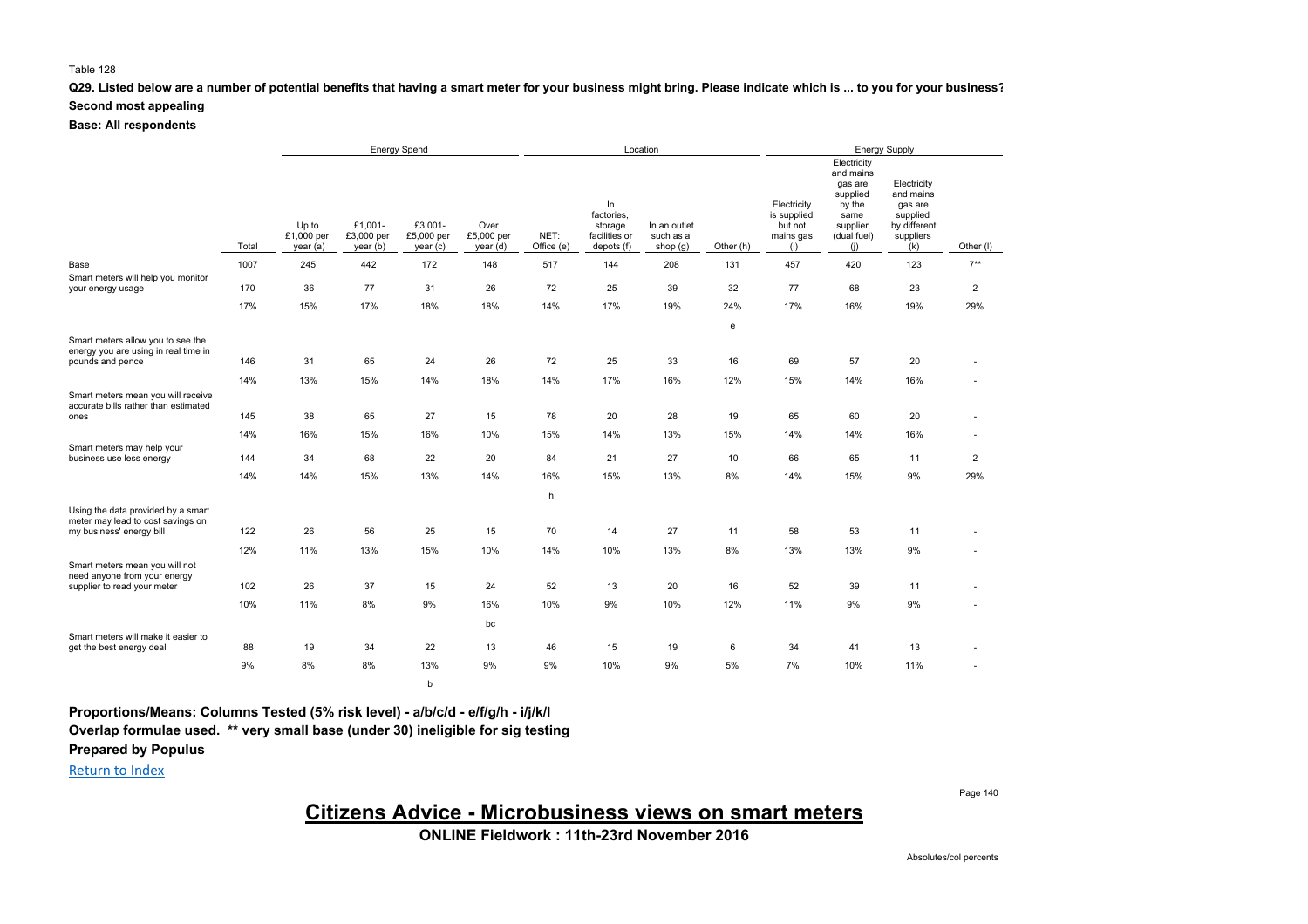### **Q29. Listed below are a number of potential benefits that having a smart meter for your business might bring. Please indicate which is ... to you for your business?**

#### **Second most appealing**

**Base: All respondents**

|               |       |                                 | <b>Energy Spend</b>               |                                   |                                |                    |                                                            | Location                              |           |                                                    |                                                                                              | <b>Energy Supply</b>                                                                |           |  |
|---------------|-------|---------------------------------|-----------------------------------|-----------------------------------|--------------------------------|--------------------|------------------------------------------------------------|---------------------------------------|-----------|----------------------------------------------------|----------------------------------------------------------------------------------------------|-------------------------------------------------------------------------------------|-----------|--|
|               | Total | Up to<br>£1,000 per<br>year (a) | £1,001-<br>£3,000 per<br>year (b) | £3,001-<br>£5,000 per<br>year (c) | Over<br>£5,000 per<br>year (d) | NET:<br>Office (e) | In<br>factories,<br>storage<br>facilities or<br>depots (f) | In an outlet<br>such as a<br>shop (g) | Other (h) | Electricity<br>is supplied<br>but not<br>mains gas | Electricity<br>and mains<br>gas are<br>supplied<br>by the<br>same<br>supplier<br>(dual fuel) | Electricity<br>and mains<br>gas are<br>supplied<br>by different<br>suppliers<br>(k) | Other (I) |  |
| Base          | 1007  | 245                             | 442                               | 172                               | 148                            | 517                | 144                                                        | 208                                   | 131       | 457                                                | 420                                                                                          | 123                                                                                 | $7***$    |  |
| None of these | 90    | 35                              | 40                                | 6                                 | 9                              | 43                 | 11                                                         | 15                                    | 21        | 36                                                 | 37                                                                                           | 14                                                                                  | 3         |  |
|               | 9%    | 14%                             | 9%                                | 3%                                | 6%                             | 8%                 | 8%                                                         | 7%                                    | 16%       | 8%                                                 | 9%                                                                                           | 11%                                                                                 | 43%       |  |
|               |       | bcd                             | с                                 |                                   |                                |                    |                                                            |                                       | efg       |                                                    |                                                                                              |                                                                                     |           |  |

### **Proportions/Means: Columns Tested (5% risk level) - a/b/c/d - e/f/g/h - i/j/k/l Overlap formulae used. \*\* very small base (under 30) ineligible for sig testing Prepared by Populus**

Return to Index

Page 141

# **Citizens Advice - Microbusiness views on smart meters**

**ONLINE Fieldwork : 11th-23rd November 2016**

Absolutes/col percents

#### Table 129

**Q29. Listed below are a number of potential benefits that having a smart meter for your business might bring. Please indicate which is ... to you for your business? Second most appealing**

|                                                                            |       | Have SM for business |       |                                                   |                                                  |          | Size of business |                   |                     | Turnover                         |                                    |           |
|----------------------------------------------------------------------------|-------|----------------------|-------|---------------------------------------------------|--------------------------------------------------|----------|------------------|-------------------|---------------------|----------------------------------|------------------------------------|-----------|
|                                                                            | Total | Yes (a)              | No(b) | All those<br>who do not<br>own smart<br>meter (c) | 0 - you are<br>a sole<br>trader/ just<br>you (d) | $1-4(e)$ | $5-9(f)$         | 10 or more<br>(q) | Under<br>£50 $K(h)$ | £50 to less<br>than £250k<br>(i) | £250k to<br>less than<br>£1m $(i)$ | $£1m+(k)$ |
| Base                                                                       | 1007  | 171                  | 355   | 836                                               | $82*$                                            | 360      | 324              | 236               | 133                 | 323                              | 321                                | 155       |
| Smart meters will help you monitor<br>your energy usage                    | 170   | 28                   | 59    | 142                                               | 22                                               | 48       | 52               | 48                | 26                  | 56                               | 53                                 | 22        |
|                                                                            | 17%   | 16%                  | 17%   | 17%                                               | 27%                                              | 13%      | 16%              | 20%               | 20%                 | 17%                              | 17%                                | 14%       |
|                                                                            |       |                      |       |                                                   | ef                                               |          |                  | e                 |                     |                                  |                                    |           |
| Smart meters allow you to see the<br>energy you are using in real time in  |       |                      |       |                                                   |                                                  |          |                  |                   |                     |                                  |                                    |           |
| pounds and pence                                                           | 146   | 16                   | 53    | 130                                               | $\overline{7}$                                   | 49       | 54               | 35                | 18                  | 39                               | 45                                 | 30        |
|                                                                            | 14%   | 9%                   | 15%   | 16%                                               | 9%                                               | 14%      | 17%              | 15%               | 14%                 | 12%                              | 14%                                | 19%       |
|                                                                            |       |                      |       | a                                                 |                                                  |          |                  |                   |                     |                                  |                                    |           |
| Smart meters mean you will receive<br>accurate bills rather than estimated |       |                      |       |                                                   |                                                  |          |                  |                   |                     |                                  |                                    |           |
| ones                                                                       | 145   | 34                   | 53    | 111                                               | 12                                               | 62       | 46               | 24                | 23                  | 48                               | 48                                 | 19        |
|                                                                            | 14%   | 20%                  | 15%   | 13%                                               | 15%                                              | 17%      | 14%              | 10%               | 17%                 | 15%                              | 15%                                | 12%       |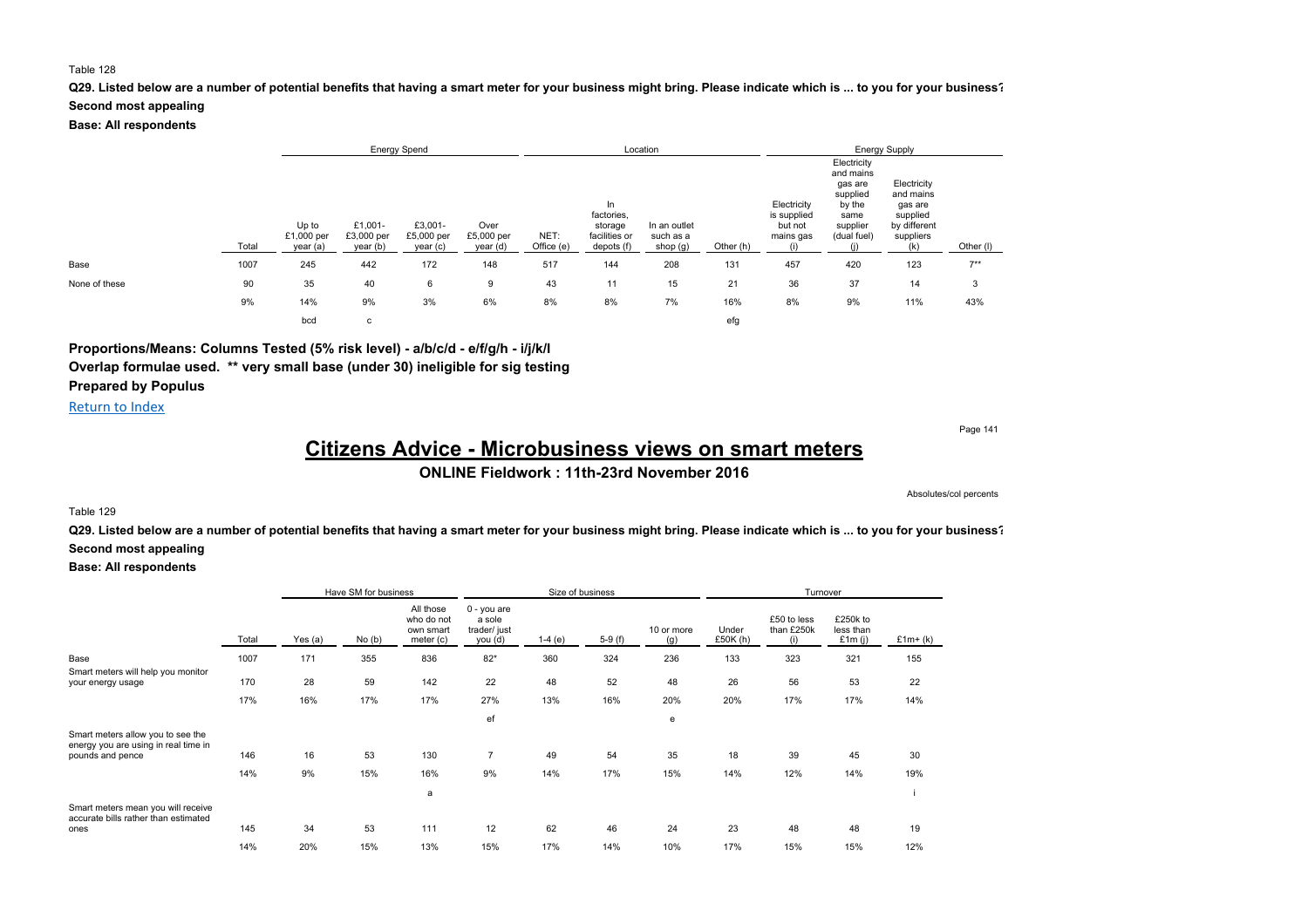|                                                                         |     | c   |     |     |     | g   |     |     |     |     |     |     |
|-------------------------------------------------------------------------|-----|-----|-----|-----|-----|-----|-----|-----|-----|-----|-----|-----|
| Smart meters may help your<br>business use less energy                  | 144 | 21  | 47  | 123 | 7   | 48  | 48  | 40  | 19  | 42  | 48  | 26  |
|                                                                         | 14% | 12% | 13% | 15% | 9%  | 13% | 15% | 17% | 14% | 13% | 15% | 17% |
| Using the data provided by a smart<br>meter may lead to cost savings on |     |     |     |     |     |     |     |     |     |     |     |     |
| my business' energy bill                                                | 122 | 20  | 55  | 102 | 9   | 45  | 40  | 28  | 17  | 39  | 39  | 16  |
|                                                                         | 12% | 12% | 15% | 12% | 11% | 13% | 12% | 12% | 13% | 12% | 12% | 10% |
|                                                                         |     |     | c   |     |     |     |     |     |     |     |     |     |
| Smart meters mean you will not<br>need anyone from your energy          |     |     |     |     |     |     |     |     |     |     |     |     |
| supplier to read your meter                                             | 102 | 25  | 22  | 77  | 10  | 39  | 27  | 26  | 11  | 40  | 28  | 13  |
|                                                                         | 10% | 15% | 6%  | 9%  | 12% | 11% | 8%  | 11% | 8%  | 12% | 9%  | 8%  |
|                                                                         |     | bc  |     | b   |     |     |     |     |     |     |     |     |
| Smart meters will make it easier to                                     | 88  | 17  | 26  | 71  |     | 29  | 31  | 23  |     | 24  | 39  |     |
| get the best energy deal                                                |     |     |     |     | 4   |     |     |     | 5   |     |     | 13  |
|                                                                         | 9%  | 10% | 7%  | 8%  | 5%  | 8%  | 10% | 10% | 4%  | 7%  | 12% | 8%  |
|                                                                         |     |     |     |     |     |     |     |     |     |     | hi  |     |
| None of these                                                           | 90  | 10  | 40  | 80  | 11  | 40  | 26  | 12  | 14  | 35  | 21  | 16  |
|                                                                         | 9%  | 6%  | 11% | 10% | 13% | 11% | 8%  | 5%  | 11% | 11% | 7%  | 10% |
|                                                                         |     |     | a   |     | g   | g   |     |     |     |     |     |     |

**Proportions/Means: Columns Tested (5% risk level) - a/b/c - d/e/f/g - h/i/j/k**

**Overlap formulae used. \* small base**

**Prepared by Populus**

Return to Index

# **Citizens Advice - Microbusiness views on smart meters**

**ONLINE Fieldwork : 11th-23rd November 2016**

Absolutes/col percents

Page 142

Table 130

**Q29. Listed below are a number of potential benefits that having a smart meter for your business might bring. Please indicate which is ... to you for your business? Third most appealing**

|                                                                                                     |       |                                 | <b>Energy Spend</b>               |                                   |                                |                    | Location                                                   |                                       |           |                                                           |                                                                                              | <b>Energy Supply</b>                                                                |           |
|-----------------------------------------------------------------------------------------------------|-------|---------------------------------|-----------------------------------|-----------------------------------|--------------------------------|--------------------|------------------------------------------------------------|---------------------------------------|-----------|-----------------------------------------------------------|----------------------------------------------------------------------------------------------|-------------------------------------------------------------------------------------|-----------|
|                                                                                                     | Total | Up to<br>£1,000 per<br>year (a) | £1.001-<br>£3,000 per<br>year (b) | £3,001-<br>£5,000 per<br>year (c) | Over<br>£5,000 per<br>year (d) | NET:<br>Office (e) | In<br>factories,<br>storage<br>facilities or<br>depots (f) | In an outlet<br>such as a<br>shop (g) | Other (h) | Electricity<br>is supplied<br>but not<br>mains gas<br>(i) | Electricity<br>and mains<br>gas are<br>supplied<br>by the<br>same<br>supplier<br>(dual fuel) | Electricity<br>and mains<br>gas are<br>supplied<br>by different<br>suppliers<br>(k) | Other (I) |
| Base                                                                                                | 1007  | 245                             | 442                               | 172                               | 148                            | 517                | 144                                                        | 208                                   | 131       | 457                                                       | 420                                                                                          | 123                                                                                 | $7**$     |
| Using the data provided by a smart<br>meter may lead to cost savings on<br>my business' energy bill | 150   | 25                              | 71                                | 30                                | 24                             | 90                 | 15                                                         | 28                                    | 17        | 69                                                        | 60                                                                                           | 19                                                                                  | 2         |
|                                                                                                     | 15%   | 10%                             | 16%                               | 17%                               | 16%                            | 17%                | 10%                                                        | 13%                                   | 13%       | 15%                                                       | 14%                                                                                          | 15%                                                                                 | 29%       |
|                                                                                                     |       |                                 | a                                 | a                                 |                                |                    |                                                            |                                       |           |                                                           |                                                                                              |                                                                                     |           |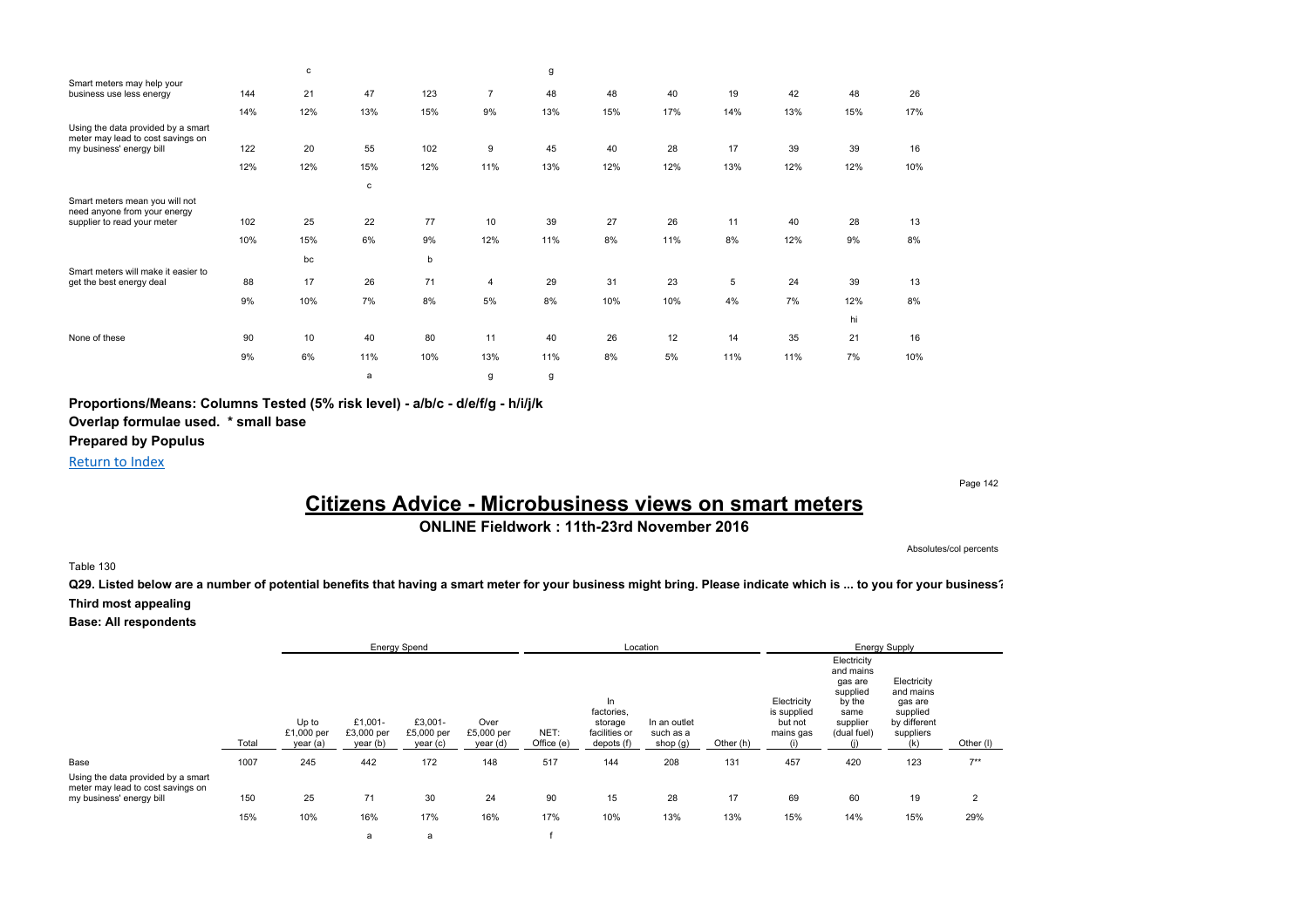| Smart meters mean you will receive<br>accurate bills rather than estimated |     |     |     |     |     |     |     |     |     |     |     |     |              |
|----------------------------------------------------------------------------|-----|-----|-----|-----|-----|-----|-----|-----|-----|-----|-----|-----|--------------|
| ones                                                                       | 145 | 38  | 60  | 29  | 18  | 72  | 20  | 33  | 17  | 63  | 63  | 19  |              |
|                                                                            | 14% | 16% | 14% | 17% | 12% | 14% | 14% | 16% | 13% | 14% | 15% | 15% | ٠            |
| Smart meters allow you to see the<br>energy you are using in real time in  |     |     |     |     |     |     |     |     |     |     |     |     |              |
| pounds and pence                                                           | 137 | 30  | 56  | 33  | 18  | 71  | 22  | 27  | 15  | 72  | 52  | 12  | $\mathbf{1}$ |
|                                                                            | 14% | 12% | 13% | 19% | 12% | 14% | 15% | 13% | 11% | 16% | 12% | 10% | 14%          |
|                                                                            |     |     |     | b   |     |     |     |     |     |     |     |     |              |
| Smart meters may help your<br>business use less energy                     | 135 | 24  | 69  | 26  | 16  | 68  | 24  | 25  | 17  | 58  | 60  | 17  |              |
|                                                                            | 13% | 10% | 16% | 15% | 11% | 13% | 17% | 12% | 13% | 13% | 14% | 14% |              |
|                                                                            |     |     | a   |     |     |     |     |     |     |     |     |     |              |
| Smart meters will help you monitor<br>your energy usage                    | 121 | 35  | 48  | 20  | 18  | 62  | 19  | 30  | 10  | 56  | 49  | 15  | 1            |
|                                                                            | 12% | 14% | 11% | 12% | 12% | 12% | 13% | 14% | 8%  | 12% | 12% | 12% | 14%          |
| Smart meters will make it easier to<br>get the best energy deal            | 119 | 22  | 54  | 16  | 27  | 69  | 15  | 19  | 15  | 50  | 57  | 12  | ٠            |
|                                                                            | 12% | 9%  | 12% | 9%  | 18% | 13% | 10% | 9%  | 11% | 11% | 14% | 10% |              |
|                                                                            |     |     |     |     | ac  |     |     |     |     |     |     |     |              |
| Smart meters mean you will not<br>need anyone from your energy             |     |     |     |     |     |     |     |     |     |     |     |     |              |
| supplier to read your meter                                                | 93  | 27  | 42  | 10  | 14  | 38  | 14  | 26  | 15  | 41  | 37  | 15  |              |
|                                                                            | 9%  | 11% | 10% | 6%  | 9%  | 7%  | 10% | 13% | 11% | 9%  | 9%  | 12% | ٠            |
|                                                                            |     |     |     |     |     |     |     |     |     |     |     |     |              |

**Proportions/Means: Columns Tested (5% risk level) - a/b/c/d - e/f/g/h - i/j/k/l**

**Overlap formulae used. \*\* very small base (under 30) ineligible for sig testing**

**Prepared by Populus**

Return to Index

Page 143

# **Citizens Advice - Microbusiness views on smart meters**

e

**ONLINE Fieldwork : 11th-23rd November 2016**

Absolutes/col percents

Table 130

**Q29. Listed below are a number of potential benefits that having a smart meter for your business might bring. Please indicate which is ... to you for your business? Third most appealing**

|               |       |                                 |                                   | <b>Energy Spend</b>               |                                |                    |                                                            | Location                              |           |                                                    |                                                                                              | <b>Energy Supply</b>                                                         |           |
|---------------|-------|---------------------------------|-----------------------------------|-----------------------------------|--------------------------------|--------------------|------------------------------------------------------------|---------------------------------------|-----------|----------------------------------------------------|----------------------------------------------------------------------------------------------|------------------------------------------------------------------------------|-----------|
|               | Total | Up to<br>£1,000 per<br>year (a) | £1,001-<br>£3,000 per<br>year (b) | £3,001-<br>£5,000 per<br>year (c) | Over<br>£5,000 per<br>year (d) | NET:<br>Office (e) | In<br>factories.<br>storage<br>facilities or<br>depots (f) | In an outlet<br>such as a<br>shop (g) | Other (h) | Electricity<br>is supplied<br>but not<br>mains gas | Electricity<br>and mains<br>gas are<br>supplied<br>by the<br>same<br>supplier<br>(dual fuel) | Electricity<br>and mains<br>gas are<br>supplied<br>by different<br>suppliers | Other (I) |
| Base          | 1007  | 245                             | 442                               | 172                               | 148                            | 517                | 144                                                        | 208                                   | 131       | 457                                                | 420                                                                                          | 123                                                                          | $7**$     |
| None of these | 107   | 44                              | 42                                | 8                                 | 13                             | 47                 | 15                                                         | 20                                    | 25        | 48                                                 | 42                                                                                           | 14                                                                           | 3         |
|               | 11%   | 18%                             | 10%                               | 5%                                | 9%                             | 9%                 | 10%                                                        | 10%                                   | 19%       | 11%                                                | 10%                                                                                          | 11%                                                                          | 43%       |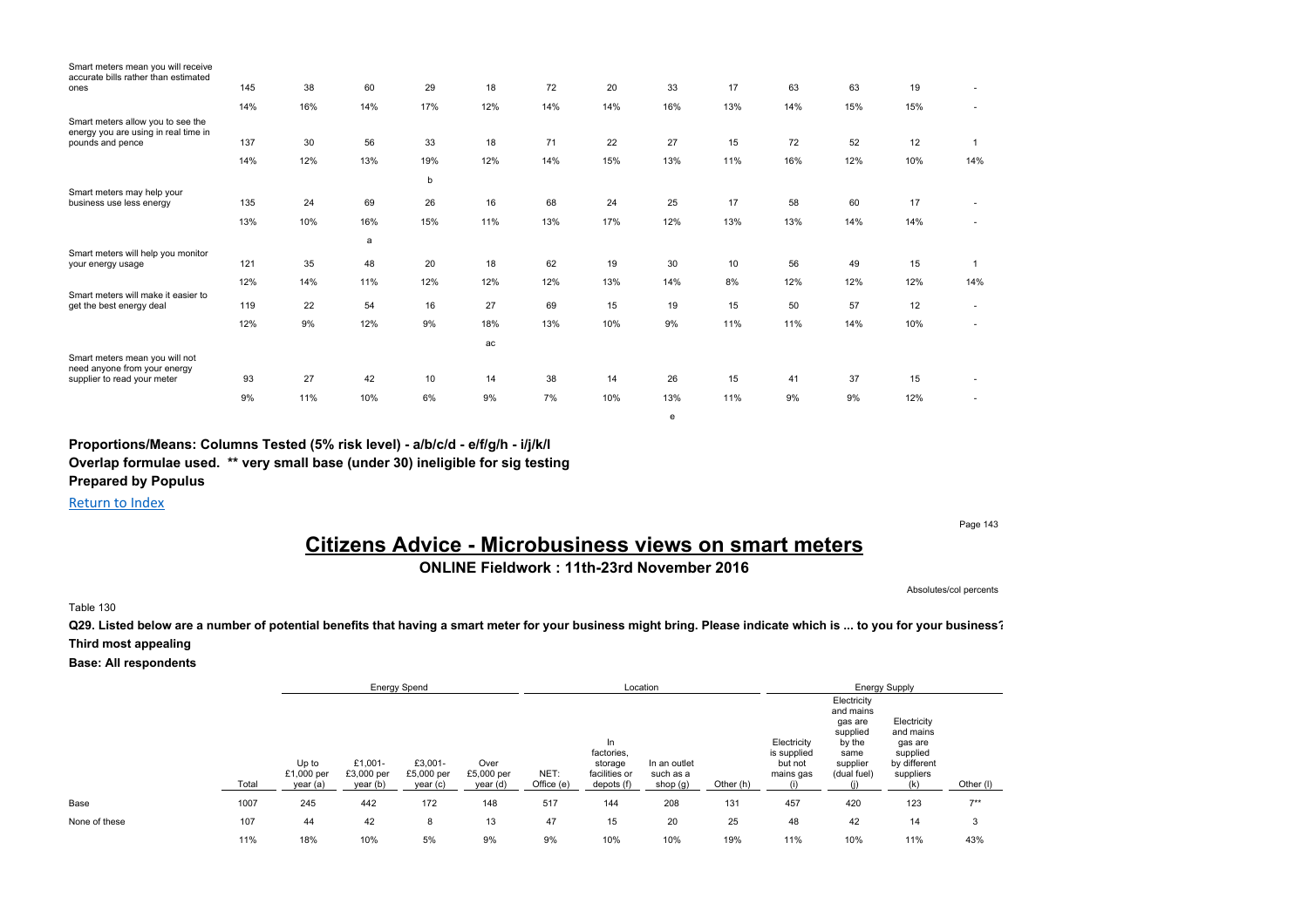**Proportions/Means: Columns Tested (5% risk level) - a/b/c/d - e/f/g/h - i/j/k/l Overlap formulae used. \*\* very small base (under 30) ineligible for sig testing Prepared by Populus**

Return to Index

Page 144

# **Citizens Advice - Microbusiness views on smart meters**

### **ONLINE Fieldwork : 11th-23rd November 2016**

Absolutes/col percents

#### Table 131

**Q29. Listed below are a number of potential benefits that having a smart meter for your business might bring. Please indicate which is ... to you for your business? Third most appealing**

|                                                                                                     |       |         | Have SM for business |                                                   |                                                    | Size of business |          |                   |                  | Turnover                         |                                    |           |
|-----------------------------------------------------------------------------------------------------|-------|---------|----------------------|---------------------------------------------------|----------------------------------------------------|------------------|----------|-------------------|------------------|----------------------------------|------------------------------------|-----------|
|                                                                                                     | Total | Yes (a) | No(b)                | All those<br>who do not<br>own smart<br>meter (c) | $0 - you are$<br>a sole<br>trader/ just<br>you (d) | $1-4(e)$         | $5-9(f)$ | 10 or more<br>(g) | Under<br>£50K(h) | £50 to less<br>than £250k<br>(i) | £250k to<br>less than<br>£1 $m(i)$ | $£1m+(k)$ |
| Base                                                                                                | 1007  | 171     | 355                  | 836                                               | $82*$                                              | 360              | 324      | 236               | 133              | 323                              | 321                                | 155       |
| Using the data provided by a smart<br>meter may lead to cost savings on<br>my business' energy bill | 150   | 26      | 52                   | 124                                               | 6                                                  | 52               | 51       | 41                | 15               | 40                               | 54                                 | 26        |
|                                                                                                     | 15%   | 15%     | 15%                  | 15%                                               | 7%                                                 | 14%              | 16%      | 17%               | 11%              | 12%                              | 17%                                | 17%       |
|                                                                                                     |       |         |                      |                                                   |                                                    |                  |          | d                 |                  |                                  |                                    |           |
| Smart meters mean you will receive<br>accurate bills rather than estimated                          |       |         |                      |                                                   |                                                    |                  |          |                   |                  |                                  |                                    |           |
| ones                                                                                                | 145   | 18      | 49                   | 127                                               | 15                                                 | 49               | 43       | 37                | 24               | 51                               | 24                                 | 34        |
|                                                                                                     | 14%   | 11%     | 14%                  | 15%                                               | 18%                                                | 14%              | 13%      | 16%               | 18%              | 16%                              | 7%                                 | 22%       |
|                                                                                                     |       |         |                      |                                                   |                                                    |                  |          |                   | j                |                                  |                                    |           |
| Smart meters allow you to see the<br>energy you are using in real time in                           |       |         |                      |                                                   |                                                    |                  |          |                   |                  |                                  |                                    |           |
| pounds and pence                                                                                    | 137   | 19      | 45                   | 118                                               | 11                                                 | 43               | 52       | 31                | 20               | 44                               | 48                                 | 14        |
|                                                                                                     | 14%   | 11%     | 13%                  | 14%                                               | 13%                                                | 12%              | 16%      | 13%               | 15%              | 14%                              | 15%                                | 9%        |
| Smart meters may help your<br>business use less energy                                              | 135   | 22      | 59                   | 113                                               | 8                                                  | 51               | 43       | 33                | 15               | 42                               | 53                                 | 19        |
|                                                                                                     | 13%   | 13%     | 17%                  | 14%                                               | 10%                                                | 14%              | 13%      | 14%               | 11%              | 13%                              | 17%                                | 12%       |
|                                                                                                     |       |         | с                    |                                                   |                                                    |                  |          |                   |                  |                                  |                                    |           |
| Smart meters will help you monitor<br>your energy usage                                             | 121   | 20      | 45                   | 101                                               | 10                                                 | 44               | 38       | 27                | 17               | 35                               | 40                                 | 18        |
|                                                                                                     | 12%   | 12%     | 13%                  | 12%                                               | 12%                                                | 12%              | 12%      | 11%               | 13%              | 11%                              | 12%                                | 12%       |
| Smart meters will make it easier to<br>get the best energy deal                                     | 119   | 25      | 37                   | 94                                                | 5                                                  | 45               | 35       | 34                | 14               | 36                               | 47                                 | 17        |
|                                                                                                     | 12%   | 15%     | 10%                  | 11%                                               | 6%                                                 | 13%              | 11%      | 14%               | 11%              | 11%                              | 15%                                | 11%       |
|                                                                                                     |       |         |                      |                                                   |                                                    |                  |          | d                 |                  |                                  |                                    |           |
| Smart meters mean you will not                                                                      |       |         |                      |                                                   |                                                    |                  |          |                   |                  |                                  |                                    |           |
| need anyone from your energy<br>supplier to read your meter                                         | 93    | 23      | 23                   | 70                                                | 12                                                 | 30               | 30       | 20                | 12               | 29                               | 31                                 | 11        |
|                                                                                                     | 9%    | 13%     | 6%                   | 8%                                                | 15%                                                | 8%               | 9%       | 8%                | 9%               | 9%                               | 10%                                | 7%        |
|                                                                                                     |       | bc      |                      |                                                   |                                                    |                  |          |                   |                  |                                  |                                    |           |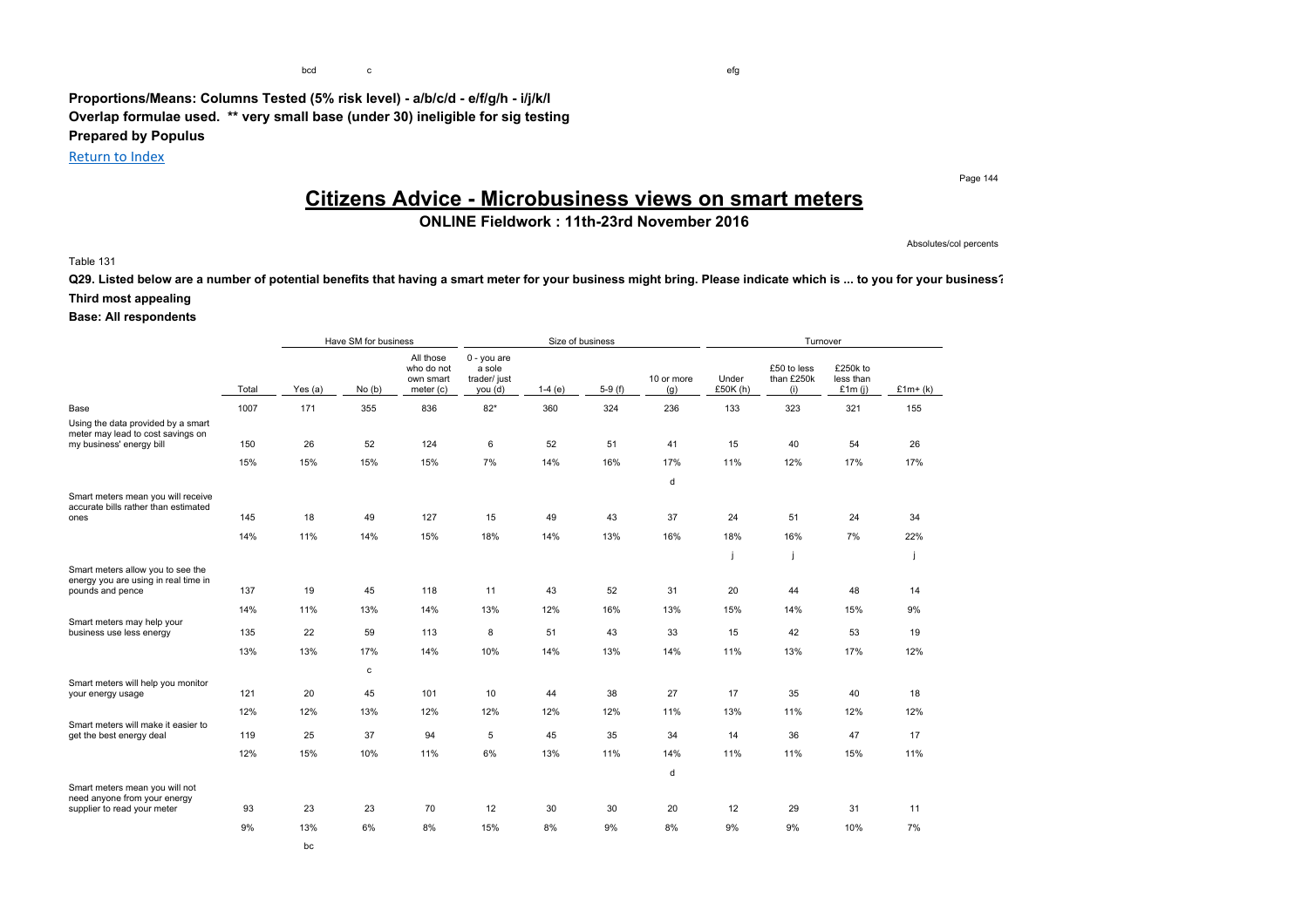| None of these | 107 | 18  | 45  | 89  | 15  | 46  | 32  | 13 | 16  | 46  | 24 | 16  |
|---------------|-----|-----|-----|-----|-----|-----|-----|----|-----|-----|----|-----|
|               | 11% | 11% | 13% | 11% | 18% | 13% | 10% | 6% | 12% | 14% | 7% | 10% |
|               |     |     |     |     | fa  |     |     |    |     |     |    |     |

**Proportions/Means: Columns Tested (5% risk level) - a/b/c - d/e/f/g - h/i/j/k Overlap formulae used. \* small base**

**Prepared by Populus**

Return to Index

Page 145

# **Citizens Advice - Microbusiness views on smart meters**

**ONLINE Fieldwork : 11th-23rd November 2016**

Absolutes/col percents

Table 132

**Q29. Listed below are a number of potential benefits that having a smart meter for your business might bring. Please indicate which is ... to you for your business?**

#### **Summary**

#### **Base: All respondents who own smart meter**

|                                                                                                     |                   | Q29. Summary                |                         |
|-----------------------------------------------------------------------------------------------------|-------------------|-----------------------------|-------------------------|
|                                                                                                     | Most<br>appealing | Second<br>most<br>appealing | Third most<br>appealing |
| Base                                                                                                | 171               | 171                         | 171                     |
| Using the data provided by a smart<br>meter may lead to cost savings on<br>my business' energy bill | 18                | 20                          | 26                      |
|                                                                                                     | 11%               | 12%                         | 15%                     |
| Smart meters allow you to see the<br>energy you are using in real time in<br>pounds and pence       | 21<br>12%         | 16<br>9%                    | 19<br>11%               |
|                                                                                                     |                   |                             |                         |
| Smart meters mean you will receive<br>accurate bills rather than estimated<br>ones                  | 40                | 34                          | 18                      |
|                                                                                                     | 23%               | 20%                         | 11%                     |
| Smart meters may help your<br>business use less energy                                              | 21                | 21                          | 22                      |
|                                                                                                     | 12%               | 12%                         | 13%                     |
| Smart meters will make it easier to<br>get the best energy deal                                     | 16                | 17                          | 25                      |
|                                                                                                     | 9%                | 10%                         | 15%                     |
| Smart meters mean you will not<br>need anyone from your energy<br>supplier to read your meter       | 28                | 25                          | 23                      |
|                                                                                                     | 16%               | 15%                         | 13%                     |
| Smart meters will help you monitor<br>your energy usage                                             | 20                | 28                          | 20                      |
|                                                                                                     | 12%               | 16%                         | 12%                     |
| None of these                                                                                       | 7                 | 10                          | 18                      |
|                                                                                                     | 4%                | 6%                          | 11%                     |

**Prepared by Populus**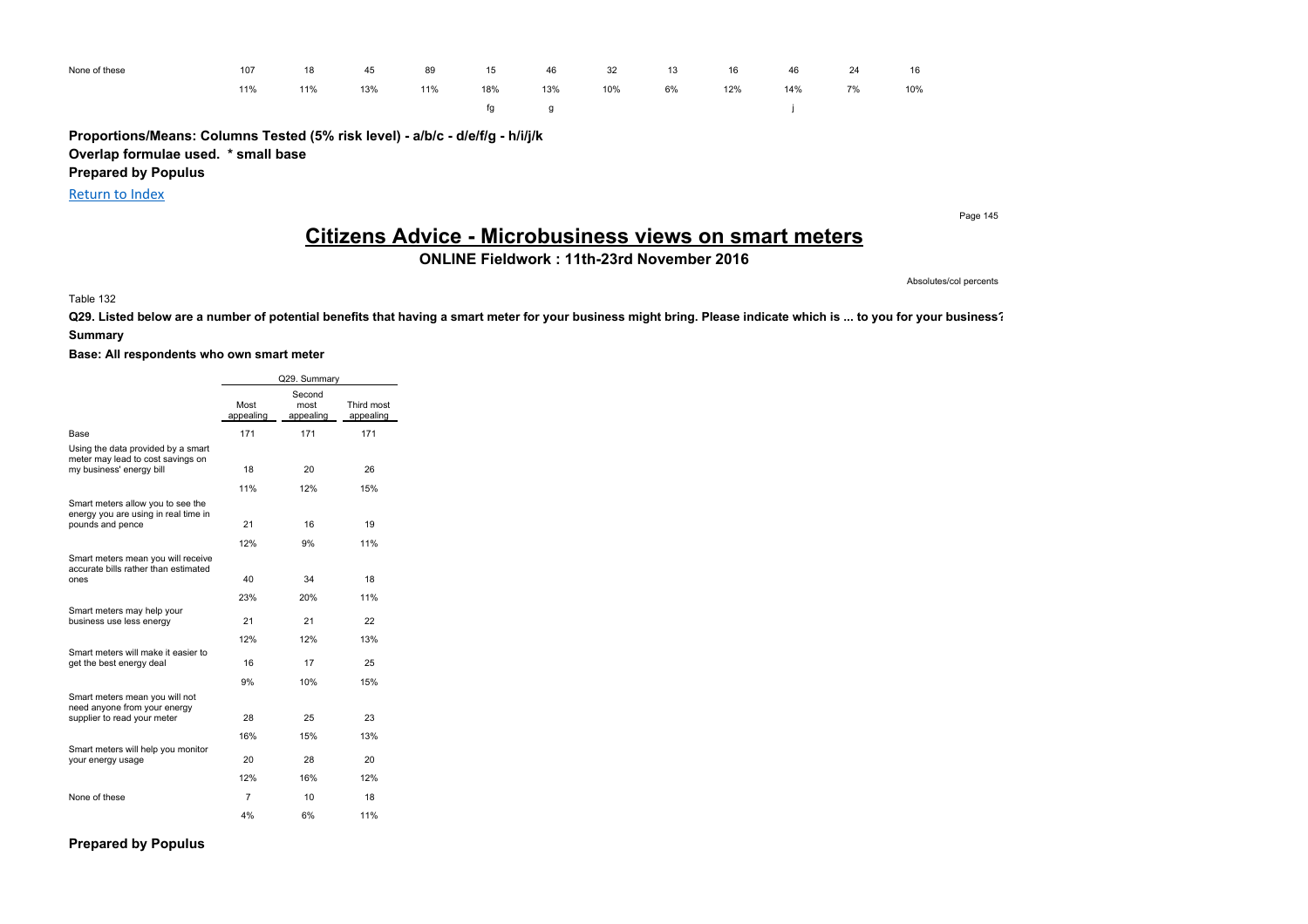# **Citizens Advice - Microbusiness views on smart meters**

**ONLINE Fieldwork : 11th-23rd November 2016**

Absolutes/col percents

Table 133

**Q29. Listed below are a number of potential benefits that having a smart meter for your business might bring. Please indicate which is ... to you for your business? Most appealing**

|                                                                                               |                | <b>Energy Spend</b>             |                                   |                                   |                                |                    |                                                            | Location                              |                |                                                           |                                                                                                     | <b>Energy Supply</b>                                                                |                 |
|-----------------------------------------------------------------------------------------------|----------------|---------------------------------|-----------------------------------|-----------------------------------|--------------------------------|--------------------|------------------------------------------------------------|---------------------------------------|----------------|-----------------------------------------------------------|-----------------------------------------------------------------------------------------------------|-------------------------------------------------------------------------------------|-----------------|
|                                                                                               | Total          | Up to<br>£1,000 per<br>year (a) | £1,001-<br>£3,000 per<br>year (b) | £3,001-<br>£5,000 per<br>year (c) | Over<br>£5,000 per<br>year (d) | NET:<br>Office (e) | In<br>factories,<br>storage<br>facilities or<br>depots (f) | In an outlet<br>such as a<br>shop (g) | Other (h)      | Electricity<br>is supplied<br>but not<br>mains gas<br>(i) | Electricity<br>and mains<br>gas are<br>supplied<br>by the<br>same<br>supplier<br>(dual fuel)<br>(i) | Electricity<br>and mains<br>gas are<br>supplied<br>by different<br>suppliers<br>(k) | Other (I)       |
| Base                                                                                          | 171            | $35*$                           | $75*$                             | $32*$                             | 29**                           | $71*$              | $22**$                                                     | $48*$                                 | $29**$         | $77*$                                                     | $72*$                                                                                               | $22**$                                                                              | $^{\star\star}$ |
| Smart meters mean you will receive<br>accurate bills rather than estimated                    |                |                                 |                                   |                                   |                                |                    |                                                            |                                       |                |                                                           |                                                                                                     |                                                                                     |                 |
| ones                                                                                          | 40             | 9                               | 16                                | 9                                 | 6                              | 11                 | 5                                                          | 16                                    | $\overline{7}$ | 23                                                        | 10                                                                                                  | $\overline{7}$                                                                      |                 |
|                                                                                               | 23%            | 26%                             | 21%                               | 28%                               | 21%                            | 15%                | 23%                                                        | 33%                                   | 24%            | 30%                                                       | 14%                                                                                                 | 32%                                                                                 |                 |
|                                                                                               |                |                                 |                                   |                                   |                                |                    |                                                            | e                                     |                |                                                           |                                                                                                     |                                                                                     |                 |
| Smart meters mean you will not<br>need anyone from your energy<br>supplier to read your meter | 28             | $\overline{7}$                  | 11                                | 6                                 | 4                              | 11                 | 3                                                          | 9                                     | 5              | 12                                                        | 11                                                                                                  | 5                                                                                   |                 |
|                                                                                               | 16%            | 20%                             | 15%                               | 19%                               | 14%                            | 15%                | 14%                                                        | 19%                                   | 17%            | 16%                                                       | 15%                                                                                                 | 23%                                                                                 |                 |
| Smart meters may help your                                                                    |                |                                 |                                   |                                   |                                |                    |                                                            |                                       |                |                                                           |                                                                                                     |                                                                                     |                 |
| business use less energy                                                                      | 21             | $\mathbf{1}$                    | 9                                 | 6                                 | 5                              | 8                  | $\overline{4}$                                             | $\overline{7}$                        | $\overline{2}$ | 9                                                         | 11                                                                                                  | $\mathbf{1}$                                                                        |                 |
|                                                                                               | 12%            | 3%                              | 12%                               | 19%                               | 17%                            | 11%                | 18%                                                        | 15%                                   | 7%             | 12%                                                       | 15%                                                                                                 | 5%                                                                                  |                 |
|                                                                                               |                |                                 |                                   | a                                 |                                |                    |                                                            |                                       |                |                                                           |                                                                                                     |                                                                                     |                 |
| Smart meters allow you to see the<br>energy you are using in real time in<br>pounds and pence | 21             | 10                              | $\overline{4}$                    | 3                                 | 4                              | $\overline{7}$     | 3                                                          | $\mathbf{3}$                          | 8              | $\overline{7}$                                            | 11                                                                                                  | 3                                                                                   |                 |
|                                                                                               | 12%            | 29%                             | $5\%$                             | 9%                                | 14%                            | 10%                | 14%                                                        | $6\%$                                 | 28%            | 9%                                                        | 15%                                                                                                 | 14%                                                                                 |                 |
|                                                                                               |                |                                 |                                   |                                   |                                |                    |                                                            |                                       |                |                                                           |                                                                                                     |                                                                                     |                 |
| Smart meters will help you monitor                                                            |                | b                               |                                   |                                   |                                |                    |                                                            |                                       |                |                                                           |                                                                                                     |                                                                                     |                 |
| your energy usage                                                                             | 20             | 3                               | 12                                | $\overline{2}$                    | 3                              | 15                 | $\overline{2}$                                             | $\overline{2}$                        | $\mathbf{1}$   | 8                                                         | 11                                                                                                  | $\mathbf{1}$                                                                        |                 |
|                                                                                               | 12%            | 9%                              | 16%                               | 6%                                | 10%                            | 21%                | 9%                                                         | 4%                                    | 3%             | 10%                                                       | 15%                                                                                                 | 5%                                                                                  |                 |
|                                                                                               |                |                                 |                                   |                                   |                                | g                  |                                                            |                                       |                |                                                           |                                                                                                     |                                                                                     |                 |
| Using the data provided by a smart<br>meter may lead to cost savings on                       |                |                                 |                                   |                                   |                                |                    |                                                            |                                       |                |                                                           |                                                                                                     |                                                                                     |                 |
| my business' energy bill                                                                      | 18             | $\overline{2}$                  | 11                                | $\overline{2}$                    | 3                              | 10                 | 3                                                          | 5                                     | $\sim$         | 9                                                         | 8                                                                                                   | $\mathbf{1}$                                                                        |                 |
|                                                                                               | 11%            | 6%                              | 15%                               | 6%                                | 10%                            | 14%                | 14%                                                        | 10%                                   | $\sim$         | 12%                                                       | 11%                                                                                                 | 5%                                                                                  |                 |
| Smart meters will make it easier to<br>get the best energy deal                               | 16             | ×.                              | 9                                 | 3                                 | $\overline{4}$                 | 6                  | $\overline{2}$                                             | $\overline{2}$                        | 6              | $\overline{4}$                                            | 9                                                                                                   | 3                                                                                   |                 |
|                                                                                               | 9%             | ÷,                              | 12%                               | 9%                                | 14%                            | 8%                 | 9%                                                         | 4%                                    | 21%            | 5%                                                        | 13%                                                                                                 | 14%                                                                                 |                 |
|                                                                                               |                |                                 | a                                 |                                   |                                |                    |                                                            |                                       |                |                                                           |                                                                                                     |                                                                                     |                 |
| None of these                                                                                 | $\overline{7}$ | 3                               | $\mathbf{3}$                      | $\mathbf{1}$                      |                                | $\mathsf 3$        |                                                            | $\overline{4}$                        |                | 5                                                         | $\mathbf{1}$                                                                                        | $\mathbf{1}$                                                                        |                 |
|                                                                                               | 4%             | 9%                              | 4%                                | 3%                                |                                | 4%                 |                                                            | 8%                                    |                | 6%                                                        | 1%                                                                                                  | 5%                                                                                  |                 |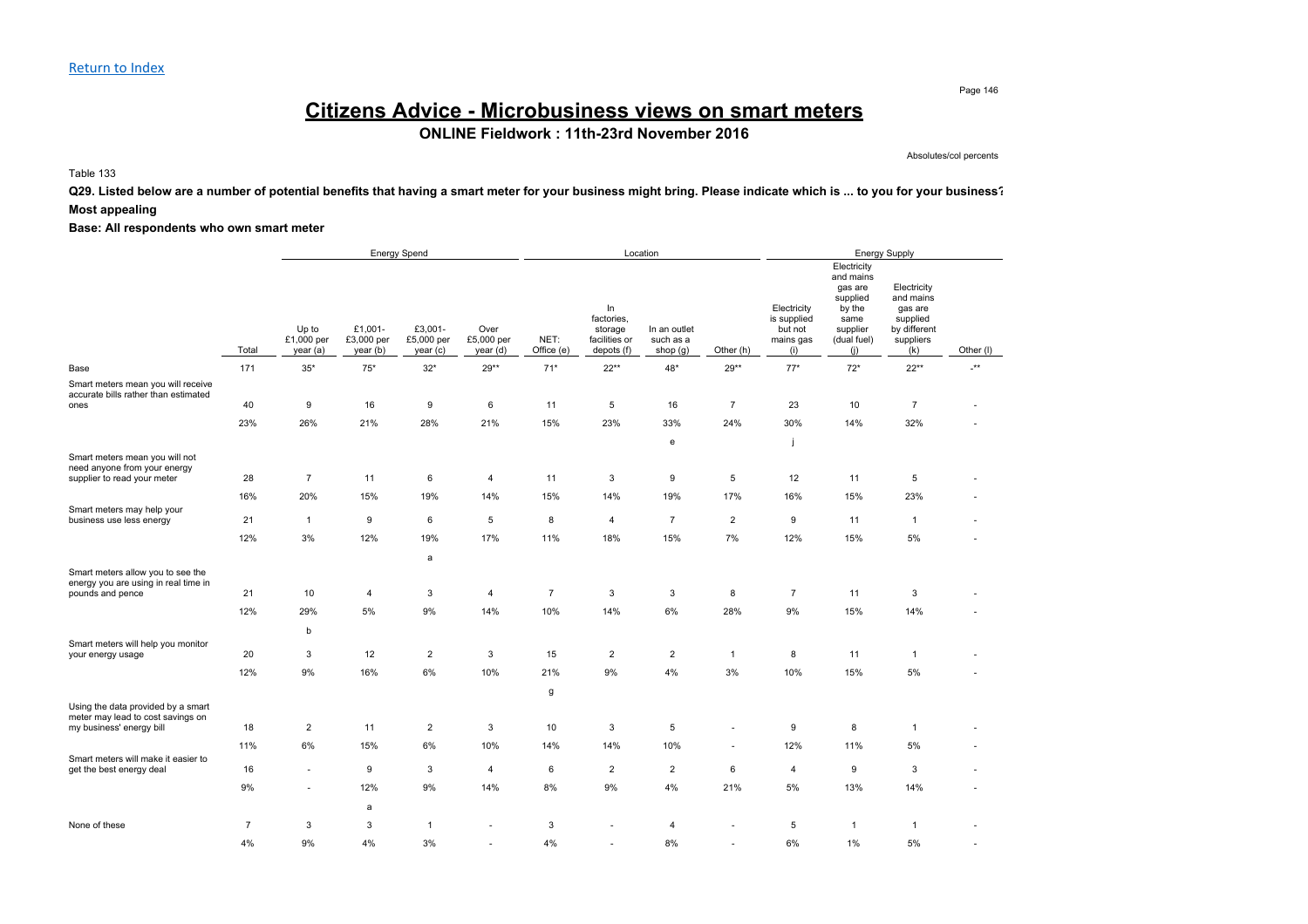### **Proportions/Means: Columns Tested (5% risk level) - a/b/c/d - e/f/g/h - i/j/k/l Overlap formulae used. \* small base; \*\* very small base (under 30) ineligible for sig testing Prepared by Populus**

Return to Index

Page 147

## **Citizens Advice - Microbusiness views on smart meters**

### **ONLINE Fieldwork : 11th-23rd November 2016**

Absolutes/col percents

#### Table 134

**Q29. Listed below are a number of potential benefits that having a smart meter for your business might bring. Please indicate which is ... to you for your business? Most appealing**

#### **Base: All respondents who own smart meter**

|                                                                                    |                | Have SM for business |                 |                                                   |                                                    |                | Size of business |                   |                   | Turnover                         |                                    |                |
|------------------------------------------------------------------------------------|----------------|----------------------|-----------------|---------------------------------------------------|----------------------------------------------------|----------------|------------------|-------------------|-------------------|----------------------------------|------------------------------------|----------------|
|                                                                                    | Total          | Yes (a)              | No(b)           | All those<br>who do not<br>own smart<br>meter (c) | $0 - you are$<br>a sole<br>trader/ just<br>you (d) | $1-4(e)$       | $5-9(f)$         | 10 or more<br>(g) | Under<br>£50K (h) | £50 to less<br>than £250k<br>(i) | £250k to<br>less than<br>£1 $m(j)$ | $£1m+(k)$      |
| Base                                                                               | 171            | 171                  | $^{\star\star}$ | $.**$                                             | $16***$                                            | $63*$          | $57*$            | $35*$             | $18***$           | $63*$                            | $53*$                              | $23**$         |
| Smart meters mean you will receive<br>accurate bills rather than estimated<br>ones | 40             | 40                   |                 |                                                   | 9                                                  | 10             | 13               | 8                 | 5                 | 13                               | 15                                 | 4              |
|                                                                                    | 23%            | 23%                  |                 |                                                   | 56%                                                | 16%            | 23%              | 23%               | 28%               | 21%                              | 28%                                | 17%            |
| Smart meters mean you will not<br>need anyone from your energy                     |                |                      |                 |                                                   |                                                    |                |                  |                   |                   |                                  |                                    |                |
| supplier to read your meter                                                        | 28             | 28                   |                 |                                                   | $\mathbf{1}$                                       | 13             | 8                | 6                 | 4                 | 10                               | $\overline{7}$                     | 5              |
|                                                                                    | 16%            | 16%                  |                 |                                                   | 6%                                                 | 21%            | 14%              | 17%               | 22%               | 16%                              | 13%                                | 22%            |
| Smart meters may help your<br>business use less energy                             | 21             | 21                   |                 |                                                   | $\mathbf{1}$                                       | 9              | 8                | 3                 | $\mathbf{1}$      | 8                                | 8                                  | $\overline{c}$ |
|                                                                                    | 12%            | 12%                  |                 |                                                   | 6%                                                 | 14%            | 14%              | 9%                | 6%                | 13%                              | 15%                                | 9%             |
| Smart meters allow you to see the<br>energy you are using in real time in          |                |                      |                 |                                                   |                                                    |                |                  |                   |                   |                                  |                                    |                |
| pounds and pence                                                                   | 21             | 21                   |                 |                                                   | 3                                                  | 11             | $\mathbf{1}$     | 6                 | 6                 | $\overline{7}$                   | 6                                  | $\overline{2}$ |
|                                                                                    | 12%            | 12%                  |                 |                                                   | 19%                                                | 17%            | 2%               | 17%               | 33%               | 11%                              | 11%                                | 9%             |
|                                                                                    |                |                      |                 |                                                   |                                                    | $\mathsf{f}$   |                  | f                 |                   |                                  |                                    |                |
| Smart meters will help you monitor<br>your energy usage                            | 20             | 20                   |                 |                                                   |                                                    | $\overline{7}$ | $\overline{7}$   | 6                 | $\mathbf{1}$      | 6                                | 6                                  | 4              |
|                                                                                    | 12%            | 12%                  |                 |                                                   |                                                    | 11%            | 12%              | 17%               | 6%                | 10%                              | 11%                                | 17%            |
| Using the data provided by a smart<br>meter may lead to cost savings on            | 18             | 18                   |                 |                                                   |                                                    |                | 10               |                   | ÷                 |                                  | 4                                  | 3              |
| my business' energy bill                                                           |                |                      |                 |                                                   |                                                    | 4              |                  | 4                 |                   | 9                                |                                    |                |
| Smart meters will make it easier to                                                | 11%            | 11%                  |                 |                                                   | ٠                                                  | 6%             | 18%              | 11%               | ٠                 | 14%                              | 8%                                 | 13%            |
| get the best energy deal                                                           | 16             | 16                   |                 | ٠                                                 | $\mathbf{1}$                                       | 5              | 8                | $\overline{2}$    | ٠                 | $\overline{7}$                   | 6                                  | $\overline{2}$ |
|                                                                                    | 9%             | 9%                   |                 |                                                   | 6%                                                 | 8%             | 14%              | 6%                | ٠                 | 11%                              | 11%                                | 9%             |
| None of these                                                                      | $\overline{7}$ | $\overline{7}$       |                 |                                                   | $\overline{1}$                                     | $\overline{4}$ | $\overline{2}$   |                   | $\mathbf{1}$      | 3                                | $\mathbf{1}$                       | $\mathbf{1}$   |
|                                                                                    | 4%             | 4%                   |                 |                                                   | 6%                                                 | 6%             | 4%               |                   | 6%                | 5%                               | 2%                                 | 4%             |

**Proportions/Means: Columns Tested (5% risk level) - a/b/c - d/e/f/g - h/i/j/k**

**Overlap formulae used. \* small base; \*\* very small base (under 30) ineligible for sig testing Prepared by Populus**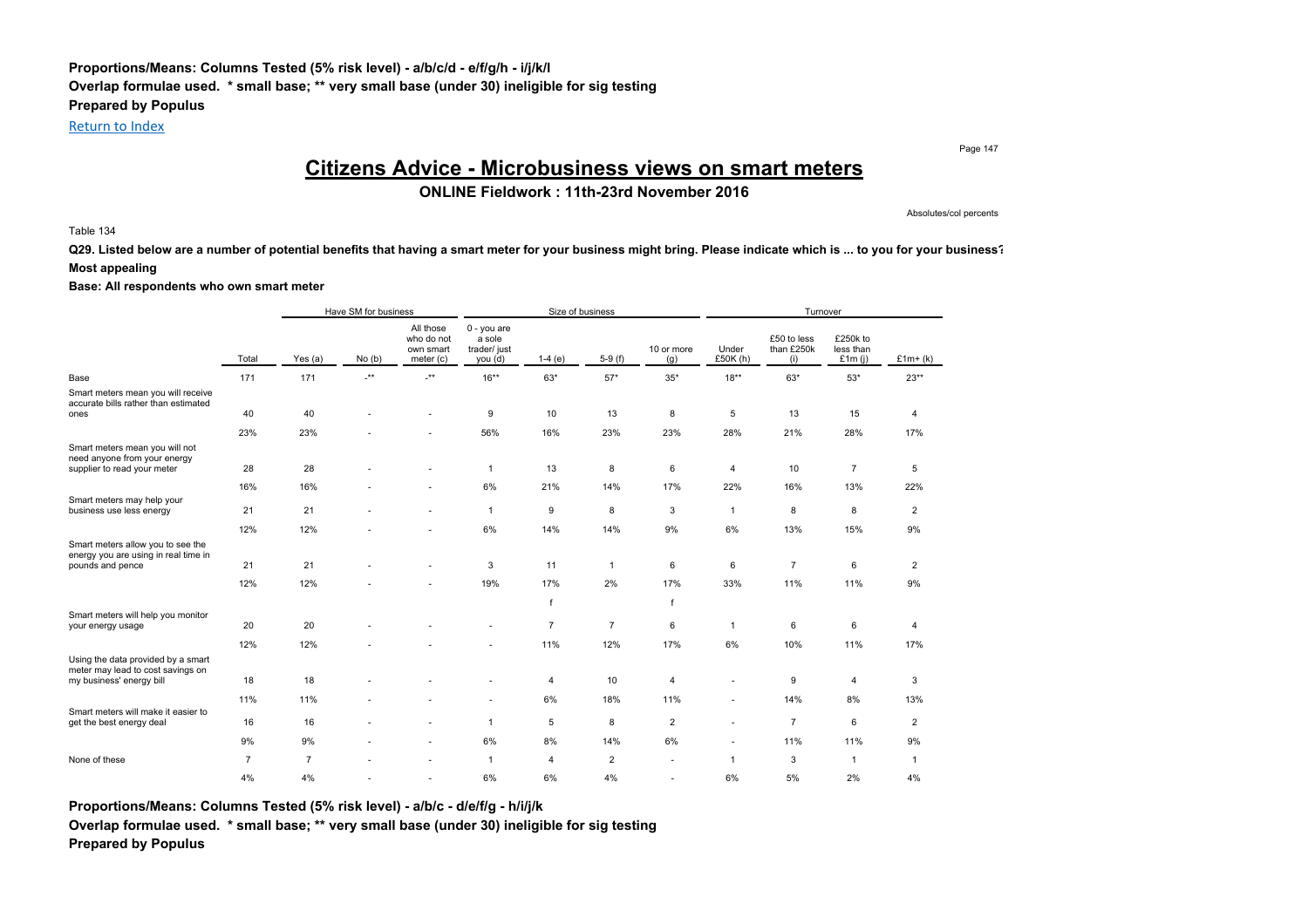# **Citizens Advice - Microbusiness views on smart meters**

**ONLINE Fieldwork : 11th-23rd November 2016**

Absolutes/col percents

Table 135

**Q29. Listed below are a number of potential benefits that having a smart meter for your business might bring. Please indicate which is ... to you for your business? Second most appealing**

**Base: All respondents who own smart meter**

|                                                                                                     |           |                                 |                                   | <b>Energy Spend</b>               |                                |                    |                                                            | Location                                |                          |                                                           |                                                                                                     | Energy Supply                                                                       |            |
|-----------------------------------------------------------------------------------------------------|-----------|---------------------------------|-----------------------------------|-----------------------------------|--------------------------------|--------------------|------------------------------------------------------------|-----------------------------------------|--------------------------|-----------------------------------------------------------|-----------------------------------------------------------------------------------------------------|-------------------------------------------------------------------------------------|------------|
|                                                                                                     | Total     | Up to<br>£1,000 per<br>year (a) | £1,001-<br>£3,000 per<br>year (b) | £3,001-<br>£5,000 per<br>year (c) | Over<br>£5,000 per<br>year (d) | NET:<br>Office (e) | In<br>factories,<br>storage<br>facilities or<br>depots (f) | In an outlet<br>such as a<br>shop $(g)$ | Other (h)                | Electricity<br>is supplied<br>but not<br>mains gas<br>(i) | Electricity<br>and mains<br>gas are<br>supplied<br>by the<br>same<br>supplier<br>(dual fuel)<br>(i) | Electricity<br>and mains<br>gas are<br>supplied<br>by different<br>suppliers<br>(k) | Other (I)  |
| Base                                                                                                | 171       | $35*$                           | $75^{\star}$                      | $32*$                             | $29**$                         | $71*$              | $22**$                                                     | 48*                                     | $29**$                   | $77*$                                                     | $72*$                                                                                               | $22**$                                                                              | $\cdot$ ** |
| Smart meters mean you will receive<br>accurate bills rather than estimated<br>ones                  | 34        | 8                               | 17                                | 6                                 | 3                              | 17                 | 4                                                          | 8                                       | 5                        | 13                                                        | 17                                                                                                  | $\overline{4}$                                                                      |            |
| Smart meters will help you monitor                                                                  | 20%       | 23%                             | 23%                               | 19%                               | 10%                            | 24%                | 18%                                                        | 17%                                     | 17%                      | 17%                                                       | 24%                                                                                                 | 18%                                                                                 |            |
| your energy usage                                                                                   | 28        | 5                               | 10                                | 6                                 | $\overline{7}$                 | 5                  | 4                                                          | $\overline{7}$                          | 12                       | 9                                                         | 15                                                                                                  | $\overline{4}$                                                                      |            |
|                                                                                                     | 16%       | 14%                             | 13%                               | 19%                               | 24%                            | 7%                 | 18%                                                        | 15%                                     | 41%                      | 12%                                                       | 21%                                                                                                 | 18%                                                                                 |            |
| Smart meters mean you will not<br>need anyone from your energy<br>supplier to read your meter       | 25        | $\overline{7}$                  | 8                                 | 3                                 | $\overline{7}$                 | 10                 | $\overline{2}$                                             | 6                                       | 6                        | 14                                                        | 8                                                                                                   | 3                                                                                   |            |
|                                                                                                     | 15%       | 20%                             | 11%                               | 9%                                | 24%                            | 14%                | 9%                                                         | 13%                                     | 21%                      | 18%                                                       | 11%                                                                                                 | 14%                                                                                 |            |
| Smart meters may help your<br>business use less energy                                              | 21        | 3                               | 10                                | 5                                 | 3                              | 11                 | $\overline{c}$                                             | 6                                       | $\overline{2}$           | 8                                                         | 10                                                                                                  | 3                                                                                   |            |
|                                                                                                     | 12%       | 9%                              | 13%                               | 16%                               | 10%                            | 15%                | 9%                                                         | 13%                                     | 7%                       | 10%                                                       | 14%                                                                                                 | 14%                                                                                 |            |
| Using the data provided by a smart<br>meter may lead to cost savings on<br>my business' energy bill | 20<br>12% | $\overline{2}$<br>6%            | 12<br>16%                         | 4<br>13%                          | 2<br>7%                        | 12<br>17%          | $\overline{2}$<br>9%                                       | 4<br>8%                                 | $\overline{2}$<br>7%     | 6<br>8%                                                   | 10<br>14%                                                                                           | $\overline{4}$<br>18%                                                               |            |
| Smart meters will make it easier to                                                                 |           |                                 |                                   |                                   |                                |                    |                                                            |                                         |                          |                                                           |                                                                                                     |                                                                                     |            |
| get the best energy deal                                                                            | 17        | 3                               | $\overline{4}$                    | 6                                 | 4                              | 6                  | 6                                                          | 5                                       | $\overline{\phantom{a}}$ | 11                                                        | 4                                                                                                   | $\overline{2}$                                                                      |            |
|                                                                                                     | 10%       | 9%                              | 5%                                | 19%                               | 14%                            | 8%                 | 27%                                                        | 10%                                     | ÷                        | 14%                                                       | 6%                                                                                                  | 9%                                                                                  |            |
|                                                                                                     |           |                                 |                                   | b                                 |                                |                    |                                                            |                                         |                          |                                                           |                                                                                                     |                                                                                     |            |
| Smart meters allow you to see the<br>energy you are using in real time in<br>pounds and pence       | 16        | $\overline{2}$                  | 10                                | $\mathbf{1}$                      | 3                              | 6                  | $\overline{2}$                                             | 8                                       |                          | 9                                                         | 6                                                                                                   | $\overline{1}$                                                                      |            |
|                                                                                                     | 9%        | 6%                              | 13%                               | 3%                                | 10%                            | 8%                 | 9%                                                         | 17%                                     | $\mathbf{r}$             | 12%                                                       | 8%                                                                                                  | 5%                                                                                  |            |
| None of these                                                                                       | 10        | 5                               | $\overline{4}$                    | $\mathbf{1}$                      |                                | $\overline{4}$     |                                                            | $\overline{4}$                          | $\overline{2}$           | $\overline{7}$                                            | $\overline{2}$                                                                                      | $\overline{1}$                                                                      |            |
|                                                                                                     | 6%        | 14%                             | 5%                                | 3%                                |                                | 6%                 |                                                            | 8%                                      | 7%                       | 9%                                                        | 3%                                                                                                  | 5%                                                                                  |            |

**Proportions/Means: Columns Tested (5% risk level) - a/b/c/d - e/f/g/h - i/j/k/l**

**Overlap formulae used. \* small base; \*\* very small base (under 30) ineligible for sig testing Prepared by Populus**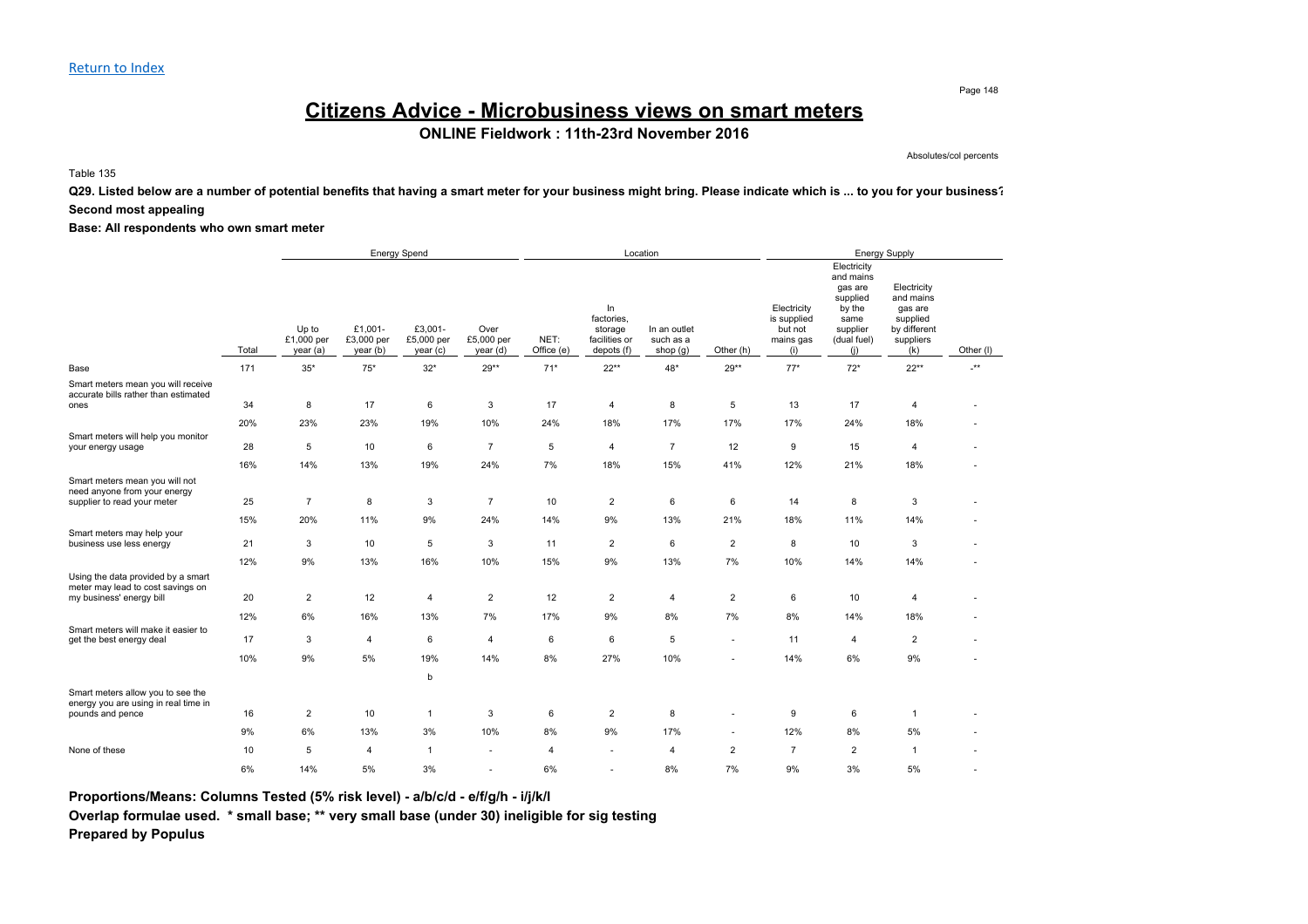# **Citizens Advice - Microbusiness views on smart meters**

**ONLINE Fieldwork : 11th-23rd November 2016**

Absolutes/col percents

Table 136

**Q29. Listed below are a number of potential benefits that having a smart meter for your business might bring. Please indicate which is ... to you for your business? Second most appealing**

**Base: All respondents who own smart meter**

|                                                                                                     |       | Have SM for business |                      |                                                     |                                                    |                | Size of business |                   |                   | Turnover                         |                                    |                |
|-----------------------------------------------------------------------------------------------------|-------|----------------------|----------------------|-----------------------------------------------------|----------------------------------------------------|----------------|------------------|-------------------|-------------------|----------------------------------|------------------------------------|----------------|
|                                                                                                     | Total | Yes (a)              | No(b)                | All those<br>who do not<br>own smart<br>meter $(c)$ | $0 - you are$<br>a sole<br>trader/ just<br>you (d) | $1-4(e)$       | $5-9(f)$         | 10 or more<br>(g) | Under<br>£50K (h) | £50 to less<br>than £250k<br>(i) | £250k to<br>less than<br>£1 $m(i)$ | $£1m+(k)$      |
| Base                                                                                                | 171   | 171                  | $\cdot^{\star\star}$ | $\cdot^{\star\star}$                                | $16***$                                            | $63*$          | $57*$            | $35*$             | $18***$           | $63*$                            | $53*$                              | $23**$         |
| Smart meters mean you will receive<br>accurate bills rather than estimated<br>ones                  | 34    | 34                   |                      |                                                     |                                                    | 17             | 13               | $\overline{4}$    | $\overline{2}$    | 16                               | 10                                 | 3              |
|                                                                                                     | 20%   | 20%                  |                      |                                                     | ٠                                                  | 27%            | 23%              | 11%               | 11%               | 25%                              | 19%                                | 13%            |
| Smart meters will help you monitor<br>your energy usage                                             | 28    | 28                   |                      |                                                     | 5                                                  | $\overline{7}$ | 10               | 6                 | $\overline{4}$    | 10                               | 10                                 | 4              |
|                                                                                                     | 16%   | 16%                  |                      |                                                     | 31%                                                | 11%            | 18%              | 17%               | 22%               | 16%                              | 19%                                | 17%            |
| Smart meters mean you will not<br>need anyone from your energy<br>supplier to read your meter       | 25    | 25                   |                      |                                                     | 5                                                  | 8              | 8                | 4                 | 3                 | 11                               | $\overline{7}$                     | 2              |
|                                                                                                     |       |                      |                      |                                                     |                                                    |                |                  |                   |                   |                                  |                                    |                |
| Smart meters may help your                                                                          | 15%   | 15%                  |                      |                                                     | 31%                                                | 13%            | 14%              | 11%               | 17%               | 17%                              | 13%                                | 9%             |
| business use less energy                                                                            | 21    | 21                   |                      | ÷.                                                  | $\mathbf{1}$                                       | 6              | 9                | 5                 | $\overline{2}$    | 6                                | 8                                  | 4              |
|                                                                                                     | 12%   | 12%                  |                      |                                                     | 6%                                                 | 10%            | 16%              | 14%               | 11%               | 10%                              | 15%                                | 17%            |
| Using the data provided by a smart<br>meter may lead to cost savings on<br>my business' energy bill | 20    | 20                   |                      | ٠                                                   | 1                                                  | 8              | $\overline{7}$   | 4                 | 3                 | 5                                | $\overline{7}$                     | $\overline{2}$ |
|                                                                                                     | 12%   | 12%                  |                      |                                                     | 6%                                                 | 13%            | 12%              | 11%               | 17%               | 8%                               | 13%                                | 9%             |
| Smart meters will make it easier to                                                                 |       |                      |                      |                                                     |                                                    |                |                  |                   |                   |                                  |                                    |                |
| get the best energy deal                                                                            | 17    | 17                   |                      |                                                     |                                                    | 5              | 4                | 8                 | $\overline{1}$    | 4                                | 8                                  | 4              |
|                                                                                                     | 10%   | 10%                  |                      |                                                     | ٠                                                  | 8%             | 7%               | 23%               | 6%                | 6%                               | 15%                                | 17%            |
|                                                                                                     |       |                      |                      |                                                     |                                                    |                |                  | ef                |                   |                                  |                                    |                |
| Smart meters allow you to see the<br>energy you are using in real time in                           |       |                      |                      |                                                     |                                                    |                |                  |                   |                   |                                  |                                    |                |
| pounds and pence                                                                                    | 16    | 16                   |                      | ä,                                                  | 2                                                  | 6              | 4                | 4                 | $\overline{1}$    | 6                                | $\overline{2}$                     | 3              |
|                                                                                                     | 9%    | 9%                   |                      | ٠                                                   | 13%                                                | 10%            | 7%               | 11%               | 6%                | 10%                              | 4%                                 | 13%            |
| None of these                                                                                       | 10    | 10                   |                      |                                                     | $\overline{c}$                                     | 6              | $\overline{2}$   |                   | $\overline{2}$    | 5                                | $\mathbf{1}$                       | $\mathbf{1}$   |
|                                                                                                     | 6%    | 6%                   |                      |                                                     | 13%                                                | 10%            | 4%               |                   | 11%               | 8%                               | 2%                                 | 4%             |

**Proportions/Means: Columns Tested (5% risk level) - a/b/c - d/e/f/g - h/i/j/k**

**Overlap formulae used. \* small base; \*\* very small base (under 30) ineligible for sig testing**

**Prepared by Populus**

Return to Index

# **Citizens Advice - Microbusiness views on smart meters**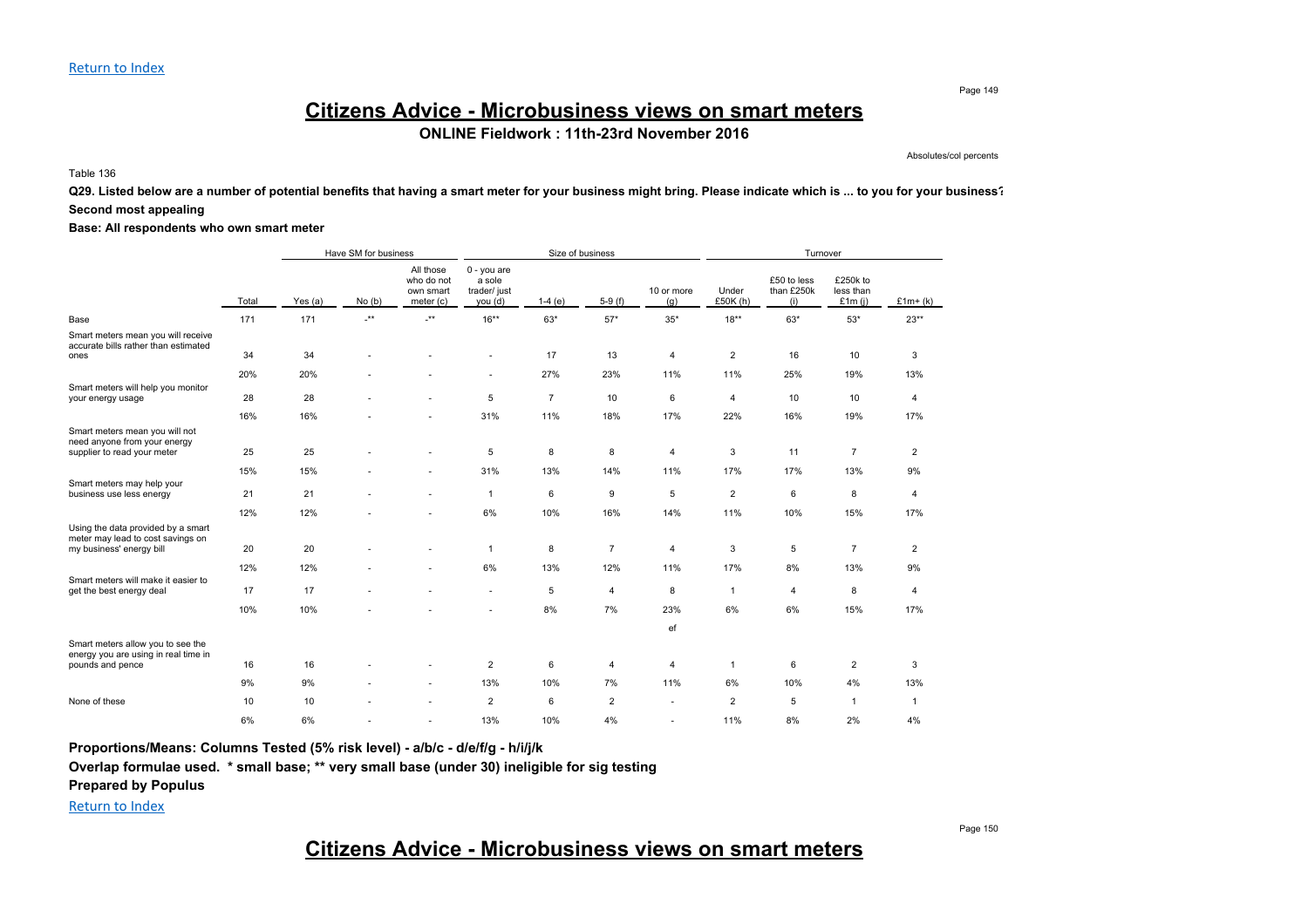### **ONLINE Fieldwork : 11th-23rd November 2016**

#### Absolutes/col percents

#### Table 137

### **Q29. Listed below are a number of potential benefits that having a smart meter for your business might bring. Please indicate which is ... to you for your business?**

#### **Third most appealing**

### **Base: All respondents who own smart meter**

|                                                                                                     |           |                                | <b>Energy Spend</b>               |                                   |                                |                    |                                                            | Location                              |                     |                                                           |                                                                                                     | <b>Energy Supply</b>                                                                |            |
|-----------------------------------------------------------------------------------------------------|-----------|--------------------------------|-----------------------------------|-----------------------------------|--------------------------------|--------------------|------------------------------------------------------------|---------------------------------------|---------------------|-----------------------------------------------------------|-----------------------------------------------------------------------------------------------------|-------------------------------------------------------------------------------------|------------|
|                                                                                                     | Total     | Up to<br>£1,000 per<br>year(a) | £1,001-<br>£3,000 per<br>year (b) | £3,001-<br>£5,000 per<br>year (c) | Over<br>£5,000 per<br>year (d) | NET:<br>Office (e) | In<br>factories,<br>storage<br>facilities or<br>depots (f) | In an outlet<br>such as a<br>shop (g) | Other (h)           | Electricity<br>is supplied<br>but not<br>mains gas<br>(i) | Electricity<br>and mains<br>gas are<br>supplied<br>by the<br>same<br>supplier<br>(dual fuel)<br>(i) | Electricity<br>and mains<br>gas are<br>supplied<br>by different<br>suppliers<br>(k) | Other (I)  |
| Base                                                                                                | 171       | $35*$                          | $75*$                             | $32*$                             | $29**$                         | $71*$              | $22***$                                                    | 48*                                   | $29**$              | $77*$                                                     | $72*$                                                                                               | $22**$                                                                              | $\cdot$ ** |
| Using the data provided by a smart<br>meter may lead to cost savings on<br>my business' energy bill | 26        | $\overline{4}$                 | 10                                | 5                                 | $\overline{7}$                 | 14                 | $\overline{4}$                                             | 4                                     | $\overline{4}$      | 14                                                        | 10                                                                                                  | $\overline{2}$                                                                      |            |
|                                                                                                     | 15%       | 11%                            | 13%                               | 16%                               | 24%                            | 20%                | 18%                                                        | 8%                                    | 14%                 | 18%                                                       | 14%                                                                                                 | 9%                                                                                  |            |
| Smart meters will make it easier to<br>get the best energy deal                                     | 25        | 3                              | 15                                | 4                                 | 3                              | 15                 | $\mathbf{1}$                                               | $\overline{7}$                        | $\overline{2}$      | 8                                                         | 15                                                                                                  | $\overline{2}$                                                                      |            |
|                                                                                                     | 15%       | 9%                             | 20%                               | 13%                               | 10%                            | 21%                | 5%                                                         | 15%                                   | 7%                  | 10%                                                       | 21%                                                                                                 | $9\%$                                                                               |            |
| Smart meters mean you will not<br>need anyone from your energy<br>supplier to read your meter       | 23        | 6                              | 11                                | $\overline{1}$                    | 5                              | 8                  | $\overline{4}$                                             | 8                                     | $\mathbf{3}$        | 9                                                         | $\overline{7}$                                                                                      | $\overline{7}$                                                                      |            |
| Smart meters may help your<br>business use less energy                                              | 13%<br>22 | 17%<br>$\overline{2}$          | 15%<br>12                         | 3%<br>3                           | 17%<br>5                       | 11%<br>10          | 18%<br>5                                                   | 17%<br>5                              | 10%<br>$\mathbf{1}$ | 12%<br>8                                                  | 10%<br>11                                                                                           | 32%<br>3                                                                            |            |
|                                                                                                     | 13%       | 6%                             | 16%                               | 9%                                | 17%                            | 14%                | 23%                                                        | 10%                                   | 3%                  | 10%                                                       | 15%                                                                                                 | 14%                                                                                 |            |
| Smart meters will help you monitor<br>your energy usage                                             | 20        | $\overline{4}$                 | 6                                 | 6                                 | $\overline{4}$                 | $\overline{7}$     | 3                                                          | 5                                     | 5                   | 10                                                        | 8                                                                                                   | $\overline{2}$                                                                      |            |
|                                                                                                     | 12%       | 11%                            | 8%                                | 19%                               | 14%                            | 10%                | 14%                                                        | 10%                                   | 17%                 | 13%                                                       | 11%                                                                                                 | 9%                                                                                  |            |
| Smart meters allow you to see the<br>energy you are using in real time in<br>pounds and pence       | 19        | $\mathbf{1}$                   | 10                                | 8                                 |                                | 6                  | 3                                                          | 4                                     | 6                   | 8                                                         | 9                                                                                                   | $\overline{2}$                                                                      |            |
|                                                                                                     | 11%       | 3%                             | 13%                               | 25%                               |                                | 8%                 | 14%                                                        | 8%                                    | 21%                 | 10%                                                       | 13%                                                                                                 | 9%                                                                                  |            |
| Smart meters mean you will receive<br>accurate bills rather than estimated                          |           |                                |                                   | a                                 |                                |                    |                                                            |                                       |                     |                                                           |                                                                                                     |                                                                                     |            |
| ones                                                                                                | 18        | 6                              | 6                                 | 3                                 | 3                              | 5                  | $\overline{2}$                                             | $\overline{7}$                        | $\overline{4}$      | 6                                                         | 9                                                                                                   | 3                                                                                   |            |
|                                                                                                     | 11%       | 17%                            | 8%                                | 9%                                | 10%                            | 7%                 | 9%                                                         | 15%                                   | 14%                 | 8%                                                        | 13%                                                                                                 | 14%                                                                                 |            |

**Proportions/Means: Columns Tested (5% risk level) - a/b/c/d - e/f/g/h - i/j/k/l**

**Overlap formulae used. \* small base; \*\* very small base (under 30) ineligible for sig testing**

### **Prepared by Populus**

Return to Index

Page 151

### **Citizens Advice - Microbusiness views on smart meters**

**ONLINE Fieldwork : 11th-23rd November 2016**

Absolutes/col percents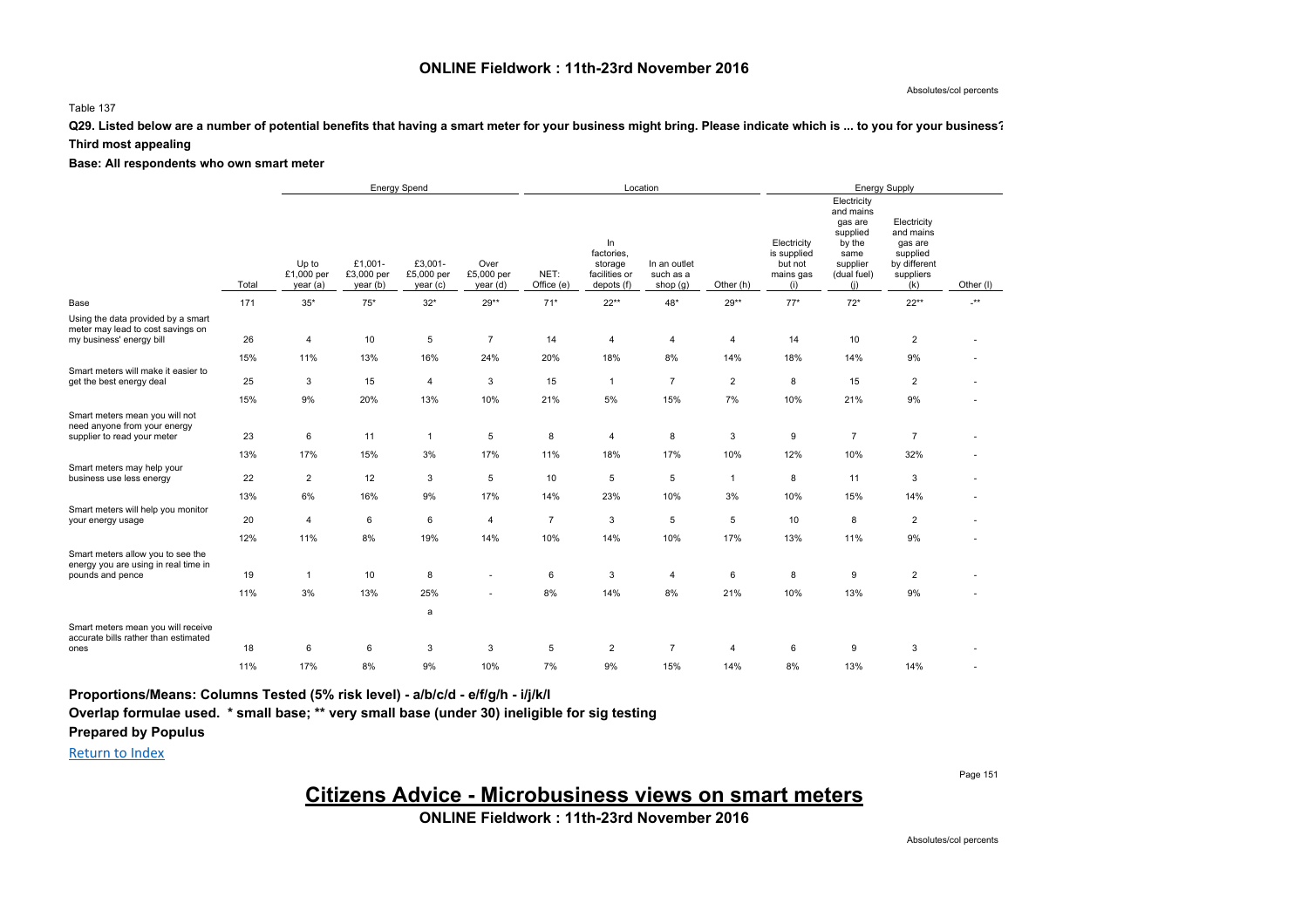#### **Q29. Listed below are a number of potential benefits that having a smart meter for your business might bring. Please indicate which is ... to you for your business?**

#### **Third most appealing**

**Base: All respondents who own smart meter**

|               |       |                                 |                                   | <b>Energy Spend</b>               |                                |                    |                                                            | Location                              |           |                                                    |                                                                                              | <b>Energy Supply</b>                                                                |           |  |
|---------------|-------|---------------------------------|-----------------------------------|-----------------------------------|--------------------------------|--------------------|------------------------------------------------------------|---------------------------------------|-----------|----------------------------------------------------|----------------------------------------------------------------------------------------------|-------------------------------------------------------------------------------------|-----------|--|
|               | Total | Up to<br>£1,000 per<br>year (a) | £1,001-<br>£3,000 per<br>year (b) | £3,001-<br>£5,000 per<br>year (c) | Over<br>£5,000 per<br>year (d) | NET:<br>Office (e) | In<br>factories,<br>storage<br>facilities or<br>depots (f) | In an outlet<br>such as a<br>shop (g) | Other (h) | Electricity<br>is supplied<br>but not<br>mains gas | Electricity<br>and mains<br>gas are<br>supplied<br>by the<br>same<br>supplier<br>(dual fuel) | Electricity<br>and mains<br>gas are<br>supplied<br>by different<br>suppliers<br>(k) | Other (I) |  |
| Base          | 171   | $35*$                           | $75*$                             | $32*$                             | $29**$                         | $71*$              | $22**$                                                     | 48*                                   | $29**$    | $77*$                                              | $72*$                                                                                        | $22**$                                                                              | $-***$    |  |
| None of these | 18    | 9                               | 5                                 | $\overline{2}$                    | $\overline{2}$                 | 6                  | $\overline{\phantom{a}}$                                   | 8                                     | 4         | 14                                                 | 3                                                                                            |                                                                                     |           |  |
|               | 11%   | 26%                             | 7%                                | 6%                                | 7%                             | 8%                 | $\overline{\phantom{a}}$                                   | 17%                                   | 14%       | 18%                                                | 4%                                                                                           | 5%                                                                                  |           |  |
|               |       | bc                              |                                   |                                   |                                |                    |                                                            |                                       |           |                                                    |                                                                                              |                                                                                     |           |  |

### **Proportions/Means: Columns Tested (5% risk level) - a/b/c/d - e/f/g/h - i/j/k/l**

**Overlap formulae used. \* small base; \*\* very small base (under 30) ineligible for sig testing**

**Prepared by Populus**

### Return to Index

Page 152

# **Citizens Advice - Microbusiness views on smart meters**

**ONLINE Fieldwork : 11th-23rd November 2016**

Absolutes/col percents

#### Table 138

**Q29. Listed below are a number of potential benefits that having a smart meter for your business might bring. Please indicate which is ... to you for your business?**

#### **Third most appealing**

|                                                                                                     |       | Size of business<br>Have SM for business |                      |                                                   |                                                  |          |                |                   | Turnover          |                                  |                                    |                |
|-----------------------------------------------------------------------------------------------------|-------|------------------------------------------|----------------------|---------------------------------------------------|--------------------------------------------------|----------|----------------|-------------------|-------------------|----------------------------------|------------------------------------|----------------|
|                                                                                                     | Total | Yes (a)                                  | No(b)                | All those<br>who do not<br>own smart<br>meter (c) | 0 - you are<br>a sole<br>trader/ just<br>you (d) | $1-4(e)$ | $5-9(f)$       | 10 or more<br>(g) | Under<br>£50K (h) | £50 to less<br>than £250k<br>(i) | £250k to<br>less than<br>£1 $m(i)$ | $£1m+(k)$      |
| Base                                                                                                | 171   | 171                                      | $\cdot^{\star\star}$ | $\cdot^{\star\star}$                              | $16***$                                          | 63*      | $57*$          | $35^{\ast}$       | $18***$           | $63*$                            | $53*$                              | $23**$         |
| Using the data provided by a smart<br>meter may lead to cost savings on<br>my business' energy bill | 26    | 26                                       |                      |                                                   | ٠                                                | 10       | 8              | 8                 | 3                 | 8                                | 11                                 | $\overline{2}$ |
|                                                                                                     | 15%   | 15%                                      |                      |                                                   | $\overline{\phantom{a}}$                         | 16%      | 14%            | 23%               | 17%               | 13%                              | 21%                                | 9%             |
| Smart meters will make it easier to<br>get the best energy deal                                     | 25    | 25                                       |                      | $\overline{\phantom{a}}$                          | $\overline{2}$                                   | 12       | $\overline{7}$ | $\overline{4}$    | 3                 | 10                               | 6                                  | 4              |
|                                                                                                     | 15%   | 15%                                      |                      |                                                   | 13%                                              | 19%      | 12%            | 11%               | 17%               | 16%                              | 11%                                | 17%            |
| Smart meters mean you will not<br>need anyone from your energy<br>supplier to read your meter       | 23    | 23                                       |                      |                                                   | 3                                                | 5        | 10             | 5                 | 1                 | 8                                | 10                                 |                |
| Smart meters may help your                                                                          | 13%   | 13%                                      |                      | $\sim$                                            | 19%                                              | 8%       | 18%            | 14%               | 6%                | 13%                              | 19%                                | $\sim$         |
| business use less energy                                                                            | 22    | 22                                       |                      | ٠                                                 | 1                                                | 5        | $\overline{7}$ | 9                 | 3                 | 5                                | 8                                  | 6              |
|                                                                                                     | 13%   | 13%                                      |                      | $\overline{\phantom{a}}$                          | 6%                                               | 8%       | 12%            | 26%               | 17%               | 8%                               | 15%                                | 26%            |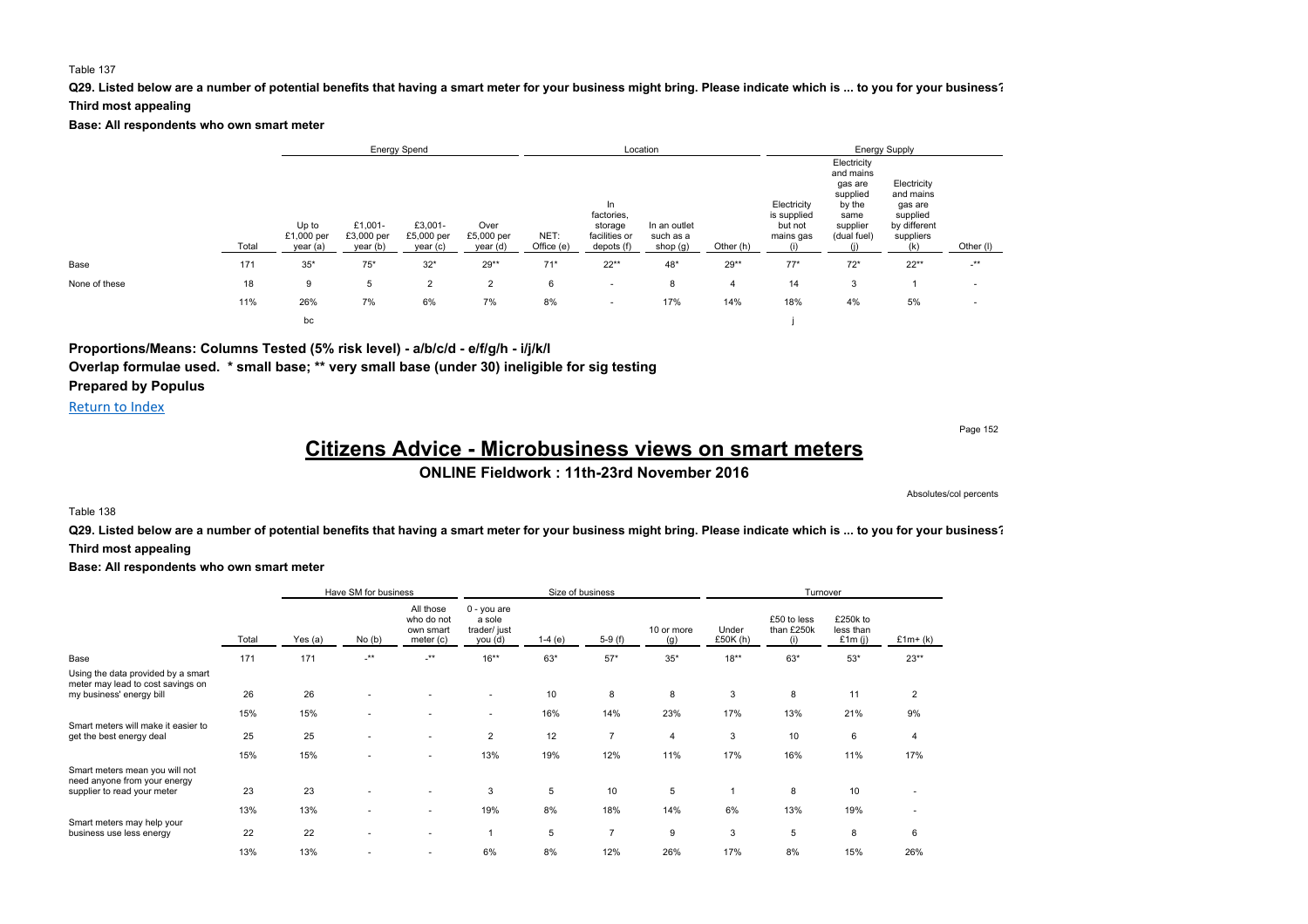|                                                                            |     |     |                          |                          |                |     |                | e              |     |                |     |     |
|----------------------------------------------------------------------------|-----|-----|--------------------------|--------------------------|----------------|-----|----------------|----------------|-----|----------------|-----|-----|
| Smart meters will help you monitor<br>your energy usage                    | 20  | 20  | $\overline{\phantom{a}}$ | $\overline{\phantom{a}}$ | $\overline{2}$ | 8   | $\overline{ }$ | 3              |     | $\overline{7}$ | 5   | 5   |
|                                                                            | 12% | 12% | $\overline{\phantom{a}}$ | $\overline{\phantom{a}}$ | 13%            | 13% | 12%            | 9%             | 6%  | 11%            | 9%  | 22% |
| Smart meters allow you to see the<br>energy you are using in real time in  |     |     |                          |                          |                |     |                |                |     |                |     |     |
| pounds and pence                                                           | 19  | 19  | $\overline{\phantom{a}}$ | $\overline{\phantom{a}}$ |                | 6   | 10             | $\overline{2}$ |     | 9              | 6   | 2   |
|                                                                            | 11% | 11% | ٠                        | $\overline{\phantom{a}}$ | 6%             | 10% | 18%            | 6%             | 6%  | 14%            | 11% | 9%  |
| Smart meters mean you will receive<br>accurate bills rather than estimated |     |     |                          |                          |                |     |                |                |     |                |     |     |
| ones                                                                       | 18  | 18  | $\overline{\phantom{a}}$ |                          | 3              | 9   | 3              | 3              | 3   |                | 4   | 3   |
|                                                                            | 11% | 11% | $\overline{\phantom{a}}$ | $\overline{\phantom{a}}$ | 19%            | 14% | 5%             | 9%             | 17% | 11%            | 8%  | 13% |
| None of these                                                              | 18  | 18  | $\overline{\phantom{a}}$ |                          | 4              | 8   | 5              |                | 3   | 9              | 3   |     |
|                                                                            | 11% | 11% |                          |                          | 25%            | 13% | 9%             | 3%             | 17% | 14%            | 6%  | 4%  |

**Proportions/Means: Columns Tested (5% risk level) - a/b/c - d/e/f/g - h/i/j/k**

**Overlap formulae used. \* small base; \*\* very small base (under 30) ineligible for sig testing**

**Prepared by Populus**

Return to Index

**Citizens Advice - Microbusiness views on smart meters**

**ONLINE Fieldwork : 11th-23rd November 2016**

Absolutes/col percents

Table 139

**Q29. Listed below are a number of potential benefits that having a smart meter for your business might bring. Please indicate which is ... to you for your business? Summary**

**Base: All respondents who do not own smart meter**

|                                                                                                     |                   | Q29. Summarv                |                         |
|-----------------------------------------------------------------------------------------------------|-------------------|-----------------------------|-------------------------|
|                                                                                                     | Most<br>appealing | Second<br>most<br>appealing | Third most<br>appealing |
| Base                                                                                                | 836               | 836                         | 836                     |
| Using the data provided by a smart<br>meter may lead to cost savings on<br>my business' energy bill | 121               | 102                         | 124                     |
|                                                                                                     | 14%               | 12%                         | 15%                     |
| Smart meters allow you to see the<br>energy you are using in real time in<br>pounds and pence       | 117<br>14%        | 130<br>16%                  | 118<br>14%              |
| Smart meters mean you will receive<br>accurate bills rather than estimated                          |                   |                             |                         |
| ones                                                                                                | 137               | 111                         | 127                     |
|                                                                                                     | 16%               | 13%                         | 15%                     |
| Smart meters may help your<br>business use less energy                                              | 121               | 123                         | 113                     |
|                                                                                                     | 14%               | 15%                         | 14%                     |
| Smart meters will make it easier to<br>get the best energy deal                                     | 60                | 71                          | 94                      |
|                                                                                                     | 7%                | 8%                          | 11%                     |

Page 153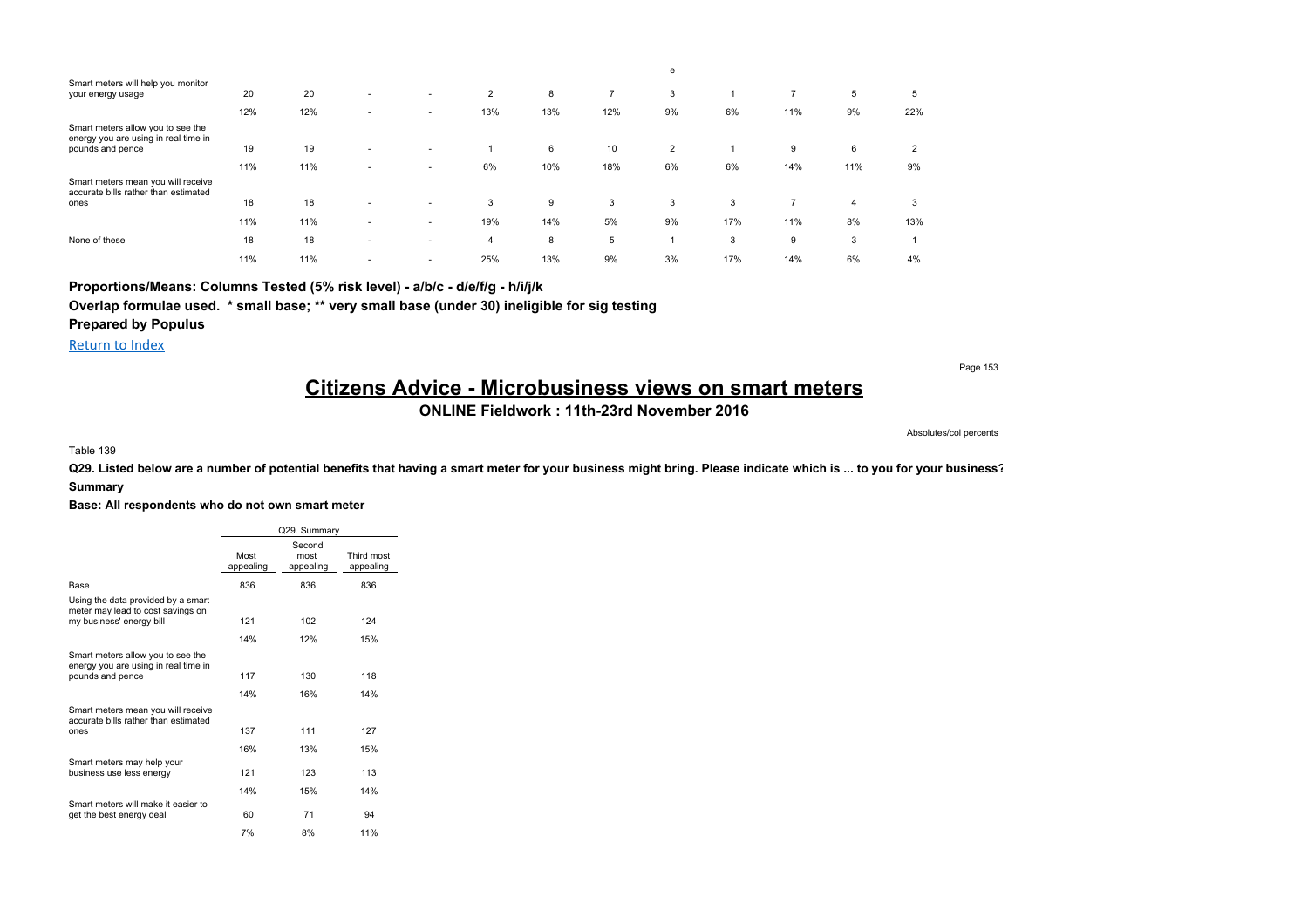| Smart meters mean you will not<br>need anyone from your energy<br>supplier to read your meter | 74  | 77  | 70  |
|-----------------------------------------------------------------------------------------------|-----|-----|-----|
|                                                                                               | 9%  | 9%  | 8%  |
| Smart meters will help you monitor<br>your energy usage                                       | 137 | 142 | 101 |
|                                                                                               | 16% | 17% | 12% |
| None of these                                                                                 | 69  | 80  | 89  |
|                                                                                               | 8%  | 10% | 11% |

### **Prepared by Populus**

Return to Index

Page 154

# **Citizens Advice - Microbusiness views on smart meters**

**ONLINE Fieldwork : 11th-23rd November 2016**

Absolutes/col percents

### Table 140

**Q29. Listed below are a number of potential benefits that having a smart meter for your business might bring. Please indicate which is ... to you for your business? Most appealing**

|                                                                                    |       | <b>Energy Spend</b>             |                                   |                                  |                                |                    |                                                            | Location                                |           | Energy Supply                                             |                                                                                                     |                                                                                     |              |  |
|------------------------------------------------------------------------------------|-------|---------------------------------|-----------------------------------|----------------------------------|--------------------------------|--------------------|------------------------------------------------------------|-----------------------------------------|-----------|-----------------------------------------------------------|-----------------------------------------------------------------------------------------------------|-------------------------------------------------------------------------------------|--------------|--|
|                                                                                    | Total | Up to<br>£1,000 per<br>year (a) | £1,001-<br>£3,000 per<br>year (b) | £3,001-<br>£5,000 per<br>year(c) | Over<br>£5,000 per<br>year (d) | NET:<br>Office (e) | In<br>factories.<br>storage<br>facilities or<br>depots (f) | In an outlet<br>such as a<br>shop $(g)$ | Other (h) | Electricity<br>is supplied<br>but not<br>mains gas<br>(i) | Electricity<br>and mains<br>gas are<br>supplied<br>by the<br>same<br>supplier<br>(dual fuel)<br>(i) | Electricity<br>and mains<br>gas are<br>supplied<br>by different<br>suppliers<br>(k) | Other (I)    |  |
| Base                                                                               | 836   | 210                             | 367                               | 140                              | 119                            | 446                | 122                                                        | 160                                     | 102       | 380                                                       | 348                                                                                                 | 101                                                                                 | $7**$        |  |
| Smart meters mean you will receive<br>accurate bills rather than estimated<br>ones | 137   | 43                              | 61                                | 12                               | 21                             | 72                 | 20                                                         | 26                                      | 19        | 76                                                        | 48                                                                                                  | 13                                                                                  |              |  |
|                                                                                    |       |                                 |                                   |                                  |                                |                    |                                                            |                                         |           |                                                           |                                                                                                     |                                                                                     |              |  |
|                                                                                    | 16%   | 20%                             | 17%                               | 9%                               | 18%                            | 16%                | 16%                                                        | 16%                                     | 19%       | 20%                                                       | 14%                                                                                                 | 13%                                                                                 |              |  |
|                                                                                    |       | c                               | $\mathbf c$                       |                                  | $\mathbf c$                    |                    |                                                            |                                         |           |                                                           |                                                                                                     |                                                                                     |              |  |
| Smart meters will help you monitor<br>your energy usage                            | 137   | 24                              | 63                                | 37                               | 13                             | 88                 | 15                                                         | 22                                      | 11        | 52                                                        | 68                                                                                                  | 16                                                                                  | $\mathbf{1}$ |  |
|                                                                                    | 16%   | 11%                             | 17%                               | 26%                              | 11%                            | 20%                | 12%                                                        | 14%                                     | 11%       | 14%                                                       | 20%                                                                                                 | 16%                                                                                 | 14%          |  |
|                                                                                    |       |                                 |                                   | abd                              |                                | h                  |                                                            |                                         |           |                                                           |                                                                                                     |                                                                                     |              |  |
| Smart meters may help your<br>business use less energy                             | 121   | 22                              | 57                                | 26                               | 16                             | 60                 | 13                                                         | 29                                      | 17        | 48                                                        | 53                                                                                                  | 19                                                                                  | $\mathbf{1}$ |  |
|                                                                                    | 14%   | 10%                             | 16%                               | 19%                              | 13%                            | 13%                | 11%                                                        | 18%                                     | 17%       | 13%                                                       | 15%                                                                                                 | 19%                                                                                 | 14%          |  |
|                                                                                    |       |                                 |                                   | a                                |                                |                    |                                                            |                                         |           |                                                           |                                                                                                     |                                                                                     |              |  |
| Using the data provided by a smart<br>meter may lead to cost savings on            |       |                                 |                                   |                                  |                                |                    |                                                            |                                         |           |                                                           |                                                                                                     |                                                                                     |              |  |
| my business' energy bill                                                           | 121   | 28                              | 47                                | 20                               | 26                             | 61                 | 27                                                         | 21                                      | 11        | 51                                                        | 55                                                                                                  | 14                                                                                  | $\mathbf{1}$ |  |
|                                                                                    | 14%   | 13%                             | 13%                               | 14%                              | 22%                            | 14%                | 22%                                                        | 13%                                     | 11%       | 13%                                                       | 16%                                                                                                 | 14%                                                                                 | 14%          |  |
|                                                                                    |       |                                 |                                   |                                  | ab                             |                    | egh                                                        |                                         |           |                                                           |                                                                                                     |                                                                                     |              |  |
| Smart meters allow you to see the<br>energy you are using in real time in          |       |                                 |                                   |                                  |                                |                    |                                                            |                                         |           |                                                           |                                                                                                     |                                                                                     |              |  |
| pounds and pence                                                                   | 117   | 30                              | 52                                | 21                               | 14                             | 58                 | 19                                                         | 25                                      | 14        | 54                                                        | 50                                                                                                  | 12                                                                                  | $\mathbf{1}$ |  |
|                                                                                    | 14%   | 14%                             | 14%                               | 15%                              | 12%                            | 13%                | 16%                                                        | 16%                                     | 14%       | 14%                                                       | 14%                                                                                                 | 12%                                                                                 | 14%          |  |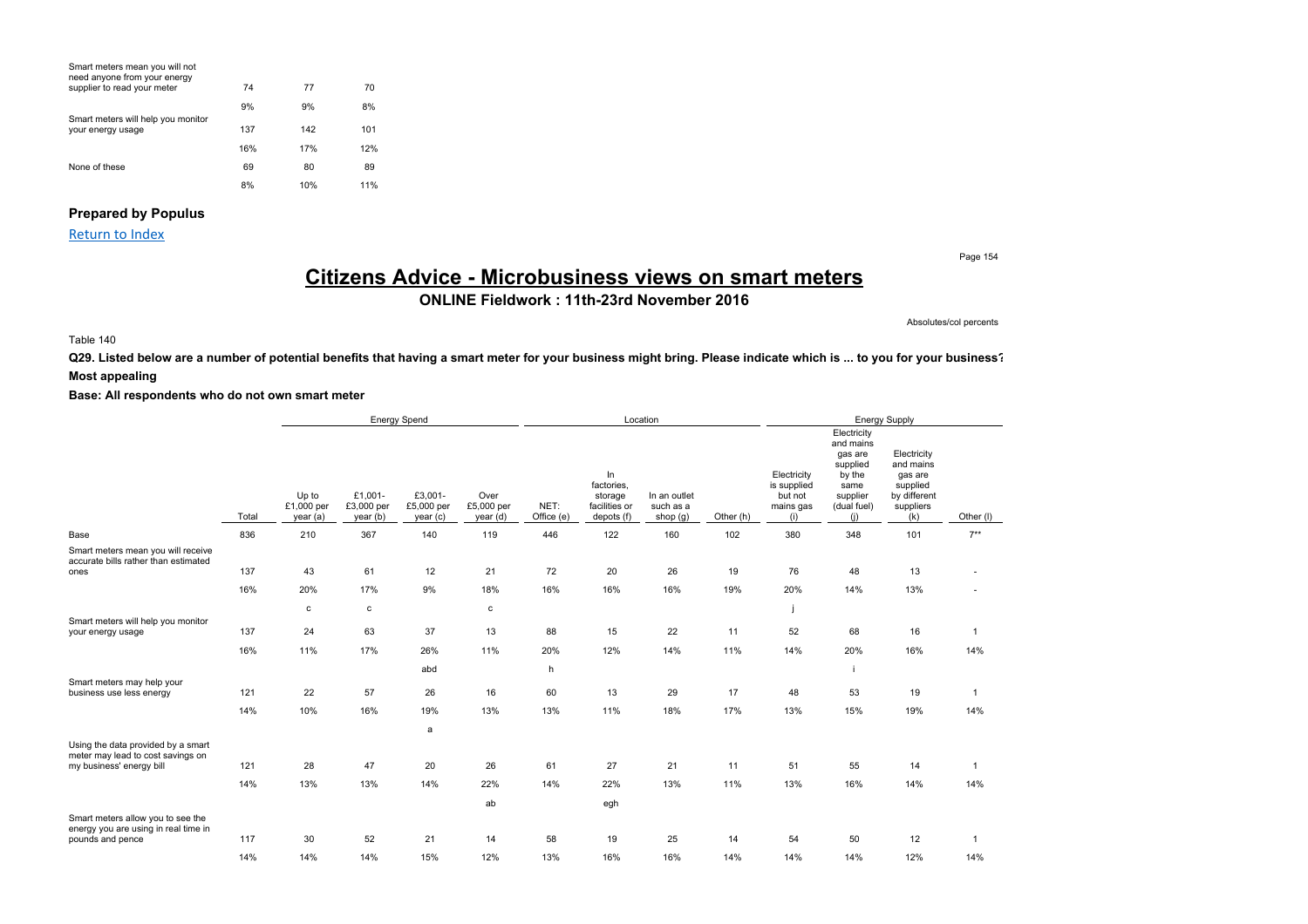| Smart meters mean you will not<br>need anyone from your energy<br>supplier to read your meter | 74 | 21  | 34 |    | 12  | 41 | 8  | 15 | 9  | 37  | 27 | 10  | $\overline{\phantom{a}}$ |
|-----------------------------------------------------------------------------------------------|----|-----|----|----|-----|----|----|----|----|-----|----|-----|--------------------------|
|                                                                                               | 9% | 10% | 9% | 5% | 10% | 9% | 7% | 9% | 9% | 10% | 8% | 10% | ۰                        |
| Smart meters will make it easier to<br>get the best energy deal                               | 60 | 14  | 23 | 13 | 10  | 32 |    | 13 | 4  | 36  | 18 | 6   | $\overline{\phantom{a}}$ |
|                                                                                               | 7% | 7%  | 6% | 9% | 8%  | 7% | 9% | 8% | 4% | 9%  | 5% | 6%  | $\overline{\phantom{a}}$ |
|                                                                                               |    |     |    |    |     |    |    |    |    |     |    |     |                          |

**Proportions/Means: Columns Tested (5% risk level) - a/b/c/d - e/f/g/h - i/j/k/l Overlap formulae used. \*\* very small base (under 30) ineligible for sig testing**

**Prepared by Populus** Return to Index

Page 155

Absolutes/col percents

# **Citizens Advice - Microbusiness views on smart meters**

**ONLINE Fieldwork : 11th-23rd November 2016**

Table 140

**Q29. Listed below are a number of potential benefits that having a smart meter for your business might bring. Please indicate which is ... to you for your business? Most appealing**

**Base: All respondents who do not own smart meter**

|               |       | <b>Energy Spend</b>             |                                   |                                   |                                |                    | Location                                                    |                                       |           | <b>Energy Supply</b>                               |                                                                                              |                                                                              |           |  |
|---------------|-------|---------------------------------|-----------------------------------|-----------------------------------|--------------------------------|--------------------|-------------------------------------------------------------|---------------------------------------|-----------|----------------------------------------------------|----------------------------------------------------------------------------------------------|------------------------------------------------------------------------------|-----------|--|
|               | Total | Up to<br>£1,000 per<br>year (a) | £1,001-<br>£3,000 per<br>year (b) | £3,001-<br>£5,000 per<br>year (c) | Over<br>£5,000 per<br>year (d) | NET:<br>Office (e) | In.<br>factories,<br>storage<br>facilities or<br>depots (f) | In an outlet<br>such as a<br>shop (g) | Other (h) | Electricity<br>is supplied<br>but not<br>mains gas | Electricity<br>and mains<br>gas are<br>supplied<br>by the<br>same<br>supplier<br>(dual fuel) | Electricity<br>and mains<br>gas are<br>supplied<br>by different<br>suppliers | Other (I) |  |
| Base          | 836   | 210                             | 367                               | 140                               | 119                            | 446                | 122                                                         | 160                                   | 102       | 380                                                | 348                                                                                          | 101                                                                          | $7***$    |  |
| None of these | 69    | 28                              | 30                                | 4                                 |                                | 34                 | 9                                                           | 9                                     | 17        | 26                                                 | 29                                                                                           | 11                                                                           | 3         |  |
|               | 8%    | 13%                             | 8%                                | 3%                                | 6%                             | 8%                 | 7%                                                          | 6%                                    | 17%       | 7%                                                 | 8%                                                                                           | 11%                                                                          | 43%       |  |
|               |       | bcd                             | $\sim$<br>U                       |                                   |                                |                    |                                                             |                                       | efg       |                                                    |                                                                                              |                                                                              |           |  |

**Proportions/Means: Columns Tested (5% risk level) - a/b/c/d - e/f/g/h - i/j/k/l Overlap formulae used. \*\* very small base (under 30) ineligible for sig testing Prepared by Populus**

Return to Index

Page 156

## **Citizens Advice - Microbusiness views on smart meters**

**ONLINE Fieldwork : 11th-23rd November 2016**

Absolutes/col percents

Table 141

Q29. Listed below are a number of potential benefits that having a smart meter for your business might bring. Please indicate which is ... to you for your business?

**Most appealing**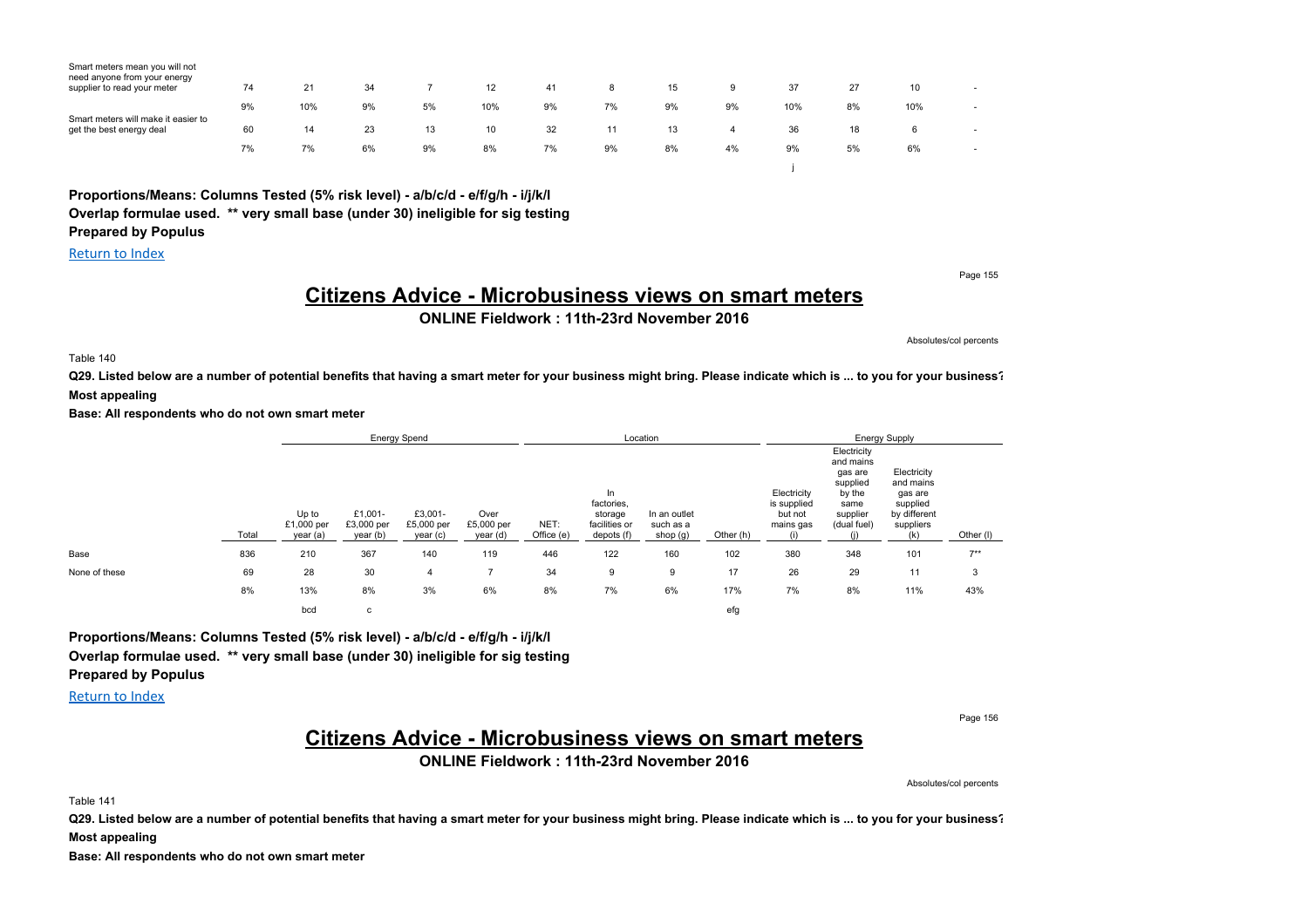|                                                                                               |       |                          | Have SM for business |                                                   |                                                  | Size of business |          |                   |                   |                                  | Turnover                           |           |  |
|-----------------------------------------------------------------------------------------------|-------|--------------------------|----------------------|---------------------------------------------------|--------------------------------------------------|------------------|----------|-------------------|-------------------|----------------------------------|------------------------------------|-----------|--|
|                                                                                               | Total | Yes (a)                  | No(b)                | All those<br>who do not<br>own smart<br>meter (c) | 0 - you are<br>a sole<br>trader/ just<br>you (d) | $1-4(e)$         | $5-9(f)$ | 10 or more<br>(g) | Under<br>£50K (h) | £50 to less<br>than £250k<br>(i) | £250k to<br>less than<br>£1 $m(i)$ | $£1m+(k)$ |  |
| Base                                                                                          | 836   | $\cdot^{\star\star}$     | 355                  | 836                                               | 66*                                              | 297              | 267      | 201               | 115               | 260                              | 268                                | 132       |  |
| Smart meters mean you will receive<br>accurate bills rather than estimated<br>ones            | 137   | ٠                        | 49                   | 137                                               | 8                                                | 57               | 36       | 35                | 19                | 43                               | 42                                 | 13        |  |
|                                                                                               | 16%   | $\overline{\phantom{a}}$ | 14%                  | 16%                                               | 12%                                              | 19%              | 13%      | 17%               | 17%               | 17%                              | 16%                                | 10%       |  |
| Smart meters will help you monitor<br>your energy usage                                       | 137   | ٠                        | 57                   | 137                                               | 5                                                | 45               | 55       | 32                | 18                | 43                               | 41                                 | 26        |  |
|                                                                                               | 16%   | ٠                        | 16%                  | 16%                                               | 8%                                               | 15%              | 21%      | 16%               | 16%               | 17%                              | 15%                                | 20%       |  |
|                                                                                               |       |                          |                      |                                                   |                                                  |                  | d        |                   |                   |                                  |                                    |           |  |
| Smart meters may help your<br>business use less energy                                        | 121   | ٠                        | 43                   | 121                                               | 10                                               | 42               | 37       | 31                | 13                | 36                               | 45                                 | 17        |  |
|                                                                                               | 14%   | ٠                        | 12%                  | 14%                                               | 15%                                              | 14%              | 14%      | 15%               | 11%               | 14%                              | 17%                                | 13%       |  |
| Using the data provided by a smart<br>meter may lead to cost savings on                       |       |                          |                      |                                                   |                                                  |                  |          |                   |                   |                                  |                                    |           |  |
| my business' energy bill                                                                      | 121   | ٠                        | 45                   | 121                                               | 6                                                | 39               | 44       | 30                | 14                | 31                               | 48                                 | 20        |  |
|                                                                                               | 14%   | ٠                        | 13%                  | 14%                                               | 9%                                               | 13%              | 16%      | 15%               | 12%               | 12%                              | 18%                                | 15%       |  |
| Smart meters allow you to see the<br>energy you are using in real time in                     |       |                          |                      | 117                                               |                                                  |                  |          |                   | 18                |                                  |                                    |           |  |
| pounds and pence                                                                              | 117   | ٠                        | 53                   |                                                   | 11                                               | 44               | 32       | 30                |                   | 43                               | 33                                 | 16        |  |
|                                                                                               | 14%   | ٠                        | 15%                  | 14%                                               | 17%                                              | 15%              | 12%      | 15%               | 16%               | 17%                              | 12%                                | 12%       |  |
| Smart meters mean you will not<br>need anyone from your energy<br>supplier to read your meter | 74    | ٠                        | 42                   | 74                                                | 10                                               | 24               | 28       | 12                | 13                | 24                               | 23                                 | 13        |  |
|                                                                                               |       |                          |                      |                                                   |                                                  |                  |          |                   |                   |                                  |                                    |           |  |
|                                                                                               | 9%    | ÷.                       | 12%                  | 9%                                                | 15%                                              | 8%               | 10%      | 6%                | 11%               | 9%                               | 9%                                 | 10%       |  |
| Smart meters will make it easier to                                                           |       |                          | $\mathbf c$          |                                                   | g                                                |                  |          |                   |                   |                                  |                                    |           |  |
| get the best energy deal                                                                      | 60    | $\sim$                   | 31                   | 60                                                | $\overline{7}$                                   | 14               | 19       | 20                | 9                 | 14                               | 19                                 | 15        |  |
|                                                                                               | 7%    | ٠                        | 9%                   | 7%                                                | 11%                                              | 5%               | 7%       | 10%               | 8%                | 5%                               | 7%                                 | 11%       |  |
|                                                                                               |       |                          |                      |                                                   |                                                  |                  |          | e                 |                   |                                  |                                    | Ť         |  |
| None of these                                                                                 | 69    | $\sim$                   | 35                   | 69                                                | 9                                                | 32               | 16       | 11                | 11                | 26                               | 17                                 | 12        |  |
|                                                                                               | 8%    | ٠                        | 10%                  | 8%                                                | 14%                                              | 11%              | 6%       | 5%                | 10%               | 10%                              | 6%                                 | 9%        |  |
|                                                                                               |       |                          |                      |                                                   | fg                                               | fg               |          |                   |                   |                                  |                                    |           |  |

**Proportions/Means: Columns Tested (5% risk level) - a/b/c - d/e/f/g - h/i/j/k Overlap formulae used. \* small base; \*\* very small base (under 30) ineligible for sig testing Prepared by Populus**

Return to Index

Page 157

### **Citizens Advice - Microbusiness views on smart meters**

**ONLINE Fieldwork : 11th-23rd November 2016**

Absolutes/col percents

Table 142

**Q29. Listed below are a number of potential benefits that having a smart meter for your business might bring. Please indicate which is ... to you for your business? Second most appealing**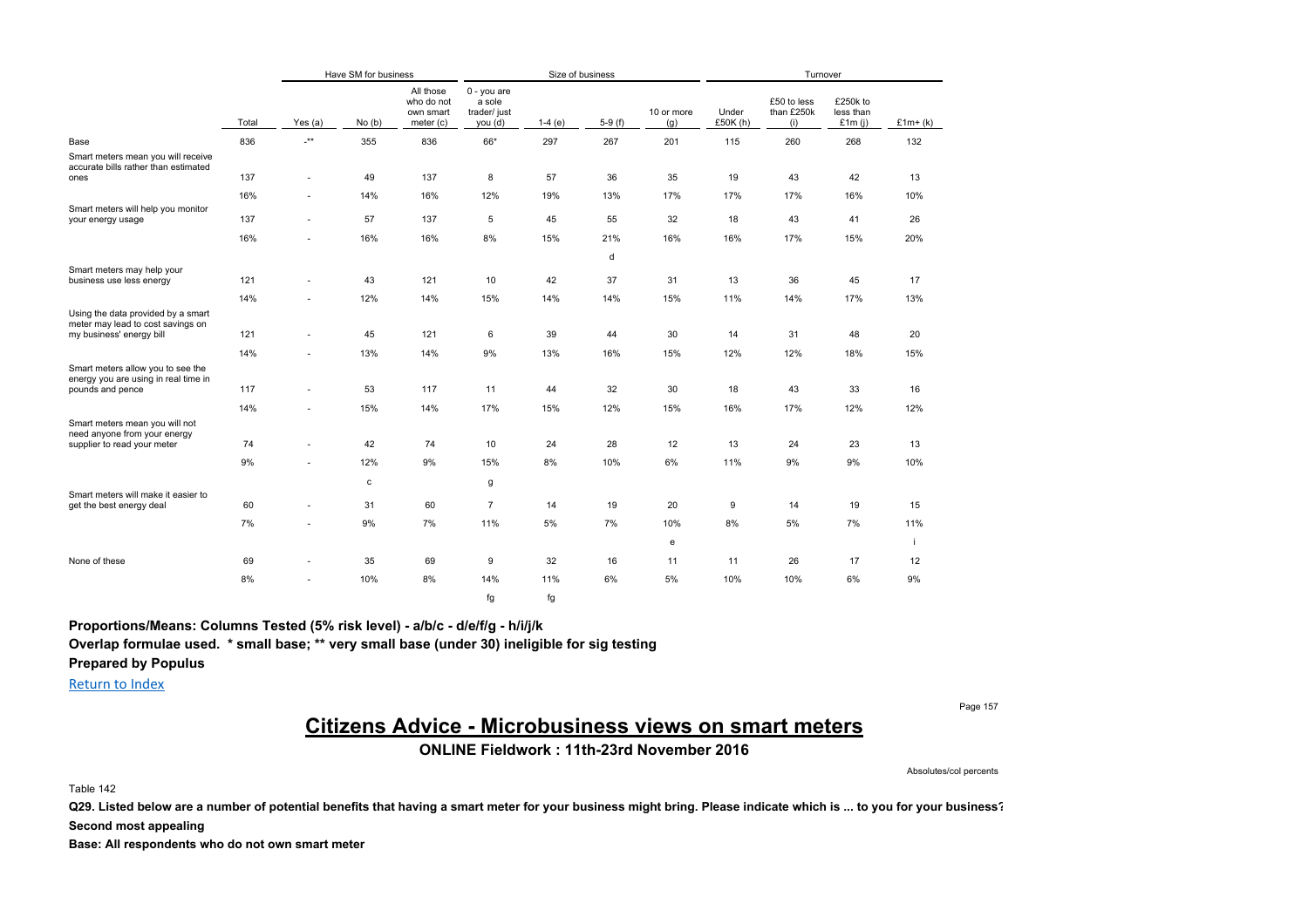|                                                                                               |       | <b>Energy Spend</b>             |                                   |                                   |                                |                    |                                                            | Location                                |           | <b>Energy Supply</b>                                      |                                                                                                     |                                                                                     |                |  |
|-----------------------------------------------------------------------------------------------|-------|---------------------------------|-----------------------------------|-----------------------------------|--------------------------------|--------------------|------------------------------------------------------------|-----------------------------------------|-----------|-----------------------------------------------------------|-----------------------------------------------------------------------------------------------------|-------------------------------------------------------------------------------------|----------------|--|
|                                                                                               | Total | Up to<br>£1,000 per<br>year (a) | £1,001-<br>£3,000 per<br>year (b) | £3,001-<br>£5,000 per<br>year (c) | Over<br>£5,000 per<br>year (d) | NET:<br>Office (e) | In<br>factories.<br>storage<br>facilities or<br>depots (f) | In an outlet<br>such as a<br>shop $(g)$ | Other (h) | Electricity<br>is supplied<br>but not<br>mains gas<br>(i) | Electricity<br>and mains<br>gas are<br>supplied<br>by the<br>same<br>supplier<br>(dual fuel)<br>(i) | Electricity<br>and mains<br>gas are<br>supplied<br>by different<br>suppliers<br>(k) | Other (I)      |  |
| Base                                                                                          | 836   | 210                             | 367                               | 140                               | 119                            | 446                | 122                                                        | 160                                     | 102       | 380                                                       | 348                                                                                                 | 101                                                                                 | $7**$          |  |
| Smart meters will help you monitor<br>your energy usage                                       | 142   | 31                              | 67                                | 25                                | 19                             | 67                 | 21                                                         | 32                                      | 20        | 68                                                        | 53                                                                                                  | 19                                                                                  | $\overline{2}$ |  |
|                                                                                               | 17%   | 15%                             | 18%                               | 18%                               | 16%                            | 15%                | 17%                                                        | 20%                                     | 20%       | 18%                                                       | 15%                                                                                                 | 19%                                                                                 | 29%            |  |
| Smart meters allow you to see the<br>energy you are using in real time in<br>pounds and pence | 130   | 29                              | 55                                | 23                                | 23                             | 66                 | 23                                                         | 25                                      | 16        | 60                                                        | 51                                                                                                  | 19                                                                                  | ×.             |  |
|                                                                                               | 16%   | 14%                             | 15%                               | 16%                               | 19%                            | 15%                | 19%                                                        | 16%                                     | 16%       | 16%                                                       | 15%                                                                                                 | 19%                                                                                 | ٠              |  |
| Smart meters may help your<br>business use less energy                                        | 123   | 31                              | 58                                | 17                                | 17                             | 73                 | 19                                                         | 21                                      | 8         | 58                                                        | 55                                                                                                  | 8                                                                                   | $\overline{2}$ |  |
|                                                                                               | 15%   | 15%                             | 16%                               | 12%                               | 14%                            | 16%                | 16%                                                        | 13%                                     | 8%        | 15%                                                       | 16%                                                                                                 | 8%                                                                                  | 29%            |  |
|                                                                                               |       |                                 |                                   |                                   |                                | h                  |                                                            |                                         |           |                                                           | $\mathsf k$                                                                                         |                                                                                     |                |  |
| Smart meters mean you will receive<br>accurate bills rather than estimated<br>ones            | 111   | 30                              | 48                                | 21                                | 12                             | 61                 | 16                                                         | 20                                      | 14        | 52                                                        | 43                                                                                                  | 16                                                                                  |                |  |
|                                                                                               |       |                                 |                                   |                                   |                                |                    |                                                            |                                         |           |                                                           |                                                                                                     |                                                                                     |                |  |
| Using the data provided by a smart                                                            | 13%   | 14%                             | 13%                               | 15%                               | 10%                            | 14%                | 13%                                                        | 13%                                     | 14%       | 14%                                                       | 12%                                                                                                 | 16%                                                                                 |                |  |
| meter may lead to cost savings on<br>my business' energy bill                                 | 102   | 24                              | 44                                | 21                                | 13                             | 58                 | 12                                                         | 23                                      | 9         | 52                                                        | 43                                                                                                  | $\overline{7}$                                                                      |                |  |
|                                                                                               | 12%   | 11%                             | 12%                               | 15%                               | 11%                            | 13%                | 10%                                                        | 14%                                     | 9%        | 14%                                                       | 12%                                                                                                 | 7%                                                                                  |                |  |
| Smart meters mean you will not<br>need anyone from your energy                                |       |                                 |                                   |                                   |                                |                    |                                                            |                                         |           |                                                           |                                                                                                     |                                                                                     |                |  |
| supplier to read your meter                                                                   | 77    | 19                              | 29                                | 12                                | 17                             | 42                 | 11                                                         | 14                                      | 10        | 38                                                        | 31                                                                                                  | 8                                                                                   |                |  |
|                                                                                               | 9%    | 9%                              | 8%                                | 9%                                | 14%                            | 9%                 | 9%                                                         | 9%                                      | 10%       | 10%                                                       | 9%                                                                                                  | 8%                                                                                  |                |  |
| Smart meters will make it easier to                                                           |       |                                 |                                   |                                   | b                              |                    |                                                            |                                         |           |                                                           |                                                                                                     |                                                                                     |                |  |
| get the best energy deal                                                                      | 71    | 16                              | 30                                | 16                                | 9                              | 40                 | 9                                                          | 14                                      | 6         | 23                                                        | 37                                                                                                  | 11                                                                                  |                |  |
|                                                                                               | 8%    | 8%                              | 8%                                | 11%                               | 8%                             | 9%                 | 7%                                                         | 9%                                      | 6%        | 6%                                                        | 11%                                                                                                 | 11%                                                                                 |                |  |
|                                                                                               |       |                                 |                                   |                                   |                                |                    |                                                            |                                         |           |                                                           | i.                                                                                                  |                                                                                     |                |  |

**Proportions/Means: Columns Tested (5% risk level) - a/b/c/d - e/f/g/h - i/j/k/l Overlap formulae used. \*\* very small base (under 30) ineligible for sig testing**

**Prepared by Populus**

Return to Index

Page 158

# **Citizens Advice - Microbusiness views on smart meters**

### **ONLINE Fieldwork : 11th-23rd November 2016**

Absolutes/col percents

Table 142

**Q29. Listed below are a number of potential benefits that having a smart meter for your business might bring. Please indicate which is ... to you for your business?**

**Second most appealing**

**Base: All respondents who do not own smart meter**

Energy Spend **Energy Supply Energy Supply Energy Supply Energy Supply**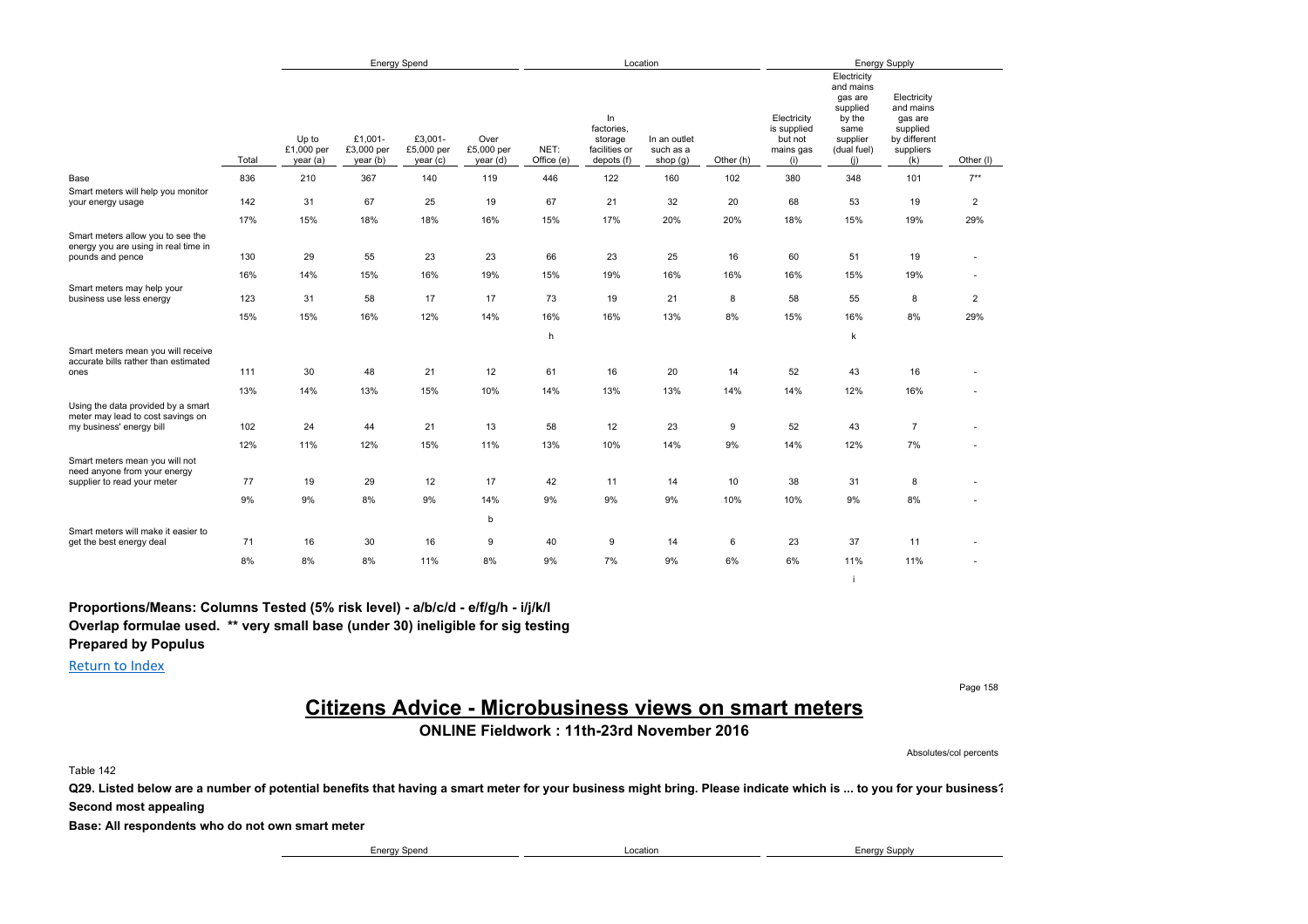|               | Total | Up to<br>£1,000 per<br>year (a) | £1,001-<br>£3,000 per<br>year (b) | £3,001-<br>£5,000 per<br>year (c) | Over<br>£5,000 per<br>year (d) | NET:<br>Office (e) | In<br>factories,<br>storage<br>facilities or<br>depots (f) | In an outlet<br>such as a<br>shop $(g)$ | Other (h) | Electricity<br>is supplied<br>but not<br>mains gas<br>(i) | Electricity<br>and mains<br>gas are<br>supplied<br>by the<br>same<br>supplier<br>(dual fuel) | Electricity<br>and mains<br>gas are<br>supplied<br>by different<br>suppliers | Other (I) |
|---------------|-------|---------------------------------|-----------------------------------|-----------------------------------|--------------------------------|--------------------|------------------------------------------------------------|-----------------------------------------|-----------|-----------------------------------------------------------|----------------------------------------------------------------------------------------------|------------------------------------------------------------------------------|-----------|
| Base          | 836   | 210                             | 367                               | 140                               | 119                            | 446                | 122                                                        | 160                                     | 102       | 380                                                       | 348                                                                                          | 101                                                                          | $7**$     |
| None of these | 80    | 30                              | 36                                | 5                                 | 9                              | 39                 | 11                                                         | 11                                      | 19        | 29                                                        | 35                                                                                           | 13                                                                           | 3         |
|               | 10%   | 14%                             | 10%                               | 4%                                | 8%                             | 9%                 | 9%                                                         | 7%                                      | 19%       | 8%                                                        | 10%                                                                                          | 13%                                                                          | 43%       |
|               |       | c                               | с                                 |                                   |                                |                    |                                                            |                                         | efg       |                                                           |                                                                                              |                                                                              |           |

**Proportions/Means: Columns Tested (5% risk level) - a/b/c/d - e/f/g/h - i/j/k/l Overlap formulae used. \*\* very small base (under 30) ineligible for sig testing Prepared by Populus**

Return to Index

# **Citizens Advice - Microbusiness views on smart meters**

**ONLINE Fieldwork : 11th-23rd November 2016**

Absolutes/col percents

Page 159

#### Table 143

**Q29. Listed below are a number of potential benefits that having a smart meter for your business might bring. Please indicate which is ... to you for your business? Second most appealing**

|                                                                            |       | Have SM for business<br>Size of business<br>Turnover |       |                                                   |                                                    |          |          |                   |                     |                                  |                                    |           |
|----------------------------------------------------------------------------|-------|------------------------------------------------------|-------|---------------------------------------------------|----------------------------------------------------|----------|----------|-------------------|---------------------|----------------------------------|------------------------------------|-----------|
|                                                                            | Total | Yes (a)                                              | No(b) | All those<br>who do not<br>own smart<br>meter (c) | $0 - you are$<br>a sole<br>trader/ just<br>you (d) | $1-4(e)$ | $5-9(f)$ | 10 or more<br>(g) | Under<br>£50 $K(h)$ | £50 to less<br>than £250k<br>(i) | £250k to<br>less than<br>£1 $m(i)$ | $£1m+(k)$ |
| Base                                                                       | 836   | $\cdot^{\star\star}$                                 | 355   | 836                                               | 66*                                                | 297      | 267      | 201               | 115                 | 260                              | 268                                | 132       |
| Smart meters will help you monitor                                         |       |                                                      |       |                                                   |                                                    |          |          |                   |                     |                                  |                                    |           |
| your energy usage                                                          | 142   | ٠                                                    | 59    | 142                                               | 17                                                 | 41       | 42       | 42                | 22                  | 46                               | 43                                 | 18        |
|                                                                            | 17%   | $\sim$                                               | 17%   | 17%                                               | 26%                                                | 14%      | 16%      | 21%               | 19%                 | 18%                              | 16%                                | 14%       |
|                                                                            |       |                                                      |       |                                                   | e                                                  |          |          | e                 |                     |                                  |                                    |           |
| Smart meters allow you to see the<br>energy you are using in real time in  |       |                                                      |       |                                                   |                                                    |          |          |                   |                     |                                  |                                    |           |
| pounds and pence                                                           | 130   | ٠                                                    | 53    | 130                                               | 5                                                  | 43       | 50       | 31                | 17                  | 33                               | 43                                 | 27        |
|                                                                            | 16%   | ٠                                                    | 15%   | 16%                                               | 8%                                                 | 14%      | 19%      | 15%               | 15%                 | 13%                              | 16%                                | 20%       |
|                                                                            |       |                                                      |       |                                                   |                                                    |          | d        |                   |                     |                                  |                                    |           |
| Smart meters may help your<br>business use less energy                     | 123   | ٠                                                    | 47    | 123                                               | 6                                                  | 42       | 39       | 35                | 17                  | 36                               | 40                                 | 22        |
|                                                                            | 15%   | $\sim$                                               | 13%   | 15%                                               | 9%                                                 | 14%      | 15%      | 17%               | 15%                 | 14%                              | 15%                                | 17%       |
| Smart meters mean you will receive<br>accurate bills rather than estimated |       |                                                      |       |                                                   |                                                    |          |          |                   |                     |                                  |                                    |           |
| ones                                                                       | 111   | ٠                                                    | 53    | 111                                               | 12                                                 | 45       | 33       | 20                | 21                  | 32                               | 38                                 | 16        |
|                                                                            | 13%   | $\sim$                                               | 15%   | 13%                                               | 18%                                                | 15%      | 12%      | 10%               | 18%                 | 12%                              | 14%                                | 12%       |
| Using the data provided by a smart<br>meter may lead to cost savings on    |       |                                                      |       |                                                   |                                                    |          |          |                   |                     |                                  |                                    |           |
| my business' energy bill                                                   | 102   | ٠                                                    | 55    | 102                                               | 8                                                  | 37       | 33       | 24                | 14                  | 34                               | 32                                 | 14        |
|                                                                            | 12%   | $\overline{\phantom{a}}$                             | 15%   | 12%                                               | 12%                                                | 12%      | 12%      | 12%               | 12%                 | 13%                              | 12%                                | 11%       |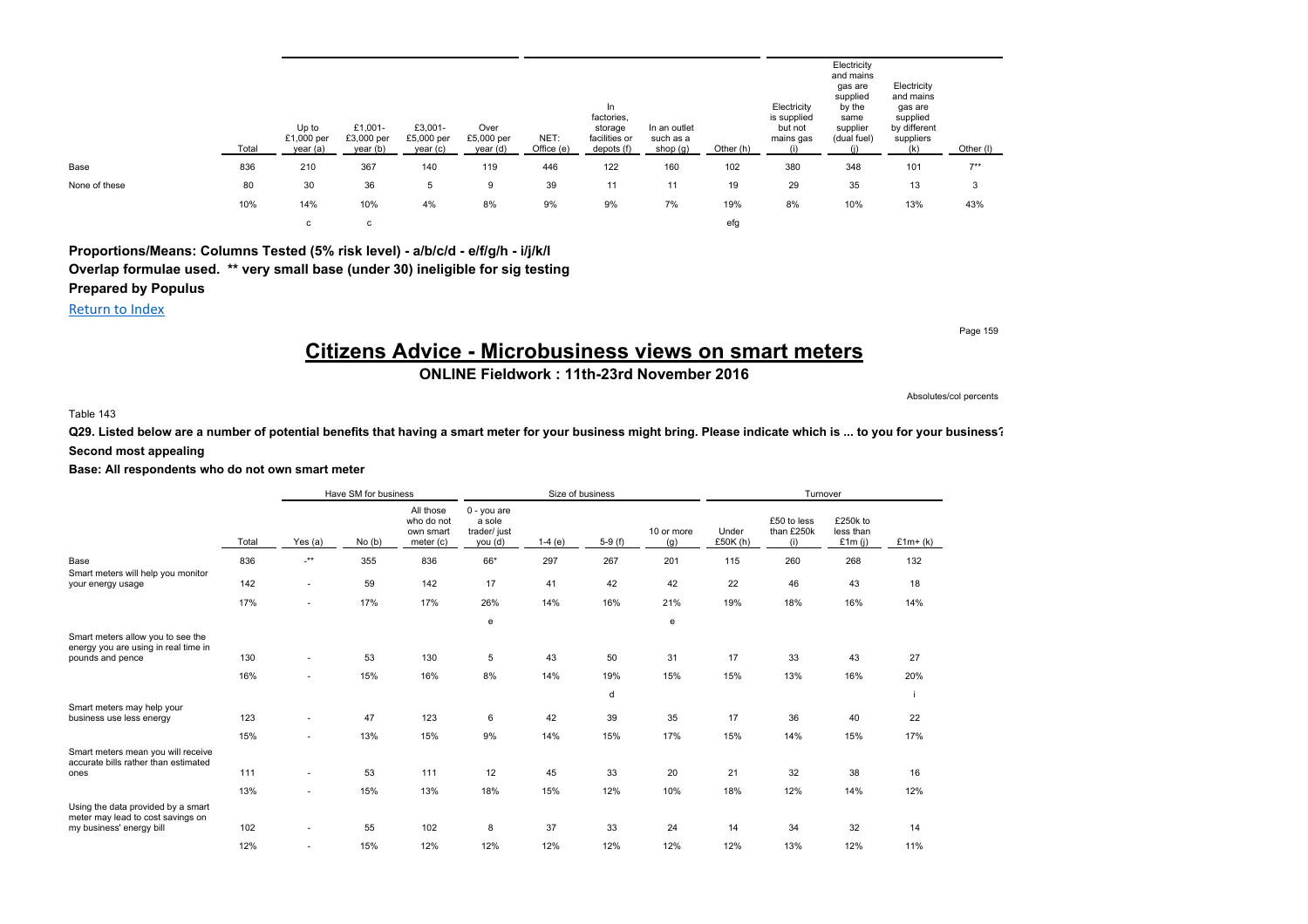|                                                                                               |     |                          | c   |     |                |     |     |     |     |     |     |     |
|-----------------------------------------------------------------------------------------------|-----|--------------------------|-----|-----|----------------|-----|-----|-----|-----|-----|-----|-----|
| Smart meters mean you will not<br>need anyone from your energy<br>supplier to read your meter | 77  | $\overline{\phantom{a}}$ | 22  | 77  | 5              | 31  | 19  | 22  | 8   | 29  | 21  | 11  |
|                                                                                               | 9%  | $\overline{\phantom{a}}$ | 6%  | 9%  | 8%             | 10% | 7%  | 11% | 7%  | 11% | 8%  | 8%  |
|                                                                                               |     |                          |     | b   |                |     |     |     |     |     |     |     |
| Smart meters will make it easier to<br>get the best energy deal                               | 71  | $\overline{\phantom{a}}$ | 26  | 71  | $\overline{4}$ | 24  | 27  | 15  | 4   | 20  | 31  | 9   |
|                                                                                               | 8%  | $\overline{\phantom{a}}$ | 7%  | 8%  | 6%             | 8%  | 10% | 7%  | 3%  | 8%  | 12% | 7%  |
|                                                                                               |     |                          |     |     |                |     |     |     |     |     | h   |     |
| None of these                                                                                 | 80  | $\overline{\phantom{a}}$ | 40  | 80  | 9              | 34  | 24  | 12  | 12  | 30  | 20  | 15  |
|                                                                                               | 10% | $\overline{\phantom{a}}$ | 11% | 10% | 14%            | 11% | 9%  | 6%  | 10% | 12% | 7%  | 11% |
|                                                                                               |     |                          |     |     | g              | g   |     |     |     |     |     |     |

**Proportions/Means: Columns Tested (5% risk level) - a/b/c - d/e/f/g - h/i/j/k**

**Overlap formulae used. \* small base; \*\* very small base (under 30) ineligible for sig testing**

**Prepared by Populus**

Return to Index

Page 160

# **Citizens Advice - Microbusiness views on smart meters**

### **ONLINE Fieldwork : 11th-23rd November 2016**

Absolutes/col percents

Table 144

**Q29. Listed below are a number of potential benefits that having a smart meter for your business might bring. Please indicate which is ... to you for your business? Third most appealing**

|                                                                                                     |            |                                 |                                   | <b>Energy Spend</b>              |                                |                          |                                                             | Location                                |           | <b>Energy Supply</b>                                      |                                                                                                     |                                                                                     |                       |  |
|-----------------------------------------------------------------------------------------------------|------------|---------------------------------|-----------------------------------|----------------------------------|--------------------------------|--------------------------|-------------------------------------------------------------|-----------------------------------------|-----------|-----------------------------------------------------------|-----------------------------------------------------------------------------------------------------|-------------------------------------------------------------------------------------|-----------------------|--|
|                                                                                                     | Total      | Up to<br>£1,000 per<br>year (a) | £1,001-<br>£3,000 per<br>year (b) | £3,001-<br>£5,000 per<br>year(c) | Over<br>£5,000 per<br>year (d) | NET:<br>Office (e)       | In.<br>factories,<br>storage<br>facilities or<br>depots (f) | In an outlet<br>such as a<br>shop $(g)$ | Other (h) | Electricity<br>is supplied<br>but not<br>mains gas<br>(i) | Electricity<br>and mains<br>gas are<br>supplied<br>by the<br>same<br>supplier<br>(dual fuel)<br>(i) | Electricity<br>and mains<br>gas are<br>supplied<br>by different<br>suppliers<br>(k) | Other (I)             |  |
| Base                                                                                                | 836        | 210                             | 367                               | 140                              | 119                            | 446                      | 122                                                         | 160                                     | 102       | 380                                                       | 348                                                                                                 | 101                                                                                 | $7***$                |  |
| Smart meters mean you will receive<br>accurate bills rather than estimated<br>ones                  | 127        | 32                              | 54                                | 26                               | 15                             | 67                       | 18                                                          | 26                                      | 13        | 57                                                        | 54                                                                                                  | 16                                                                                  | $\sim$                |  |
|                                                                                                     | 15%        | 15%                             | 15%                               | 19%                              | 13%                            | 15%                      | 15%                                                         | 16%                                     | 13%       | 15%                                                       | 16%                                                                                                 | 16%                                                                                 |                       |  |
| Using the data provided by a smart<br>meter may lead to cost savings on<br>my business' energy bill | 124<br>15% | 21<br>10%                       | 61<br>17%<br>a                    | 25<br>18%<br>a                   | 17<br>14%                      | 76<br>17%<br>$\mathbf f$ | 11<br>9%                                                    | 24<br>15%                               | 13<br>13% | 55<br>14%                                                 | 50<br>14%                                                                                           | 17<br>17%                                                                           | $\overline{2}$<br>29% |  |
| Smart meters allow you to see the                                                                   |            |                                 |                                   |                                  |                                |                          |                                                             |                                         |           |                                                           |                                                                                                     |                                                                                     |                       |  |
| energy you are using in real time in<br>pounds and pence                                            | 118        | 29                              | 46                                | 25                               | 18                             | 65                       | 19                                                          | 23                                      | 9         | 64                                                        | 43                                                                                                  | 10                                                                                  |                       |  |
|                                                                                                     | 14%        | 14%                             | 13%                               | 18%                              | 15%                            | 15%                      | 16%                                                         | 14%                                     | 9%        | 17%                                                       | 12%                                                                                                 | 10%                                                                                 | 14%                   |  |
| Smart meters may help your<br>business use less energy                                              | 113        | 22                              | 57                                | 23                               | 11                             | 58                       | 19                                                          | 20                                      | 16        | 50                                                        | 49                                                                                                  | 14                                                                                  |                       |  |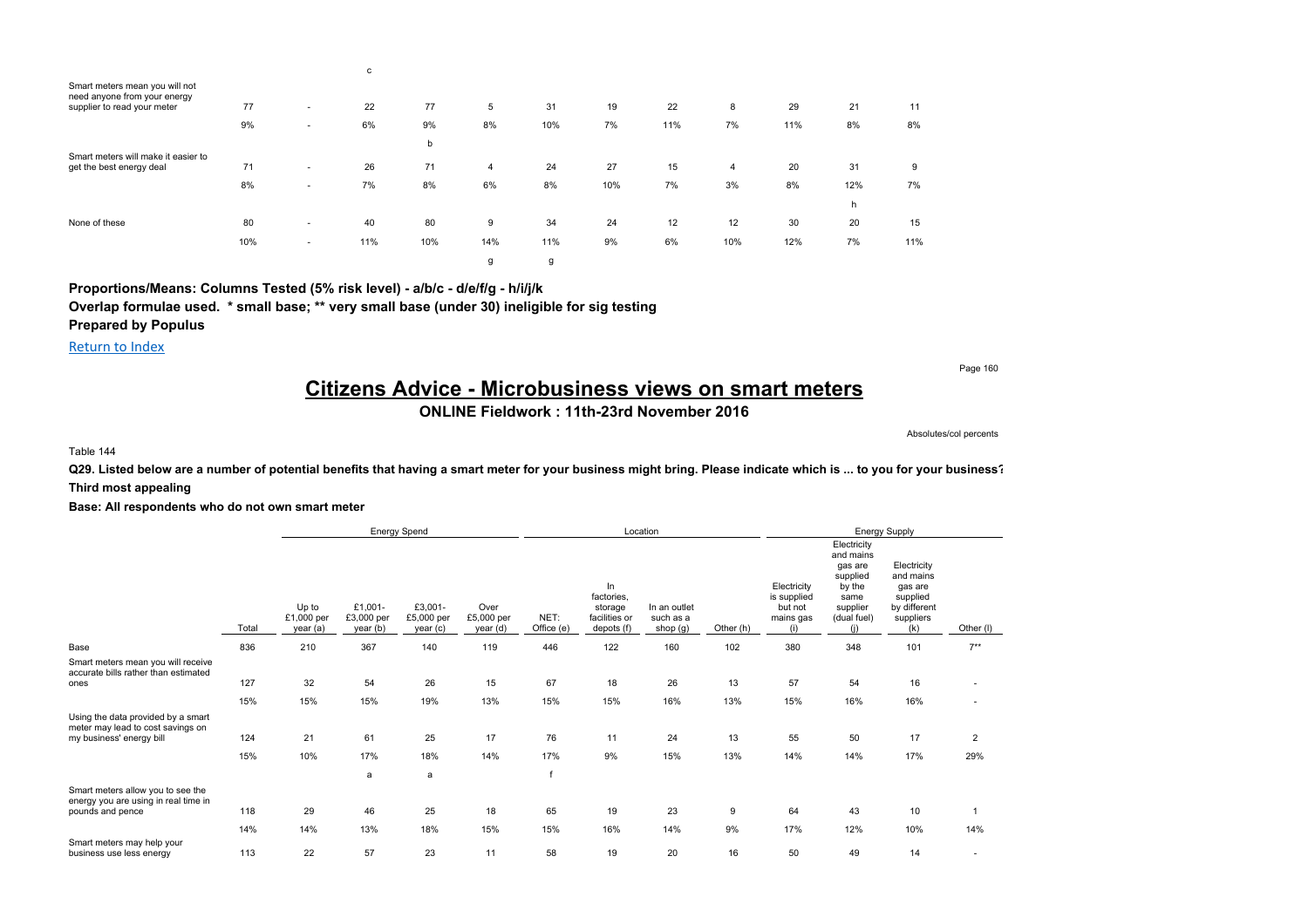|                                                                 | 14% | 10% | 16% | 16% | 9%  | 13% | 16% | 13% | 16% | 13% | 14% | 14% | $\sim$ |
|-----------------------------------------------------------------|-----|-----|-----|-----|-----|-----|-----|-----|-----|-----|-----|-----|--------|
| Smart meters will help you monitor<br>your energy usage         | 101 | 31  | 42  | 14  | 14  | 55  | 16  | 25  | 5   | 46  | 41  | 13  |        |
|                                                                 | 12% | 15% | 11% | 10% | 12% | 12% | 13% | 16% | 5%  | 12% | 12% | 13% | 14%    |
|                                                                 |     |     |     |     |     | h   | h   | h   |     |     |     |     |        |
| Smart meters will make it easier to<br>get the best energy deal | 94  | 19  | 39  | 12  | 24  | 54  | 14  | 12  | 13  | 42  | 42  | 10  | $\sim$ |
|                                                                 | 11% | 9%  | 11% | 9%  | 20% | 12% | 11% | 8%  | 13% | 11% | 12% | 10% | $\sim$ |
|                                                                 |     |     |     |     | abc |     |     |     |     |     |     |     |        |
| Smart meters mean you will not<br>need anyone from your energy  |     |     |     |     |     |     |     |     |     |     |     |     |        |
| supplier to read your meter                                     | 70  | 21  | 31  | 9   | 9   | 30  | 10  | 18  | 12  | 32  | 30  | 8   | $\sim$ |
|                                                                 | 8%  | 10% | 8%  | 6%  | 8%  | 7%  | 8%  | 11% | 12% | 8%  | 9%  | 8%  | $\sim$ |

**Proportions/Means: Columns Tested (5% risk level) - a/b/c/d - e/f/g/h - i/j/k/l Overlap formulae used. \*\* very small base (under 30) ineligible for sig testing Prepared by Populus**

Return to Index

Page 161

### **Citizens Advice - Microbusiness views on smart meters**

### **ONLINE Fieldwork : 11th-23rd November 2016**

Absolutes/col percents

Table 144

**Q29. Listed below are a number of potential benefits that having a smart meter for your business might bring. Please indicate which is ... to you for your business? Third most appealing**

**Base: All respondents who do not own smart meter**

|               |       | <b>Energy Spend</b>             |                                   |                                  |                                |                    | Location                                                   |                                       |           | <b>Energy Supply</b>                               |                                                                                              |                                                                                     |           |
|---------------|-------|---------------------------------|-----------------------------------|----------------------------------|--------------------------------|--------------------|------------------------------------------------------------|---------------------------------------|-----------|----------------------------------------------------|----------------------------------------------------------------------------------------------|-------------------------------------------------------------------------------------|-----------|
|               | Total | Up to<br>£1,000 per<br>year (a) | £1,001-<br>£3,000 per<br>year (b) | £3,001-<br>£5,000 per<br>year(c) | Over<br>£5,000 per<br>year (d) | NET:<br>Office (e) | In<br>factories,<br>storage<br>facilities or<br>depots (f) | In an outlet<br>such as a<br>shop (g) | Other (h) | Electricity<br>is supplied<br>but not<br>mains gas | Electricity<br>and mains<br>gas are<br>supplied<br>by the<br>same<br>supplier<br>(dual fuel) | Electricity<br>and mains<br>gas are<br>supplied<br>by different<br>suppliers<br>(k) | Other (I) |
| Base          | 836   | 210                             | 367                               | 140                              | 119                            | 446                | 122                                                        | 160                                   | 102       | 380                                                | 348                                                                                          | 101                                                                                 | $7***$    |
| None of these | 89    | 35                              | 37                                | 6                                | 11                             | 41                 | 15                                                         | 12                                    | 21        | 34                                                 | 39                                                                                           | 13                                                                                  | 3         |
|               | 11%   | 17%                             | 10%                               | 4%                               | 9%                             | 9%                 | 12%                                                        | 8%                                    | 21%       | 9%                                                 | 11%                                                                                          | 13%                                                                                 | 43%       |
|               |       | bc                              | с                                 |                                  |                                |                    |                                                            |                                       | eg        |                                                    |                                                                                              |                                                                                     |           |

**Proportions/Means: Columns Tested (5% risk level) - a/b/c/d - e/f/g/h - i/j/k/l Overlap formulae used. \*\* very small base (under 30) ineligible for sig testing Prepared by Populus**

Return to Index

Page 162

# **Citizens Advice - Microbusiness views on smart meters**

**ONLINE Fieldwork : 11th-23rd November 2016**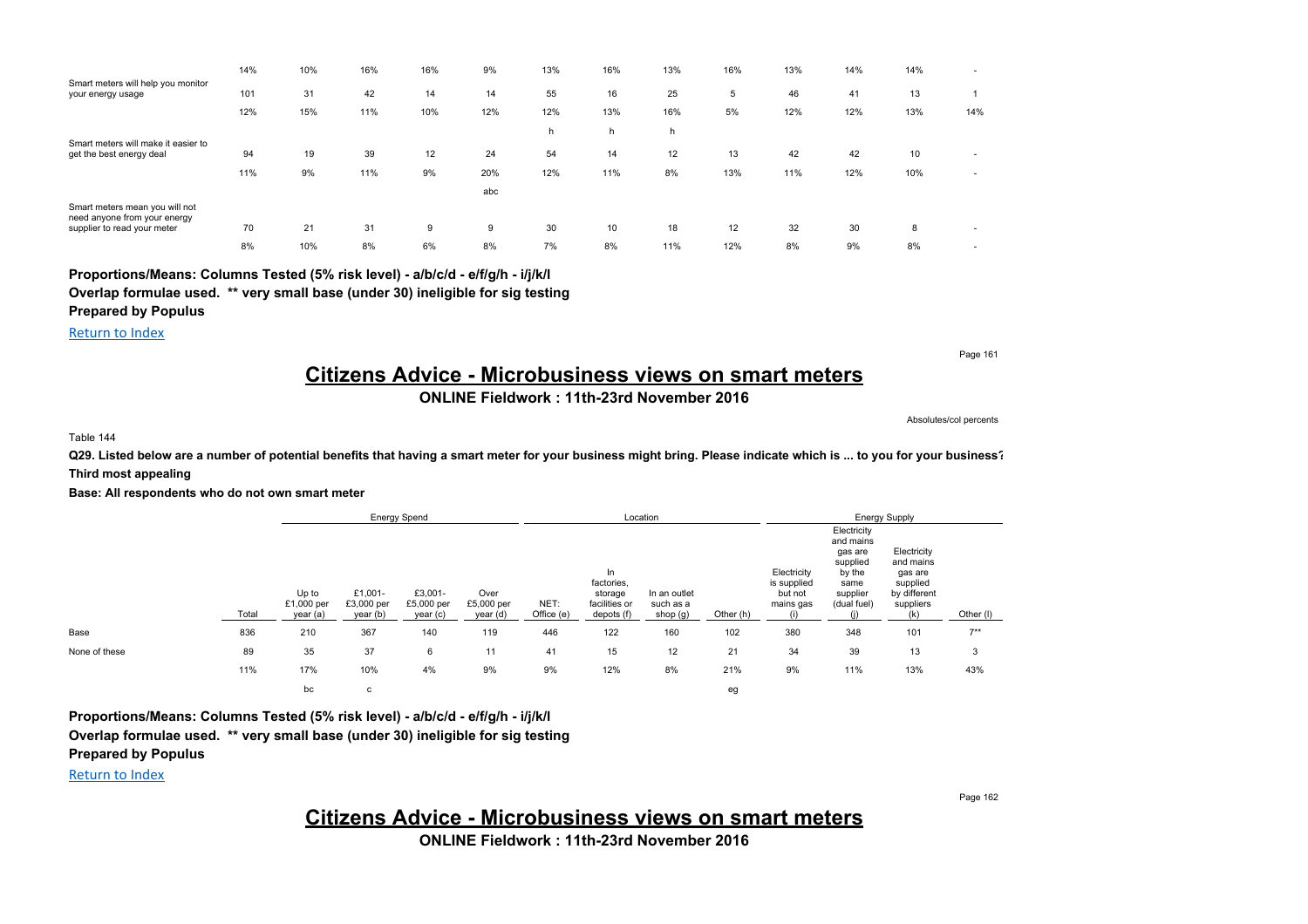### **Q29. Listed below are a number of potential benefits that having a smart meter for your business might bring. Please indicate which is ... to you for your business?**

### **Third most appealing**

#### **Base: All respondents who do not own smart meter**

|                                                                                                     |       | Have SM for business |             |                                                   |                                                  |          | Size of business |                   | Turnover          |                                  |                                    |           |  |
|-----------------------------------------------------------------------------------------------------|-------|----------------------|-------------|---------------------------------------------------|--------------------------------------------------|----------|------------------|-------------------|-------------------|----------------------------------|------------------------------------|-----------|--|
|                                                                                                     | Total | Yes $(a)$            | No(b)       | All those<br>who do not<br>own smart<br>meter (c) | 0 - you are<br>a sole<br>trader/ just<br>you (d) | $1-4(e)$ | $5-9(f)$         | 10 or more<br>(g) | Under<br>£50K (h) | £50 to less<br>than £250k<br>(i) | £250k to<br>less than<br>£1 $m(j)$ | $£1m+(k)$ |  |
| Base                                                                                                | 836   | $\cdot^{\star\star}$ | 355         | 836                                               | 66*                                              | 297      | 267              | 201               | 115               | 260                              | 268                                | 132       |  |
| Smart meters mean you will receive<br>accurate bills rather than estimated<br>ones                  | 127   | ÷,                   | 49          | 127                                               | 12                                               | 40       | 40               | 34                | 21                | 44                               | 20                                 | 31        |  |
|                                                                                                     |       |                      |             |                                                   |                                                  |          |                  |                   |                   |                                  |                                    |           |  |
|                                                                                                     | 15%   | ÷.                   | 14%         | 15%                                               | 18%                                              | 13%      | 15%              | 17%               | 18%               | 17%                              | 7%                                 | 23%       |  |
|                                                                                                     |       |                      |             |                                                   |                                                  |          |                  |                   | Ť                 | j                                |                                    | j         |  |
| Using the data provided by a smart<br>meter may lead to cost savings on<br>my business' energy bill | 124   | ٠                    | 52          | 124                                               | 6                                                | 42       | 43               | 33                | 12                | 32                               | 43                                 | 24        |  |
|                                                                                                     |       |                      |             |                                                   |                                                  |          |                  |                   |                   |                                  |                                    |           |  |
|                                                                                                     | 15%   |                      | 15%         | 15%                                               | 9%                                               | 14%      | 16%              | 16%               | 10%               | 12%                              | 16%                                | 18%       |  |
| Smart meters allow you to see the<br>energy you are using in real time in<br>pounds and pence       | 118   | ÷,                   | 45          | 118                                               | 10                                               | 37       | 42               | 29                | 19                | 35                               | 42                                 | 12        |  |
|                                                                                                     | 14%   | ÷,                   | 13%         | 14%                                               | 15%                                              | 12%      | 16%              | 14%               | 17%               | 13%                              | 16%                                | 9%        |  |
| Smart meters may help your                                                                          |       |                      |             |                                                   |                                                  |          |                  |                   |                   |                                  |                                    |           |  |
| business use less energy                                                                            | 113   | ÷,                   | 59          | 113                                               | $\overline{7}$                                   | 46       | 36               | 24                | 12                | 37                               | 45                                 | 13        |  |
|                                                                                                     | 14%   | ÷                    | 17%         | 14%                                               | 11%                                              | 15%      | 13%              | 12%               | 10%               | 14%                              | 17%                                | 10%       |  |
|                                                                                                     |       |                      | $\mathbf c$ |                                                   |                                                  |          |                  |                   |                   |                                  |                                    |           |  |
| Smart meters will help you monitor                                                                  |       |                      |             |                                                   |                                                  |          |                  |                   |                   |                                  |                                    |           |  |
| your energy usage                                                                                   | 101   | ÷,                   | 45          | 101                                               | 8                                                | 36       | 31               | 24                | 16                | 28                               | 35                                 | 13        |  |
|                                                                                                     | 12%   | ٠                    | 13%         | 12%                                               | 12%                                              | 12%      | 12%              | 12%               | 14%               | 11%                              | 13%                                | 10%       |  |
| Smart meters will make it easier to                                                                 | 94    | ٠                    | 37          | 94                                                | 3                                                | 33       | 28               | 30                | 11                | 26                               | 41                                 | 13        |  |
| get the best energy deal                                                                            |       |                      |             |                                                   |                                                  |          |                  |                   |                   |                                  |                                    |           |  |
|                                                                                                     | 11%   |                      | 10%         | 11%                                               | 5%                                               | 11%      | 10%              | 15%               | 10%               | 10%                              | 15%                                | 10%       |  |
|                                                                                                     |       |                      |             |                                                   |                                                  |          |                  | d                 |                   |                                  |                                    |           |  |
| Smart meters mean you will not                                                                      |       |                      |             |                                                   |                                                  |          |                  |                   |                   |                                  |                                    |           |  |
| need anyone from your energy<br>supplier to read your meter                                         | 70    | ٠                    | 23          | 70                                                | 9                                                | 25       | 20               | 15                | 11                | 21                               | 21                                 | 11        |  |
|                                                                                                     | 8%    | ٠                    | 6%          | 8%                                                | 14%                                              | 8%       | 7%               | 7%                | 10%               | 8%                               | 8%                                 | 8%        |  |
|                                                                                                     |       |                      |             |                                                   |                                                  |          |                  |                   |                   |                                  |                                    |           |  |
| None of these                                                                                       | 89    | ٠                    | 45          | 89                                                | 11                                               | 38       | 27               | 12                | 13                | 37                               | 21                                 | 15        |  |
|                                                                                                     | 11%   | ٠                    | 13%         | 11%                                               | 17%                                              | 13%      | 10%              | 6%                | 11%               | 14%                              | 8%                                 | 11%       |  |
|                                                                                                     |       |                      |             |                                                   | g                                                | g        |                  |                   |                   |                                  |                                    |           |  |

**Proportions/Means: Columns Tested (5% risk level) - a/b/c - d/e/f/g - h/i/j/k**

**Overlap formulae used. \* small base; \*\* very small base (under 30) ineligible for sig testing**

**Prepared by Populus**

Return to Index

**Citizens Advice - Microbusiness views on smart meters**

**ONLINE Fieldwork : 11th-23rd November 2016**

Page 163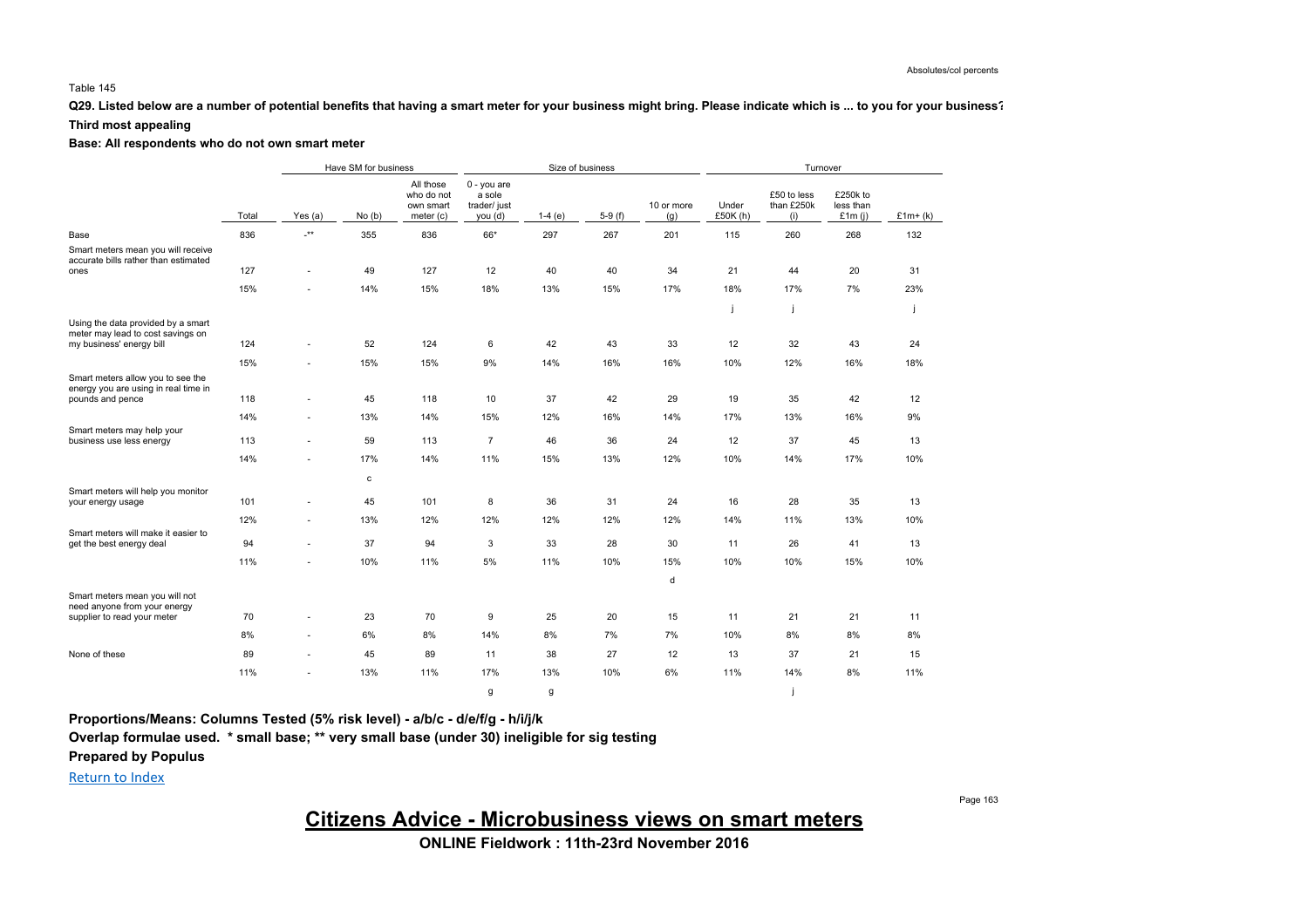#### **Q30. Listed below are a number of concerns related to smart meters for business. Please indicate which, if any, you are concerned by.**

#### **Base: All respondents who do not have a smart meter for business**

|                                                                             |       | Energy Spend                    |                                  |                                  |                                |                    |                                                            | Location                              |           | <b>Energy Supply</b>                                      |                                                                                                     |                                                                                     |                |  |
|-----------------------------------------------------------------------------|-------|---------------------------------|----------------------------------|----------------------------------|--------------------------------|--------------------|------------------------------------------------------------|---------------------------------------|-----------|-----------------------------------------------------------|-----------------------------------------------------------------------------------------------------|-------------------------------------------------------------------------------------|----------------|--|
|                                                                             | Total | Up to<br>£1,000 per<br>year (a) | £1,001-<br>£3,000 per<br>year(b) | £3,001-<br>£5,000 per<br>year(c) | Over<br>£5,000 per<br>year (d) | NET:<br>Office (e) | In<br>factories,<br>storage<br>facilities or<br>depots (f) | In an outlet<br>such as a<br>shop (g) | Other (h) | Electricity<br>is supplied<br>but not<br>mains gas<br>(i) | Electricity<br>and mains<br>gas are<br>supplied<br>by the<br>same<br>supplier<br>(dual fuel)<br>(i) | Electricity<br>and mains<br>gas are<br>supplied<br>by different<br>suppliers<br>(k) | Other (I)      |  |
| Base                                                                        | 836   | 210                             | 367                              | 140                              | 119                            | 446                | 122                                                        | 160                                   | 102       | 380                                                       | 348                                                                                                 | 101                                                                                 | $7**$          |  |
| I'm concerned there may be a cost<br>implication for getting a smart meter  | 221   | 56                              | 95                               | 39                               | 31                             | 108                | 32                                                         | 49                                    | 32        | 110                                                       | 76                                                                                                  | 33                                                                                  | $\overline{2}$ |  |
|                                                                             |       |                                 |                                  |                                  |                                |                    |                                                            |                                       |           |                                                           |                                                                                                     |                                                                                     |                |  |
|                                                                             | 26%   | 27%                             | 26%                              | 28%                              | 26%                            | 24%                | 26%                                                        | 31%                                   | 31%       | 29%                                                       | 22%                                                                                                 | 33%                                                                                 | 29%            |  |
| I'm concerned that a smart meter will                                       |       |                                 |                                  |                                  |                                |                    |                                                            |                                       |           | j                                                         |                                                                                                     |                                                                                     |                |  |
| be more hassle than it's worth                                              | 178   | 43                              | 78                               | 33                               | 24                             | 96                 | 20                                                         | 41                                    | 19        | 84                                                        | 78                                                                                                  | 16                                                                                  |                |  |
|                                                                             | 21%   | 20%                             | 21%                              | 24%                              | 20%                            | 22%                | 16%                                                        | 26%                                   | 19%       | 22%                                                       | 22%                                                                                                 | 16%                                                                                 |                |  |
| I'm concerned that even with a smart<br>meter, I won't be able to make cost |       |                                 |                                  |                                  |                                |                    |                                                            |                                       |           |                                                           |                                                                                                     |                                                                                     |                |  |
| savings                                                                     | 176   | 37                              | 90                               | 23                               | 26                             | 83                 | 32                                                         | 42                                    | 18        | 91                                                        | 62                                                                                                  | 23                                                                                  |                |  |
|                                                                             | 21%   | 18%                             | 25%                              | 16%                              | 22%                            | 19%                | 26%                                                        | 26%                                   | 18%       | 24%                                                       | 18%                                                                                                 | 23%                                                                                 |                |  |
|                                                                             |       |                                 |                                  |                                  |                                |                    |                                                            | e                                     |           | j                                                         |                                                                                                     |                                                                                     |                |  |
| I'm concerned the installation of the<br>smart meter may be disruptive      | 166   | 44                              | 72                               | 29                               | 21                             | 93                 | 19                                                         | 40                                    | 14        | 69                                                        | 74                                                                                                  | 23                                                                                  |                |  |
|                                                                             | 20%   | 21%                             | 20%                              | 21%                              | 18%                            | 21%                | 16%                                                        | 25%                                   | 14%       | 18%                                                       | 21%                                                                                                 | 23%                                                                                 |                |  |
|                                                                             |       |                                 |                                  |                                  |                                |                    |                                                            | h                                     |           |                                                           |                                                                                                     |                                                                                     |                |  |
| I'm concerned about data privacy                                            | 128   | 40                              | 52                               | 22                               | 14                             | 68                 | 16                                                         | 25                                    | 19        | 52                                                        | 58                                                                                                  | 17                                                                                  | $\mathbf{1}$   |  |
|                                                                             | 15%   | 19%                             | 14%                              | 16%                              | 12%                            | 15%                | 13%                                                        | 16%                                   | 19%       | 14%                                                       | 17%                                                                                                 | 17%                                                                                 | 14%            |  |
| I'm concerned I won't have time to<br>get the most out of a smart meter     | 73    | 13                              | 32                               | 14                               | 14                             | 41                 | 11                                                         | 15                                    | 6         | 35                                                        | 31                                                                                                  | $\overline{7}$                                                                      | $\overline{a}$ |  |
|                                                                             | 9%    | 6%                              | 9%                               | 10%                              | 12%                            | 9%                 | 9%                                                         | 9%                                    | 6%        | 9%                                                        | 9%                                                                                                  | 7%                                                                                  |                |  |
| I'm concerned I won't know how to<br>use the smart meter                    | 60    | 8                               | 29                               | 11                               | 12                             | 27                 | 9                                                          | 15                                    | 8         | 26                                                        | 26                                                                                                  | 8                                                                                   |                |  |
|                                                                             | 7%    | 4%                              | 8%                               | 8%                               | 10%                            | 6%                 | 7%                                                         | 9%                                    | 8%        | 7%                                                        | 7%                                                                                                  | 8%                                                                                  |                |  |
|                                                                             |       |                                 |                                  |                                  | a                              |                    |                                                            |                                       |           |                                                           |                                                                                                     |                                                                                     |                |  |
| Other                                                                       | 46    | 22                              | 19                               | 3                                | $\overline{2}$                 | 24                 | 6                                                          | 5                                     | 10        | 26                                                        | 10                                                                                                  | $\overline{7}$                                                                      | 3              |  |
|                                                                             | 6%    | 10%                             | 5%                               | 2%                               | 2%                             | 5%                 | 5%                                                         | 3%                                    | 10%       | 7%                                                        | 3%                                                                                                  | 7%                                                                                  | 43%            |  |
|                                                                             |       | bcd                             |                                  |                                  |                                |                    |                                                            |                                       | g         |                                                           |                                                                                                     |                                                                                     |                |  |

**Proportions/Means: Columns Tested (5% risk level) - a/b/c/d - e/f/g/h - i/j/k/l Overlap formulae used. \*\* very small base (under 30) ineligible for sig testing Prepared by Populus**

Return to Index

Page 164

**Citizens Advice - Microbusiness views on smart meters**

**ONLINE Fieldwork : 11th-23rd November 2016**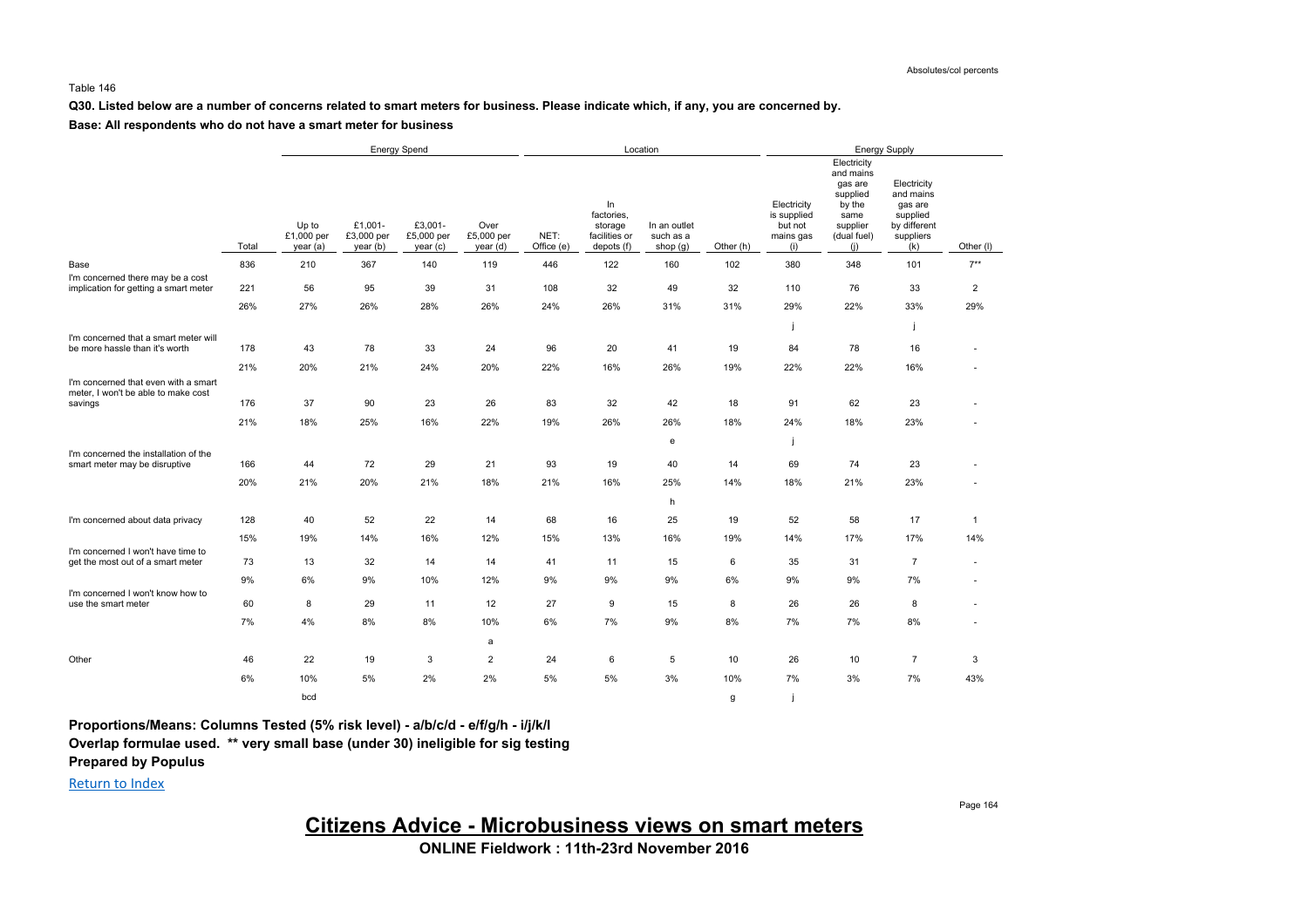#### **Q30. Listed below are a number of concerns related to smart meters for business. Please indicate which, if any, you are concerned by.**

#### **Base: All respondents who do not have a smart meter for business**

|                                         |       |                                 |                                   | <b>Energy Spend</b>               |                                |                    |                                                            | Location                              |           | <b>Energy Supply</b>                               |                                                                                              |                                                                              |           |  |
|-----------------------------------------|-------|---------------------------------|-----------------------------------|-----------------------------------|--------------------------------|--------------------|------------------------------------------------------------|---------------------------------------|-----------|----------------------------------------------------|----------------------------------------------------------------------------------------------|------------------------------------------------------------------------------|-----------|--|
|                                         | Total | Up to<br>£1,000 per<br>year (a) | £1,001-<br>£3,000 per<br>year (b) | £3,001-<br>£5,000 per<br>year (c) | Over<br>£5,000 per<br>year (d) | NET:<br>Office (e) | In<br>factories,<br>storage<br>facilities or<br>depots (f) | In an outlet<br>such as a<br>shop (g) | Other (h) | Electricity<br>is supplied<br>but not<br>mains gas | Electricity<br>and mains<br>gas are<br>supplied<br>by the<br>same<br>supplier<br>(dual fuel) | Electricity<br>and mains<br>gas are<br>supplied<br>by different<br>suppliers | Other (I) |  |
| Base<br>I don't have any concerns about | 836   | 210                             | 367                               | 140                               | 119                            | 446                | 122                                                        | 160                                   | 102       | 380                                                | 348                                                                                          | 101                                                                          | $7**$     |  |
| smart meters                            | 236   | 61                              | 110                               | 35                                | 30                             | 131                | 31                                                         | 41                                    | 30        | 109                                                | 104                                                                                          | 22                                                                           |           |  |
|                                         | 28%   | 29%                             | 30%                               | 25%                               | 25%                            | 29%                | 25%                                                        | 26%                                   | 29%       | 29%                                                | 30%                                                                                          | 22%                                                                          | 14%       |  |

### **Proportions/Means: Columns Tested (5% risk level) - a/b/c/d - e/f/g/h - i/j/k/l Overlap formulae used. \*\* very small base (under 30) ineligible for sig testing Prepared by Populus**

Return to Index

Page 165

# **Citizens Advice - Microbusiness views on smart meters**

**ONLINE Fieldwork : 11th-23rd November 2016**

Absolutes/col percents

#### Table 147

#### **Q30. Listed below are a number of concerns related to smart meters for business. Please indicate which, if any, you are concerned by. Base: All respondents who do not have a smart meter for business**

|                                                                             |       | Have SM for business<br>Size of business |       |                                                   |                                                  |          |          |                   | Turnover            |                                  |                                    |            |
|-----------------------------------------------------------------------------|-------|------------------------------------------|-------|---------------------------------------------------|--------------------------------------------------|----------|----------|-------------------|---------------------|----------------------------------|------------------------------------|------------|
|                                                                             | Total | Yes (a)                                  | No(b) | All those<br>who do not<br>own smart<br>meter (c) | 0 - you are<br>a sole<br>trader/ just<br>you (d) | $1-4(e)$ | $5-9(f)$ | 10 or more<br>(g) | Under<br>£50 $K(h)$ | £50 to less<br>than £250k<br>(i) | £250k to<br>less than<br>£1 $m(j)$ | £1 $m+(k)$ |
| Base                                                                        | 836   | $^{-**}$                                 | 355   | 836                                               | 66*                                              | 297      | 267      | 201               | 115                 | 260                              | 268                                | 132        |
| I'm concerned there may be a cost<br>implication for getting a smart meter  | 221   | ٠                                        | 68    | 221                                               | 23                                               | 78       | 74       | 45                | 33                  | 73                               | 73                                 | 23         |
|                                                                             | 26%   | $\overline{\phantom{a}}$                 | 19%   | 26%                                               | 35%                                              | 26%      | 28%      | 22%               | 29%                 | 28%                              | 27%                                | 17%        |
|                                                                             |       |                                          |       | b                                                 | g                                                |          |          |                   | k                   | $\mathsf k$                      | k                                  |            |
| I'm concerned that a smart meter will<br>be more hassle than it's worth     | 178   | ٠                                        | 73    | 178                                               | 17                                               | 61       | 63       | 37                | 25                  | 48                               | 64                                 | 27         |
|                                                                             | 21%   | ٠                                        | 21%   | 21%                                               | 26%                                              | 21%      | 24%      | 18%               | 22%                 | 18%                              | 24%                                | 20%        |
| I'm concerned that even with a smart<br>meter, I won't be able to make cost |       |                                          |       |                                                   |                                                  |          |          |                   |                     |                                  |                                    |            |
| savings                                                                     | 176   | ٠                                        | 87    | 176                                               | 17                                               | 59       | 62       | 38                | 22                  | 56                               | 62                                 | 26         |
|                                                                             | 21%   | ٠                                        | 25%   | 21%                                               | 26%                                              | 20%      | 23%      | 19%               | 19%                 | 22%                              | 23%                                | 20%        |
|                                                                             |       |                                          | с     |                                                   |                                                  |          |          |                   |                     |                                  |                                    |            |
| I'm concerned the installation of the<br>smart meter may be disruptive      | 166   | ٠                                        | 61    | 166                                               | 17                                               | 56       | 48       | 44                | 20                  | 50                               | 60                                 | 19         |
|                                                                             | 20%   | $\overline{\phantom{a}}$                 | 17%   | 20%                                               | 26%                                              | 19%      | 18%      | 22%               | 17%                 | 19%                              | 22%                                | 14%        |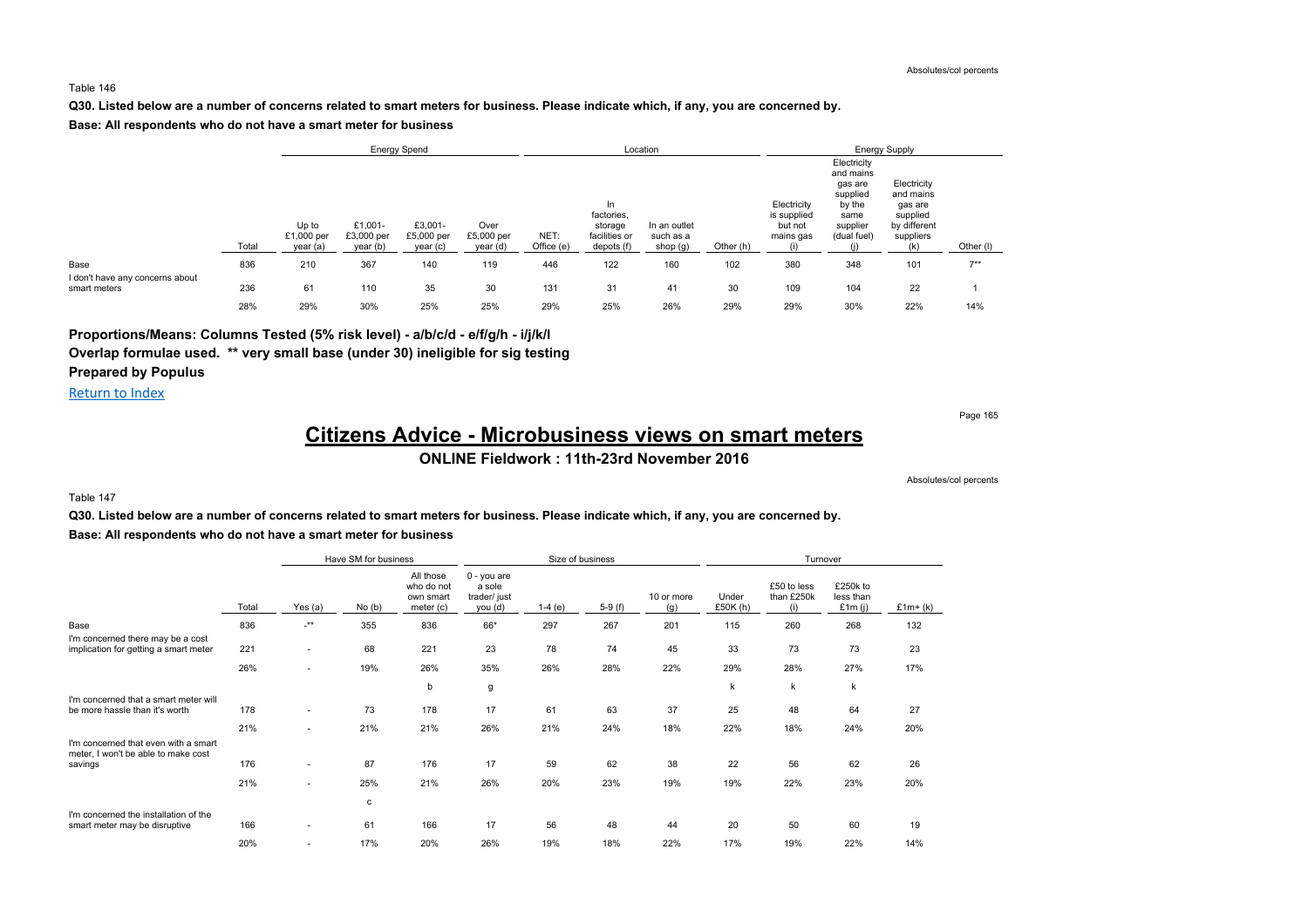| I'm concerned about data privacy                                        | 128 | $\overline{\phantom{a}}$ | 56           | 128 | 10  | 53  | 37  | 27  | 21  | 44  | 31  | 15             |
|-------------------------------------------------------------------------|-----|--------------------------|--------------|-----|-----|-----|-----|-----|-----|-----|-----|----------------|
|                                                                         | 15% | $\sim$                   | 16%          | 15% | 15% | 18% | 14% | 13% | 18% | 17% | 12% | 11%            |
| I'm concerned I won't have time to<br>get the most out of a smart meter | 73  | $\overline{\phantom{a}}$ | 23           | 73  | 5   | 27  | 25  | 16  | 6   | 27  | 29  | $\overline{7}$ |
|                                                                         | 9%  | $\sim$                   | 6%           | 9%  | 8%  | 9%  | 9%  | 8%  | 5%  | 10% | 11% | 5%             |
|                                                                         |     |                          |              | b   |     |     |     |     |     |     |     |                |
| I'm concerned I won't know how to<br>use the smart meter                | 60  | ٠                        | 15           | 60  | 7   | 16  | 20  | 17  | 6   | 22  | 23  | 4              |
|                                                                         | 7%  | ٠                        | 4%           | 7%  | 11% | 5%  | 7%  | 8%  | 5%  | 8%  | 9%  | 3%             |
|                                                                         |     |                          |              | b   |     |     |     |     |     | k   | k   |                |
| Other                                                                   | 46  | $\overline{\phantom{a}}$ | 27           | 46  | 6   | 25  | 10  | 5   | 13  | 14  | 6   | 9              |
|                                                                         | 6%  | ٠                        | 8%           | 6%  | 9%  | 8%  | 4%  | 2%  | 11% | 5%  | 2%  | 7%             |
|                                                                         |     |                          | $\mathbf{c}$ |     | g   | fg  |     |     | ij  |     |     |                |
| I don't have any concerns about<br>smart meters                         | 236 | $\overline{\phantom{a}}$ | 119          | 236 | 20  | 79  | 73  | 62  | 30  | 70  | 78  | 45             |
|                                                                         | 28% | ٠                        | 34%          | 28% | 30% | 27% | 27% | 31% | 26% | 27% | 29% | 34%            |
|                                                                         |     |                          | с            |     |     |     |     |     |     |     |     |                |

**Proportions/Means: Columns Tested (5% risk level) - a/b/c - d/e/f/g - h/i/j/k Overlap formulae used. \* small base; \*\* very small base (under 30) ineligible for sig testing Prepared by Populus**

Return to Index

Page 166

# **Citizens Advice - Microbusiness views on smart meters**

### **ONLINE Fieldwork : 11th-23rd November 2016**

Absolutes/col percents

#### Table 148

**Q31. Listed below are a number of concerns related to smart meters for business. Please indicate which, if any, have you experienced. Base: All respondents who have a smart meter for their business**

|                                                                   |       |                                 |                                   | <b>Energy Spend</b>               |                                |                    | Location                                                   |                                       |                | <b>Energy Supply</b>                                      |                                                                                                     |                                                                                     |                          |  |
|-------------------------------------------------------------------|-------|---------------------------------|-----------------------------------|-----------------------------------|--------------------------------|--------------------|------------------------------------------------------------|---------------------------------------|----------------|-----------------------------------------------------------|-----------------------------------------------------------------------------------------------------|-------------------------------------------------------------------------------------|--------------------------|--|
|                                                                   | Total | Up to<br>£1,000 per<br>year (a) | £1,001-<br>£3,000 per<br>year (b) | £3,001-<br>£5,000 per<br>year (c) | Over<br>£5,000 per<br>year (d) | NET:<br>Office (e) | In<br>factories,<br>storage<br>facilities or<br>depots (f) | In an outlet<br>such as a<br>shop (g) | Other (h)      | Electricity<br>is supplied<br>but not<br>mains gas<br>(i) | Electricity<br>and mains<br>gas are<br>supplied<br>by the<br>same<br>supplier<br>(dual fuel)<br>(i) | Electricity<br>and mains<br>gas are<br>supplied<br>by different<br>suppliers<br>(k) | Other (I)                |  |
| Base                                                              | 171   | $35*$                           | $75*$                             | $32*$                             | $29**$                         | $71*$              | $22**$                                                     | $48*$                                 | $29**$         | $77*$                                                     | $72*$                                                                                               | $22**$                                                                              | $\cdot^{\star\star}$     |  |
| I haven't had time to get the most<br>out of having a smart meter | 44    | 5                               | 19                                | 10                                | 10                             | 18                 | 6                                                          | 13                                    | 6              | 17                                                        | 18                                                                                                  | 9                                                                                   | $\overline{\phantom{a}}$ |  |
|                                                                   | 26%   | 14%                             | 25%                               | 31%                               | 34%                            | 25%                | 27%                                                        | 27%                                   | 21%            | 22%                                                       | 25%                                                                                                 | 41%                                                                                 | $\sim$                   |  |
| Even with a smart meter, I am<br>unable to make cost savings      | 33    | 7                               | 11                                | $\overline{7}$                    | 8                              | 15                 | 5                                                          | 8                                     | 5              | 19                                                        | 9                                                                                                   | 5                                                                                   |                          |  |
|                                                                   | 19%   | 20%                             | 15%                               | 22%                               | 28%                            | 21%                | 23%                                                        | 17%                                   | 17%            | 25%                                                       | 13%                                                                                                 | 23%                                                                                 |                          |  |
| I don't know how to use the smart<br>meter                        | 24    | 5                               | 11                                | $\overline{4}$                    | $\overline{4}$                 | 8                  | 3                                                          | $\overline{7}$                        | 5              | 11                                                        | 8                                                                                                   | 5                                                                                   |                          |  |
|                                                                   | 14%   | 14%                             | 15%                               | 13%                               | 14%                            | 11%                | 14%                                                        | 15%                                   | 17%            | 14%                                                       | 11%                                                                                                 | 23%                                                                                 |                          |  |
| Smart meters are more hassle than<br>they are worth               | 12    | $\overline{2}$                  | 5                                 |                                   | $\overline{4}$                 | 6                  |                                                            | 3                                     | $\overline{2}$ | 6                                                         | 5                                                                                                   |                                                                                     |                          |  |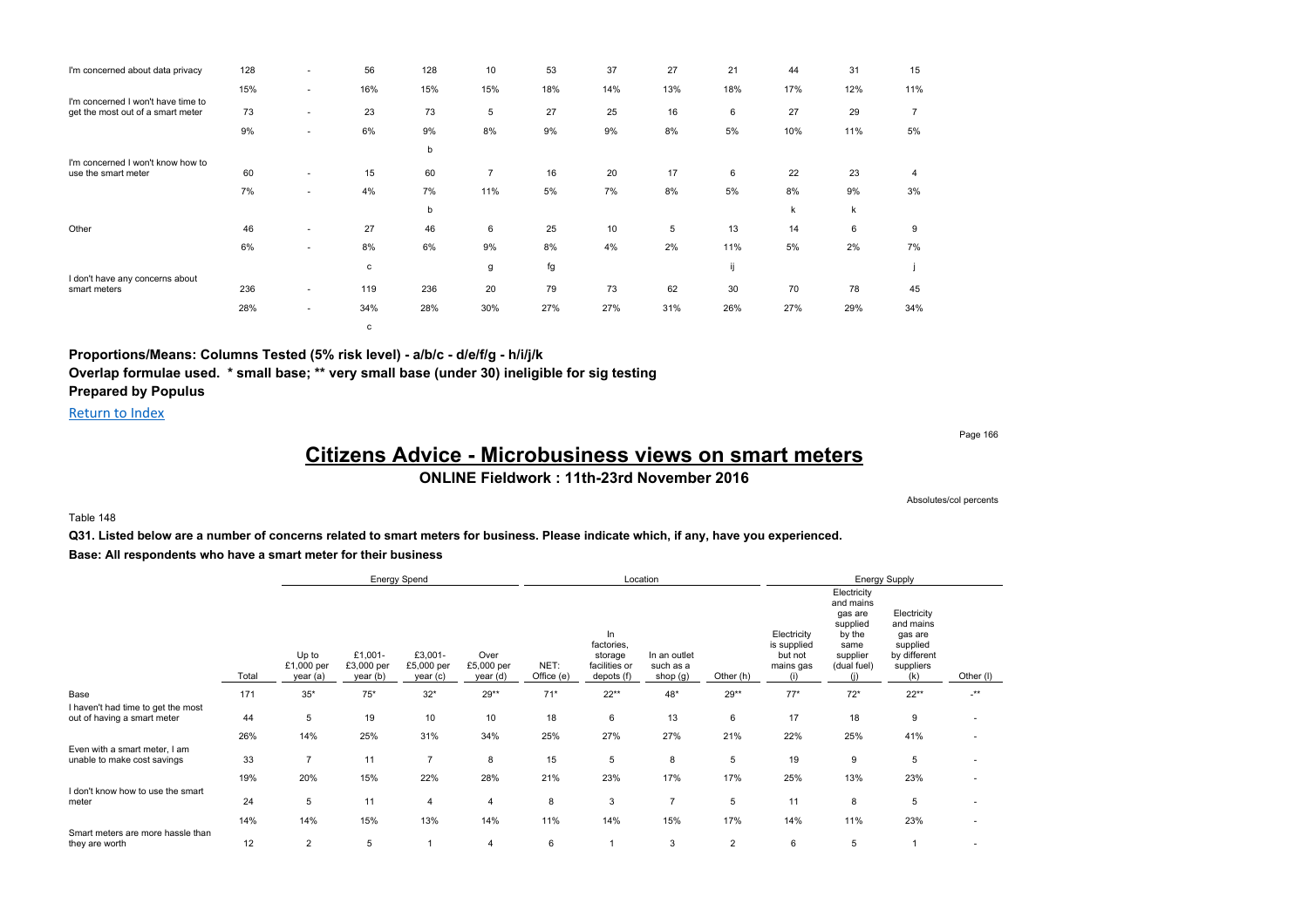|                                                           | 7%             | 6%             | 7%    | 3%             | 14%            | 8%             | 5%     | 6%                       | 7%             | 8%                       | 7%             | 5%             |                          |
|-----------------------------------------------------------|----------------|----------------|-------|----------------|----------------|----------------|--------|--------------------------|----------------|--------------------------|----------------|----------------|--------------------------|
| There was a cost implication for<br>getting a smart meter | 10             | и              | 4     | $\overline{2}$ | 3              | $\overline{7}$ |        | $\sim$                   | 3              | 4                        | $\overline{4}$ | $\overline{2}$ |                          |
|                                                           | 6%             | 3%             | 5%    | 6%             | 10%            | 10%            |        | $\overline{\phantom{a}}$ | 10%            | 5%                       | 6%             | 9%             | $\overline{\phantom{a}}$ |
|                                                           |                |                |       |                |                | g              |        |                          |                |                          |                |                |                          |
| The installation of the smart meter<br>was disruptive     | 8              | 3              |       | 3              |                | 5              | $\sim$ | $\overline{2}$           | $\overline{ }$ | 3                        | 3              | $\overline{2}$ | ٠                        |
|                                                           | 5%             | 9%             | $1\%$ | 9%             | 3%             | 7%             | $\sim$ | 4%                       | 3%             | 4%                       | 4%             | 9%             | ٠                        |
|                                                           |                |                |       | b              |                |                |        |                          |                |                          |                |                |                          |
| My personal data has been<br>compromised                  | 5              | $\sim$         |       | $\overline{2}$ | $\overline{2}$ | 3              |        | $\sim$                   |                | $\overline{\phantom{a}}$ | $\overline{4}$ | $\overline{1}$ | ٠                        |
|                                                           | 3%             | $\sim$         | 1%    | 6%             | 7%             | 4%             | 5%     | $\sim$                   | 3%             | $\sim$                   | 6%             | 5%             | ٠                        |
|                                                           |                |                |       |                |                |                |        |                          |                |                          |                |                |                          |
| Other                                                     | $\overline{7}$ | $\overline{2}$ | 3     |                |                | 3              |        |                          | $\overline{2}$ | 3                        | $\overline{4}$ |                |                          |
|                                                           | 4%             | 6%             | 4%    | 3%             | 3%             | 4%             | 5%     | 2%                       | 7%             | 4%                       | 6%             |                | ٠                        |
| None of these                                             | 70             | 14             | 34    | 13             | 9              | 28             | 9      | 22                       | 11             | 35                       | 28             | $\overline{ }$ | $\overline{\phantom{a}}$ |
|                                                           | 41%            | 40%            | 45%   | 41%            | 31%            | 39%            | 41%    | 46%                      | 38%            | 45%                      | 39%            | 32%            | ٠                        |

### **Proportions/Means: Columns Tested (5% risk level) - a/b/c/d - e/f/g/h - i/j/k/l**

**Overlap formulae used. \* small base; \*\* very small base (under 30) ineligible for sig testing**

# **Prepared by Populus**

Return to Index

Page 167

# **Citizens Advice - Microbusiness views on smart meters**

### **ONLINE Fieldwork : 11th-23rd November 2016**

Absolutes/col percents

#### Table 149

**Q31. Listed below are a number of concerns related to smart meters for business. Please indicate which, if any, have you experienced. Base: All respondents who have a smart meter for their business**

|                                                                   |       |         | Have SM for business     |                                                   |                                                  | Size of business |          |                   | Turnover          |                                  |                                    |                |  |
|-------------------------------------------------------------------|-------|---------|--------------------------|---------------------------------------------------|--------------------------------------------------|------------------|----------|-------------------|-------------------|----------------------------------|------------------------------------|----------------|--|
|                                                                   | Total | Yes (a) | No(b)                    | All those<br>who do not<br>own smart<br>meter (c) | 0 - you are<br>a sole<br>trader/ just<br>you (d) | $1-4(e)$         | $5-9(f)$ | 10 or more<br>(g) | Under<br>£50K (h) | £50 to less<br>than £250k<br>(i) | £250k to<br>less than<br>£1 $m(i)$ | $£1m+(k)$      |  |
| Base                                                              | 171   | 171     | $.**$                    | $\cdot^{\star\star}$                              | $16***$                                          | $63*$            | $57*$    | $35^{\ast}$       | $18**$            | $63*$                            | $53*$                              | $23**$         |  |
| I haven't had time to get the most<br>out of having a smart meter | 44    | 44      |                          | $\overline{\phantom{a}}$                          | $\overline{2}$                                   | 16               | 14       | 12                | $\overline{2}$    | 18                               | 13                                 | 8              |  |
|                                                                   | 26%   | 26%     | $\overline{\phantom{a}}$ | $\sim$                                            | 13%                                              | 25%              | 25%      | 34%               | 11%               | 29%                              | 25%                                | 35%            |  |
| Even with a smart meter, I am<br>unable to make cost savings      | 33    | 33      |                          | $\overline{\phantom{a}}$                          |                                                  | 16               | 11       | 5                 |                   | 11                               | 10                                 | $\overline{7}$ |  |
|                                                                   | 19%   | 19%     |                          |                                                   | 6%                                               | 25%              | 19%      | 14%               | 6%                | 17%                              | 19%                                | 30%            |  |
| I don't know how to use the smart<br>meter                        | 24    | 24      |                          | $\overline{\phantom{a}}$                          | 1                                                | 12               | 8        | 3                 | 4                 | 14                               | $\overline{2}$                     | $\overline{2}$ |  |
|                                                                   | 14%   | 14%     |                          |                                                   | 6%                                               | 19%              | 14%      | 9%                | 22%               | 22%                              | 4%                                 | 9%             |  |
|                                                                   |       |         |                          |                                                   |                                                  |                  |          |                   |                   |                                  |                                    |                |  |
| Smart meters are more hassle than<br>they are worth               | 12    | 12      |                          |                                                   |                                                  | 5                | 4        | $\overline{2}$    |                   | 4                                | 4                                  | 3              |  |
|                                                                   | 7%    | 7%      |                          | $\overline{\phantom{a}}$                          | 6%                                               | 8%               | 7%       | 6%                | 6%                | 6%                               | 8%                                 | 13%            |  |
| There was a cost implication for<br>getting a smart meter         | 10    | 10      |                          |                                                   |                                                  |                  | 5        | 3                 | $\overline{2}$    | $\overline{2}$                   | $\overline{2}$                     | 3              |  |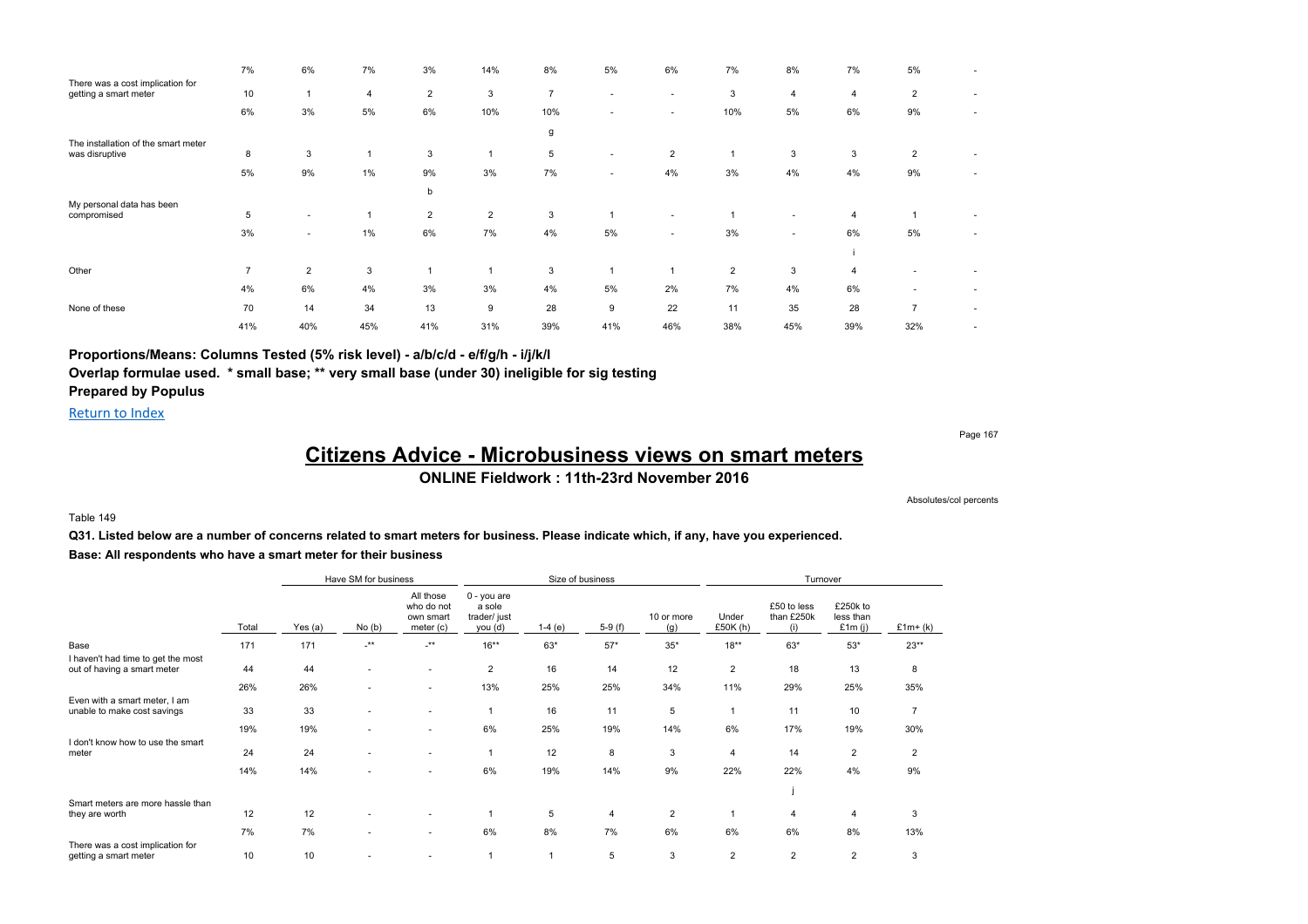|                                                       | 6%  | 6%  | . .                      | . .                      | 6%                       | 2%  | 9%             | 9%                       | 11%                      | 3%  | 4%  | 13%            |
|-------------------------------------------------------|-----|-----|--------------------------|--------------------------|--------------------------|-----|----------------|--------------------------|--------------------------|-----|-----|----------------|
| The installation of the smart meter<br>was disruptive | 8   | 8   |                          |                          |                          | 3   | 3              |                          |                          | 2   | 3   |                |
|                                                       | 5%  | 5%  |                          | . .                      | 6%                       | 5%  | 5%             | 3%                       | 6%                       | 3%  | 6%  | 4%             |
| My personal data has been<br>compromised              | 5   | 5   |                          |                          |                          |     | $\overline{2}$ | 3                        |                          |     |     | $\overline{2}$ |
|                                                       | 3%  | 3%  | -                        |                          |                          |     | 4%             | 9%                       | $\overline{\phantom{a}}$ | 2%  | 2%  | 9%             |
|                                                       |     |     |                          |                          |                          |     |                | e                        |                          |     |     |                |
| Other                                                 | -   |     | $\overline{\phantom{a}}$ | . .                      | $\overline{2}$           |     | $\overline{4}$ | $\overline{\phantom{a}}$ | $\overline{2}$           |     | 2   |                |
|                                                       | 4%  | 4%  | $\overline{\phantom{a}}$ | $\overline{\phantom{a}}$ | 13%                      | 2%  | 7%             | $\overline{\phantom{a}}$ | 11%                      | 2%  | 4%  | 4%             |
| None of these                                         | 70  | 70  |                          | $\overline{\phantom{a}}$ | $\overline{\phantom{a}}$ | 25  | 26             | 12                       | 5                        | 29  | 27  | 6              |
|                                                       | 41% | 41% | $\overline{\phantom{a}}$ | . .                      | 44%                      | 40% | 46%            | 34%                      | 28%                      | 46% | 51% | 26%            |

**Proportions/Means: Columns Tested (5% risk level) - a/b/c - d/e/f/g - h/i/j/k**

**Overlap formulae used. \* small base; \*\* very small base (under 30) ineligible for sig testing Prepared by Populus**

Return to Index

Page 168

## **Citizens Advice - Microbusiness views on smart meters**

### **ONLINE Fieldwork : 11th-23rd November 2016**

Absolutes/col percents

#### Table 150

### **Q32. If you were offered a smart meter by your energy supplier, which of the following types of advice would be useful to you? Base: All respondents who do not have a smart meter for business**

|                                                                          |            |                                 |                                   | Energy Spend                     |                                |                    |                                                            | Location                              |           |                                                           |                                                                                                     | Energy Supply                                                                       |                |
|--------------------------------------------------------------------------|------------|---------------------------------|-----------------------------------|----------------------------------|--------------------------------|--------------------|------------------------------------------------------------|---------------------------------------|-----------|-----------------------------------------------------------|-----------------------------------------------------------------------------------------------------|-------------------------------------------------------------------------------------|----------------|
|                                                                          | Total      | Up to<br>£1,000 per<br>year (a) | £1,001-<br>£3,000 per<br>year (b) | £3,001-<br>£5,000 per<br>year(c) | Over<br>£5,000 per<br>year (d) | NET:<br>Office (e) | In<br>factories.<br>storage<br>facilities or<br>depots (f) | In an outlet<br>such as a<br>shop (g) | Other (h) | Electricity<br>is supplied<br>but not<br>mains gas<br>(i) | Electricity<br>and mains<br>gas are<br>supplied<br>by the<br>same<br>supplier<br>(dual fuel)<br>(i) | Electricity<br>and mains<br>gas are<br>supplied<br>by different<br>suppliers<br>(k) | Other (I)      |
| Base                                                                     | 836        | 210                             | 367                               | 140                              | 119                            | 446                | 122                                                        | 160                                   | 102       | 380                                                       | 348                                                                                                 | 101                                                                                 | $7***$         |
| Advice on how your smart meter<br>could help your business save<br>money | 401<br>48% | 87<br>41%                       | 187<br>51%                        | 77<br>55%<br>ad                  | 50<br>42%                      | 208<br>47%         | 59<br>48%                                                  | 86<br>54%                             | 46<br>45% | 194<br>51%                                                | 150<br>43%                                                                                          | 54<br>53%                                                                           | 3<br>43%       |
| A list of benefits that a smart meter                                    |            |                                 | a                                 |                                  |                                |                    |                                                            |                                       |           |                                                           |                                                                                                     |                                                                                     |                |
| would bring                                                              | 371        | 87                              | 150                               | 75                               | 59                             | 204                | 45                                                         | 82                                    | 38        | 159                                                       | 160                                                                                                 | 50                                                                                  | $\overline{2}$ |
|                                                                          | 44%        | 41%                             | 41%                               | 54%                              | 50%                            | 46%                | 37%                                                        | 51%                                   | 37%       | 42%                                                       | 46%                                                                                                 | 50%                                                                                 | 29%            |
|                                                                          |            |                                 |                                   | ab                               |                                |                    |                                                            | fh                                    |           |                                                           |                                                                                                     |                                                                                     |                |
| Advice on the smart meter features<br>and how to utilise them            | 345        | 77                              | 144                               | 69                               | 55                             | 194                | 41                                                         | 72                                    | 35        | 171                                                       | 129                                                                                                 | 42                                                                                  | 3              |
|                                                                          | 41%        | 37%                             | 39%                               | 49%                              | 46%                            | 43%                | 34%                                                        | 45%                                   | 34%       | 45%                                                       | 37%                                                                                                 | 42%                                                                                 | 43%            |
| Advice showing the best ways to use                                      |            |                                 |                                   | ab                               |                                |                    |                                                            |                                       |           |                                                           |                                                                                                     |                                                                                     |                |
| less energy                                                              | 278        | 60                              | 122                               | 58                               | 38                             | 144                | 42                                                         | 58                                    | 33        | 119                                                       | 118                                                                                                 | 41                                                                                  |                |
|                                                                          | 33%        | 29%                             | 33%                               | 41%                              | 32%                            | 32%                | 34%                                                        | 36%                                   | 32%       | 31%                                                       | 34%                                                                                                 | 41%                                                                                 |                |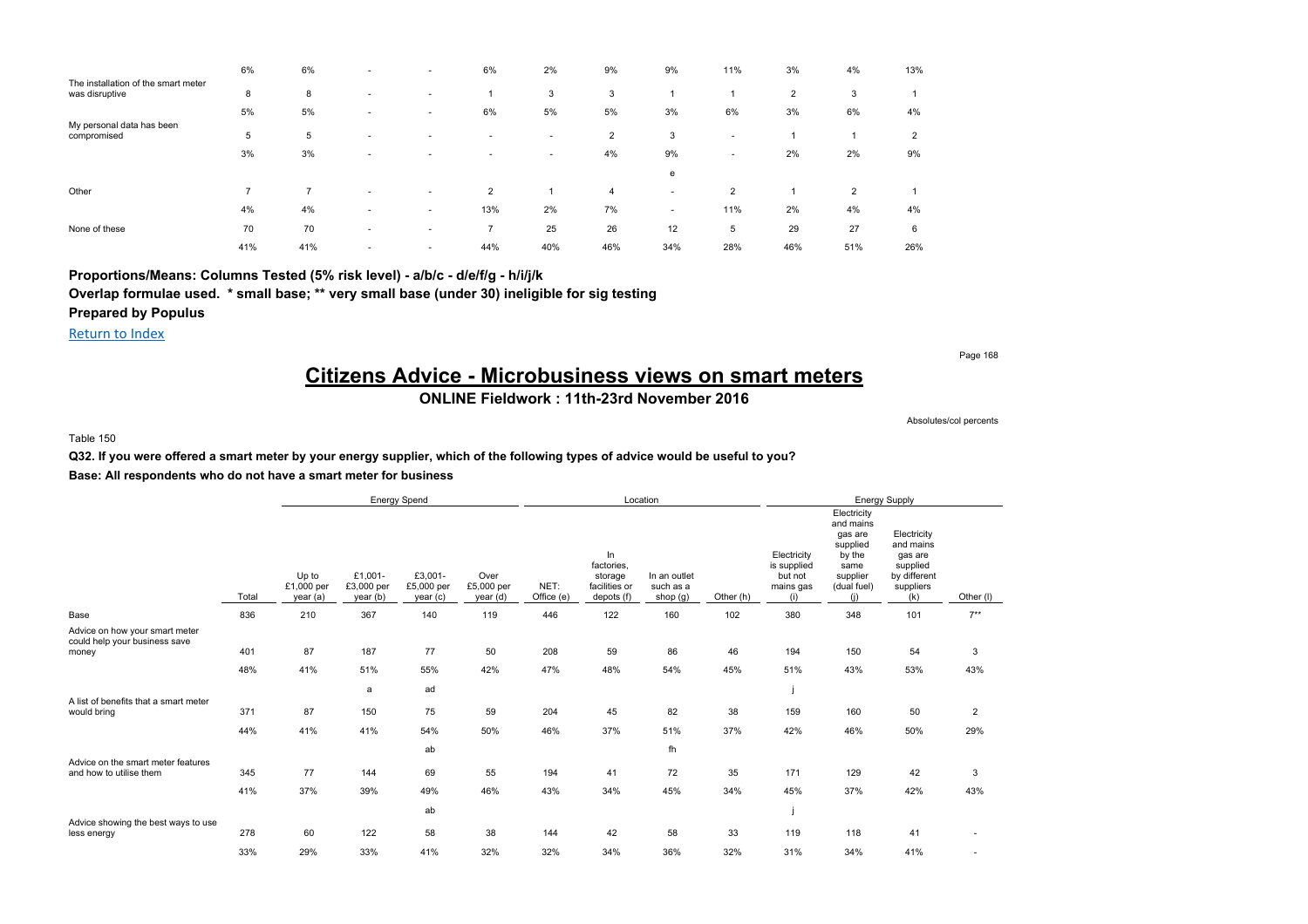|                                                        |     |     |     | a   |     |     |     |     |     |     |     |     |     |
|--------------------------------------------------------|-----|-----|-----|-----|-----|-----|-----|-----|-----|-----|-----|-----|-----|
| Advice on the smart meter<br>installation process      | 219 | 41  | 97  | 41  | 40  | 116 | 32  | 46  | 23  | 98  | 93  | 27  |     |
|                                                        | 26% | 20% | 26% | 29% | 34% | 26% | 26% | 29% | 23% | 26% | 27% | 27% | 14% |
|                                                        |     |     |     | a   | a   |     |     |     |     |     |     |     |     |
| Advice on how to encourage staff to<br>use less energy | 192 | 26  | 83  | 52  | 31  | 122 | 27  | 37  | 6   | 80  | 81  | 30  |     |
|                                                        | 23% | 12% | 23% | 37% | 26% | 27% | 22% | 23% | 6%  | 21% | 23% | 30% | 14% |
|                                                        |     |     | a   | ab  | a   | h   | h   | h   |     |     |     |     |     |
| None of these                                          | 104 | 44  | 44  | 9   | -   | 48  | 16  | 21  | 19  | 46  | 41  | 15  | 2   |
|                                                        | 12% | 21% | 12% | 6%  | 6%  | 11% | 13% | 13% | 19% | 12% | 12% | 15% | 29% |
|                                                        |     | bcd |     |     |     |     |     |     | е   |     |     |     |     |

**Proportions/Means: Columns Tested (5% risk level) - a/b/c/d - e/f/g/h - i/j/k/l Overlap formulae used. \*\* very small base (under 30) ineligible for sig testing Prepared by Populus**

Return to Index

Page 169

## **Citizens Advice - Microbusiness views on smart meters**

### **ONLINE Fieldwork : 11th-23rd November 2016**

Absolutes/col percents

#### Table 151

### **Q32. If you were offered a smart meter by your energy supplier, which of the following types of advice would be useful to you? Base: All respondents who do not have a smart meter for business**

|                                                                          |       |         | Have SM for business |                                                   |                                                  |          | Size of business |                   |                   | Turnover                         |                                    |            |
|--------------------------------------------------------------------------|-------|---------|----------------------|---------------------------------------------------|--------------------------------------------------|----------|------------------|-------------------|-------------------|----------------------------------|------------------------------------|------------|
|                                                                          | Total | Yes (a) | No(b)                | All those<br>who do not<br>own smart<br>meter (c) | 0 - you are<br>a sole<br>trader/ just<br>you (d) | $1-4(e)$ | $5-9(f)$         | 10 or more<br>(g) | Under<br>£50K (h) | £50 to less<br>than £250k<br>(i) | £250k to<br>less than<br>£1 $m(i)$ | £1 $m+(k)$ |
| Base                                                                     | 836   | $**$    | 355                  | 836                                               | 66*                                              | 297      | 267              | 201               | 115               | 260                              | 268                                | 132        |
| Advice on how your smart meter<br>could help your business save<br>money | 401   | $\sim$  | 165                  | 401                                               | 29                                               | 138      | 131              | 103               | 55                | 116                              | 135                                | 61         |
|                                                                          |       |         |                      |                                                   |                                                  |          |                  |                   |                   |                                  |                                    |            |
|                                                                          | 48%   | ٠       | 46%                  | 48%                                               | 44%                                              | 46%      | 49%              | 51%               | 48%               | 45%                              | 50%                                | 46%        |
| A list of benefits that a smart meter<br>would bring                     | 371   | $\sim$  | 157                  | 371                                               | 27                                               | 127      | 120              | 96                | 50                | 110                              | 133                                | 52         |
|                                                                          | 44%   | $\sim$  | 44%                  | 44%                                               | 41%                                              | 43%      | 45%              | 48%               | 43%               | 42%                              | 50%                                | 39%        |
| Advice on the smart meter features<br>and how to utilise them            | 345   | $\sim$  | 146                  | 345                                               | 25                                               | 110      | 118              | 92                | 48                | 95                               | 125                                | 55         |
|                                                                          | 41%   | ٠       | 41%                  | 41%                                               | 38%                                              | 37%      | 44%              | 46%               | 42%               | 37%                              | 47%                                | 42%        |
| Advice showing the best ways to use                                      |       |         |                      |                                                   |                                                  |          |                  |                   |                   |                                  |                                    |            |
| less energy                                                              | 278   | $\sim$  | 114                  | 278                                               | 19                                               | 89       | 97               | 72                | 35                | 82                               | 94                                 | 41         |
|                                                                          | 33%   | $\sim$  | 32%                  | 33%                                               | 29%                                              | 30%      | 36%              | 36%               | 30%               | 32%                              | 35%                                | 31%        |
| Advice on the smart meter<br>installation process                        | 219   | $\sim$  | 88                   | 219                                               | 17                                               | 68       | 71               | 63                | 25                | 65                               | 80                                 | 33         |
|                                                                          | 26%   | $\sim$  | 25%                  | 26%                                               | 26%                                              | 23%      | 27%              | 31%               | 22%               | 25%                              | 30%                                | 25%        |
|                                                                          |       |         |                      |                                                   |                                                  |          |                  | e                 |                   |                                  |                                    |            |
| Advice on how to encourage staff to<br>use less energy                   | 192   |         | 78                   | 192                                               | 3                                                | 53       | 65               | 71                | 13                | 54                               | 71                                 | 39         |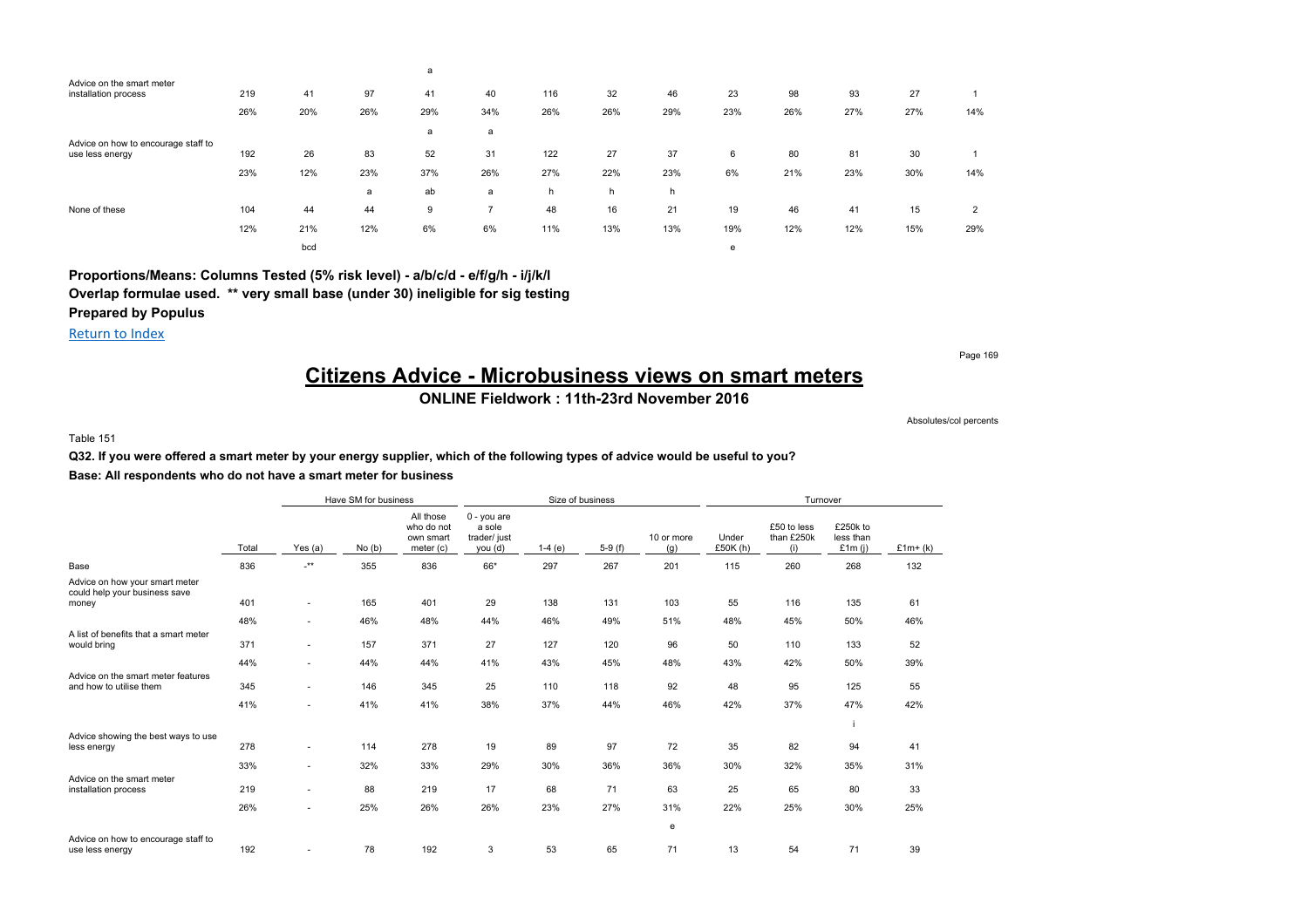|               | 23% | $\overline{\phantom{a}}$ | 22% | 23% | 5%  | 18% | 24% | 35% | 11% | 21% | 26% | 30% |
|---------------|-----|--------------------------|-----|-----|-----|-----|-----|-----|-----|-----|-----|-----|
|               |     |                          |     |     |     | d   | d   | def |     | h.  | h.  | h.  |
| None of these | 104 | $\sim$                   | 48  | 104 | 13  | 40  | 34  | 14  | 15  | 41  | 24  | 19  |
|               | 12% | $\sim$                   | 14% | 12% | 20% | 13% | 13% | 7%  | 13% | 16% | 9%  | 14% |
|               |     |                          |     |     |     | g   | g   |     |     |     |     |     |

**Proportions/Means: Columns Tested (5% risk level) - a/b/c - d/e/f/g - h/i/j/k Overlap formulae used. \* small base; \*\* very small base (under 30) ineligible for sig testing Prepared by Populus**

Return to Index

Page 170

Absolutes/col percents

## **Citizens Advice - Microbusiness views on smart meters**

**ONLINE Fieldwork : 11th-23rd November 2016**

Table 152

**Q33. To what extent do you agree or disagree with the following statements about smart meters?**

**Summary**

|                                   |                                                                                                                                              |                                                                                                   |                                                                                                         |                                                                                                                | Q33. Summary                                                               |                                                                                                                    |                                                                |                                                                                                                    |
|-----------------------------------|----------------------------------------------------------------------------------------------------------------------------------------------|---------------------------------------------------------------------------------------------------|---------------------------------------------------------------------------------------------------------|----------------------------------------------------------------------------------------------------------------|----------------------------------------------------------------------------|--------------------------------------------------------------------------------------------------------------------|----------------------------------------------------------------|--------------------------------------------------------------------------------------------------------------------|
|                                   | I would<br>expect a<br>smart<br>meter to<br>enable me<br>to make<br>immediate<br>cost<br>savings<br>without a<br>lot of effort<br>on my part | Receiving<br>accurate<br>bills will<br>make a big<br>difference<br>to how I<br>run my<br>business | Tracking<br>my energy<br>usage will<br>allow me<br>to make<br>longterm<br>savings for<br>my<br>business | Smart<br>meters will<br>give me<br>more<br>confidence<br>in making<br>informed<br>decisions<br>about<br>energy | Smart<br>meters will<br>make my<br>business<br>more<br>energy<br>efficient | Being able<br>to see my<br>energy<br>usage<br>would<br>make me<br>more likely<br>to switch<br>supplier /<br>tariff | I would<br>expect to<br>have to<br>pay for a<br>smart<br>meter | Smart<br>meters will<br>make me<br>more<br>confident<br>that I'm<br>paying the<br>right<br>amount for<br>my energy |
| Base                              | 836                                                                                                                                          | 836                                                                                               | 836                                                                                                     | 836                                                                                                            | 836                                                                        | 836                                                                                                                | 836                                                            | 836                                                                                                                |
| NET: Agree                        | 410                                                                                                                                          | 397                                                                                               | 501                                                                                                     | 494                                                                                                            | 424                                                                        | 399                                                                                                                | 174                                                            | 526                                                                                                                |
|                                   | 49%                                                                                                                                          | 47%                                                                                               | 60%                                                                                                     | 59%                                                                                                            | 51%                                                                        | 48%                                                                                                                | 21%                                                            | 63%                                                                                                                |
| Strongly agree<br>$(+2)$          | 149                                                                                                                                          | 138                                                                                               | 154                                                                                                     | 154                                                                                                            | 126                                                                        | 128                                                                                                                | 71                                                             | 193                                                                                                                |
|                                   | 18%                                                                                                                                          | 17%                                                                                               | 18%                                                                                                     | 18%                                                                                                            | 15%                                                                        | 15%                                                                                                                | 8%                                                             | 23%                                                                                                                |
| Slightly agree<br>$(+1)$          | 261                                                                                                                                          | 259                                                                                               | 347                                                                                                     | 340                                                                                                            | 298                                                                        | 271                                                                                                                | 103                                                            | 333                                                                                                                |
|                                   | 31%                                                                                                                                          | 31%                                                                                               | 42%                                                                                                     | 41%                                                                                                            | 36%                                                                        | 32%                                                                                                                | 12%                                                            | 40%                                                                                                                |
| Neither agree nor<br>(0) disagree | 213                                                                                                                                          | 232                                                                                               | 194                                                                                                     | 215                                                                                                            | 239                                                                        | 277                                                                                                                | 134                                                            | 186                                                                                                                |
|                                   | 25%                                                                                                                                          | 28%                                                                                               | 23%                                                                                                     | 26%                                                                                                            | 29%                                                                        | 33%                                                                                                                | 16%                                                            | 22%                                                                                                                |
| Slightly disagree (-1)            | 111                                                                                                                                          | 97                                                                                                | 68                                                                                                      | 58                                                                                                             | 77                                                                         | 70                                                                                                                 | 131                                                            | 53                                                                                                                 |
|                                   | 13%                                                                                                                                          | 12%                                                                                               | 8%                                                                                                      | 7%                                                                                                             | 9%                                                                         | 8%                                                                                                                 | 16%                                                            | 6%                                                                                                                 |
| Strongly disagree (-2)            | 76                                                                                                                                           | 102                                                                                               | 57                                                                                                      | 52                                                                                                             | 66                                                                         | 63                                                                                                                 | 365                                                            | 51                                                                                                                 |
|                                   | 9%                                                                                                                                           | 12%                                                                                               | 7%                                                                                                      | 6%                                                                                                             | 8%                                                                         | 8%                                                                                                                 | 44%                                                            | 6%                                                                                                                 |
| NET: Disagree                     | 187                                                                                                                                          | 199                                                                                               | 125                                                                                                     | 110                                                                                                            | 143                                                                        | 133                                                                                                                | 496                                                            | 104                                                                                                                |
|                                   | 22%                                                                                                                                          | 24%                                                                                               | 15%                                                                                                     | 13%                                                                                                            | 17%                                                                        | 16%                                                                                                                | 59%                                                            | 12%                                                                                                                |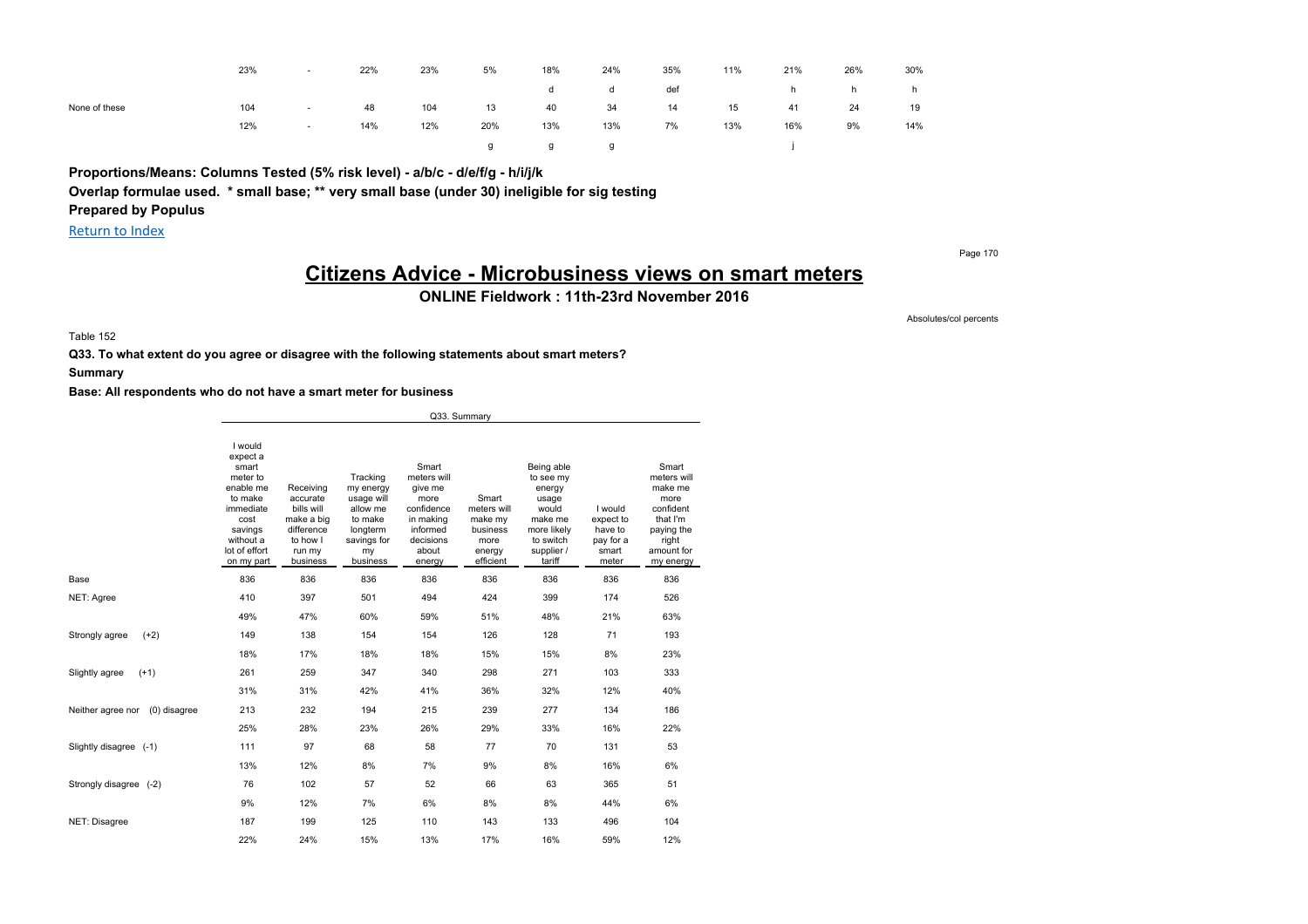| Don't know         | 26   | 8    | 16   | 17   | 30   | 27   | 32      | 20   |
|--------------------|------|------|------|------|------|------|---------|------|
|                    | 3%   | 1%   | 2%   | 2%   | 4%   | 3%   | 4%      | 2%   |
| Mean               | 0.37 | 0.28 | 0.58 | 0.59 | 0.42 | 0.41 | $-0.77$ | 0.69 |
| Standard deviation | 1.2  | 1.23 | 1.1  | 1.07 | 1.11 | 1.1  | 1.37    | 1.09 |
| Standard error     | 0.04 | 0.04 | 0.04 | 0.04 | 0.04 | 0.04 | 0.05    | 0.04 |

### **Prepared by Populus**

Return to Index

Page 171

## **Citizens Advice - Microbusiness views on smart meters**

## **ONLINE Fieldwork : 11th-23rd November 2016**

Absolutes/col percents

#### Table 153

**Q33. To what extent do you agree or disagree with the following statements about smart meters?**

**NET: Agree - Summary**

|                                                                                                                      |       |                                 | <b>Energy Spend</b>               |                                   |                                |                    |                                                            | Location                                |           |                                                           |                                                                                                     | <b>Energy Supply</b>                                                                |                |
|----------------------------------------------------------------------------------------------------------------------|-------|---------------------------------|-----------------------------------|-----------------------------------|--------------------------------|--------------------|------------------------------------------------------------|-----------------------------------------|-----------|-----------------------------------------------------------|-----------------------------------------------------------------------------------------------------|-------------------------------------------------------------------------------------|----------------|
|                                                                                                                      | Total | Up to<br>£1,000 per<br>year (a) | £1,001-<br>£3,000 per<br>year (b) | £3,001-<br>£5,000 per<br>year (c) | Over<br>£5,000 per<br>year (d) | NET:<br>Office (e) | In<br>factories,<br>storage<br>facilities or<br>depots (f) | In an outlet<br>such as a<br>shop $(g)$ | Other (h) | Electricity<br>is supplied<br>but not<br>mains gas<br>(i) | Electricity<br>and mains<br>gas are<br>supplied<br>by the<br>same<br>supplier<br>(dual fuel)<br>(i) | Electricity<br>and mains<br>gas are<br>supplied<br>by different<br>suppliers<br>(k) | Other (I)      |
| Base                                                                                                                 | 836   | 210                             | 367                               | 140                               | 119                            | 446                | 122                                                        | 160                                     | 102       | 380                                                       | 348                                                                                                 | 101                                                                                 | $7***$         |
| I would expect a smart meter to<br>enable me to make immediate cost<br>savings without a lot of effort on my<br>part | 410   | 90                              | 182                               | 78                                | 60                             | 228                | 58                                                         | 79                                      | 42        | 182                                                       | 183                                                                                                 | 42                                                                                  | 3              |
|                                                                                                                      | 49%   | 43%                             | 50%                               | 56%                               | 50%                            | 51%                | 48%                                                        | 49%                                     | 41%       | 48%                                                       | 53%                                                                                                 | 42%                                                                                 | 43%            |
|                                                                                                                      |       |                                 |                                   | a                                 |                                |                    |                                                            |                                         |           |                                                           |                                                                                                     |                                                                                     |                |
| Receiving accurate bills will make a                                                                                 |       |                                 |                                   |                                   |                                |                    |                                                            |                                         |           |                                                           |                                                                                                     |                                                                                     |                |
| big difference to how I run my<br>business                                                                           | 397   | 90                              | 171                               | 73                                | 63                             | 220                | 55                                                         | 82                                      | 36        | 182                                                       | 170                                                                                                 | 43                                                                                  | $\overline{c}$ |
|                                                                                                                      | 47%   | 43%                             | 47%                               | 52%                               | 53%                            | 49%                | 45%                                                        | 51%                                     | 35%       | 48%                                                       | 49%                                                                                                 | 43%                                                                                 | 29%            |
|                                                                                                                      |       |                                 |                                   |                                   |                                | h                  |                                                            | h                                       |           |                                                           |                                                                                                     |                                                                                     |                |
| Tracking my energy usage will allow<br>me to make long-term savings for                                              |       |                                 |                                   |                                   |                                |                    |                                                            |                                         |           |                                                           |                                                                                                     |                                                                                     |                |
| my business                                                                                                          | 501   | 101                             | 219                               | 92                                | 89                             | 278                | 75                                                         | 97                                      | 48        | 214                                                       | 227                                                                                                 | 56                                                                                  | 4              |
|                                                                                                                      | 60%   | 48%                             | 60%                               | 66%                               | 75%                            | 62%                | 61%                                                        | 61%                                     | 47%       | 56%                                                       | 65%                                                                                                 | 55%                                                                                 | 57%            |
|                                                                                                                      |       |                                 | a                                 | a                                 | ab                             | h                  | h                                                          | h                                       |           |                                                           |                                                                                                     |                                                                                     |                |
| Smart meters will give me more<br>confidence in making informed                                                      |       |                                 |                                   |                                   |                                |                    |                                                            |                                         |           |                                                           |                                                                                                     |                                                                                     |                |
| decisions about energy                                                                                               | 494   | 103                             | 216                               | 91                                | 84                             | 263                | 73                                                         | 93                                      | 62        | 209                                                       | 225                                                                                                 | 57                                                                                  | 3              |
|                                                                                                                      | 59%   | 49%                             | 59%                               | 65%                               | 71%                            | 59%                | 60%                                                        | 58%                                     | 61%       | 55%                                                       | 65%                                                                                                 | 56%                                                                                 | 43%            |
| Smart meters will make my business                                                                                   |       |                                 | a                                 | a                                 | ab                             |                    |                                                            |                                         |           |                                                           |                                                                                                     |                                                                                     |                |
| more energy efficient                                                                                                | 424   | 84                              | 188                               | 82                                | 70                             | 247                | 66                                                         | 79                                      | 29        | 179                                                       | 196                                                                                                 | 46                                                                                  | 3              |
|                                                                                                                      | 51%   | 40%                             | 51%                               | 59%                               | 59%                            | 55%                | 54%                                                        | 49%                                     | 28%       | 47%                                                       | 56%                                                                                                 | 46%                                                                                 | 43%            |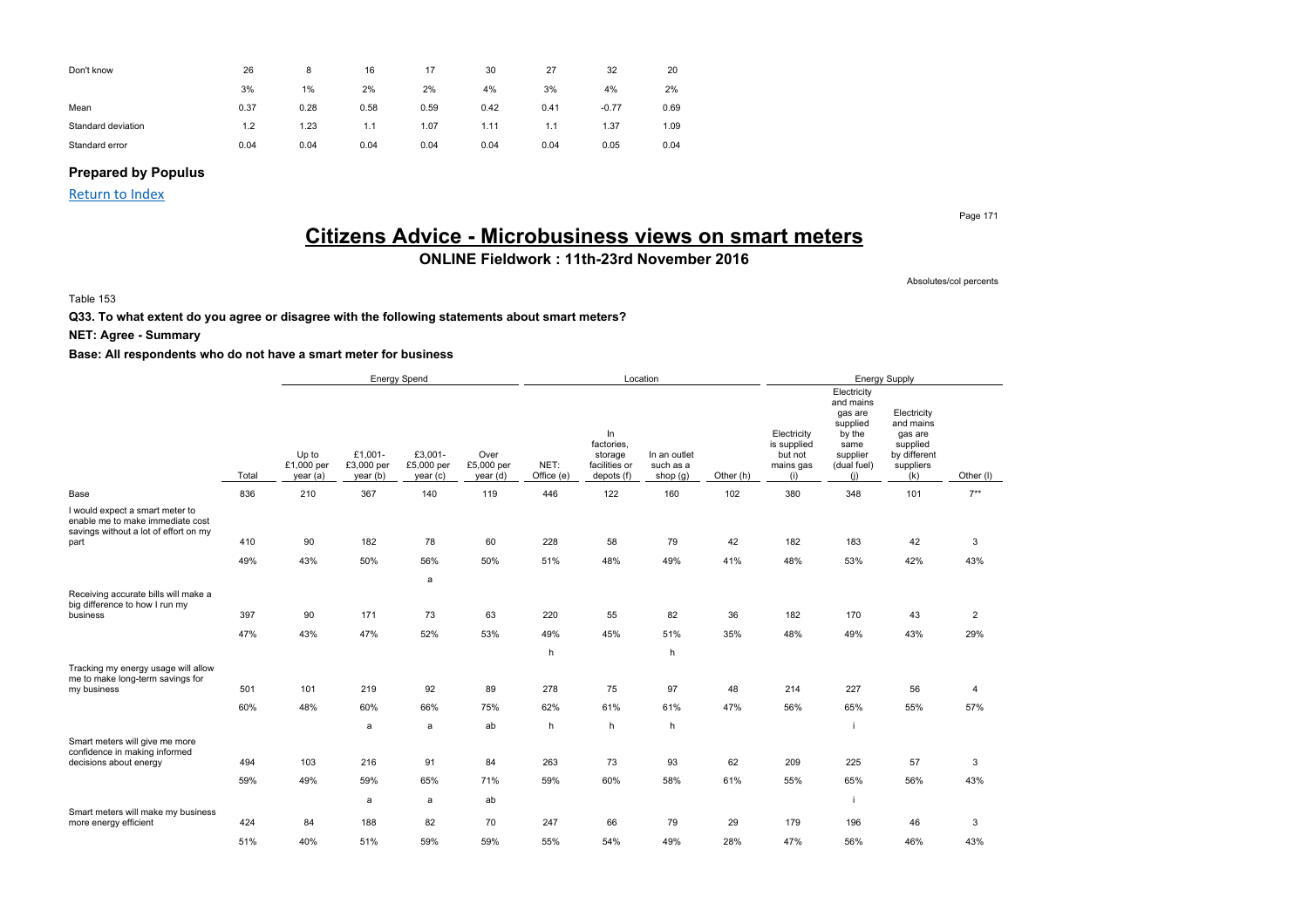|                                                                          |     |     | а   | a   | a   | h.  | h.  | h.  |     |     |     |     |     |
|--------------------------------------------------------------------------|-----|-----|-----|-----|-----|-----|-----|-----|-----|-----|-----|-----|-----|
| Being able to see my energy usage<br>would make me more likely to switch |     |     |     |     |     |     |     |     |     |     |     |     |     |
| supplier / tariff                                                        | 399 | 79  | 174 | 80  | 66  | 225 | 53  | 77  | 41  | 156 | 194 | 47  | 2   |
|                                                                          | 48% | 38% | 47% | 57% | 55% | 50% | 43% | 48% | 40% | 41% | 56% | 47% | 29% |
|                                                                          |     |     | a   | a   | a   |     |     |     |     |     |     |     |     |
| I would expect to have to pay for a                                      |     |     |     |     |     |     |     |     |     |     |     |     |     |
| smart meter                                                              | 174 | 37  | 77  | 31  | 29  | 92  | 27  | 29  | 25  | 63  | 92  | 18  |     |
|                                                                          | 21% | 18% | 21% | 22% | 24% | 21% | 22% | 18% | 25% | 17% | 26% | 18% | 14% |

### **Proportions/Means: Columns Tested (5% risk level) - a/b/c/d - e/f/g/h - i/j/k/l Overlap formulae used. \*\* very small base (under 30) ineligible for sig testing**

## **Prepared by Populus**

## Return to Index

Page 172

Absolutes/col percents

i

## **Citizens Advice - Microbusiness views on smart meters**

### **ONLINE Fieldwork : 11th-23rd November 2016**

Table 153

**Q33. To what extent do you agree or disagree with the following statements about smart meters?**

**NET: Agree - Summary**

**Base: All respondents who do not have a smart meter for business**

|                                                                                               |       |                                 | <b>Energy Spend</b>               |                                   |                                |                    | Location                                                    |                                       |           |                                                    |                                                                                              | <b>Energy Supply</b>                                                                |           |
|-----------------------------------------------------------------------------------------------|-------|---------------------------------|-----------------------------------|-----------------------------------|--------------------------------|--------------------|-------------------------------------------------------------|---------------------------------------|-----------|----------------------------------------------------|----------------------------------------------------------------------------------------------|-------------------------------------------------------------------------------------|-----------|
|                                                                                               | Total | Up to<br>£1,000 per<br>year (a) | £1,001-<br>£3,000 per<br>year (b) | £3,001-<br>£5,000 per<br>year (c) | Over<br>£5,000 per<br>year (d) | NET:<br>Office (e) | In.<br>factories,<br>storage<br>facilities or<br>depots (f) | In an outlet<br>such as a<br>shop (g) | Other (h) | Electricity<br>is supplied<br>but not<br>mains gas | Electricity<br>and mains<br>gas are<br>supplied<br>by the<br>same<br>supplier<br>(dual fuel) | Electricity<br>and mains<br>gas are<br>supplied<br>by different<br>suppliers<br>(k) | Other (I) |
| Base                                                                                          | 836   | 210                             | 367                               | 140                               | 119                            | 446                | 122                                                         | 160                                   | 102       | 380                                                | 348                                                                                          | 101                                                                                 | $7***$    |
| Smart meters will make me more<br>confident that I'm paying the right<br>amount for my energy | 526   | 119                             | 234                               | 89                                | 84                             | 288                | 77                                                          | 100                                   | 56        | 248                                                | 222                                                                                          | 53                                                                                  | 3         |
|                                                                                               | 63%   | 57%                             | 64%                               | 64%                               | 71%                            | 65%                | 63%                                                         | 63%                                   | 55%       | 65%                                                | 64%                                                                                          | 52%                                                                                 | 43%       |
|                                                                                               |       |                                 |                                   |                                   | a                              |                    |                                                             |                                       |           | k                                                  | k                                                                                            |                                                                                     |           |

**Proportions/Means: Columns Tested (5% risk level) - a/b/c/d - e/f/g/h - i/j/k/l**

**Overlap formulae used. \*\* very small base (under 30) ineligible for sig testing**

### **Prepared by Populus**

Return to Index

Page 173

## **Citizens Advice - Microbusiness views on smart meters**

**ONLINE Fieldwork : 11th-23rd November 2016**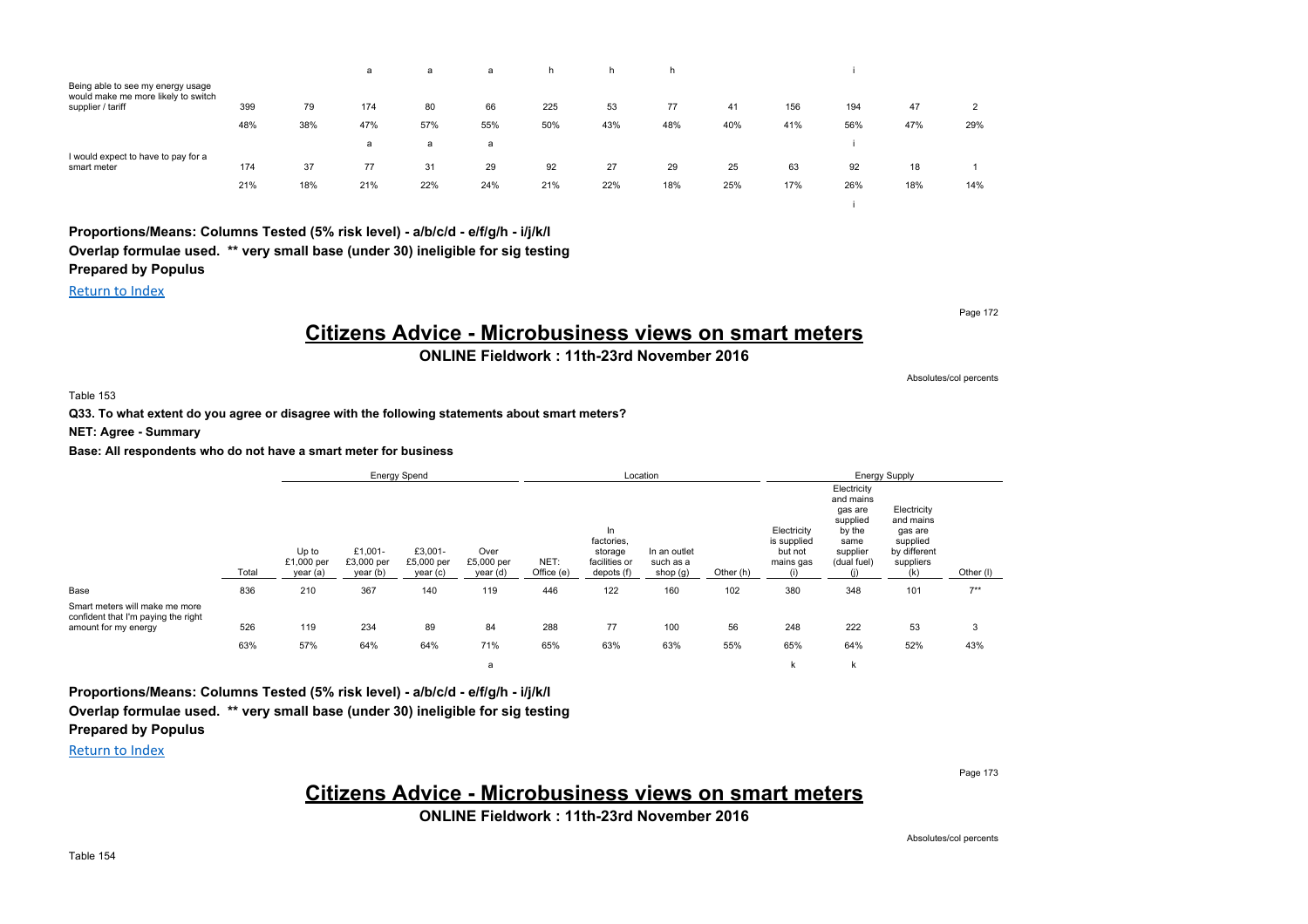### **Q33. To what extent do you agree or disagree with the following statements about smart meters?**

### **NET: Agree - Summary**

#### **Base: All respondents who do not have a smart meter for business**

|                                                                                                              |       |                                     |       | Have SM for business<br>Size of business          |                                                  |          |          |                   |                   | Turnover                         |                                    |           |
|--------------------------------------------------------------------------------------------------------------|-------|-------------------------------------|-------|---------------------------------------------------|--------------------------------------------------|----------|----------|-------------------|-------------------|----------------------------------|------------------------------------|-----------|
|                                                                                                              | Total | Yes $(a)$                           | No(b) | All those<br>who do not<br>own smart<br>meter (c) | 0 - you are<br>a sole<br>trader/ just<br>you (d) | $1-4(e)$ | $5-9(f)$ | 10 or more<br>(g) | Under<br>£50K (h) | £50 to less<br>than £250k<br>(i) | £250k to<br>less than<br>£1 $m(j)$ | $£1m+(k)$ |
| Base                                                                                                         | 836   | $\overline{\phantom{a}}^{\ast\ast}$ | 355   | 836                                               | 66*                                              | 297      | 267      | 201               | 115               | 260                              | 268                                | 132       |
| I would expect a smart meter to<br>enable me to make immediate cost<br>savings without a lot of effort on my |       |                                     |       |                                                   |                                                  |          |          |                   |                   |                                  |                                    |           |
| part                                                                                                         | 410   | ٠                                   | 181   | 410                                               | 26                                               | 142      | 137      | 104               | 60                | 119                              | 131                                | 72        |
| Receiving accurate bills will make a<br>big difference to how I run my                                       | 49%   | $\sim$                              | 51%   | 49%                                               | 39%                                              | 48%      | 51%      | 52%               | 52%               | 46%                              | 49%                                | 55%       |
| business                                                                                                     | 397   | $\sim$                              | 163   | 397                                               | 24                                               | 140      | 123      | 108               | 58                | 122                              | 119                                | 64        |
|                                                                                                              | 47%   | $\overline{\phantom{a}}$            | 46%   | 47%                                               | 36%                                              | 47%      | 46%      | 54%               | 50%               | 47%                              | 44%                                | 48%       |
|                                                                                                              |       |                                     |       |                                                   |                                                  |          |          | d                 |                   |                                  |                                    |           |
| Tracking my energy usage will allow                                                                          |       |                                     |       |                                                   |                                                  |          |          |                   |                   |                                  |                                    |           |
| me to make long-term savings for<br>my business                                                              | 501   | $\sim$                              | 204   | 501                                               | 27                                               | 166      | 152      | 153               | 67                | 146                              | 168                                | 87        |
|                                                                                                              | 60%   | $\sim$                              | 57%   | 60%                                               | 41%                                              | 56%      | 57%      | 76%               | 58%               | 56%                              | 63%                                | 66%       |
|                                                                                                              |       |                                     |       |                                                   |                                                  | d        | d        | def               |                   |                                  |                                    |           |
| Smart meters will give me more                                                                               |       |                                     |       |                                                   |                                                  |          |          |                   |                   |                                  |                                    |           |
| confidence in making informed<br>decisions about energy                                                      | 494   | $\sim$                              | 214   | 494                                               | 34                                               | 166      | 154      | 140               | 68                | 154                              | 156                                | 84        |
|                                                                                                              | 59%   | $\sim$                              | 60%   | 59%                                               | 52%                                              | 56%      | 58%      | 70%               | 59%               | 59%                              | 58%                                | 64%       |
|                                                                                                              |       |                                     |       |                                                   |                                                  |          |          | def               |                   |                                  |                                    |           |
| Smart meters will make my business<br>more energy efficient                                                  | 424   | $\overline{\phantom{a}}$            | 185   | 424                                               | 17                                               | 146      | 131      | 129               | 50                | 126                              | 147                                | 75        |
|                                                                                                              | 51%   | $\sim$                              | 52%   | 51%                                               | 26%                                              | 49%      | 49%      | 64%               | 43%               | 48%                              | 55%                                | 57%       |
|                                                                                                              |       |                                     |       |                                                   |                                                  | d        | d        | def               |                   |                                  | h                                  | h         |
| Being able to see my energy usage                                                                            |       |                                     |       |                                                   |                                                  |          |          |                   |                   |                                  |                                    |           |
| would make me more likely to switch<br>supplier / tariff                                                     | 399   | $\sim$                              | 169   | 399                                               | 22                                               | 135      | 125      | 116               | 58                | 121                              | 126                                | 71        |
|                                                                                                              | 48%   | $\sim$                              | 48%   | 48%                                               | 33%                                              | 45%      | 47%      | 58%               | 50%               | 47%                              | 47%                                | 54%       |
|                                                                                                              |       |                                     |       |                                                   |                                                  |          | d        | def               |                   |                                  |                                    |           |
| I would expect to have to pay for a                                                                          |       |                                     |       |                                                   |                                                  | 52       |          |                   | 22                |                                  |                                    |           |
| smart meter                                                                                                  | 174   | $\sim$                              | 57    | 174                                               | 12                                               |          | 61       | 48                |                   | 62                               | 54                                 | 22        |
|                                                                                                              | 21%   | $\sim$                              | 16%   | 21%                                               | 18%                                              | 18%      | 23%      | 24%               | 19%               | 24%                              | 20%                                | 17%       |
| Smart meters will make me more                                                                               |       |                                     |       | b                                                 |                                                  |          |          |                   |                   |                                  |                                    |           |
| confident that I'm paying the right                                                                          |       |                                     |       |                                                   |                                                  |          |          |                   |                   |                                  |                                    |           |
| amount for my energy                                                                                         | 526   | $\sim$                              | 221   | 526                                               | 39                                               | 179      | 167      | 140               | 72                | 160                              | 173                                | 83        |
|                                                                                                              | 63%   | $\sim$                              | 62%   | 63%                                               | 59%                                              | 60%      | 63%      | 70%               | 63%               | 62%                              | 65%                                | 63%       |

e

**Proportions/Means: Columns Tested (5% risk level) - a/b/c - d/e/f/g - h/i/j/k Overlap formulae used. \* small base; \*\* very small base (under 30) ineligible for sig testing Prepared by Populus**

Return to Index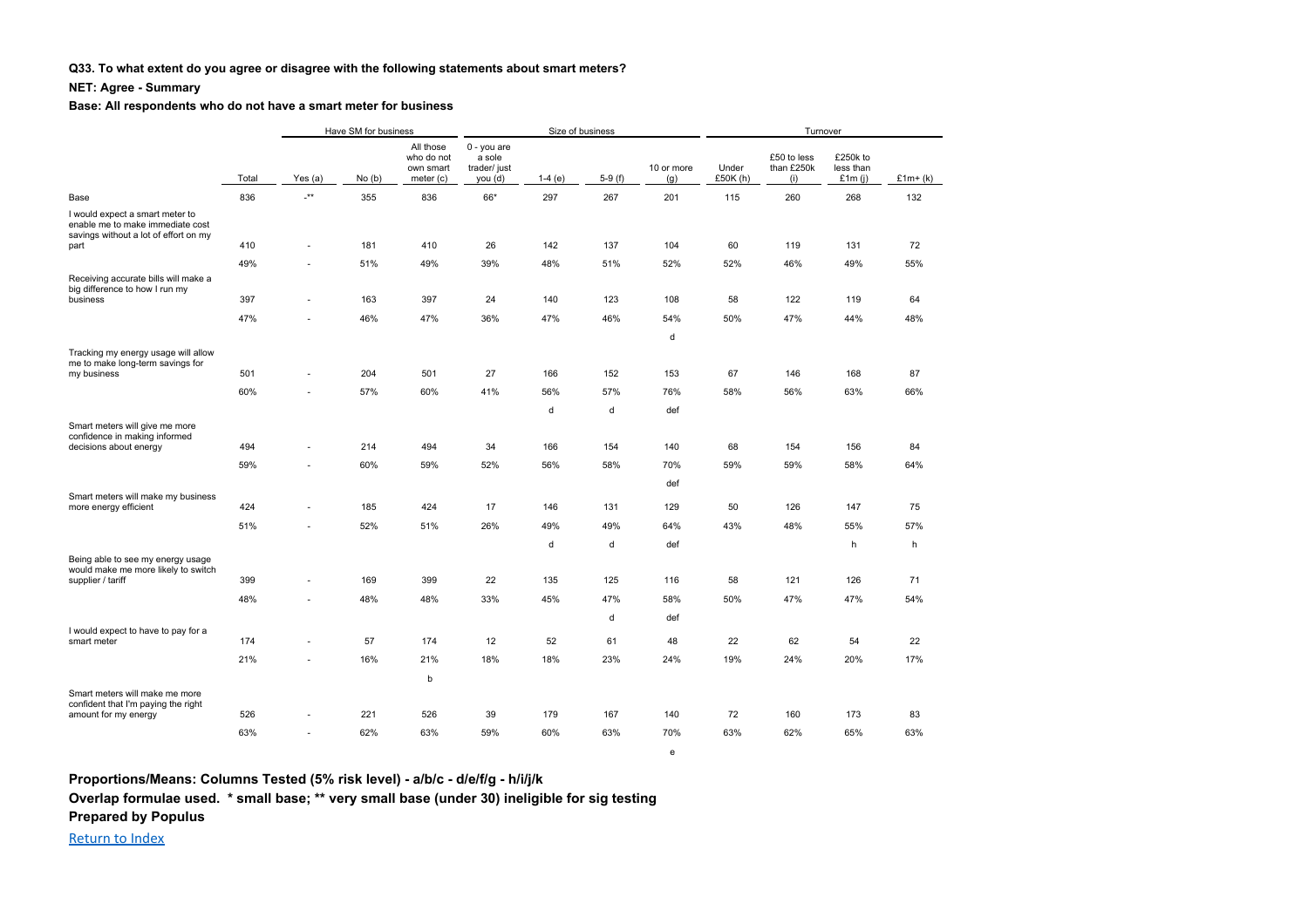## **Citizens Advice - Microbusiness views on smart meters**

### **ONLINE Fieldwork : 11th-23rd November 2016**

Absolutes/col percents

Table 155

**Q33. To what extent do you agree or disagree with the following statements about smart meters?**

**I would expect a smart meter to enable me to make immediate cost savings without a lot of effort on my part**

**Base: All respondents who do not have a smart meter for business**

|                                |       |                                |                                   | Energy Spend                     |                                |                    |                                                            | Location                                |           |                                                           |                                                                                                     | Energy Supply                                                                       |                          |
|--------------------------------|-------|--------------------------------|-----------------------------------|----------------------------------|--------------------------------|--------------------|------------------------------------------------------------|-----------------------------------------|-----------|-----------------------------------------------------------|-----------------------------------------------------------------------------------------------------|-------------------------------------------------------------------------------------|--------------------------|
|                                | Total | Up to<br>£1,000 per<br>year(a) | £1,001-<br>£3,000 per<br>year (b) | £3,001-<br>£5,000 per<br>year(c) | Over<br>£5,000 per<br>year (d) | NET:<br>Office (e) | In<br>factories,<br>storage<br>facilities or<br>depots (f) | In an outlet<br>such as a<br>shop $(g)$ | Other (h) | Electricity<br>is supplied<br>but not<br>mains gas<br>(i) | Electricity<br>and mains<br>gas are<br>supplied<br>by the<br>same<br>supplier<br>(dual fuel)<br>(i) | Electricity<br>and mains<br>gas are<br>supplied<br>by different<br>suppliers<br>(k) | Other (I)                |
| Base                           | 836   | 210                            | 367                               | 140                              | 119                            | 446                | 122                                                        | 160                                     | 102       | 380                                                       | 348                                                                                                 | 101                                                                                 | $7**$                    |
| NET: Agree                     | 410   | 90                             | 182                               | 78                               | 60                             | 228                | 58                                                         | 79                                      | 42        | 182                                                       | 183                                                                                                 | 42                                                                                  | 3                        |
|                                | 49%   | 43%                            | 50%                               | 56%                              | 50%                            | 51%                | 48%                                                        | 49%                                     | 41%       | 48%                                                       | 53%                                                                                                 | 42%                                                                                 | 43%                      |
|                                |       |                                |                                   | a                                |                                |                    |                                                            |                                         |           |                                                           |                                                                                                     |                                                                                     |                          |
| $(+2)$<br>Strongly agree       | 149   | 35                             | 62                                | 30                               | 22                             | 84                 | 23                                                         | 26                                      | 16        | 66                                                        | 71                                                                                                  | 10                                                                                  | $\overline{c}$           |
|                                | 18%   | 17%                            | 17%                               | 21%                              | 18%                            | 19%                | 19%                                                        | 16%                                     | 16%       | 17%                                                       | 20%                                                                                                 | 10%                                                                                 | 29%                      |
|                                |       |                                |                                   |                                  |                                |                    |                                                            |                                         |           |                                                           | $\sf k$                                                                                             |                                                                                     |                          |
| $(+1)$<br>Slightly agree       | 261   | 55                             | 120                               | 48                               | 38                             | 144                | 35                                                         | 53                                      | 26        | 116                                                       | 112                                                                                                 | 32                                                                                  | $\mathbf{1}$             |
|                                | 31%   | 26%                            | 33%                               | 34%                              | 32%                            | 32%                | 29%                                                        | 33%                                     | 25%       | 31%                                                       | 32%                                                                                                 | 32%                                                                                 | 14%                      |
| Neither agree nor (0) disagree | 213   | 57                             | 98                                | 33                               | 25                             | 113                | 29                                                         | 42                                      | 28        | 91                                                        | 89                                                                                                  | 32                                                                                  | $\mathbf{1}$             |
|                                | 25%   | 27%                            | 27%                               | 24%                              | 21%                            | 25%                | 24%                                                        | 26%                                     | 27%       | 24%                                                       | 26%                                                                                                 | 32%                                                                                 | 14%                      |
| Slightly disagree (-1)         | 111   | 30                             | 43                                | 19                               | 19                             | 51                 | 20                                                         | 20                                      | 18        | 60                                                        | 36                                                                                                  | 13                                                                                  | $\overline{\mathbf{c}}$  |
|                                | 13%   | 14%                            | 12%                               | 14%                              | 16%                            | 11%                | 16%                                                        | 13%                                     | 18%       | 16%                                                       | 10%                                                                                                 | 13%                                                                                 | 29%                      |
|                                |       |                                |                                   |                                  |                                |                    |                                                            |                                         |           | J                                                         |                                                                                                     |                                                                                     |                          |
| Strongly disagree (-2)         | 76    | 27                             | 31                                | $\overline{7}$                   | 11                             | 44                 | 12                                                         | 12                                      | 8         | 34                                                        | 32                                                                                                  | 9                                                                                   | $\mathbf{1}$             |
|                                | 9%    | 13%                            | 8%                                | 5%                               | 9%                             | 10%                | 10%                                                        | 8%                                      | 8%        | 9%                                                        | 9%                                                                                                  | 9%                                                                                  | 14%                      |
|                                |       | c                              |                                   |                                  |                                |                    |                                                            |                                         |           |                                                           |                                                                                                     |                                                                                     |                          |
| NET: Disagree                  | 187   | 57                             | 74                                | 26                               | 30                             | 95                 | 32                                                         | 32                                      | 26        | 94                                                        | 68                                                                                                  | 22                                                                                  | 3                        |
|                                | 22%   | 27%                            | 20%                               | 19%                              | 25%                            | 21%                | 26%                                                        | 20%                                     | 25%       | 25%                                                       | 20%                                                                                                 | 22%                                                                                 | 43%                      |
| Don't know                     | 26    | 6                              | 13                                | 3                                | 4                              | 10                 | 3                                                          | $\overline{7}$                          | 6         | 13                                                        | 8                                                                                                   | 5                                                                                   | $\sim$                   |
|                                | 3%    | 3%                             | 4%                                | 2%                               | 3%                             | 2%                 | 2%                                                         | 4%                                      | 6%        | 3%                                                        | 2%                                                                                                  | 5%                                                                                  | $\overline{\phantom{a}}$ |
|                                |       |                                |                                   |                                  |                                |                    |                                                            |                                         | e         |                                                           |                                                                                                     |                                                                                     |                          |
| Mean                           | 0.37  | 0.2                            | 0.39                              | 0.55a                            | 0.36                           | 0.4                | 0.31                                                       | 0.4                                     | 0.25      | 0.33                                                      | 0.45                                                                                                | 0.22                                                                                | 0.14                     |
| Standard deviation             | 1.2   | 1.26                           | 1.17                              | 1.13                             | 1.24                           | 1.21               | 1.25                                                       | 1.15                                    | 1.19      | 1.21                                                      | 1.2                                                                                                 | 1.11                                                                                | 1.57                     |
| Standard error                 | 0.04  | 0.09                           | 0.06                              | 0.1                              | 0.12                           | 0.06               | 0.11                                                       | 0.09                                    | 0.12      | 0.06                                                      | 0.07                                                                                                | 0.11                                                                                | 0.59                     |

**Proportions/Means: Columns Tested (5% risk level) - a/b/c/d - e/f/g/h - i/j/k/l Overlap formulae used. \*\* very small base (under 30) ineligible for sig testing**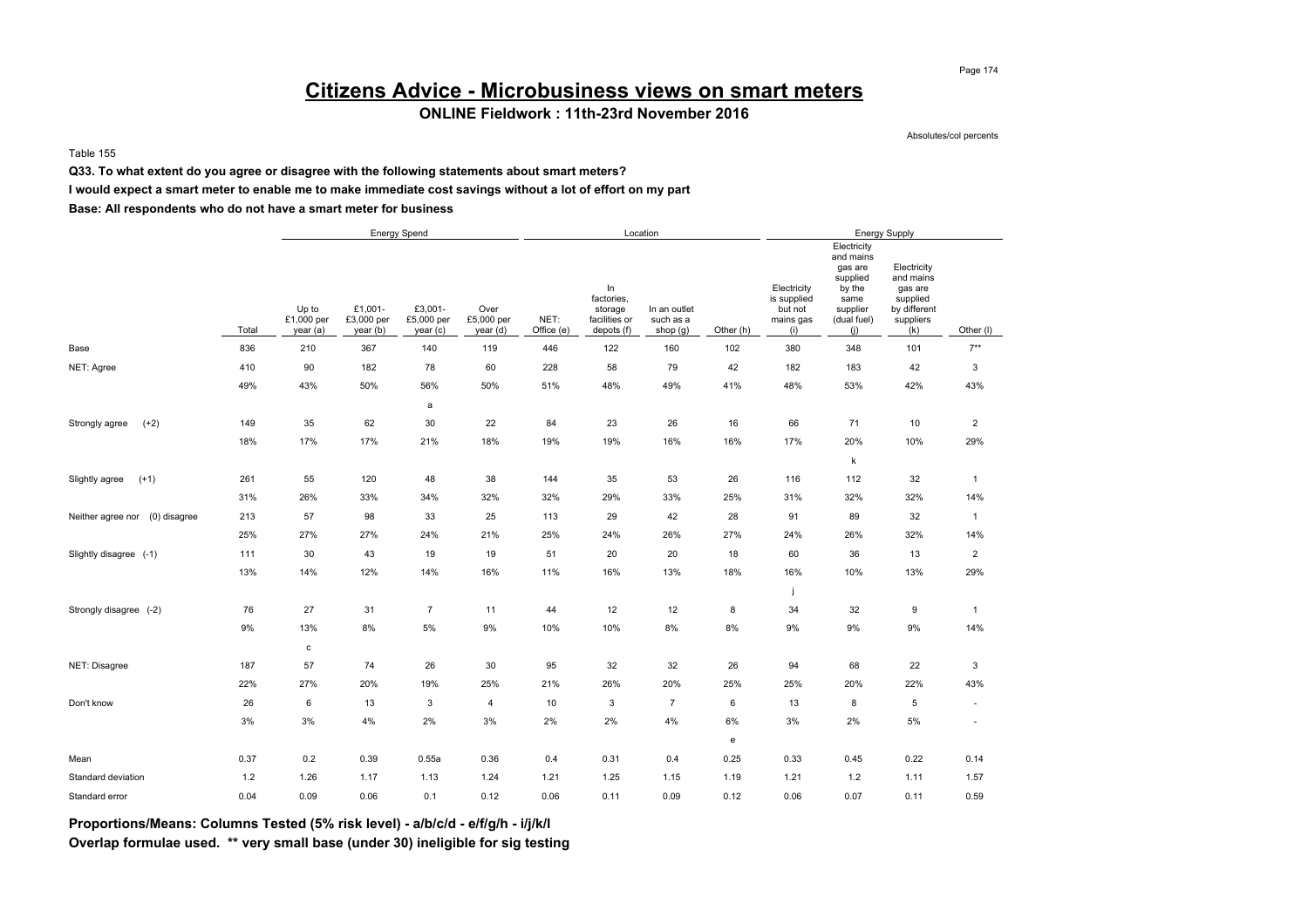Return to Index

## **Citizens Advice - Microbusiness views on smart meters ONLINE Fieldwork : 11th-23rd November 2016**

Table 156

Absolutes/col percents

Page 175

**Q33. To what extent do you agree or disagree with the following statements about smart meters?**

**I would expect a smart meter to enable me to make immediate cost savings without a lot of effort on my part**

**Base: All respondents who do not have a smart meter for business**

|                                |       |                          | Have SM for business |                                                   |                                                  | Size of business |          |                   |                   | Turnover                         |                                 |           |
|--------------------------------|-------|--------------------------|----------------------|---------------------------------------------------|--------------------------------------------------|------------------|----------|-------------------|-------------------|----------------------------------|---------------------------------|-----------|
|                                | Total | Yes (a)                  | No(b)                | All those<br>who do not<br>own smart<br>meter (c) | 0 - you are<br>a sole<br>trader/ just<br>you (d) | $1-4(e)$         | $5-9(f)$ | 10 or more<br>(g) | Under<br>£50K (h) | £50 to less<br>than £250k<br>(i) | £250k to<br>less than<br>£1m(i) | $£1m+(k)$ |
| Base                           | 836   | $\cdot^{\star\star}$     | 355                  | 836                                               | 66*                                              | 297              | 267      | 201               | 115               | 260                              | 268                             | 132       |
| NET: Agree                     | 410   | $\sim$                   | 181                  | 410                                               | 26                                               | 142              | 137      | 104               | 60                | 119                              | 131                             | 72        |
|                                | 49%   | $\sim$                   | 51%                  | 49%                                               | 39%                                              | 48%              | 51%      | 52%               | 52%               | 46%                              | 49%                             | 55%       |
| $(+2)$<br>Strongly agree       | 149   | $\sim$                   | 67                   | 149                                               | 13                                               | 47               | 49       | 39                | 27                | 38                               | 49                              | 25        |
|                                | 18%   | $\sim$                   | 19%                  | 18%                                               | 20%                                              | 16%              | 18%      | 19%               | 23%               | 15%                              | 18%                             | 19%       |
|                                |       |                          |                      |                                                   |                                                  |                  |          |                   | j                 |                                  |                                 |           |
| $(+1)$<br>Slightly agree       | 261   | $\sim$                   | 114                  | 261                                               | 13                                               | 95               | 88       | 65                | 33                | 81                               | 82                              | 47        |
|                                | 31%   | $\sim$                   | 32%                  | 31%                                               | 20%                                              | 32%              | 33%      | 32%               | 29%               | 31%                              | 31%                             | 36%       |
|                                |       |                          |                      |                                                   |                                                  | d                | d        |                   |                   |                                  |                                 |           |
| Neither agree nor (0) disagree | 213   | $\sim$                   | 93                   | 213                                               | 17                                               | 76               | 62       | 56                | 32                | 66                               | 68                              | 27        |
|                                | 25%   | $\sim$                   | 26%                  | 25%                                               | 26%                                              | 26%              | 23%      | 28%               | 28%               | 25%                              | 25%                             | 20%       |
| Slightly disagree (-1)         | 111   | $\sim$                   | 32                   | 111                                               | 11                                               | 40               | 36       | 24                | 12                | 40                               | 38                              | 15        |
|                                | 13%   | $\sim$                   | 9%                   | 13%                                               | 17%                                              | 13%              | 13%      | 12%               | 10%               | 15%                              | 14%                             | 11%       |
|                                |       |                          |                      | b                                                 |                                                  |                  |          |                   |                   |                                  |                                 |           |
| Strongly disagree (-2)         | 76    | $\overline{\phantom{a}}$ | 43                   | 76                                                | 11                                               | 28               | 24       | 12                | $\overline{7}$    | 27                               | 25                              | 15        |
|                                | 9%    | $\sim$                   | 12%                  | 9%                                                | 17%                                              | 9%               | 9%       | 6%                | 6%                | 10%                              | 9%                              | 11%       |
|                                |       |                          | с                    |                                                   | g                                                |                  |          |                   |                   |                                  |                                 |           |
| NET: Disagree                  | 187   | $\sim$                   | 75                   | 187                                               | 22                                               | 68               | 60       | 36                | 19                | 67                               | 63                              | 30        |
|                                | 22%   | $\sim$                   | 21%                  | 22%                                               | 33%                                              | 23%              | 22%      | 18%               | 17%               | 26%                              | 24%                             | 23%       |
|                                |       |                          |                      |                                                   | g                                                |                  |          |                   |                   |                                  |                                 |           |
| Don't know                     | 26    | $\sim$                   | 6                    | 26                                                | $\mathbf{1}$                                     | 11               | 8        | 5                 | 4                 | 8                                | 6                               | 3         |
|                                | 3%    | ×.                       | 2%                   | 3%                                                | 2%                                               | 4%               | 3%       | 2%                | 3%                | 3%                               | 2%                              | 2%        |
|                                |       |                          |                      | b                                                 |                                                  |                  |          |                   |                   |                                  |                                 |           |
| Mean                           | 0.37  | $\sim$                   | 0.37                 | 0.37                                              | 0.09                                             | 0.33             | 0.39     | 0.48d             | 0.55i             | 0.25                             | 0.35                            | 0.4       |
| Standard deviation             | 1.2   | $\sim$                   | 1.24                 | 1.2                                               | 1.37                                             | 1.19             | 1.21     | 1.13              | 1.16              | 1.21                             | 1.21                            | 1.25      |
| Standard error                 | 0.04  | $\sim$                   | 0.07                 | 0.04                                              | 0.17                                             | 0.07             | 0.07     | 0.08              | 0.11              | 0.08                             | 0.07                            | 0.11      |

**Proportions/Means: Columns Tested (5% risk level) - a/b/c - d/e/f/g - h/i/j/k**

**Overlap formulae used. \* small base; \*\* very small base (under 30) ineligible for sig testing**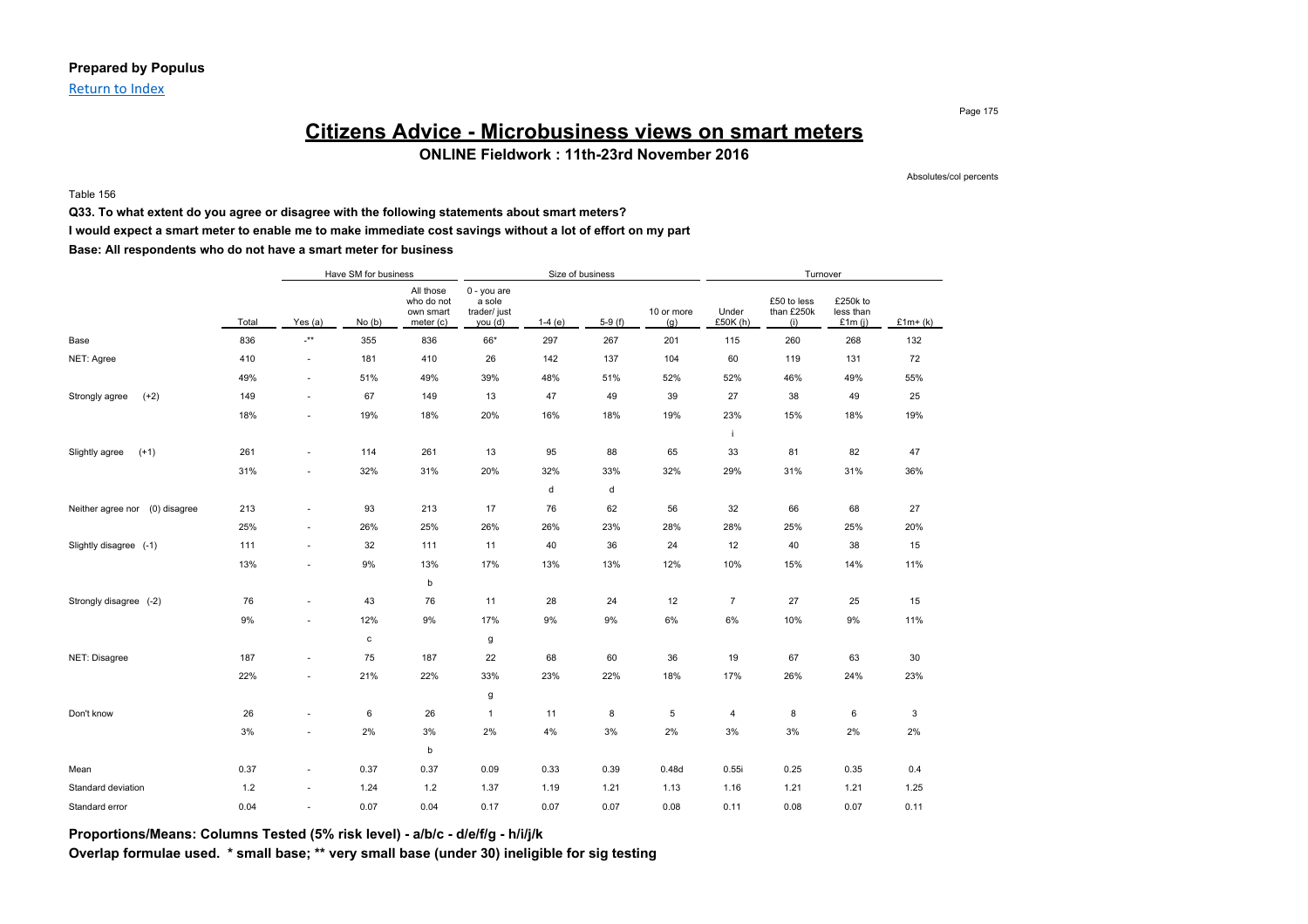### **Prepared by Populus**

Return to Index

### **Citizens Advice - Microbusiness views on smart meters ONLINE Fieldwork : 11th-23rd November 2016**

Table 157

Absolutes/col percents

Page 176

### **Q33. To what extent do you agree or disagree with the following statements about smart meters? Receiving accurate bills will make a big difference to how I run my business**

|                                   |       |                                 |                                   | <b>Energy Spend</b>               |                                |                    |                                                            | Location                              |                                   |                                                           |                                                                                                     | <b>Energy Supply</b>                                                                |                          |
|-----------------------------------|-------|---------------------------------|-----------------------------------|-----------------------------------|--------------------------------|--------------------|------------------------------------------------------------|---------------------------------------|-----------------------------------|-----------------------------------------------------------|-----------------------------------------------------------------------------------------------------|-------------------------------------------------------------------------------------|--------------------------|
|                                   | Total | Up to<br>£1,000 per<br>year (a) | £1,001-<br>£3,000 per<br>year (b) | £3,001-<br>£5,000 per<br>year (c) | Over<br>£5,000 per<br>year (d) | NET:<br>Office (e) | In<br>factories,<br>storage<br>facilities or<br>depots (f) | In an outlet<br>such as a<br>shop (g) | Other (h)                         | Electricity<br>is supplied<br>but not<br>mains gas<br>(i) | Electricity<br>and mains<br>gas are<br>supplied<br>by the<br>same<br>supplier<br>(dual fuel)<br>(i) | Electricity<br>and mains<br>gas are<br>supplied<br>by different<br>suppliers<br>(k) | Other (I)                |
| Base                              | 836   | 210                             | 367                               | 140                               | 119                            | 446                | 122                                                        | 160                                   | 102                               | 380                                                       | 348                                                                                                 | 101                                                                                 | $7***$                   |
| NET: Agree                        | 397   | 90                              | 171                               | 73                                | 63                             | 220                | 55                                                         | 82                                    | 36                                | 182                                                       | 170                                                                                                 | 43                                                                                  | $\overline{2}$           |
|                                   | 47%   | 43%                             | 47%                               | 52%                               | 53%                            | 49%                | 45%                                                        | 51%                                   | 35%                               | 48%                                                       | 49%                                                                                                 | 43%                                                                                 | 29%                      |
|                                   |       |                                 |                                   |                                   |                                | h                  |                                                            | h                                     |                                   |                                                           |                                                                                                     |                                                                                     |                          |
| $(+2)$<br>Strongly agree          | 138   | 27                              | 61                                | 29                                | 21                             | 84                 | 18                                                         | 24                                    | 12                                | 64                                                        | 60                                                                                                  | 13                                                                                  | $\mathbf{1}$             |
|                                   | 17%   | 13%                             | 17%                               | 21%                               | 18%                            | 19%                | 15%                                                        | 15%                                   | 12%                               | 17%                                                       | 17%                                                                                                 | 13%                                                                                 | 14%                      |
| Slightly agree<br>$(+1)$          | 259   | 63                              | 110                               | 44                                | 42                             | 136                | 37                                                         | 58                                    | 24                                | 118                                                       | 110                                                                                                 | 30                                                                                  | $\mathbf{1}$             |
|                                   | 31%   | 30%                             | 30%                               | 31%                               | 35%                            | 30%                | 30%                                                        | 36%                                   | 24%                               | 31%                                                       | 32%                                                                                                 | 30%                                                                                 | 14%                      |
|                                   |       |                                 |                                   |                                   |                                |                    |                                                            | h                                     |                                   |                                                           |                                                                                                     |                                                                                     |                          |
| (0) disagree<br>Neither agree nor | 232   | 56                              | 105                               | 37                                | 34                             | 108                | 39                                                         | 47                                    | 37                                | 95                                                        | 95                                                                                                  | 39                                                                                  | 3                        |
|                                   | 28%   | 27%                             | 29%                               | 26%                               | 29%                            | 24%                | 32%                                                        | 29%                                   | 36%                               | 25%                                                       | 27%                                                                                                 | 39%                                                                                 | 43%                      |
|                                   |       |                                 |                                   |                                   |                                |                    |                                                            |                                       | $\mathsf{e}% _{t}\left( t\right)$ |                                                           |                                                                                                     | ij                                                                                  |                          |
| Slightly disagree (-1)            | 97    | 23                              | 45                                | 18                                | 11                             | 52                 | 17                                                         | 13                                    | 14                                | 51                                                        | 39                                                                                                  | $\overline{7}$                                                                      | ä,                       |
|                                   | 12%   | 11%                             | 12%                               | 13%                               | 9%                             | 12%                | 14%                                                        | 8%                                    | 14%                               | 13%                                                       | 11%                                                                                                 | 7%                                                                                  | ÷                        |
| Strongly disagree (-2)            | 102   | 37                              | 43                                | 11                                | 11                             | 63                 | 10                                                         | 16                                    | 13                                | 48                                                        | 41                                                                                                  | 11                                                                                  | $\overline{c}$           |
|                                   | 12%   | 18%                             | 12%                               | 8%                                | 9%                             | 14%                | 8%                                                         | 10%                                   | 13%                               | 13%                                                       | 12%                                                                                                 | 11%                                                                                 | 29%                      |
|                                   |       | bcd                             |                                   |                                   |                                |                    |                                                            |                                       |                                   |                                                           |                                                                                                     |                                                                                     |                          |
| NET: Disagree                     | 199   | 60                              | 88                                | 29                                | 22                             | 115                | 27                                                         | 29                                    | 27                                | 99                                                        | 80                                                                                                  | 18                                                                                  | $\overline{2}$           |
|                                   | 24%   | 29%                             | 24%                               | 21%                               | 18%                            | 26%                | 22%                                                        | 18%                                   | 26%                               | 26%                                                       | 23%                                                                                                 | 18%                                                                                 | 29%                      |
|                                   |       | d                               |                                   |                                   |                                |                    |                                                            |                                       |                                   |                                                           |                                                                                                     |                                                                                     |                          |
| Don't know                        | 8     | $\overline{4}$                  | 3                                 | $\mathbf{1}$                      | ٠                              | 3                  | $\overline{1}$                                             | $\overline{2}$                        | $\overline{2}$                    | 4                                                         | $\ensuremath{\mathsf{3}}$                                                                           | $\mathbf{1}$                                                                        | $\overline{\phantom{a}}$ |
|                                   | 1%    | 2%                              | 1%                                | $1\%$                             | $\sim$                         | 1%                 | 1%                                                         | 1%                                    | 2%                                | $1\%$                                                     | 1%                                                                                                  | 1%                                                                                  | $\overline{\phantom{a}}$ |
| Mean                              | 0.28  | 0.1                             | 0.28                              | 0.45                              | 0.43                           | 0.28               | 0.3                                                        | 0.39                                  | 0.08                              | 0.26                                                      | 0.32                                                                                                | 0.27                                                                                | $-0.14$                  |
|                                   |       |                                 |                                   | $\mathsf{a}$                      | a                              |                    |                                                            | h                                     |                                   |                                                           |                                                                                                     |                                                                                     |                          |
| Standard deviation                | 1.23  | 1.29                            | 1.22                              | 1.19                              | 1.16                           | 1.29               | 1.14                                                       | 1.15                                  | 1.18                              | 1.26                                                      | 1.23                                                                                                | 1.13                                                                                | 1.46                     |
| Standard error                    | 0.04  | 0.09                            | 0.06                              | 0.1                               | 0.11                           | 0.06               | 0.1                                                        | 0.09                                  | 0.12                              | 0.06                                                      | 0.07                                                                                                | 0.11                                                                                | 0.55                     |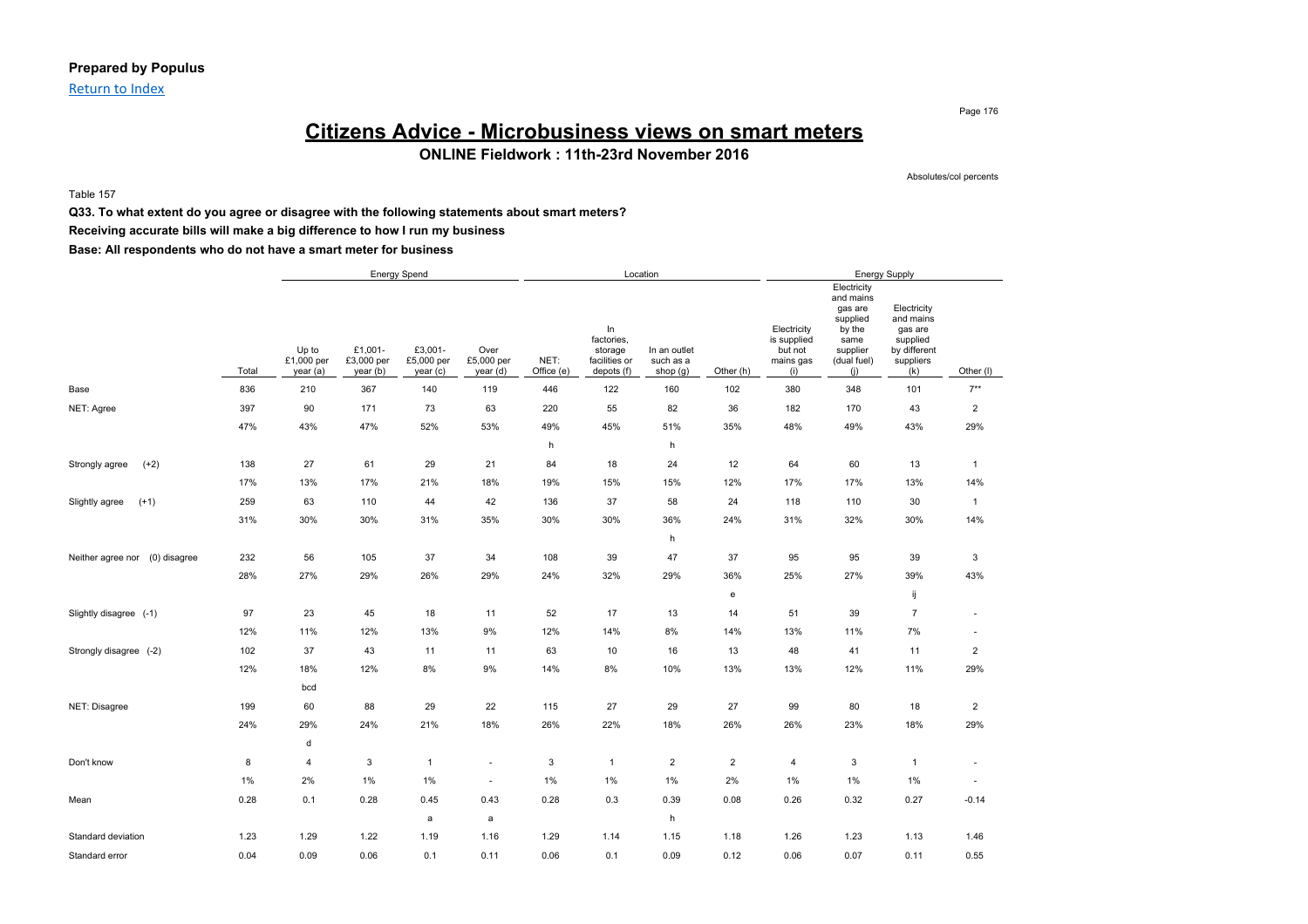### **Proportions/Means: Columns Tested (5% risk level) - a/b/c/d - e/f/g/h - i/j/k/l Overlap formulae used. \*\* very small base (under 30) ineligible for sig testing Prepared by Populus**

Return to Index

Page 177

Absolutes/col percents

## **Citizens Advice - Microbusiness views on smart meters**

**ONLINE Fieldwork : 11th-23rd November 2016**

Table 158

**Q33. To what extent do you agree or disagree with the following statements about smart meters?**

**Receiving accurate bills will make a big difference to how I run my business**

|                                   |       |                           | Have SM for business |                                                   |                                                  | Size of business |                |                   |                   | Turnover                         |                                    |                          |
|-----------------------------------|-------|---------------------------|----------------------|---------------------------------------------------|--------------------------------------------------|------------------|----------------|-------------------|-------------------|----------------------------------|------------------------------------|--------------------------|
|                                   | Total | Yes (a)                   | No(b)                | All those<br>who do not<br>own smart<br>meter (c) | 0 - you are<br>a sole<br>trader/ just<br>you (d) | $1-4(e)$         | $5-9(f)$       | 10 or more<br>(g) | Under<br>£50K (h) | £50 to less<br>than £250k<br>(i) | £250k to<br>less than<br>£1 $m(i)$ | $£1m+(k)$                |
| Base                              | 836   | $\mathbf{I}^{\star\star}$ | 355                  | 836                                               | 66*                                              | 297              | 267            | 201               | 115               | 260                              | 268                                | 132                      |
| NET: Agree                        | 397   | ٠                         | 163                  | 397                                               | 24                                               | 140              | 123            | 108               | 58                | 122                              | 119                                | 64                       |
|                                   | 47%   | $\sim$                    | 46%                  | 47%                                               | 36%                                              | 47%              | 46%            | 54%               | 50%               | 47%                              | 44%                                | 48%                      |
|                                   |       |                           |                      |                                                   |                                                  |                  |                | d                 |                   |                                  |                                    |                          |
| $(+2)$<br>Strongly agree          | 138   | $\sim$                    | 56                   | 138                                               | 10                                               | 55               | 39             | 33                | 20                | 43                               | 45                                 | 17                       |
|                                   | 17%   | $\sim$                    | 16%                  | 17%                                               | 15%                                              | 19%              | 15%            | 16%               | 17%               | 17%                              | 17%                                | 13%                      |
| Slightly agree<br>$(+1)$          | 259   | ٠                         | 107                  | 259                                               | 14                                               | 85               | 84             | 75                | 38                | 79                               | 74                                 | 47                       |
|                                   | 31%   | $\sim$                    | 30%                  | 31%                                               | 21%                                              | 29%              | 31%            | 37%               | 33%               | 30%                              | 28%                                | 36%                      |
|                                   |       |                           |                      |                                                   |                                                  |                  |                | de                |                   |                                  |                                    |                          |
| (0) disagree<br>Neither agree nor | 232   | $\sim$                    | 94                   | 232                                               | 18                                               | 82               | 77             | 54                | 30                | 73                               | 77                                 | 34                       |
|                                   | 28%   | ٠                         | 26%                  | 28%                                               | 27%                                              | 28%              | 29%            | 27%               | 26%               | 28%                              | 29%                                | 26%                      |
| Slightly disagree (-1)            | 97    | ٠                         | 39                   | 97                                                | 9                                                | 39               | 32             | 17                | 9                 | 29                               | 32                                 | 21                       |
|                                   | 12%   | ٠                         | 11%                  | 12%                                               | 14%                                              | 13%              | 12%            | 8%                | 8%                | 11%                              | 12%                                | 16%                      |
| Strongly disagree (-2)            | 102   | ٠                         | 57                   | 102                                               | 13                                               | 34               | 33             | 21                | 16                | 33                               | 38                                 | 13                       |
|                                   | 12%   | $\sim$                    | 16%                  | 12%                                               | 20%                                              | 11%              | 12%            | 10%               | 14%               | 13%                              | 14%                                | 10%                      |
|                                   |       |                           | $\mathtt{c}$         |                                                   |                                                  |                  |                |                   |                   |                                  |                                    |                          |
| NET: Disagree                     | 199   | $\sim$                    | 96                   | 199                                               | 22                                               | 73               | 65             | 38                | 25                | 62                               | 70                                 | 34                       |
|                                   | 24%   | $\sim$                    | 27%                  | 24%                                               | 33%                                              | 25%              | 24%            | 19%               | 22%               | 24%                              | 26%                                | 26%                      |
|                                   |       |                           |                      |                                                   | g                                                |                  |                |                   |                   |                                  |                                    |                          |
| Don't know                        | 8     | ٠                         | $\overline{2}$       | 8                                                 | $\overline{2}$                                   | $\overline{2}$   | $\overline{2}$ | $\mathbf{1}$      | $\overline{2}$    | 3                                | $\overline{\mathbf{c}}$            | $\overline{\phantom{a}}$ |
|                                   | $1\%$ | ٠                         | 1%                   | 1%                                                | 3%                                               | 1%               | 1%             | ×                 | 2%                | 1%                               | 1%                                 | $\overline{\phantom{m}}$ |
| Mean                              | 0.28  | $\sim$                    | 0.19                 | 0.28                                              | $-0.02$                                          | 0.3              | 0.24           | 0.41              | 0.33              | 0.27                             | 0.21                               | 0.26                     |
|                                   |       |                           |                      |                                                   |                                                  |                  |                | d                 |                   |                                  |                                    |                          |
| Standard deviation                | 1.23  | $\sim$                    | 1.29                 | 1.23                                              | 1.35                                             | 1.24             | 1.21           | 1.17              | 1.26              | 1.24                             | 1.27                               | 1.17                     |
| Standard error                    | 0.04  | ٠                         | 0.07                 | 0.04                                              | 0.17                                             | 0.07             | 0.07           | 0.08              | 0.12              | 0.08                             | 0.08                               | 0.1                      |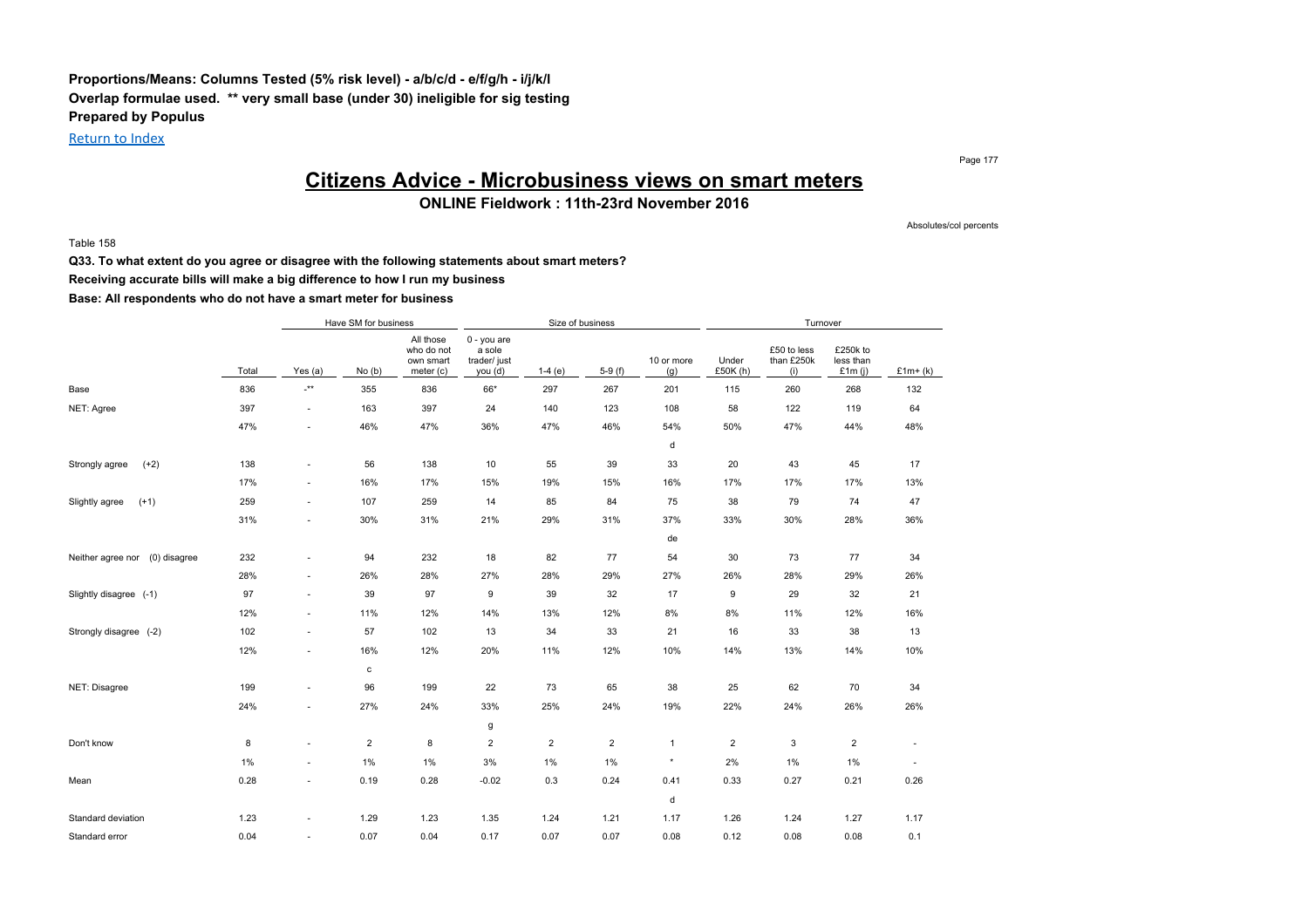### **Proportions/Means: Columns Tested (5% risk level) - a/b/c - d/e/f/g - h/i/j/k Overlap formulae used. \* small base; \*\* very small base (under 30) ineligible for sig testing Prepared by Populus**

Return to Index

Page 178

## **Citizens Advice - Microbusiness views on smart meters**

**ONLINE Fieldwork : 11th-23rd November 2016**

Table 159

Absolutes/col percents

**Q33. To what extent do you agree or disagree with the following statements about smart meters?**

**Tracking my energy usage will allow me to make long-term savings for my business**

|                                   |       |                                 |                                  | Energy Spend                      |                               |                    |                                                            | Location                                |                |                                                           |                                                                                                     | <b>Energy Supply</b>                                                                |                |
|-----------------------------------|-------|---------------------------------|----------------------------------|-----------------------------------|-------------------------------|--------------------|------------------------------------------------------------|-----------------------------------------|----------------|-----------------------------------------------------------|-----------------------------------------------------------------------------------------------------|-------------------------------------------------------------------------------------|----------------|
|                                   | Total | Up to<br>£1,000 per<br>year (a) | £1,001-<br>£3,000 per<br>year(b) | £3,001-<br>£5,000 per<br>year (c) | Over<br>£5,000 per<br>year(d) | NET:<br>Office (e) | In<br>factories,<br>storage<br>facilities or<br>depots (f) | In an outlet<br>such as a<br>shop $(g)$ | Other (h)      | Electricity<br>is supplied<br>but not<br>mains gas<br>(i) | Electricity<br>and mains<br>gas are<br>supplied<br>by the<br>same<br>supplier<br>(dual fuel)<br>(i) | Electricity<br>and mains<br>gas are<br>supplied<br>by different<br>suppliers<br>(k) | Other (I)      |
| Base                              | 836   | 210                             | 367                              | 140                               | 119                           | 446                | 122                                                        | 160                                     | 102            | 380                                                       | 348                                                                                                 | 101                                                                                 | $7**$          |
| NET: Agree                        | 501   | 101                             | 219                              | 92                                | 89                            | 278                | 75                                                         | 97                                      | 48             | 214                                                       | 227                                                                                                 | 56                                                                                  | $\overline{4}$ |
|                                   | 60%   | 48%                             | 60%                              | 66%                               | 75%                           | 62%                | 61%                                                        | 61%                                     | 47%            | 56%                                                       | 65%                                                                                                 | 55%                                                                                 | 57%            |
|                                   |       |                                 | a                                | a                                 | ab                            | h                  | h                                                          | h                                       |                |                                                           | j.                                                                                                  |                                                                                     |                |
| $(+2)$<br>Strongly agree          | 154   | 27                              | 70                               | 28                                | 29                            | 93                 | 25                                                         | 24                                      | 12             | 63                                                        | 75                                                                                                  | 14                                                                                  | $\overline{2}$ |
|                                   | 18%   | 13%                             | 19%                              | 20%                               | 24%                           | 21%                | 20%                                                        | 15%                                     | 12%            | 17%                                                       | 22%                                                                                                 | 14%                                                                                 | 29%            |
|                                   |       |                                 |                                  |                                   | a                             | h                  |                                                            |                                         |                |                                                           |                                                                                                     |                                                                                     |                |
| $(+1)$<br>Slightly agree          | 347   | 74                              | 149                              | 64                                | 60                            | 185                | 50                                                         | 73                                      | 36             | 151                                                       | 152                                                                                                 | 42                                                                                  | $\overline{2}$ |
|                                   | 42%   | 35%                             | 41%                              | 46%                               | 50%                           | 41%                | 41%                                                        | 46%                                     | 35%            | 40%                                                       | 44%                                                                                                 | 42%                                                                                 | 29%            |
|                                   |       |                                 |                                  |                                   | $\mathsf{a}$                  |                    |                                                            |                                         |                |                                                           |                                                                                                     |                                                                                     |                |
| (0) disagree<br>Neither agree nor | 194   | 58                              | 86                               | 31                                | 19                            | 92                 | 27                                                         | 43                                      | 30             | 93                                                        | 71                                                                                                  | 29                                                                                  | $\overline{1}$ |
|                                   | 23%   | 28%                             | 23%                              | 22%                               | 16%                           | 21%                | 22%                                                        | 27%                                     | 29%            | 24%                                                       | 20%                                                                                                 | 29%                                                                                 | 14%            |
|                                   |       | d                               |                                  |                                   |                               |                    |                                                            |                                         |                |                                                           |                                                                                                     |                                                                                     |                |
| Slightly disagree (-1)            | 68    | 19                              | 32                               | 9                                 | 8                             | 39                 | 11                                                         | 8                                       | 9              | 36                                                        | 24                                                                                                  | 8                                                                                   | ٠              |
|                                   | 8%    | 9%                              | $9\%$                            | 6%                                | 7%                            | 9%                 | 9%                                                         | 5%                                      | 9%             | 9%                                                        | 7%                                                                                                  | 8%                                                                                  | ٠              |
| Strongly disagree (-2)            | 57    | 27                              | 22                               | 5                                 | 3                             | 30                 | 8                                                          | 8                                       | 11             | 29                                                        | 21                                                                                                  | 5                                                                                   | $\overline{2}$ |
|                                   | 7%    | 13%                             | 6%                               | 4%                                | 3%                            | 7%                 | 7%                                                         | 5%                                      | 11%            | 8%                                                        | 6%                                                                                                  | 5%                                                                                  | 29%            |
|                                   |       | bcd                             |                                  |                                   |                               |                    |                                                            |                                         |                |                                                           |                                                                                                     |                                                                                     |                |
| NET: Disagree                     | 125   | 46                              | 54                               | 14                                | 11                            | 69                 | 19                                                         | 16                                      | 20             | 65                                                        | 45                                                                                                  | 13                                                                                  | $\overline{c}$ |
|                                   | 15%   | 22%                             | 15%                              | 10%                               | 9%                            | 15%                | 16%                                                        | 10%                                     | 20%            | 17%                                                       | 13%                                                                                                 | 13%                                                                                 | 29%            |
|                                   |       | bcd                             |                                  |                                   |                               |                    |                                                            |                                         | g              |                                                           |                                                                                                     |                                                                                     |                |
| Don't know                        | 16    | 5                               | 8                                | $\mathsf 3$                       | $\sim$                        | $\overline{7}$     | $\overline{1}$                                             | 4                                       | $\overline{4}$ | 8                                                         | 5                                                                                                   | 3                                                                                   | $\sim$         |
|                                   | 2%    | 2%                              | 2%                               | 2%                                | ٠                             | 2%                 | 1%                                                         | 3%                                      | 4%             | 2%                                                        | 1%                                                                                                  | 3%                                                                                  |                |
| Mean                              | 0.58  | 0.27                            | 0.59                             | 0.74                              | 0.87                          | 0.62               | 0.6                                                        | 0.62                                    | 0.3            | 0.49                                                      | 0.69                                                                                                | 0.53                                                                                | 0.29           |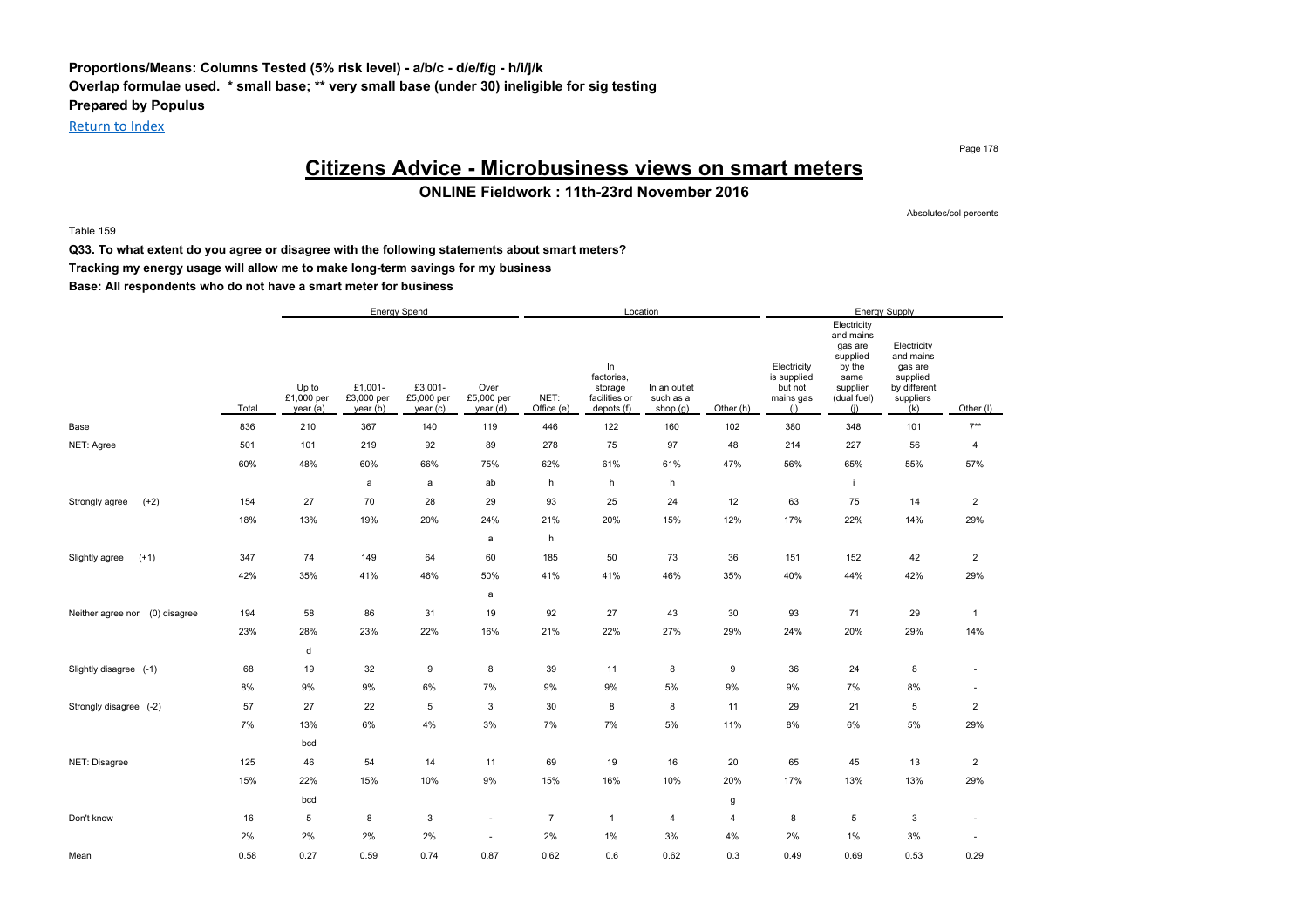|                    |      |                |      |      | ab   |      |      |      |      |      |      |      |                    |
|--------------------|------|----------------|------|------|------|------|------|------|------|------|------|------|--------------------|
| Standard deviation |      | $\lambda$<br>. | 1.09 | 0.98 | 0.94 | 1.12 | 1.11 | 0.98 | 1.15 | 1.12 | 1.08 | 1.01 | $\rightarrow$<br>. |
| Standard error     | 0.04 | 0.08           | 0.06 | 0.08 | 0.09 | 0.05 | 0.1  | 0.08 | 0.12 | 0.06 | 0.06 | 0.1  | 0.64               |

**Proportions/Means: Columns Tested (5% risk level) - a/b/c/d - e/f/g/h - i/j/k/l Overlap formulae used. \*\* very small base (under 30) ineligible for sig testing Prepared by Populus**

Return to Index

Page 179

## **Citizens Advice - Microbusiness views on smart meters**

**ONLINE Fieldwork : 11th-23rd November 2016**

Absolutes/col percents

Table 160

**Q33. To what extent do you agree or disagree with the following statements about smart meters? Tracking my energy usage will allow me to make long-term savings for my business Base: All respondents who do not have a smart meter for business**

|                                   |       | Have SM for business<br>All those |       |                                      |                                                  | Size of business |          |                   |                  | Turnover                         |                                    |                          |
|-----------------------------------|-------|-----------------------------------|-------|--------------------------------------|--------------------------------------------------|------------------|----------|-------------------|------------------|----------------------------------|------------------------------------|--------------------------|
|                                   | Total | Yes (a)                           | No(b) | who do not<br>own smart<br>meter (c) | 0 - you are<br>a sole<br>trader/ just<br>you (d) | $1-4(e)$         | $5-9(f)$ | 10 or more<br>(g) | Under<br>£50K(h) | £50 to less<br>than £250k<br>(i) | £250k to<br>less than<br>£1 $m(i)$ | $£1m+(k)$                |
| Base                              | 836   | $^{-**}$                          | 355   | 836                                  | 66*                                              | 297              | 267      | 201               | 115              | 260                              | 268                                | 132                      |
| NET: Agree                        | 501   | $\sim$                            | 204   | 501                                  | 27                                               | 166              | 152      | 153               | 67               | 146                              | 168                                | 87                       |
|                                   | 60%   | ٠                                 | 57%   | 60%                                  | 41%                                              | 56%              | 57%      | 76%               | 58%              | 56%                              | 63%                                | 66%                      |
|                                   |       |                                   |       |                                      |                                                  | d                | d        | def               |                  |                                  |                                    |                          |
| $(+2)$<br>Strongly agree          | 154   | ٠                                 | 70    | 154                                  | 5                                                | 50               | 44       | 53                | 20               | 50                               | 49                                 | 24                       |
|                                   | 18%   | ٠                                 | 20%   | 18%                                  | 8%                                               | 17%              | 16%      | 26%               | 17%              | 19%                              | 18%                                | 18%                      |
|                                   |       |                                   |       |                                      |                                                  |                  |          | def               |                  |                                  |                                    |                          |
| $(+1)$<br>Slightly agree          | 347   | ٠                                 | 134   | 347                                  | 22                                               | 116              | 108      | 100               | 47               | 96                               | 119                                | 63                       |
|                                   | 42%   | ٠                                 | 38%   | 42%                                  | 33%                                              | 39%              | 40%      | 50%               | 41%              | 37%                              | 44%                                | 48%                      |
|                                   |       |                                   |       |                                      |                                                  |                  |          | def               |                  |                                  |                                    | -i                       |
| (0) disagree<br>Neither agree nor | 194   | ٠                                 | 89    | 194                                  | 18                                               | 78               | 69       | 28                | 27               | 67                               | 56                                 | 24                       |
|                                   | 23%   | ٠                                 | 25%   | 23%                                  | 27%                                              | 26%              | 26%      | 14%               | 23%              | 26%                              | 21%                                | 18%                      |
|                                   |       |                                   |       |                                      | g                                                | g                | g        |                   |                  |                                  |                                    |                          |
| Slightly disagree (-1)            | 68    | ٠                                 | 27    | 68                                   | $\overline{7}$                                   | 27               | 24       | 10                | 9                | 19                               | 25                                 | 10                       |
|                                   | 8%    | ٠                                 | 8%    | 8%                                   | 11%                                              | 9%               | 9%       | 5%                | 8%               | 7%                               | 9%                                 | 8%                       |
| Strongly disagree (-2)            | 57    | ٠                                 | 30    | 57                                   | 12                                               | 19               | 17       | 9                 | 10               | 19                               | 16                                 | 11                       |
|                                   | 7%    | ٠                                 | 8%    | 7%                                   | 18%                                              | 6%               | 6%       | 4%                | 9%               | 7%                               | 6%                                 | $8\%$                    |
|                                   |       |                                   |       |                                      | efg                                              |                  |          |                   |                  |                                  |                                    |                          |
| NET: Disagree                     | 125   | ٠                                 | 57    | 125                                  | 19                                               | 46               | 41       | 19                | 19               | 38                               | 41                                 | 21                       |
|                                   | 15%   | ÷,                                | 16%   | 15%                                  | 29%                                              | 15%              | 15%      | 9%                | 17%              | 15%                              | 15%                                | 16%                      |
|                                   |       |                                   |       |                                      | efg                                              |                  |          |                   |                  |                                  |                                    |                          |
| Don't know                        | 16    | ÷,                                | 5     | 16                                   | $\overline{2}$                                   | $\overline{7}$   | 5        | $\mathbf{1}$      | $\overline{2}$   | 9                                | 3                                  | $\overline{\phantom{0}}$ |
|                                   | 2%    | ٠                                 | $1\%$ | 2%                                   | 3%                                               | 2%               | 2%       | $\star$           | 2%               | 3%                               | 1%                                 | ٠                        |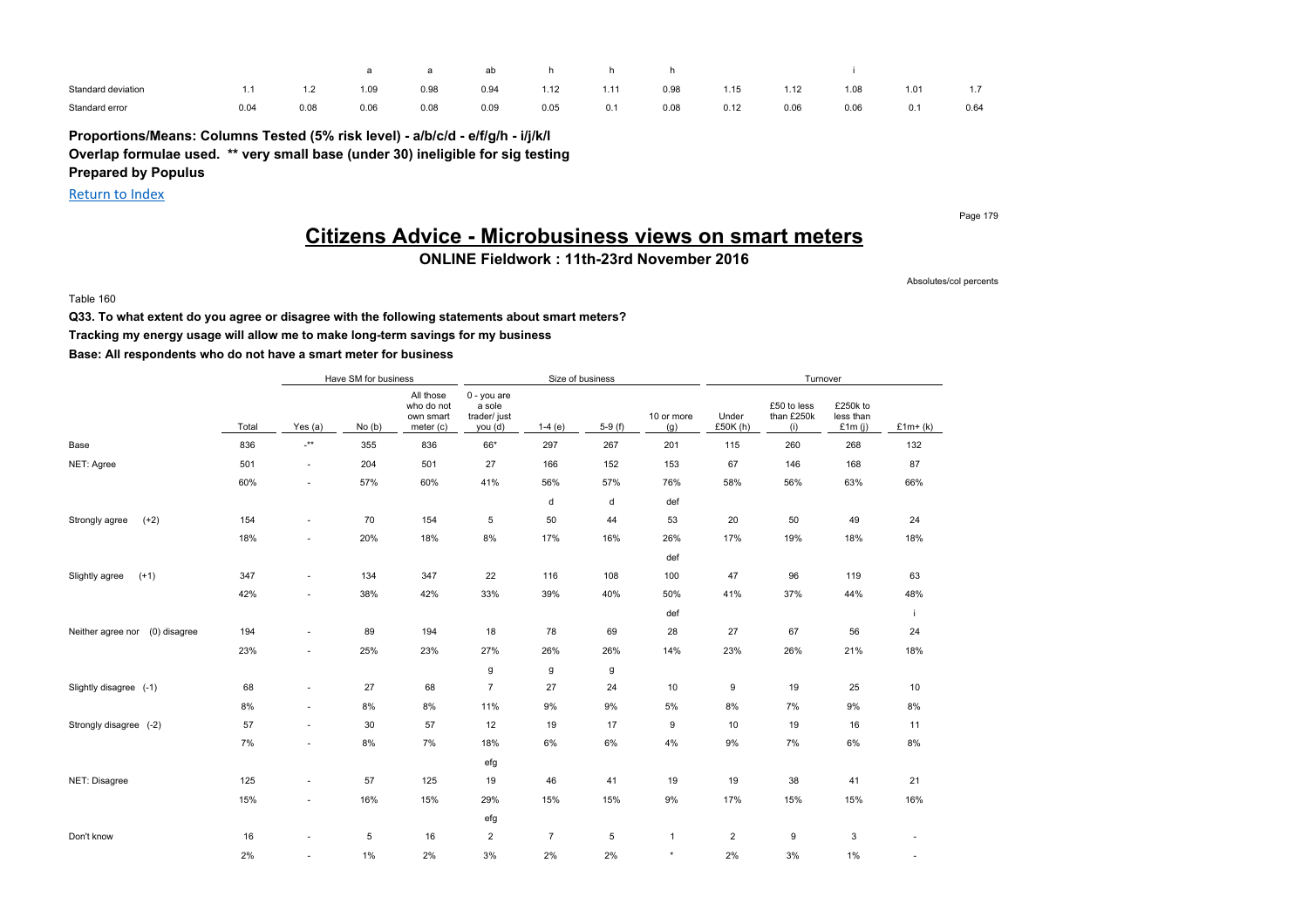| Mean               | 0.58 | 0.53 | 0.58 | 0.02 | 0.52d | 0.53d | 0.89 <sub>def</sub> | 0.51 | 0.55 | 0.6  | 0.6  |
|--------------------|------|------|------|------|-------|-------|---------------------|------|------|------|------|
| Standard deviation |      | 1.15 | 1.1  | 1.24 | 1.09  | 1.08  |                     | 1.14 | 1.12 | 1.08 | 1.12 |
| Standard error     | 0.04 | 0.06 | 0.04 | 0.16 | 0.06  | 0.07  | 0.07                | 0.1' | 0.07 | 0.07 | 0.1  |

**Proportions/Means: Columns Tested (5% risk level) - a/b/c - d/e/f/g - h/i/j/k**

**Overlap formulae used. \* small base; \*\* very small base (under 30) ineligible for sig testing**

**Prepared by Populus**

Return to Index

Page 180

## **Citizens Advice - Microbusiness views on smart meters**

**ONLINE Fieldwork : 11th-23rd November 2016**

Absolutes/col percents

#### Table 161

**Q33. To what extent do you agree or disagree with the following statements about smart meters? Smart meters will give me more confidence in making informed decisions about energy**

|                                   |       |                                 |                                   | Energy Spend                      |                                |                    |                                                            | Location                              |                |                                                           |                                                                                                     | <b>Energy Supply</b>                                                                |                          |
|-----------------------------------|-------|---------------------------------|-----------------------------------|-----------------------------------|--------------------------------|--------------------|------------------------------------------------------------|---------------------------------------|----------------|-----------------------------------------------------------|-----------------------------------------------------------------------------------------------------|-------------------------------------------------------------------------------------|--------------------------|
|                                   | Total | Up to<br>£1,000 per<br>year (a) | £1,001-<br>£3,000 per<br>year (b) | £3,001-<br>£5,000 per<br>year (c) | Over<br>£5,000 per<br>year (d) | NET:<br>Office (e) | In<br>factories,<br>storage<br>facilities or<br>depots (f) | In an outlet<br>such as a<br>shop (g) | Other (h)      | Electricity<br>is supplied<br>but not<br>mains gas<br>(i) | Electricity<br>and mains<br>gas are<br>supplied<br>by the<br>same<br>supplier<br>(dual fuel)<br>(i) | Electricity<br>and mains<br>gas are<br>supplied<br>by different<br>suppliers<br>(k) | Other (I)                |
| Base                              | 836   | 210                             | 367                               | 140                               | 119                            | 446                | 122                                                        | 160                                   | 102            | 380                                                       | 348                                                                                                 | 101                                                                                 | $7**$                    |
| NET: Agree                        | 494   | 103                             | 216                               | 91                                | 84                             | 263                | 73                                                         | 93                                    | 62             | 209                                                       | 225                                                                                                 | 57                                                                                  | 3                        |
|                                   | 59%   | 49%                             | 59%                               | 65%                               | 71%                            | 59%                | 60%                                                        | 58%                                   | 61%            | 55%                                                       | 65%                                                                                                 | 56%                                                                                 | 43%                      |
|                                   |       |                                 | a                                 | a                                 | ab                             |                    |                                                            |                                       |                |                                                           |                                                                                                     |                                                                                     |                          |
| $(+2)$<br>Strongly agree          | 154   | 29                              | 68                                | 29                                | 28                             | 85                 | 25                                                         | 27                                    | 16             | 69                                                        | 70                                                                                                  | 13                                                                                  | $\overline{2}$           |
|                                   | 18%   | 14%                             | 19%                               | 21%                               | 24%                            | 19%                | 20%                                                        | 17%                                   | 16%            | 18%                                                       | 20%                                                                                                 | 13%                                                                                 | 29%                      |
|                                   |       |                                 |                                   |                                   | a                              |                    |                                                            |                                       |                |                                                           |                                                                                                     |                                                                                     |                          |
| $(+1)$<br>Slightly agree          | 340   | 74                              | 148                               | 62                                | 56                             | 178                | 48                                                         | 66                                    | 46             | 140                                                       | 155                                                                                                 | 44                                                                                  | $\mathbf{1}$             |
|                                   | 41%   | 35%                             | 40%                               | 44%                               | 47%                            | 40%                | 39%                                                        | 41%                                   | 45%            | 37%                                                       | 45%                                                                                                 | 44%                                                                                 | 14%                      |
|                                   |       |                                 |                                   |                                   | a                              |                    |                                                            |                                       |                |                                                           |                                                                                                     |                                                                                     |                          |
| (0) disagree<br>Neither agree nor | 215   | 64                              | 100                               | 27                                | 24                             | 111                | 34                                                         | 44                                    | 23             | 113                                                       | 70                                                                                                  | 30                                                                                  | $\overline{2}$           |
|                                   | 26%   | 30%                             | 27%                               | 19%                               | 20%                            | 25%                | 28%                                                        | 28%                                   | 23%            | 30%                                                       | 20%                                                                                                 | 30%                                                                                 | 29%                      |
|                                   |       | cd                              |                                   |                                   |                                |                    |                                                            |                                       |                |                                                           |                                                                                                     |                                                                                     |                          |
| Slightly disagree (-1)            | 58    | 14                              | 26                                | 12                                | 6                              | 35                 | 6                                                          | 10                                    | $\overline{7}$ | 26                                                        | 26                                                                                                  | 6                                                                                   | $\overline{\phantom{a}}$ |
|                                   | 7%    | 7%                              | 7%                                | 9%                                | 5%                             | 8%                 | $5\%$                                                      | 6%                                    | 7%             | 7%                                                        | 7%                                                                                                  | 6%                                                                                  | $\overline{\phantom{a}}$ |
| Strongly disagree (-2)            | 52    | 25                              | 16                                | 6                                 | 5                              | 27                 | 8                                                          | 9                                     | 8              | 26                                                        | 19                                                                                                  | 5                                                                                   | $\overline{2}$           |
|                                   | 6%    | 12%                             | 4%                                | 4%                                | 4%                             | 6%                 | 7%                                                         | 6%                                    | 8%             | 7%                                                        | 5%                                                                                                  | 5%                                                                                  | 29%                      |
|                                   |       | bcd                             |                                   |                                   |                                |                    |                                                            |                                       |                |                                                           |                                                                                                     |                                                                                     |                          |
| NET: Disagree                     | 110   | 39                              | 42                                | 18                                | 11                             | 62                 | 14                                                         | 19                                    | 15             | 52                                                        | 45                                                                                                  | 11                                                                                  | $\overline{c}$           |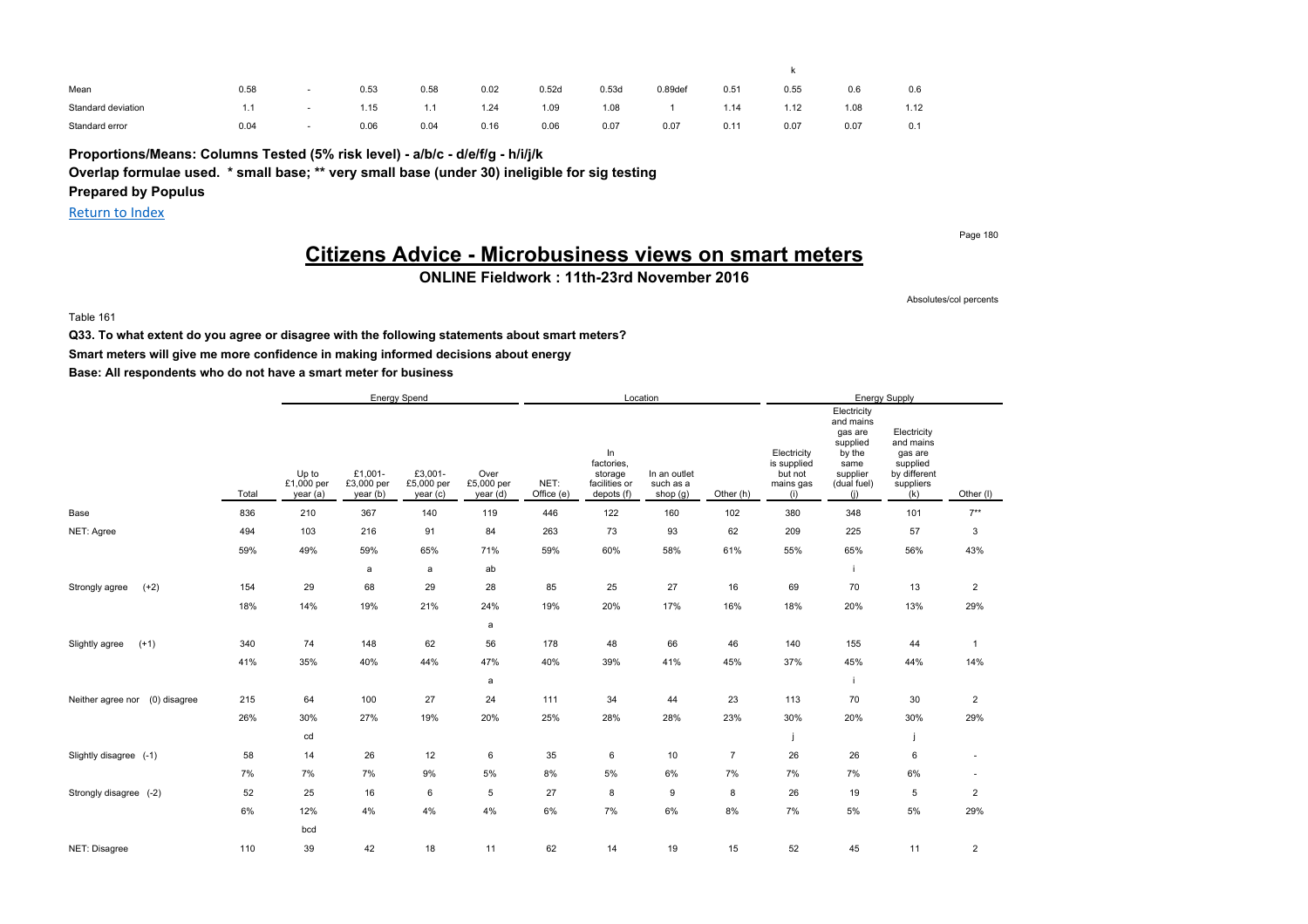|                    | 13%  | 19%  | 11%  | 13%  | 9%                       | 14%  | 11%   | 12%  | 15%  | 14%  | 13%  | 11%  | 29%                      |
|--------------------|------|------|------|------|--------------------------|------|-------|------|------|------|------|------|--------------------------|
|                    |      | bd   |      |      |                          |      |       |      |      |      |      |      |                          |
| Don't know         | 17   | 4    | 9    | 4    | $\overline{\phantom{a}}$ | 10   |       | 4    | 2    | 6    | 8    | 3    | $\sim$                   |
|                    | 2%   | 2%   | 2%   | 3%   | $\overline{\phantom{a}}$ | 2%   | $1\%$ | 3%   | 2%   | 2%   | 2%   | 3%   | $\overline{\phantom{a}}$ |
| Mean               | 0.59 | 0.33 | 0.63 | 0.71 | 0.81                     | 0.59 | 0.63  | 0.59 | 0.55 | 0.53 | 0.68 | 0.55 | 0.14                     |
|                    |      |      | a    | a    | a                        |      |       |      |      |      |      |      |                          |
| Standard deviation | 1.07 | 1.17 | 1.01 | 1.04 | 0.99                     | 1.08 | 1.07  | 1.03 | 1.1  | 1.08 | 1.06 | 0.98 | 1.68                     |
| Standard error     | 0.04 | 0.08 | 0.05 | 0.09 | 0.09                     | 0.05 | 0.1   | 0.08 | 0.11 | 0.06 | 0.06 | 0.1  | 0.63                     |

### **Proportions/Means: Columns Tested (5% risk level) - a/b/c/d - e/f/g/h - i/j/k/l Overlap formulae used. \*\* very small base (under 30) ineligible for sig testing Prepared by Populus**

Return to Index

Page 181

## **Citizens Advice - Microbusiness views on smart meters**

**ONLINE Fieldwork : 11th-23rd November 2016**

Table 162

**Q33. To what extent do you agree or disagree with the following statements about smart meters?**

**Smart meters will give me more confidence in making informed decisions about energy**

**Base: All respondents who do not have a smart meter for business**

|                                   |       |                           | Have SM for business |                                                   |                                                  | Size of business |          |                   |                  | Turnover                         |                                    |           |
|-----------------------------------|-------|---------------------------|----------------------|---------------------------------------------------|--------------------------------------------------|------------------|----------|-------------------|------------------|----------------------------------|------------------------------------|-----------|
|                                   | Total | Yes $(a)$                 | No(b)                | All those<br>who do not<br>own smart<br>meter (c) | 0 - you are<br>a sole<br>trader/ just<br>you (d) | $1-4(e)$         | $5-9(f)$ | 10 or more<br>(g) | Under<br>£50K(h) | £50 to less<br>than £250k<br>(i) | £250k to<br>less than<br>£1 $m(i)$ | $£1m+(k)$ |
| Base                              | 836   | $\mathbf{L}^{\star\star}$ | 355                  | 836                                               | 66*                                              | 297              | 267      | 201               | 115              | 260                              | 268                                | 132       |
| NET: Agree                        | 494   | $\sim$                    | 214                  | 494                                               | 34                                               | 166              | 154      | 140               | 68               | 154                              | 156                                | 84        |
|                                   | 59%   | $\sim$                    | 60%                  | 59%                                               | 52%                                              | 56%              | 58%      | 70%               | 59%              | 59%                              | 58%                                | 64%       |
|                                   |       |                           |                      |                                                   |                                                  |                  |          | def               |                  |                                  |                                    |           |
| $(+2)$<br>Strongly agree          | 154   | $\sim$                    | 70                   | 154                                               | 14                                               | 48               | 45       | 47                | 26               | 46                               | 52                                 | 19        |
|                                   | 18%   | $\sim$                    | 20%                  | 18%                                               | 21%                                              | 16%              | 17%      | 23%               | 23%              | 18%                              | 19%                                | 14%       |
|                                   |       |                           |                      |                                                   |                                                  |                  |          | e                 |                  |                                  |                                    |           |
| $(+1)$<br>Slightly agree          | 340   | $\sim$                    | 144                  | 340                                               | 20                                               | 118              | 109      | 93                | 42               | 108                              | 104                                | 65        |
|                                   | 41%   | $\sim$                    | 41%                  | 41%                                               | 30%                                              | 40%              | 41%      | 46%               | 37%              | 42%                              | 39%                                | 49%       |
|                                   |       |                           |                      |                                                   |                                                  |                  |          | d                 |                  |                                  |                                    | hj        |
| (0) disagree<br>Neither agree nor | 215   | $\sim$                    | 86                   | 215                                               | 12                                               | 89               | 73       | 37                | 30               | 58                               | 80                                 | 28        |
|                                   | 26%   | $\sim$                    | 24%                  | 26%                                               | 18%                                              | 30%              | 27%      | 18%               | 26%              | 22%                              | 30%                                | 21%       |
|                                   |       |                           |                      |                                                   |                                                  | g                | g        |                   |                  |                                  | j                                  |           |
| Slightly disagree (-1)            | 58    | $\sim$                    | 23                   | 58                                                | 9                                                | 17               | 22       | 10                | 5                | 20                               | 18                                 | 8         |
|                                   | 7%    | ÷.                        | 6%                   | 7%                                                | 14%                                              | 6%               | 8%       | 5%                | 4%               | 8%                               | 7%                                 | 6%        |
|                                   |       |                           |                      |                                                   | eg                                               |                  |          |                   |                  |                                  |                                    |           |
| Strongly disagree (-2)            | 52    | $\sim$                    | 27                   | 52                                                | 9                                                | 19               | 13       | 11                | 9                | 19                               | 12                                 | 11        |
|                                   | 6%    | ٠                         | 8%                   | 6%                                                | 14%                                              | 6%               | 5%       | 5%                | 8%               | 7%                               | 4%                                 | 8%        |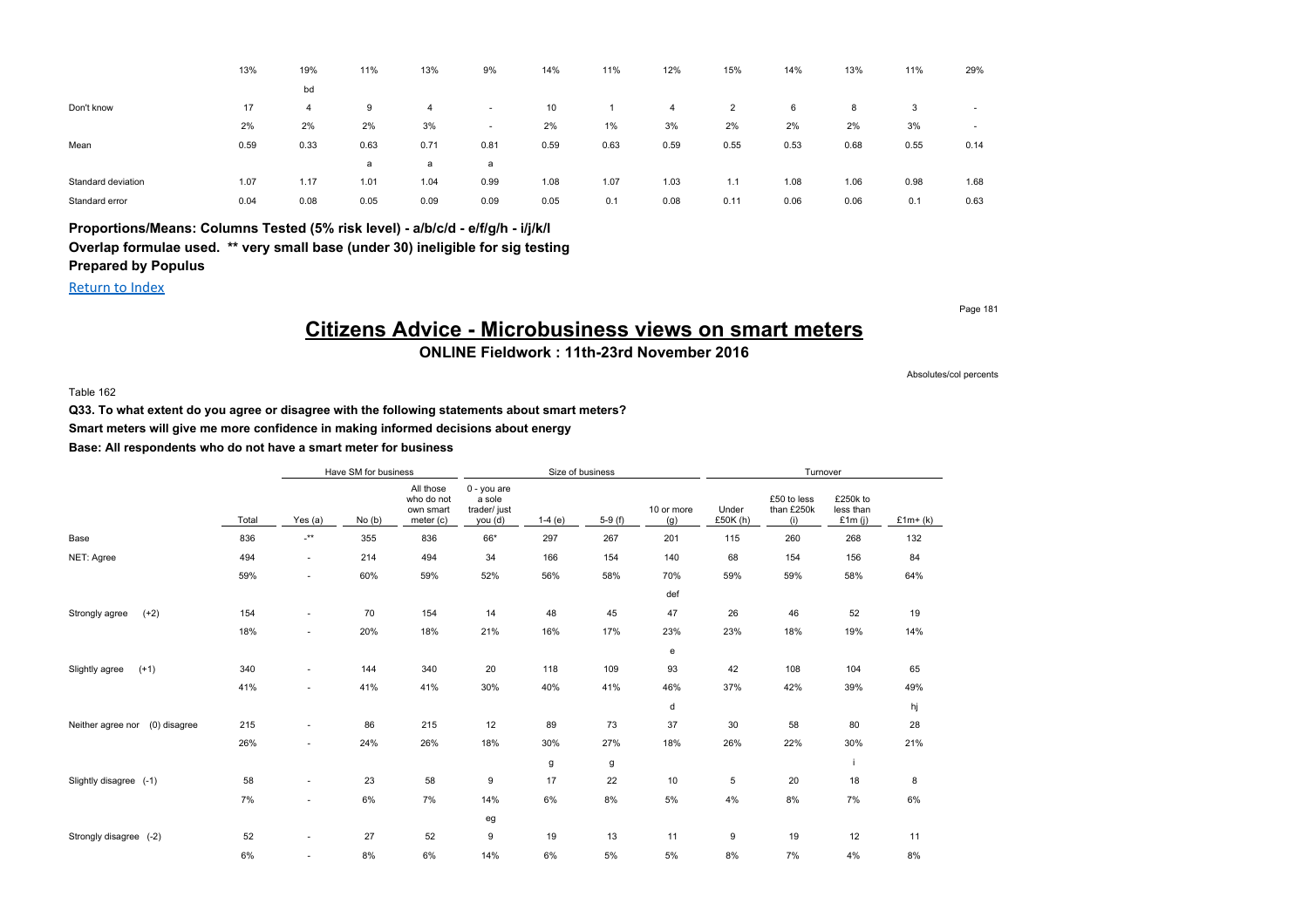|                    |      |                          |      |      | efg            |      |      |                     |      |      |                |       |
|--------------------|------|--------------------------|------|------|----------------|------|------|---------------------|------|------|----------------|-------|
| NET: Disagree      | 110  | $\overline{\phantom{a}}$ | 50   | 110  | 18             | 36   | 35   | 21                  | 14   | 39   | 30             | 19    |
|                    | 13%  | $\overline{\phantom{a}}$ | 14%  | 13%  | 27%            | 12%  | 13%  | 10%                 | 12%  | 15%  | 11%            | 14%   |
|                    |      |                          |      |      | efg            |      |      |                     |      |      |                |       |
| Don't know         | 17   | $\overline{\phantom{a}}$ | 5    | 17   | $\overline{2}$ | 6    | 5    | 3                   | 3    | 9    | $\overline{2}$ |       |
|                    | 2%   | $\overline{\phantom{a}}$ | 1%   | 2%   | 3%             | 2%   | 2%   | $1\%$               | 3%   | 3%   | $1\%$          | $1\%$ |
|                    |      |                          |      |      |                |      |      |                     |      |      |                |       |
| Mean               | 0.59 | $\overline{\phantom{a}}$ | 0.59 | 0.59 | 0.33           | 0.55 | 0.58 | 0.78 <sub>def</sub> | 0.63 | 0.57 | 0.62           | 0.56  |
| Standard deviation | 1.07 | $\overline{\phantom{a}}$ | 1.11 | 1.07 | 1.35           | 1.04 | 1.03 | 1.04                | 1.13 | 1.11 | 1.02           | 1.08  |
| Standard error     | 0.04 | $\overline{\phantom{a}}$ | 0.06 | 0.04 | 0.17           | 0.06 | 0.06 | 0.07                | 0.11 | 0.07 | 0.06           | 0.09  |

**Proportions/Means: Columns Tested (5% risk level) - a/b/c - d/e/f/g - h/i/j/k**

**Overlap formulae used. \* small base; \*\* very small base (under 30) ineligible for sig testing**

**Prepared by Populus**

Return to Index

Page 182

## **Citizens Advice - Microbusiness views on smart meters**

### **ONLINE Fieldwork : 11th-23rd November 2016**

Absolutes/col percents

Table 163

**Q33. To what extent do you agree or disagree with the following statements about smart meters?**

**Smart meters will make my business more energy efficient**

|                                   |       |                                 |                                  | Energy Spend                      |                                |                    |                                                            | Location                              |           |                                                           |                                                                                                     | Energy Supply                                                                       |                |
|-----------------------------------|-------|---------------------------------|----------------------------------|-----------------------------------|--------------------------------|--------------------|------------------------------------------------------------|---------------------------------------|-----------|-----------------------------------------------------------|-----------------------------------------------------------------------------------------------------|-------------------------------------------------------------------------------------|----------------|
|                                   | Total | Up to<br>£1,000 per<br>year (a) | £1,001-<br>£3,000 per<br>year(b) | £3,001-<br>£5,000 per<br>year (c) | Over<br>£5,000 per<br>year (d) | NET:<br>Office (e) | In<br>factories,<br>storage<br>facilities or<br>depots (f) | In an outlet<br>such as a<br>shop (g) | Other (h) | Electricity<br>is supplied<br>but not<br>mains gas<br>(i) | Electricity<br>and mains<br>gas are<br>supplied<br>by the<br>same<br>supplier<br>(dual fuel)<br>(i) | Electricity<br>and mains<br>gas are<br>supplied<br>by different<br>suppliers<br>(k) | Other (I)      |
| Base                              | 836   | 210                             | 367                              | 140                               | 119                            | 446                | 122                                                        | 160                                   | 102       | 380                                                       | 348                                                                                                 | 101                                                                                 | $7**$          |
| NET: Agree                        | 424   | 84                              | 188                              | 82                                | 70                             | 247                | 66                                                         | 79                                    | 29        | 179                                                       | 196                                                                                                 | 46                                                                                  | 3              |
|                                   | 51%   | 40%                             | 51%                              | 59%                               | 59%                            | 55%                | 54%                                                        | 49%                                   | 28%       | 47%                                                       | 56%                                                                                                 | 46%                                                                                 | 43%            |
|                                   |       |                                 | a                                | a                                 | a                              | h                  | h                                                          | h                                     |           |                                                           |                                                                                                     |                                                                                     |                |
| $(+2)$<br>Strongly agree          | 126   | 16                              | 53                               | 32                                | 25                             | 79                 | 22                                                         | 16                                    | 9         | 50                                                        | 66                                                                                                  | 8                                                                                   | $\overline{2}$ |
|                                   | 15%   | 8%                              | 14%                              | 23%                               | 21%                            | 18%                | 18%                                                        | 10%                                   | 9%        | 13%                                                       | 19%                                                                                                 | 8%                                                                                  | 29%            |
|                                   |       |                                 | a                                | ab                                | a                              | gh                 | h                                                          |                                       |           |                                                           | ik                                                                                                  |                                                                                     |                |
| $(+1)$<br>Slightly agree          | 298   | 68                              | 135                              | 50                                | 45                             | 168                | 44                                                         | 63                                    | 20        | 129                                                       | 130                                                                                                 | 38                                                                                  |                |
|                                   | 36%   | 32%                             | 37%                              | 36%                               | 38%                            | 38%                | 36%                                                        | 39%                                   | 20%       | 34%                                                       | 37%                                                                                                 | 38%                                                                                 | 14%            |
|                                   |       |                                 |                                  |                                   |                                | h                  | h                                                          | h                                     |           |                                                           |                                                                                                     |                                                                                     |                |
| (0) disagree<br>Neither agree nor | 239   | 70                              | 103                              | 36                                | 30                             | 111                | 30                                                         | 47                                    | 49        | 120                                                       | 88                                                                                                  | 30                                                                                  |                |
|                                   | 29%   | 33%                             | 28%                              | 26%                               | 25%                            | 25%                | 25%                                                        | 29%                                   | 48%       | 32%                                                       | 25%                                                                                                 | 30%                                                                                 | 14%            |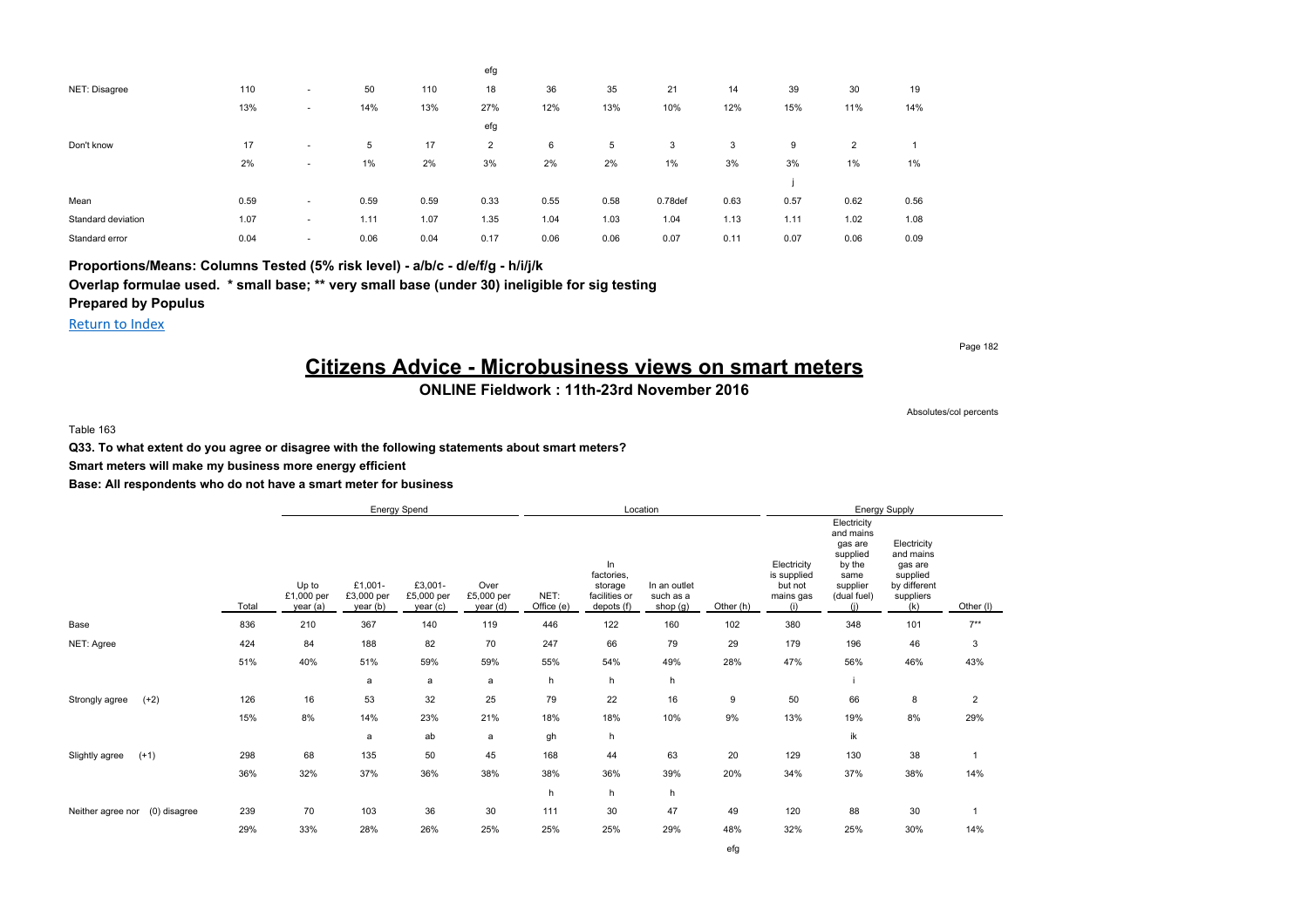| Slightly disagree (-1)      | 77   | 16   | 37    | 11     | 13    | 46    | 14             | 11    | 6    | 37   | 32    | $\overline{7}$ |                |
|-----------------------------|------|------|-------|--------|-------|-------|----------------|-------|------|------|-------|----------------|----------------|
|                             | 9%   | 8%   | 10%   | 8%     | 11%   | 10%   | 11%            | 7%    | 6%   | 10%  | 9%    | 7%             | 14%            |
| Strongly disagree<br>$(-2)$ | 66   | 31   | 26    | 6      | 3     | 29    | 10             | 14    | 12   | 30   | 24    | 10             | $\overline{2}$ |
|                             | 8%   | 15%  | 7%    | 4%     | 3%    | 7%    | 8%             | 9%    | 12%  | 8%   | 7%    | 10%            | 29%            |
|                             |      | bcd  |       |        |       |       |                |       |      |      |       |                |                |
| NET: Disagree               | 143  | 47   | 63    | 17     | 16    | 75    | 24             | 25    | 18   | 67   | 56    | 17             | 3              |
|                             | 17%  | 22%  | 17%   | 12%    | 13%   | 17%   | 20%            | 16%   | 18%  | 18%  | 16%   | 17%            | 43%            |
|                             |      | cd   |       |        |       |       |                |       |      |      |       |                |                |
| Don't know                  | 30   | 9    | 13    | 5      | 3     | 13    | $\overline{2}$ | 9     | 6    | 14   | 8     | 8              |                |
|                             | 4%   | 4%   | 4%    | 4%     | 3%    | 3%    | 2%             | 6%    | 6%   | 4%   | 2%    | 8%             | ٠              |
|                             |      |      |       |        |       |       |                |       |      |      |       |                |                |
| Mean                        | 0.42 | 0.11 | 0.43a | 0.67ab | 0.66a | 0.51h | 0.45h          | 0.37h | 0.08 | 0.36 | 0.54i | 0.29           | $\mathbf 0$    |
| Standard deviation          | 1.11 | 1.16 | 1.09  | 1.06   | 1.02  | 1.11  | 1.17           | 1.07  | 1.07 | 1.1  | 1.12  | 1.09           | 1.73           |
| Standard error              | 0.04 | 0.08 | 0.06  | 0.09   | 0.09  | 0.05  | 0.11           | 0.09  | 0.11 | 0.06 | 0.06  | 0.11           | 0.65           |

**Proportions/Means: Columns Tested (5% risk level) - a/b/c/d - e/f/g/h - i/j/k/l**

**Overlap formulae used. \*\* very small base (under 30) ineligible for sig testing**

#### **Prepared by Populus**

Return to Index

Page 183

### **Citizens Advice - Microbusiness views on smart meters ONLINE Fieldwork : 11th-23rd November 2016**

Absolutes/col percents

Table 164

**Q33. To what extent do you agree or disagree with the following statements about smart meters?**

**Smart meters will make my business more energy efficient**

|                                   |       |                          | Have SM for business |                                                   |                                                         |          | Size of business |                   |                     | Turnover                         |                                  |           |
|-----------------------------------|-------|--------------------------|----------------------|---------------------------------------------------|---------------------------------------------------------|----------|------------------|-------------------|---------------------|----------------------------------|----------------------------------|-----------|
|                                   | Total | Yes (a)                  | No(b)                | All those<br>who do not<br>own smart<br>meter (c) | 0 - you are<br>a sole<br>trader/ just<br><u>you (d)</u> | $1-4(e)$ | $5-9(f)$         | 10 or more<br>(q) | Under<br>£50 $K(h)$ | £50 to less<br>than £250k<br>(i) | £250k to<br>less than<br>£1m (i) | $£1m+(k)$ |
| Base                              | 836   | $\cdot^{\star\star}$     | 355                  | 836                                               | 66*                                                     | 297      | 267              | 201               | 115                 | 260                              | 268                              | 132       |
| NET: Agree                        | 424   | ۰.                       | 185                  | 424                                               | 17                                                      | 146      | 131              | 129               | 50                  | 126                              | 147                              | 75        |
|                                   | 51%   | ٠                        | 52%                  | 51%                                               | 26%                                                     | 49%      | 49%              | 64%               | 43%                 | 48%                              | 55%                              | 57%       |
|                                   |       |                          |                      |                                                   |                                                         | d        | d                | def               |                     |                                  | h                                | h         |
| $(+2)$<br>Strongly agree          | 126   | ٠                        | 62                   | 126                                               | 5                                                       | 37       | 48               | 35                | 13                  | 39                               | 44                               | 21        |
|                                   | 15%   |                          | 17%                  | 15%                                               | 8%                                                      | 12%      | 18%              | 17%               | 11%                 | 15%                              | 16%                              | 16%       |
|                                   |       |                          |                      |                                                   |                                                         |          | d                |                   |                     |                                  |                                  |           |
| Slightly agree<br>$(+1)$          | 298   | ۰                        | 123                  | 298                                               | 12                                                      | 109      | 83               | 94                | 37                  | 87                               | 103                              | 54        |
|                                   | 36%   | ۰                        | 35%                  | 36%                                               | 18%                                                     | 37%      | 31%              | 47%               | 32%                 | 33%                              | 38%                              | 41%       |
|                                   |       |                          |                      |                                                   |                                                         | d        | d                | def               |                     |                                  |                                  |           |
| (0) disagree<br>Neither agree nor | 239   | ۰.                       | 94                   | 239                                               | 23                                                      | 92       | 79               | 43                | 38                  | 81                               | 73                               | 28        |
|                                   | 29%   | $\overline{\phantom{a}}$ | 26%                  | 29%                                               | 35%                                                     | 31%      | 30%              | 21%               | 33%                 | 31%                              | 27%                              | 21%       |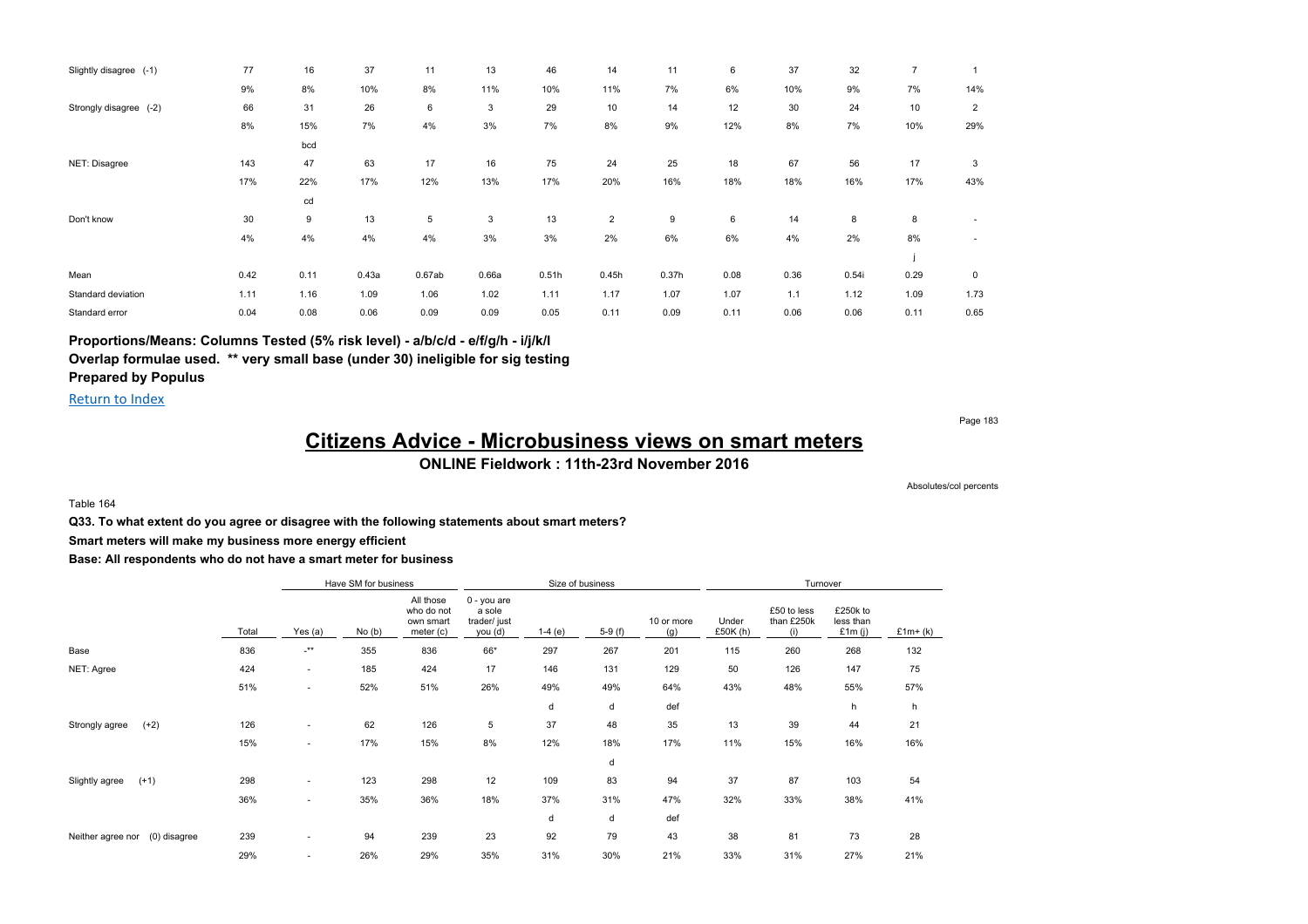|                        |      |                          |      |      | g       | g     | g     |            | k    | k    |      |       |
|------------------------|------|--------------------------|------|------|---------|-------|-------|------------|------|------|------|-------|
| Slightly disagree (-1) | 77   | $\sim$                   | 32   | 77   | 8       | 22    | 31    | 15         | 8    | 17   | 29   | 16    |
|                        | 9%   | ٠                        | 9%   | 9%   | 12%     | 7%    | 12%   | 7%         | 7%   | 7%   | 11%  | 12%   |
| Strongly disagree (-2) | 66   | $\sim$                   | 35   | 66   | 14      | 24    | 20    | 8          | 11   | 24   | 13   | 12    |
|                        | 8%   | $\overline{\phantom{a}}$ | 10%  | 8%   | 21%     | 8%    | 7%    | 4%         | 10%  | 9%   | 5%   | 9%    |
|                        |      |                          |      |      | efg     |       |       |            |      |      |      |       |
| NET: Disagree          | 143  | $\overline{\phantom{a}}$ | 67   | 143  | 22      | 46    | 51    | 23         | 19   | 41   | 42   | 28    |
|                        | 17%  | ٠                        | 19%  | 17%  | 33%     | 15%   | 19%   | 11%        | 17%  | 16%  | 16%  | 21%   |
|                        |      |                          |      |      | efg     |       | g     |            |      |      |      |       |
| Don't know             | 30   | $\overline{\phantom{a}}$ | 9    | 30   | 4       | 13    | 6     | 6          | 8    | 12   | 6    |       |
|                        | 4%   | ٠                        | 3%   | 4%   | 6%      | 4%    | 2%    | 3%         | 7%   | 5%   | 2%   | $1\%$ |
|                        |      |                          |      |      |         |       |       |            | jk   | k    |      |       |
| Mean                   | 0.42 | ٠                        | 0.42 | 0.42 | $-0.23$ | 0.40d | 0.41d | $0.68$ def | 0.31 | 0.4  | 0.52 | 0.43  |
| Standard deviation     | 1.11 | $\sim$                   | 1.18 | 1.11 | 1.23    | 1.08  | 1.15  | 0.99       | 1.11 | 1.13 | 1.05 | 1.17  |
| Standard error         | 0.04 | ٠                        | 0.06 | 0.04 | 0.16    | 0.06  | 0.07  | 0.07       | 0.11 | 0.07 | 0.07 | 0.1   |

### **Proportions/Means: Columns Tested (5% risk level) - a/b/c - d/e/f/g - h/i/j/k**

**Overlap formulae used. \* small base; \*\* very small base (under 30) ineligible for sig testing**

### **Prepared by Populus**

Return to Index

Page 184

## **Citizens Advice - Microbusiness views on smart meters**

### **ONLINE Fieldwork : 11th-23rd November 2016**

Absolutes/col percents

Table 165

**Q33. To what extent do you agree or disagree with the following statements about smart meters?**

**Being able to see my energy usage would make me more likely to switch supplier / tariff**

|                |        |       |                                 | <b>Energy Spend</b>               |                                   |                                |                    |                                                            | Location                              |           |                                                           |                                                                                              | <b>Energy Supply</b>                                                                |                |
|----------------|--------|-------|---------------------------------|-----------------------------------|-----------------------------------|--------------------------------|--------------------|------------------------------------------------------------|---------------------------------------|-----------|-----------------------------------------------------------|----------------------------------------------------------------------------------------------|-------------------------------------------------------------------------------------|----------------|
|                |        | Total | Up to<br>£1,000 per<br>year (a) | £1,001-<br>£3,000 per<br>year (b) | £3,001-<br>£5,000 per<br>year (c) | Over<br>£5,000 per<br>year (d) | NET:<br>Office (e) | In<br>factories,<br>storage<br>facilities or<br>depots (f) | In an outlet<br>such as a<br>shop (g) | Other (h) | Electricity<br>is supplied<br>but not<br>mains gas<br>(i) | Electricity<br>and mains<br>gas are<br>supplied<br>by the<br>same<br>supplier<br>(dual fuel) | Electricity<br>and mains<br>gas are<br>supplied<br>by different<br>suppliers<br>(k) | Other (I)      |
| Base           |        | 836   | 210                             | 367                               | 140                               | 119                            | 446                | 122                                                        | 160                                   | 102       | 380                                                       | 348                                                                                          | 101                                                                                 | $7***$         |
| NET: Agree     |        | 399   | 79                              | 174                               | 80                                | 66                             | 225                | 53                                                         | 77                                    | 41        | 156                                                       | 194                                                                                          | 47                                                                                  | $\overline{2}$ |
|                |        | 48%   | 38%                             | 47%                               | 57%                               | 55%                            | 50%                | 43%                                                        | 48%                                   | 40%       | 41%                                                       | 56%                                                                                          | 47%                                                                                 | 29%            |
|                |        |       |                                 | a                                 | a                                 | a                              |                    |                                                            |                                       |           |                                                           |                                                                                              |                                                                                     |                |
| Strongly agree | $(+2)$ | 128   | 22                              | 53                                | 27                                | 26                             | 73                 | 23                                                         | 20                                    | 10        | 46                                                        | 67                                                                                           | 14                                                                                  |                |
|                |        | 15%   | 10%                             | 14%                               | 19%                               | 22%                            | 16%                | 19%                                                        | 13%                                   | 10%       | 12%                                                       | 19%                                                                                          | 14%                                                                                 | 14%            |
|                |        |       |                                 |                                   | a                                 | a                              |                    |                                                            |                                       |           |                                                           |                                                                                              |                                                                                     |                |
| Slightly agree | $(+1)$ | 271   | 57                              | 121                               | 53                                | 40                             | 152                | 30                                                         | 57                                    | 31        | 110                                                       | 127                                                                                          | 33                                                                                  |                |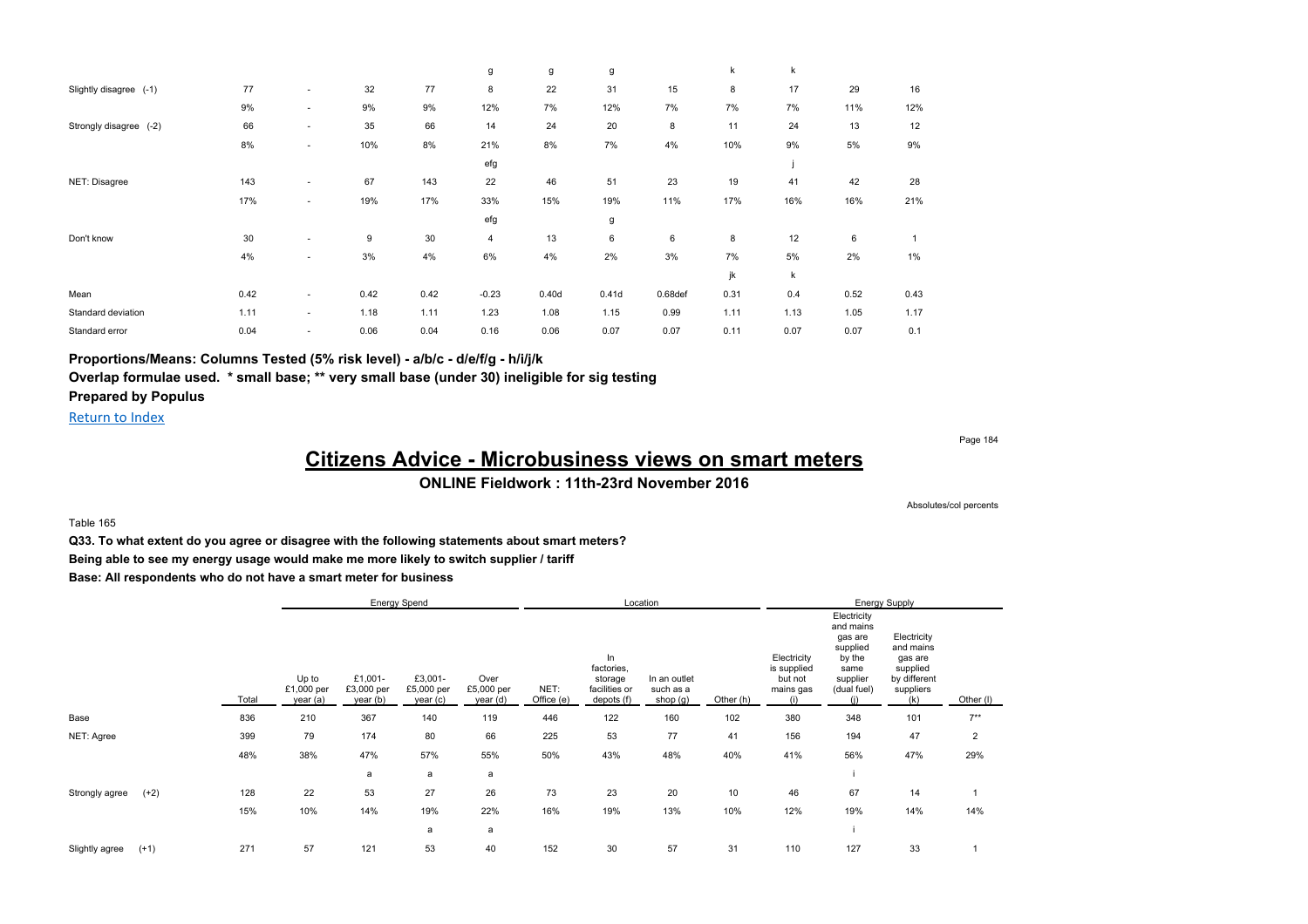|                                   | 32%  | 27%  | 33%          | 38%            | 34%            | 34%        | 25%  | 36%  | 30%  | 29%  | 36%  | 33%            | 14%          |
|-----------------------------------|------|------|--------------|----------------|----------------|------------|------|------|------|------|------|----------------|--------------|
|                                   |      |      |              | a              |                | $\epsilon$ |      |      |      |      |      |                |              |
| (0) disagree<br>Neither agree nor | 277  | 78   | 119          | 44             | 36             | 141        | 44   | 54   | 36   | 148  | 94   | 34             | $\mathbf{1}$ |
|                                   | 33%  | 37%  | 32%          | 31%            | 30%            | 32%        | 36%  | 34%  | 35%  | 39%  | 27%  | 34%            | 14%          |
|                                   |      |      |              |                |                |            |      |      |      |      |      |                |              |
| Slightly disagree (-1)            | 70   | 23   | 29           | 8              | $10$           | 32         | 11   | 15   | 11   | 36   | 26   | $\overline{7}$ | $\mathbf{1}$ |
|                                   | 8%   | 11%  | 8%           | 6%             | $8\%$          | 7%         | 9%   | 9%   | 11%  | 9%   | 7%   | 7%             | 14%          |
| Strongly disagree (-2)            | 63   | 24   | 30           | $\overline{4}$ | 5              | 37         | 8    | 8    | 10   | 28   | 23   | 9              | 3            |
|                                   | 8%   | 11%  | 8%           | 3%             | 4%             | 8%         | 7%   | 5%   | 10%  | 7%   | 7%   | 9%             | 43%          |
|                                   |      | cd   | $\mathbf{c}$ |                |                |            |      |      |      |      |      |                |              |
| NET: Disagree                     | 133  | 47   | 59           | 12             | 15             | 69         | 19   | 23   | 21   | 64   | 49   | 16             | 4            |
|                                   | 16%  | 22%  | 16%          | 9%             | 13%            | 15%        | 16%  | 14%  | 21%  | 17%  | 14%  | 16%            | 57%          |
|                                   |      | cd   | $\mathbf{c}$ |                |                |            |      |      |      |      |      |                |              |
| Don't know                        | 27   | 6    | 15           | 4              | $\overline{c}$ | 11         | 6    | 6    | 4    | 12   | 11   | $\overline{4}$ |              |
|                                   | 3%   | 3%   | 4%           | 3%             | 2%             | 2%         | 5%   | 4%   | 4%   | 3%   | 3%   | 4%             |              |
| Mean                              | 0.41 | 0.15 | 0.39         | 0.67           | 0.62           | 0.44       | 0.42 | 0.43 | 0.2  | 0.3  | 0.56 | 0.37           | $-0.57$      |
|                                   |      |      | a            | ab             | a              |            |      |      |      |      |      |                |              |
| Standard deviation                | 1.1  | 1.13 | 1.1          | 0.96           | 1.06           | 1.11       | 1.12 | 1.01 | 1.1  | 1.06 | 1.1  | 1.11           | 1.62         |
| Standard error                    | 0.04 | 0.08 | 0.06         | 0.08           | 0.1            | 0.05       | 0.1  | 0.08 | 0.11 | 0.06 | 0.06 | 0.11           | 0.61         |

**Proportions/Means: Columns Tested (5% risk level) - a/b/c/d - e/f/g/h - i/j/k/l Overlap formulae used. \*\* very small base (under 30) ineligible for sig testing Prepared by Populus**

Return to Index

Page 185

## **Citizens Advice - Microbusiness views on smart meters**

### **ONLINE Fieldwork : 11th-23rd November 2016**

Absolutes/col percents

#### Table 166

**Q33. To what extent do you agree or disagree with the following statements about smart meters? Being able to see my energy usage would make me more likely to switch supplier / tariff Base: All respondents who do not have a smart meter for business**

|                |        |       |                          | Have SM for business |                                                   |                                                    | Size of business |          |                   |                   | Turnover                  |                                 |           |
|----------------|--------|-------|--------------------------|----------------------|---------------------------------------------------|----------------------------------------------------|------------------|----------|-------------------|-------------------|---------------------------|---------------------------------|-----------|
|                |        | Total | Yes $(a)$                | No(b)                | All those<br>who do not<br>own smart<br>meter (c) | $0 - you$ are<br>a sole<br>trader/ just<br>you (d) | $1-4(e)$         | $5-9(f)$ | 10 or more<br>(q) | Under<br>£50K (h) | £50 to less<br>than £250k | £250k to<br>less than<br>£1m(i) | $£1m+(k)$ |
| Base           |        | 836   | $-***$                   | 355                  | 836                                               | 66*                                                | 297              | 267      | 201               | 115               | 260                       | 268                             | 132       |
| NET: Agree     |        | 399   | $\overline{\phantom{a}}$ | 169                  | 399                                               | 22                                                 | 135              | 125      | 116               | 58                | 121                       | 126                             | 71        |
|                |        | 48%   | $\overline{\phantom{a}}$ | 48%                  | 48%                                               | 33%                                                | 45%              | 47%      | 58%               | 50%               | 47%                       | 47%                             | 54%       |
|                |        |       |                          |                      |                                                   |                                                    |                  | d        | def               |                   |                           |                                 |           |
| Strongly agree | $(+2)$ | 128   | $\overline{\phantom{a}}$ | 61                   | 128                                               | 9                                                  | 36               | 44       | 38                | 17                | 35                        | 41                              | 26        |
|                |        | 15%   | $\overline{\phantom{a}}$ | 17%                  | 15%                                               | 14%                                                | 12%              | 16%      | 19%               | 15%               | 13%                       | 15%                             | 20%       |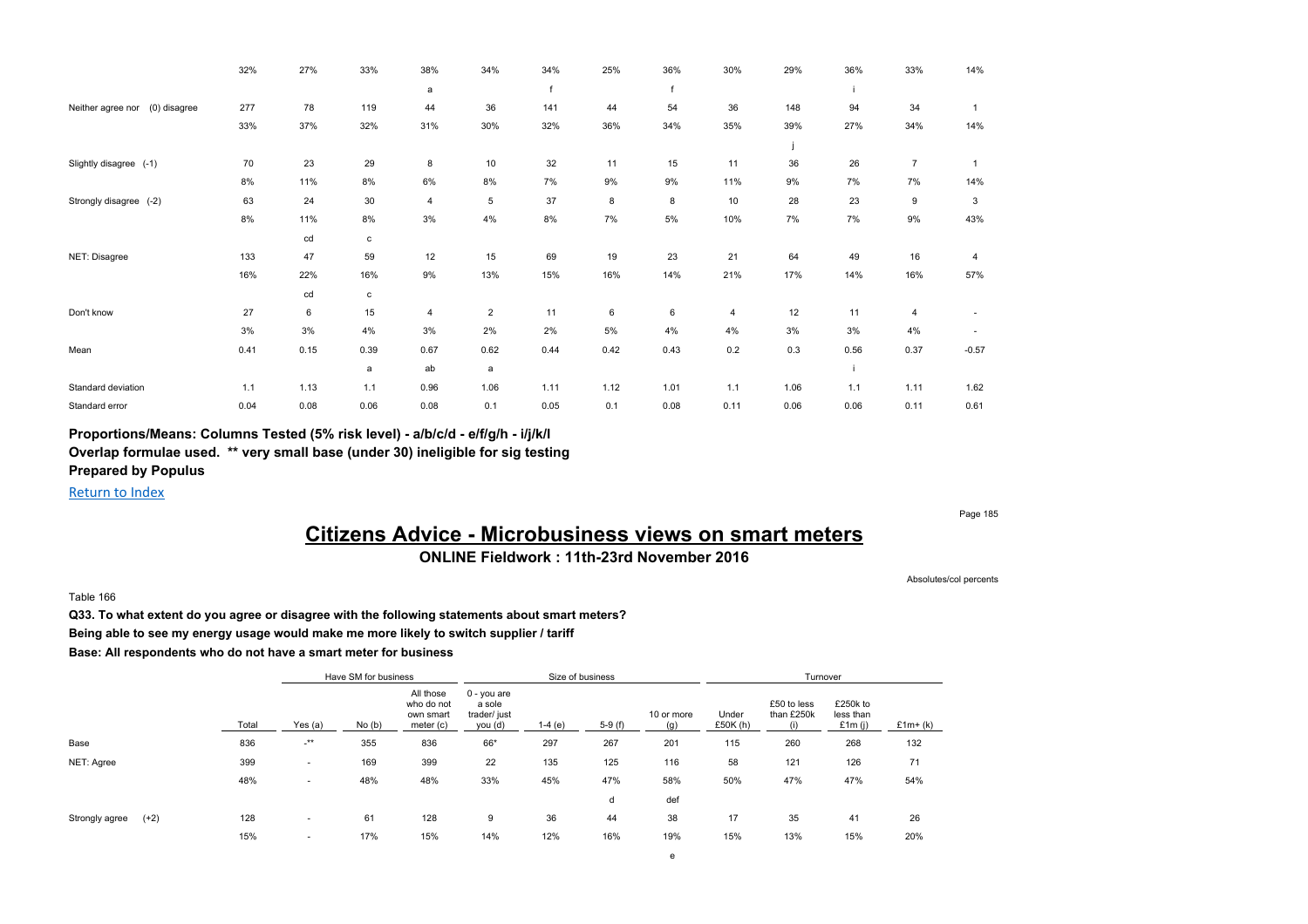| Slightly agree<br>$(+1)$          | 271  | ٠      | 108   | 271   | 13   | 99   | 81    | 78          | 41   | 86   | 85    | 45   |
|-----------------------------------|------|--------|-------|-------|------|------|-------|-------------|------|------|-------|------|
|                                   | 32%  | ٠      | 30%   | 32%   | 20%  | 33%  | 30%   | 39%         | 36%  | 33%  | 32%   | 34%  |
|                                   |      |        |       |       |      | d    |       | d           |      |      |       |      |
| (0) disagree<br>Neither agree nor | 277  | ٠      | 110   | 277   | 23   | 99   | 93    | 59          | 33   | 81   | 97    | 38   |
|                                   | 33%  | $\sim$ | 31%   | 33%   | 35%  | 33%  | 35%   | 29%         | 29%  | 31%  | 36%   | 29%  |
| Slightly disagree (-1)            | 70   | ٠      | 31    | 70    | 10   | 27   | 23    | 10          | 9    | 28   | 23    | 5    |
|                                   | 8%   | ×      | $9\%$ | $8\%$ | 15%  | 9%   | 9%    | 5%          | 8%   | 11%  | $9\%$ | 4%   |
|                                   |      |        |       |       | g    |      |       |             |      | k    |       |      |
| Strongly disagree (-2)            | 63   | ٠      | 35    | 63    | 8    | 26   | 18    | 11          | 9    | 21   | 18    | 12   |
|                                   | 8%   | ٠      | 10%   | 8%    | 12%  | 9%   | 7%    | 5%          | 8%   | 8%   | 7%    | 9%   |
|                                   |      |        | c     |       |      |      |       |             |      |      |       |      |
| NET: Disagree                     | 133  | ٠      | 66    | 133   | 18   | 53   | 41    | 21          | 18   | 49   | 41    | 17   |
|                                   | 16%  | ٠      | 19%   | 16%   | 27%  | 18%  | 15%   | 10%         | 16%  | 19%  | 15%   | 13%  |
|                                   |      |        |       |       | fg   | g    |       |             |      |      |       |      |
| Don't know                        | 27   | ٠      | 10    | 27    | 3    | 10   | 8     | $\,$ 5 $\,$ | 6    | 9    | 4     | 6    |
|                                   | 3%   | ٠      | 3%    | 3%    | 5%   | 3%   | 3%    | 2%          | 5%   | 3%   | 1%    | 5%   |
|                                   |      |        |       |       |      |      |       |             |      |      |       |      |
| Mean                              | 0.41 | ٠      | 0.37  | 0.41  | 0.08 | 0.32 | 0.42d | 0.62de      | 0.44 | 0.34 | 0.41  | 0.54 |
| Standard deviation                | 1.1  | $\sim$ | 1.17  | 1.1   | 1.21 | 1.1  | 1.09  | 1.03        | 1.11 | 1.11 | 1.07  | 1.15 |
| Standard error                    | 0.04 | ٠      | 0.06  | 0.04  | 0.15 | 0.06 | 0.07  | 0.07        | 0.11 | 0.07 | 0.07  | 0.1  |

**Proportions/Means: Columns Tested (5% risk level) - a/b/c - d/e/f/g - h/i/j/k**

**Overlap formulae used. \* small base; \*\* very small base (under 30) ineligible for sig testing**

**Prepared by Populus**

Return to Index

Page 186

## **Citizens Advice - Microbusiness views on smart meters**

### **ONLINE Fieldwork : 11th-23rd November 2016**

Absolutes/col percents

Table 167

**Q33. To what extent do you agree or disagree with the following statements about smart meters?**

**I would expect to have to pay for a smart meter**

|            |       |                                 | <b>Energy Spend</b>               |                                   |                                |                    | Location                                                   |                                       |           |                                                    |                                                                                              | <b>Energy Supply</b>                                                                |           |
|------------|-------|---------------------------------|-----------------------------------|-----------------------------------|--------------------------------|--------------------|------------------------------------------------------------|---------------------------------------|-----------|----------------------------------------------------|----------------------------------------------------------------------------------------------|-------------------------------------------------------------------------------------|-----------|
|            | Total | Up to<br>£1,000 per<br>year (a) | £1,001-<br>£3,000 per<br>year (b) | £3,001-<br>£5,000 per<br>year (c) | Over<br>£5,000 per<br>year (d) | NET:<br>Office (e) | In<br>factories.<br>storage<br>facilities or<br>depots (f) | In an outlet<br>such as a<br>shop (g) | Other (h) | Electricity<br>is supplied<br>but not<br>mains gas | Electricity<br>and mains<br>gas are<br>supplied<br>by the<br>same<br>supplier<br>(dual fuel) | Electricity<br>and mains<br>gas are<br>supplied<br>by different<br>suppliers<br>(k) | Other (I) |
| Base       | 836   | 210                             | 367                               | 140                               | 119                            | 446                | 122                                                        | 160                                   | 102       | 380                                                | 348                                                                                          | 101                                                                                 | $7***$    |
| NET: Agree | 174   | 37                              | 77                                | 31                                | 29                             | 92                 | 27                                                         | 29                                    | 25        | 63                                                 | 92                                                                                           | 18                                                                                  |           |
|            | 21%   | 18%                             | 21%                               | 22%                               | 24%                            | 21%                | 22%                                                        | 18%                                   | 25%       | 17%                                                | 26%                                                                                          | 18%                                                                                 | 14%       |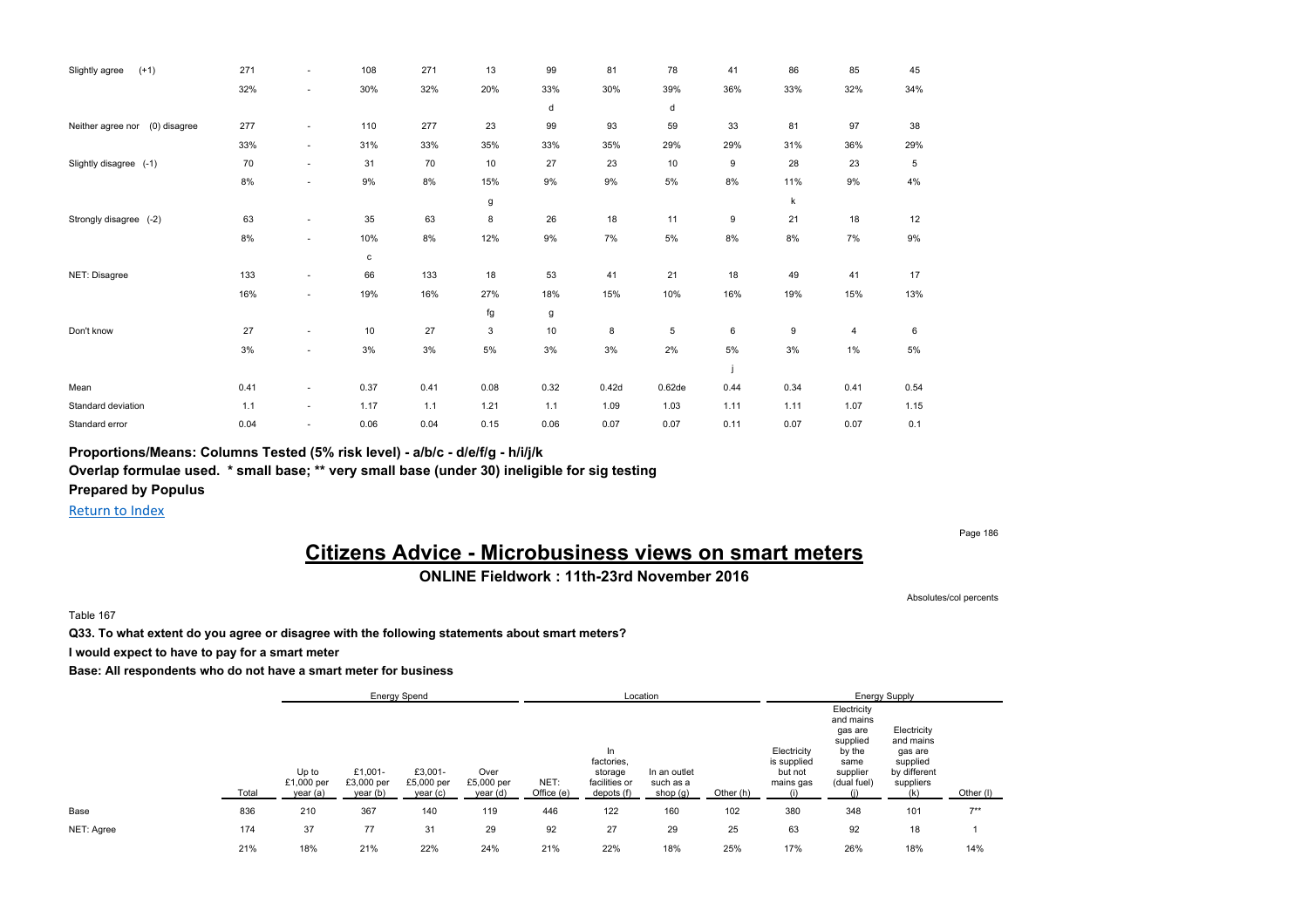| $(+2)$<br>Strongly agree          | 71      | 15          | 30           | 13       | 13             | 35     | 11             | 13             | 11             | 22      | 41       | 8        | $\sim$         |
|-----------------------------------|---------|-------------|--------------|----------|----------------|--------|----------------|----------------|----------------|---------|----------|----------|----------------|
|                                   | 8%      | 7%          | 8%           | 9%       | 11%            | 8%     | 9%             | 8%             | 11%            | 6%      | 12%      | 8%       | $\sim$         |
|                                   |         |             |              |          |                |        |                |                |                |         |          |          |                |
| $(+1)$<br>Slightly agree          | 103     | 22          | 47           | 18       | 16             | 57     | 16             | 16             | 14             | 41      | 51       | 10       | $\mathbf{1}$   |
|                                   | 12%     | 10%         | 13%          | 13%      | 13%            | 13%    | 13%            | 10%            | 14%            | 11%     | 15%      | 10%      | 14%            |
| (0) disagree<br>Neither agree nor | 134     | 29          | 58           | 28       | 19             | 67     | 28             | 25             | 13             | 53      | 57       | 22       | $\overline{2}$ |
|                                   | 16%     | 14%         | 16%          | 20%      | 16%            | 15%    | 23%            | 16%            | 13%            | 14%     | 16%      | 22%      | 29%            |
|                                   |         |             |              |          |                |        | e              |                |                |         |          |          |                |
| Slightly disagree (-1)            | 131     | 36          | 53           | 24       | 18             | 72     | 18             | 28             | 12             | 58      | 54       | 17       | $\overline{2}$ |
|                                   | 16%     | 17%         | 14%          | 17%      | 15%            | 16%    | 15%            | 18%            | 12%            | 15%     | 16%      | 17%      | 29%            |
| Strongly disagree (-2)            | 365     | 98          | 169          | 49       | 49             | 199    | 47             | 71             | 45             | 191     | 137      | 35       | $\overline{2}$ |
|                                   | 44%     | 47%         | 46%          | 35%      | 41%            | 45%    | 39%            | 44%            | 44%            | 50%     | 39%      | 35%      | 29%            |
|                                   |         | $\mathbf c$ | $\mathtt{c}$ |          |                |        |                |                |                | jk      |          |          |                |
| NET: Disagree                     | 496     | 134         | 222          | 73       | 67             | 271    | 65             | 99             | 57             | 249     | 191      | 52       | $\overline{4}$ |
|                                   | 59%     | 64%         | 60%          | 52%      | 56%            | 61%    | 53%            | 62%            | 56%            | 66%     | 55%      | 51%      | 57%            |
|                                   |         | $\mathbf c$ |              |          |                |        |                |                |                | jk      |          |          |                |
| Don't know                        | 32      | 10          | 10           | 8        | $\overline{4}$ | 16     | $\overline{2}$ | $\overline{7}$ | $\overline{7}$ | 15      | 8        | 9        | $\sim$         |
|                                   | 4%      | 5%          | 3%           | 6%       | 3%             | 4%     | 2%             | 4%             | 7%             | 4%      | 2%       | 9%       |                |
|                                   |         |             |              |          |                |        |                |                | f              |         |          | ij       |                |
| Mean                              | $-0.77$ | $-0.9$      | $-0.8$       | $-0.59a$ | $-0.64$        | $-0.8$ | $-0.62$        | $-0.84$        | $-0.69$        | $-0.97$ | $-0.57i$ | $-0.66i$ | $-0.71$        |
| Standard deviation                | 1.37    | 1.32        | 1.37         | 1.36     | 1.43           | 1.36   | 1.36           | 1.34           | 1.47           | 1.29    | 1.44     | 1.32     | 1.11           |
| Standard error                    | 0.05    | 0.09        | 0.07         | 0.12     | 0.13           | 0.07   | 0.12           | 0.11           | 0.15           | 0.07    | 0.08     | 0.14     | 0.42           |

**Proportions/Means: Columns Tested (5% risk level) - a/b/c/d - e/f/g/h - i/j/k/l Overlap formulae used. \*\* very small base (under 30) ineligible for sig testing Prepared by Populus**

Return to Index

Page 187

## **Citizens Advice - Microbusiness views on smart meters**

**ONLINE Fieldwork : 11th-23rd November 2016**

Absolutes/col percents

Table 168

**Q33. To what extent do you agree or disagree with the following statements about smart meters?**

**I would expect to have to pay for a smart meter**

|            |       |                          | Have SM for business |                                                   |                                                    | Size of business |          |                   |                   | Turnover                  |                                    |           |
|------------|-------|--------------------------|----------------------|---------------------------------------------------|----------------------------------------------------|------------------|----------|-------------------|-------------------|---------------------------|------------------------------------|-----------|
|            | Total | Yes (a)                  | No(b)                | All those<br>who do not<br>own smart<br>meter (c) | $0 - you are$<br>a sole<br>trader/ just<br>you (d) | 1-4 (e)          | $5-9(f)$ | 10 or more<br>(a) | Under<br>£50K (h) | £50 to less<br>than £250k | £250k to<br>less than<br>£1 $m(i)$ | $£1m+(k)$ |
| Base       | 836   | $-***$                   | 355                  | 836                                               | 66*                                                | 297              | 267      | 201               | 115               | 260                       | 268                                | 132       |
| NET: Agree | 174   | $\overline{\phantom{a}}$ | 57                   | 174                                               | 12                                                 | 52               | 61       | 48                | 22                | 62                        | 54                                 | 22        |
|            | 21%   |                          | 16%                  | 21%                                               | 18%                                                | 18%              | 23%      | 24%               | 19%               | 24%                       | 20%                                | 17%       |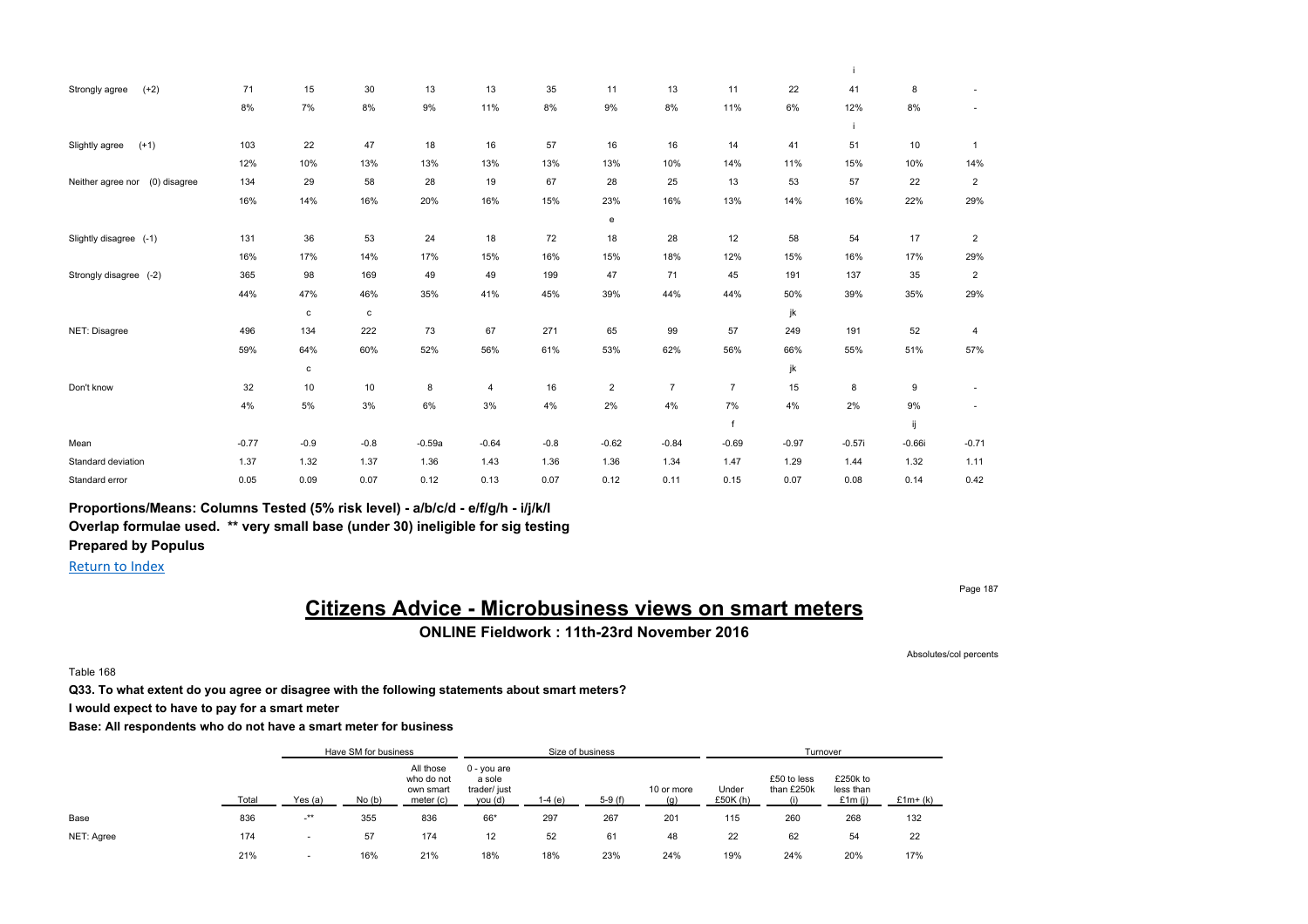|                                   |         |                          |              | b        |         |         |                |             |         |        |         |         |
|-----------------------------------|---------|--------------------------|--------------|----------|---------|---------|----------------|-------------|---------|--------|---------|---------|
| $(+2)$<br>Strongly agree          | 71      | $\sim$                   | 28           | 71       | 3       | 17      | 29             | 21          | 10      | 26     | 22      | 10      |
|                                   | 8%      | ٠                        | 8%           | $8\%$    | $5\%$   | $6\%$   | 11%            | 10%         | 9%      | 10%    | 8%      | $8\%$   |
|                                   |         |                          |              |          |         |         | e              |             |         |        |         |         |
| $(+1)$<br>Slightly agree          | 103     | $\sim$                   | 29           | 103      | 9       | 35      | 32             | 27          | 12      | 36     | 32      | 12      |
|                                   | 12%     | ٠                        | 8%           | 12%      | 14%     | 12%     | 12%            | 13%         | 10%     | 14%    | 12%     | 9%      |
|                                   |         |                          |              | b        |         |         |                |             |         |        |         |         |
| (0) disagree<br>Neither agree nor | 134     | $\sim$                   | 58           | 134      | 5       | 44      | 37             | 45          | 14      | 42     | 37      | 30      |
|                                   | 16%     | ٠                        | 16%          | 16%      | $8\%$   | 15%     | 14%            | 22%         | 12%     | 16%    | 14%     | 23%     |
|                                   |         |                          |              |          |         |         |                | def         |         |        |         | hj      |
| Slightly disagree (-1)            | 131     | $\sim$                   | 47           | 131      | 6       | 45      | 43             | 37          | 14      | 31     | 52      | 23      |
|                                   | 16%     | $\overline{\phantom{a}}$ | 13%          | 16%      | 9%      | 15%     | 16%            | 18%         | 12%     | 12%    | 19%     | 17%     |
|                                   |         |                          |              |          |         |         |                |             |         |        | j.      |         |
| Strongly disagree (-2)            | 365     | $\sim$                   | 184          | 365      | 37      | 148     | 119            | 61          | 55      | 116    | 117     | 53      |
|                                   | 44%     | $\overline{\phantom{a}}$ | 52%          | 44%      | 56%     | 50%     | 45%            | 30%         | 48%     | 45%    | 44%     | 40%     |
|                                   |         |                          | $\mathbf{c}$ |          | g       | g       | g              |             |         |        |         |         |
| NET: Disagree                     | 496     | $\sim$                   | 231          | 496      | 43      | 193     | 162            | 98          | 69      | 147    | 169     | 76      |
|                                   | 59%     | ٠                        | 65%          | 59%      | 65%     | 65%     | 61%            | 49%         | 60%     | 57%    | 63%     | 58%     |
|                                   |         |                          | $\mathbf{c}$ |          | g       | g       | g              |             |         |        |         |         |
| Don't know                        | 32      | $\sim$                   | 9            | 32       | 6       | 8       | $\overline{7}$ | 10          | 10      | 9      | 8       | 4       |
|                                   | 4%      | ٠                        | 3%           | 4%       | 9%      | 3%      | 3%             | 5%          | 9%      | 3%     | 3%      | 3%      |
|                                   |         |                          |              |          | ef      |         |                |             | ij      |        |         |         |
| Mean                              | $-0.77$ | $\sim$                   | $-0.95$      | $-0.77b$ | $-1.08$ | $-0.94$ | $-0.73$        | $-0.47$ def | $-0.88$ | $-0.7$ | $-0.81$ | $-0.76$ |
| Standard deviation                | 1.37    | $\sim$                   | 1.33         | 1.37     | 1.33    | 1.3     | 1.43           | 1.36        | 1.41    | 1.43   | 1.35    | 1.3     |
| Standard error                    | 0.05    | ٠                        | 0.07         | 0.05     | 0.17    | 0.08    | 0.09           | 0.1         | 0.14    | 0.09   | 0.08    | 0.11    |

**Proportions/Means: Columns Tested (5% risk level) - a/b/c - d/e/f/g - h/i/j/k**

**Overlap formulae used. \* small base; \*\* very small base (under 30) ineligible for sig testing**

Return to Index

## **Citizens Advice - Microbusiness views on smart meters**

**ONLINE Fieldwork : 11th-23rd November 2016**

Table 169

**Q33. To what extent do you agree or disagree with the following statements about smart meters? Smart meters will make me more confident that I'm paying the right amount for my energy Base: All respondents who do not have a smart meter for business**

Energy Spend **Energy Supply Energy Supply Energy Supply Energy Supply** 

Page 188

**Prepared by Populus**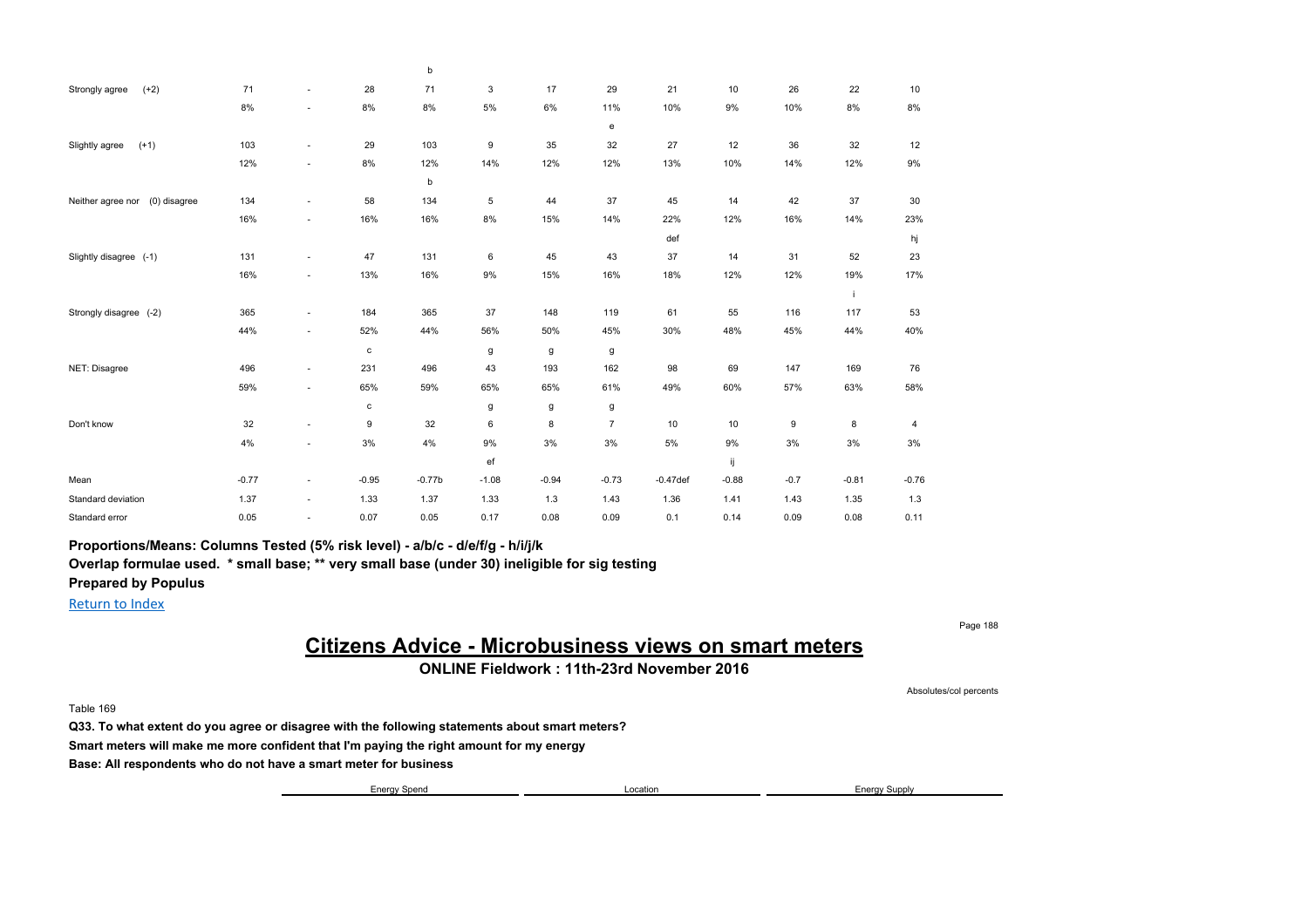|                                   | Total | Up to<br>£1,000 per<br>year (a) | £1,001-<br>£3,000 per<br>year (b) | £3,001-<br>£5,000 per<br>year (c) | Over<br>£5,000 per<br>year (d) | NET:<br>Office (e) | In<br>factories,<br>storage<br>facilities or<br>depots (f) | In an outlet<br>such as a<br>shop (g) | Other (h)      | Electricity<br>is supplied<br>but not<br>mains gas<br>(i) | Electricity<br>and mains<br>gas are<br>supplied<br>by the<br>same<br>supplier<br>(dual fuel)<br>(i) | Electricity<br>and mains<br>gas are<br>supplied<br>by different<br>suppliers<br>(k) | Other (I)                |
|-----------------------------------|-------|---------------------------------|-----------------------------------|-----------------------------------|--------------------------------|--------------------|------------------------------------------------------------|---------------------------------------|----------------|-----------------------------------------------------------|-----------------------------------------------------------------------------------------------------|-------------------------------------------------------------------------------------|--------------------------|
| Base                              | 836   | 210                             | 367                               | 140                               | 119                            | 446                | 122                                                        | 160                                   | 102            | 380                                                       | 348                                                                                                 | 101                                                                                 | $7**$                    |
| NET: Agree                        | 526   | 119                             | 234                               | 89                                | 84                             | 288                | 77                                                         | 100                                   | 56             | 248                                                       | 222                                                                                                 | 53                                                                                  | 3                        |
|                                   | 63%   | 57%                             | 64%                               | 64%                               | 71%                            | 65%                | 63%                                                        | 63%                                   | 55%            | 65%                                                       | 64%                                                                                                 | 52%                                                                                 | 43%                      |
|                                   |       |                                 |                                   |                                   | a                              |                    |                                                            |                                       |                | k                                                         | k                                                                                                   |                                                                                     |                          |
| $(+2)$<br>Strongly agree          | 193   | 41                              | 80                                | 34                                | 38                             | 103                | 31                                                         | 35                                    | 21             | 91                                                        | 86                                                                                                  | 15                                                                                  | $\mathbf{1}$             |
|                                   | 23%   | 20%                             | 22%                               | 24%                               | 32%                            | 23%                | 25%                                                        | 22%                                   | 21%            | 24%                                                       | 25%                                                                                                 | 15%                                                                                 | 14%                      |
|                                   |       |                                 |                                   |                                   | ab                             |                    |                                                            |                                       |                |                                                           | k                                                                                                   |                                                                                     |                          |
| $(+1)$<br>Slightly agree          | 333   | 78                              | 154                               | 55                                | 46                             | 185                | 46                                                         | 65                                    | 35             | 157                                                       | 136                                                                                                 | 38                                                                                  | $\overline{2}$           |
|                                   | 40%   | 37%                             | 42%                               | 39%                               | 39%                            | 41%                | 38%                                                        | 41%                                   | 34%            | 41%                                                       | 39%                                                                                                 | 38%                                                                                 | 29%                      |
| (0) disagree<br>Neither agree nor | 186   | 50                              | 78                                | 34                                | 24                             | 96                 | 27                                                         | 37                                    | 26             | 77                                                        | 78                                                                                                  | 30                                                                                  | $\mathbf{1}$             |
|                                   | 22%   | 24%                             | 21%                               | 24%                               | 20%                            | 22%                | 22%                                                        | 23%                                   | 25%            | 20%                                                       | 22%                                                                                                 | 30%                                                                                 | 14%                      |
|                                   |       |                                 |                                   |                                   |                                |                    |                                                            |                                       |                |                                                           |                                                                                                     |                                                                                     |                          |
| Slightly disagree (-1)            | 53    | 13                              | 25                                | 10                                | 5                              | 28                 | 4                                                          | 13                                    | $\overline{7}$ | 26                                                        | 21                                                                                                  | $\,6\,$                                                                             | $\overline{\phantom{a}}$ |
|                                   | 6%    | 6%                              | 7%                                | 7%                                | 4%                             | 6%                 | 3%                                                         | 8%                                    | 7%             | 7%                                                        | 6%                                                                                                  | 6%                                                                                  | ÷,                       |
| Strongly disagree (-2)            | 51    | 22                              | 21                                | 3                                 | 5                              | 28                 | 9                                                          | 6                                     | 8              | 20                                                        | 19                                                                                                  | 9                                                                                   | 3                        |
|                                   | $6\%$ | 10%                             | 6%                                | 2%                                | 4%                             | 6%                 | 7%                                                         | 4%                                    | $8\%$          | 5%                                                        | 5%                                                                                                  | 9%                                                                                  | 43%                      |
|                                   |       | bcd                             |                                   |                                   |                                |                    |                                                            |                                       |                |                                                           |                                                                                                     |                                                                                     |                          |
| NET: Disagree                     | 104   | 35                              | 46                                | 13                                | 10                             | 56                 | 13                                                         | 19                                    | 15             | 46                                                        | 40                                                                                                  | 15                                                                                  | 3                        |
|                                   | 12%   | 17%                             | 13%                               | 9%                                | 8%                             | 13%                | 11%                                                        | 12%                                   | 15%            | 12%                                                       | 11%                                                                                                 | 15%                                                                                 | 43%                      |
|                                   |       | d                               |                                   |                                   |                                |                    |                                                            |                                       |                |                                                           |                                                                                                     |                                                                                     |                          |
| Don't know                        | 20    | 6                               | 9                                 | $\overline{4}$                    | 1                              | 6                  | 5                                                          | $\overline{4}$                        | 5              | 9                                                         | 8                                                                                                   | 3                                                                                   | $\overline{\phantom{a}}$ |
|                                   | 2%    | 3%                              | 2%                                | 3%                                | $1\%$                          | 1%                 | 4%                                                         | 3%                                    | 5%             | 2%                                                        | 2%                                                                                                  | 3%                                                                                  | $\sim$                   |
|                                   |       |                                 |                                   |                                   |                                |                    |                                                            |                                       | e              |                                                           |                                                                                                     |                                                                                     |                          |
| Mean                              | 0.69  | 0.5                             | 0.69                              | 0.79a                             | 0.91a                          | 0.7                | 0.74                                                       | 0.71                                  | 0.56           | 0.74k                                                     | 0.73k                                                                                               | 0.45                                                                                | $-0.29$                  |
| Standard deviation                | 1.09  | 1.2                             | 1.08                              | 0.98                              | 1.04                           | 1.09               | 1.12                                                       | 1.03                                  | 1.15           | 1.07                                                      | 1.08                                                                                                | 1.11                                                                                | 1.7                      |
| Standard error                    | 0.04  | 0.08                            | 0.06                              | 0.08                              | 0.1                            | 0.05               | 0.1                                                        | 0.08                                  | 0.12           | 0.06                                                      | 0.06                                                                                                | 0.11                                                                                | 0.64                     |

**Proportions/Means: Columns Tested (5% risk level) - a/b/c/d - e/f/g/h - i/j/k/l Overlap formulae used. \*\* very small base (under 30) ineligible for sig testing**

**Prepared by Populus**

Return to Index

Page 189

## **Citizens Advice - Microbusiness views on smart meters**

**ONLINE Fieldwork : 11th-23rd November 2016**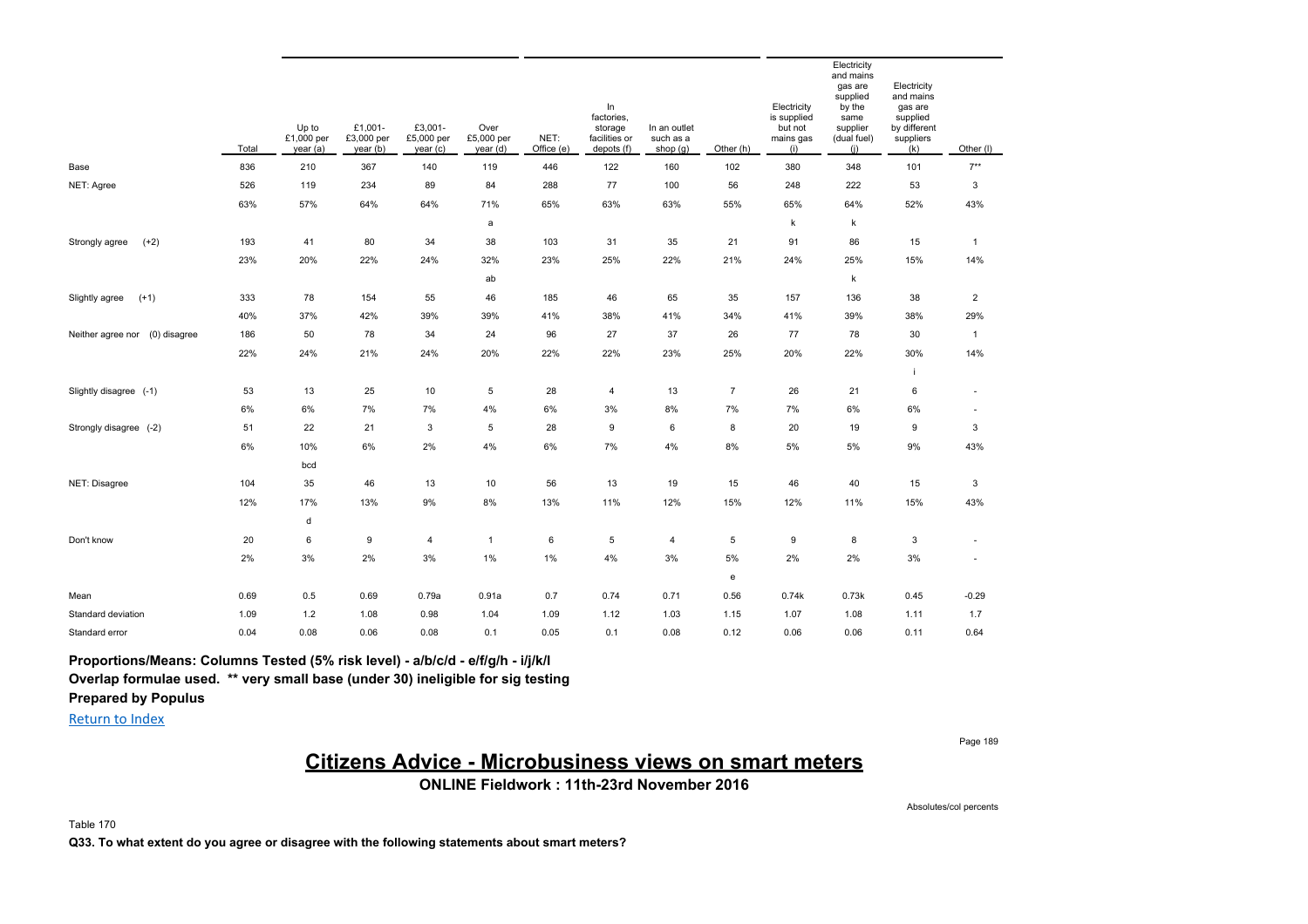#### **Smart meters will make me more confident that I'm paying the right amount for my energy**

#### **Base: All respondents who do not have a smart meter for business**

|                                   |       |                                     | Have SM for business |                                                   |                                                  | Size of business |          |                                                |                   | Turnover                         |                                    |                |
|-----------------------------------|-------|-------------------------------------|----------------------|---------------------------------------------------|--------------------------------------------------|------------------|----------|------------------------------------------------|-------------------|----------------------------------|------------------------------------|----------------|
|                                   | Total | Yes $(a)$                           | No(b)                | All those<br>who do not<br>own smart<br>meter (c) | 0 - you are<br>a sole<br>trader/ just<br>you (d) | $1-4(e)$         | $5-9(f)$ | 10 or more<br>(g)                              | Under<br>£50K (h) | £50 to less<br>than £250k<br>(i) | £250k to<br>less than<br>£1 $m(i)$ | $£1m+(k)$      |
| Base                              | 836   | $\overline{\phantom{a}}^{\ast\ast}$ | 355                  | 836                                               | 66*                                              | 297              | 267      | 201                                            | 115               | 260                              | 268                                | 132            |
| NET: Agree                        | 526   | $\overline{\phantom{a}}$            | 221                  | 526                                               | 39                                               | 179              | 167      | 140                                            | 72                | 160                              | 173                                | 83             |
|                                   | 63%   | ٠                                   | 62%                  | 63%                                               | 59%                                              | 60%              | 63%      | 70%                                            | 63%               | 62%                              | 65%                                | 63%            |
|                                   |       |                                     |                      |                                                   |                                                  |                  |          | e                                              |                   |                                  |                                    |                |
| $(+2)$<br>Strongly agree          | 193   | ٠                                   | 98                   | 193                                               | 14                                               | 62               | 63       | 53                                             | 33                | 52                               | 59                                 | 30             |
|                                   | 23%   | ٠                                   | 28%                  | 23%                                               | 21%                                              | 21%              | 24%      | 26%                                            | 29%               | 20%                              | 22%                                | 23%            |
|                                   |       |                                     | c                    |                                                   |                                                  |                  |          |                                                |                   |                                  |                                    |                |
| $(+1)$<br>Slightly agree          | 333   | ٠                                   | 123                  | 333                                               | 25                                               | 117              | 104      | 87                                             | 39                | 108                              | 114                                | 53             |
|                                   | 40%   | ٠                                   | 35%                  | 40%                                               | 38%                                              | 39%              | 39%      | 43%                                            | 34%               | 42%                              | 43%                                | 40%            |
|                                   |       |                                     |                      | b                                                 |                                                  |                  |          |                                                |                   |                                  |                                    |                |
| Neither agree nor<br>(0) disagree | 186   | ٠                                   | 81                   | 186                                               | 15                                               | 69               | 58       | 42                                             | 24                | 58                               | 58                                 | 32             |
|                                   | 22%   | $\overline{\phantom{a}}$            | 23%                  | 22%                                               | 23%                                              | 23%              | 22%      | 21%                                            | 21%               | 22%                              | 22%                                | 24%            |
| Slightly disagree (-1)            | 53    | ٠                                   | 19                   | 53                                                | $\overline{2}$                                   | 21               | 24       | 6                                              | $\overline{7}$    | 15                               | 17                                 | 8              |
|                                   | 6%    | ٠                                   | 5%                   | 6%                                                | 3%                                               | 7%               | 9%       | 3%                                             | 6%                | 6%                               | 6%                                 | 6%             |
|                                   |       |                                     |                      |                                                   |                                                  | g                | g        |                                                |                   |                                  |                                    |                |
| Strongly disagree (-2)            | 51    | $\overline{\phantom{a}}$            | 28                   | 51                                                | 8                                                | 18               | 15       | 10                                             | 8                 | 18                               | 17                                 | $\overline{7}$ |
|                                   | 6%    | ٠                                   | 8%                   | 6%                                                | 12%                                              | 6%               | 6%       | 5%                                             | 7%                | 7%                               | 6%                                 | 5%             |
|                                   |       |                                     |                      |                                                   | g                                                |                  |          |                                                |                   |                                  |                                    |                |
| NET: Disagree                     | 104   | ٠                                   | 47                   | 104                                               | 10                                               | 39               | 39       | 16                                             | 15                | 33                               | 34                                 | 15             |
|                                   | 12%   | ٠                                   | 13%                  | 12%                                               | 15%                                              | 13%              | 15%      | 8%                                             | 13%               | 13%                              | 13%                                | 11%            |
|                                   |       |                                     |                      |                                                   |                                                  |                  | g        |                                                |                   |                                  |                                    |                |
| Don't know                        | 20    | ٠                                   | 6                    | 20                                                | $\overline{2}$                                   | 10               | 3        | 3                                              | $\overline{4}$    | 9                                | 3                                  | $\overline{2}$ |
|                                   | 2%    | $\overline{\phantom{a}}$            | 2%                   | 2%                                                | 3%                                               | 3%               | 1%       | 1%                                             | 3%                | 3%                               | 1%                                 | 2%             |
| Mean                              | 0.69  | ٠                                   | 0.7                  | 0.69                                              | 0.55                                             | 0.64             | 0.67     | 0.84                                           | 0.74              | 0.64                             | 0.68                               | 0.7            |
|                                   |       |                                     |                      |                                                   |                                                  |                  |          | $\mathbf{e}% _{t}\left( \mathbf{1}_{t}\right)$ |                   |                                  |                                    |                |
| Standard deviation                | 1.09  | ٠                                   | 1.17                 | 1.09                                              | 1.23                                             | 1.09             | 1.11     | 1.02                                           | 1.17              | 1.09                             | 1.09                               | 1.06           |
| Standard error                    | 0.04  | ٠                                   | 0.06                 | 0.04                                              | 0.15                                             | 0.06             | 0.07     | 0.07                                           | 0.11              | 0.07                             | 0.07                               | 0.09           |

**Proportions/Means: Columns Tested (5% risk level) - a/b/c - d/e/f/g - h/i/j/k**

**Overlap formulae used. \* small base; \*\* very small base (under 30) ineligible for sig testing**

**Prepared by Populus**

Return to Index

Page 190

## **Citizens Advice - Microbusiness views on smart meters**

**ONLINE Fieldwork : 11th-23rd November 2016**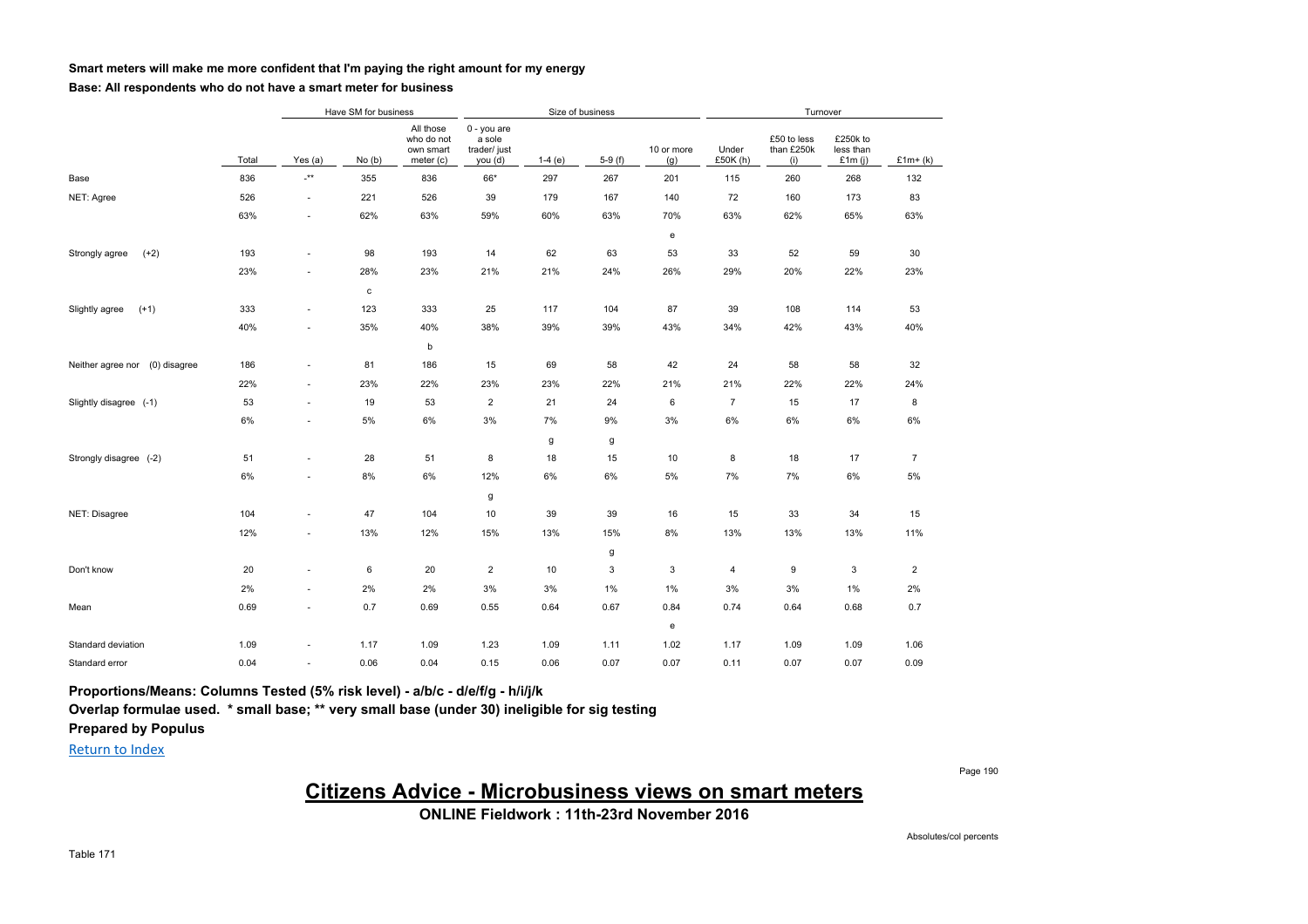**Q34. To what extent would you be willing or unwilling to pay for each of the following?**

#### **Summary**

**Base: All respondents who do not have a smart meter for business**

Q34. Summary

|                                  | A smart<br>meter for | A smart<br>meter<br>display -<br>This is<br>something<br>that sits in<br>your<br>workplace,<br>separate<br>to the<br>actual<br>smart<br>meter. It<br>allows you<br>to see<br>energy<br>usage in |
|----------------------------------|----------------------|-------------------------------------------------------------------------------------------------------------------------------------------------------------------------------------------------|
|                                  | your<br>business     | pounds<br>and pence.                                                                                                                                                                            |
| Base                             | 836                  | 836                                                                                                                                                                                             |
| NET: Willing                     | 215                  | 245                                                                                                                                                                                             |
|                                  | 26%                  | 29%                                                                                                                                                                                             |
| Very willing<br>$(+2)$           | 75                   | 72                                                                                                                                                                                              |
|                                  | 9%                   | 9%                                                                                                                                                                                              |
| Fairly willing<br>$(+1)$         | 140                  | 173                                                                                                                                                                                             |
|                                  | 17%                  | 21%                                                                                                                                                                                             |
| Neither wiling nor (0) unwilling | 143                  | 155                                                                                                                                                                                             |
|                                  | 17%                  | 19%                                                                                                                                                                                             |
| Fairly unwilling<br>$(-1)$       | 185                  | 159                                                                                                                                                                                             |
|                                  | 22%                  | 19%                                                                                                                                                                                             |
| Very unwilling<br>$(-2)$         | 280                  | 264                                                                                                                                                                                             |
|                                  | 33%                  | 32%                                                                                                                                                                                             |
| NET: Unwilling                   | 465                  | 423                                                                                                                                                                                             |
|                                  | 56%                  | 51%                                                                                                                                                                                             |
| Don't know                       | 13                   | 13                                                                                                                                                                                              |
|                                  | 2%                   | 2%                                                                                                                                                                                              |
| Mean                             | $-0.55$              | $-0.45$                                                                                                                                                                                         |
| Standard deviation               | 1.35                 | 1.36                                                                                                                                                                                            |
| Standard error                   | 0.05                 | 0.05                                                                                                                                                                                            |

### **Prepared by Populus**

Return to Index

**Citizens Advice - Microbusiness views on smart meters**

**ONLINE Fieldwork : 11th-23rd November 2016**

Page 191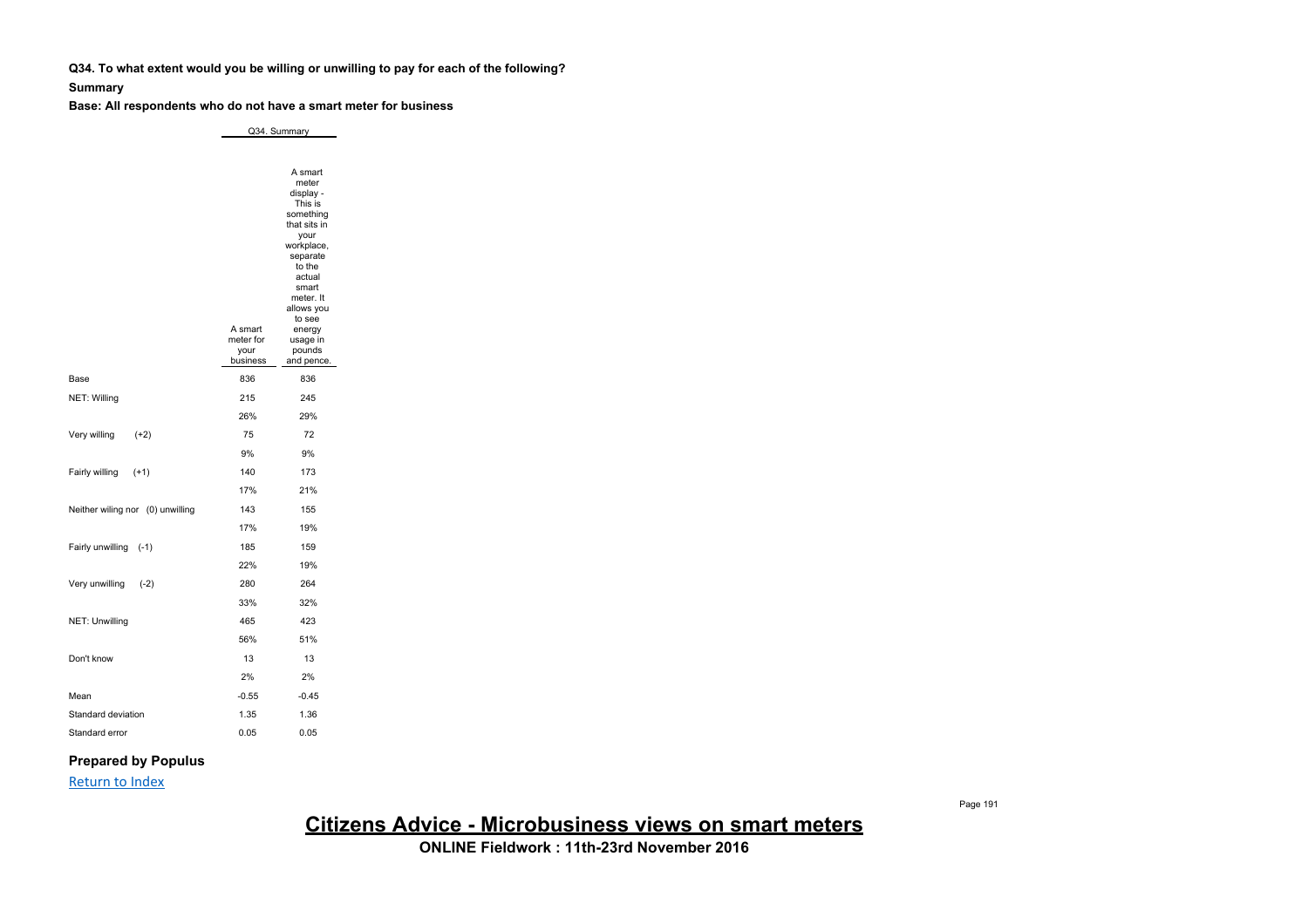#### Table 172

**Q34. To what extent would you be willing or unwilling to pay for each of the following?**

#### **NET: Willing - Summary**

#### **Base: All respondents who do not have a smart meter for business**

|                                                                                                                                                                             |       |                                 |                                   | Energy Spend                     |                                |                    |                                                            | Location                                |           |                                                           | <b>Energy Supply</b>                                                                         |                                                                                     |           |  |
|-----------------------------------------------------------------------------------------------------------------------------------------------------------------------------|-------|---------------------------------|-----------------------------------|----------------------------------|--------------------------------|--------------------|------------------------------------------------------------|-----------------------------------------|-----------|-----------------------------------------------------------|----------------------------------------------------------------------------------------------|-------------------------------------------------------------------------------------|-----------|--|
|                                                                                                                                                                             | Total | Up to<br>£1,000 per<br>year (a) | £1,001-<br>£3,000 per<br>year (b) | £3,001-<br>£5,000 per<br>year(c) | Over<br>£5,000 per<br>year (d) | NET:<br>Office (e) | In<br>factories,<br>storage<br>facilities or<br>depots (f) | In an outlet<br>such as a<br>shop $(g)$ | Other (h) | Electricity<br>is supplied<br>but not<br>mains gas<br>(i) | Electricity<br>and mains<br>gas are<br>supplied<br>by the<br>same<br>supplier<br>(dual fuel) | Electricity<br>and mains<br>gas are<br>supplied<br>by different<br>suppliers<br>(k) | Other (I) |  |
| Base                                                                                                                                                                        | 836   | 210                             | 367                               | 140                              | 119                            | 446                | 122                                                        | 160                                     | 102       | 380                                                       | 348                                                                                          | 101                                                                                 | $7***$    |  |
| A smart meter for your business                                                                                                                                             | 215   | 38                              | 84                                | 47                               | 46                             | 133                | 31                                                         | 35                                      | 15        | 79                                                        | 113                                                                                          | 23                                                                                  |           |  |
|                                                                                                                                                                             | 26%   | 18%                             | 23%                               | 34%                              | 39%                            | 30%                | 25%                                                        | 22%                                     | 15%       | 21%                                                       | 32%                                                                                          | 23%                                                                                 |           |  |
|                                                                                                                                                                             |       |                                 |                                   | ab                               | ab                             | h                  |                                                            |                                         |           |                                                           |                                                                                              |                                                                                     |           |  |
| A smart meter display This is<br>something that sits in your<br>workplace, separate to the actual<br>smart meter. It allows you to see<br>energy usage in pounds and pence. | 245   | 46                              | 98                                | 53                               | 48                             | 146                | 45                                                         | 36                                      | 17        | 97                                                        | 120                                                                                          | 27                                                                                  |           |  |
|                                                                                                                                                                             | 29%   | 22%                             | 27%                               | 38%                              | 40%                            | 33%                | 37%                                                        | 23%                                     | 17%       | 26%                                                       | 34%                                                                                          | 27%                                                                                 | 14%       |  |
|                                                                                                                                                                             |       |                                 |                                   | ab                               | ab                             | gh                 | gh                                                         |                                         |           |                                                           |                                                                                              |                                                                                     |           |  |

**Proportions/Means: Columns Tested (5% risk level) - a/b/c/d - e/f/g/h - i/j/k/l Overlap formulae used. \*\* very small base (under 30) ineligible for sig testing Prepared by Populus**

Return to Index

Page 192

## **Citizens Advice - Microbusiness views on smart meters**

**ONLINE Fieldwork : 11th-23rd November 2016**

Absolutes/col percents

Table 173

**Q34. To what extent would you be willing or unwilling to pay for each of the following?**

**NET: Willing - Summary**

|                                 |       |                          | Have SM for business |                                                   |                                                    |           | Size of business |                   |                  | Turnover                         |                                    |           |
|---------------------------------|-------|--------------------------|----------------------|---------------------------------------------------|----------------------------------------------------|-----------|------------------|-------------------|------------------|----------------------------------|------------------------------------|-----------|
|                                 | Total | Yes $(a)$                | No(b)                | All those<br>who do not<br>own smart<br>meter (c) | $0 - you are$<br>a sole<br>trader/ just<br>you (d) | 1-4 $(e)$ | $5-9(f)$         | 10 or more<br>(g) | Under<br>£50K(h) | £50 to less<br>than £250k<br>(i) | £250k to<br>less than<br>£1m $(i)$ | $£1m+(k)$ |
| Base                            | 836   | $-***$                   | 355                  | 836                                               | 66*                                                | 297       | 267              | 201               | 115              | 260                              | 268                                | 132       |
| A smart meter for your business | 215   | $\overline{\phantom{a}}$ | 93                   | 215                                               | 10                                                 | 57        | 75               | 72                | 23               | 58                               | 75                                 | 45        |
|                                 | 26%   | $\overline{\phantom{a}}$ | 26%                  | 26%                                               | 15%                                                | 19%       | 28%              | 36%               | 20%              | 22%                              | 28%                                | 34%       |
|                                 |       |                          |                      |                                                   |                                                    |           | de               | de                |                  |                                  |                                    | hi        |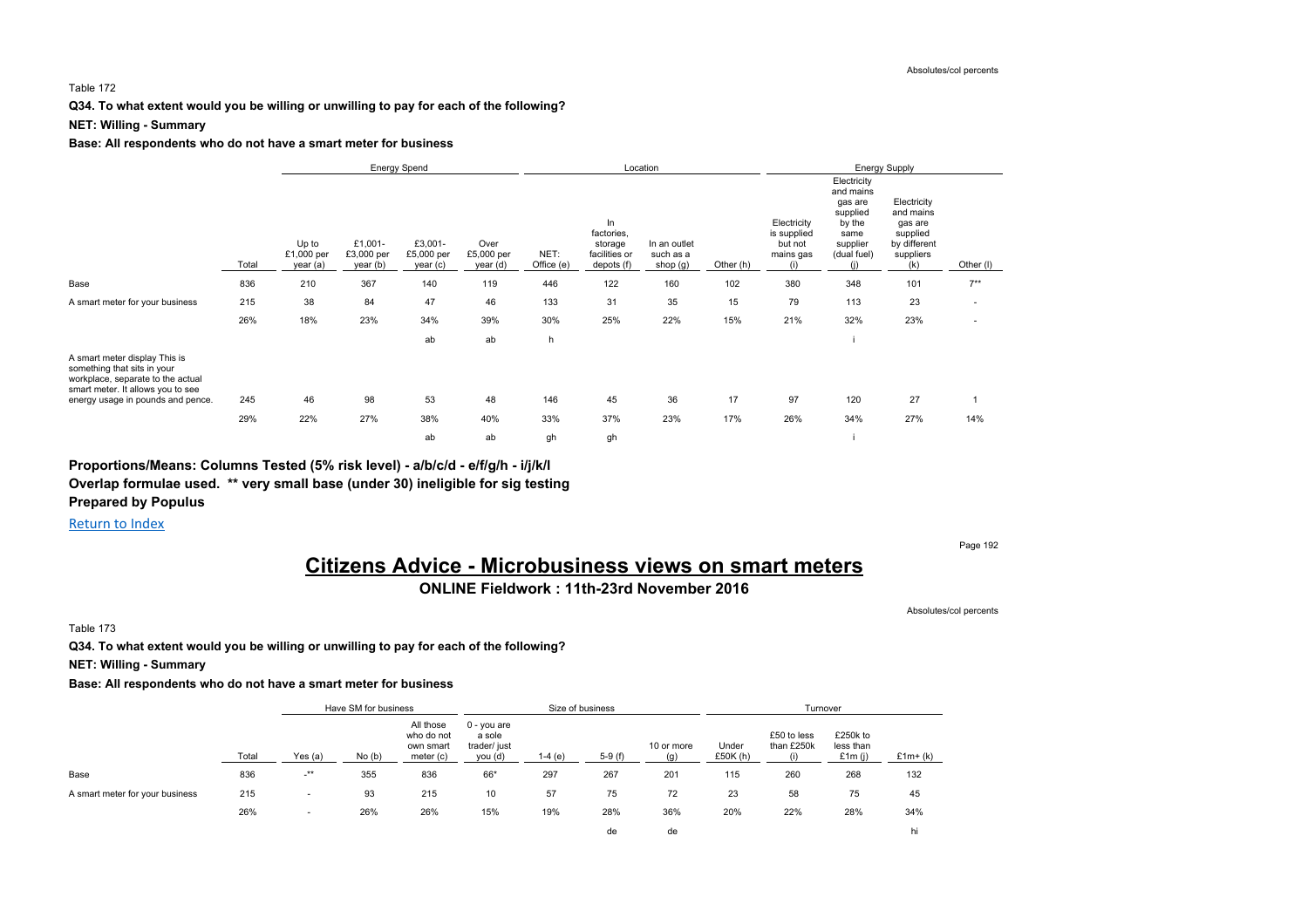| A smart meter display This is<br>something that sits in your<br>workplace, separate to the actual<br>smart meter. It allows you to see |     |        |     |     |     |     |     |     |     |     |     |     |
|----------------------------------------------------------------------------------------------------------------------------------------|-----|--------|-----|-----|-----|-----|-----|-----|-----|-----|-----|-----|
| energy usage in pounds and pence.                                                                                                      | 245 | . .    | 102 | 245 | 12  | 63  | 99  | 70  | 30  | 69  | 84  | 46  |
|                                                                                                                                        | 29% | $\sim$ | 29% | 29% | 18% | 21% | 37% | 35% | 26% | 27% | 31% | 35% |
|                                                                                                                                        |     |        |     |     |     |     | de  | de. |     |     |     |     |

**Proportions/Means: Columns Tested (5% risk level) - a/b/c - d/e/f/g - h/i/j/k Overlap formulae used. \* small base; \*\* very small base (under 30) ineligible for sig testing Prepared by Populus**

Return to Index

Page 193

Absolutes/col percents

## **Citizens Advice - Microbusiness views on smart meters**

**ONLINE Fieldwork : 11th-23rd November 2016**

Table 174

**Q34. To what extent would you be willing or unwilling to pay for each of the following?**

**A smart meter for your business**

|                                  |       |                                 |                                   | Energy Spend                      |                                |                    |                                                            | Location                              |           |                                                           |                                                                                                     | <b>Energy Supply</b>                                                                |                          |
|----------------------------------|-------|---------------------------------|-----------------------------------|-----------------------------------|--------------------------------|--------------------|------------------------------------------------------------|---------------------------------------|-----------|-----------------------------------------------------------|-----------------------------------------------------------------------------------------------------|-------------------------------------------------------------------------------------|--------------------------|
|                                  | Total | Up to<br>£1,000 per<br>year (a) | £1,001-<br>£3,000 per<br>year (b) | £3,001-<br>£5,000 per<br>year (c) | Over<br>£5,000 per<br>year (d) | NET:<br>Office (e) | In<br>factories,<br>storage<br>facilities or<br>depots (f) | In an outlet<br>such as a<br>shop (g) | Other (h) | Electricity<br>is supplied<br>but not<br>mains gas<br>(i) | Electricity<br>and mains<br>gas are<br>supplied<br>by the<br>same<br>supplier<br>(dual fuel)<br>(i) | Electricity<br>and mains<br>gas are<br>supplied<br>by different<br>suppliers<br>(k) | Other (I)                |
| Base                             | 836   | 210                             | 367                               | 140                               | 119                            | 446                | 122                                                        | 160                                   | 102       | 380                                                       | 348                                                                                                 | 101                                                                                 | $7***$                   |
| NET: Willing                     | 215   | 38                              | 84                                | 47                                | 46                             | 133                | 31                                                         | 35                                    | 15        | 79                                                        | 113                                                                                                 | 23                                                                                  | $\sim$                   |
|                                  | 26%   | 18%                             | 23%                               | 34%                               | 39%                            | 30%                | 25%                                                        | 22%                                   | 15%       | 21%                                                       | 32%                                                                                                 | 23%                                                                                 | $\sim$                   |
|                                  |       |                                 |                                   | ab                                | ab                             | h                  |                                                            |                                       |           |                                                           | j.                                                                                                  |                                                                                     |                          |
| $(+2)$<br>Very willing           | 75    | 14                              | 27                                | 16                                | 18                             | 49                 | 10                                                         | 10                                    | 5         | 27                                                        | 40                                                                                                  | 8                                                                                   |                          |
|                                  | 9%    | 7%                              | 7%                                | 11%                               | 15%                            | 11%                | 8%                                                         | 6%                                    | 5%        | 7%                                                        | 11%                                                                                                 | 8%                                                                                  |                          |
|                                  |       |                                 |                                   |                                   | ab                             |                    |                                                            |                                       |           |                                                           |                                                                                                     |                                                                                     |                          |
| Fairly willing<br>$(+1)$         | 140   | 24                              | 57                                | 31                                | 28                             | 84                 | 21                                                         | 25                                    | 10        | 52                                                        | 73                                                                                                  | 15                                                                                  | $\overline{\phantom{a}}$ |
|                                  | 17%   | 11%                             | 16%                               | 22%                               | 24%                            | 19%                | 17%                                                        | 16%                                   | 10%       | 14%                                                       | 21%                                                                                                 | 15%                                                                                 |                          |
|                                  |       |                                 |                                   | a                                 | ab                             | h                  |                                                            |                                       |           |                                                           |                                                                                                     |                                                                                     |                          |
| Neither wiling nor (0) unwilling | 143   | 28                              | 70                                | 23                                | 22                             | 64                 | 24                                                         | 25                                    | 26        | 52                                                        | 66                                                                                                  | 23                                                                                  | $\overline{2}$           |
|                                  | 17%   | 13%                             | 19%                               | 16%                               | 18%                            | 14%                | 20%                                                        | 16%                                   | 25%       | 14%                                                       | 19%                                                                                                 | 23%                                                                                 | 29%                      |
|                                  |       |                                 |                                   |                                   |                                |                    |                                                            |                                       | e         |                                                           |                                                                                                     |                                                                                     |                          |
| Fairly unwilling (-1)            | 185   | 50                              | 77                                | 35                                | 23                             | 98                 | 37                                                         | 32                                    | 18        | 94                                                        | 68                                                                                                  | 21                                                                                  | $\overline{2}$           |
|                                  | 22%   | 24%                             | 21%                               | 25%                               | 19%                            | 22%                | 30%                                                        | 20%                                   | 18%       | 25%                                                       | 20%                                                                                                 | 21%                                                                                 | 29%                      |
|                                  |       |                                 |                                   |                                   |                                |                    | gh                                                         |                                       |           |                                                           |                                                                                                     |                                                                                     |                          |
| Very unwilling<br>$(-2)$         | 280   | 91                              | 130                               | 31                                | 28                             | 146                | 27                                                         | 65                                    | 41        | 151                                                       | 94                                                                                                  | 32                                                                                  | 3                        |
|                                  | 33%   | 43%                             | 35%                               | 22%                               | 24%                            | 33%                | 22%                                                        | 41%                                   | 40%       | 40%                                                       | 27%                                                                                                 | 32%                                                                                 | 43%                      |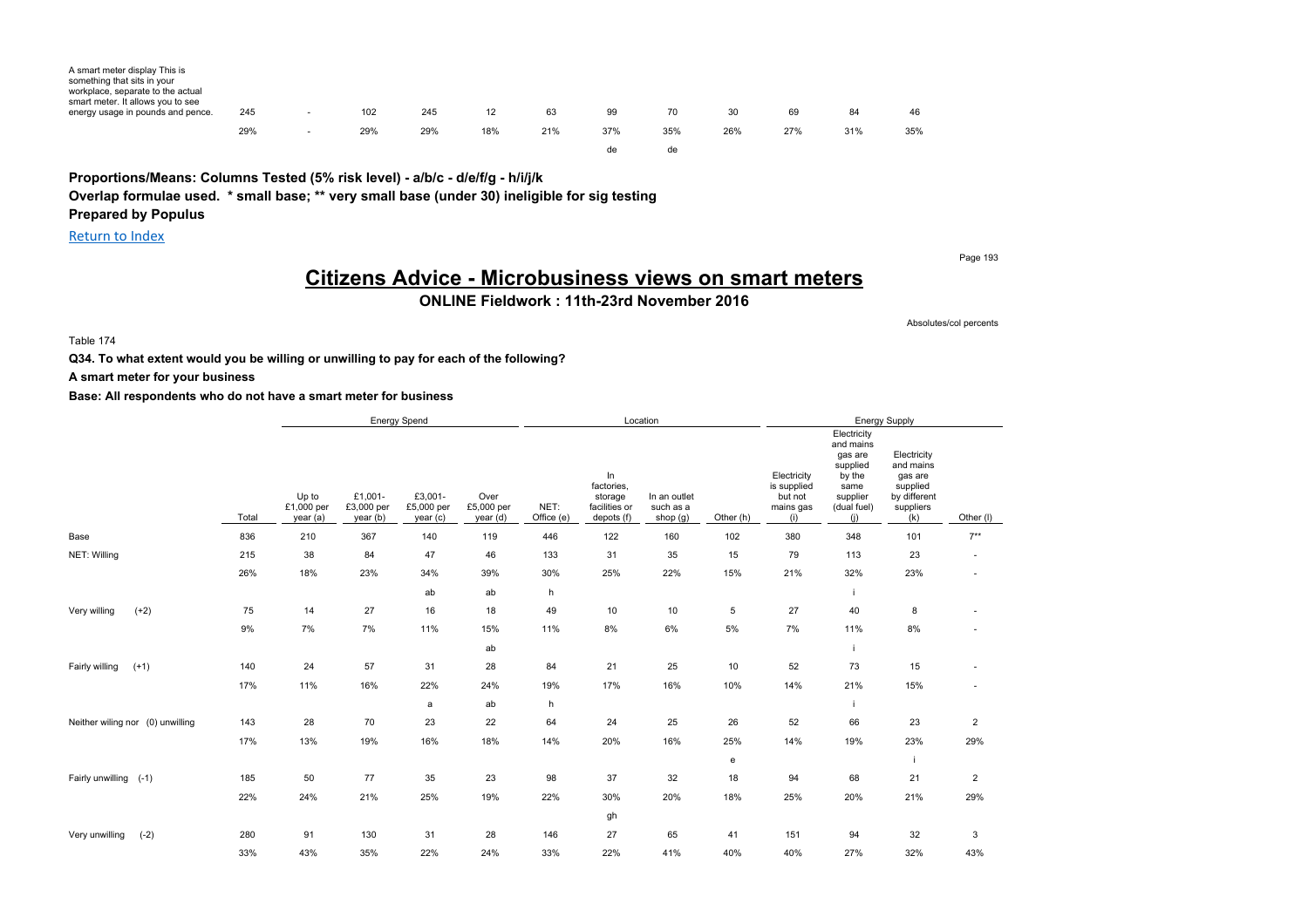|                    |         | cd      | cd       |           |                          |           |           |         |        |         |          |                |         |
|--------------------|---------|---------|----------|-----------|--------------------------|-----------|-----------|---------|--------|---------|----------|----------------|---------|
| NET: Unwilling     | 465     | 141     | 207      | 66        | 51                       | 244       | 64        | 97      | 59     | 245     | 162      | 53             | 5       |
|                    | 56%     | 67%     | 56%      | 47%       | 43%                      | 55%       | 52%       | 61%     | 58%    | 64%     | 47%      | 52%            | 71%     |
|                    |         | bcd     | d        |           |                          |           |           |         |        |         |          |                |         |
| Don't know         | 13      | 3       | 6        | 4         | $\overline{\phantom{a}}$ | 5         | 3         | 3       | 2      | 4       |          | $\overline{2}$ | ۰       |
|                    | 2%      | $1\%$   | 2%       | 3%        | ٠                        | 1%        | 2%        | 2%      | 2%     | 1%      | 2%       | 2%             | $\sim$  |
| Mean               | $-0.55$ | $-0.87$ |          |           |                          |           |           | $-0.75$ | $-0.8$ | $-0.77$ |          | $-0.55$        | $-1.14$ |
|                    |         |         | $-0.63a$ | $-0.25ab$ | $-0.13ab$                | $-0.47gh$ | $-0.42gh$ |         |        |         | $-0.30i$ |                |         |
| Standard deviation | 1.35    | 1.28    | 1.31     | 1.35      | 1.41                     | 1.4       | 1.25      | 1.32    | 1.22   | 1.3     | 1.38     | 1.3            | 0.9     |
| Standard error     | 0.05    | 0.09    | 0.07     | 0.12      | 0.13                     | 0.07      | 0.11      | 0.1     | 0.12   | 0.07    | 0.07     | 0.13           | 0.34    |

**Proportions/Means: Columns Tested (5% risk level) - a/b/c/d - e/f/g/h - i/j/k/l Overlap formulae used. \*\* very small base (under 30) ineligible for sig testing Prepared by Populus**

Return to Index

Page 194

## **Citizens Advice - Microbusiness views on smart meters**

### **ONLINE Fieldwork : 11th-23rd November 2016**

Absolutes/col percents

Table 175

#### **Q34. To what extent would you be willing or unwilling to pay for each of the following?**

#### **A smart meter for your business**

|                                  |       |                           | Have SM for business |                                                   |                                                  |          | Size of business |                   |                  | Turnover                         |                                 |           |
|----------------------------------|-------|---------------------------|----------------------|---------------------------------------------------|--------------------------------------------------|----------|------------------|-------------------|------------------|----------------------------------|---------------------------------|-----------|
|                                  | Total | Yes (a)                   | No(b)                | All those<br>who do not<br>own smart<br>meter (c) | 0 - you are<br>a sole<br>trader/ just<br>you (d) | $1-4(e)$ | $5-9(f)$         | 10 or more<br>(g) | Under<br>£50K(h) | £50 to less<br>than £250k<br>(i) | £250k to<br>less than<br>£1m(i) | $£1m+(k)$ |
| Base                             | 836   | $\mathbf{-}^{\star\star}$ | 355                  | 836                                               | 66*                                              | 297      | 267              | 201               | 115              | 260                              | 268                             | 132       |
| NET: Willing                     | 215   | $\sim$                    | 93                   | 215                                               | 10                                               | 57       | 75               | 72                | 23               | 58                               | 75                              | 45        |
|                                  | 26%   | $\sim$                    | 26%                  | 26%                                               | 15%                                              | 19%      | 28%              | 36%               | 20%              | 22%                              | 28%                             | 34%       |
|                                  |       |                           |                      |                                                   |                                                  |          | de               | de                |                  |                                  |                                 | hi        |
| $(+2)$<br>Very willing           | 75    | ۰.                        | 39                   | 75                                                | $\overline{4}$                                   | 23       | 23               | 24                | 11               | 21                               | 22                              | 15        |
|                                  | 9%    | $\sim$                    | 11%                  | 9%                                                | 6%                                               | 8%       | 9%               | 12%               | 10%              | 8%                               | 8%                              | 11%       |
| Fairly willing<br>$(+1)$         | 140   | $\sim$                    | 54                   | 140                                               | 6                                                | 34       | 52               | 48                | 12               | 37                               | 53                              | 30        |
|                                  | 17%   | $\sim$                    | 15%                  | 17%                                               | 9%                                               | 11%      | 19%              | 24%               | 10%              | 14%                              | 20%                             | 23%       |
|                                  |       |                           |                      |                                                   |                                                  |          | de               | de                |                  |                                  | h                               | hi        |
| Neither wiling nor (0) unwilling | 143   | ۰.                        | 52                   | 143                                               | 9                                                | 45       | 45               | 41                | 13               | 49                               | 43                              | 22        |
|                                  | 17%   | $\sim$                    | 15%                  | 17%                                               | 14%                                              | 15%      | 17%              | 20%               | 11%              | 19%                              | 16%                             | 17%       |
| Fairly unwilling (-1)            | 185   | ۰.                        | 68                   | 185                                               | 11                                               | 74       | 58               | 42                | 29               | 59                               | 60                              | 30        |
|                                  | 22%   | $\sim$                    | 19%                  | 22%                                               | 17%                                              | 25%      | 22%              | 21%               | 25%              | 23%                              | 22%                             | 23%       |
| Very unwilling<br>$(-2)$         | 280   | $\sim$                    | 139                  | 280                                               | 36                                               | 117      | 83               | 44                | 49               | 91                               | 86                              | 34        |
|                                  | 33%   | $\sim$                    | 39%                  | 33%                                               | 55%                                              | 39%      | 31%              | 22%               | 43%              | 35%                              | 32%                             | 26%       |
|                                  |       |                           | c                    |                                                   | efg                                              | fg       | g                |                   | jk               |                                  |                                 |           |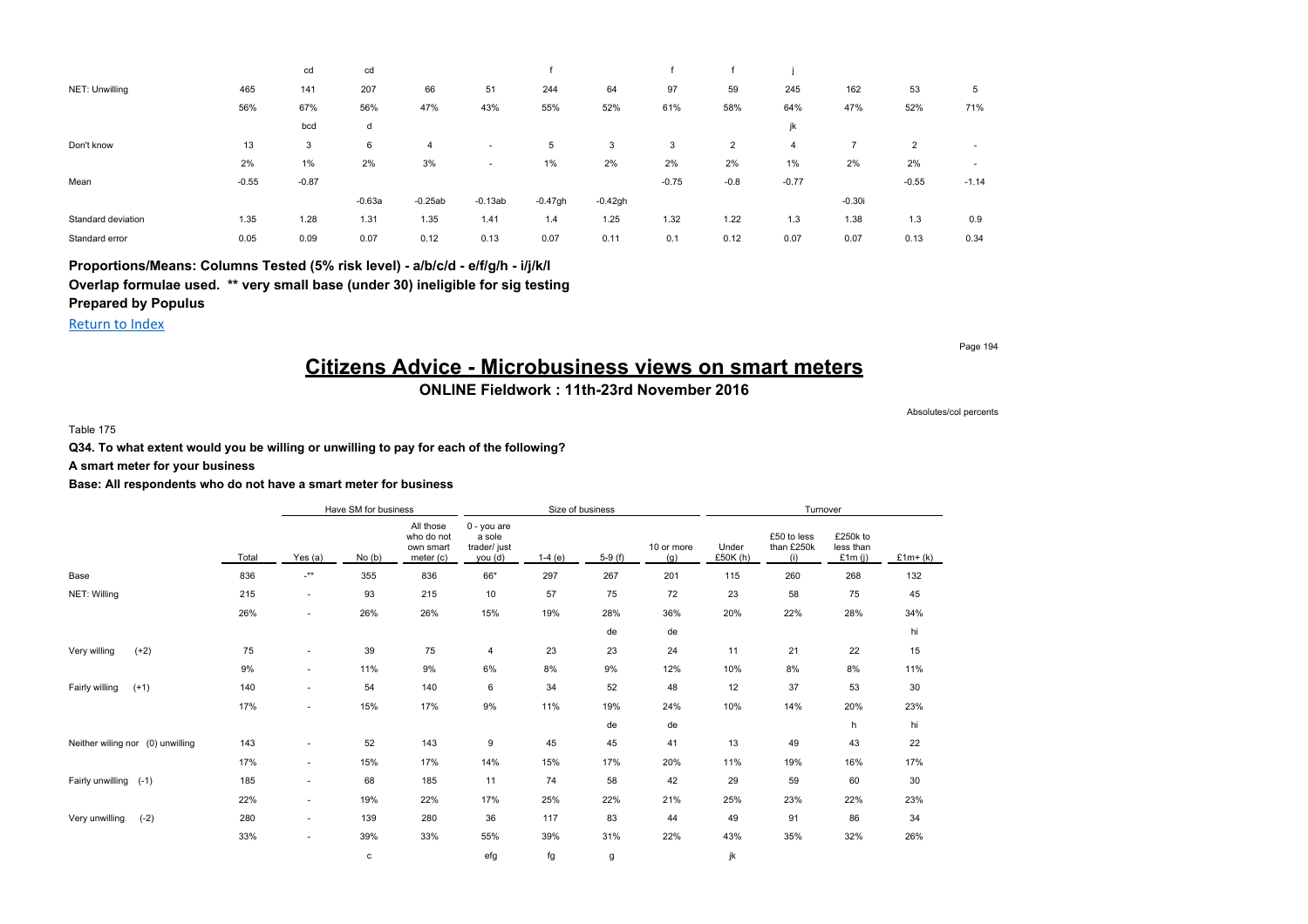| NET: Unwilling     | 465     | $\overline{\phantom{a}}$ | 207     | 465     | 47                       | 191     | 141       | 86             | 78      | 150     | 146      | 64         |
|--------------------|---------|--------------------------|---------|---------|--------------------------|---------|-----------|----------------|---------|---------|----------|------------|
|                    | 56%     | $\overline{\phantom{a}}$ | 58%     | 56%     | 71%                      | 64%     | 53%       | 43%            | 68%     | 58%     | 54%      | 48%        |
|                    |         |                          |         |         | fg                       | fg      | g         |                | jk      |         |          |            |
| Don't know         | 13      | $\overline{\phantom{a}}$ | 3       | 13      | . .                      | 4       | 6         | $\overline{2}$ |         | 3       | 4        |            |
|                    | 2%      | $\overline{\phantom{a}}$ | 1%      | 2%      | $\overline{\phantom{a}}$ | 1%      | 2%        | $1\%$          | 1%      | 1%      | $1\%$    | 1%         |
| Mean               | $-0.55$ | $\overline{\phantom{a}}$ | $-0.61$ | $-0.55$ | $-1.05$                  | $-0.78$ |           |                | $-0.82$ | $-0.63$ |          |            |
|                    |         |                          |         |         |                          |         | $-0.48de$ | $-0.17$ def    |         |         | $-0.51h$ | $-0.29$ hi |
| Standard deviation | 1.35    | $\overline{\phantom{a}}$ | 1.42    | 1.35    | 1.27                     | 1.3     | 1.35      | 1.34           | 1.35    | 1.31    | 1.35     | 1.37       |
| Standard error     | 0.05    | $\overline{\phantom{a}}$ | 0.08    | 0.05    | 0.16                     | 0.08    | 0.08      | 0.1            | 0.13    | 0.08    | 0.08     | 0.12       |

**Proportions/Means: Columns Tested (5% risk level) - a/b/c - d/e/f/g - h/i/j/k Overlap formulae used. \* small base; \*\* very small base (under 30) ineligible for sig testing Prepared by Populus**

#### Return to Index

## **Citizens Advice - Microbusiness views on smart meters**

**ONLINE Fieldwork : 11th-23rd November 2016**

Absolutes/col percents

Page 195

#### Table 176

**Q34. To what extent would you be willing or unwilling to pay for each of the following?**

**A smart meter display - This is something that sits in your workplace, separate to the actual smart meter. It allows you to see energy usage in pounds and pence. Base: All respondents who do not have a smart meter for business**

|                                  |       |                                 |                                   | Energy Spend                     |                                |                    |                                                            | Location                              |           |                                                           |                                                                                                     | Energy Supply                                                                       |                |
|----------------------------------|-------|---------------------------------|-----------------------------------|----------------------------------|--------------------------------|--------------------|------------------------------------------------------------|---------------------------------------|-----------|-----------------------------------------------------------|-----------------------------------------------------------------------------------------------------|-------------------------------------------------------------------------------------|----------------|
|                                  | Total | Up to<br>£1,000 per<br>year (a) | £1,001-<br>£3,000 per<br>year (b) | £3,001-<br>£5,000 per<br>year(c) | Over<br>£5,000 per<br>year (d) | NET:<br>Office (e) | In<br>factories,<br>storage<br>facilities or<br>depots (f) | In an outlet<br>such as a<br>shop (g) | Other (h) | Electricity<br>is supplied<br>but not<br>mains gas<br>(i) | Electricity<br>and mains<br>gas are<br>supplied<br>by the<br>same<br>supplier<br>(dual fuel)<br>(i) | Electricity<br>and mains<br>gas are<br>supplied<br>by different<br>suppliers<br>(k) | Other (I)      |
| Base                             | 836   | 210                             | 367                               | 140                              | 119                            | 446                | 122                                                        | 160                                   | 102       | 380                                                       | 348                                                                                                 | 101                                                                                 | $7***$         |
| NET: Willing                     | 245   | 46                              | 98                                | 53                               | 48                             | 146                | 45                                                         | 36                                    | 17        | 97                                                        | 120                                                                                                 | 27                                                                                  | $\mathbf{1}$   |
|                                  | 29%   | 22%                             | 27%                               | 38%                              | 40%                            | 33%                | 37%                                                        | 23%                                   | 17%       | 26%                                                       | 34%                                                                                                 | 27%                                                                                 | 14%            |
|                                  |       |                                 |                                   | ab                               | ab                             | gh                 | gh                                                         |                                       |           |                                                           |                                                                                                     |                                                                                     |                |
| $(+2)$<br>Very willing           | 72    | 14                              | 28                                | 15                               | 15                             | 44                 | 14                                                         | 10                                    | 4         | 29                                                        | 35                                                                                                  | 8                                                                                   |                |
|                                  | 9%    | 7%                              | 8%                                | 11%                              | 13%                            | 10%                | 11%                                                        | 6%                                    | 4%        | 8%                                                        | 10%                                                                                                 | 8%                                                                                  |                |
|                                  |       |                                 |                                   |                                  |                                |                    | h                                                          |                                       |           |                                                           |                                                                                                     |                                                                                     |                |
| $(+1)$<br>Fairly willing         | 173   | 32                              | 70                                | 38                               | 33                             | 102                | 31                                                         | 26                                    | 13        | 68                                                        | 85                                                                                                  | 19                                                                                  | $\mathbf{1}$   |
|                                  | 21%   | 15%                             | 19%                               | 27%                              | 28%                            | 23%                | 25%                                                        | 16%                                   | 13%       | 18%                                                       | 24%                                                                                                 | 19%                                                                                 | 14%            |
|                                  |       |                                 |                                   | ab                               | ab                             | h                  | h                                                          |                                       |           |                                                           |                                                                                                     |                                                                                     |                |
| Neither wiling nor (0) unwilling | 155   | 29                              | 71                                | 28                               | 27                             | 71                 | 23                                                         | 35                                    | 22        | 59                                                        | 70                                                                                                  | 25                                                                                  | $\mathbf{1}$   |
|                                  | 19%   | 14%                             | 19%                               | 20%                              | 23%                            | 16%                | 19%                                                        | 22%                                   | 22%       | 16%                                                       | 20%                                                                                                 | 25%                                                                                 | 14%            |
|                                  |       |                                 |                                   |                                  | a                              |                    |                                                            |                                       |           |                                                           |                                                                                                     |                                                                                     |                |
| Fairly unwilling (-1)            | 159   | 41                              | 71                                | 27                               | 20                             | 86                 | 24                                                         | 30                                    | 19        | 81                                                        | 57                                                                                                  | 20                                                                                  | $\overline{1}$ |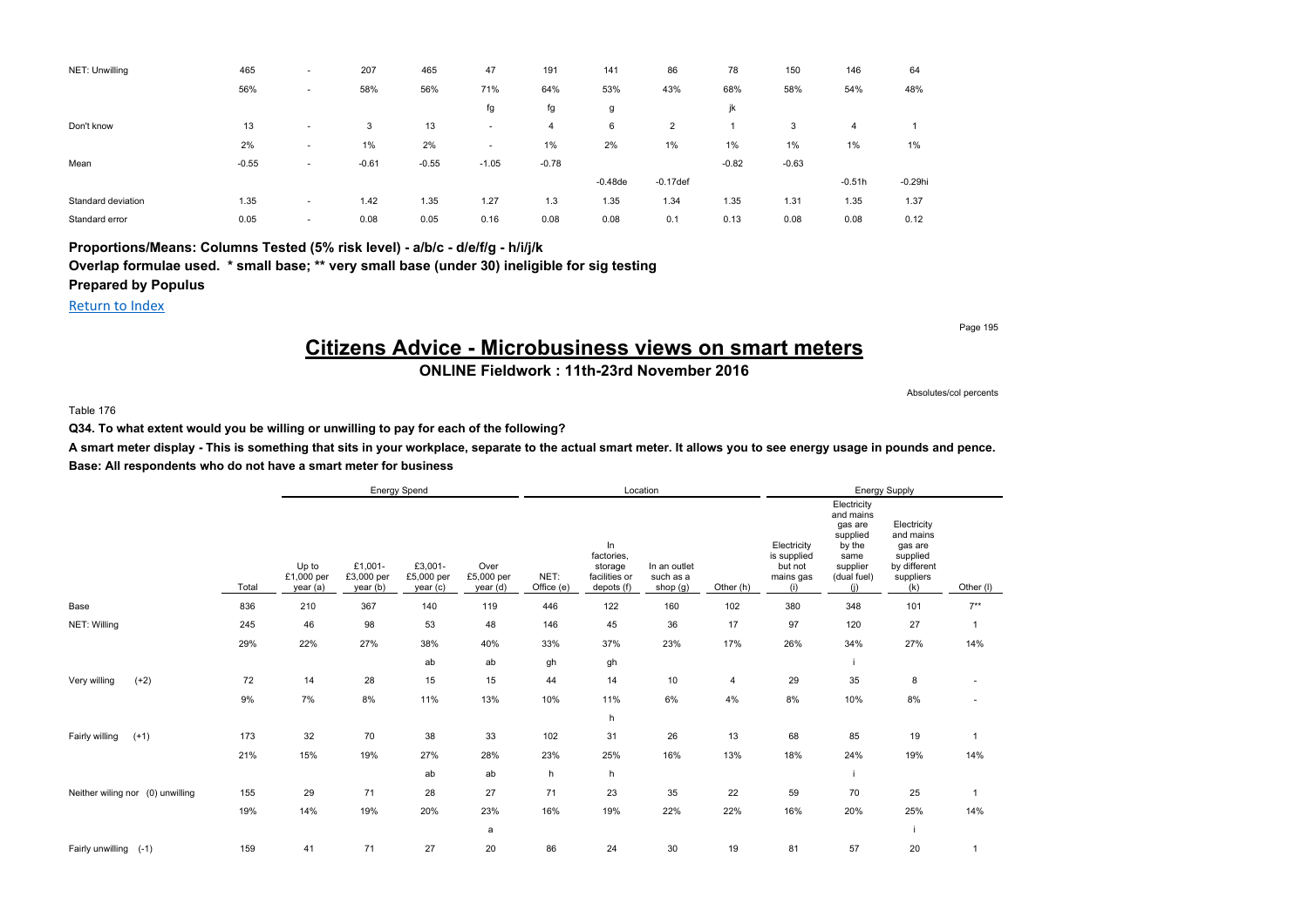|                          | 19%     | 20%     | 19%      | 19%       | 17%                      | 19%      | 20%            | 19%     | 19%     | 21%            | 16%      | 20%            | 14%     |
|--------------------------|---------|---------|----------|-----------|--------------------------|----------|----------------|---------|---------|----------------|----------|----------------|---------|
| Very unwilling<br>$(-2)$ | 264     | 89      | 122      | 29        | 24                       | 138      | 28             | 56      | 41      | 136            | 97       | 27             | 4       |
|                          | 32%     | 42%     | 33%      | 21%       | 20%                      | 31%      | 23%            | 35%     | 40%     | 36%            | 28%      | 27%            | 57%     |
|                          |         | bcd     | cd       |           |                          |          |                |         |         |                |          |                |         |
| NET: Unwilling           | 423     | 130     | 193      | 56        | 44                       | 224      | 52             | 86      | 60      | 217            | 154      | 47             | 5       |
|                          | 51%     | 62%     | 53%      | 40%       | 37%                      | 50%      | 43%            | 54%     | 59%     | 57%            | 44%      | 47%            | 71%     |
|                          |         | bcd     | cd       |           |                          |          |                |         |         |                |          |                |         |
| Don't know               | 13      | 5       | 5        | 3         | $\overline{\phantom{a}}$ | 5        | $\overline{2}$ | 3       | 3       | $\overline{7}$ | 4        | $\overline{2}$ |         |
|                          | 2%      | 2%      | $1\%$    | 2%        | ٠                        | 1%       | 2%             | 2%      | 3%      | 2%             | $1\%$    | 2%             |         |
| Mean                     | $-0.45$ | $-0.78$ |          |           |                          |          |                | $-0.61$ | $-0.81$ | $-0.61$        |          | $-0.39$        | $-1.14$ |
|                          |         |         | $-0.52a$ | $-0.12ab$ | $-0.04ab$                | $-0.39h$ | $-0.17gh$      |         |         |                | $-0.28i$ |                |         |
| Standard deviation       | 1.36    | 1.33    | 1.33     | 1.33      | 1.33                     | 1.39     | 1.36           | 1.29    | 1.23    | 1.34           | 1.37     | 1.29           | 1.21    |
| Standard error           | 0.05    | 0.09    | 0.07     | 0.11      | 0.12                     | 0.07     | 0.12           | 0.1     | 0.12    | 0.07           | 0.07     | 0.13           | 0.46    |

**Proportions/Means: Columns Tested (5% risk level) - a/b/c/d - e/f/g/h - i/j/k/l**

**Overlap formulae used. \*\* very small base (under 30) ineligible for sig testing**

**Prepared by Populus** Return to Index

Page 196

# **Citizens Advice - Microbusiness views on smart meters**

### **ONLINE Fieldwork : 11th-23rd November 2016**

Absolutes/col percents

#### Table 177

**Q34. To what extent would you be willing or unwilling to pay for each of the following?**

**A smart meter display - This is something that sits in your workplace, separate to the actual smart meter. It allows you to see energy usage in pounds and pence. Base: All respondents who do not have a smart meter for business**

|                                  |       |         | Have SM for business |                                                   |                                                  | Size of business |          |                   |                  | Turnover                         |                                  |           |
|----------------------------------|-------|---------|----------------------|---------------------------------------------------|--------------------------------------------------|------------------|----------|-------------------|------------------|----------------------------------|----------------------------------|-----------|
|                                  | Total | Yes (a) | No(b)                | All those<br>who do not<br>own smart<br>meter (c) | 0 - you are<br>a sole<br>trader/ just<br>you (d) | $1-4(e)$         | $5-9(f)$ | 10 or more<br>(g) | Under<br>£50K(h) | £50 to less<br>than £250k<br>(i) | £250k to<br>less than<br>£1m (i) | $£1m+(k)$ |
| Base                             | 836   | $-***$  | 355                  | 836                                               | 66*                                              | 297              | 267      | 201               | 115              | 260                              | 268                              | 132       |
| NET: Willing                     | 245   | ۰.      | 102                  | 245                                               | 12                                               | 63               | 99       | 70                | 30               | 69                               | 84                               | 46        |
|                                  | 29%   | ۰.      | 29%                  | 29%                                               | 18%                                              | 21%              | 37%      | 35%               | 26%              | 27%                              | 31%                              | 35%       |
|                                  |       |         |                      |                                                   |                                                  |                  | de       | de                |                  |                                  |                                  |           |
| $(+2)$<br>Very willing           | 72    | ٠       | 38                   | 72                                                | 3                                                | 20               | 26       | 22                | 8                | 22                               | 23                               | 14        |
|                                  | 9%    | ٠       | 11%                  | 9%                                                | 5%                                               | 7%               | 10%      | 11%               | 7%               | 8%                               | 9%                               | 11%       |
| Fairly willing<br>$(+1)$         | 173   | ٠       | 64                   | 173                                               | 9                                                | 43               | 73       | 48                | 22               | 47                               | 61                               | 32        |
|                                  | 21%   | ٠       | 18%                  | 21%                                               | 14%                                              | 14%              | 27%      | 24%               | 19%              | 18%                              | 23%                              | 24%       |
|                                  |       |         |                      |                                                   |                                                  |                  | de       | e                 |                  |                                  |                                  |           |
| Neither wiling nor (0) unwilling | 155   | ٠       | 61                   | 155                                               | 8                                                | 53               | 37       | 54                | 16               | 46                               | 47                               | 30        |
|                                  | 19%   | ٠       | 17%                  | 19%                                               | 12%                                              | 18%              | 14%      | 27%               | 14%              | 18%                              | 18%                              | 23%       |
|                                  |       |         |                      |                                                   |                                                  |                  |          | def               |                  |                                  |                                  |           |
| Fairly unwilling (-1)            | 159   | ٠       | 61                   | 159                                               | 14                                               | 58               | 50       | 37                | 23               | 48                               | 62                               | 20        |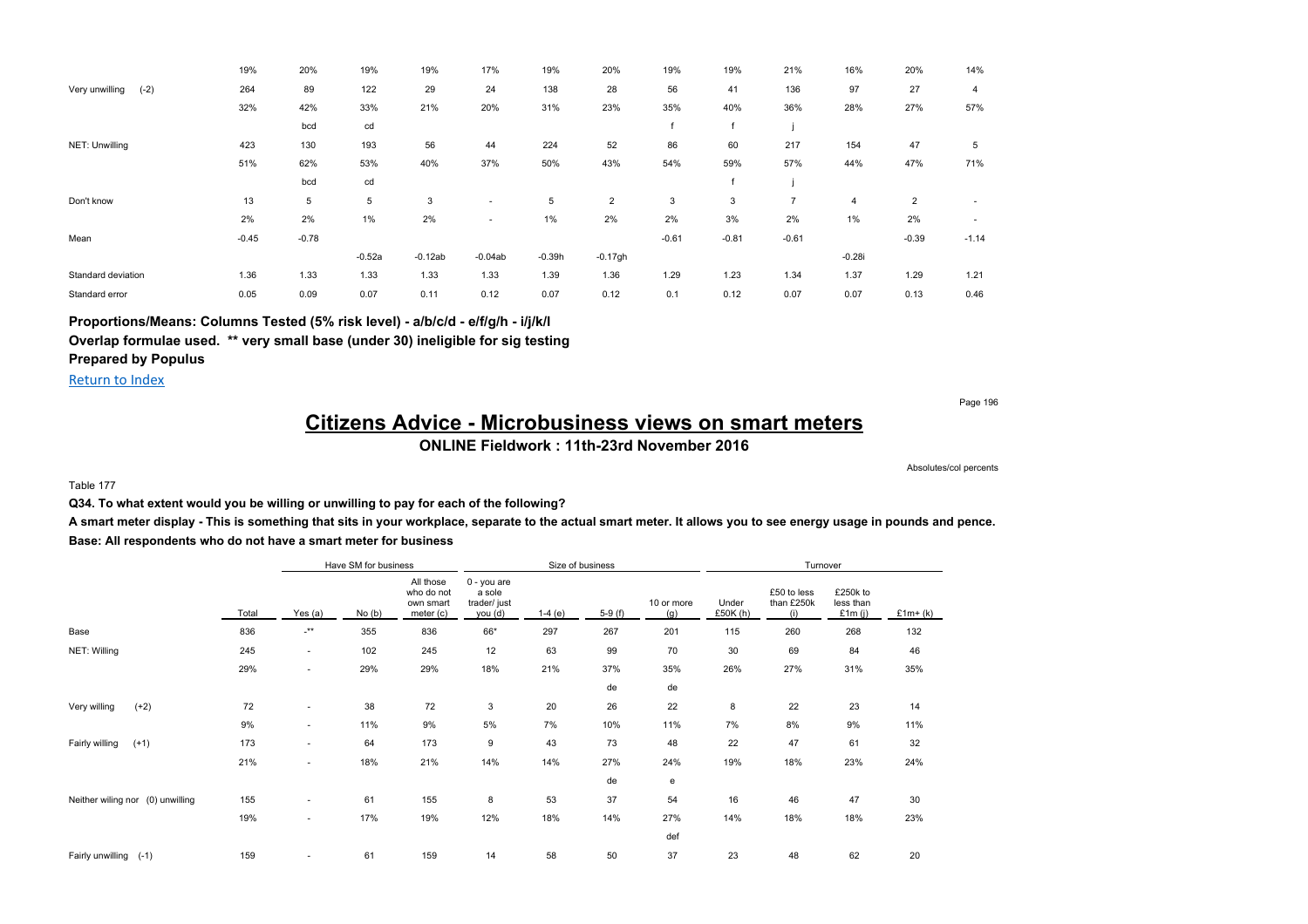|                          | 19%     | $\overline{\phantom{a}}$ | 17%    | 19%     | 21%     | 20%     | 19%        | 18%            | 20%     | 18%     | 23%     | 15%        |
|--------------------------|---------|--------------------------|--------|---------|---------|---------|------------|----------------|---------|---------|---------|------------|
| Very unwilling<br>$(-2)$ | 264     | ٠                        | 128    | 264     | 32      | 118     | 76         | 38             | 45      | 93      | 72      | 35         |
|                          | 32%     | $\sim$                   | 36%    | 32%     | 48%     | 40%     | 28%        | 19%            | 39%     | 36%     | 27%     | 27%        |
|                          |         |                          | с      |         | fg      | fg      | g          |                | jk      |         |         |            |
| NET: Unwilling           | 423     | $\overline{\phantom{a}}$ | 189    | 423     | 46      | 176     | 126        | 75             | 68      | 141     | 134     | 55         |
|                          | 51%     | $\overline{\phantom{a}}$ | 53%    | 51%     | 70%     | 59%     | 47%        | 37%            | 59%     | 54%     | 50%     | 42%        |
|                          |         |                          |        |         | fg      | fg      | g          |                | k       | k       |         |            |
| Don't know               | 13      | $\overline{\phantom{a}}$ | 3      | 13      | ۰.      | 5       | 5          | $\overline{2}$ |         | 4       | 3       |            |
|                          | 2%      | $\sim$                   | $1\%$  | 2%      |         | 2%      | 2%         | 1%             | 1%      | 2%      | 1%      | $1\%$      |
| Mean                     | $-0.45$ |                          | $-0.5$ | $-0.45$ | $-0.95$ | $-0.72$ |            |                | $-0.66$ | $-0.56$ | $-0.37$ |            |
|                          |         |                          |        |         |         |         | $-0.29$ de | $-0.11$ de     |         |         |         | $-0.23$ hi |
| Standard deviation       | 1.36    | $\sim$                   | 1.41   | 1.36    | 1.26    | 1.31    | 1.4        | 1.28           | 1.36    | 1.36    | 1.33    | 1.36       |
| Standard error           | 0.05    | $\sim$                   | 0.08   | 0.05    | 0.15    | 0.08    | 0.09       | 0.09           | 0.13    | 0.09    | 0.08    | 0.12       |

**Proportions/Means: Columns Tested (5% risk level) - a/b/c - d/e/f/g - h/i/j/k**

**Overlap formulae used. \* small base; \*\* very small base (under 30) ineligible for sig testing**

**Prepared by Populus**

Return to Index

Page 197

# **Citizens Advice - Microbusiness views on smart meters**

### **ONLINE Fieldwork : 11th-23rd November 2016**

Absolutes/col percents

#### Table 178

**Q35a. Assuming they were made available to you, how much would you be willing to pay for a smart meter for your business? Base: All respondents who are willing to pay for smart meter**

|           |       |       |                                 |                                   | Energy Spend                     |                                |                    |                                                            | Location                              |                          |                                                           |                                                                                                     | Energy Supply                                                                       |                      |
|-----------|-------|-------|---------------------------------|-----------------------------------|----------------------------------|--------------------------------|--------------------|------------------------------------------------------------|---------------------------------------|--------------------------|-----------------------------------------------------------|-----------------------------------------------------------------------------------------------------|-------------------------------------------------------------------------------------|----------------------|
|           |       | Total | Up to<br>£1,000 per<br>year (a) | £1,001-<br>£3,000 per<br>year (b) | £3,001-<br>£5,000 per<br>year(c) | Over<br>£5,000 per<br>year (d) | NET:<br>Office (e) | In<br>factories,<br>storage<br>facilities or<br>depots (f) | In an outlet<br>such as a<br>shop (g) | Other (h)                | Electricity<br>is supplied<br>but not<br>mains gas<br>(i) | Electricity<br>and mains<br>gas are<br>supplied<br>by the<br>same<br>supplier<br>(dual fuel)<br>(i) | Electricity<br>and mains<br>gas are<br>supplied<br>by different<br>suppliers<br>(k) | Other (I)            |
| Base      |       | 215   | $38*$                           | $84*$                             | $47*$                            | 46*                            | 133                | $31*$                                                      | $35^{\ast}$                           | $15***$                  | $79*$                                                     | 113                                                                                                 | $23**$                                                                              | $\cdot^{\star\star}$ |
| £0-£50    | (25)  | 98    | 21                              | 44                                | 18                               | 15                             | 57                 | 13                                                         | 20                                    | $\overline{7}$           | 46                                                        | 36                                                                                                  | 16                                                                                  | $\overline{a}$       |
|           |       | 46%   | 55%                             | 52%                               | 38%                              | 33%                            | 43%                | 42%                                                        | 57%                                   | 47%                      | 58%                                                       | 32%                                                                                                 | 70%                                                                                 |                      |
|           |       |       | d                               | d                                 |                                  |                                |                    |                                                            |                                       |                          |                                                           |                                                                                                     |                                                                                     |                      |
| £51-£100  | (75)  | 56    | 10                              | 21                                | 13                               | 12                             | 37                 | 8                                                          | $\overline{7}$                        | $\overline{4}$           | 16                                                        | 36                                                                                                  | 4                                                                                   |                      |
|           |       | 26%   | 26%                             | 25%                               | 28%                              | 26%                            | 28%                | 26%                                                        | 20%                                   | 27%                      | 20%                                                       | 32%                                                                                                 | 17%                                                                                 |                      |
| £101-£200 | (150) | 29    | $\overline{4}$                  | 12                                | 9                                | $\overline{4}$                 | 23                 | $\overline{1}$                                             | 3                                     | $\overline{2}$           | 9                                                         | 18                                                                                                  | $\overline{2}$                                                                      |                      |
|           |       | 13%   | 11%                             | 14%                               | 19%                              | 9%                             | 17%                | 3%                                                         | 9%                                    | 13%                      | 11%                                                       | 16%                                                                                                 | 9%                                                                                  |                      |
|           |       |       |                                 |                                   |                                  |                                | $\mathsf{f}$       |                                                            |                                       |                          |                                                           |                                                                                                     |                                                                                     |                      |
| £201-£250 | (225) | 9     | ٠                               | $\overline{1}$                    | 3                                | 5                              | 5                  | 3                                                          |                                       | ٠                        |                                                           | 8                                                                                                   |                                                                                     |                      |
|           |       | 4%    | ٠                               | $1\%$                             | 6%                               | 11%                            | 4%                 | 10%                                                        | 3%                                    | $\overline{\phantom{a}}$ | 1%                                                        | 7%                                                                                                  |                                                                                     |                      |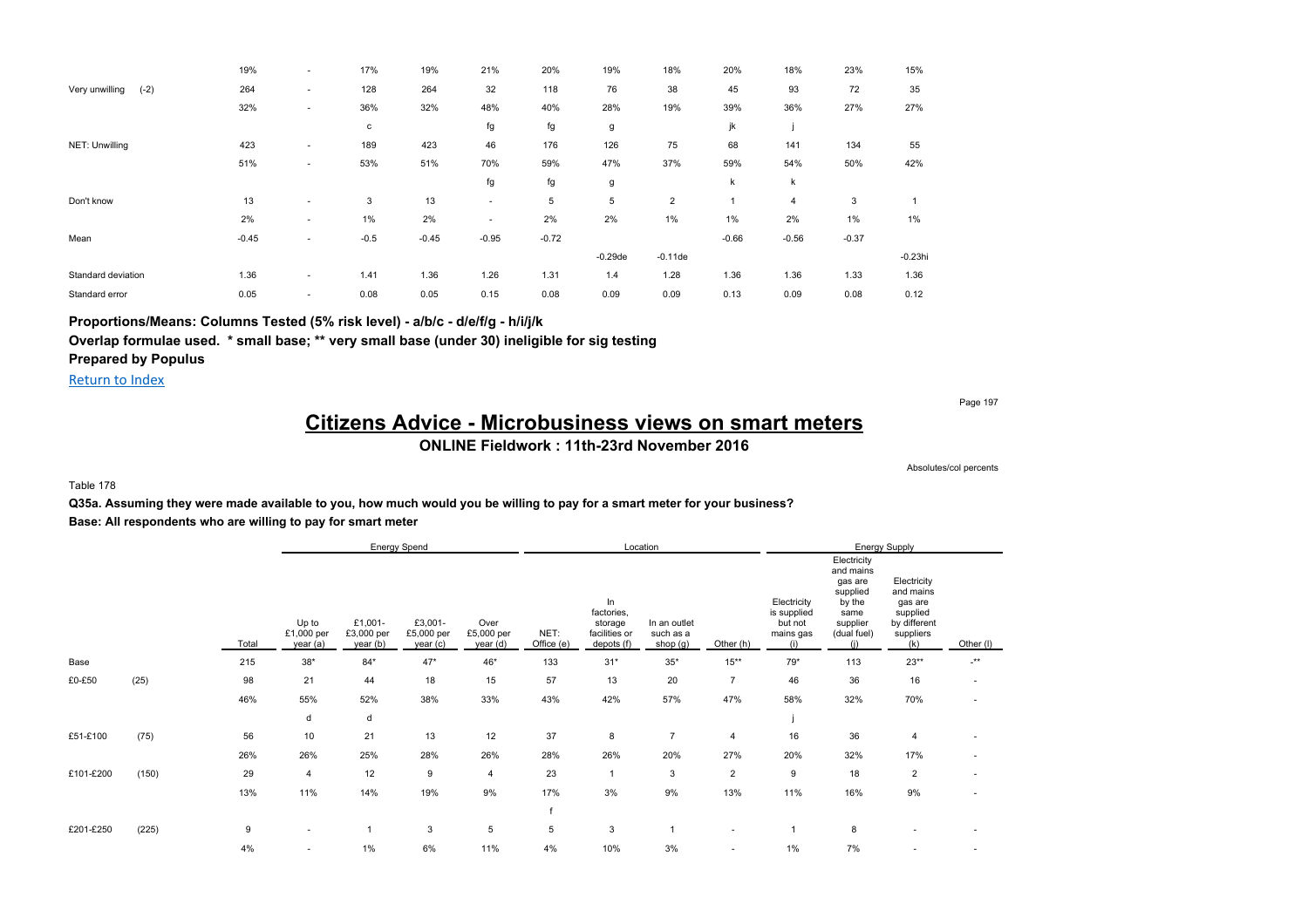|                         |       |                          |                          |                          | ab             |       |                |       |                          |                          |                |                          |   |
|-------------------------|-------|--------------------------|--------------------------|--------------------------|----------------|-------|----------------|-------|--------------------------|--------------------------|----------------|--------------------------|---|
| (275)<br>£251-£300      | 4     | $\overline{\phantom{a}}$ | $\overline{2}$           | $\overline{\phantom{a}}$ | $\overline{2}$ | 2     |                |       |                          |                          | $\overline{4}$ | $\overline{\phantom{a}}$ |   |
|                         | 2%    | ۰                        | 2%                       | ۰                        | 4%             | 2%    | 3%             | 3%    | $\overline{\phantom{a}}$ | $\overline{\phantom{a}}$ | 4%             | $\overline{\phantom{a}}$ | ۰ |
| More than £300<br>(325) | 3     | $\overline{\phantom{a}}$ | $\overline{\phantom{a}}$ |                          | 2              |       | $\overline{2}$ |       | $\overline{\phantom{a}}$ | $\overline{\phantom{a}}$ | 3              | $\overline{\phantom{a}}$ |   |
|                         | $1\%$ | ٠                        | ۰                        | 2%                       | 4%             | 1%    | 6%             |       | ٠                        | $\overline{\phantom{a}}$ | 3%             | $\overline{\phantom{a}}$ |   |
|                         |       |                          |                          |                          |                |       | e              |       |                          |                          |                |                          |   |
| Don't know              | 16    | 3                        | $\overline{4}$           | 3                        | 6              | 8     | 3              | 3     | $\overline{2}$           | $\overline{ }$           | 8              |                          | ٠ |
|                         | 7%    | 8%                       | 5%                       | 6%                       | 13%            | 6%    | 10%            | 9%    | 13%                      | 9%                       | 7%             | 4%                       | ٠ |
| Mean                    | 75.88 | 53.57                    | 65.63                    | 85.8                     | 105            | 77.2  | 95.54          | 61.72 | 59.62                    | 54.51                    | 96.9           | 45.45                    | ٠ |
|                         |       |                          |                          | a                        | ab             |       |                |       |                          |                          |                |                          |   |
| Standard deviation      | 69.56 | 41.63                    | 58.78                    | 71.61                    | 93.58          | 65.15 | 97.91          | 63.18 | 46.25                    | 47.16                    | 80.17          | 39.06                    | ٠ |
| Standard error          | 4.93  | 7.04                     | 6.57                     | 10.8                     | 14.8           | 5.83  | 18.5           | 11.17 | 12.83                    | 5.56                     | 7.82           | 8.33                     | ٠ |

**Proportions/Means: Columns Tested (5% risk level) - a/b/c/d - e/f/g/h - i/j/k/l**

**Overlap formulae used. \* small base; \*\* very small base (under 30) ineligible for sig testing**

**Prepared by Populus**

Return to Index

Page 198

### **Citizens Advice - Microbusiness views on smart meters ONLINE Fieldwork : 11th-23rd November 2016**

Absolutes/col percents

Table 179

### **Q35a. Assuming they were made available to you, how much would you be willing to pay for a smart meter for your business? Base: All respondents who are willing to pay for smart meter**

|                |       |                |                      | Have SM for business |                                                   |                                                  | Size of business         |                |                   |                          | Turnover                         |                                    |                |
|----------------|-------|----------------|----------------------|----------------------|---------------------------------------------------|--------------------------------------------------|--------------------------|----------------|-------------------|--------------------------|----------------------------------|------------------------------------|----------------|
|                |       | Total          | Yes (a)              | No(b)                | All those<br>who do not<br>own smart<br>meter (c) | 0 - you are<br>a sole<br>trader/ just<br>you (d) | $1-4(e)$                 | $5-9(f)$       | 10 or more<br>(g) | Under<br>£50K (h)        | £50 to less<br>than £250k<br>(i) | £250k to<br>less than<br>£1 $m(j)$ | $£1m+(k)$      |
| Base           |       | 215            | $\cdot^{\star\star}$ | $93*$                | 215                                               | $10**$                                           | $57*$                    | $75*$          | $72*$             | $23**$                   | $58^{\ast}$                      | $75*$                              | $45*$          |
| £0-£50         | (25)  | 98             | $\sim$               | 45                   | 98                                                | 8                                                | 29                       | 34             | 27                | 14                       | 29                               | 29                                 | 21             |
|                |       | 46%            | $\sim$               | 48%                  | 46%                                               | 80%                                              | 51%                      | 45%            | 38%               | 61%                      | 50%                              | 39%                                | 47%            |
| £51-£100       | (75)  | 56             | $\sim$               | 26                   | 56                                                | $\sim$                                           | 14                       | 22             | 20                | $\overline{4}$           | 17                               | 21                                 | 12             |
|                |       | 26%            | $\sim$               | 28%                  | 26%                                               | ٠                                                | 25%                      | 29%            | 28%               | 17%                      | 29%                              | 28%                                | 27%            |
| £101-£200      | (150) | 29             | $\sim$               | 12                   | 29                                                | $\mathbf{1}$                                     | $\overline{7}$           | 10             | 11                | $\overline{2}$           | 8                                | 12                                 | 5              |
|                |       | 13%            | $\sim$               | 13%                  | 13%                                               | 10%                                              | 12%                      | 13%            | 15%               | 9%                       | 14%                              | 16%                                | 11%            |
| £201-£250      | (225) | 9              | $\sim$               | 3                    | 9                                                 | $\sim$                                           | 3                        | $\overline{2}$ | 4                 | $\overline{\phantom{a}}$ | 3                                | 5                                  | 1              |
|                |       | 4%             | $\sim$               | 3%                   | 4%                                                | ۰                                                | 5%                       | 3%             | 6%                | $\overline{\phantom{a}}$ | 5%                               | 7%                                 | 2%             |
| £251-£300      | (275) | $\overline{4}$ | $\sim$               | $\overline{c}$       | 4                                                 | ٠                                                | ٠                        | $\overline{1}$ | 3                 | $\overline{\phantom{a}}$ | $\overline{1}$                   | $\overline{2}$                     | $\mathbf{1}$   |
|                |       | 2%             | ٠                    | 2%                   | 2%                                                | ٠                                                | ٠                        | $1\%$          | 4%                | $\overline{\phantom{a}}$ | 2%                               | 3%                                 | 2%             |
| More than £300 | (325) | 3              | $\sim$               | ٠                    | 3                                                 | ٠                                                | $\sim$                   | $\overline{1}$ | $\overline{2}$    | $\sim$                   | $\overline{\phantom{a}}$         | $\overline{\phantom{a}}$           | 3              |
|                |       | $1\%$          |                      | ٠                    | 1%                                                | ٠                                                | $\overline{\phantom{a}}$ | $1\%$          | 3%                | ٠                        |                                  | ٠                                  | 7%             |
|                |       |                |                      |                      |                                                   |                                                  |                          |                |                   |                          |                                  |                                    | ij             |
| Don't know     |       | 16             |                      | 5                    | 16                                                | -1                                               | 4                        | 5              | 5                 | 3                        |                                  | 6                                  | $\overline{2}$ |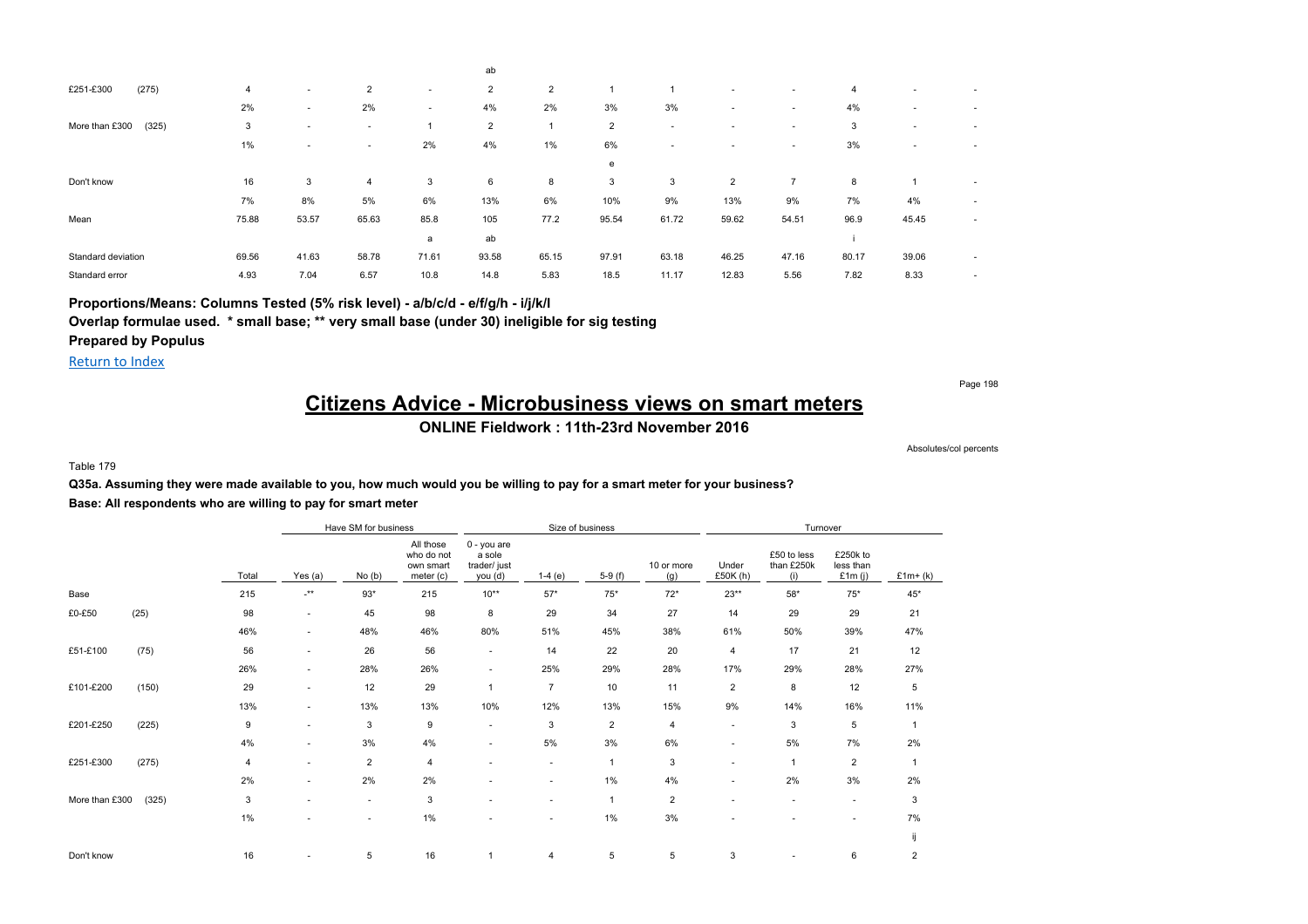|                    | 7%    | . .                      | 5%    | 7%    | 10%   | 7%    | 7%    | 7%     | 13%   |       | 8%    | 4%    |
|--------------------|-------|--------------------------|-------|-------|-------|-------|-------|--------|-------|-------|-------|-------|
|                    |       |                          |       |       |       |       |       |        |       |       |       |       |
| Mean               | 75.88 | $\overline{\phantom{a}}$ | 69.32 | 75.88 | 38.89 | 66.04 | 72.14 | 92.54e | 47.5  | 71.55 | 83.7  | 84.88 |
| Standard deviation | 69.56 | $\,$                     | 61.09 | 69.56 | 41.67 | 58.03 | 64.63 | 82     | 40.47 | 62.73 | 69.38 | 88.16 |
| Standard error     | 4.93  | $\overline{\phantom{a}}$ | 6.51  | 4.93  | 13.89 | 7.97  | 7.72  | 10.02  | 9.05  | 8.24  | 8.35  | 13.44 |

**Proportions/Means: Columns Tested (5% risk level) - a/b/c - d/e/f/g - h/i/j/k Overlap formulae used. \* small base; \*\* very small base (under 30) ineligible for sig testing Prepared by Populus**

Return to Index

Page 199

## **Citizens Advice - Microbusiness views on smart meters**

**ONLINE Fieldwork : 11th-23rd November 2016**

Absolutes/col percents

#### Table 180

Q35b. Assuming they were made available to you, how much would you be willing to pay for a smart meter display so you could see energy usage in pounds and p **Base: All respondents who are willing to pay for smart meter display**

|               |        |       |                                 |                                  | <b>Energy Spend</b>              |                                |                    |                                                            | Location                                |                |                                                           |                                                                                                     | <b>Energy Supply</b>                                                                |                          |
|---------------|--------|-------|---------------------------------|----------------------------------|----------------------------------|--------------------------------|--------------------|------------------------------------------------------------|-----------------------------------------|----------------|-----------------------------------------------------------|-----------------------------------------------------------------------------------------------------|-------------------------------------------------------------------------------------|--------------------------|
|               |        | Total | Up to<br>£1,000 per<br>year (a) | £1,001-<br>£3,000 per<br>year(b) | £3,001-<br>£5,000 per<br>year(c) | Over<br>£5,000 per<br>year (d) | NET:<br>Office (e) | In<br>factories,<br>storage<br>facilities or<br>depots (f) | In an outlet<br>such as a<br>shop $(g)$ | Other (h)      | Electricity<br>is supplied<br>but not<br>mains gas<br>(i) | Electricity<br>and mains<br>gas are<br>supplied<br>by the<br>same<br>supplier<br>(dual fuel)<br>(i) | Electricity<br>and mains<br>gas are<br>supplied<br>by different<br>suppliers<br>(k) | Other (I)                |
| Base          |        | 245   | 46*                             | $98*$                            | $53*$                            | $48^{\star}$                   | 146                | 45*                                                        | $36*$                                   | $17***$        | $97*$                                                     | 120                                                                                                 | $27**$                                                                              | $1***$                   |
| £0-£10        | (5)    | 75    | 18                              | 33                               | 14                               | 10                             | 39                 | 13                                                         | 15                                      | $\overline{7}$ | 40                                                        | 26                                                                                                  | $\boldsymbol{9}$                                                                    | $\sim$                   |
|               |        | 31%   | 39%                             | 34%                              | 26%                              | 21%                            | 27%                | 29%                                                        | 42%                                     | 41%            | 41%                                                       | 22%                                                                                                 | 33%                                                                                 | ×.                       |
|               |        |       |                                 |                                  |                                  |                                |                    |                                                            |                                         |                |                                                           |                                                                                                     |                                                                                     |                          |
| £11-£20       | (15.5) | 53    | 14                              | 20                               | 12                               | $\overline{7}$                 | 34                 | 6                                                          | 8                                       | 5              | 15                                                        | 28                                                                                                  | 9                                                                                   | $\overline{1}$           |
|               |        | 22%   | 30%                             | 20%                              | 23%                              | 15%                            | 23%                | 13%                                                        | 22%                                     | 29%            | 15%                                                       | 23%                                                                                                 | 33%                                                                                 | 100%                     |
| £21-£30       | (25.5) | 29    | $\overline{2}$                  | 11                               | 6                                | 10                             | 17                 | 9                                                          | $\mathsf 3$                             | $\sim$         | 11                                                        | 17                                                                                                  | $\mathbf{1}$                                                                        | $\overline{\phantom{a}}$ |
|               |        | 12%   | 4%                              | 11%                              | 11%                              | 21%                            | 12%                | 20%                                                        | 8%                                      | $\sim$         | 11%                                                       | 14%                                                                                                 | 4%                                                                                  | $\sim$                   |
|               |        |       |                                 |                                  |                                  | a                              |                    |                                                            |                                         |                |                                                           |                                                                                                     |                                                                                     |                          |
| £31-£40       | (35.5) | 16    | $\overline{2}$                  | 5                                | 5                                | 4                              | 10                 | 3                                                          | 3                                       | $\sim$         | 5                                                         | 9                                                                                                   | $\sqrt{2}$                                                                          | $\sim$                   |
|               |        | 7%    | 4%                              | $5\%$                            | $9\%$                            | $8\%$                          | $7\%$              | 7%                                                         | 8%                                      | $\mathbf{r}$   | $5\%$                                                     | 8%                                                                                                  | 7%                                                                                  | $\sim$                   |
| £41-£50       | (45.5) | 39    | 6                               | 20                               | 8                                | 5                              | 24                 | 10                                                         | $\mathbf{1}$                            | $\overline{4}$ | 14                                                        | 21                                                                                                  | 4                                                                                   | $\overline{\phantom{a}}$ |
|               |        | 16%   | 13%                             | 20%                              | 15%                              | 10%                            | 16%                | 22%                                                        | 3%                                      | 24%            | 14%                                                       | 18%                                                                                                 | 15%                                                                                 | ٠                        |
|               |        |       |                                 |                                  |                                  |                                | g                  | g                                                          |                                         |                |                                                           |                                                                                                     |                                                                                     |                          |
| More than £50 | (55)   | 13    | ٠                               | $\overline{2}$                   | $\overline{2}$                   | 9                              | 12                 | $\overline{\phantom{a}}$                                   | $\mathbf{1}$                            | $\blacksquare$ | 3                                                         | 10                                                                                                  |                                                                                     |                          |
|               |        | 5%    | ٠                               | 2%                               | 4%                               | 19%                            | 8%                 | $\overline{\phantom{a}}$                                   | 3%                                      | $\sim$         | 3%                                                        | 8%                                                                                                  |                                                                                     | ×.                       |
|               |        |       |                                 |                                  |                                  | abc                            | $\mathbf f$        |                                                            |                                         |                |                                                           |                                                                                                     |                                                                                     |                          |
| Don't know    |        | 20    | $\overline{4}$                  | $\overline{7}$                   | 6                                | 3                              | 10                 | 4                                                          | $\,$ 5 $\,$                             | $\mathbf{1}$   | 9                                                         | 9                                                                                                   | $\sqrt{2}$                                                                          | ٠                        |
|               |        | 8%    | 9%                              | 7%                               | 11%                              | 6%                             | 7%                 | 9%                                                         | 14%                                     | 6%             | 9%                                                        | 8%                                                                                                  | 7%                                                                                  | $\sim$                   |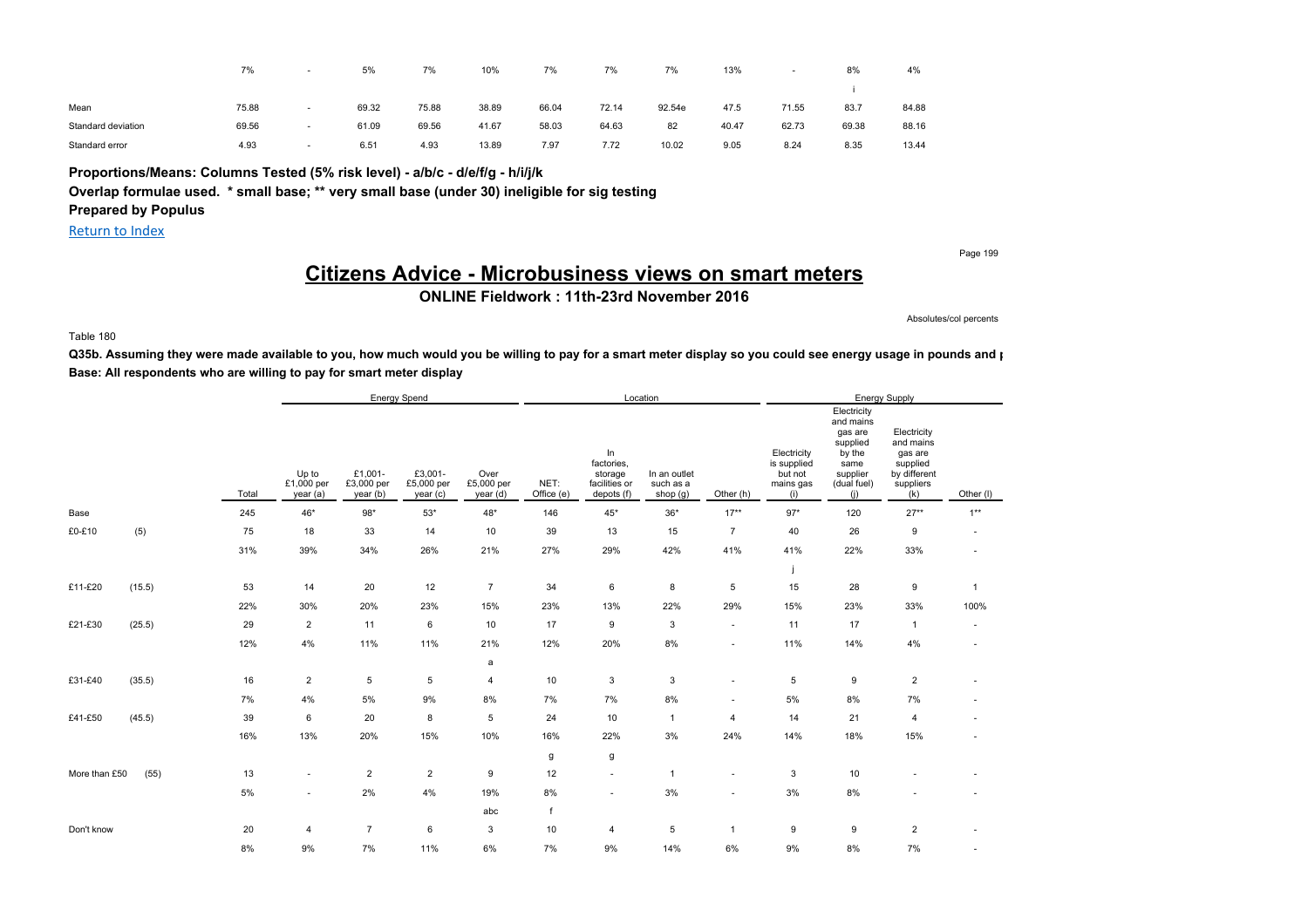| Mean               | 22.19 | 16.71        | 21.46 | 22.56 | 28.4  | 23.99 | 23.15 | 15.56 | 18.41 | 19.23 | 25.43 | 18.52 | 15.5 |
|--------------------|-------|--------------|-------|-------|-------|-------|-------|-------|-------|-------|-------|-------|------|
|                    |       |              |       |       | ab    |       |       |       |       |       |       |       |      |
| Standard deviation | 16.75 | 14.25        | 16.54 | 16.23 | 18.31 | 17.33 | 15.92 | 13.68 | 16.81 | 16.46 | 16.98 | 14.81 |      |
| Standard error     | 1.12  | っっ<br>$\sim$ | 1.73  | 2.37  | 2.73  | 1.49  | 2.49  | 2.46  | 4.2   | 1.75  | 1.61  | 2.96  |      |

**Proportions/Means: Columns Tested (5% risk level) - a/b/c/d - e/f/g/h - i/j/k/l**

**Overlap formulae used. \* small base; \*\* very small base (under 30) ineligible for sig testing**

**Prepared by Populus**

Return to Index

Page 200

## **Citizens Advice - Microbusiness views on smart meters**

**ONLINE Fieldwork : 11th-23rd November 2016**

Absolutes/col percents

Table 181

Q35b. Assuming they were made available to you, how much would you be willing to pay for a smart meter display so you could see energy usage in pounds and p **Base: All respondents who are willing to pay for smart meter display**

|                    |        |       |                           | Have SM for business |                                                     |                                                  | Size of business |                |                   |                   | Turnover                         |                                    |           |
|--------------------|--------|-------|---------------------------|----------------------|-----------------------------------------------------|--------------------------------------------------|------------------|----------------|-------------------|-------------------|----------------------------------|------------------------------------|-----------|
|                    |        | Total | Yes $(a)$                 | No(b)                | All those<br>who do not<br>own smart<br>meter $(c)$ | 0 - you are<br>a sole<br>trader/ just<br>you (d) | $1-4(e)$         | $5-9(f)$       | 10 or more<br>(g) | Under<br>£50K (h) | £50 to less<br>than £250k<br>(i) | £250k to<br>less than<br>£1 $m(i)$ | $£1m+(k)$ |
| Base               |        | 245   | $\mathbf{I}^{\star\star}$ | 102                  | 245                                                 | $12**$                                           | 63*              | $99*$          | $70*$             | $30*$             | 69*                              | $84*$                              | 46*       |
| £0-£10             | (5)    | 75    | $\sim$                    | 30                   | 75                                                  | $\overline{7}$                                   | 27               | 24             | 17                | 16                | 19                               | 19                                 | 15        |
|                    |        | 31%   | $\sim$                    | 29%                  | 31%                                                 | 58%                                              | 43%              | 24%            | 24%               | 53%               | 28%                              | 23%                                | 33%       |
|                    |        |       |                           |                      |                                                     |                                                  | fg               |                |                   | ij                |                                  |                                    |           |
| £11-£20            | (15.5) | 53    | $\sim$                    | 22                   | 53                                                  | $\overline{4}$                                   | 11               | 25             | 13                | 8                 | 25                               | 14                                 | 6         |
|                    |        | 22%   | $\sim$                    | 22%                  | 22%                                                 | 33%                                              | 17%              | 25%            | 19%               | 27%               | 36%                              | 17%                                | 13%       |
|                    |        |       |                           |                      |                                                     |                                                  |                  |                |                   |                   | jk                               |                                    |           |
| £21-£30            | (25.5) | 29    | $\sim$                    | 15                   | 29                                                  | $\sim$                                           | 6                | 17             | 6                 | $\sim$            | 6                                | 17                                 | 4         |
|                    |        | 12%   | ÷.                        | 15%                  | 12%                                                 | $\sim$                                           | 10%              | 17%            | $9\%$             | $\sim$            | 9%                               | 20%                                | 9%        |
|                    |        |       |                           |                      |                                                     |                                                  |                  |                |                   |                   |                                  | hi                                 |           |
| £31-£40            | (35.5) | 16    | $\sim$                    | 4                    | 16                                                  | $\mathbf{1}$                                     | $\overline{4}$   | 4              | $\overline{7}$    | $\mathbf{1}$      | 6                                | 5                                  | 3         |
|                    |        | 7%    | $\overline{\phantom{a}}$  | 4%                   | 7%                                                  | 8%                                               | 6%               | 4%             | 10%               | 3%                | 9%                               | 6%                                 | 7%        |
| £41-£50            | (45.5) | 39    | $\sim$                    | 18                   | 39                                                  | $\sim$                                           | 8                | 16             | 15                | 5                 | 5                                | 19                                 | 9         |
|                    |        | 16%   | $\overline{\phantom{a}}$  | 18%                  | 16%                                                 | $\sim$                                           | 13%              | 16%            | 21%               | 17%               | 7%                               | 23%                                | 20%       |
|                    |        |       |                           |                      |                                                     |                                                  |                  |                |                   |                   |                                  | i                                  |           |
| More than £50      | (55)   | 13    | $\sim$                    | 4                    | 13                                                  | $\sim$                                           | $\overline{2}$   | 6              | 5                 | $\sim$            | $\overline{2}$                   | 4                                  | 6         |
|                    |        | 5%    | $\sim$                    | $4\%$                | $5\%$                                               | $\sim$                                           | 3%               | 6%             | 7%                | $\sim$            | 3%                               | 5%                                 | 13%       |
|                    |        |       |                           |                      |                                                     |                                                  |                  |                |                   |                   |                                  |                                    | hi        |
| Don't know         |        | 20    | $\sim$                    | 9                    | 20                                                  | $\sim$                                           | 5                | $\overline{7}$ | $\overline{7}$    | $\sim$            | 6                                | 6                                  | 3         |
|                    |        | 8%    | $\sim$                    | $9\%$                | $8\%$                                               |                                                  | 8%               | 7%             | 10%               | $\sim$            | 9%                               | 7%                                 | 7%        |
| Mean               |        | 22.19 | $\sim$                    | 22.09                | 22.19                                               | 11.04                                            | 18.53            | 23.27          | 26.12             | 15.57             | 18.83                            | 25.74                              | 25.95     |
|                    |        |       |                           |                      |                                                     |                                                  |                  |                | e                 |                   |                                  | hi                                 | hi        |
| Standard deviation |        | 16.75 | $\sim$                    | 16.42                | 16.75                                               | 9.21                                             | 16.2             | 16.29          | 17.72             | 15.16             | 13.92                            | 16.5                               | 19.53     |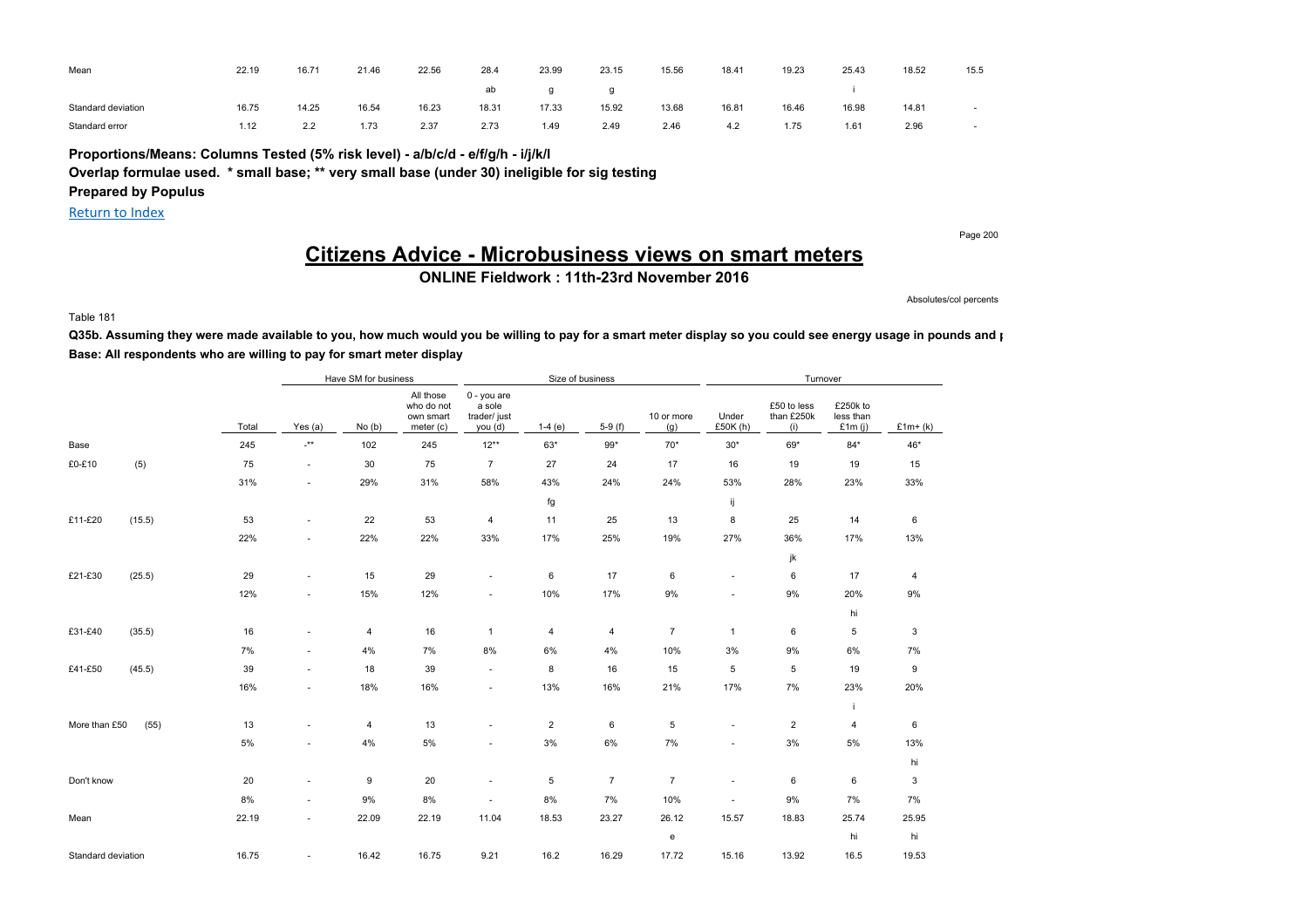| Standard error |  | .12 | $\sim$ $\sim$<br>2.66 | 0.41<br>Z. 13 | 2.23 | $\sim$ $\rightarrow$ | $4 - 7$<br>.15 | .07 | 2.98 |
|----------------|--|-----|-----------------------|---------------|------|----------------------|----------------|-----|------|
|                |  |     |                       |               |      |                      |                |     |      |

**Proportions/Means: Columns Tested (5% risk level) - a/b/c - d/e/f/g - h/i/j/k Overlap formulae used. \* small base; \*\* very small base (under 30) ineligible for sig testing**

**Prepared by Populus**

Return to Index

Page 201

Absolutes/col percents

## **Citizens Advice - Microbusiness views on smart meters**

## **ONLINE Fieldwork : 11th-23rd November 2016**

Table 182

**Q36. How many people does your business employ, other than yourself, either full or part time?**

**Base: All respondents**

|                                    |         |                                 |                                   | <b>Energy Spend</b>               |                                |                    |                                                            | Location                                |                |                                                           |                                                                                                     | <b>Energy Supply</b>                                                                |                |
|------------------------------------|---------|---------------------------------|-----------------------------------|-----------------------------------|--------------------------------|--------------------|------------------------------------------------------------|-----------------------------------------|----------------|-----------------------------------------------------------|-----------------------------------------------------------------------------------------------------|-------------------------------------------------------------------------------------|----------------|
|                                    | Total   | Up to<br>£1,000 per<br>year (a) | £1.001-<br>£3,000 per<br>year (b) | £3,001-<br>£5,000 per<br>year (c) | Over<br>£5,000 per<br>year (d) | NET:<br>Office (e) | In<br>factories.<br>storage<br>facilities or<br>depots (f) | In an outlet<br>such as a<br>shop $(g)$ | Other (h)      | Electricity<br>is supplied<br>but not<br>mains gas<br>(i) | Electricity<br>and mains<br>gas are<br>supplied<br>by the<br>same<br>supplier<br>(dual fuel)<br>(i) | Electricity<br>and mains<br>gas are<br>supplied<br>by different<br>suppliers<br>(k) | Other (I)      |
| Base                               | 1007    | 245                             | 442                               | 172                               | 148                            | 517                | 144                                                        | 208                                     | 131            | 457                                                       | 420                                                                                                 | 123                                                                                 | $7**$          |
| 0 - you are a sole trader/just you | 82      | 49                              | 31                                | ٠                                 | $\overline{2}$                 | 15                 | 4                                                          | 27                                      | 36             | 48                                                        | 23                                                                                                  | 11                                                                                  | $\sim$         |
|                                    | 8%      | 20%                             | 7%                                | ٠                                 | 1%                             | 3%                 | 3%                                                         | 13%                                     | 27%            | 11%                                                       | 5%                                                                                                  | 9%                                                                                  |                |
|                                    |         | bcd                             | cd                                |                                   |                                |                    |                                                            | ef                                      | efg            |                                                           |                                                                                                     |                                                                                     |                |
| $1 - 4$                            | 360     | 127                             | 162                               | 41                                | 30                             | 158                | 48                                                         | 89                                      | 61             | 202                                                       | 123                                                                                                 | 32                                                                                  | 3              |
|                                    | 36%     | 52%                             | 37%                               | 24%                               | 20%                            | 31%                | 33%                                                        | 43%                                     | 47%            | 44%                                                       | 29%                                                                                                 | 26%                                                                                 | 43%            |
|                                    |         | bcd                             | cd                                |                                   |                                |                    |                                                            | e                                       | ef             | jk                                                        |                                                                                                     |                                                                                     |                |
| $5-9$                              | 324     | 45                              | 169                               | 71                                | 39                             | 194                | 50                                                         | 55                                      | 23             | 139                                                       | 145                                                                                                 | 38                                                                                  | $\overline{2}$ |
|                                    | 32%     | 18%                             | 38%                               | 41%                               | 26%                            | 38%                | 35%                                                        | 26%                                     | 18%            | 30%                                                       | 35%                                                                                                 | 31%                                                                                 | 29%            |
|                                    |         |                                 | ad                                | ad                                |                                | gh                 | h                                                          |                                         |                |                                                           |                                                                                                     |                                                                                     |                |
| $10-19$                            | 160     | 16                              | 58                                | 41                                | 45                             | 99                 | 23                                                         | 30                                      | $\overline{7}$ | 49                                                        | 84                                                                                                  | 26                                                                                  | $\overline{1}$ |
|                                    | 16%     | 7%                              | 13%                               | 24%                               | 30%                            | 19%                | 16%                                                        | 14%                                     | 5%             | 11%                                                       | 20%                                                                                                 | 21%                                                                                 | 14%            |
|                                    |         |                                 | a                                 | ab                                | ab                             | h                  | h                                                          | h                                       |                |                                                           | j.                                                                                                  | $\mathbf{i}$                                                                        |                |
| 20 or more                         | 76      | $\overline{4}$                  | 22                                | 19                                | 31                             | 50                 | 17                                                         | $\overline{7}$                          | $\overline{2}$ | 19                                                        | 42                                                                                                  | 14                                                                                  | $\overline{1}$ |
|                                    | 8%      | 2%                              | 5%                                | 11%                               | 21%                            | 10%                | 12%                                                        | 3%                                      | 2%             | 4%                                                        | 10%                                                                                                 | 11%                                                                                 | 14%            |
|                                    |         |                                 | a                                 | ab                                | abc                            | gh                 | gh                                                         |                                         |                |                                                           | j                                                                                                   | j.                                                                                  |                |
| Don't know                         | 5       | 4                               |                                   | ٠                                 | $\overline{1}$                 | $\mathbf{1}$       | $\overline{2}$                                             | ٠                                       | $\overline{2}$ |                                                           | 3                                                                                                   | $\overline{2}$                                                                      |                |
|                                    | $\star$ | 2%                              |                                   |                                   | 1%                             | $\star$            | 1%                                                         | ٠                                       | 2%             | $\sim$                                                    | 1%                                                                                                  | 2%                                                                                  |                |
|                                    |         | b                               |                                   |                                   |                                |                    |                                                            |                                         | e              |                                                           |                                                                                                     |                                                                                     |                |

**Proportions/Means: Columns Tested (5% risk level) - a/b/c/d - e/f/g/h - i/j/k/l Overlap formulae used. \*\* very small base (under 30) ineligible for sig testing Prepared by Populus**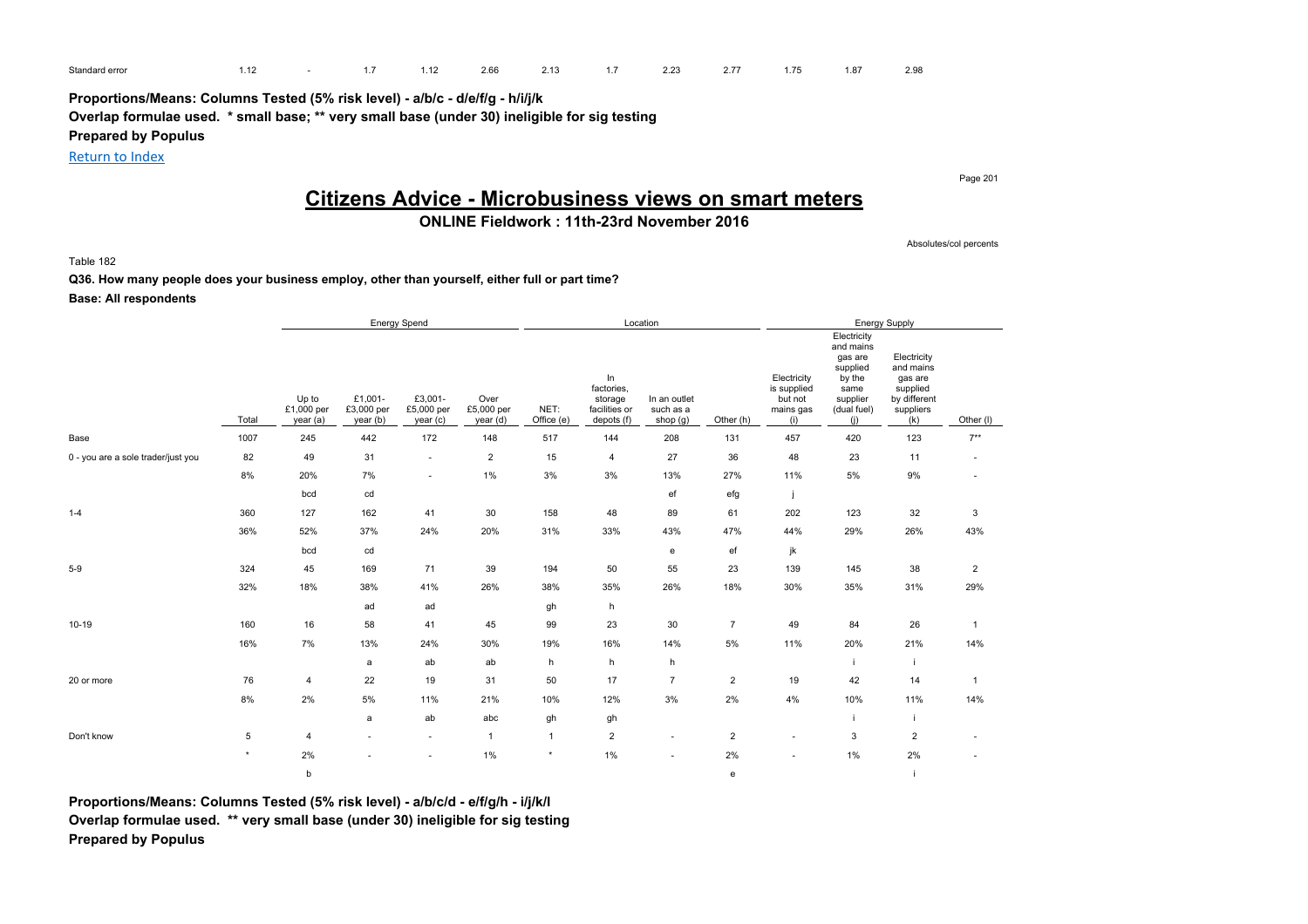#### Page 202

## **Citizens Advice - Microbusiness views on smart meters**

### **ONLINE Fieldwork : 11th-23rd November 2016**

Absolutes/col percents

Table 183

#### **Q36. How many people does your business employ, other than yourself, either full or part time?**

#### **Base: All respondents**

|                                    |         |           | Have SM for business |                                                   |                                                 |                          | Size of business         |                          |                   | Turnover                         |                                    |              |
|------------------------------------|---------|-----------|----------------------|---------------------------------------------------|-------------------------------------------------|--------------------------|--------------------------|--------------------------|-------------------|----------------------------------|------------------------------------|--------------|
|                                    | Total   | Yes $(a)$ | No(b)                | All those<br>who do not<br>own smart<br>meter (c) | 0 - you are<br>a sole<br>trader/just<br>you (d) | $1-4(e)$                 | $5-9(f)$                 | 10 or more<br>(g)        | Under<br>£50K (h) | £50 to less<br>than £250k<br>(i) | £250k to<br>less than<br>£1 $m(i)$ | £1 $m+(k)$   |
| Base                               | 1007    | 171       | 355                  | 836                                               | $82*$                                           | 360                      | 324                      | 236                      | 133               | 323                              | 321                                | 155          |
| 0 - you are a sole trader/just you | 82      | 16        | 30                   | 66                                                | 82                                              | $\sim$                   | $\sim$                   | $\overline{\phantom{a}}$ | 50                | 24                               | $\overline{4}$                     | $\mathbf{1}$ |
|                                    | $8\%$   | 9%        | 8%                   | 8%                                                | 100%                                            | ٠                        | $\overline{\phantom{a}}$ | ٠                        | 38%               | 7%                               | $1\%$                              | $1\%$        |
|                                    |         |           |                      |                                                   | efg                                             |                          |                          |                          | ijk               | jk                               |                                    |              |
| $1 - 4$                            | 360     | 63        | 134                  | 297                                               | ٠                                               | 360                      |                          |                          | 62                | 189                              | 62                                 | 17           |
|                                    | 36%     | 37%       | 38%                  | 36%                                               | ٠                                               | 100%                     |                          | ٠                        | 47%               | 59%                              | 19%                                | 11%          |
|                                    |         |           |                      |                                                   |                                                 | dfg                      |                          |                          | jk                | hjk                              | $\mathsf k$                        |              |
| $5 - 9$                            | 324     | 57        | 108                  | 267                                               |                                                 | $\sim$                   | 324                      | ٠                        | 13                | 77                               | 153                                | 56           |
|                                    | 32%     | 33%       | 30%                  | 32%                                               |                                                 | ×                        | 100%                     | ٠                        | 10%               | 24%                              | 48%                                | 36%          |
|                                    |         |           |                      |                                                   |                                                 |                          | deg                      |                          |                   | h                                | hik                                | hi           |
| $10-19$                            | 160     | 29        | 54                   | 131                                               |                                                 |                          | $\sim$                   | 160                      | 5                 | 24                               | 78                                 | 44           |
|                                    | 16%     | 17%       | 15%                  | 16%                                               |                                                 | ٠                        | ۰.                       | 68%                      | 4%                | 7%                               | 24%                                | 28%          |
|                                    |         |           |                      |                                                   |                                                 |                          |                          | def                      |                   |                                  | hi                                 | hi           |
| 20 or more                         | 76      | 6         | 27                   | 70                                                |                                                 |                          | $\sim$                   | 76                       | $\overline{2}$    | 9                                | 23                                 | 36           |
|                                    | 8%      | 4%        | 8%                   | 8%                                                |                                                 |                          | ۰.                       | 32%                      | 2%                | 3%                               | 7%                                 | 23%          |
|                                    |         |           |                      | a                                                 |                                                 |                          |                          | def                      |                   |                                  | hi                                 | hij          |
| Don't know                         | 5       | $\sim$    | $\overline{2}$       | 5                                                 |                                                 | ۰                        |                          | $\sim$                   | $\mathbf{1}$      |                                  | $\mathbf{1}$                       | $\mathbf{1}$ |
|                                    | $\star$ | $\sim$    | 1%                   | 1%                                                |                                                 | $\overline{\phantom{a}}$ |                          | $\overline{\phantom{a}}$ | 1%                |                                  | $\star$                            | 1%           |

**Proportions/Means: Columns Tested (5% risk level) - a/b/c - d/e/f/g - h/i/j/k**

**Overlap formulae used. \* small base**

**Prepared by Populus**

Return to Index

Page 203

Absolutes/col percents

## **Citizens Advice - Microbusiness views on smart meters**

**ONLINE Fieldwork : 11th-23rd November 2016**

Table 184 **Q37. What was your business's turnover for the last financial year? Base: All respondents**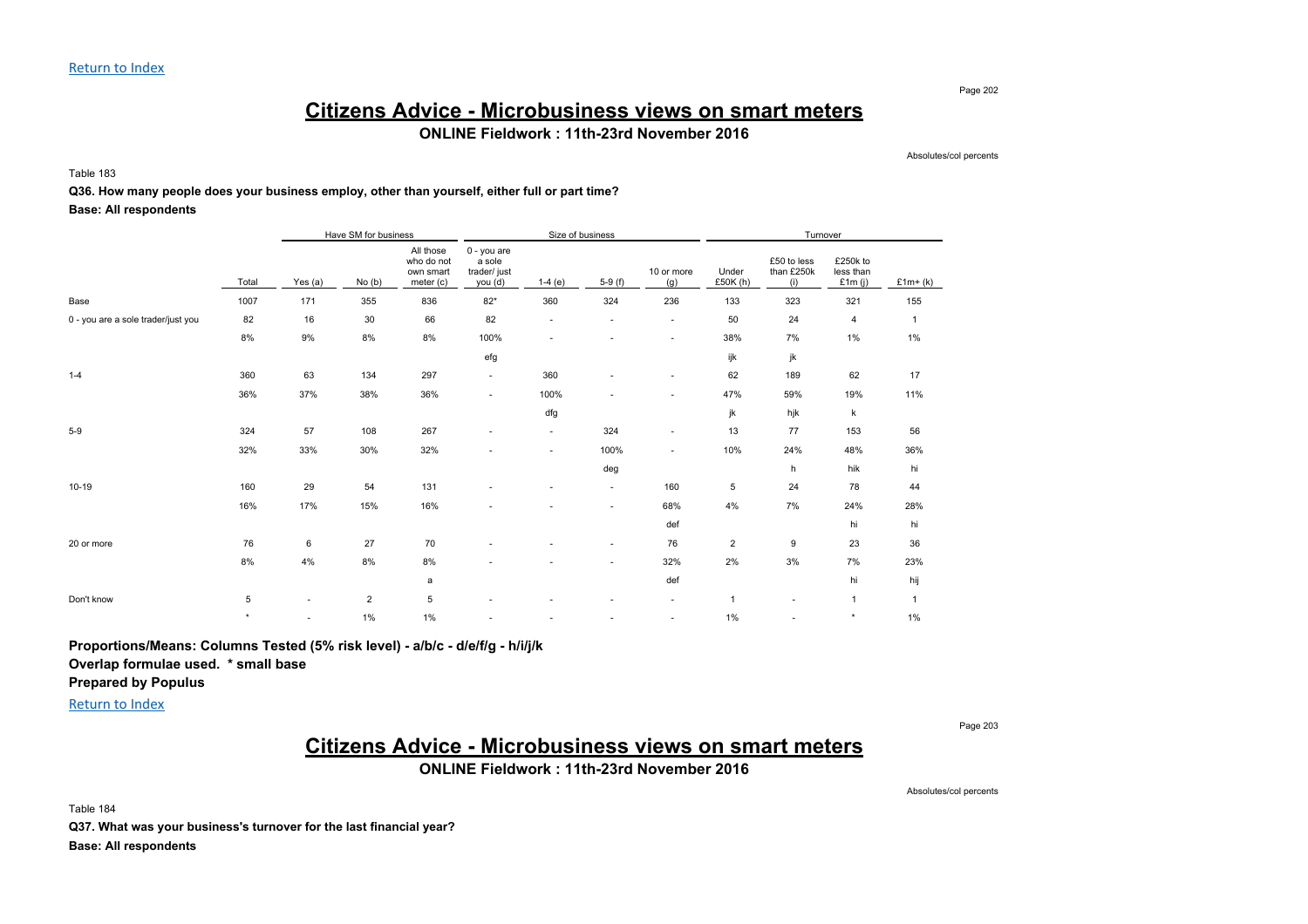|                          |       |                                 |                                   | <b>Energy Spend</b>              |                                |                    |                                                            | Location                              |                          |                                                           |                                                                                                     | Energy Supply                                                                       |                          |
|--------------------------|-------|---------------------------------|-----------------------------------|----------------------------------|--------------------------------|--------------------|------------------------------------------------------------|---------------------------------------|--------------------------|-----------------------------------------------------------|-----------------------------------------------------------------------------------------------------|-------------------------------------------------------------------------------------|--------------------------|
|                          | Total | Up to<br>£1,000 per<br>year (a) | £1,001-<br>£3,000 per<br>year (b) | £3,001-<br>£5,000 per<br>year(c) | Over<br>£5,000 per<br>year (d) | NET:<br>Office (e) | In<br>factories,<br>storage<br>facilities or<br>depots (f) | In an outlet<br>such as a<br>shop (g) | Other (h)                | Electricity<br>is supplied<br>but not<br>mains gas<br>(i) | Electricity<br>and mains<br>gas are<br>supplied<br>by the<br>same<br>supplier<br>(dual fuel)<br>(i) | Electricity<br>and mains<br>gas are<br>supplied<br>by different<br>suppliers<br>(k) | Other (I)                |
| Base                     | 1007  | 245                             | 442                               | 172                              | 148                            | 517                | 144                                                        | 208                                   | 131                      | 457                                                       | 420                                                                                                 | 123                                                                                 | $7^{**}$                 |
| Under £50K               | 133   | 78                              | 45                                | 5                                | 5                              | 35                 | $\overline{4}$                                             | 47                                    | 46                       | 73                                                        | 41                                                                                                  | 17                                                                                  | $\overline{c}$           |
|                          | 13%   | 32%                             | 10%                               | 3%                               | 3%                             | 7%                 | 3%                                                         | 23%                                   | 35%                      | 16%                                                       | 10%                                                                                                 | 14%                                                                                 | 29%                      |
|                          |       | bcd                             | cd                                |                                  |                                |                    |                                                            | ef                                    | efg                      | j.                                                        |                                                                                                     |                                                                                     |                          |
| £50 to less than £100k   | 146   | 51                              | 65                                | 20                               | 10                             | 49                 | 16                                                         | 45                                    | 34                       | 79                                                        | 50                                                                                                  | 17                                                                                  | $\overline{\phantom{a}}$ |
|                          | 14%   | 21%                             | 15%                               | 12%                              | 7%                             | 9%                 | 11%                                                        | 22%                                   | 26%                      | 17%                                                       | 12%                                                                                                 | 14%                                                                                 |                          |
|                          |       | bcd                             | d                                 |                                  |                                |                    |                                                            | ef                                    | ef                       | Ť                                                         |                                                                                                     |                                                                                     |                          |
| £100k to less than £250k | 177   | 48                              | 80                                | 30                               | 19                             | 97                 | 24                                                         | 36                                    | 20                       | 84                                                        | 68                                                                                                  | 25                                                                                  | $\sim$                   |
|                          | 18%   | 20%                             | 18%                               | 17%                              | 13%                            | 19%                | 17%                                                        | 17%                                   | 15%                      | 18%                                                       | 16%                                                                                                 | 20%                                                                                 | $\sim$                   |
| £250k to less than £500k | 145   | 22                              | 70                                | 29                               | 24                             | 77                 | 17                                                         | 37                                    | 13                       | 49                                                        | 79                                                                                                  | 15                                                                                  | $\overline{\mathbf{c}}$  |
|                          | 14%   | 9%                              | 16%                               | 17%                              | 16%                            | 15%                | 12%                                                        | 18%                                   | 10%                      | 11%                                                       | 19%                                                                                                 | 12%                                                                                 | 29%                      |
|                          |       |                                 | $\mathsf{a}$                      | a                                | a                              |                    |                                                            | h                                     |                          |                                                           | j.                                                                                                  |                                                                                     |                          |
| £500k to less than £1m   | 176   | 17                              | 86                                | 38                               | 35                             | 115                | 38                                                         | 16                                    | 6                        | 77                                                        | 81                                                                                                  | 16                                                                                  | $\mathbf 2$              |
|                          | 17%   | 7%                              | 19%                               | 22%                              | 24%                            | 22%                | 26%                                                        | 8%                                    | 5%                       | 17%                                                       | 19%                                                                                                 | 13%                                                                                 | 29%                      |
|                          |       |                                 | $\mathsf{a}$                      | a                                | a                              | gh                 | gh                                                         |                                       |                          |                                                           |                                                                                                     |                                                                                     |                          |
| £1m to less than £2m     | 86    | $\overline{7}$                  | 37                                | 25                               | 17                             | 56                 | 21                                                         | $\overline{7}$                        | $\mathbf{1}$             | 36                                                        | 36                                                                                                  | 14                                                                                  |                          |
|                          | 9%    | 3%                              | 8%                                | 15%                              | 11%                            | 11%                | 15%                                                        | 3%                                    | 1%                       | 8%                                                        | 9%                                                                                                  | 11%                                                                                 | $\sim$                   |
|                          |       |                                 | a                                 | ab                               | a                              | gh                 | gh                                                         |                                       |                          |                                                           |                                                                                                     |                                                                                     |                          |
| £2m to less than £3m     | 34    | $\mathbf{1}$                    | 14                                | 6                                | 13                             | 25                 | $\,$ 5 $\,$                                                | 4                                     | $\overline{\phantom{a}}$ | 13                                                        | 17                                                                                                  | $\mathbf{3}$                                                                        | $\mathbf{1}$             |
|                          | 3%    | $\star$                         | 3%                                | 3%                               | 9%                             | 5%                 | 3%                                                         | 2%                                    |                          | 3%                                                        | 4%                                                                                                  | 2%                                                                                  | 14%                      |
|                          |       |                                 | $\mathsf{a}$                      | $\mathsf{a}$                     | abc                            | h                  | h                                                          |                                       |                          |                                                           |                                                                                                     |                                                                                     |                          |
| £3m+                     | 35    | $\overline{4}$                  | 11                                | $\overline{7}$                   | 13                             | 26                 | 9                                                          |                                       |                          | 12                                                        | 19                                                                                                  | $\overline{4}$                                                                      | $\overline{\phantom{a}}$ |
|                          | 3%    | 2%                              | 2%                                | 4%                               | 9%                             | 5%                 | 6%                                                         |                                       |                          | 3%                                                        | 5%                                                                                                  | 3%                                                                                  |                          |
|                          |       |                                 |                                   |                                  | ab                             | gh                 | gh                                                         |                                       |                          |                                                           |                                                                                                     |                                                                                     |                          |
| Don't know               | 14    | $\sqrt{2}$                      | 5                                 | $\overline{2}$                   | 5                              | 5                  | $\overline{4}$                                             | 3                                     | $\mathbf{1}$             | 4                                                         | 8                                                                                                   | $\overline{2}$                                                                      |                          |
|                          | 1%    | 1%                              | 1%                                | $1\%$                            | 3%                             | 1%                 | 3%                                                         | $1\%$                                 | 1%                       | 1%                                                        | 2%                                                                                                  | 2%                                                                                  |                          |
| Prefer not to say        | 61    | 15                              | 29                                | 10                               | $\overline{7}$                 | 32                 | 6                                                          | 13                                    | 10                       | 30                                                        | 21                                                                                                  | 10                                                                                  |                          |
|                          | 6%    | 6%                              | 7%                                | 6%                               | 5%                             | 6%                 | 4%                                                         | 6%                                    | 8%                       | 7%                                                        | 5%                                                                                                  | 8%                                                                                  | $\sim$                   |

**Proportions/Means: Columns Tested (5% risk level) - a/b/c/d - e/f/g/h - i/j/k/l Overlap formulae used. \*\* very small base (under 30) ineligible for sig testing**

**Prepared by Populus**

Return to Index

Page 204

**Citizens Advice - Microbusiness views on smart meters**

**ONLINE Fieldwork : 11th-23rd November 2016**